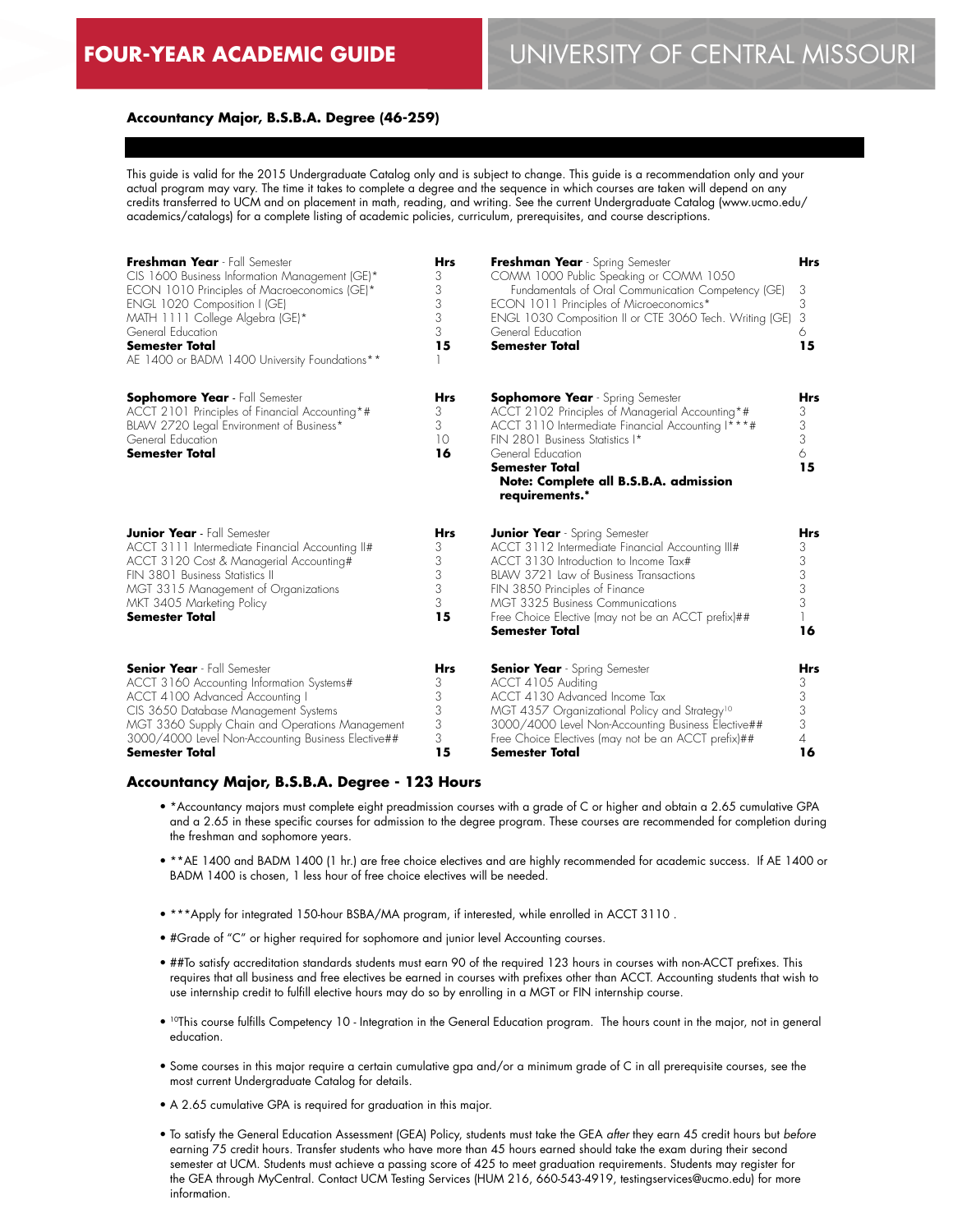## **Actuarial Science and Statistics Major - Option 1 Actuarial Science, B.S. Degree (43-01576)**

This guide is valid for the 2015 Undergraduate Catalog only and is subject to change. This guide is a recommendation only and your actual program may vary. The time it takes to complete a degree and the sequence in which courses are taken will depend on any credits transferred to UCM and on placement in math, reading, and writing. See the current Undergraduate Catalog (www.ucmo.edu/ academics/catalogs) for a complete listing of academic policies, curriculum, prerequisites, and course descriptions.

| CS 3800 Applications Development with VB.NET**<br>MATH 1152 Calculus & Analytic Geometry II<br>MATH 2410 Discrete Mathematics<br>Free Choice Electives# (ECON 1011 Microeconomics^)<br><b>Semester Total</b> | 14                                                                                                                                                                                                                                  |
|--------------------------------------------------------------------------------------------------------------------------------------------------------------------------------------------------------------|-------------------------------------------------------------------------------------------------------------------------------------------------------------------------------------------------------------------------------------|
| <b>Sophomore Year</b> - Spring Semester                                                                                                                                                                      | <b>Hrs</b><br>ıб                                                                                                                                                                                                                    |
|                                                                                                                                                                                                              | ACST 4312 Probability Models**<br>ACST 4501 Actuarial Exam Review Problem Set I**<br>ACST 4510 Mathematics of Finance***<br>ENGL 1030 Composition II or CTE 3060 Tech. Writing (GE) 3<br>General Education<br><b>Semester Total</b> |

| <b>Junior Year</b> - Fall Semester               | <b>Hrs</b> | <b>Junior Year</b> - Spring Semester                                      | <b>Hrs</b> |
|--------------------------------------------------|------------|---------------------------------------------------------------------------|------------|
| ACST 4321 Applied Statistics I**                 |            | FIN 3861 Financial Management I                                           |            |
| ACST 4511 Actuarial Exam Review Problem Set II** |            | FIN 4803 Principles of Insurance                                          |            |
| ECON 3010 Intermediate Macroeconomics**          |            | Major Elective## (ECON 3030 Intermed. Microeconomics^) 3                  |            |
| FIN 4817 Managing Financial Derivatives**        |            | General Education                                                         |            |
| General Education                                |            | Free Choice Elective#                                                     |            |
| <b>Semester Total</b>                            | 16         | <b>Semester Total</b>                                                     | 15         |
| <b>Senior Year</b> - Fall Semester               | <b>Hrs</b> | <b>Senior Year</b> - Spring Semester                                      | <b>Hrs</b> |
| ACST 4322 Applied Statistics II**                | 3          | ACST 4530 Statistical Modeling**                                          |            |
| ACST 4520 Life Contingencies I**                 |            | ACST 4645 Senior Projects in Actuarial Science & Statistics <sup>10</sup> |            |
| Major Elective##                                 |            | Major Elective##                                                          |            |
| General Education                                |            | Free Choice Electives#                                                    |            |
| <b>Semester Total</b>                            | 15         | <b>Semester Total</b>                                                     | 15         |

#### **Actuarial Science and Statistics Major - Option 1 Actuarial Science, B.S. Degree - 120 hours**

- \*AE 1400 is a free choice elective and is highly recommended for academic success. If AE 1400 is chosen, 1 less hour of free choice electives will be needed.
- \*\*This course is only offered during the semester indicated.
- #The number of free choice electives required will depend on selections made in the major and general education.
- ##This major Option requires 9 hours of major electives. See the Undergraduate Catalog for a list of appropriate choices.
- ^To qualify for actuarial certification, the department recommends taking ECON 1011 for 3 hours of free choice electives and ECON 3030 for 3 hours of major electives.
- 10This course fulfills Competency 10 Integration in the General Education program. The hours count in the major, not in general education.
- To satisfy the General Education Assessment (GEA) Policy, students must take the GEA *after* they earn 45 credit hours but *before* earning 75 credit hours. Transfer students who have more than 45 hours earned should take the exam during their second semester at UCM. Students must achieve a passing score of 425 to meet graduation requirements. Students may register for the GEA through MyCentral. Contact UCM Testing Services (HUM 216, 660-543-4919, testingservices@ucmo.edu) for more information.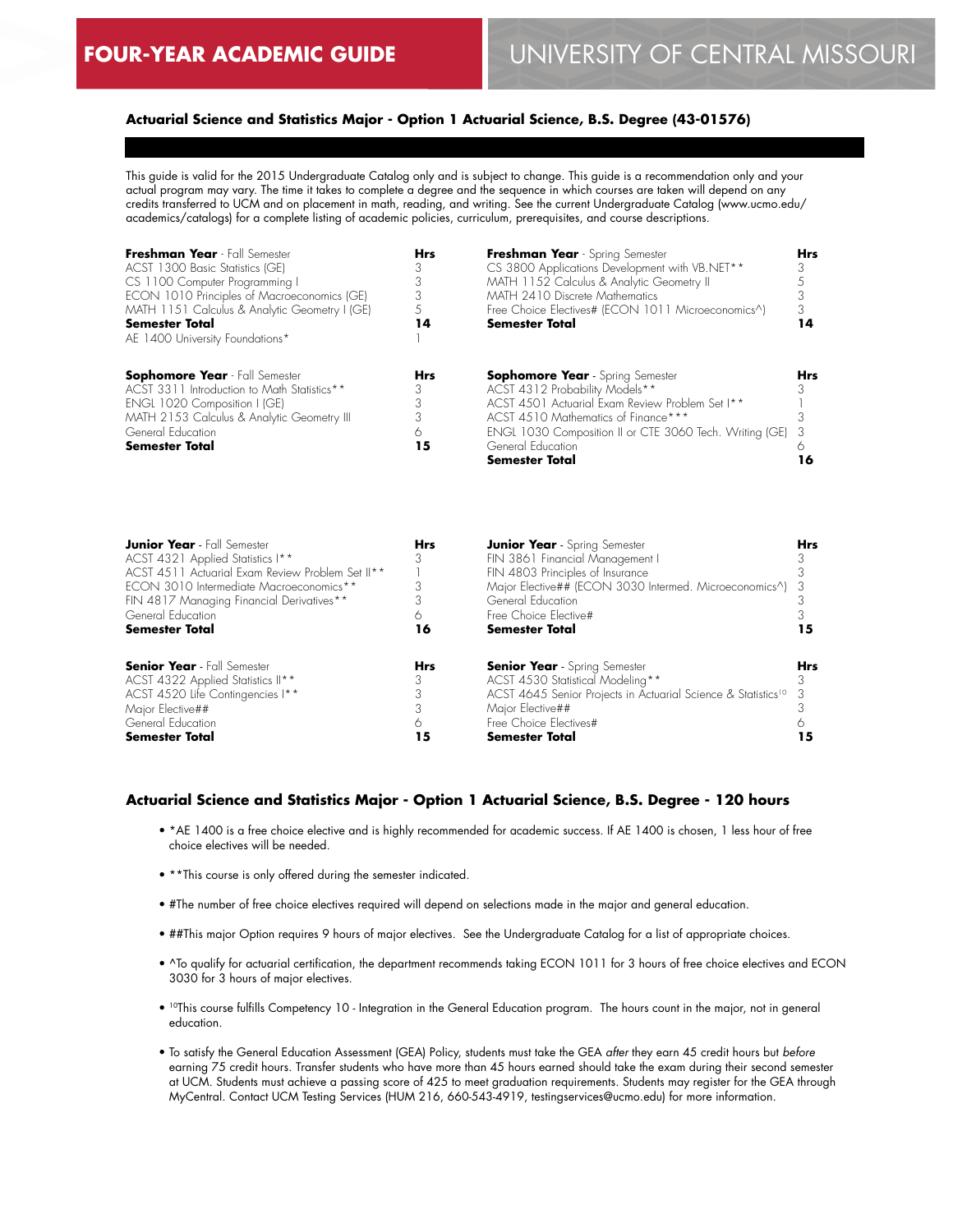## **Actuarial Science and Statistics Major - Option 2 Statistics, B.S. Degree (43-02576)**

This guide is valid for the 2015 Undergraduate Catalog only and is subject to change. This guide is a recommendation only and your actual program may vary. The time it takes to complete a degree and the sequence in which courses are taken will depend on any credits transferred to UCM and on placement in math, reading, and writing. See the current Undergraduate Catalog (www.ucmo.edu/ academics/catalogs) for a complete listing of academic policies, curriculum, prerequisites, and course descriptions.

| Freshman Year Fall Semester<br>ACST 1300 Basic Statistics (GE)<br>CS 1100 Computer Programming I<br>ENGL 1020 Composition I (GE)<br>MATH 1151 Calculus & Analytic Geometry I (GE)<br><b>Semester Total</b> | <b>Hrs</b><br>14 | Freshman Year - Spring Semester<br>CS 1110 Computer Programming II<br>ENGL 1030 Composition II or CTE 3060 Tech. Writing (GE)<br>MATH 1152 Calculus & Analytic Geometry II<br>MATH 2410 Discrete Mathematics<br>General Education | <b>Hrs</b><br>- 3 |
|------------------------------------------------------------------------------------------------------------------------------------------------------------------------------------------------------------|------------------|-----------------------------------------------------------------------------------------------------------------------------------------------------------------------------------------------------------------------------------|-------------------|
| AE 1400 University Foundations*                                                                                                                                                                            |                  | <b>Semester Total</b>                                                                                                                                                                                                             |                   |
| <b>Sophomore Year</b> - Fall Semester<br>ACST 3311 Introduction to Math Statistics**                                                                                                                       | <b>Hrs</b><br>3  | <b>Sophomore Year</b> - Spring Semester                                                                                                                                                                                           | <b>Hrs</b>        |
| MATH 2153 Calculus & Analytic Geometry III<br>MATH 3710 Linear Algebra                                                                                                                                     |                  | ACST 4312 Probability Models**<br>MATH 3151 Differential Equations**<br>General Education                                                                                                                                         |                   |
| General Education<br><b>Semester Total</b>                                                                                                                                                                 | ۱5               | <b>Semester Total</b>                                                                                                                                                                                                             |                   |

|    | <b>Junior Year</b> - Spring Semester<br>ACST 4323 Statistical Aspects of Experimental Design**<br>General Education<br>Free Choice Electives## | <b>Hrs</b> |
|----|------------------------------------------------------------------------------------------------------------------------------------------------|------------|
| 16 | Semester Total                                                                                                                                 |            |
|    | <b>Hrs</b>                                                                                                                                     |            |

| <b>Senior Year</b> - Fall Semester                 | Hrs | <b>Senior Year</b> - Spring Semester                                        | <b>Hrs</b> |
|----------------------------------------------------|-----|-----------------------------------------------------------------------------|------------|
| ACST 4322 Applied Statistics II**                  |     | ACST 4530 Statistical Modeling**                                            |            |
| ACST 4331 SAS Programming for Statistical Analysis |     | ACST 4645 Senior Projects in Actuarial Science & Statistics <sup>10</sup> 3 |            |
| Maior Electives#                                   |     | Maior Elective#                                                             | 4-5        |
| Free Choice Electives##                            |     | Free Choice Electives##                                                     | $2-3$      |
| <b>Semester Total</b>                              | 15  | <b>Semester Total</b>                                                       |            |

## **Actuarial Science and Statistics Major - Option 2 Statistics, B.S. Degree - 120 hours**

- \*AE 1400 is a free choice elective and is highly recommended for academic success. If AE 1400 is chosen, 1 less hour of free choice electives will be needed.
- \*\*This course is only offered during the semester indicated.
- # This major Option requires 14-15 hours of major electives. See the Undergraduate Catalog for a list of appropriate choices.
- ##The number of free choice electives required will depend on selections made in the major and general education.
- 10This course fulfills Competency 10 Integration in the General Education program. The hours count in the major, not in general education.
- To satisfy the General Education Assessment (GEA) Policy, students must take the GEA *after* they earn 45 credit hours but *before* earning 75 credit hours. Transfer students who have more than 45 hours earned should take the exam during their second semester at UCM. Students must achieve a passing score of 425 to meet graduation requirements. Students may register for the GEA through MyCentral. Contact UCM Testing Services (HUM 216, 660-543-4919, testingservices@ucmo.edu) for more information.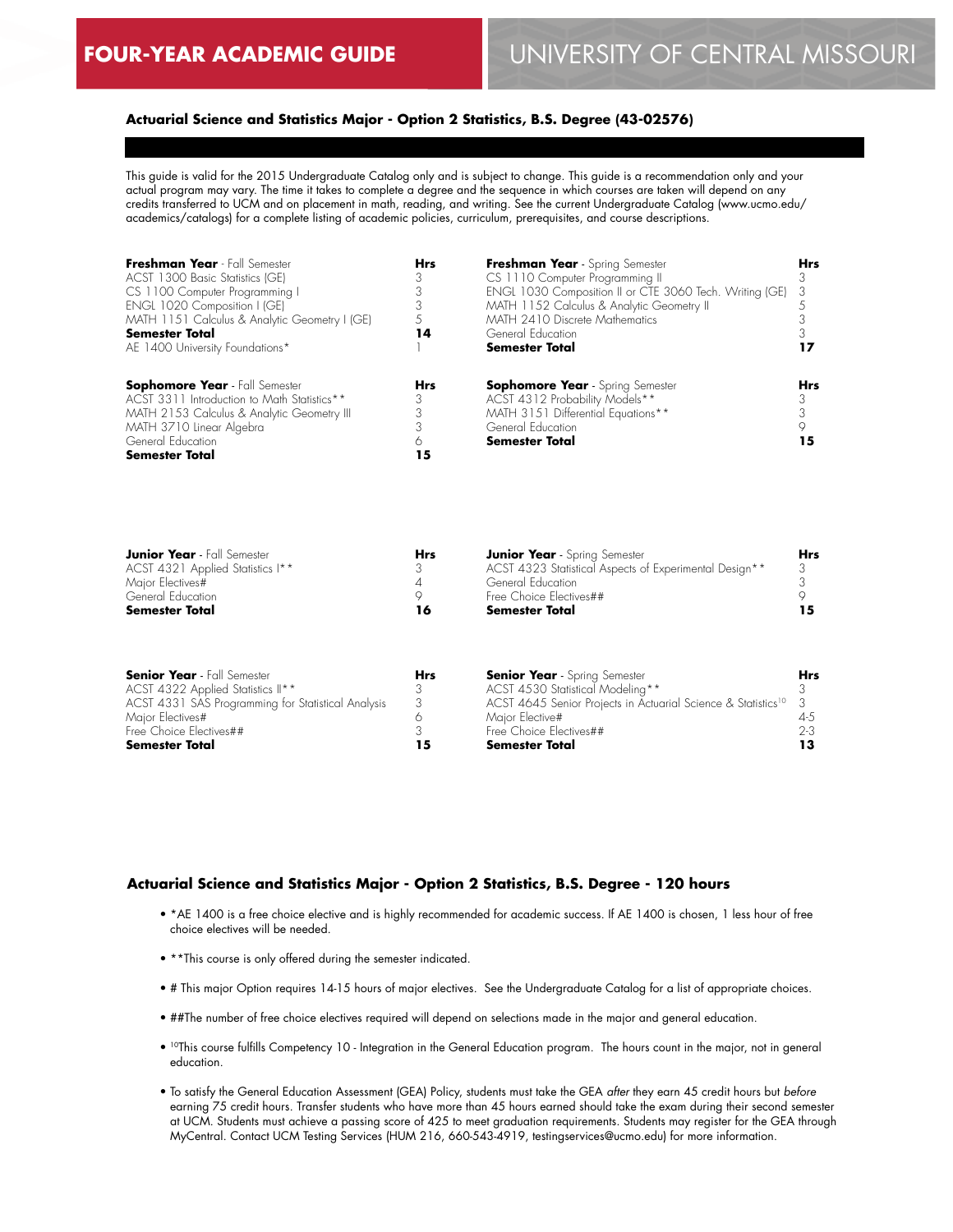## **Agricultural Science Major - Area 1: Agribusiness Management, B.S. Degree (43-277)**

This guide is valid for the 2015 Undergraduate Catalog only and is subject to change. This guide is a recommendation only and your actual program may vary. The time it takes to complete a degree and the sequence in which courses are taken will depend on any credits transferred to UCM and on placement in math, reading, and writing. See the current Undergraduate Catalog (www.ucmo.edu/ academics/catalogs) for a complete listing of academic policies, curriculum, prerequisites, and course descriptions.

| Freshman Year - Fall Semester<br>AGRI 1100 Introduction to Agriculture<br>AGRI 1420 Animal Husbandry<br>COMM 1000 Public Speaking (GE)<br>ECON 1010 Principles of Macroeconomics (GE)<br>ENGL 1020 Composition I (GE)<br>LIS 1600 University Library and Research Skills (GE)<br><b>Semester Total</b> | <b>Hrs</b><br>3<br>3<br>3<br>3<br>$\overline{2}$<br>15 | Freshman Year - Spring Semester<br>AGRI 1600 Introduction to Horticulture Science (Lab) (GE)<br>AGRI 2425 Livestock Evaluation (Lab)<br>CHEM 1104 Introduction to the Sciences: Chemistry (Lab) (GE) 4<br>ENGL 1030 Composition II or CTE 3060 Tech. Writing (GE)<br>MATH 1111 College Algebra (GE)<br><b>Semester Total</b>                                | Hrs<br>4<br>3<br>3<br>3<br>17             |
|--------------------------------------------------------------------------------------------------------------------------------------------------------------------------------------------------------------------------------------------------------------------------------------------------------|--------------------------------------------------------|-------------------------------------------------------------------------------------------------------------------------------------------------------------------------------------------------------------------------------------------------------------------------------------------------------------------------------------------------------------|-------------------------------------------|
| <b>Sophomore Year</b> - Fall Semester<br>AGRI 2330 Introduction to Soil Science (Lab)<br>General Education<br><b>Semester Total</b>                                                                                                                                                                    | <b>Hrs</b><br>3<br>9<br>12                             | <b>Sophomore Year</b> - Spring Semester<br>ACCT 2101 Principles of Financial Accounting or<br>ACCT 2100 Survey of Accounting<br>AGRI 2130 Global Agriculture (GE)<br>AGRI 1310 Agronomy I: Row Crops (fall only) or<br>AGRI 2315 Agronomy II: Forages (spring only)<br>ECON 1011 Principles of Microeconomics<br>General Education<br><b>Semester Total</b> | <b>Hrs</b><br>3<br>3<br>2<br>3<br>6<br>17 |
| <b>Junior Year</b> - Fall Semester<br>AGRI 3110 Agri-Business Management<br>AGRI 3140 Agricultural Analysis and Statistics<br>AGRI 3410 Animal Breeding or<br>AGRI 4310 Plant Breeding & Genetics<br><b>MGT 3325 Business Communications</b><br>MKT 3430 Professional Sales<br><b>Semester Total</b>   | <b>Hrs</b><br>3<br>3<br>3<br>3<br>3<br>15              | <b>Junior Year</b> - Spring Semester<br>AGRI 4140 Agricultural Policy<br>AGRI 4300 Soil Fertility & Fertilizers<br>Free Choice Electives<br><b>Semester Total</b>                                                                                                                                                                                           | <b>Hrs</b><br>3<br>3<br>8<br>14           |
| <b>Senior Year</b> - Fall Semester<br>AGRI 3120 Distrib. and Marketing of Agriculture Products<br>AGRI 3610 Agriculture Pest Management<br>AGRI 3810 Internship in Agriculture<br>BLAW 2720 Legal Environment of Business<br>Free Choice Electives<br><b>Semester Total</b>                            | <b>Hrs</b><br>3<br>3<br>3<br>3<br>3<br>15              | <b>Senior Year</b> - Spring Semester<br>AGRI 4101 Agricultural Capstone Experience <sup>10</sup><br>AGRI 4110 Agricultural Futures Trading<br>AGRI 4120 International Agriculture<br>AGRI 4150 Natural Resources Economics<br>Free Choice Electives<br>Semester Total                                                                                       | <b>Hrs</b><br>3<br>3<br>3<br>3<br>3<br>15 |

## **Agricultural Science Major, Area 1: Agribusiness Management B.S. Degree - 120 hours**

- Your four-year guide will vary depending on the year (odd or even) and semester that you begin coursework. See your department chair for current curriculum information.
- 10This course fulfills Competency 10 Integration in the General Education program. The hours count in the major, not in general education.
- To satisfy the General Education Assessment (GEA) Policy, students must take the GEA *after* they earn 45 credit hours but *before* earning 75 credit hours. Transfer students who have more than 45 hours earned should take the exam during their second semester at UCM. Students must achieve a passing score of 425 to meet graduation requirements. Students may register for the GEA through MyCentral. Contact UCM Testing Services (HUM 216, 660-543-4919, testingservices@ucmo.edu) for more information.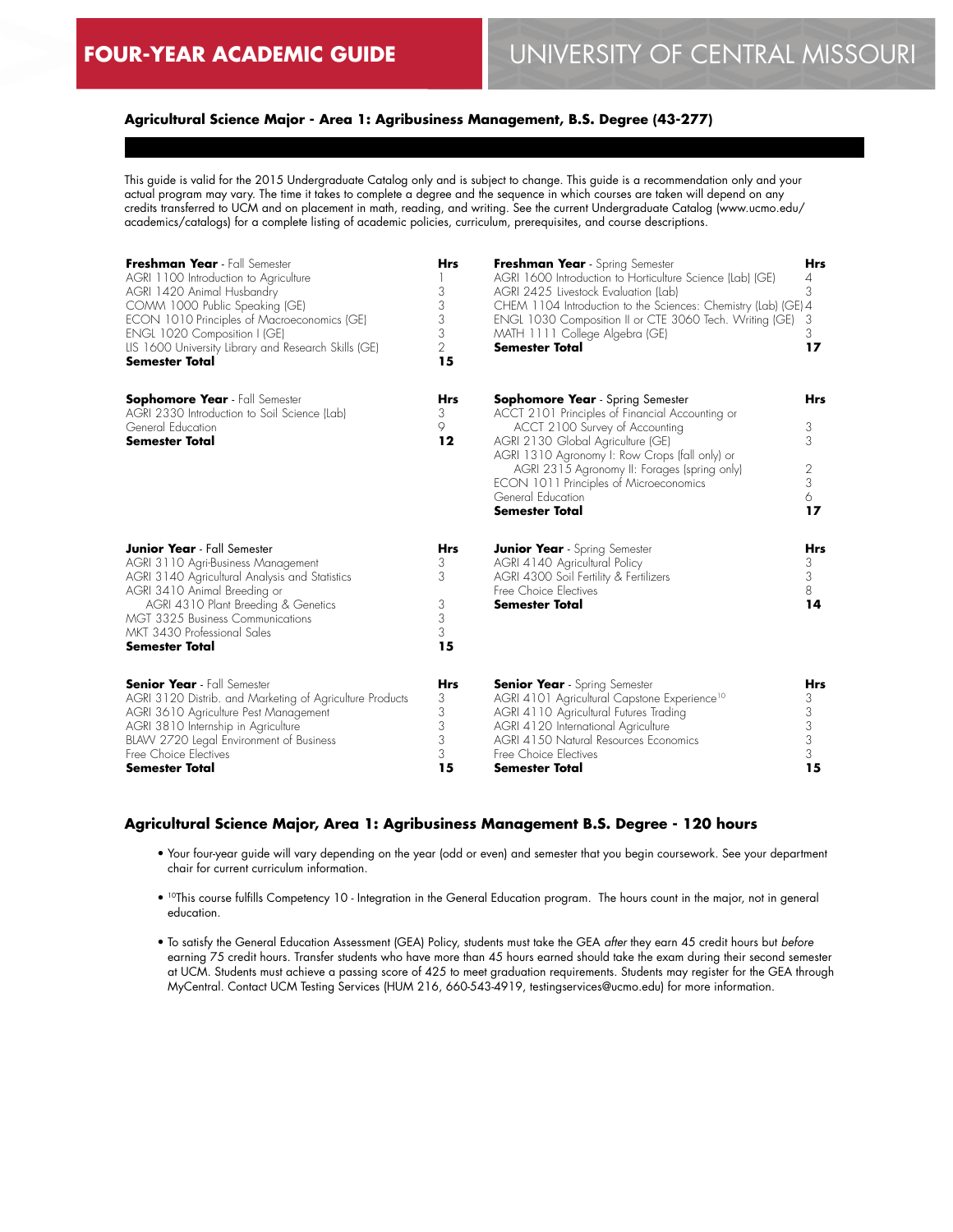## **Agricultural Science Major - Area 2: Animal Science, B.S. Degree (43-277)**

This guide is valid for the 2015 Undergraduate Catalog only and is subject to change. This guide is a recommendation only and your actual program may vary. The time it takes to complete a degree and the sequence in which courses are taken will depend on any credits transferred to UCM and on placement in math, reading, and writing. See the current Undergraduate Catalog (www.ucmo.edu/ academics/catalogs) for a complete listing of academic policies, curriculum, prerequisites, and course descriptions.

| Freshman Year - Fall Semester<br>AGRI 1100 Introduction to Agriculture<br>AGRI 1420 Animal Husbandry<br>COMM 1000 Public Speaking (GE)<br>ECON 1010 Principles of Macroeconomics (GE)<br>ENGL 1020 Composition I (GE)<br>LIS 1600 University Library and Research Skills (GE)<br><b>Semester Total</b> | <b>Hrs</b><br>3<br>3<br>3<br>3<br>$\overline{2}$<br>15 | Freshman Year - Spring Semester<br>AGRI 1600 Introduction to Horticulture Science (Lab) (GE)<br>AGRI 2425 Livestock Evaluation (Lab)<br>CHEM 1104 Introduction to the Sciences: Chemistry (Lab) (GE) 4<br>ENGL 1030 Composition II or CTE 3060 Tech. Writing (GE)<br>MATH 1111 College Algebra (GE)<br>Semester Total | <b>Hrs</b><br>$\overline{4}$<br>3<br>3<br>3<br>17 |
|--------------------------------------------------------------------------------------------------------------------------------------------------------------------------------------------------------------------------------------------------------------------------------------------------------|--------------------------------------------------------|-----------------------------------------------------------------------------------------------------------------------------------------------------------------------------------------------------------------------------------------------------------------------------------------------------------------------|---------------------------------------------------|
| <b>Sophomore Year</b> - Fall Semester<br>AGRI 2130 Global Agriculture (GE)<br>AGRI 2330 Introduction to Soil Science (Lab)<br><b>AGRI 3420 Animal Nutrition</b><br>ECON 1011 Principles of Microeconomics<br>General Education<br><b>Semester Total</b>                                                | <b>Hrs</b><br>3<br>3<br>3<br>3<br>3<br>15              | <b>Sophomore Year</b> - Spring Semester<br>AGRI 1310 Agronomy I: Row Crops (fall only) or<br>AGRI 2315 Agronomy II: Forages (spring only)<br>General Education<br><b>Semester Total</b>                                                                                                                               | <b>Hrs</b><br>2<br>12<br>14                       |
| <b>Junior Year</b> - Fall Semester<br>AGRI 3110 Agri-Business Management<br>AGRI 3120 Distribution and Marketing of Agriculture Products<br>AGRI 3415 Meat Science<br>AGRI 4415 Reproduction of Farm Animals<br>Free Choice Electives<br><b>Semester Total</b>                                         | <b>Hrs</b><br>3<br>3<br>3<br>3<br>3<br>15              | <b>Junior Year</b> - Spring Semester<br>AGRI 4110 Agricultural Futures Trading<br>AGRI 4300 Soil Fertility & Fertilizers<br>AGRI 4435 Animal Science: Pork<br>Free Choice Electives<br><b>Semester Total</b>                                                                                                          | <b>Hrs</b><br>3<br>3<br>3<br>6<br>15              |
| <b>Senior Year</b> - Fall Semester<br>AGRI 3410 Animal Breeding or<br>AGRI 4310 Plant Breeding & Genetics<br>AGRI 3610 Agriculture Pest Management<br>AGRI 3810 Internship in Agriculture<br>Free Choice Electives<br><b>Semester Total</b>                                                            | <b>Hrs</b><br>3<br>3<br>3<br>6<br>15                   | <b>Senior Year</b> - Spring Semester<br>AGRI 4101 Agricultural Capstone Experience <sup>10</sup><br>AGRI 4410 General Veterinary Science<br>AGRI 4430 Animal Science: Beef<br>Free Choice Electives<br><b>Semester Total</b>                                                                                          | Hrs<br>3<br>$\mathfrak{Z}$<br>3<br>5<br>14        |

#### **Agricultural Science Major - Area 2: Animal Science, B.S. Degree - 120 hours**

- Your four-year guide will vary depending on the year (odd or even) and semester that you begin coursework. See your department chair for current curriculum information.
- <sup>10</sup>This course fulfills Competency 10 Integration in the General Education program. The hours count in the major, not in general education.
- To satisfy the General Education Assessment (GEA) Policy, students must take the GEA *after* they earn 45 credit hours but *before* earning 75 credit hours. Transfer students who have more than 45 hours earned should take the exam during their second semester at UCM. Students must achieve a passing score of 425 to meet graduation requirements. Students may register for the GEA through MyCentral. Contact UCM Testing Services (HUM 216, 660-543-4919, testingservices@ucmo.edu) for more information.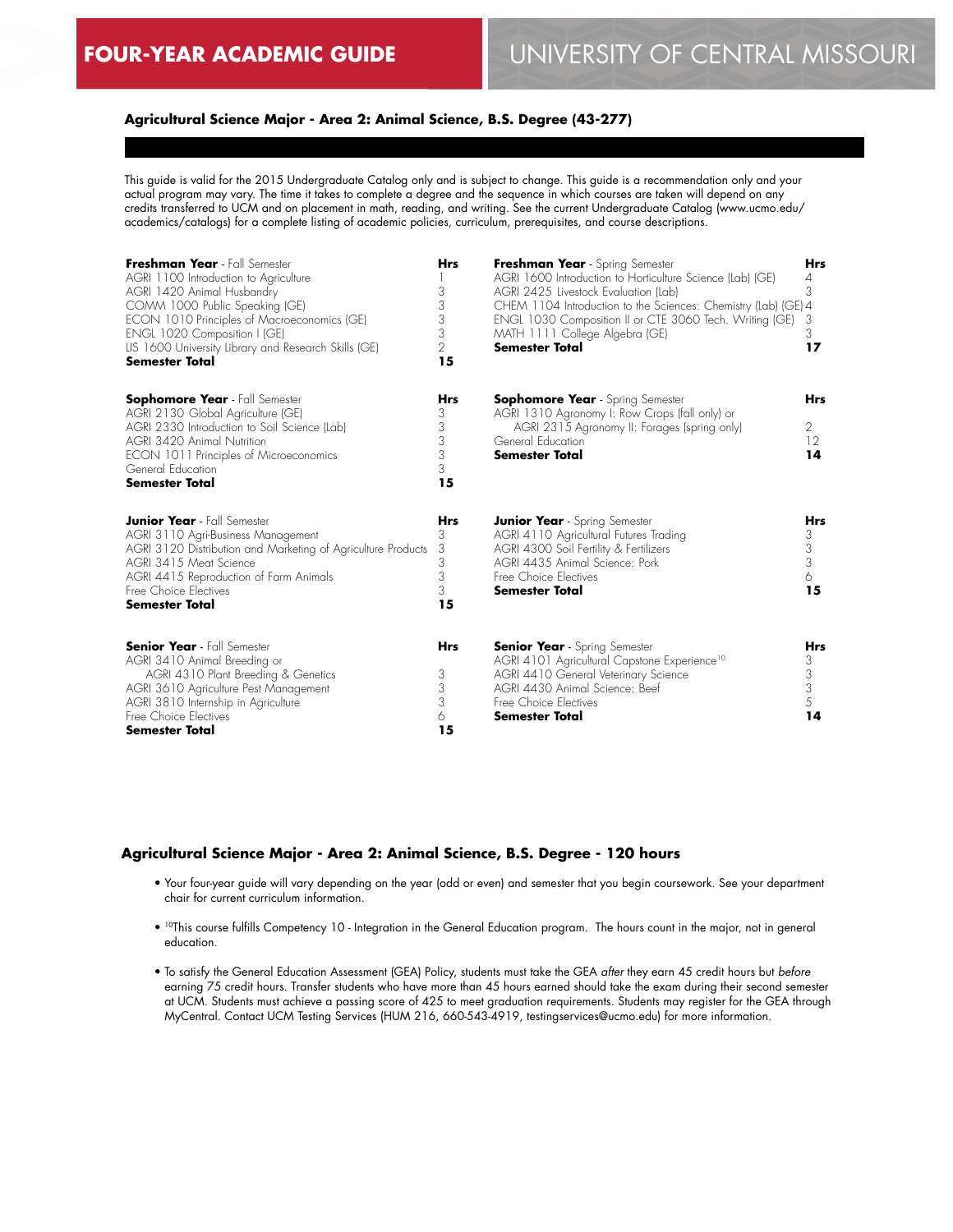## **Agricultural Science Major - Area 3: Agronomy, B.S. Degree (43-277)**

This guide is valid for the 2015 Undergraduate Catalog only and is subject to change. This guide is a recommendation only and your actual program may vary. The time it takes to complete a degree and the sequence in which courses are taken will depend on any credits transferred to UCM and on placement in math, reading, and writing. See the current Undergraduate Catalog (www.ucmo.edu/ academics/catalogs) for a complete listing of academic policies, curriculum, prerequisites, and course descriptions.

| Freshman Year - Fall Semester<br>AGRI 1100 Introduction to Agriculture<br>AGRI 1420 Animal Husbandry<br>CHEM 1104 Introduction to the Sciences: Chemistry (Lab) (GE) 4<br>COMM 1000 Public Speaking (GE)<br>ENGL 1020 Composition I (GE)<br><b>Semester Total</b>                                                       | <b>Hrs</b><br>3<br>3<br>3<br>14                   | Freshman Year - Spring Semester<br>AGRI 1600 Introduction to Horticulture Science (Lab) (GE)<br>ECON 1010 Principles of Macroeconomics (GE)<br>ENGL 1030 Composition II or CTE 3060 Tech. Writing (GE)<br>MATH 1111 College Algebra (GE)<br>General Education<br><b>Semester Total</b> | <b>Hrs</b><br>4<br>3<br>3<br>3<br>3<br>16  |
|-------------------------------------------------------------------------------------------------------------------------------------------------------------------------------------------------------------------------------------------------------------------------------------------------------------------------|---------------------------------------------------|----------------------------------------------------------------------------------------------------------------------------------------------------------------------------------------------------------------------------------------------------------------------------------------|--------------------------------------------|
| <b>Sophomore Year</b> - Fall Semester<br>AGRI 1310 Agronomy I: Row Crops (fall only) or<br>AGRI 2315 Agronomy II: Forages (spring only)<br>AGRI 2330 Introduction to Soil Science (Lab)<br>ECON 1011 Principles of Microeconomics<br>General Education<br><b>Semester Total</b>                                         | <b>Hrs</b><br>$\overline{2}$<br>3<br>3<br>6<br>14 | <b>Sophomore Year</b> - Spring Semester<br>AGRI 2130 Global Agriculture (GE)<br>AGRI 2425 Livestock Evaluation (Lab)<br>LIS 1600 University Library and Research Skills (GE)<br>General Education<br><b>Semester Total</b>                                                             | Hrs<br>3<br>3<br>$\overline{2}$<br>6<br>14 |
| <b>Junior Year</b> - Fall Semester<br>AGRI 3110 Agri-Business Management<br>AGRI 4320 Plant Diseases<br>AGRI 3610 Agriculture Pest Management (Lab)<br>GEOG 4220 Geographic Information Systems I<br>Free Choice Electives<br><b>Semester Total</b>                                                                     | <b>Hrs</b><br>3<br>3<br>3<br>3<br>3<br>15         | <b>Junior Year</b> - Spring Semester<br>AGRI 2331 Soils<br>AGRI 3210 Soil & Water Management<br>AGRI 4300 Soil Fertility & Fertilizers<br>Free Choice Electives<br><b>Semester Total</b>                                                                                               | Hrs<br>3<br>3<br>3<br>7<br>16              |
| <b>Senior Year</b> - Fall Semester<br>AGRI 3120 Distribution and Marketing of Agriculture Products<br>AGRI 3410 Animal Breeding or<br>AGRI 4310 Plant Breeding & Genetics<br>AGRI 3810 Internship in Agriculture<br>AGRI 4340 Agricultural Sprays and Chemicals (Lab)<br>Free Choice Electives<br><b>Semester Total</b> | <b>Hrs</b><br>3<br>3<br>3<br>3<br>4<br>16         | <b>Senior Year</b> - Spring Semester<br>AGRI 3320 Field Crop Management<br>AGRI 4101 Agricultural Capstone Experience <sup>10</sup><br>AGRI 4110 Agricultural Futures Trading<br>AGRI 4120 International Agriculture<br>Free Choice Electives<br><b>Semester Total</b>                 | Hrs<br>3<br>3<br>3<br>3<br>3<br>15         |

## **Agricultural Science Major - Area 3: Agronomy, B.S. Degree - 120 hours**

- Your four-year guide will vary depending on the year (odd or even) and semester that you begin coursework. See your department chair for current curriculum information.
- 10This course fulfills Competency 10 Integration in the General Education program. The hours count in the major, not in general education.
- To satisfy the General Education Assessment (GEA) Policy, students must take the GEA *after* they earn 45 credit hours but *before* earning 75 credit hours. Transfer students who have more than 45 hours earned should take the exam during their second semester at UCM. Students must achieve a passing score of 425 to meet graduation requirements. Students may register for the GEA through MyCentral. Contact UCM Testing Services (HUM 216, 660-543-4919, testingservices@ucmo.edu) for more information.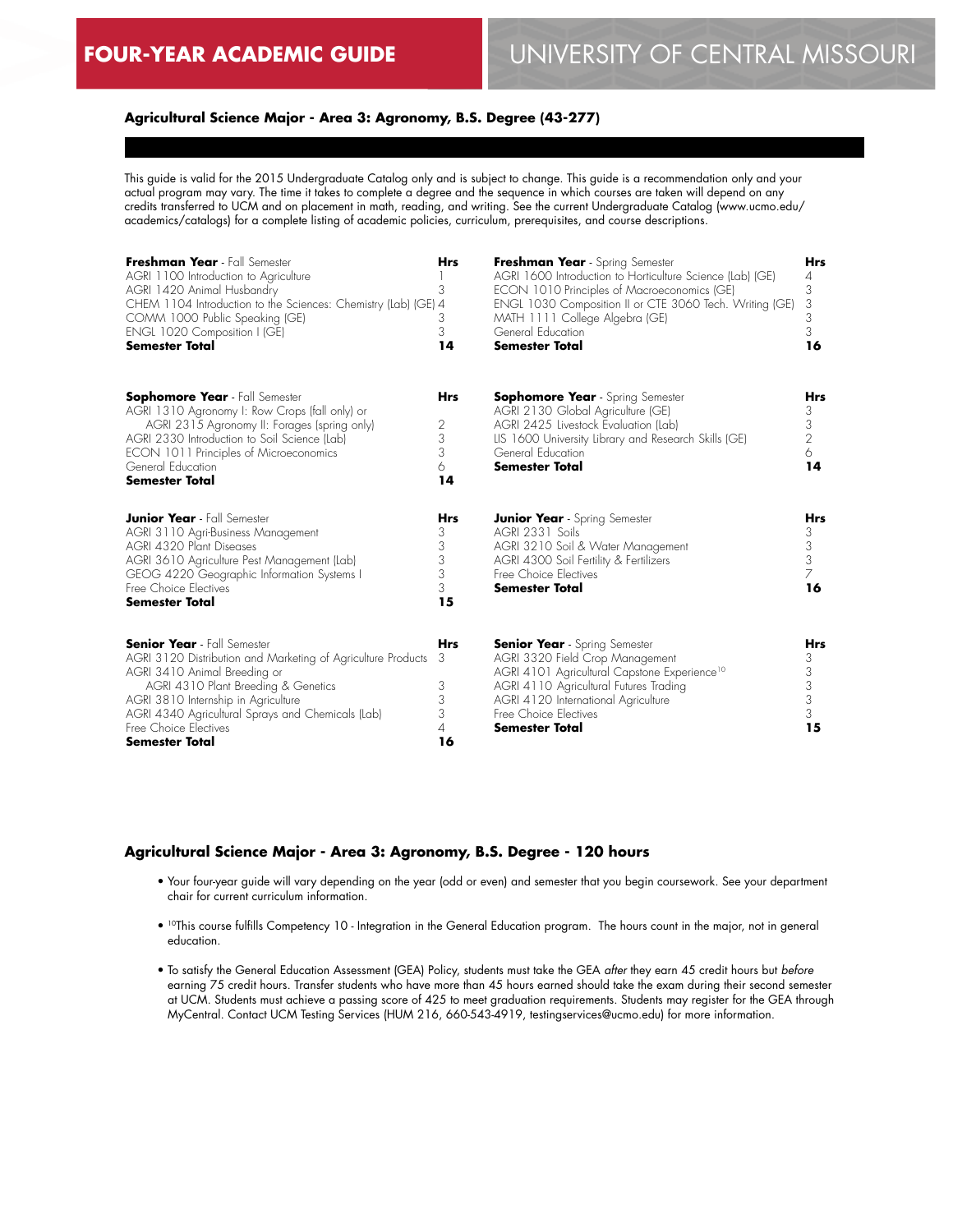## **Agricultural Science Major - Area 4: Horticultural Science, B.S. Degree (43-277)**

This guide is valid for the 2015 Undergraduate Catalog only and is subject to change. This guide is a recommendation only and your actual program may vary. The time it takes to complete a degree and the sequence in which courses are taken will depend on any credits transferred to UCM and on placement in math, reading, and writing. See the current Undergraduate Catalog (www.ucmo.edu/ academics/catalogs) for a complete listing of academic policies, curriculum, prerequisites, and course descriptions.

| Freshman Year - Fall Semester<br>AGRI 1100 Introduction to Agriculture<br>AGRI 1420 Animal Husbandry<br>CHEM 1104 Introduction to the Sciences: Chemistry (Lab) (GE) 4<br>ENGL 1020 Composition I (GE)<br>LIS 1600 University Library and Research Skills (GE)<br>General Education<br><b>Semester Total</b> | <b>Hrs</b><br>3<br>3<br>$\overline{2}$<br>3<br>16                         | Freshman Year - Spring Semester<br>AGRI 1600 Introduction to Horticulture Science (Lab) (GE)<br>COMM 1000 Public Speaking (GE)<br>ECON 1010 Principles of Macroeconomics (GE)<br>ENGL 1030 Composition II or CTE 3060 Tech. Writing (GE)<br>MATH 1111 College Algebra (GE)<br><b>Semester Total</b> | <b>Hrs</b><br>4<br>3<br>3<br>3<br>3<br>16                                  |
|--------------------------------------------------------------------------------------------------------------------------------------------------------------------------------------------------------------------------------------------------------------------------------------------------------------|---------------------------------------------------------------------------|-----------------------------------------------------------------------------------------------------------------------------------------------------------------------------------------------------------------------------------------------------------------------------------------------------|----------------------------------------------------------------------------|
| <b>Sophomore Year</b> - Fall Semester<br>AGRI 2330 Introduction to Soil Science (Lab)<br>ECON 1011 Principles of Microeconomics<br>General Education<br><b>Semester Total</b>                                                                                                                                | <b>Hrs</b><br>3<br>3<br>6<br>12                                           | <b>Sophomore Year</b> - Spring Semester<br>AGRI 1310 Agronomy I: Row Crops (fall only) or<br>AGRI 2315 Agronomy II: Forages (spring only)<br>AGRI 2130 Global Agriculture (GE)<br>AGRI 2425 Livestock Evaluation (Lab)<br>General Education<br><b>Semester Total</b>                                | <b>Hrs</b><br>2<br>3<br>$\ensuremath{\mathsf{3}}$<br>6<br>14               |
| <b>Junior Year</b> - Fall Semester<br>AGRI 3110 Agri-Business Management<br>AGRI 4320 Plant Diseases<br>AGRI 4600 Horticultural Plants I: Woody (Lab)<br>AGRI 4610 Turfgrass Science (Lab)<br>Free Choice Electives<br><b>Semester Total</b>                                                                 | <b>Hrs</b><br>3<br>$\,$ $\,$<br>$\ensuremath{\mathsf{3}}$<br>3<br>3<br>15 | <b>Junior Year</b> - Spring Semester<br>AGRI 3610 Agricultural Pest Management (Lab)<br>AGRI 3620 Residential Landscape Design (Lab)<br>AGRI 4300 Soil Fertility & Fertilizers<br>AGRI 4605 Horticultural Plants II: Herbaceous<br>Free Choice Electives<br><b>Semester Total</b>                   | <b>Hrs</b><br>3<br>$\sqrt{3}$<br>$\ensuremath{\mathsf{3}}$<br>3<br>3<br>15 |
| <b>Between Junior and Senior Year - Summer</b><br>AGRI 3810 Internship in Agriculture<br><b>Semester Total</b>                                                                                                                                                                                               | <b>Hrs</b><br>3<br>3                                                      |                                                                                                                                                                                                                                                                                                     |                                                                            |
| <b>Senior Year</b> - Fall Semester<br>AGRI 3120 Distribution and Marketing of Agriculture Products<br>AGRI 3410 Animal Breeding or<br>AGRI 4310 Plant Breeding & Genetics<br>AGRI 4340 Agricultural Sprays and Chemicals<br>Free Choice Electives<br><b>Semester Total</b>                                   | <b>Hrs</b><br>3<br>3<br>3<br>6<br>15                                      | <b>Senior Year</b> - Spring Semester<br>AGRI 3640 Horticultural Propagation Materials (Lab)<br>AGRI 4000 Special Projects in Agriculture<br>AGRI 4101 Agricultural Capstone Experience <sup>10</sup><br>Free Choice Electives<br><b>Semester Total</b>                                              | <b>Hrs</b><br>3<br>$\ensuremath{\mathsf{3}}$<br>3<br>5<br>14               |

## **Agricultural Science Major - Area 4: Horticultural Science, B.S. Degree - 120 hours**

- Your four-year guide will vary depending on the year (odd or even) and semester that you begin coursework. See your department chair for current curriculum information.
- <sup>10</sup>This course fulfills Competency 10 Integration in the General Education program. The hours count in the major, not in general education.
- To satisfy the General Education Assessment (GEA) Policy, students must take the GEA *after* they earn 45 credit hours but *before* earning 75 credit hours. Transfer students who have more than 45 hours earned should take the exam during their second semester at UCM. Students must achieve a passing score of 425 to meet graduation requirements. Students may register for the GEA through MyCentral. Contact UCM Testing Services (HUM 216, 660-543-4919, testingservices@ucmo.edu) for more information.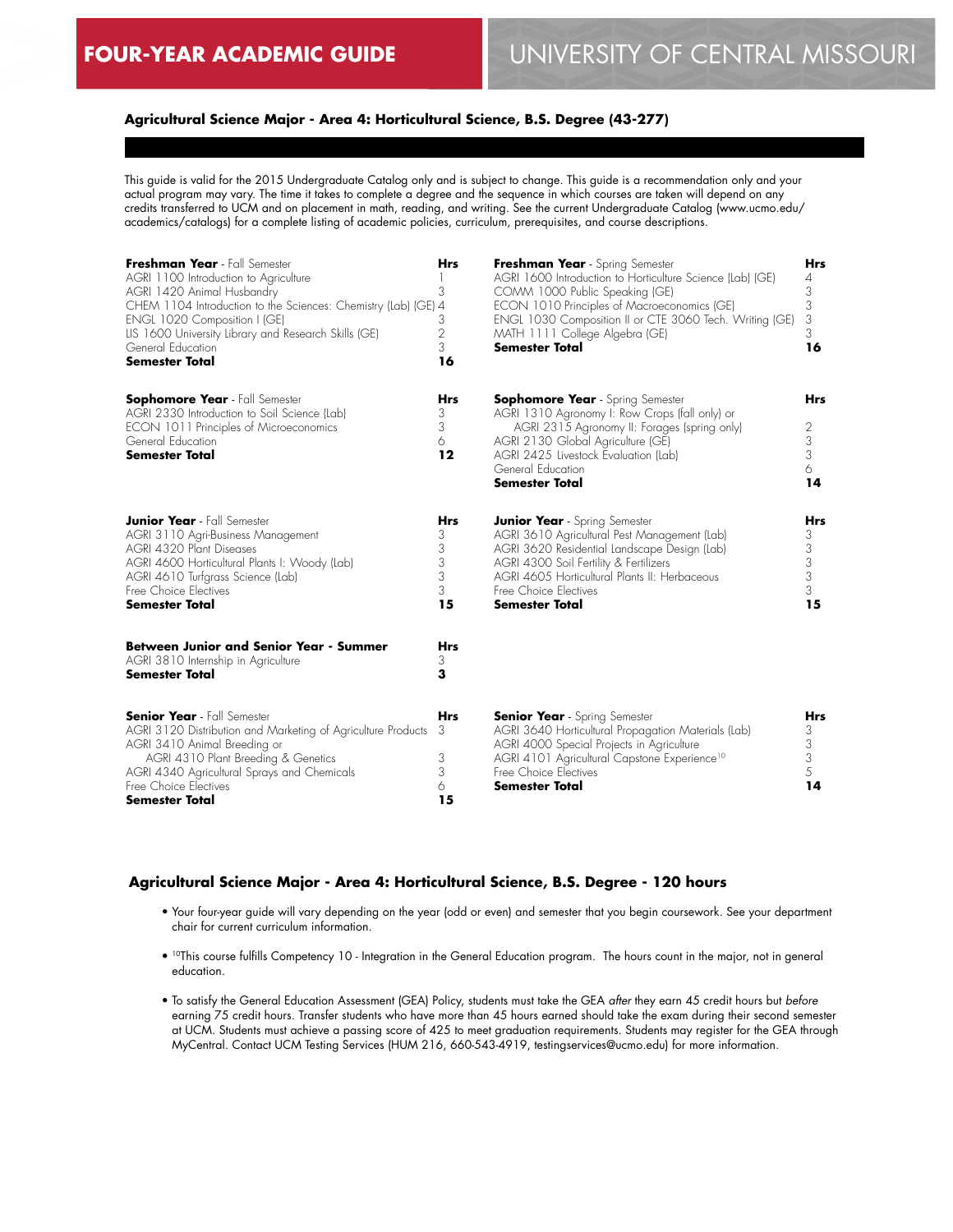## **Art Major, B.S. in Ed. Degree (41-260)**

This guide is valid for the 2015 Undergraduate Catalog only and is subject to change. This guide is a recommendation only and your actual program may vary. The time it takes to complete a degree and the sequence in which courses are taken will depend on any credits transferred to UCM and on placement in math, reading, and writing. See the current Undergraduate Catalog (www.ucmo.edu/ academics/catalogs) for a complete listing of academic policies, curriculum, prerequisites, and course descriptions.

| Freshman Year - Fall Semester<br>ART 1110 Drawing I<br>ART 1315 2-D Design<br>ART 1800 Ideas & the Visual Arts (GE)<br>ENGL 1020 Composition I (GE)<br>General Education<br><b>Semester Total</b><br>AE 1400 University Foundations*                                                                                                                                                              | Hrs<br>3<br>3<br>3<br>3<br>3<br>15                            | Freshman Year - Spring Semester<br>ART 1120 Drawing II<br>ART 1325 Color and Design<br>ENGL 1030 Composition II or CTE 3060 Tech. Writing (GE)<br>HIST 1350 or 1351 History of the United States (GE)<br><b>General Education MATH</b><br>General Education<br><b>Semester Total</b>                                                                                                                                                                                                                         | Hrs<br>3<br>3<br>3<br>3<br>3<br>3<br>18                                     |
|---------------------------------------------------------------------------------------------------------------------------------------------------------------------------------------------------------------------------------------------------------------------------------------------------------------------------------------------------------------------------------------------------|---------------------------------------------------------------|--------------------------------------------------------------------------------------------------------------------------------------------------------------------------------------------------------------------------------------------------------------------------------------------------------------------------------------------------------------------------------------------------------------------------------------------------------------------------------------------------------------|-----------------------------------------------------------------------------|
| <b>Sophomore Year</b> - Fall Semester<br>ART 2412 Ceramics<br>EDFL 2100 Introduction to the Teaching Profession<br>FLDX 2150 Introductory Field Experience<br>EDFL 2240 Educational Psychology<br>EDSP 2100 Education of the Exceptional Child<br>POLS 1510 American Government (GE)<br><b>Semester Total</b>                                                                                     | Hrs<br>3<br>3<br>1<br>3<br>3<br>3<br>16                       | <b>Sophomore Year</b> - Spring Semester<br>ART 1825 Art History Survey II<br>ART 1835 Global Arts & Culture (GE)<br>ART 2420 Sculpture I<br>ART 2710 Printmaking I<br>General Education Science w/lab<br>General Education (Managing Information)<br><b>Semester Total</b><br>(Successfully complete MoGEA exam by end of this semester)                                                                                                                                                                     | Hrs<br>3<br>$\frac{3}{3}$<br>3<br>4<br>$\overline{2}$<br>18                 |
| <b>Junior Year</b> - Fall Semester<br>ART 2511 Painting I<br>ART 3314 Fibers<br>ART 3911 Art Education Foundations & Literacy (fall only)<br>EDFL 4210 Introduction to Content Area Literacy<br>PHOT 1203 Introduction to Photography<br>General Education<br><b>Semester Total</b>                                                                                                               | Hrs<br>3<br>3<br>$\sqrt{2}$<br>$\overline{c}$<br>3<br>3<br>16 | <b>Junior Year</b> - Spring Semester<br>ART 3209 Figure Construction<br>ART 3915 Methods of Tchng Art I: Media & Curr. (sprg only)# 2<br>ART 4850 20th Century Art & Architecture (fall only) or<br>ART 4860 Contemporary Art & Design (spring only)<br>EDFL 2250 Introduction to English Language Learners and<br>Culturally Responsive Pedagogy<br>FLDX 3000 Field Experience in the Content Area#<br>PSY 4230 Psychology of Adolescence (GE)<br>Upper Level Studio Concentration<br><b>Semester Total</b> | Hrs<br>3<br>3<br>2<br>$\begin{array}{c} \hline \end{array}$<br>3<br>3<br>17 |
| <b>Senior Year</b> - Fall Semester<br>ART 4221 Art Theory and Criticism<br>ART 4915 Methods of Tching Art II: Mgmt. & Assess. (fall only)3<br>EDFL 4970 Secondary Teaching & Behavior Management<br>FLDX 4970 Field Experience II in the Content Area<br>Upper Level Studio Concentration<br>General Education<br><b>Semester Total</b><br>(All non-student teaching coursework and tests must be | Hrs<br>3<br>2<br>1<br>3<br>3<br>15                            | <b>Senior Year</b> - Spring Semester**<br>ART 4920 Methods of Teaching Art III: Seminar for Student<br>Teaching <sup>10</sup><br>FLDX 4468 Student Teaching Secondary II <sup>10</sup><br>FLDX 4495 Student Teaching Elementary I <sup>10</sup><br><b>Semester Total</b>                                                                                                                                                                                                                                     | <b>Hrs</b><br>3<br>$\overline{4}$<br>5<br>12                                |

*successfully completed by the end of this semester for enrollment in student teaching.)*

## **Art Major, B.S. in Ed. Degree - 127 hours**

- \*AE 1400 (1 hr) is highly recommended for academic success. AE 1400 is a free choice elective, however, this program does not require free choice electives.
- \*\*The courses listed for this semester constitute the professional education (student teaching) block. The student should not take any other courses during this semester.
- #These courses must be taken concurrently.
- 10This course fulfills Competency 10 Integration in the General Education program. The hours count in the major, not in general education.
- The Missouri General Education Assessment (MoGEA) is an exam required of all Teacher Education students. Students must pass all areas of the MoGEA for admission to the Teacher Education Program. Students should take and successfully complete the MoGEA before completion of their sophomore year (60 earned hours). See your academic advisor to discuss the classes needed to prepare for the exam.
- Teacher Education candidates must take the appropriate Missouri Content Assessment (MoCA) for their certification area before they can student teach, and must pass it in order to be recommended for certification. Information and registration is available on the MEGA website: http://www.mo.nesinc.com/.
- See www.ucmo.edu/cert for statement and information (including application) on admission to teacher education. Full admission is required before enrollment in professional education classes and student teaching. The application for student teaching is due approximately one year in advance.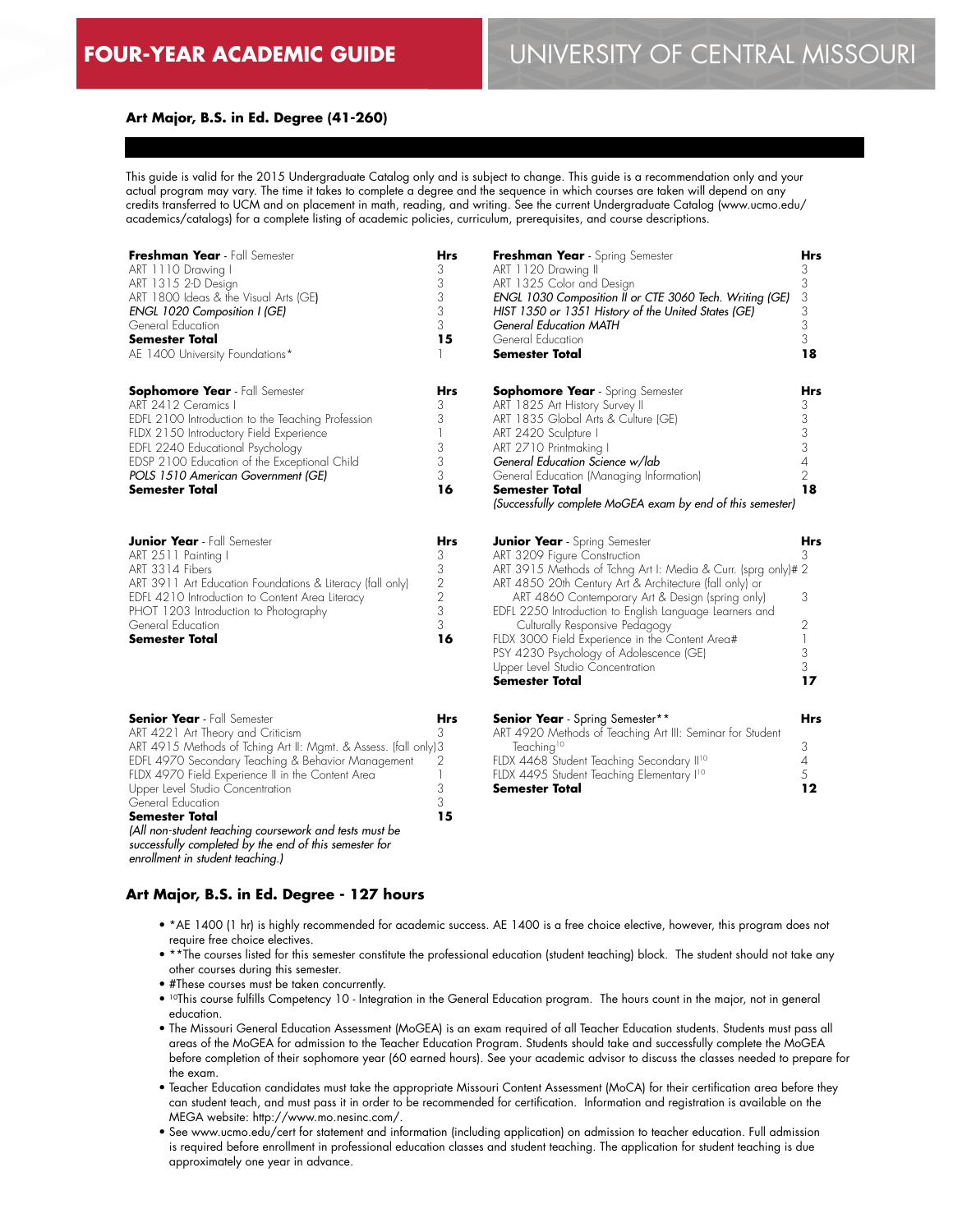## **Athletic Training Major, B.S. Degree (43-853)**

This guide is valid for the 2015 Undergraduate Catalog only and is subject to change. This guide is a recommendation only and your actual program may vary. The time it takes to complete a degree and the sequence in which courses are taken will depend on any credits transferred to UCM and on placement in math, reading, and writing. See the current Undergraduate Catalog (www.ucmo.edu/ academics/catalogs) for a complete listing of academic policies, curriculum, prerequisites, and course descriptions.

| Freshman Year - Fall Semester<br>AT 1610 Introduction to Athletic Training<br>AT 1611 Introduction to Athletic Training Lab I<br>AT 1625 CPR/First Aid/AED for Health Care Professional<br>CHEM 1104 Introduction to the Sciences: Chemistry (GE)<br>ENGL 1020 Composition I (GE)<br>MATH 1111 College Algebra (GE)**<br><b>Semester Total</b><br>AE 1400 University Foundations*                                                                                             | <b>Hrs</b><br>2<br>1<br>$\mathbf{I}$<br>4<br>3<br>3<br>14                                    | <b>Freshman Year</b> - Spring Semester (apply to major)<br>AT 1630 Foundations of Athletic Training<br>AT 1631 Foundations of Athletic Training Lab II<br>AT 1640 Medical Terminology<br>AT 1650 Responding to Emergencies for the Profess. Rescuer<br>BIOL 3401 Human Anatomy**<br>LIS 1600 University Library and Research Skills (GE)<br>PE 1800 Functional Anatomy**<br><b>Semester Total</b> | Hrs<br>2<br>1<br>3<br>3<br>2<br>3<br>15      |
|-------------------------------------------------------------------------------------------------------------------------------------------------------------------------------------------------------------------------------------------------------------------------------------------------------------------------------------------------------------------------------------------------------------------------------------------------------------------------------|----------------------------------------------------------------------------------------------|---------------------------------------------------------------------------------------------------------------------------------------------------------------------------------------------------------------------------------------------------------------------------------------------------------------------------------------------------------------------------------------------------|----------------------------------------------|
| <b>Sophomore Year</b> - Fall Semester<br>AT 2610 Orthopedic Assessment: Lower Extremity<br>AT 2611 Orthopedic Assessment: Lower Extremity Lab III<br>AT 2640 Introduction to Therapeutic Rehabilitation<br>BIOL 3402 Human Physiology<br>HED 1100 Personal Health (GE)<br>PE 2850 Foundations of Exercise Physiology**<br><b>Semester Total</b><br><b>Summer Semester</b><br>(during even numbered years only)<br>PE 4340 Adapted Physical Education<br><b>Semester Total</b> | Hrs<br>2<br>1<br>$\mathbf{2}$<br>5<br>3<br>3<br>16<br>Hrs<br>3<br>з                          | <b>Sophomore Year</b> - Spring Semester<br>AT 2620 Orthopedic Assessment: Upper Extremity<br>AT 2621 Orthopedic Assessment: Upper Extremity Lab IV<br>AT 2630 Therapeutic Modalities<br>AT 2631 Therapeutic Modalities Lab<br>PE 2472 Communicating Ideas on Sport (GE)<br>PE 2800 Biomechanics<br>PSY 1100 General Psychology (GE)<br><b>Semester Total</b>                                      | Hrs<br>2<br>1<br>2<br>1<br>3<br>3<br>3<br>15 |
| <b>Junior Year</b> - Fall Semester<br>AT 3620 Clinical Athletic Training Lab V<br>AT 3630 Therapeutic Rehabilitation<br>AT 3631 Therapeutic Rehabilitation Lab<br>AT 3650 Sport & Exercise Pharmacology<br>AT 4650 Human Disease Lab for Athletic Training<br>CTE 3060 Technical Writing (GE)<br>HED 4370 Human Diseases<br><b>Semester Total</b>                                                                                                                             | Hrs<br>2<br>$\overline{2}$<br>$\mathbf{1}$<br>$\overline{2}$<br>$\mathbf{1}$<br>3<br>3<br>14 | <b>Junior Year</b> - Spring Semester<br>AT 3640 Clinical Athletic Training Lab VI<br>AT 4630 Organization & Administration of Athletic Training<br>PE 4740 Legal Liability in Fit./Well., PE, Rec, & Sport Settings 2<br>General Education<br>Free Choice Elective<br>Semester Total                                                                                                              | Hrs<br>2<br>3<br>6<br>14                     |
| <b>Senior Year</b> - Fall Semester<br>AT 4610 Clinical Athletic Training Lab VII<br>AT 4640 Senior Seminar in Athletic Training <sup>10</sup><br>PE 4830 Psychological Aspects of Physical Education<br>PSY 4520 Statistics for the Behavioral Sciences<br>General Education<br>Semester Total                                                                                                                                                                                | Hrs<br>2<br>2<br>$\sqrt{2}$<br>3<br>6<br>15                                                  | <b>Senior Year</b> - Spring Semester<br>AT 4620 Clinical Athletic Training Lab VIII<br>HED 4300 Nutrition & Human Performance<br>PE 4850 Assessment & Evaluation of Fitness/Wellness<br>General Education<br>Semester Total                                                                                                                                                                       | Hrs<br>2<br>3<br>3<br>6<br>14                |

## **Athletic Training Major, B.S. Degree - 120 hours**

- \*AE 1400 is a free choice elective and is highly recommended for academic success. If AE 1400 is chosen, 1 less hour of free choice electives will be needed.
- \*\*A grade of C or better is required in this course for enrollment in future courses. See the catalog course descriptions for more details.
- 10This course fulfills Competency 10 Integration in the General Education program. The hours count in the major, not in general education.
- Admission to the Athletic Training major is a competitive process. Students apply to the program during the spring semester of their freshman year. Visit www.ucmo.edu/at for more details on the admissions process.
- UCM is fully accredited by the Commission on Accreditation of Athletic Training Education (CAATE).
- To satisfy the General Education Assessment (GEA) Policy, students must take the GEA *after* they earn 45 credit hours but *before* earning 75 credit hours. Transfer students who have more than 45 hours earned should take the exam during their second semester at UCM. Students must achieve a passing score of 425 to meet graduation requirements. Students may register for the GEA through MyCentral. Contact UCM Testing Services (HUM 216, 660-543-4919, testingservices@ucmo.edu) for more information.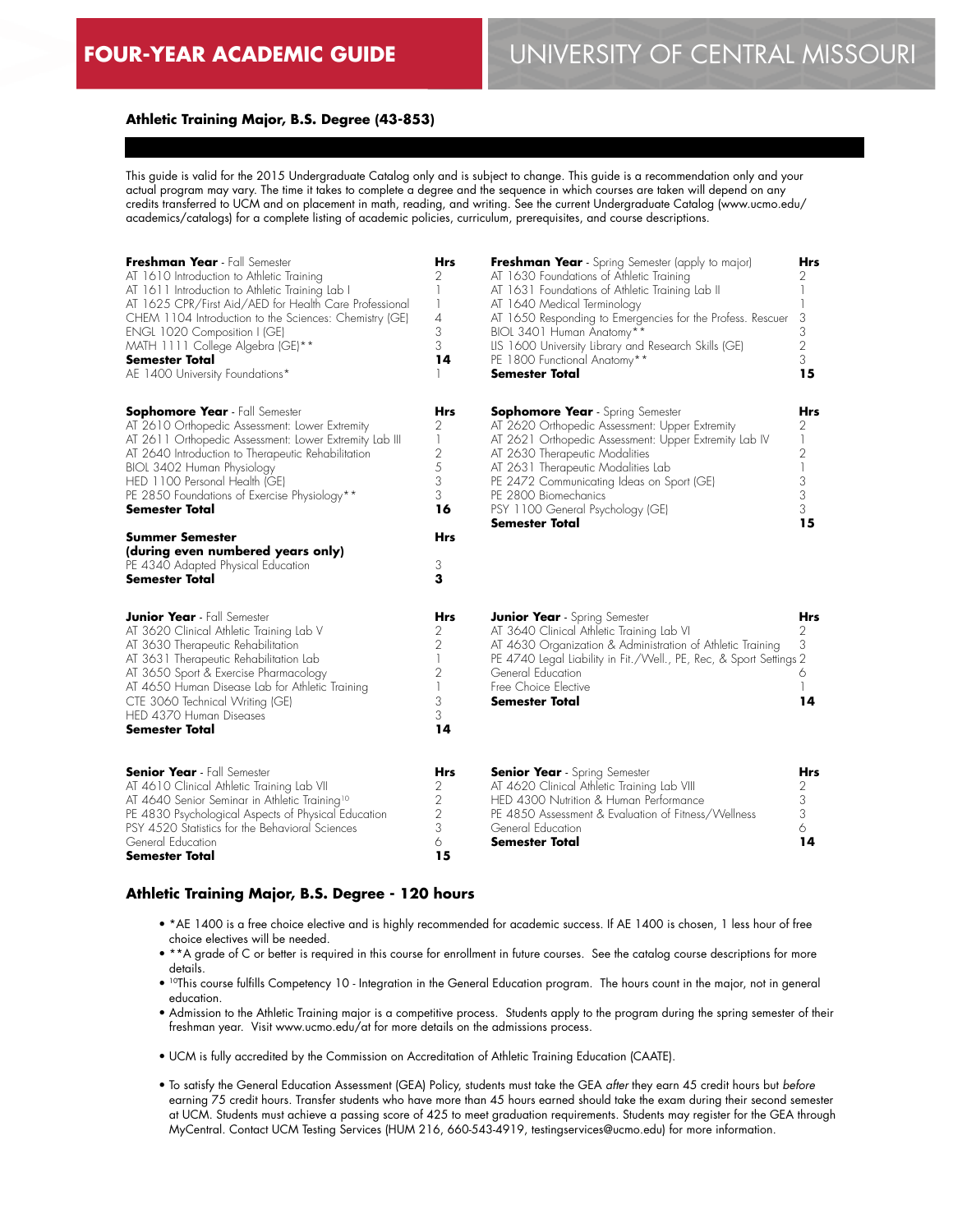**Sophomore Year** - Fall Semester

**Hrs**

## **Automotive Technology Management Major (Area 1 - Automotive Tech.), B.S. Degree (43-01838)**

This guide is valid for the 2015 Undergraduate Catalog only and is subject to change. This guide is a recommendation only and your actual program may vary. The time it takes to complete a degree and the sequence in which courses are taken will depend on any credits transferred to UCM and on placement in math, reading, and writing. See the current Undergraduate Catalog (www.ucmo.edu/ academics/catalogs) for a complete listing of academic policies, curriculum, prerequisites, and course descriptions.

| Freshman Year - Fall Semester        | <b>Hrs</b> | Freshman Year - Spring Semester                            | <b>Hrs</b> |
|--------------------------------------|------------|------------------------------------------------------------|------------|
| ATM 1010 Contemporary Power Systems* | 3          | ACST 1300 Basic Statistics or MATH 1131 Applied Calculus 3 |            |
| ENGL 1020 Composition I (GE)         |            | ATM 2124 Automotive Braking Systems*                       |            |
| ET 1010 Applied Electricity          | 4          | CIS 1600 Business Information Management (GE)              |            |
| MATH 1111 College Algebra (GE)       | 3          | ECON 1010 Principles of Macroeconomics (GE)                |            |
| <b>Semester Total</b>                | 13         | General Education                                          |            |
|                                      |            | <b>Semester Total</b>                                      | 16         |
|                                      |            |                                                            |            |
|                                      |            |                                                            |            |
|                                      |            |                                                            |            |

**Sophomore Year** - Spring Semester

**Hrs**

| <b>Sophomore lear</b> - <b>Fail Semester</b>      | пгэ | <b>Sophomore lear</b> - Spring Semester              | пгэ |
|---------------------------------------------------|-----|------------------------------------------------------|-----|
| ATM 2110 Engine Theory & Maintenance*             |     | ACCT 2100 Survey of Accounting or                    |     |
| ATM 2130 Automotive Electrical Systems*           |     | ACCT 2101 Principles of Financial Accounting**       |     |
| COMM 1000 Public Speaking (GE)                    |     | ATM 2132 Fuel Systems & Emission Controls*           |     |
| CS 1030 Introduction to Computer Programming (GE) |     | ATM 2150 Mobile HVAC*                                |     |
| <b>Semester Total</b>                             | 14  | CTE 3060 Technical Writing (GE)                      |     |
|                                                   |     | PHYS 1104 Introduction to the Sciences: Physics (GE) |     |
|                                                   |     | <b>Semester Total</b>                                | 17  |
| <b>Junior Year</b> - Fall Semester                | Hrs | <b>Junior Year</b> - Spring Semester                 | Hrs |
| ATM 2140 Manual Drivelines                        | 3   | ATM 3110 Automotive Engine Overhaul                  |     |
| ATM 3120 Steering and Suspension Systems*         | 4   | ATM 3150 Diesel Technology*                          |     |
| ATM 3130 Computerized Engine Diagnostics*         | 4   | ATM 4130 Comprehensive Vehicle Diagnostics           |     |
| INDM 4210 Industrial Management or                |     | BLAW 2720 Legal Environment of Business              |     |

| MGT 3315 Management of Organizations**<br><b>Semester Total</b>                                        | З<br>14         | General Education<br><b>Semester Total</b> | 18         |
|--------------------------------------------------------------------------------------------------------|-----------------|--------------------------------------------|------------|
| Summer - Between Junior & Senior Year<br>SOT 3022 Internship in Technology***<br><b>Semester Total</b> | <b>Hrs</b><br>з |                                            |            |
| <b>Senior Year</b> - Fall Semester                                                                     | <b>Hrs</b>      | <b>Senior Year</b> - Spring Semester       | <b>Hrs</b> |
| ATM 3134 Advanced Powerplant Systems*                                                                  | 3               | ATM 3140 Automatic Transmissions*          |            |
| ATM 4032 Hydraulics & Pneumatics                                                                       | 3               | ATM 4112 ATM Capstone Experience*10        |            |
| COMM 3340 Intercultural Communication (GE) or                                                          |                 | ATM 4134 Advanced Vehicle Systems*         |            |
| ECEL 2110 Diversity and Social Justice (GE)                                                            | 3               | General Education                          |            |
| MKT 3405 Marketing Policy** or                                                                         |                 | <b>Semester Total</b>                      | 14         |
| HRM 3920 Human Resource Management                                                                     | 3               |                                            |            |
| General Education                                                                                      | 3               |                                            |            |
| <b>Semester Total</b>                                                                                  | 15              |                                            |            |
|                                                                                                        |                 |                                            |            |

## **Automotive Technology Management Major - Area 1 Automotive Technology, B.S. Degree Automotive Technology Option - 124 hrs**

- \*This class is only offered during the semester indicated.
- \*\*By selecting ACCT 2101, MGT 3315, and MKT 3405 in the major students can complete a minor in Business Administration.
- \*\*\*SOT 3022 Internship (3 hours) should be done during the summer between junior/senior year.
- 10This course fulfills Competency 10 Integration in the General Education program. The hours count in the major, not in general education.
- To satisfy the General Education Assessment (GEA) Policy, students must take the GEA *after* they earn 45 credit hours but *before* earning 75 credit hours. Transfer students who have more than 45 hours earned should take the exam during their second semester at UCM. Students must achieve a passing score of 425 to meet graduation requirements. Students may register for the GEA through MyCentral. Contact UCM Testing Services (HUM 216, 660-543-4919, testingservices@ucmo.edu) for more information.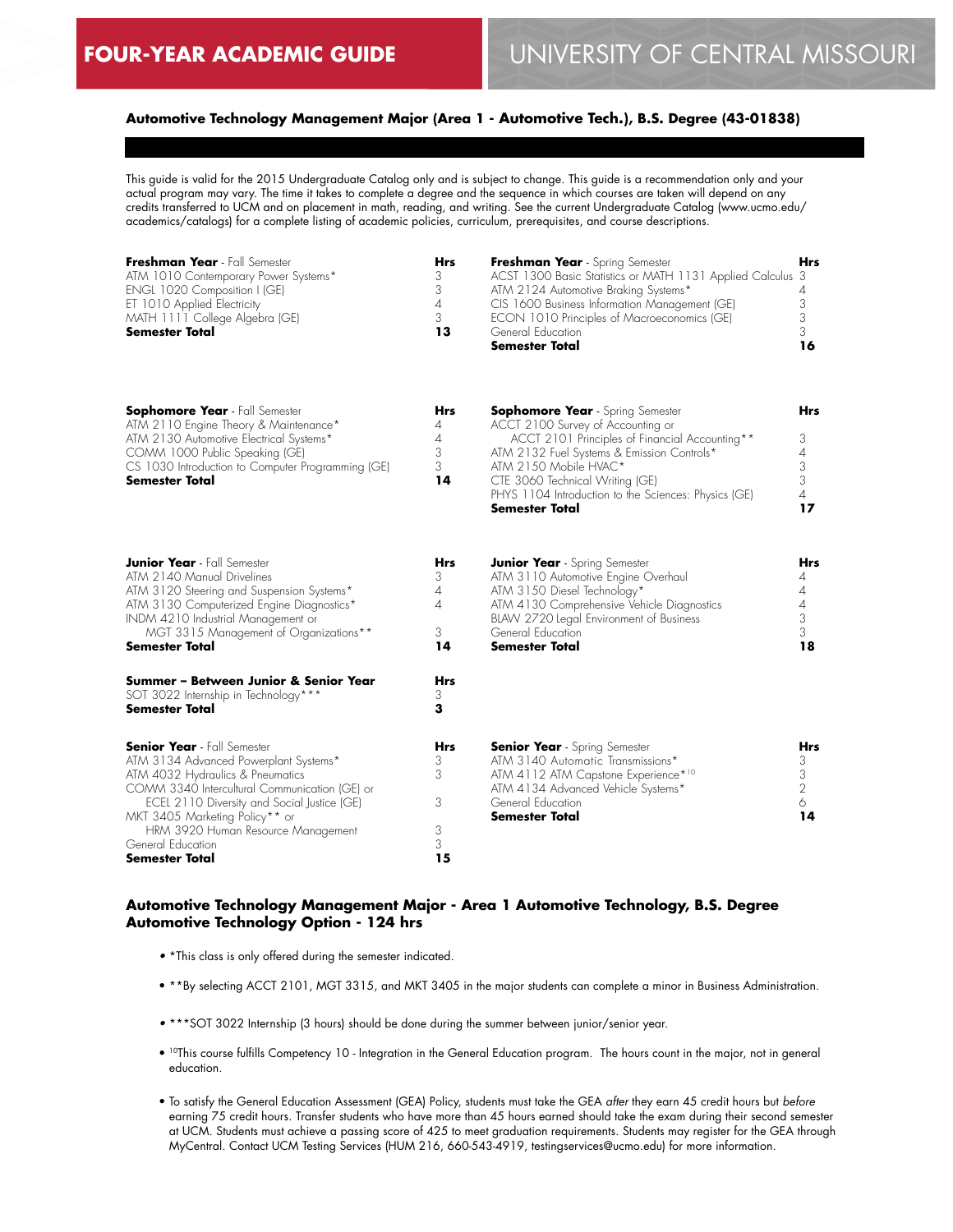## **Automotive Technology Management Major (Area 2 - Design Technology), B.S. Degree (43-02838)**

This guide is valid for the 2015 Undergraduate Catalog only and is subject to change. This guide is a recommendation only and your actual program may vary. The time it takes to complete a degree and the sequence in which courses are taken will depend on any credits transferred to UCM and on placement in math, reading, and writing. See the current Undergraduate Catalog (www.ucmo.edu/ academics/catalogs) for a complete listing of academic policies, curriculum, prerequisites, and course descriptions.

| Freshman Year - Fall Semester<br>ATM 1010 Contemporary Power Systems*<br>ENGL 1020 Composition I (GE)<br>ET 1010 Applied Electricity<br>MATH 1111 College Algebra (GE)<br>Semester Total                                                                    | <b>Hrs</b><br>3<br>3<br>4<br>3<br>13       | Freshman Year - Spring Semester<br>ACST 1300 Basic Statistics or MATH 1131 Applied Calculus 3<br>ATM 2124 Automotive Braking Systems*<br>CADD 1105 Basic AutoCAD+<br>CADD 1110 Fundamentals of Drafting+<br>CIS 1600 Business Information Management (GE)<br>COMM 1000 Public Speaking (GE)<br><b>Semester Total</b> | <b>Hrs</b><br>4<br>3<br>3<br>3<br>17 |
|-------------------------------------------------------------------------------------------------------------------------------------------------------------------------------------------------------------------------------------------------------------|--------------------------------------------|----------------------------------------------------------------------------------------------------------------------------------------------------------------------------------------------------------------------------------------------------------------------------------------------------------------------|--------------------------------------|
| <b>Sophomore Year</b> - Fall Semester<br>ATM 2110 Engine Theory & Maintenance*<br>ATM 2130 Automotive Electrical Systems*<br>ECON 1010 Principles of Macroeconomics (GE)<br>PHYS 1104 Introduction to the Sciences: Physics (GE)<br><b>Semester Total</b>   | Hrs<br>4<br>4<br>3<br>$\overline{4}$<br>15 | <b>Sophomore Year</b> - Spring Semester<br>ATM 2132 Fuel Systems & Emission Controls*<br>CADD 1170 Introduction to Computer-Aided Drafting<br>CS 1030 Introduction to Computer Programming (GE)<br>CTE 3060 Technical Writing (GE)<br>General Education<br>Semester Total                                            | Hrs<br>4<br>2<br>3<br>3<br>3<br>15   |
| <b>Junior Year</b> - Fall Semester<br>ATM 3120 Steering & Suspension Systems*<br>ATM 3130 Computerized Engine Diagnostics*<br>INDM 4210 Industrial Management or<br>MGT 3315 Management of Organizations**<br>General Education<br><b>Semester Total</b>    | <b>Hrs</b><br>4<br>4<br>3<br>3<br>14       | <b>Junior Year</b> - Spring Semester<br>ACCT 2100 Survey of Accounting or<br>ACCT 2101 Principles of Financial Accounting**<br>ATM 3150 Diesel Technology*<br>ATM 4130 Comprehensive Vehicle Diagnostics<br>BLAW 2720 Legal Environment of Business<br>General Education<br>Semester Total                           | Hrs<br>3<br>4<br>4<br>3<br>3<br>17   |
| Summer – Between Junior & Senior Year<br>SOT 3022 Internship in Technology***<br><b>Semester Total</b>                                                                                                                                                      | Hrs<br>3<br>з                              |                                                                                                                                                                                                                                                                                                                      |                                      |
| <b>Senior Year</b> - Fall Semester<br>ATM 3134 Advanced Powerplant Systems*<br>ATM 4032 Hydraulics & Pneumatics<br>COMM 3340 Intercultural Communication (GE) or<br>ECEL 2110 Diversity and Social Justice (GE)<br>Major Area 2 Elective#<br>Semester Total | Hrs<br>3<br>3<br>3<br>$3 - 4$<br>$12 - 13$ | <b>Senior Year</b> - Spring Semester<br>ATM 4112 ATM Capstone Experience*10<br>ATM 4134 Advanced Vehicle Systems*<br>HRM 3920 Human Resource Management or<br>MKT 3405 Marketing Policy**<br>General Education<br>Semester Total                                                                                     | Hrs<br>3<br>3<br>2<br>6.<br>14       |

## **Automotive Technology Management Major - Area 2 Design Technology, B.S. Degree Design Technology Option - 120-121 hours**

- \*This class is offered only during the semester indicated.
- +A grade of C or higher is required in these courses for enrollment in future CADD courses.
- \*\*By selecting ACCT 2101, MGT 3315, and MKT 3405 in the major, students can complete a minor in Business Administration.
- \*\*\*SOT 3022 Internship (3 hours) should be done during the summer between junior/senior year.
- #See the 2015 Undergraduate Catalog for acceptable courses for Major Option Area 2 Electives. Three to four hours are required.
- <sup>10</sup>This course fulfills Competency 10 Integration in the General Education program. The hours count in the major, not in general education.
- To satisfy the General Education Assessment (GEA) Policy, students must take the GEA *after* they earn 45 credit hours but *before* earning 75 credit hours. Transfer students who have more than 45 hours earned should take the exam during their second semester at UCM. Students must achieve a passing score of 425 to meet graduation requirements. Students may register for the GEA through MyCentral.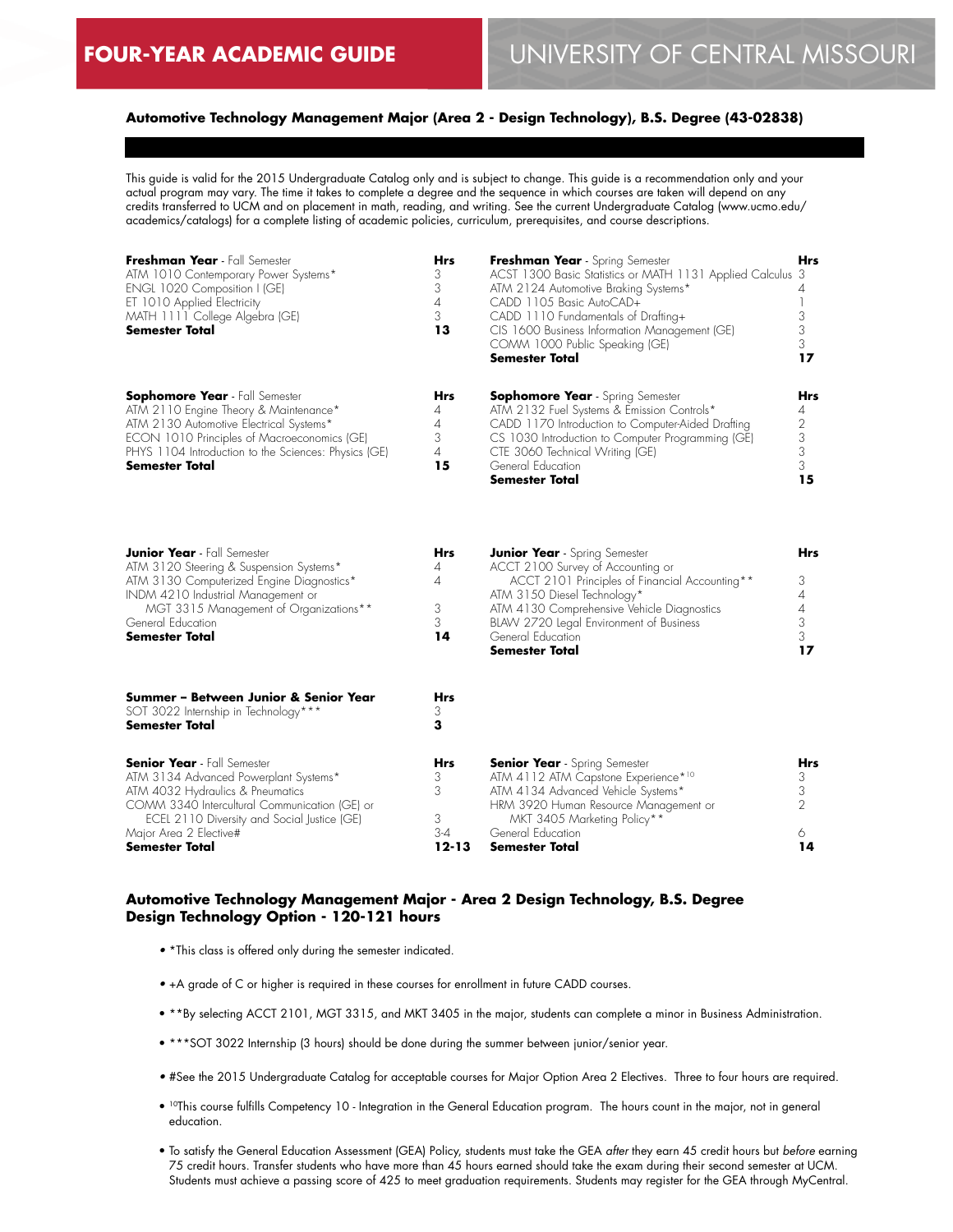## **Automotive Technology Management Major (Area 3 Service Management), B.S. Degree (43-03838)**

This guide is valid for the 2015 Undergraduate Catalog only and is subject to change. This guide is a recommendation only and your actual program may vary. The time it takes to complete a degree and the sequence in which courses are taken will depend on any credits transferred to UCM and on placement in math, reading, and writing. See the current Undergraduate Catalog (www.ucmo.edu/ academics/catalogs) for a complete listing of academic policies, curriculum, prerequisites, and course descriptions.

| Freshman Year - Fall Semester        | Hrs | Freshman Year - Spring Semester                            | Hrs |
|--------------------------------------|-----|------------------------------------------------------------|-----|
| ATM 1010 Contemporary Power Systems* | 3   | ACST 1300 Basic Statistics or MATH 1131 Applied Calculus 3 |     |
| ENGL 1020 Composition I (GE)         |     | ATM 2124 Automotive Braking Systems*                       |     |
| ET 1010 Applied Electricity          | 4   | CIS 1600 Business Information Management (GE)              |     |
| MATH 1111 College Algebra (GE)       |     | ECON 1010 Principles of Macroeconomics (GE)                |     |
| <b>Semester Total</b>                | 13  | General Education                                          |     |
|                                      |     | Semester Total                                             | 16  |

| <b>Sophomore Year</b> - Fall Semester<br>ATM 2110 Engine Theory*<br>ATM 2130 Automotive Electrical Systems*<br>COMM 1000 Public Speaking (GE)<br>PHYS 1104 Introduction to the Sciences: Physics (GE)<br><b>Semester Total</b>                                                                               | <b>Hrs</b><br>4<br>4<br>3<br>$\overline{4}$<br>15 | <b>Sophomore Year</b> - Spring Semester<br>ATM 2132 Fuel Systems & Emission Controls*<br>BLAW 2720 Legal Environment of Business<br>CS 1030 Introduction to Computer Programming (GE)<br>CTE 3060 Technical Writing (GE)<br>General Education<br><b>Semester Total</b> | <b>Hrs</b><br>4<br>3<br>3<br>3<br>3<br>16  |
|--------------------------------------------------------------------------------------------------------------------------------------------------------------------------------------------------------------------------------------------------------------------------------------------------------------|---------------------------------------------------|------------------------------------------------------------------------------------------------------------------------------------------------------------------------------------------------------------------------------------------------------------------------|--------------------------------------------|
| <b>Junior Year</b> - Fall Semester<br>ATM 3120 Steering & Suspension Systems*<br>ATM 3130 Computerized Engine Diagnostics*<br>INDM 4210 Industrial Management or<br>MGT 3315 Management of Organizations**<br>General Education<br><b>Semester Total</b>                                                     | <b>Hrs</b><br>4<br>4<br>3<br>3<br>14              | <b>Junior Year</b> - Spring Semester<br>ACCT 2100 Survey of Accounting or<br>ACCT 2101 Principles of Financial Accounting**<br>ATM 3150 Diesel Technology*<br>ATM 4130 Comprehensive Vehicle Diagnostics<br>Major Option Area 3 Elective#<br><b>Semester Total</b>     | Hrs<br>3<br>4<br>4<br>3<br>14              |
| Summer - Between Junior & Senior Year<br>SOT 3022 Internship in Technology***<br><b>Semester Total</b>                                                                                                                                                                                                       | <b>Hrs</b><br>3<br>3                              |                                                                                                                                                                                                                                                                        |                                            |
| <b>Senior Year</b> - Fall Semester<br>ATM 3134 Advanced Powerplant Systems*<br>ATM 4032 Hydraulics & Pneumatics<br>COMM 3340 Intercultural Communication (GE) or<br>ECEL 2110 Diversity and Social Justice (GE)<br>MKT 3405 Marketing Policy** or<br>HRM 3920 Human Resource Management<br>General Education | <b>Hrs</b><br>3<br>3<br>3<br>3<br>3<br>3          | <b>Senior Year</b> - Spring Semester<br>ATM 4112 ATM Capstone Experience* <sup>10</sup><br>ATM 4134 Advanced Vehicle Systems*<br>Major Option Area 3 Elective#<br>General Education<br>Semester Total                                                                  | Hrs<br>3<br>$\overline{2}$<br>6<br>3<br>14 |

### **Automotive Technology Management Major - Area 3 Service Management, B.S. Degree Service Management Option - 120 hrs**

**15**

• \*This class is only offered the semester indicated.

**Semester Total**

- \*\*By selecting ACCT 2101, MGT 3315, and MKT 3405 in the major students can complete a minor in Business Administration.
- \*\*\*SOT 3022 Internship (3.0 hrs) should be completed in the summer of the Junior/Senior year.
- #See the 2015 Undergraduate Catalog for a listing of the approved elective courses within Option Area 3 of the major.
- To satisfy the General Education Assessment (GEA) Policy, students must take the GEA *after* they earn 45 credit hours but *before* earning 75 credit hours. Transfer students who have more than 45 hours earned should take the exam during their second semester at UCM. Students must achieve a passing score of 425 to meet graduation requirements. Students may register for the GEA through MyCentral. Contact UCM Testing Services (HUM 216, 660-543-4919, testingservices@ucmo.edu) for more information.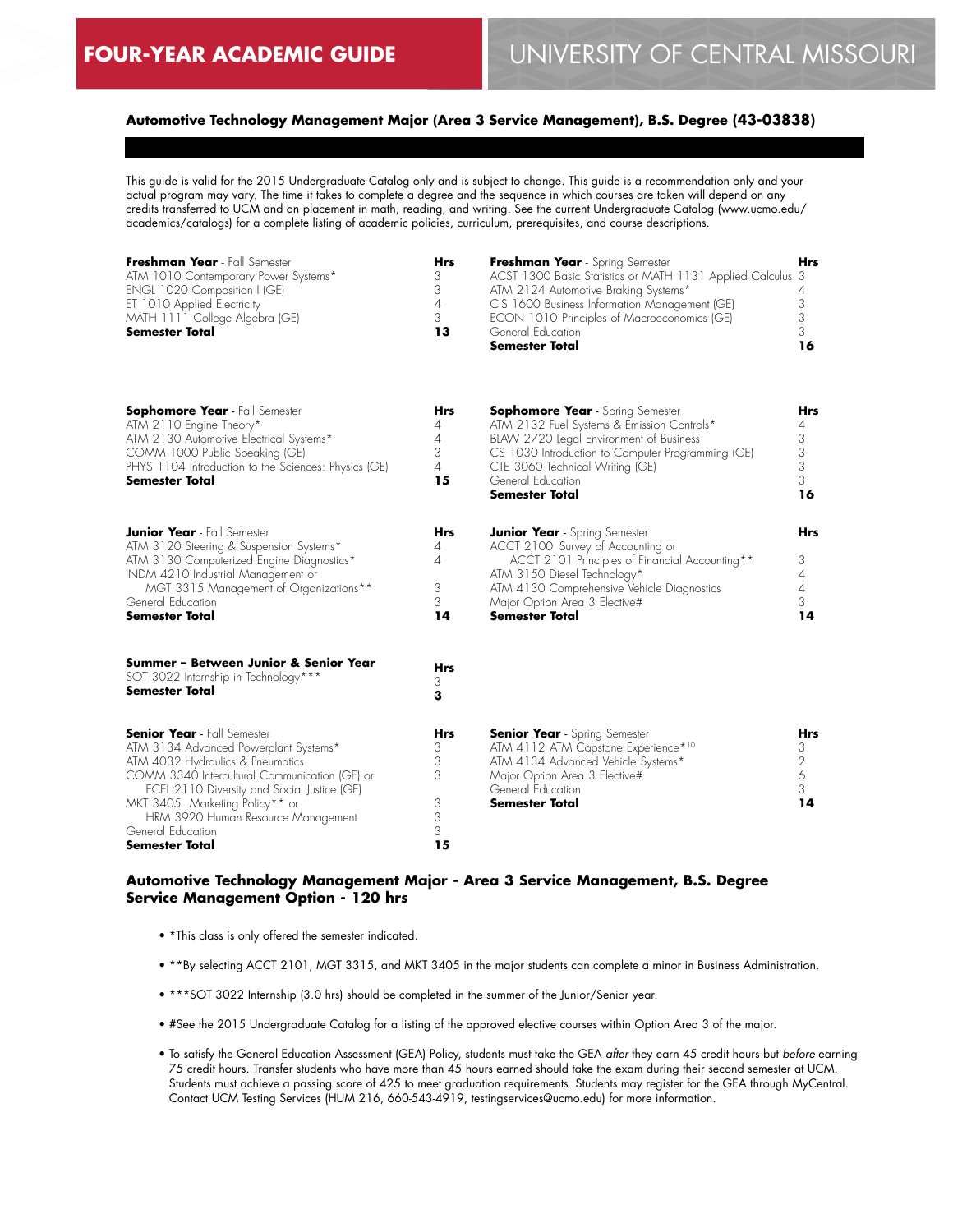#### **Aviation Maintenance Management 2+2 Major, B.S. Degree (43-562)**

This guide is valid for the 2015 Undergraduate Catalog only and is subject to change. This guide is a recommendation only and your actual program may vary. The time it takes to complete a degree and the sequence in which courses are taken will depend on any credits transferred to UCM and on placement in math, reading, and writing. See the current Undergraduate Catalog (www.ucmo.edu/ academics/catalogs) for a complete listing of academic policies, curriculum, prerequisites, and course descriptions.

#### **The first four semesters (approximately 69 credit hours) are to be completed at a Community College or Technical Institute.**

| <b>Junior Year</b> - Fall Semester                   | <b>Hrs</b> | <b>Junior Year</b> - Spring Semester                 | <b>Hrs</b> |
|------------------------------------------------------|------------|------------------------------------------------------|------------|
| AVIA 3710 Professional Ethics in Aviation            |            | AVIA 4090 Aviation Law                               |            |
| AVIA 4042 Aviation Maintenance Management or         |            | ECON 1010 Principles of Macroeconomics (GE)          |            |
| AVIA 4040 Aviation Management                        | 3          | MATH 1131 Applied Calculus (GE)                      |            |
| ENGL 1030 Composition II (GE)                        |            | MGT 3315 Management of Organizations or              |            |
| <b>MGT 3325 Business Communications</b>              |            | INDM 4210 Industrial Management                      |            |
| PHYS 1104 Introduction to the Sciences: Physics (GE) | 4          | Major Area Elective**                                |            |
| <b>Semester Total</b>                                | 15         | <b>Semester Total</b>                                | 15         |
| <b>Senior Year - Fall Semester</b>                   | <b>Hrs</b> | <b>Senior Year</b> - Spring Semester                 | <b>Hrs</b> |
| AVIA 4500 Aviation Safety                            |            | AVIA 4420 Air Transportation or                      |            |
| Major Area Elective**                                |            | AVIA 4430 Corporate Aviations                        |            |
| General Education*                                   | 9          | AVIA 4999 Integrative Studies Capstone <sup>10</sup> |            |
| <b>Semester Total</b>                                | 15         | Major Area Elective**                                | 6-7        |
|                                                      |            | General Education*                                   | 3          |
|                                                      |            | Semester Total                                       | 15-16      |

#### **Aviation Maintenance Management 2+2, B.S. Degree – 120 hours (minimum)**

- \*The number of general education hours remaining for the degree will depend on the amount of general education completed as part of the Associates degree earned. UCM requires 42 hours of General Education. This major requires these specific general education classes: ECON 1010, ENGL 1030, MATH 1131, and PHYS 1104.
- \*\*Students will choose an area of concentration from the following options: Area 1 Management Focus (12 hours), Area 2 Maintenance Focus (12 hours), or Area 3 Flight Focus (13 hours). See the 2015 Undergraduate Catalog for the required courses in each area.
- 10This course fulfills Competency 10 Integration in the General Education program. The hours count in the major, not in general education.
- The above suggested plan assumes students will choose upper-level (3000/4000) General Education and Major Area Elective courses where available and if required. If some of the courses are transferred from a 2 year institution, they will not count as upper-level hours. Students must earn 30 upper-level hours overall to graduate. Twenty of these hours must be earned at UCM and the major must contain 15 upper-level hours overall (9 of them from UCM).
- A two-year technology related Associate in Aviation Maintenance from an accredited community college or technical institute in this field of study will be accepted for admission into this program.
- The Federal Aviation Administration's Airframe and Powerplant Certificate is required for admission into this program.
- Forty-two hours of the degree transferred should apply toward the major and the remainder towards General Education. The General Education requirements transferred must be equivalent to UCM's requirements.
- To satisfy the General Education Assessment (GEA) Policy, students must take the GEA *after* they earn 45 credit hours but *before* earning 75 credit hours. Transfer students who have more than 45 hours earned should take the exam during their second semester at UCM. Students must achieve a passing score of 425 to meet graduation requirements. Students may register for the GEA through MyCentral. Contact UCM Testing Services (HUM 216, 660-543-4919, testingservices@ucmo.edu) for more information.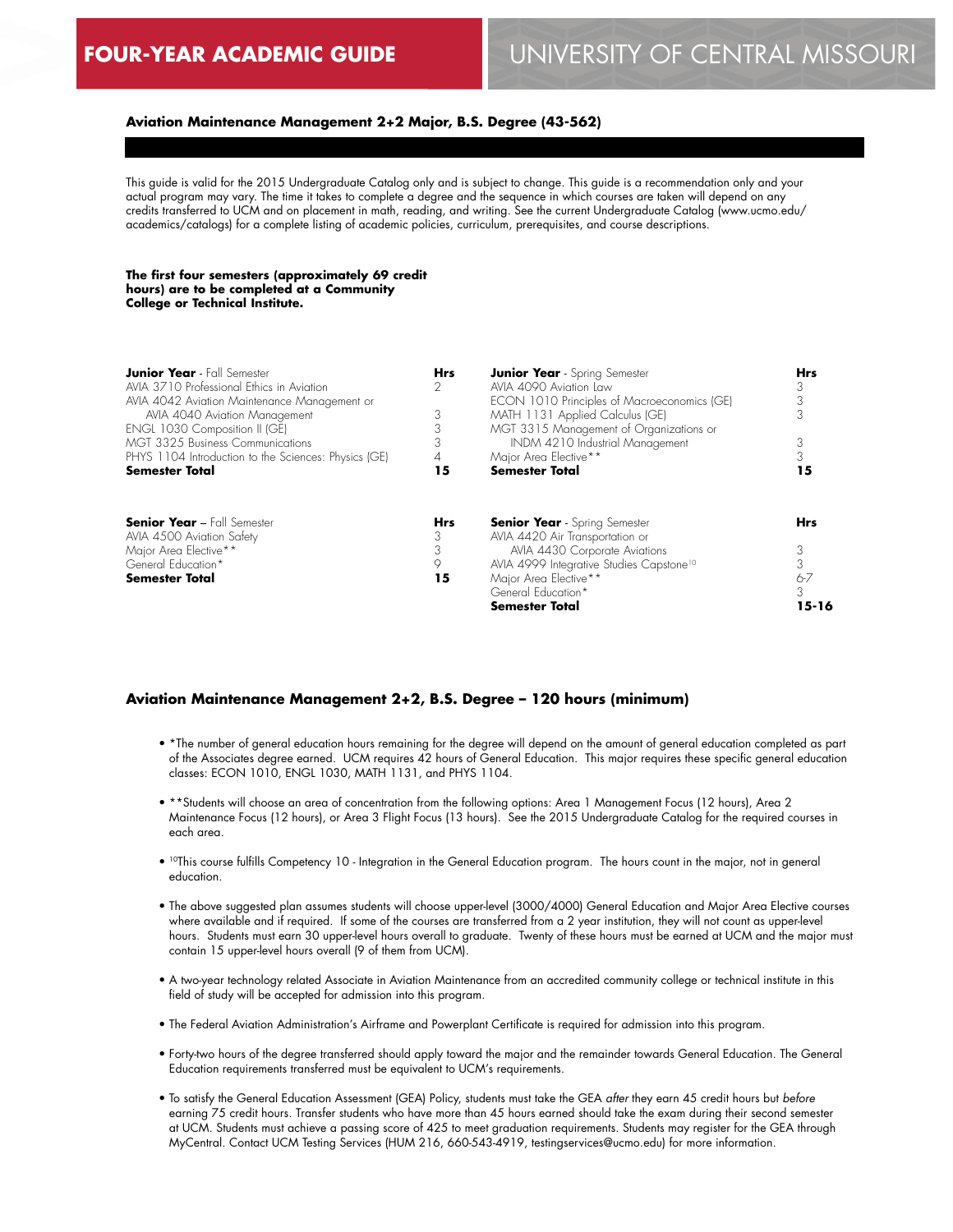## **Aviation Management Major (Option 1: Flight Operations Management), B.S. Degree (43-01570)**

This guide is valid for the 2015 Undergraduate Catalog only and is subject to change. This guide is a recommendation only and your actual program may vary. The time it takes to complete a degree and the sequence in which courses are taken will depend on any credits transferred to UCM and on placement in math, reading, and writing. See the current Undergraduate Catalog (www.ucmo.edu/ academics/catalogs) for a complete listing of academic policies, curriculum, prerequisites, and course descriptions.

| Freshman Year - Fall Semester<br>AVIA 1020 Aeronautics<br>AVIA 1310 FAA Private Requirement<br>FLYA 1320 Private Flight A or<br>FLYH 1320 Private Helicopter Flight A<br>ENGL 1020 Composition I (GE)<br>FIN 1820 Personal Finance (GE)<br>General Education Managing Information Course (GE)*<br>Semester Total<br>AE 1400 University Foundations** | <b>Hrs</b><br>2<br>3<br>1<br>3<br>3<br>$2 - 3$<br>$14 - 15$ | Freshman Year - Spring Semester<br>ACCT 2101 Principles of Financial Accounting<br>COMM 1000 Public Speaking or COMM 1050<br>Fundamentals of Oral Communication Competency (GE)<br>FLYA 1321 Private Flight B or<br>FLYH 1321 Private Helicopter Flight B<br>ECON 1010 Principles of Macroeconomics (GE)<br>ENGL 1030 Composition II or CTE 3060 Tech. Writing (GE)<br>MATH 1131 Applied Calculus (GE)<br><b>Semester Total</b> | <b>Hrs</b><br>3<br>3<br>3<br>3<br>3<br>16            |
|------------------------------------------------------------------------------------------------------------------------------------------------------------------------------------------------------------------------------------------------------------------------------------------------------------------------------------------------------|-------------------------------------------------------------|---------------------------------------------------------------------------------------------------------------------------------------------------------------------------------------------------------------------------------------------------------------------------------------------------------------------------------------------------------------------------------------------------------------------------------|------------------------------------------------------|
| <b>Sophomore Year</b> - Fall Semester<br>FLYA 2313 Instrument Flight A or<br>FLYH 2313 Helicopter Instrument Flight A<br>FLYA 2314 Instrument Flight B or<br>FLYH 2314 Helicopter Instrument Flight B<br>AVIA 3325 FAA Instrument Requirement<br>BLAW 2720 Legal Environment of Business<br>General Education<br>Semester Total                      | <b>Hrs</b><br>3<br>3<br>6<br>14                             | <b>Sophomore Year</b> - Spring Semester<br>AVIA 2350 Aviation Weather<br>COMM 2620 Introduction to Public Relations<br>PHYS 1104 Introduction to the Sciences: Physics (GE)<br>General Education<br><b>Semester Total</b>                                                                                                                                                                                                       | <b>Hrs</b><br>3<br>3<br>$\overline{4}$<br>6<br>16    |
| <b>Junior Year</b> - Fall Semester<br>AVIA 3010 Aerodynamics<br>MGT 3315 Management of Organizations or<br>INDM 4210 Industrial Management*<br>MKT 3405 Marketing Policy<br>Major Option 1<br>General Education<br><b>Semester Total</b>                                                                                                             | Hrs<br>3<br>3<br>3<br>3<br>6<br>15                          | <b>Junior Year</b> - Spring Semester<br>AVIA 3710 Professional Ethics in Aviation<br>AVIA 3080 Air Traffic Control<br>FIN 2801 Business Statistics<br>HRM 3920 Human Resource Management<br><b>MGT 3325 Business Communications</b><br>Free Choice Elective<br>Semester Total                                                                                                                                                   | Hrs<br>2<br>$\overline{2}$<br>3<br>3<br>3<br>3<br>16 |
| <b>Senior Year</b> - Fall Semester<br>AVIA 4040 Aviation Management<br>AVIA 4090 Aviation Law<br>AVIA 4420 Air Transportation or<br>AVIA 4430 Corporate Aviation Management<br>AVIA 4500 Aviation Safety<br>INDM 4250 Project Management<br>Semester Total                                                                                           | Hrs<br>3<br>3<br>3<br>3<br>3<br>15                          | <b>Senior Year</b> - Spring Semester<br>AVIA 4380 Flight Operations Management<br>AVIA 4999 Integrative Studies Capstone <sup>10</sup><br>FIN 3850 Principles of Finance<br>Free Choice Electives<br>Semester Total                                                                                                                                                                                                             | Hrs<br>3<br>3<br>3<br>$4 - 5$<br>$13 - 14$           |

## **Aviation Management Major (Option 1: Flight Operations Management), B.S. Degree – 120 hours**

- \*Students are encouraged to consider adding a Business Administration minor. If interested in the minor option, students should take MGT 3315 instead of INDM 4210. In addition, CIS 1600 would be needed in the Managing Information section of the general education to complete the minor.
- \*\*AE 1400 is a free choice elective and is highly recommended for academic success. If AE 1400 is chosen, 1 less hour of free choice electives will be needed.
- <sup>10</sup>This course fulfills Competency 10 Integration in the General Education program. The hours count in the major, not in general education.
- To satisfy the General Education Assessment (GEA) Policy, students must take the GEA *after* they earn 45 credit hours but *before* earning 75 credit hours. Transfer students who have more than 45 hours earned should take the exam during their second semester at UCM. Students must achieve a passing score of 425 to meet graduation requirements. Students may register for the GEA through MyCentral.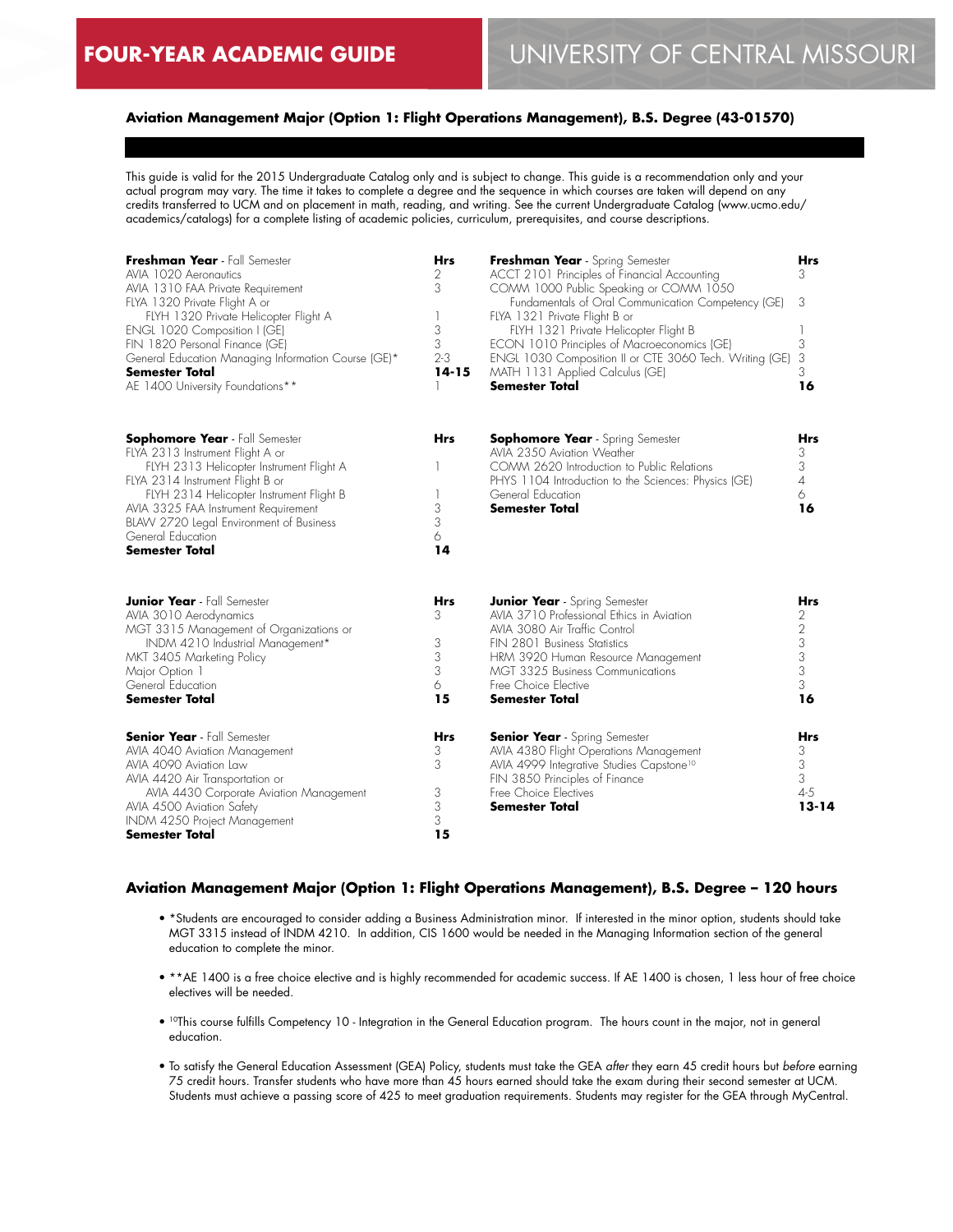## **Aviation Management Major (Option 2: Airport Management), B.S. Degree (43-02570)**

This guide is valid for the 2015 Undergraduate Catalog only and is subject to change. This guide is a recommendation only and your actual program may vary. The time it takes to complete a degree and the sequence in which courses are taken will depend on any credits transferred to UCM and on placement in math, reading, and writing. See the current Undergraduate Catalog (www.ucmo.edu/ academics/catalogs) for a complete listing of academic policies, curriculum, prerequisites, and course descriptions.

| Freshman Year - Fall Semester<br>AVIA 1020 Aeronautics<br>ENGL 1020 Composition I (GE)<br>FIN 1820 Personal Finance (GE)<br>MATH 1131 Applied Calculus (GE)<br>General Education<br><b>Semester Total</b><br>AE 1400 University Foundations*                                     | <b>Hrs</b><br>2<br>3<br>3<br>3<br>3<br>14 | Freshman Year - Spring Semester<br>ENGL 1030 Composition II or CTE 3060 Tech. Writing (GE)<br>CADD 1105 Basic AutoCAD<br>CADD 1110 Fundamentals of Drafting<br>CADD 1170 Introduction to Computer-Aided Drafting<br>COMM 1000 Public Speaking or COMM 1050<br>Fundamentals of Oral Communication Competency (GE)<br>PHYS 1104 Introduction to the Sciences: Physics (GE)<br>Semester Total | <b>Hrs</b><br>3<br>3<br>2<br>3<br>$\overline{4}$<br>16 |
|----------------------------------------------------------------------------------------------------------------------------------------------------------------------------------------------------------------------------------------------------------------------------------|-------------------------------------------|--------------------------------------------------------------------------------------------------------------------------------------------------------------------------------------------------------------------------------------------------------------------------------------------------------------------------------------------------------------------------------------------|--------------------------------------------------------|
| <b>Sophomore Year</b> - Fall Semester<br>ACCT 2101 Principles of Financial Accounting<br>ATM 3010 Transportation Systems<br>BLAW 2720 Legal Environment of Business<br>General Education<br><b>Semester Total</b>                                                                | Hrs<br>3<br>3<br>3<br>5<br>14             | <b>Sophomore Year</b> - Spring Semester<br>COMM 2620 Public Relations<br>FIN 2801 Business Statistics I<br>General Education<br>Semester Total                                                                                                                                                                                                                                             | Hrs<br>3<br>3<br>$\circ$<br>15                         |
| <b>Junior Year</b> - Fall Semester<br>ECON 1010 Principles of Macroeconomics (GE)<br>MGT 3315 Management of Organizations or<br>INDM 4210 Industrial Management**<br><b>MGT 3325 Business Communications</b><br>MKT 3405 Marketing Policy<br>General Education<br>Semester Total | <b>Hrs</b><br>3<br>3<br>3<br>3<br>3<br>15 | <b>Junior Year</b> - Spring Semester<br>AVIA 3620 Principles of Aviation Accident Causation or<br>SAFE 3000 Principles of Accident Causation & Prevention 3<br>AVIA 3710 Professional Ethics in Aviation<br>AVIA 3080 Air Traffic Control<br>FIN 3850 Principles of Finance<br>HRM 3920 Human Resource Management<br><b>Semester Total</b>                                                 | Hrs<br>2<br>$\overline{2}$<br>3<br>3<br>13             |
| <b>Summer -</b> Between Junior/Senior Year<br>AVIA 3022 Aviation Internship<br><b>Semester Total</b>                                                                                                                                                                             | <b>Hrs</b><br>3<br>3                      |                                                                                                                                                                                                                                                                                                                                                                                            |                                                        |
| <b>Senior Year - Fall Semester</b><br>AVIA 3010 Aerodynamics<br>AVIA 4040 Aviation Management<br>AVIA 4500 Aviation Safety<br>INDM 4250 Project Management<br>Free Choice Elective<br>Semester Total                                                                             | <b>Hrs</b><br>3<br>3<br>3<br>3<br>3<br>12 | <b>Senior Year</b> - Spring Semester<br>AVIA 4045 Airport Management<br>AVIA 4090 Aviation Law<br>AVIA 4420 Air Transportation or<br>AVIA 4430 Corporate Aviation Management<br>AVIA 4999 Integrative Studies Capstone <sup>10</sup><br>Free Choice Elective<br><b>Semester Total</b>                                                                                                      | Hrs<br>3<br>3<br>3<br>3<br>3<br>15                     |

## **Aviation Management Major (Option 2: Airport Management), B.S. Degree – 120 hours**

- \*AE 1400 is a free choice elective and is highly recommended for academic success. If AE 1400 is chosen, 1 less hour of free choice electives will be needed.
- \*\*Students are encouraged to consider adding a Business Administration minor. If interested in the minor option, students should take MGT 3315 instead of INDM 4210. In addition, CIS 1600 would be needed in the Managing Information section of general education to complete the minor.
- 10This course fulfills Competency 10 Integration in the General Education program. The hours count in the major, not in general education.
- To satisfy the General Education Assessment (GEA) Policy, students must take the GEA *after* they earn 45 credit hours but *before* earning 75 credit hours. Transfer students who have more than 45 hours earned should take the exam during their second semester at UCM. Students must achieve a passing score of 425 to meet graduation requirements. Students may register for the GEA through MyCentral. Contact UCM Testing Services (HUM 216, 660-543-4919, testingservices@ucmo.edu) for more information.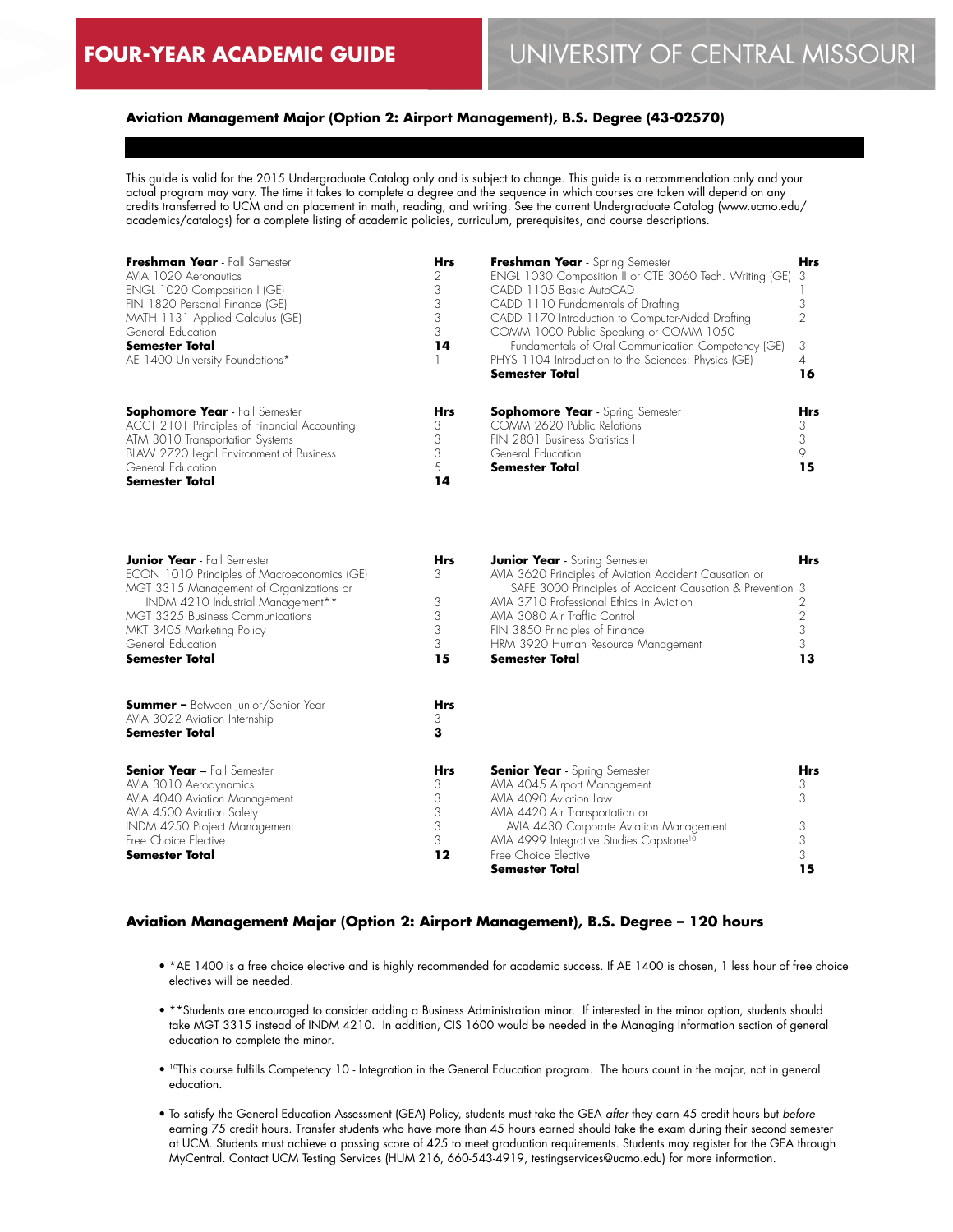# **FOUR-YEAR ACADEMIC GUIDE** UNIVERSITY OF CENTRAL MISSOURI

#### **Biochemistry Major, B.S. Degree (43-295)**

This guide is valid for the 2015 Undergraduate Catalog only and is subject to change. This guide is a recommendation only and your actual program may vary. The time it takes to complete a degree and the sequence in which courses are taken will depend on any credits transferred to UCM and on placement in math, reading, and writing. See the current Undergraduate Catalog (www.ucmo.edu/ academics/catalogs) for a complete listing of academic policies, curriculum, prerequisites, and course descriptions.

| Freshman Year - Fall Semester<br>CHEM 1131 General Chemistry I (GE)+#<br>ENGL 1020 Composition I (GE)<br>MATH 1151 Calculus & Analytic Geometry I (GE)+<br>General Education Managing Information<br><b>Semester Total</b><br>AE 1400 University Foundations* | <b>Hrs</b><br>5<br>3<br>5<br>$2 - 3$<br>$15 - 16$             | Freshman Year - Spring Semester<br>BIOL 1110 Principles of Biology<br>CHEM 1132 General Chemistry II#<br>ENGL 1030 Composition II or CTE 3060 Tech. Writing (GE)<br>General Education<br><b>Semester Total</b>                                   | <b>Hrs</b><br>3<br>5<br>3<br>3<br>14                                             |
|---------------------------------------------------------------------------------------------------------------------------------------------------------------------------------------------------------------------------------------------------------------|---------------------------------------------------------------|--------------------------------------------------------------------------------------------------------------------------------------------------------------------------------------------------------------------------------------------------|----------------------------------------------------------------------------------|
| <b>Sophomore Year</b> - Fall Semester<br>BIOL 2512 Cell Biology<br>CHEM 3341 Organic Chemistry I#<br>PHYS 1101 (GE) or PHYS 2121 (GE) or PHYS 2123/1123<br>General Education<br><b>Semester Total</b>                                                         | Hrs<br>3<br>$\overline{\mathcal{A}}$<br>4-5<br>3<br>$14 - 15$ | <b>Sophomore Year</b> - Spring Semester<br>CHEM 3212 Quantitative Analysis<br>CHEM 3342 Organic Chemistry II#<br>PHYS 1102 or PHYS 2122 or PHYS 2124/1124<br>General Education<br><b>Semester Total</b>                                          | Hrs<br>3<br>4<br>$4-5$<br>3<br>$14 - 15$                                         |
| <b>Junior Year</b> - Fall Semester<br>BIOL 3511 Genetics<br>CHEM 4531 Physical Chemistry: Thermodynamics<br>& Kinetics**<br>General Education<br>Semester Total                                                                                               | <b>Hrs</b><br>4<br>4<br>6<br>14                               | <b>Junior Year</b> - Spring Semester<br>BIOL 4514 Molecular Biology<br>BIOL 4515 Molecular Technology Laboratory<br>CHEM 3920 Communication Skills in Chemistry**10<br>BIOL/CHEM Major Electives##<br>General Education<br><b>Semester Total</b> | <b>Hrs</b><br>3<br>$\overline{2}$<br>$\overline{2}$<br>$2 - 4$<br>6<br>$15 - 17$ |
| <b>Senior Year</b> - Fall Semester<br>CHEM 3421 Intermediate Biochemistry#<br>BIOL/CHEM Major Electives##<br>General Education<br>Free Choice Electives***<br>Semester Total                                                                                  | <b>Hrs</b><br>3<br>$2 - 4$<br>3<br>7<br>15-17                 | <b>Senior Year</b> - Spring Semester<br>CHEM 4421 Advanced Biochemistry<br>CHEM 4431 Biochemistry Laboratory<br>Free Choice Electives***<br><b>Semester Total</b>                                                                                | <b>Hrs</b><br>3<br>2<br>$10-12$<br>15-17                                         |

#### **Biochemistry Major, B.S. Degree - 120 hours**

- +Enrollment in CHEM 1131 and MATH 1151 is dependent upon one or more of the following: math placement level, high school math courses completed, ACT/SAT standardized test scores, and/or a possible mathematics placement examination.
- \*AE 1400 is a free choice elective and is highly recommended for academic success. If AE 1400 is chosen, 1 less hour of free choice electives will be needed.
- \*\*Upper level chemistry courses offered variably check department for actual offerings.

• \*\*\*BIOL 1111/1112 should be taken as free choice electives if students are pre-medical, pre-dental, or pre-pharmacy students. The number of free choice electives required will depend on the PHYS choice made in the major. This plan assumes that the PHYS chosen will overlap with general education.

• #A grade of C or better is required to enroll in future major coursework. See the Undergraduate Catalog for more details.

• ##Six hours of major electives are required. Three of the six hours must be CHEM. See the 2015 Undergraduate Catalog for a listing of appropriate Major Electives.

- 10This course fulfills Competency 10 Integration in the General Education program. The hours count in the major, not in general education.
- To satisfy the General Education Assessment (GEA) Policy, students must take the GEA *after* they earn 45 credit hours but *before* earning 75 credit hours. Transfer students who have more than 45 hours earned should take the exam during their second semester at UCM. Students must achieve a passing score of 425 to meet graduation requirements. Students may register for the GEA through MyCentral. Contact UCM Testing Services (HUM 216, 660-543-4919, testingservices@ucmo.edu) for more information.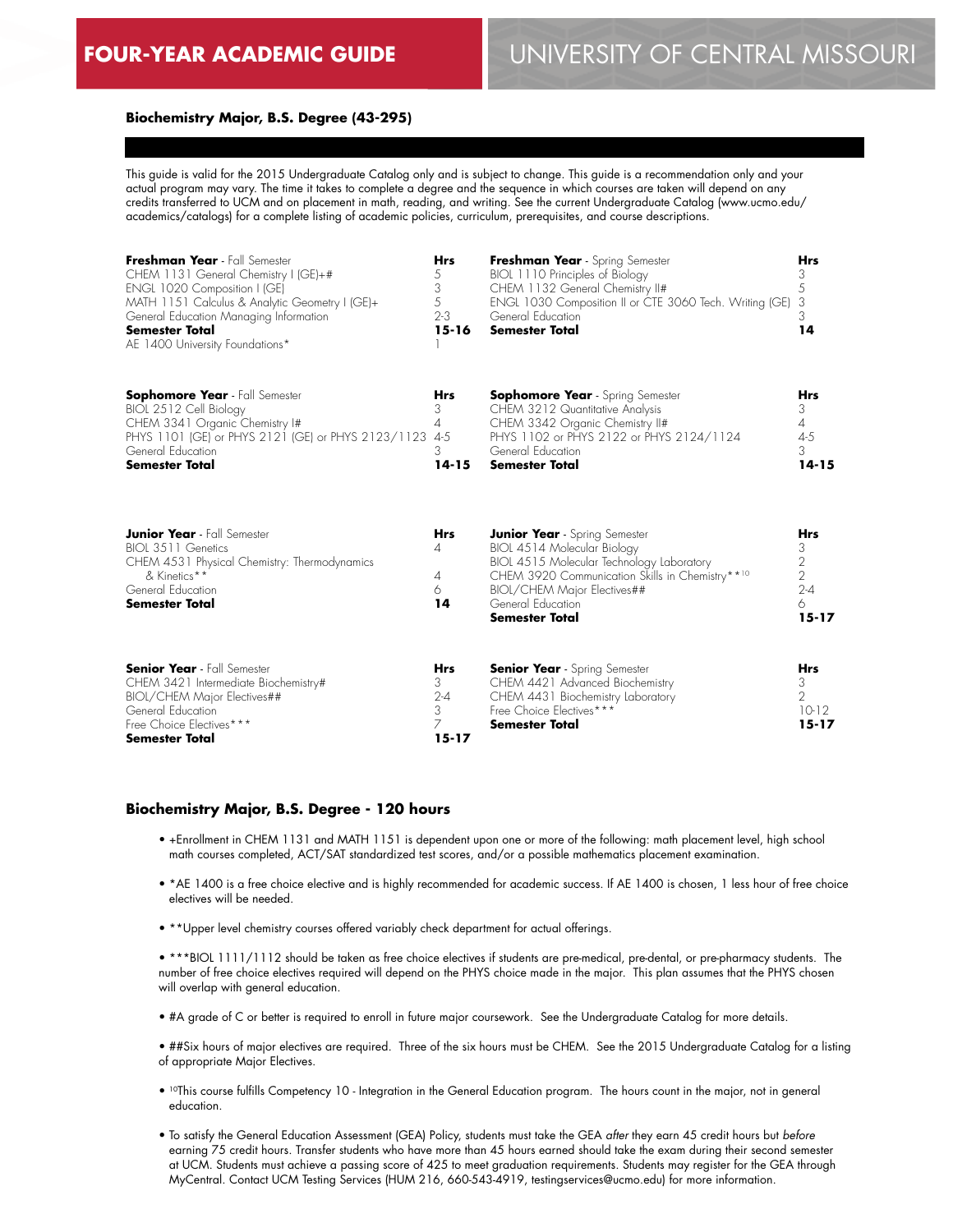## **Biology Major (Area 1: General Biology), B.S. Degree (43-01380)**

This guide is valid for the 2015 Undergraduate Catalog only and is subject to change. This guide is a recommendation only and your actual program may vary. The time it takes to complete a degree and the sequence in which courses are taken will depend on any credits transferred to UCM and on placement in math, reading, and writing. See the current Undergraduate Catalog (www.ucmo.edu/ academics/catalogs) for a complete listing of academic policies, curriculum, prerequisites, and course descriptions.

| Freshman Year - Fall Semester                         | Hrs | Freshman Year - Spring Semester | Hrs |
|-------------------------------------------------------|-----|---------------------------------|-----|
| BIOL 1000 The Discipline of Biology and Earth Science |     | BIOL 1111 Plant Biology         |     |
| BIOL 1110 Principles of Biology                       |     | ENGL 1020 Composition I (GE)    |     |
| General Education                                     |     | General Education               |     |
| Semester Total                                        | 15  | <b>Semester Total</b>           | 16. |
|                                                       |     |                                 |     |

| <b>Sophomore Year</b> - Fall Semester<br>BIOL 1112 Animal Biology<br>CHEM 1131 General Chemistry I (GE)*<br>ENGL 1030 Composition II or CTE 3060 Tech. Writing (GE)<br>General Education<br><b>Semester Total</b> | Hrs<br>4<br>5<br>3<br>3<br>15            | <b>Sophomore Year</b> - Spring Semester<br>BIOL 2020 General Ecology<br>CHEM 1132 General Chemistry II<br>General Education<br>Semester Total                                                                                                                                                             | Hrs<br>3<br>5<br>6<br>14                   |
|-------------------------------------------------------------------------------------------------------------------------------------------------------------------------------------------------------------------|------------------------------------------|-----------------------------------------------------------------------------------------------------------------------------------------------------------------------------------------------------------------------------------------------------------------------------------------------------------|--------------------------------------------|
| <b>Junior Year</b> - Fall Semester<br>BIOL 3511 Genetics<br>BIOL 3712 Field Natural History<br>General Education<br>Free Choice Electives<br><b>Semester Total</b>                                                | Hrs<br>4<br>3<br>5.<br>16                | <b>Junior Year</b> - Spring Semester<br>BIOL 2512 Cell Biology<br>BIOL 4013 Introductory Experimental Design & Analysis<br>BIOL 4102 Evolution<br>Free Choice Electives<br><b>Semester Total</b>                                                                                                          | <b>Hrs</b><br>3<br>3<br>3<br>6<br>15       |
| <b>Senior Year</b> - Fall Semester<br>BIOL 3431 Animal Physiology (fall only) <sup>**</sup><br>Free Choice Electives<br><b>Semester Total</b>                                                                     | <b>Hrs</b><br>$0 - 4^*$<br>$10-14$<br>14 | <b>Senior Year</b> - Spring Semester<br>BIOL 3611 Microbiology<br>BIOL 4001 Ecology Senior Seminar or<br>BIOL 4002 Life Science Senior Seminar<br>BIOL 4411 Plant Physiology (spring only) <sup>**</sup><br>BIOL 4222 The Biological Perspective <sup>10</sup><br>Free Choice Electives<br>Semester Total | Hrs<br>4<br>$0 - 4*$<br>3<br>$3 - 7$<br>15 |

#### **Biology Major (Area 1: General Biology), B.S. Degree - 120 hours**

- \*A grade of C or better is required to enroll in CHEM 1132.
- \*\*Students are required to take a physiology course, either BIOL 3431 or BIOL 4411. Animal Physiology BIOL 3431 is only offered in the fall semesters and Plant Physiology BIOL 4411 is only offered in the spring semesters. Students should consult with their faculty mentor about which course to take.
- 10This course fulfills Competency 10 Integration in the General Education program. The hours count in the major, not in general education.
- This major does not build in the minimum number (30) of upper-level credit hours required for graduation. Be sure to include upperlevel choices (3000/4000) in your general education and/or free choice electives.
- To satisfy the General Education Assessment (GEA) Policy, students must take the GEA *after* they earn 45 credit hours but *before* earning 75 credit hours. Transfer students who have more than 45 hours earned should take the exam during their second semester at UCM. Students must achieve a passing score of 425 to meet graduation requirements. Students may register for the GEA through MyCentral. Contact UCM Testing Services (HUM 216, 660-543-4919, testingservices@ucmo.edu) for more information.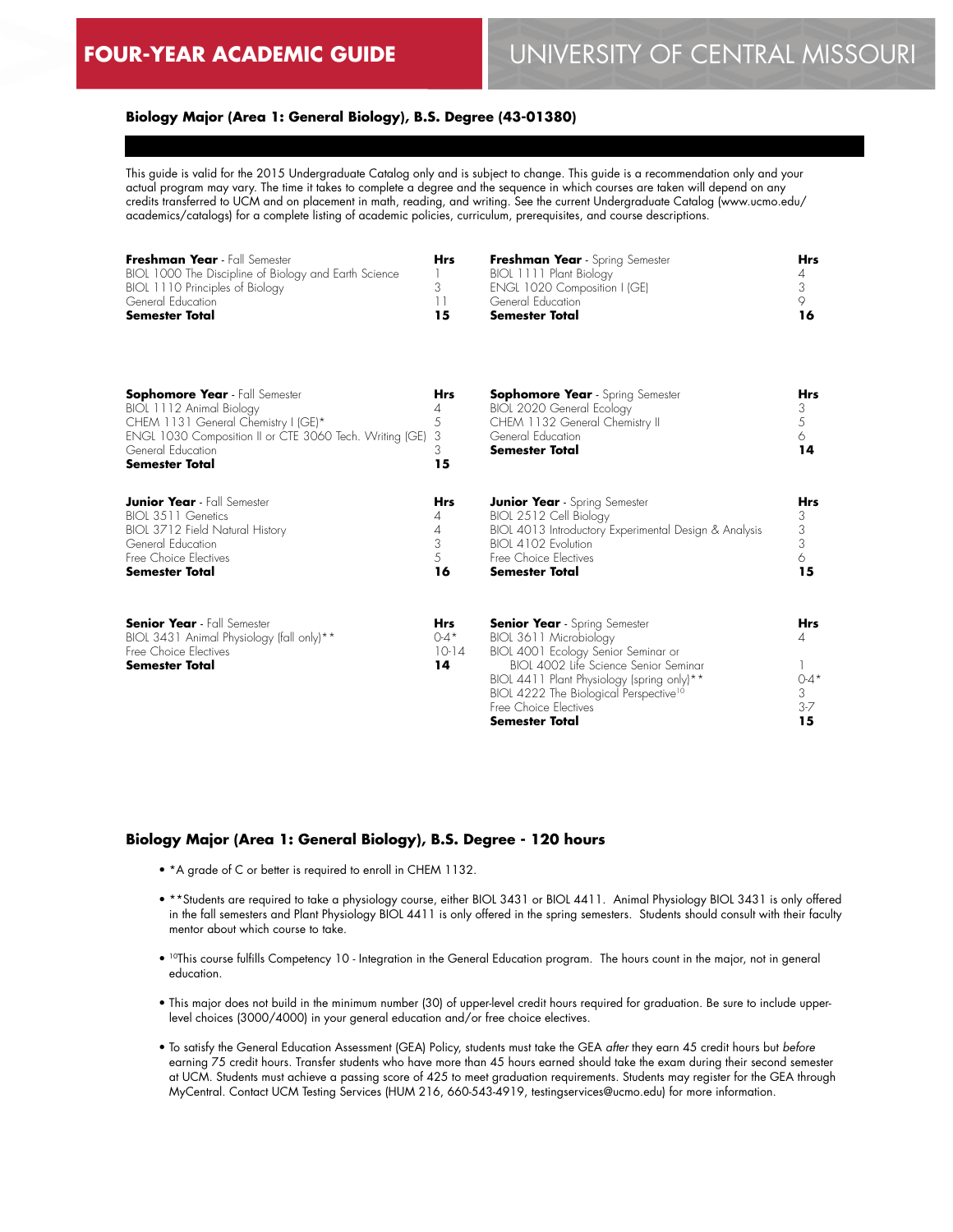## **Biology Major (Area 2: Ecology & Evolutionary Biology), B.S. Degree (43-02380)**

This guide is valid for the 2015 Undergraduate Catalog only and is subject to change. This guide is a recommendation only and your actual program may vary. The time it takes to complete a degree and the sequence in which courses are taken will depend on any credits transferred to UCM and on placement in math, reading, and writing. See the current Undergraduate Catalog (www.ucmo.edu/ academics/catalogs) for a complete listing of academic policies, curriculum, prerequisites, and course descriptions.

| Freshman Year - Fall Semester<br>BIOL 1000 The Discipline of Biology and Earth Science<br>BIOL 1110 Principles of Biology<br>General Education<br><b>Semester Total</b>                                        | <b>Hrs</b><br>3<br>11<br>15                | Freshman Year - Spring Semester<br>BIOL 1111 Plant Biology<br>CHEM 1131 General Chemistry I (GE)#<br>ENGL 1020 Composition I (GE)<br>General Education<br><b>Semester Total</b>     | <b>Hrs</b><br>4<br>5<br>3<br>3<br>15         |
|----------------------------------------------------------------------------------------------------------------------------------------------------------------------------------------------------------------|--------------------------------------------|-------------------------------------------------------------------------------------------------------------------------------------------------------------------------------------|----------------------------------------------|
| <b>Sophomore Year</b> - Fall Semester<br>BIOL 1112 Animal Biology<br>BIOL 3711 Plant Identification<br>ENGL 1030 Composition II or CTE 3060 Tech. Writing* (GE)3<br>General Education<br><b>Semester Total</b> | <b>Hrs</b><br>4<br>4<br>3<br>14            | <b>Sophomore Year</b> - Spring Semester<br>BIOL 2020 General Ecology<br>BIOL Major Area Electives**<br>CHEM 1132 General Chemistry II<br>General Education<br><b>Semester Total</b> | <b>Hrs</b><br>3<br>4<br>5<br>3<br>15         |
| <b>Junior Year</b> - Fall Semester<br>BIOL 4709 Plant Ecology<br>General Education<br><b>Semester Total</b>                                                                                                    | <b>Hrs</b><br>4<br>$12 \ \mathrm{ }$<br>16 | <b>Junior Year</b> - Spring Semester<br>BIOL 4013 Introductory Experimental Design & Analysis<br>BIOL 4711 Animal Ecology<br>Free Choice Electives<br>Semester Total                | <b>Hrs</b><br>3<br>$\overline{4}$<br>9<br>16 |

| <b>Senior Year</b> - Fall Semester | Hrs | <b>Senior Year</b> - Spring Semester               | Hrs |
|------------------------------------|-----|----------------------------------------------------|-----|
| BIOL Major Area Electives**        |     | BIOL 4001 Ecology Senior Seminar                   |     |
| Major Area Electives*              |     | BIOI 4102 Evolution                                |     |
| Free Choice Elective               |     | BIOL 4222 The Biological Perspective <sup>10</sup> |     |
| <b>Semester Total</b>              | 14  | Free Choice Flectives                              |     |
|                                    |     | Semester Total                                     | 15. |

### **Biology Major (Area 2: Ecology & Evolutionary Biology), B.S. Degree - 120 hours**

- #A grade of C or better is required to enroll in CHEM 1132.
- \*See the 2015 Undergraduate Catalog for list of appropriate major area electives (non-BIOL choices). If CTE 3060 is chosen in general education, it will also fulfill the three hours of non-BIOL major electives. This choice would increase Free Choice Electives by 3 hours.
- \*\*See the 2015 Undergraduate Catalog for list of appropriate Biology major area electives (BIOL choices).
- 10This course fulfills Competency 10 Integration in the General Education program. The hours count in the major, not in general education.
- This major does not build in the minimum number (30) of upper-level credit hours required for graduation. Be sure to include upperlevel choices (3000/4000) in your major electives, general education, and/or free choice electives.
- To satisfy the General Education Assessment (GEA) Policy, students must take the GEA *after* they earn 45 credit hours but *before* earning 75 credit hours. Transfer students who have more than 45 hours earned should take the exam during their second semester at UCM. Students must achieve a passing score of 425 to meet graduation requirements. Students may register for the GEA through MyCentral. Contact UCM Testing Services (HUM 216, 660-543-4919, testingservices@ucmo.edu) for more information.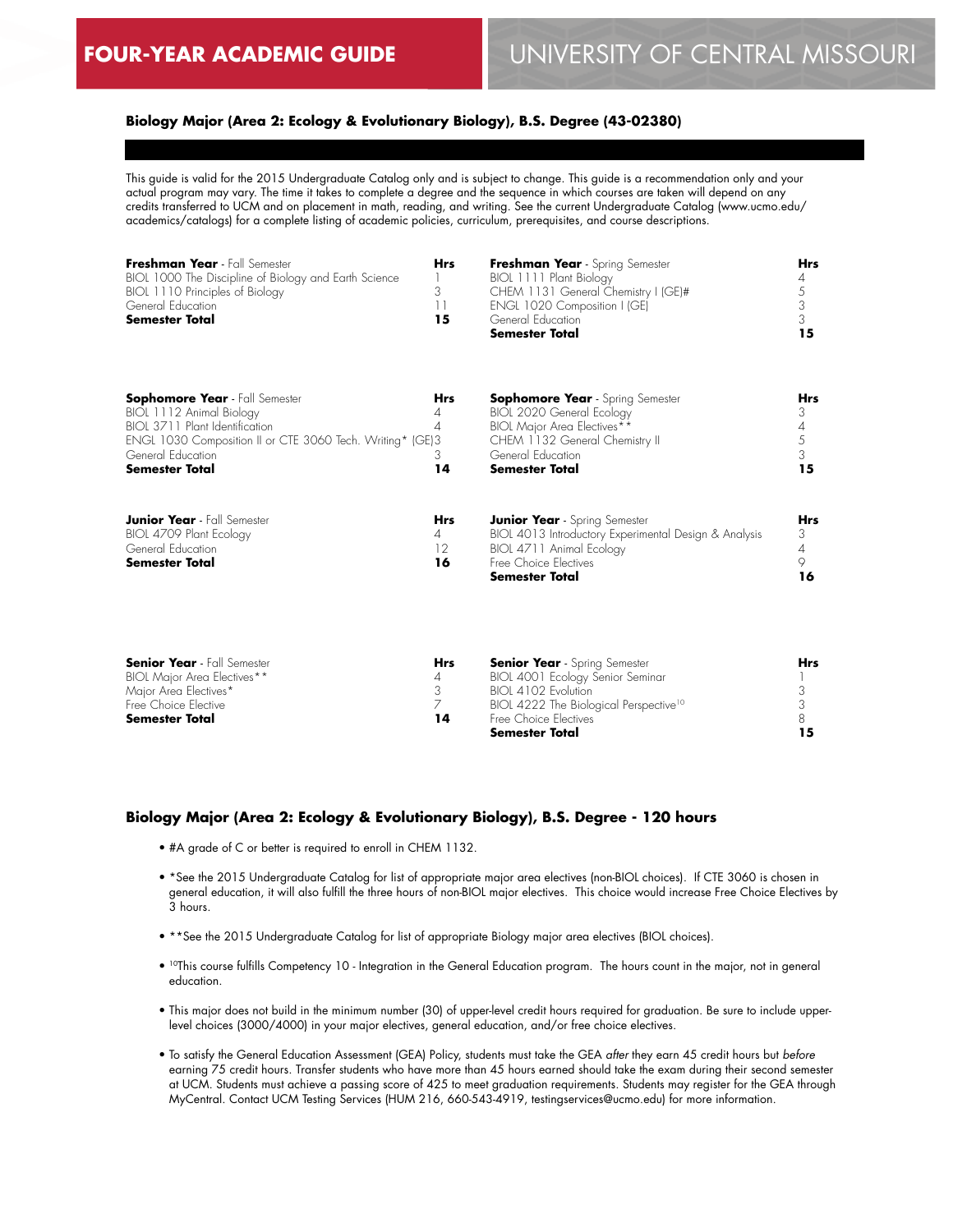## **Biology Major (Area 3: Wildlife & Natural Resource Conservation), B.S. Degree (43-03380)**

This guide is valid for the 2015 Undergraduate Catalog only and is subject to change. This guide is a recommendation only and your actual program may vary. The time it takes to complete a degree and the sequence in which courses are taken will depend on any credits transferred to UCM and on placement in math, reading, and writing. See the current Undergraduate Catalog (www.ucmo.edu/ academics/catalogs) for a complete listing of academic policies, curriculum, prerequisites, and course descriptions.

| Freshman Year - Fall Semester<br>BIOL 1000 The Discipline of Biology and Earth Science<br>BIOL 1110 Principles of Biology<br>General Education<br><b>Semester Total</b>                                              | <b>Hrs</b><br>3<br>12<br>16              | Freshman Year - Spring Semester<br>BIOL 1111 Plant Biology<br>BIOL 1112 Animal Biology<br>ENGL 1020 Composition I (GE)<br>General Education<br>Semester Total                                                                                                                                                         | <b>Hrs</b><br>4<br>4<br>3<br>3<br>14  |
|----------------------------------------------------------------------------------------------------------------------------------------------------------------------------------------------------------------------|------------------------------------------|-----------------------------------------------------------------------------------------------------------------------------------------------------------------------------------------------------------------------------------------------------------------------------------------------------------------------|---------------------------------------|
| <b>Sophomore Year</b> - Fall Semester<br>BIOL 2020 General Ecology<br>ENGL 1030 Composition II or CTE 3060 Tech. Writing (GE)<br>Physical Science Major Area Elective*<br>General Education<br><b>Semester Total</b> | <b>Hrs</b><br>3<br>3<br>4<br>6<br>16     | <b>Sophomore Year</b> - Spring Semester<br>Physical Science Major Area Elective*<br>Wildlife Management & Conservation Major Area Elective*<br>General Education<br><b>Semester Total</b>                                                                                                                             | <b>Hrs</b><br>5<br>3<br>6<br>14       |
| <b>Junior Year</b> - Fall Semester<br>BIOL 3711 Plant Identification<br>Wildlife Management & Conservation Major Area Elective*<br>General Education or Free Choice Electives**<br><b>Semester Total</b>             | <b>Hrs</b><br>4<br>3<br>9<br>16          | <b>Junior Year</b> - Spring Semester<br>BIOL 4013 Introductory Experimental Design & Analysis or<br>ACST 1300 Basic Statistics (GE)**<br>BIOL 4102 Evolution or BIOL 2510 Basic Genetics (GE)**+<br>or BIOL 3511 Genetics and CHEM 1131 General<br>Chemistry I (GE)<br>Free Choice Electives<br><b>Semester Total</b> | <b>Hrs</b><br>3<br>3-9<br>$3-9$<br>15 |
| <b>Senior Year</b> - Fall Semester<br>Wildlife & Habitat Biology Major Area Elective*<br>Free Choice Elective<br><b>Semester Total</b>                                                                               | <b>Hrs</b><br>4<br>$\overline{11}$<br>15 | <b>Senior Year</b> - Spring Semester<br>BIOL 4001 Ecology Senior Seminar<br>BIOL 4222 The Biological Perspective <sup>10</sup><br>Wildlife & Habitat Biology Major Area Elective*<br>Free Choice Electives<br>Semester Total                                                                                          | <b>Hrs</b><br>3<br>4<br>6<br>14       |

#### **Biology Major (Area 3: Wildlife & Natural Resource Conservation), B.S. Degree - 120 hours**

- \*See the 2015 Undergraduate Catalog for lists of appropriate major area electives in the following three categories: physical sciences electives (9 hours), wildlife management and conservation electives (6 hours), and wildlife and habitat biology electives (6 hours). If chosen, CHEM 1131, EASC 1004, and/or PHYS 1101 will also count in general education and additional hours of free choice electives will be needed to reach 120 hours for graduation.
- \*\*If any of the following classes are chosen in the major, they will also count in general education and additional hours of free choice electives will be needed to reach 120 hours for graduation: ACST 1300, BIOL 2510, CHEM 1131, EASC 1004 or PHYS 1101. The plan above assumes no overlap between major and general education classes.
- +Instead of BIOL 4102 or 2510\*\* (3 hour options) students may also opt to take a 9 hour option consisting of BIOL 3511 Genetics (4 hours) with CHEM 1131\*\* (5 hours). If this is chosen CHEM 1131\*\* will fulfill 4 hours of general education. The number of free choice electives will vary depending on choices made.
- 10This course fulfills Competency 10 Integration in the General Education program. The hours count in the major, not in general education.
- This major does not build in the minimum number (30) of upper-level credit hours required for graduation. Be sure to include upperlevel choices (3000/4000) in your major electives, general education, and/or free choice electives.
- To satisfy the General Education Assessment (GEA) Policy, students must take the GEA *after* they earn 45 credit hours but *before* earning 75 credit hours. Transfer students who have more than 45 hours earned should take the exam during their second semester at UCM. Students must achieve a passing score of 425 to meet graduation requirements. Students may register for the GEA through MyCentral. Contact UCM Testing Services (HUM 216, 660-543-4919, testingservices@ucmo.edu) for more information.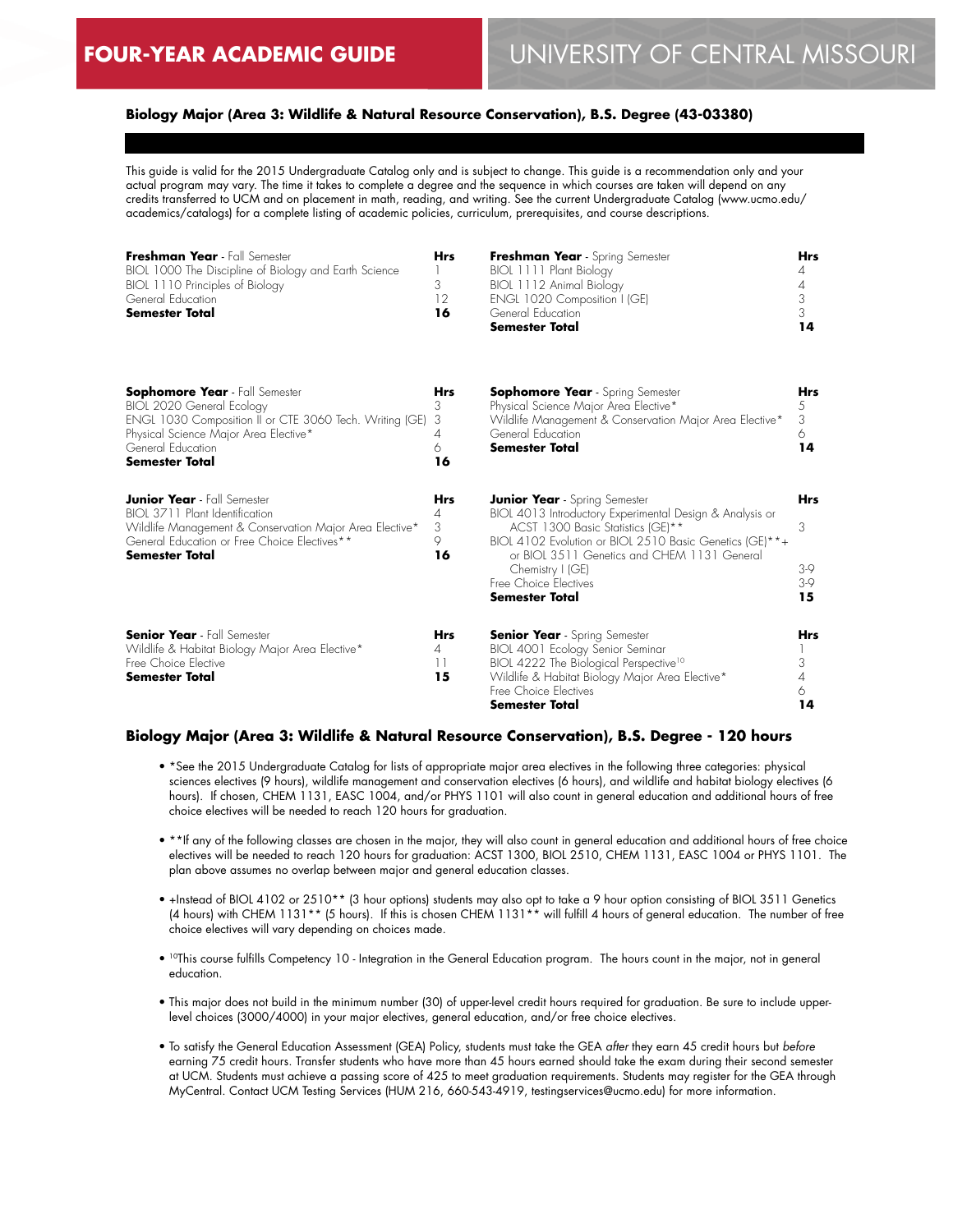## **Biology Major (Area 4: Integrative Biology, Plant Biology Emphasis), B.S. Degree (43-04380)**

This guide is valid for the 2015 Undergraduate Catalog only and is subject to change. This guide is a recommendation only and your actual program may vary. The time it takes to complete a degree and the sequence in which courses are taken will depend on any credits transferred to UCM and on placement in math, reading, and writing. See the current Undergraduate Catalog (www.ucmo.edu/ academics/catalogs) for a complete listing of academic policies, curriculum, prerequisites, and course descriptions.

| Freshman Year - Fall Semester<br>BIOL 1000 The Discipline of Biology and Earth Science<br>BIOL 1110 Principles of Biology<br>General Education<br><b>Semester Total</b>                                                         | <b>Hrs</b><br>3<br>11<br>15             | Freshman Year - Spring Semester<br>BIOL 1111 Plant Biology<br>ENGL 1020 Composition I (GE)<br>General Education<br><b>Semester Total</b>                                                                                                              | <b>Hrs</b><br>4<br>3<br>$\circ$<br>16        |
|---------------------------------------------------------------------------------------------------------------------------------------------------------------------------------------------------------------------------------|-----------------------------------------|-------------------------------------------------------------------------------------------------------------------------------------------------------------------------------------------------------------------------------------------------------|----------------------------------------------|
| <b>Sophomore Year</b> - Fall Semester<br>BIOL 2020 General Ecology<br>BIOL 3711 Plant Identification<br>CHEM 1131 General Chemistry I (GE)#<br>ENGL 1030 Composition II or CTE 3060 Tech. Writing (GE)<br><b>Semester Total</b> | <b>Hrs</b><br>3<br>4<br>5<br>3<br>15    | <b>Sophomore Year</b> - Spring Semester<br>BIOL 2512 Cell Biology<br>CHEM 1132 General Chemistry II<br>General Education<br><b>Semester Total</b>                                                                                                     | <b>Hrs</b><br>3<br>5<br>6<br>14              |
| <b>Junior Year</b> - Fall Semester<br>BIOL 3511 Genetics<br>PHYS 1101 College Physics I (GE)<br>General Education<br>Free Choice Flectives**<br><b>Semester Total</b>                                                           | <b>Hrs</b><br>4<br>4<br>3<br>3<br>14    | <b>Junior Year</b> - Spring Semester<br>BIOL 4102 Evolution<br>Major Area Electives*<br>Free Choice Electives**<br><b>Semester Total</b>                                                                                                              | <b>Hrs</b><br>3<br>$6 - 8$<br>6<br>$15 - 17$ |
| <b>Senior Year</b> - Fall Semester<br>BIOL 4709 Plant Ecology<br>Free Choice Electives***<br><b>Semester Total</b>                                                                                                              | <b>Hrs</b><br>4<br>$10-12$<br>$14 - 16$ | <b>Senior Year</b> - Spring Semester<br>BIOL 4001 Ecology Senior Seminar or<br>BIOL 4002 Life Science Senior Seminar<br>BIOL 4411 Plant Physiology<br>BIOL 4222 The Biological Perspective <sup>10</sup><br>Free Choice Electives**<br>Semester Total | <b>Hrs</b><br>4<br>3<br>$\overline{7}$<br>15 |

#### **Biology Major (Area 4: Integrative Biology, Plant Biology Emphasis), B.S. Degree - 120 hours**

- #A grade of C or higher is required to enroll in CHEM 1132.
- \*See the 2015 Undergraduate Catalog for list of appropriate major area electives for the Plant Biology Emphasis.
- \*\*The number of free choice electives required will depend on selections made in the major and general education.
- <sup>10</sup>This course fulfills Competency 10 Integration in the General Education program. The hours count in the major, not in general education.
- This major does not build in the minimum number (30) of upper-level credit hours required for graduation. Be sure to include upper-level choices (3000/4000) in your major electives, general education, and/or free choice electives.
- To satisfy the General Education Assessment (GEA) Policy, students must take the GEA *after* they earn 45 credit hours but *before* earning 75 credit hours. Transfer students who have more than 45 hours earned should take the exam during their second semester at UCM. Students must achieve a passing score of 425 to meet graduation requirements. Students may register for the GEA through MyCentral. Contact UCM Testing Services (HUM 216, 660-543-4919, testingservices@ucmo.edu) for more information.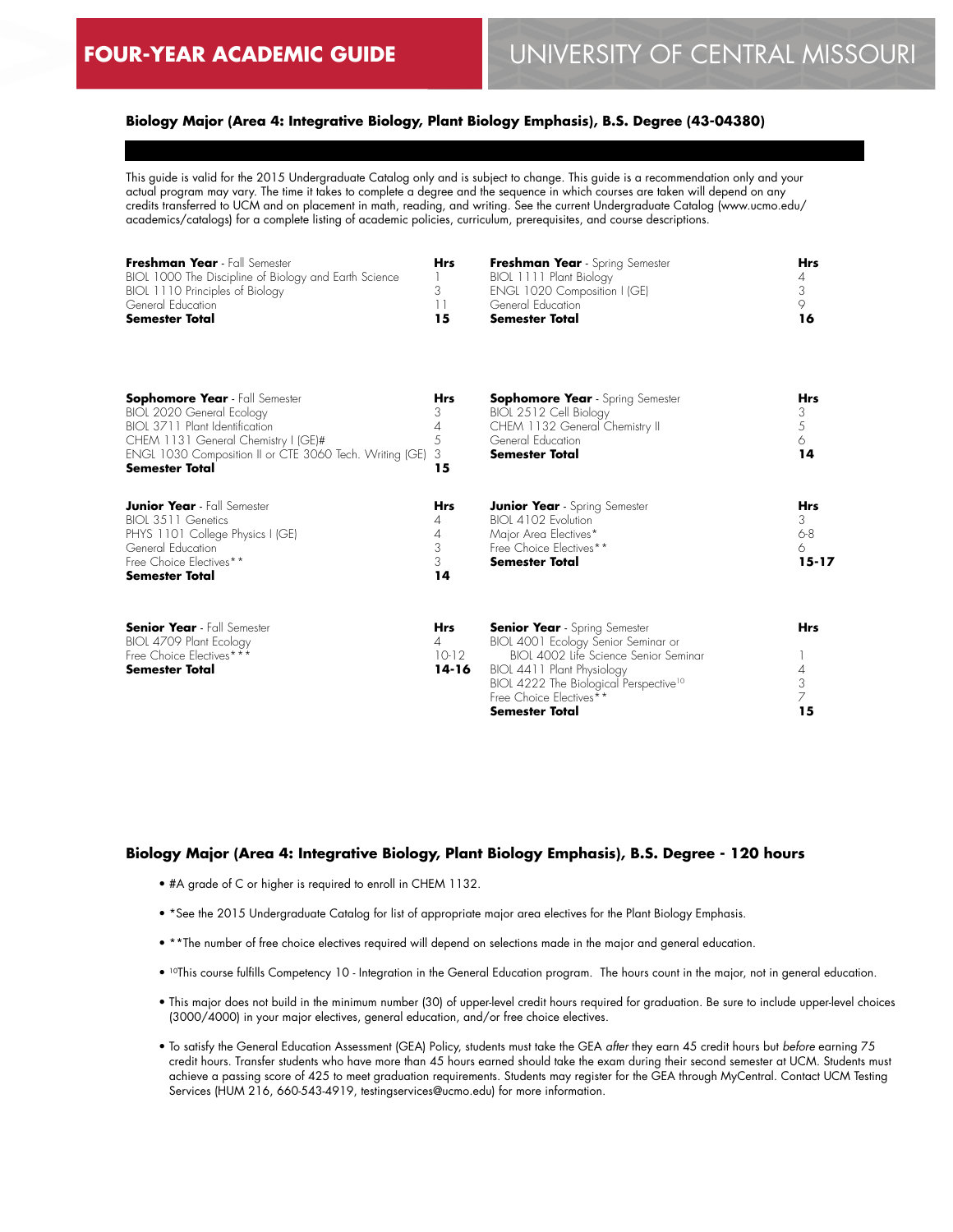## **Biology Major (Area 4: Integrative Biology, Animal Biology Emphasis), B.S. Degree (43-04380)**

This guide is valid for the 2015 Undergraduate Catalog only and is subject to change. This guide is a recommendation only and your actual program may vary. The time it takes to complete a degree and the sequence in which courses are taken will depend on any credits transferred to UCM and on placement in math, reading, and writing. See the current Undergraduate Catalog (www.ucmo.edu/ academics/catalogs) for a complete listing of academic policies, curriculum, prerequisites, and course descriptions.

| Freshman Year - Fall Semester<br>BIOL 1000 The Discipline of Biology and Earth Science<br>BIOL 1110 Principles of Biology<br>General Education<br><b>Semester Total</b>                                              | <b>Hrs</b><br>3<br>11<br>15                              | Freshman Year - Spring Semester<br>BIOL 1112 Animal Biology<br>CHEM 1131 General Chemistry I (GE)#<br>ENGL 1020 Composition I (GE)<br>General Education<br><b>Semester Total</b>                                                                           | <b>Hrs</b><br>4<br>$\frac{5}{3}$<br>3<br>15  |
|----------------------------------------------------------------------------------------------------------------------------------------------------------------------------------------------------------------------|----------------------------------------------------------|------------------------------------------------------------------------------------------------------------------------------------------------------------------------------------------------------------------------------------------------------------|----------------------------------------------|
| <b>Sophomore Year</b> - Fall Semester<br><b>BIOL 2020 General Ecology</b><br>CHEM 1132 General Chemistry II<br>ENGL 1030 Composition II or CTE 3060 Tech. Writing (GE)<br>General Education<br><b>Semester Total</b> | <b>Hrs</b><br>3<br>5<br>3<br>3<br>14                     | <b>Sophomore Year</b> - Spring Semester<br>BIOL 2512 Cell Biology<br>Major Area Elective*<br>General Education<br><b>Semester Total</b>                                                                                                                    | <b>Hrs</b><br>3<br>$2 - 4$<br>9<br>14-16     |
| <b>Junior Year</b> - Fall Semester<br>BIOL 3511 Genetics<br>PHYS 1101 College Physics I (GE);<br>Major Area Electives*<br>General Education<br><b>Semester Total</b>                                                 | <b>Hrs</b><br>4<br>$\Delta$<br>$2 - 4$<br>3<br>$13 - 15$ | <b>Junior Year</b> - Spring Semester<br>BIOL 3211 Comparative Anatomy<br>BIOL 4102 Evolution<br>Free Choice Electives**<br><b>Semester Total</b>                                                                                                           | <b>Hrs</b><br>4<br>3<br>$\circ$<br>16        |
| <b>Senior Year</b> - Fall Semester<br>BIOL 3431 Animal Physiology<br>Free Choice Electives**<br><b>Semester Total</b>                                                                                                | <b>Hrs</b><br>4<br>12<br>16                              | <b>Senior Year</b> - Spring Semester<br>BIOL 4001 Ecology Senior Seminar or<br>BIOI 4002 Life Science Senior Seminar<br>BIOL 4711 Animal Ecology<br>BIOL 4222 The Biological Perspective <sup>10</sup><br>Free Choice Electives**<br><b>Semester Total</b> | <b>Hrs</b><br>4<br>3<br>$5 - 7$<br>$13 - 15$ |

#### **Biology Major (Area 4: Integrative Biology, Animal Biology Emphasis), B.S. Degree - 120 hours**

- #A grade of C or better is required to enroll in CHEM 1132.
- \*See the 2015 Undergraduate Catalog for list of appropriate major area electives.
- \*\*The number of free choice electives required will depend on selections made in the major and general education.
- <sup>10</sup>This course fulfills Competency 10 Integration in the General Education program. The hours count in the major, not in general education.
- This major does not build in the minimum number (30) of upper-level credit hours required for graduation. Be sure to include upper-level choices (3000/4000) in your major electives, general education, and/or free choice electives.
- To satisfy the General Education Assessment (GEA) Policy, students must take the GEA *after* they earn 45 credit hours but *before* earning 75 credit hours. Transfer students who have more than 45 hours earned should take the exam during their second semester at UCM. Students must achieve a passing score of 425 to meet graduation requirements. Students may register for the GEA through MyCentral. Contact UCM Testing Services (HUM 216, 660-543-4919, testingservices@ucmo.edu) for more information.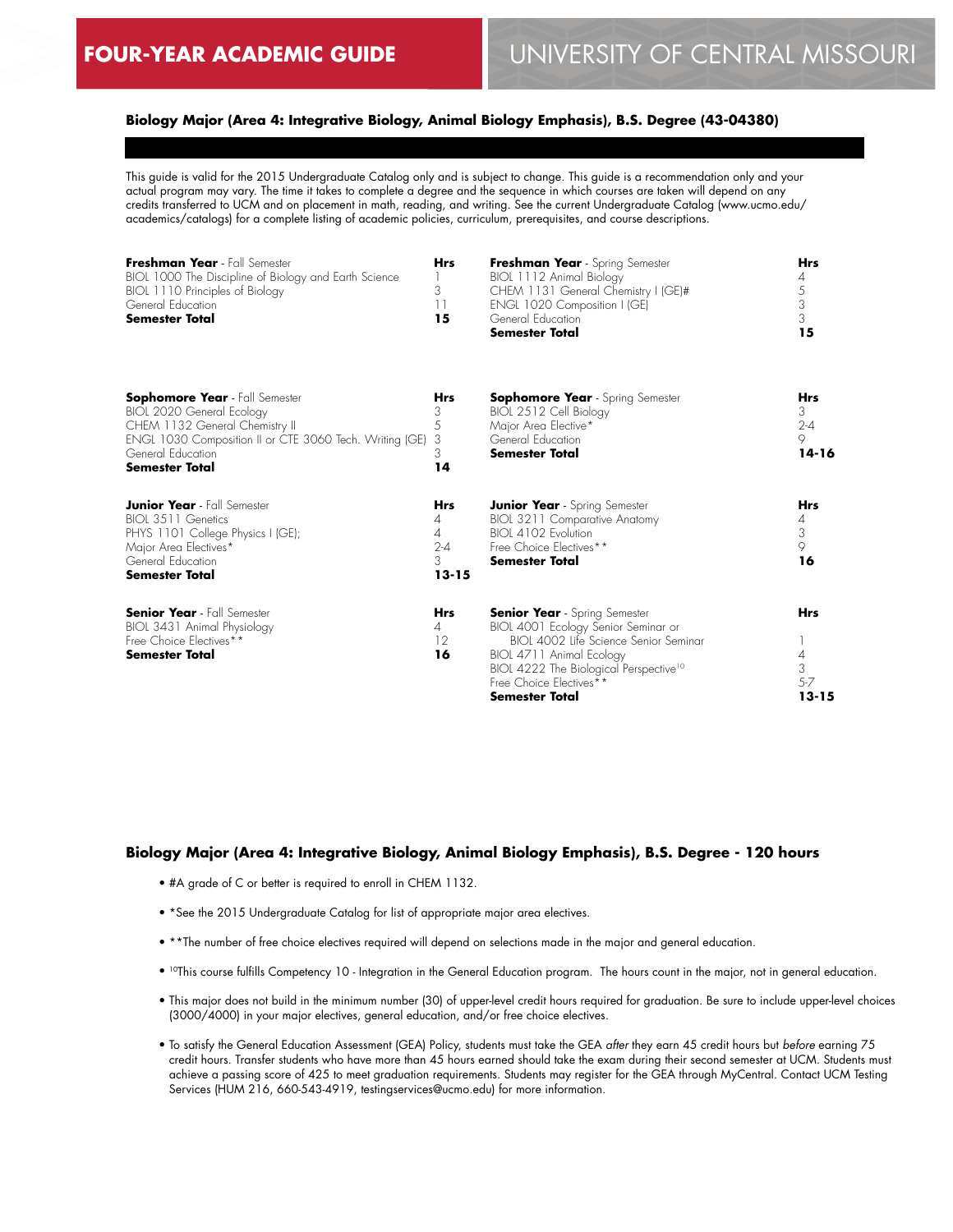## **Biology Major (Area 5: Biomedical/Cellular & Molecular Biology), B.S. Degree (43-05380)**

This guide is valid for the 2015 Undergraduate Catalog only and is subject to change. This guide is a recommendation only and your actual program may vary. The time it takes to complete a degree and the sequence in which courses are taken will depend on any credits transferred to UCM and on placement in math, reading, and writing. See the current Undergraduate Catalog (www.ucmo.edu/ academics/catalogs) for a complete listing of academic policies, curriculum, prerequisites, and course descriptions.

| Freshman Year - Fall Semester<br>BIOL 1000 The Discipline of Biology and Earth Science<br>BIOL 1110 Principles of Biology<br>CHEM 1131 General Chemistry I (GE)*#<br>General Education<br><b>Semester Total</b> | <b>Hrs</b><br>3<br>5<br>6<br>15                     | Freshman Year - Spring Semester<br>BIOL 1111 Plant Biology<br>CHEM 1132 General Chemistry II<br>ENGL 1020 Composition I (GE)<br>General Education<br><b>Semester Total</b>                                                     | <b>Hrs</b><br>4<br>5<br>3<br>3<br>15              |
|-----------------------------------------------------------------------------------------------------------------------------------------------------------------------------------------------------------------|-----------------------------------------------------|--------------------------------------------------------------------------------------------------------------------------------------------------------------------------------------------------------------------------------|---------------------------------------------------|
| <b>Sophomore Year</b> - Fall Semester<br>BIOL 1112 Animal Biology<br>BIOL 2512 Cell Biology<br>ENGL 1030 Composition II or CTE 3060 Tech. Writing (GE)<br>General Education<br><b>Semester Total</b>            | <b>Hrs</b><br>4<br>3<br>3<br>6<br>16                | <b>Sophomore Year</b> - Spring Semester<br>BIOL 3611 Microbiology<br>General Education<br>Semester Total                                                                                                                       | <b>Hrs</b><br>4<br>$\overline{11}$<br>15          |
| <b>Junior Year</b> - Fall Semester<br>BIOL 3511 Genetics<br>General Education<br>Free Choice Electives**<br><b>Semester Total</b>                                                                               | <b>Hrs</b><br>4<br>6<br>5<br>15                     | <b>Junior Year</b> - Spring Semester<br>BIOL 4514 Molecular Biology<br>BIOL 4515 Molecular Technology Lab<br>Major Area Electives***<br>Free Choice Electives**<br>Semester Total                                              | <b>Hrs</b><br>3<br>$\overline{2}$<br>4<br>6<br>15 |
| <b>Senior Year</b> - Fall Semester<br>BIOL 3431 Animal Physiology (fall only)##<br>Major Area Electives***<br>Free Choice Electives**<br><b>Semester Total</b>                                                  | <b>Hrs</b><br>$0 - 4#$<br>$3 - 4$<br>$7 - 12$<br>15 | <b>Senior Year</b> - Spring Semester<br>BIOL 4002 Life Science Senior Seminar<br>BIOL 4411 Plant Physiology (spring only)##<br>BIOL 4222 The Biological Perspective <sup>10</sup><br>Free Choice Flectives**<br>Semester Total | <b>Hrs</b><br>$0 - 4#$<br>3<br>$6-10$<br>14       |

### **Biology Major (Area 5: Biomedical/Cellular & Molecular Biology), B.S. Degree - 120 hours**

- \*Placement in CHEM 1131 requires an ACT math score of 21 or higher or an SAT math score of 550 or higher. If this score is not met, take MATH 1111 in the first semester and CHEM 1131 in the second semester. A grade of C or higher in MATH 1111 is required for enrollment in CHEM 1131.
- \*\*The number of free choice electives required will depend on selections made in the major and general education.
- \*\*\*See the 2015 Undergraduate Catalog for list of appropriate major area electives. If PHYS 1101 is chosen, this class will count in both the major and in general education. If chosen, additional hours of free choice electives will be needed to reach 120 hours for graduation.
- #A grade of C or better is required to enroll in CHEM 1132.
- ##Students are required to take a physiology course, either BIOL 3431 or BIOL 4411. Animal Physiology BIOL 3431 is only offered in the fall semesters and Plant Physiology BIOL 4411 is only offered in the spring semesters. Students should consult with their faculty mentor about which course to take.
- <sup>10</sup>This course fulfills Competency 10 Integration in the General Education program. The hours count in the major, not in general education.
- This major does not build in the minimum number (30) of upper-level credit hours required for graduation. Be sure to include upperlevel choices (3000/4000) in your major electives, general education, and/or free choice electives.
- To satisfy the General Education Assessment (GEA) Policy, students must take the GEA *after* they earn 45 credit hours but *before* earning 75 credit hours. Transfer students who have more than 45 hours earned should take the exam during their second semester at UCM. Students must achieve a passing score of 425 to meet graduation requirements. Students may register for the GEA through MyCentral. Contact UCM Testing Services (HUM 216, 660-543-4919, testingservices@ucmo.edu) for more information.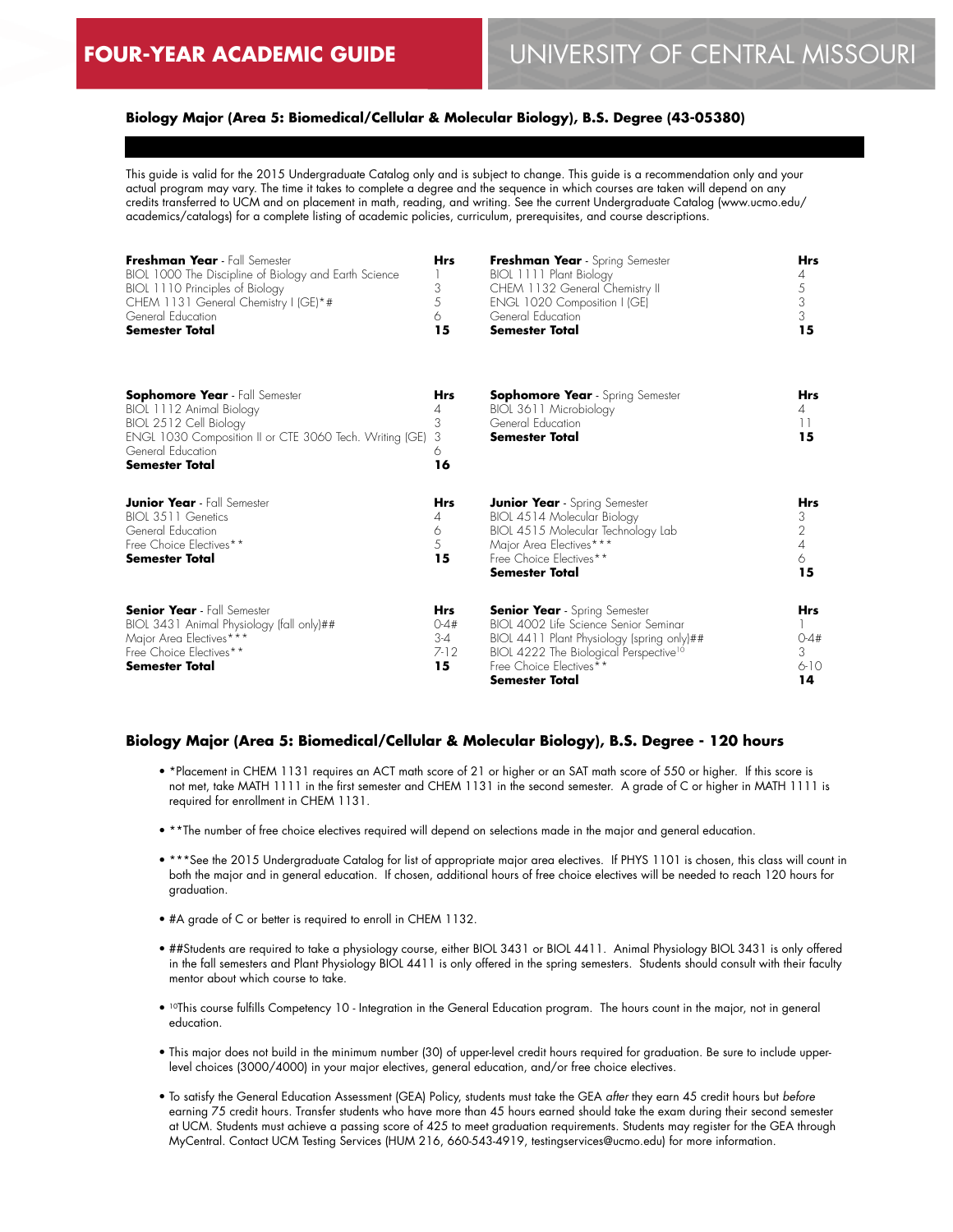## **Biology Major (Area 6: Pre-Med, Pre-Dental, Pre-Vet), B.S. Degree (43-06380)**

This guide is valid for the 2015 Undergraduate Catalog only and is subject to change. This guide is a recommendation only and your actual program may vary. The time it takes to complete a degree and the sequence in which courses are taken will depend on any credits transferred to UCM and on placement in math, reading, and writing. See the current Undergraduate Catalog (www.ucmo.edu/ academics/catalogs) for a complete listing of academic policies, curriculum, prerequisites, and course descriptions.

| Freshman Year - Fall Semester<br>BIOL 1000 The Discipline of Biology and Earth Science<br>BIOL 1110 Principles of Biology<br>CHEM 1131 General Chemistry I (GE)*#<br>General Education<br><b>Semester Total</b> | <b>Hrs</b><br>3<br>5<br>6<br>15                           | Freshman Year - Spring Semester<br>BIOL 1112 Animal Biology<br>CHEM 1132 General Chemistry II#<br>ENGL 1020 Composition I (GE)<br>General Education<br><b>Semester Total</b>                         | <b>Hrs</b><br>4<br>$\frac{5}{3}$<br>3<br>15                  |
|-----------------------------------------------------------------------------------------------------------------------------------------------------------------------------------------------------------------|-----------------------------------------------------------|------------------------------------------------------------------------------------------------------------------------------------------------------------------------------------------------------|--------------------------------------------------------------|
| <b>Sophomore Year</b> - Fall Semester<br>BIOL 2512 Cell Biology<br>BIOL 3511 Genetics<br>CHEM 3341 Organic Chemistry I#<br>ENGL 1030 Composition II or CTE 3060 Tech. Writing (GE)<br><b>Semester Total</b>     | <b>Hrs</b><br>3<br>4<br>4<br>3<br>14                      | <b>Sophomore Year</b> - Spring Semester<br>CHEM 3342 Organic Chemistry II<br>PHYS 1101 College Physics I (GE)<br>General Education<br><b>Semester Total</b>                                          | <b>Hrs</b><br>4<br>4<br>8<br>16                              |
| <b>Junior Year</b> - Fall Semester<br>BIOL 3611 Microbiology<br>General Education<br>Free Choice Flectives<br><b>Semester Total</b>                                                                             | <b>Hrs</b><br>4<br>6<br>5<br>15                           | <b>Junior Year</b> - Spring Semester<br>BIOL 3211 Comparative Anatomy or<br>BIOL 3401 Human Anatomy<br>Major Area Electives**<br>General Education<br>Free Choice Electives<br><b>Semester Total</b> | <b>Hrs</b><br>$3-4$<br>4<br>6<br>$\mathfrak{D}$<br>$15 - 16$ |
| <b>Senior Year</b> - Fall Semester<br>BIOL 3431 Animal Physiology or<br>BIOL 3402 Human Physiology<br>Major Area Electives**<br>Free Choice Electives<br>Semester Total                                         | <b>Hrs</b><br>$4 - 5$<br>$\overline{4}$<br>7<br>$15 - 16$ | <b>Senior Year</b> - Spring Semester<br>BIOL 4002 Life Science Senior Seminar<br>BIOL 4222 The Biological Perspective <sup>10</sup><br>Free Choice Electives<br>Semester Total                       | <b>Hrs</b><br>3<br>10<br>14                                  |

#### **Biology Major (Area 6: Pre-Med, Pre-Dental, Pre-Vet), B.S. Degree - 120 hours**

- \*Enrollment in CHEM 1131 requires an ACT math score of 21 (or SAT math score of 550) or a grade of C or higher in MATH 1111.
- #A grade of C or better is required to enroll in future major coursework. See the Undergraduate Catalog for more information.
- \*\*Eight hours of major electives are required. See the 2015 Undergraduate Catalog for list of appropriate major area electives. CHEM 3421 or PHYS 1102 are strongly recommended for admission into professional programs.
- 10This course fulfills Competency 10 Integration in the General Education program. The hours count in the major, not in general education.
- It is highly recommended that students meet with their departmental academic advisor each semester.
- Students seeking professional school admission should complete an average of 15 or more credit hours per semester.
- This major does not build in the minimum number (30) of upper-level credit hours required for graduation. Be sure to include upperlevel choices (3000/4000) in your major electives, general education, and/or free choice electives.
- To satisfy the General Education Assessment (GEA) Policy, students must take the GEA *after* they earn 45 credit hours but *before* earning 75 credit hours. Transfer students who have more than 45 hours earned should take the exam during their second semester at UCM. Students must achieve a passing score of 425 to meet graduation requirements. Students may register for the GEA through MyCentral. Contact UCM Testing Services (HUM 216, 660-543-4919, testingservices@ucmo.edu) for more information.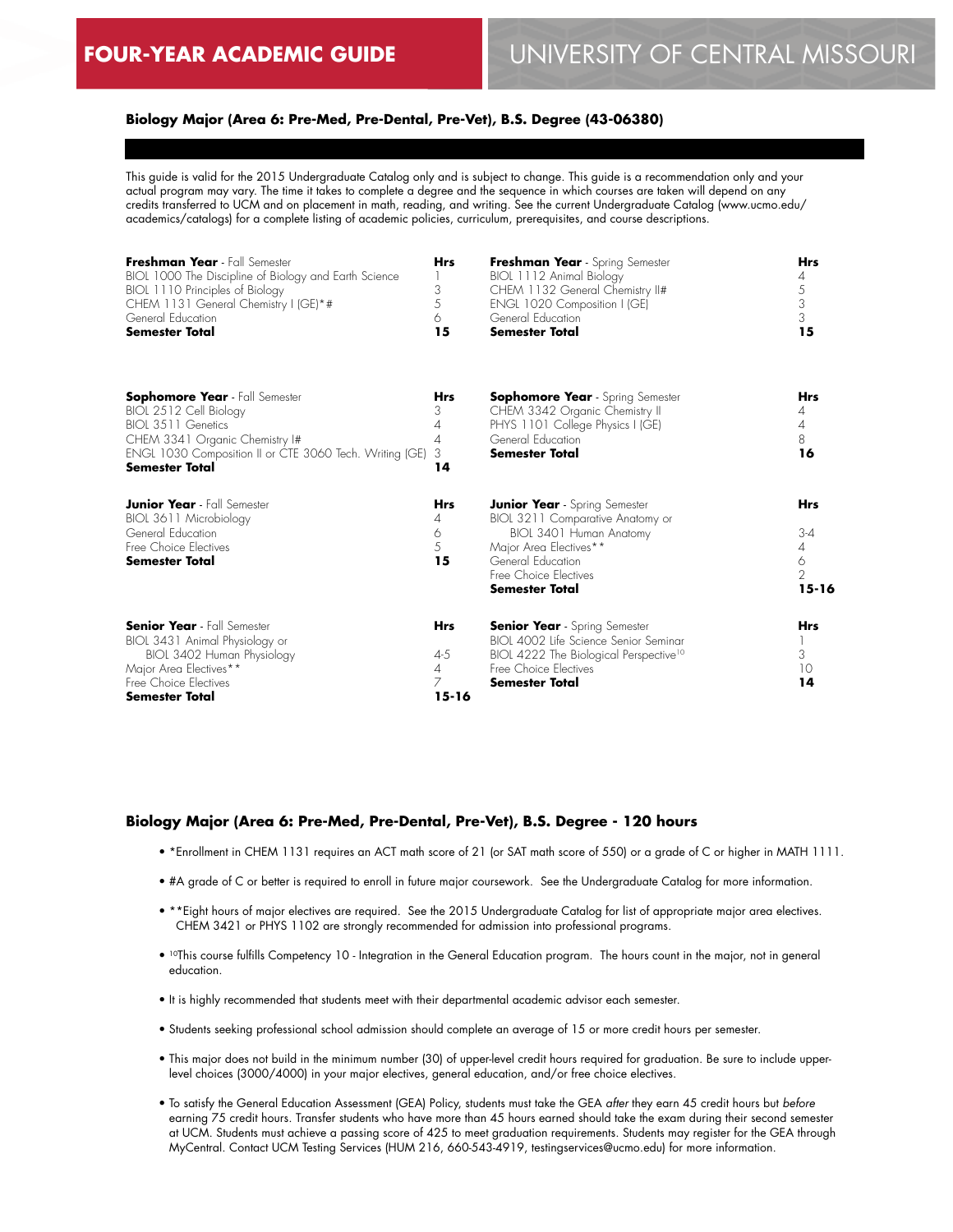## **Biology Major (Area 7: Conservation Enforcement), B.S. Degree (43-07380)**

This guide is valid for the 2015 Undergraduate Catalog only and is subject to change. This guide is a recommendation only and your actual program may vary. The time it takes to complete a degree and the sequence in which courses are taken will depend on any credits transferred to UCM and on placement in math, reading, and writing. See the current Undergraduate Catalog (www.ucmo.edu/ academics/catalogs) for a complete listing of academic policies, curriculum, prerequisites, and course descriptions.

| Freshman Year - Fall Semester<br>BIOL 1000 The Discipline of Biology and Earth Science<br>BIOL 1110 Principles of Biology<br>ENGL 1020 Composition I (GE)<br>General Education<br><b>Semester Total</b> | <b>Hrs</b><br>3<br>3<br>9<br>16        | Freshman Year - Spring Semester<br>BIOL 1111 Plant Biology<br>CJ 1000 Introduction to Criminal Justice (GE)<br>General Education<br><b>Semester Total</b>                                       | <b>Hrs</b><br>4<br>3<br>9<br>16 |
|---------------------------------------------------------------------------------------------------------------------------------------------------------------------------------------------------------|----------------------------------------|-------------------------------------------------------------------------------------------------------------------------------------------------------------------------------------------------|---------------------------------|
| Sophomore Year - Fall Semester<br>BIOL 1112 Animal Biology<br>CTE 3060 Technical Writing (GE)<br>General Education<br><b>Semester Total</b>                                                             | <b>Hrs</b><br>4<br>3<br>9<br>16        | <b>Sophomore Year</b> - Spring Semester<br>BIOL 2020 General Ecology<br>Major Electives*<br>General Education<br>Free Choice Electives**<br><b>Semester Total</b>                               | Hrs<br>3<br>3<br>6<br>3<br>15   |
| <b>Junior Year</b> - Fall Semester<br>BIOI 3711 Plant Identification<br>COMM 2620 Public Relations<br>CJ 2300 Criminal Law and Procedure<br>Free Choice Electives**<br><b>Semester Total</b>            | <b>Hrs</b><br>4<br>3<br>3<br>6<br>16   | <b>Junior Year</b> - Spring Semester<br>BIOL 4919 Wildlife Policy and Law<br>Free Choice Electives**<br><b>Semester Total</b>                                                                   | <b>Hrs</b><br>3<br>12<br>15     |
| <b>Senior Year</b> - Fall Semester<br>CJ 4302 Criminal Evidence<br>Major Electives*<br>Free Choice Electives**<br>Semester Total                                                                        | <b>Hrs</b><br>3.<br>$3-4$<br>7-8<br>14 | <b>Senior Year</b> - Spring Semester<br>BIOL 4001 Ecology Senior Seminar<br>BIOL 4222 The Biological Perspective <sup>10</sup><br>Major Electives*<br>Free Choice Electives**<br>Semester Total | <b>Hrs</b><br>3<br>4<br>4<br>12 |

## **Biology Major (Area 7: Conservation Enforcement), B.S. Degree - 120 hours**

- \*See catalog for choices to fulfill this area. If BIOL 2510 is chosen, this course will count in both the major and in general education. If chosen, three additional hours of free choice electives will be needed. This plan assumes BIOL 2510 is not chosen.
- \*\*The number of free choice electives required will depend on selections made in the major and general education.
- <sup>10</sup>This course fulfills Competency 10 Integration in the General Education program. The hours count in the major, not in general education.
- This major does not build in the minimum number (30) of upper-level credit hours required for graduation. Be sure to include upper-level choices (3000/4000) in your major electives, general education, and/or free choice electives.
- To satisfy the General Education Assessment (GEA) Policy, students must take the GEA *after* they earn 45 credit hours but *before* earning 75 credit hours. Transfer students who have more than 45 hours earned should take the exam during their second semester at UCM. Students must achieve a passing score of 425 to meet graduation requirements. Students may register for the GEA through MyCentral. Contact UCM Testing Services (HUM 216, 660-543-4919, testingservices@ucmo.edu) for more information.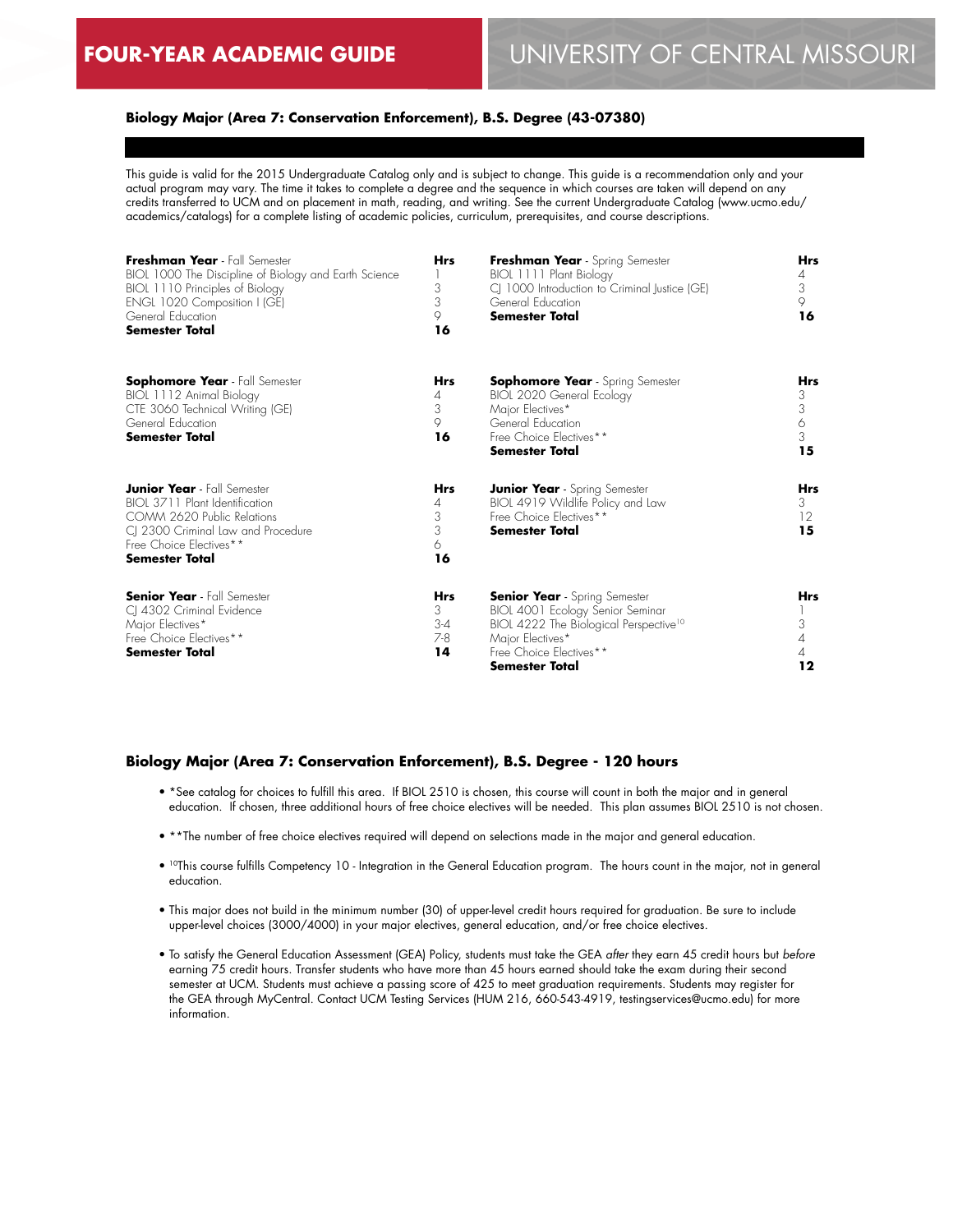## **Biology Major (Area 1 Standard Biology Certificate), B.S. in Ed. Degree (41-487)**

This guide is valid for the 2015 Undergraduate Catalog only and is subject to change. This guide is a recommendation only and your actual program may vary. The time it takes to complete a degree and the sequence in which courses are taken will depend on any credits transferred to UCM and on placement in math, reading, and writing. See the current Undergraduate Catalog (www.ucmo.edu/ academics/catalogs) for a complete listing of academic policies, curriculum, prerequisites, and course descriptions.

| Freshman Year - Fall Semester<br>BIOL 1000 The Discipline of Biology and Earth Science<br>BIOL 1111 Plant Biology<br>EASC 1004 Introduction to Geology (GE)<br>ENGL 1020 Composition I (GE)<br>MATH 1111, 1131, 1150, or 1151 (GE)<br>Semester Total                                                                                                                                                                              | <b>Hrs</b><br>4<br>4<br>3<br>$3 - 5$<br>$15 - 17$                                        | Freshman Year - Spring Semester<br>BIOL 1112 Animal Biology<br>CHEM 1131 Chemistry I (GE)<br>ENGL 1030 Composition II or CTE 3060 Tech. Writing (GE)<br>POLS 1510 American Government (GE)<br>General Education Managing Information<br><b>Semester Total</b>                                                                                                                                                                                                       | <b>Hrs</b><br>4<br>5<br>3<br>3<br>$\overline{2}$<br>17         |
|-----------------------------------------------------------------------------------------------------------------------------------------------------------------------------------------------------------------------------------------------------------------------------------------------------------------------------------------------------------------------------------------------------------------------------------|------------------------------------------------------------------------------------------|---------------------------------------------------------------------------------------------------------------------------------------------------------------------------------------------------------------------------------------------------------------------------------------------------------------------------------------------------------------------------------------------------------------------------------------------------------------------|----------------------------------------------------------------|
| <b>Sophomore Year</b> - Fall Semester<br>BIOL 2512 Cell Biology<br>BIOL 3511 Genetics (fall only)<br>EDFL 2100 Introduction to the Teaching Profession<br>FLDX 2150 Introductory Field Experience<br>EDFL 2240 Educational Psychology (GE)<br>HIST 1350 or 1351 History of the United States (GE)<br><b>Semester Total</b>                                                                                                        | <b>Hrs</b><br>3<br>4<br>3<br>3<br>3<br>17                                                | <b>Sophomore Year</b> - Spring Semester<br>BIOL 2020 General Ecology<br>EDSP 2100 Education of the Exceptional Child<br>PHYS 1101 Physics I (4) or<br>PHYS 1104 Introduction to Sciences: Physics (4)<br>STCH 3020 Science and Engineering Practices<br>General Education<br><b>Semester Total</b><br>(Successfully complete MoGEA exam by end of this semester)                                                                                                    | Hrs<br>3<br>3<br>4<br>3<br>3<br>16                             |
| <b>Junior Year</b> - Fall Semester<br>BIOL, CHEM, EASC, or PHYS 3XXX-4XXX elective<br>BIOL 3611 Microbiology or<br>BIOL 3431 Animal Physiology (fall only)*<br>General Education<br><b>Semester Total</b>                                                                                                                                                                                                                         | <b>Hrs</b><br>3<br>4<br>9<br>16                                                          | <b>Junior Year</b> - Spring Semester<br>BIOL 3611 Microbiology or<br>BIOL 4411 Plant Physiology (spring only)*<br>EDFL 4210 Introduction to Content Area Literacy<br>EDFL 4212 Literacy in the Disciplines I<br>EDFL 4973 Classroom Management in Content Areas<br>EDFL 4974 Content Specific Assessment<br>FLDX 3000 Field Experience in the Content Area**<br>PSY 4230 Psychology of Adolescence<br>STCH 4050 Science Teaching Methods**<br><b>Semester Total</b> | Hrs<br>4<br>2<br>$\overline{2}$<br>1<br>1<br>1<br>3<br>3<br>17 |
| <b>Senior Year</b> - Fall Semester<br>BIOL 3712 Field Natural History<br>EDFL 2250 Introduction to English Language Learners and<br>Culturally Responsive Pedagogy<br>EDFL 4970 Secondary Teaching & Behavior Management<br>EDFL 4972 Literacy in the Disciplines II<br>FLDX 4970 Field Experience II in the Content Area<br>General Education<br><b>Semester Total</b><br>(All non-student teaching coursework and tests must be | Hrs<br>4<br>2<br>$\overline{2}$<br>$\overline{2}$<br>$\overline{\phantom{a}}$<br>3<br>14 | <b>Senior Year</b> - Spring Semester***<br>FLDX 4468 Student Teaching Secondary II <sup>10</sup><br>FLDX 4595 Student Teaching Secondary I<br>STCH 4080 Teaching Secondary Science<br><b>Semester Total</b>                                                                                                                                                                                                                                                         | Hrs<br>4<br>5<br>3<br>12                                       |

## **Biology Major (Area 1 Standard Biology Certificate), B.S. in Ed. Degree - 124 hours**

- \*Students are required to take a physiology course, either animal or plant. Animal physiology is a Fall only class and Plant physiology is a Spring only class. Students should consult with their faculty advisor about which course to take. In the semester where one of these courses is not chosen, the student must take BIOL 3611 Microbiology.
- \*\*These courses must be taken concurrently.

*successfully completed by the end of this semester for* 

*enrollment in student teaching.)*

- \*\*\*The courses listed for this semester constitute the professional education (student teaching) block. The student should not take any other courses during this semester.
- <sup>10</sup>This course fulfills Competency 10 Integration in the General Education program. The hours count in the major, not in general education.
- The Missouri General Education Assessment (MoGEA) is an exam required of all Teacher Education students. Students must pass all areas of the MoGEA for admission to the Teacher Education Program. Students should take and successfully complete the MoGEA before completion of their sophomore year (60 earned hours). See your academic advisor to discuss the classes needed to prepare for the exam.
- Teacher Education candidates must take the appropriate Missouri Content Assessment (MoCA) for their certification area before they can student teach, and must pass it in order to be recommended for certification. Information and registration is available on the MEGA website: http://www.mo.nesinc.com/.
- See www.ucmo.edu/cert for statement and information (including application) on admission to teacher education. Full admission is required before enrollment in professional education classes and student teaching. The application for student teaching is due approximately one year in advance.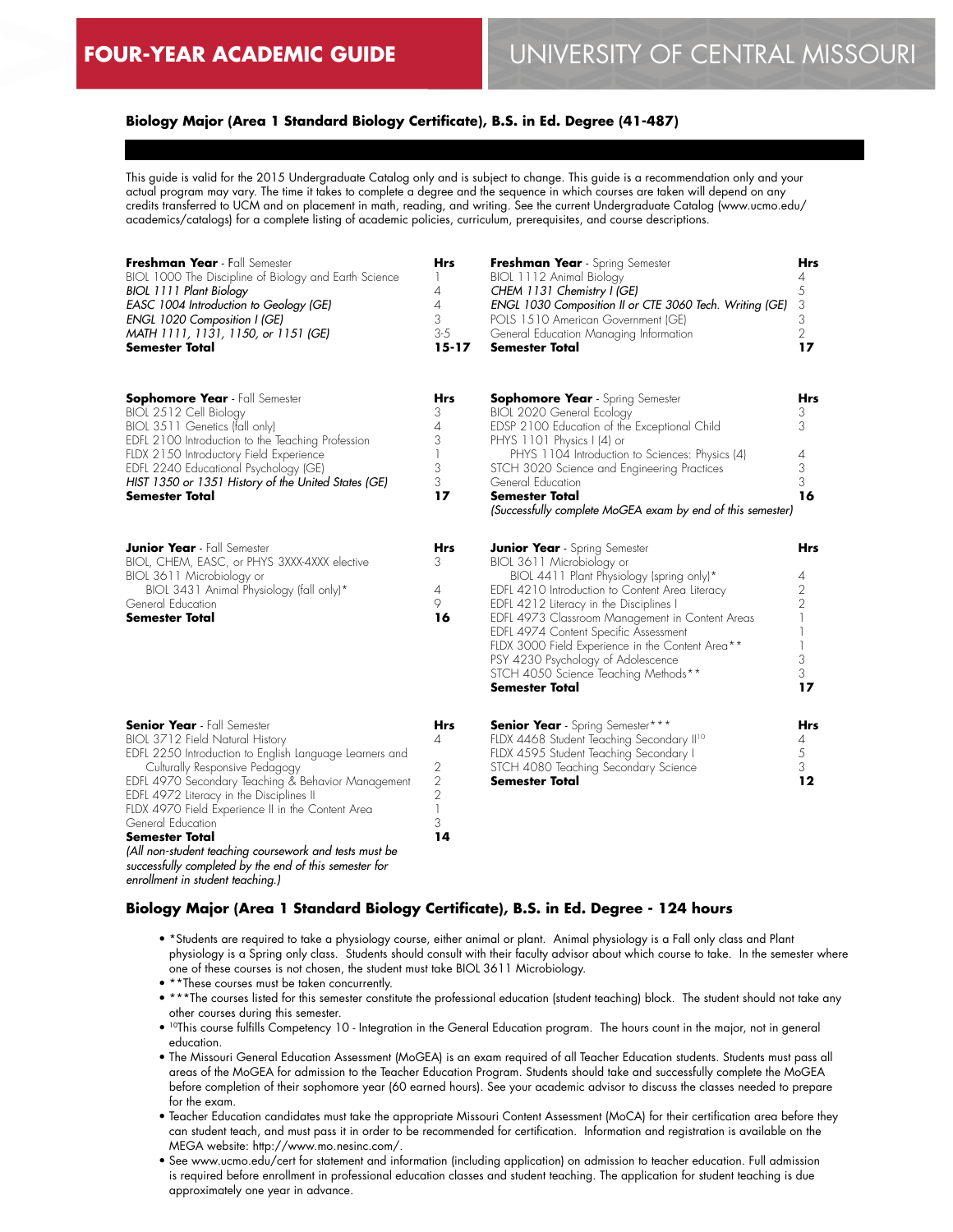## **Biology Major (Area 2 Biology-Unified Science Certificate), B.S. in Ed. Degree (41-487)**

This guide is valid for the 2015 Undergraduate Catalog only and is subject to change. This guide is a recommendation only and your actual program may vary. The time it takes to complete a degree and the sequence in which courses are taken will depend on any credits transferred to UCM and on placement in math, reading, and writing. See the current Undergraduate Catalog (www.ucmo.edu/ academics/catalogs) for a complete listing of academic policies, curriculum, prerequisites, and course descriptions.

| Freshman Year - Fall Semester<br>BIOL 1000 The Discipline of Biology and Earth Science<br><b>BIOL 1111 Plant Biology</b><br>EASC 1004 Introduction to Geology (GE)<br>ENGL 1020 Composition I (GE)<br>MATH 1111, 1131, 1150, or 1151 (GE)<br><b>Semester Total</b>                                                                                               | <b>Hrs</b><br>1<br>4<br>$\overline{4}$<br>3<br>$3-5$<br>$15 - 17$                 | Freshman Year - Spring Semester<br>BIOL 1112 Animal Biology<br>CHEM 1131 General Chemistry I (GE)<br>ENGL 1030 Composition II or CTE 3060 Tech. Writing (GE)<br>POLS 1510 American Government (GE)<br>General Education Managing Information<br><b>Semester Total</b>                                                                                                                                                                                               | Hrs<br>4<br>5<br>3<br>3<br>$\overline{2}$<br>17              |
|------------------------------------------------------------------------------------------------------------------------------------------------------------------------------------------------------------------------------------------------------------------------------------------------------------------------------------------------------------------|-----------------------------------------------------------------------------------|---------------------------------------------------------------------------------------------------------------------------------------------------------------------------------------------------------------------------------------------------------------------------------------------------------------------------------------------------------------------------------------------------------------------------------------------------------------------|--------------------------------------------------------------|
| <b>Sophomore Year</b> - Fall Semester<br>BIOL 2512 Cell Biology<br>BIOL 3511 Genetics (fall only)<br>EDFL 2100 Introduction to the Teaching Profession<br>FLDX 2150 Introductory Field Experience<br>EDFL 2240 Educational Psychology (GE)<br>HIST 1350 or 1351 History of the United States (GE)<br>Semester Total                                              | Hrs<br>3<br>$\overline{4}$<br>3<br>$\mathbb{I}$<br>3<br>3<br>17                   | <b>Sophomore Year</b> - Spring Semester<br><b>BIOL 2020 General Ecology</b><br>CHEM 1131 General Chemistry II<br>EDSP 2100 Education of the Exceptional Child<br>PHYS 1101 College Physics I<br>STCH 3020 Science and Engineering Practices<br>Semester Total<br>(Successfully complete MoGEA exam by end of this semester)                                                                                                                                         | Hrs<br>3<br>5<br>3<br>$\sqrt{4}$<br>3<br>18                  |
| <b>Junior Year</b> - Fall Semester<br>BIOL 3611 Microbiology or<br>BIOL 3431 Animal Physiology (fall only)*<br>EASC 1114 or GEOG 1114 Weather & Climate<br>PHYS 1102 College Physics II<br>General Education<br><b>Semester Total</b>                                                                                                                            | Hrs<br>4<br>$\overline{\mathcal{A}}$<br>$\overline{A}$<br>6<br>18                 | <b>Junior Year</b> - Spring Semester<br>BIOL 3611 Microbiology or<br>BIOL 4411 Plant Physiology (spring only)*<br>EDFL 4210 Introduction to Content Area Literacy<br>EDFL 4212 Literacy in the Disciplines I<br>EDFL 4973 Classroom Management in Content Areas<br>EDFL 4974 Content Specific Assessment<br>FLDX 3000 Field Experience in the Content Area**<br>PSY 4230 Psychology of Adolescence<br>STCH 4050 Science Teaching Methods**<br><b>Semester Total</b> | Hrs<br>4<br>$\overline{2}$<br>$\overline{2}$<br>3<br>3<br>17 |
| <b>Junior Year</b> - Summer Semester<br>General Education<br><b>Semester Total</b>                                                                                                                                                                                                                                                                               | <b>Hrs</b><br>6<br>6                                                              |                                                                                                                                                                                                                                                                                                                                                                                                                                                                     |                                                              |
| <b>Senior Year</b> - Fall Semester<br>BIOL 3712 Field Natural History<br>EDFL 2250 Introduction to English Language Learners and<br>Culturally Responsive Pedagogy<br>EDFL 4970 Secondary Teaching & Behavior Management<br>EDFL 4972 Literacy in the Disciplines II<br>FLDX 4970 Field Experience II in the Content Area<br>General Education<br>Semester Total | Hrs<br>4<br>$\sqrt{2}$<br>$\sqrt{2}$<br>$\overline{2}$<br>$\mathbb{I}$<br>3<br>14 | <b>Senior Year</b> - Spring Semester***<br>FLDX 4468 Student Teaching Secondary II <sup>10</sup><br>FLDX 4595 Student Teaching Secondary I<br>STCH 4080 Teaching Secondary Science<br><b>Semester Total</b><br>(All non-student teaching coursework and tests must be<br>successfully completed by the start of this semester for<br>enrollment in student teaching.)                                                                                               | Hrs<br>4<br>5<br>3<br>12                                     |

## **Biology Major (Area 2 Biology-Unified Science Certificate), B.S. in Ed. Degree - 134 hours**

• \*Students are required to take a physiology course, either animal or plant. Animal physiology is a Fall only class and Plant physiology is a Spring only class. Students should consult with their faculty advisor about which course to take. In the semester where one of these courses is not chosen, the student must take BIOL 3611 Microbiology.

• \*\*These courses must be taken concurrently.

- \*\*\*The courses listed for this semester constitute the professional education (student teaching) block. The student should not take any other courses during this semester.
- 10This course fulfills Competency 10 Integration in the General Education program. The hours count in the major, not in general education.
- The Missouri General Education Assessment (MoGEA) is an exam required of all Teacher Education students. Students must pass all areas of the MoGEA for admission to the Teacher Education Program. Students should take and successfully complete the MoGEA before completion of their sophomore year (60 earned hours). See your academic advisor to discuss the classes needed to prepare for the exam.
- Teacher Education candidates must take the appropriate Missouri Content Assessment (MoCA) for their certification area before they can student teach, and must pass it in order to be recommended for certification. Information and registration is available on the MEGA website: http://www.mo.nesinc.com/.
- See www.ucmo.edu/cert for statement and information (including application) on admission to teacher education. Full admission is required before enrollment in professional education classes and student teaching. The application for student teaching is due approximately one year in advance.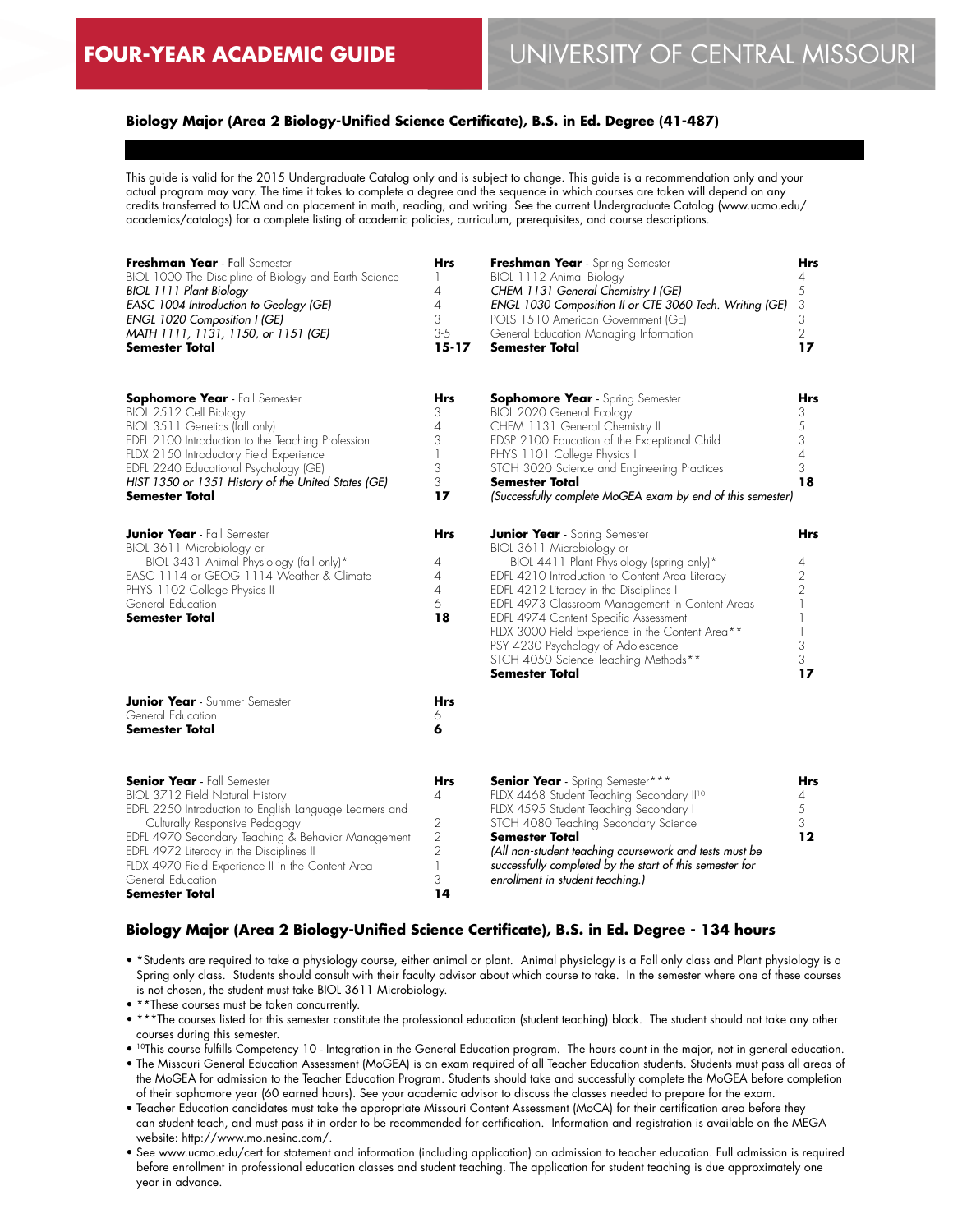$\overline{a}$ 

## **Career and Tech. Teacher Education Major, B.S. in Ed. Degree - Area 1 Business Teacher Education (41-01564)**

This guide is valid for the 2015 Undergraduate Catalog only and is subject to change. This guide is a recommendation only and your actual program may vary. The time it takes to complete a degree and the sequence in which courses are taken will depend on any credits transferred to UCM and on placement in math, reading, and writing. See the current Undergraduate Catalog (www.ucmo.edu/ academics/catalogs) for a complete listing of academic policies, curriculum, prerequisites, and course descriptions.

| Freshman Year - Fall Semester<br>BTE 1210 Essentials of Managing Information (GE)<br>ENGL 1020 Composition I (GE)<br>General Education Math<br>General Education Science with laboratory<br>General Education (COMM 1000 or 1050 recommended to<br>meet MGT 3325 prerequisite)<br>Semester Total                                                                                                                                                     | Hrs<br>2<br>3<br>3<br>$\overline{A}$<br>3<br>15                                                           | Freshman Year - Spring Semester<br>ECON 1010 Principles of Macroeconomics (GE)<br>ENGL 1030 Composition II or CTE 3060 Tech. Writing (GE)<br>HIST 1350 or 1351 History of the United States (GE)<br>POLS 1510 American Government (GE)<br>General Education<br><b>Semester Total</b>                                                                                                                                                                                                       | Hrs<br>3<br>3<br>3<br>3<br>3<br>15                                             |
|------------------------------------------------------------------------------------------------------------------------------------------------------------------------------------------------------------------------------------------------------------------------------------------------------------------------------------------------------------------------------------------------------------------------------------------------------|-----------------------------------------------------------------------------------------------------------|--------------------------------------------------------------------------------------------------------------------------------------------------------------------------------------------------------------------------------------------------------------------------------------------------------------------------------------------------------------------------------------------------------------------------------------------------------------------------------------------|--------------------------------------------------------------------------------|
| <b>Sophomore Year</b> - Fall Semester<br>ACCT 2100 Survey of Accounting<br>EDFL 2100 Introduction to the Teaching Profession<br>FLDX 2150 Introductory Field Experience<br>EDFL 2240 Educational Psychology<br>EDSP 2100 Education of Exceptional Child<br>General Education<br>Semester Total                                                                                                                                                       | Hrs<br>3<br>3<br>3<br>3<br>3<br>16                                                                        | <b>Sophomore Year</b> - Spring Semester<br>BLAW 2720 Legal Environment Business<br>CTE 3110 Consumer Finance & Economics<br>General Education<br><b>Semester Total</b><br>(Successfully complete MoGEA exam by end of this semester)                                                                                                                                                                                                                                                       | Hrs<br>3<br>3<br>9<br>15                                                       |
| <b>Junior Year</b> - Fall Semester<br>ACCT 2101 Principles of Financial Accounting<br>MGT 3315 Management of Organizations<br>MGT 3325 Business Communications<br>MKT 3400 Principles of Marketing<br>PSY 4230 Psychology of Adolescence<br>Computer/Emerging Technology Major Elective*<br>Semester Total                                                                                                                                           | Hrs<br>3<br>3<br>3<br>3<br>3<br>$2 - 3$<br>17-18                                                          | <b>Junior Year</b> - Spring Semester<br>BTE 4241 Coordination of Cooperative Education Programs<br>CTE 4145 Curriculum Construction in CTE<br>EDFL 2250 Introduction to English Language Learners and<br>Culturally Responsive Pedagogy#<br>EDFL 4210 Introduction to Content Area Literacy<br>EDFL 4212 Literacy in the Disciplines I<br>FLDX 3000 Field Experience in the Content Area#<br>Computer/Emerging Technology Major Electives*<br>Semester Total<br>Apply for Student Teaching | Hrs<br>3<br>3<br>2<br>$\overline{2}$<br>$\overline{2}$<br>$2 - 3$<br>$15 - 16$ |
| <b>Senior Year</b> - Fall Semester<br>BTE 4210 Methods of Teaching Business Edu. (fall/sum. only)<br>CTE 4280 Implementing Business & Marketing Educ. Prog**<br>CTE 4972 CTE Principles & Content Reading<br>CTE 4973 CTE Classroom and Lab Management Techniques<br>EDFL 4970 Behavioral Management<br>FLDX 4970 Field Experience II in the Content Area<br>Computer/Emerging Technology Major Electives*<br>Free Choice Elective<br>Semester Total | Hrs<br>3<br>3<br>$\overline{2}$<br>$\overline{1}$<br>$\overline{2}$<br>$\mathbb{I}$<br>$O-2$<br>$13 - 15$ | Senior Year - Spring Semester***<br>CTE 4974 Educational Evaluation & Strategies<br>FLDX 4468 Student Teaching Secondary II <sup>10</sup><br>FLDX 4595 Student Teaching Secondary I<br><b>Semester Total</b><br>(All non-student teaching coursework and tests must be<br>successfully completed before this semester for enrollment in<br>student teaching.)                                                                                                                              | Hrs<br>2<br>5<br>5<br>12                                                       |

## **Career and Technology Teacher Education Major, B.S. in Ed. Degree Area 1 Business Teacher Education (9-12 Certification) - 120 hours**

- \*This major area requires 6 credit hours of Computer/Emerging Technology major electives. See program coordinator for course suggestions.
- #These courses must be taken concurrently.
- \*\*CTE 4280 is offered summer only through UCM. During the fall semester it is offered cooperatively through a consortium agreement with SEMO and through MSSU during the spring semester.
- \*\*\* The courses listed for this semester constitute the professional education (student teaching) block. The student should not take any other courses during this semester.
- 10This course fulfills Competency 10 Integration in the General Education program. The hours count in the major, not in general education.
- The Missouri General Education Assessment (MoGEA) is an exam required of all Teacher Education students. Students must pass all areas of the MoGEA for admission to the Teacher Education Program. Students should take and successfully complete the MoGEA before completion of their sophomore year (60 earned hours). See your academic advisor to discuss the classes needed to prepare for the exam.
- Teacher Education candidates must take the appropriate Missouri Content Assessment (MoCA) for their certification area before they can student teach, and must pass it in order to be recommended for certification. Information and registration is available on the MEGA website: http://www.mo.nesinc.com/.
- See www.ucmo.edu/cert for statement and information (including application) on admission to teacher education. Full admission is required before enrollment in professional education classes and student teaching. The application for student teaching is due approximately one year in advance.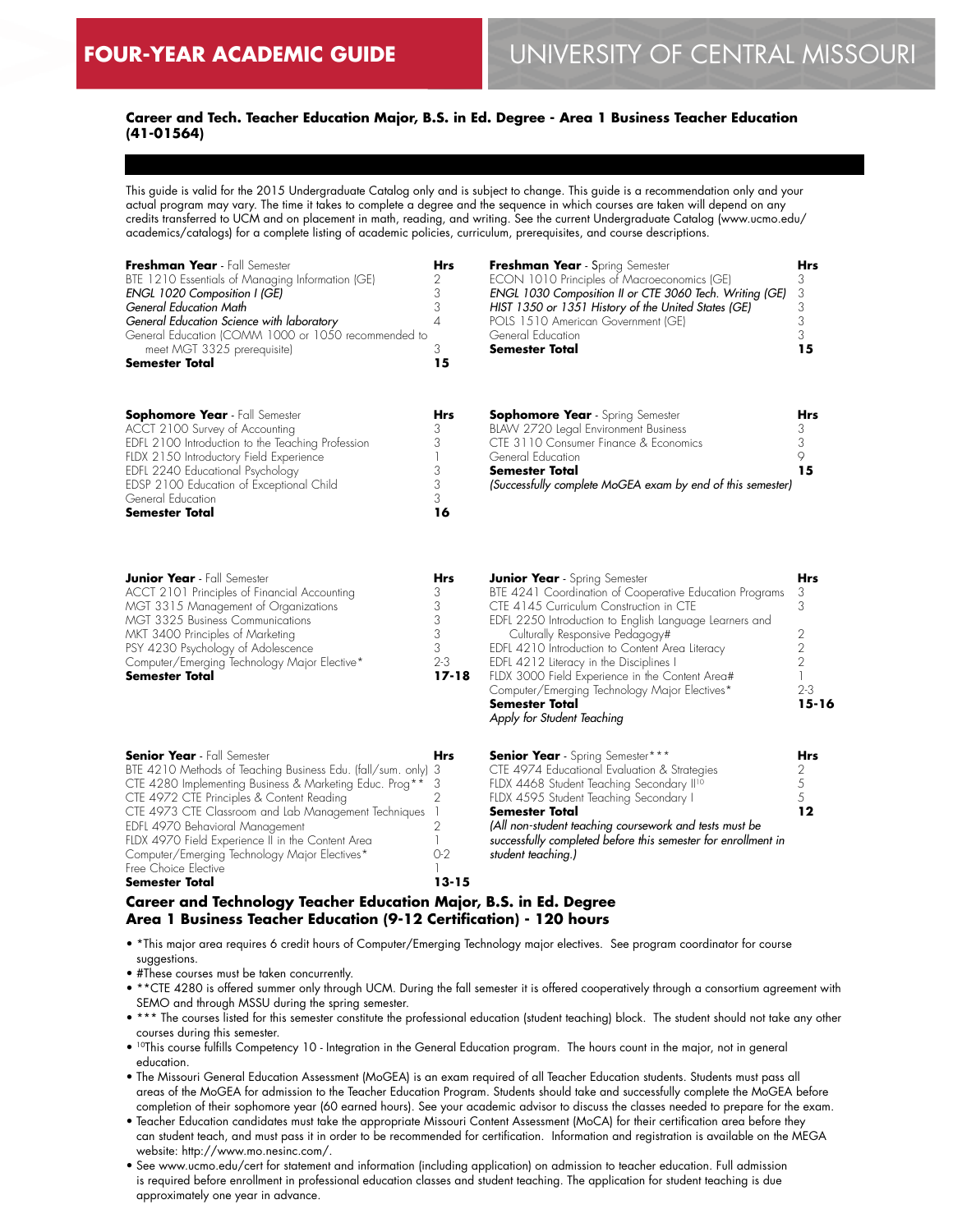## **Career & Tech. Teacher Edu. Major, B.S. in Ed. Degree - Area 2 Family & Consumer Sci. (41-02564)**

This guide is valid for the 2015 Undergraduate Catalog only and is subject to change. This guide is a recommendation only and your actual program may vary. The time it takes to complete a degree and the sequence in which courses are taken will depend on any credits transferred to UCM and on placement in math, reading, and writing. See the current Undergraduate Catalog (www.ucmo.edu/ academics/catalogs) for a complete listing of academic policies, curriculum, prerequisites, and course descriptions.

| Freshman Year - Fall Semester<br>CFD 1010 Individual & Family Relationships (GE)<br>CFD 1220 Child Development<br>ENGL 1020 Composition I (GE)<br>HM 1800 Introduction to Hospitality (fall only)<br>General Education Math<br><b>Semester Total</b><br>AE 1400 University Foundations*                                                                                                                                                                                                                         | <b>Hrs</b><br>3<br>3<br>3<br>3<br>3<br>15              | Freshman Year - Spring Semester<br>CHEM 1104 Introduction to the Sciences: Chemistry (GE)<br>ENGL 1030 Composition II or CTE 3060 Tech. Writing (GE)<br>POLS 1510 American Government (GE)<br>General Education<br><b>Semester Total</b>                                                                                                                                                                                                                     | <b>Hrs</b><br>4<br>3<br>3<br>6<br>16                            |
|-----------------------------------------------------------------------------------------------------------------------------------------------------------------------------------------------------------------------------------------------------------------------------------------------------------------------------------------------------------------------------------------------------------------------------------------------------------------------------------------------------------------|--------------------------------------------------------|--------------------------------------------------------------------------------------------------------------------------------------------------------------------------------------------------------------------------------------------------------------------------------------------------------------------------------------------------------------------------------------------------------------------------------------------------------------|-----------------------------------------------------------------|
| <b>Sophomore Year</b> - Fall Semester<br>FAME 1450 Fund. of Apparel Design and Construction<br>FOOD 2320 Sanitation & Safety<br>EDFL 2100 Introduction to the Teaching Profession<br>FLDX 2150 Introductory Field Experience<br>EDFL 2240 Educational Psychology<br>EDSP 2100 Education of the Exceptional Child<br>General Education Managing Information<br>Semester Total                                                                                                                                    | <b>Hrs</b><br>3<br>3<br>3<br>3<br>$\overline{2}$<br>16 | <b>Sophomore Year</b> - Spring Semester<br>FAME 2442 Textile Science<br>FCSE 2000 FCS Student Organizations (spring only)<br>FOOD 2322 Food Preparation<br>HIST 1350 or 1351 History of the United States (GE)<br>General Education<br><b>Semester Total</b><br>(Successfully complete MoGEA exam by end of this semester)                                                                                                                                   | <b>Hrs</b><br>3<br>3<br>3<br>6<br>16                            |
| <b>Junior Year</b> - Fall Semester<br>CFD 3230 Family Systems & Lifespan Development (fall only)<br>CFD 4220 Sexuality Across the Lifespan or HED 1100<br>Personal Health (GE) or HED 4320 Teaching Sexuality Ed.<br>in the School (fall odd years only)<br>CTE 3110 Consumer Finance & Economics<br>D&N 3340 Nutrition<br>EDFL 4210 Introduction to Content Area Literacy<br>EDFL 4212 Literacy in the Disciplines I<br>FCSE 3710 Found. of Family Consumer Sci. Educ. (fall only)# 3<br><b>Semester Total</b> | Hrs<br>3<br>3<br>3<br>3<br>2<br>$\overline{2}$<br>19   | <b>Junior Year</b> - Spring Semester<br>CFD 3240 Parent-Child Interaction (spring only)<br>CTE 4145 Curriculum Construction for CTE<br>EDFL 2250 Introduction to English Language Learners and<br>Culturally Responsive Pedagogy##<br>FCSE 3120 Family Resource Management (spring only)<br>FLDX 3000 Field Experience in the Content Area##<br>PSY 4230 Psychology of Adolescence<br>General Education (needed if HED 1100 is not chosen)<br>Semester Total | Hrs<br>3<br>3<br>$\overline{2}$<br>3<br>3<br>$O-3$<br>$15 - 18$ |
| <b>Senior Year</b> - Fall Semester<br>CTE 4972 CTE Principles & Content Reading (fall only)<br>CTE 4973 CTE Classroom and Lab Management Techniques<br>EDFL 4970 Secondary Teaching & Behavioral Management<br>FLDX 4970 Field Experience II in the Content Area<br>FCSE 4740 Methods of Teaching Fam. Cons. Sci. (fall only)<br>FAME 4410 Materials for Interior Furnishings<br>General Education<br><b>Semester Total</b>                                                                                     | <b>Hrs</b><br>2<br>2<br>3<br>3<br>3<br>15              | <b>Senior Year</b> - Spring Semester**<br>CTE 4974 Educational Evaluation & Strategies<br>FLDX 4468 Student Teaching Secondary II <sup>10</sup><br>FLDX 4495 Student Teaching Elementary I<br><b>Semester Total</b><br>(All non-student teaching coursework and tests must be<br>successfully completed by the start of this semester for<br>enrollment in student teaching.)                                                                                | <b>Hrs</b><br>2<br>5<br>5<br>12                                 |

## **Career and Technology Teacher Education Major, B.S. in Ed. Degree Area 2 Family and Consumer Sciences Teacher Education (Birth-12 Certification) 124-127 hrs**

- \*AE 1400 is a free choice elective and is highly recommended for academic success; however, this major does not require any free choice electives.
- \*\* The courses listed for this semester constitute the professional education (student teaching) block. The student should not take any other courses during this semester.
- #A grade of C or better is required in this course for enrollment into FCSE 4740.
- ##These courses must be taken concurrently.
- 10This course fulfills Competency 10 Integration in the General Education program. The hours count in the major, not in general education.
- The Missouri General Education Assessment (MoGEA) is an exam required of all Teacher Education students. Students must pass all areas of the MoGEA for admission to the Teacher Education Program. Students should take and successfully complete the MoGEA before completion of their sophomore year (60 earned hours). See your academic advisor to discuss the classes needed to prepare for the exam.
- Teacher Education candidates must take the appropriate Missouri Content Assessment (MoCA) for their certification area before they can student teach, and must pass it in order to be recommended for certification. Information and registration is available on the MEGA website: http://www.mo.nesinc.com/.
- See www.ucmo.edu/cert for statement and information (including application) on admission to teacher education. Full admission is required before enrollment in professional education classes and student teaching. The application for student teaching is due approximately one year in advance.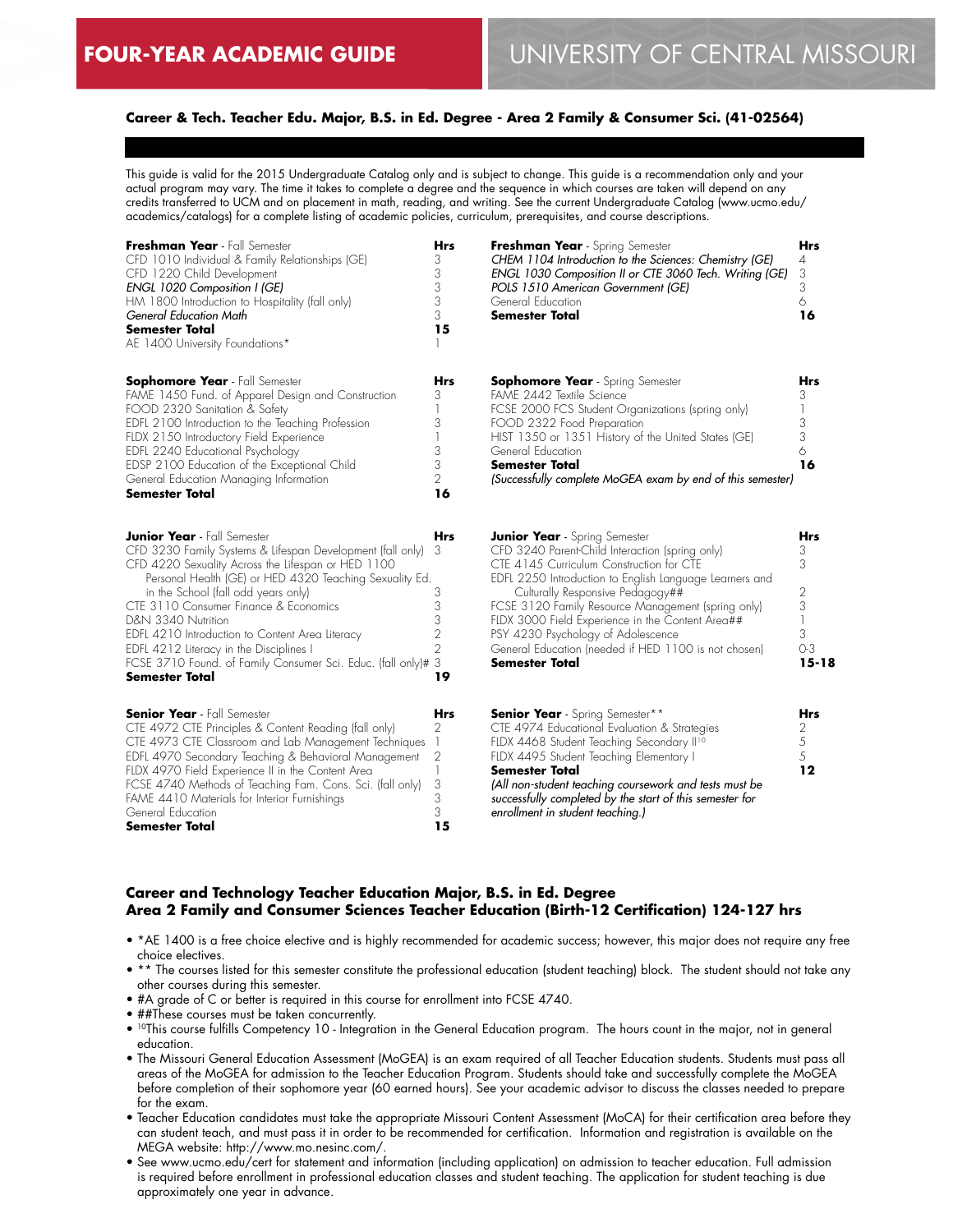## **Career & Technology Teacher Education Major, B.S. in Ed. Degree - Area 3 Engineering & Tech. Teacher Edu. (41-03564)**

This guide is valid for the 2015 Undergraduate Catalog only and is subject to change. This guide is a recommendation only and your actual program may vary. The time it takes to complete a degree and the sequence in which courses are taken will depend on any credits transferred to UCM and on placement in math, reading, and writing. See the current Undergraduate Catalog (www.ucmo.edu/ academics/catalogs) for a complete listing of academic policies, curriculum, prerequisites, and course descriptions.

| Freshman Year - Fall Semester<br>CTE 1300 Introduction to Engineering Design (fall only)<br>ENGL 1020 Composition I (GE)<br>ENGT 1120 Welding<br>CADD 1105 Basic AutoCAD*<br>MATH 1111 College Algebra or MATH 1620 Contemp. Math 3<br>POLS 1510 American Government (GE)<br><b>Semester Total</b>                                                                                                      | <b>Hrs</b><br>3<br>3<br>3<br>16           | Freshman Year - Spring Semester<br>CADD 1170 Introduction to Computer-Aided Drafting<br>HIST 1350 or 1351 History of the United States (GE)<br>PHYS 1104 Introduction to the Sciences: Physics (Lab) (GE)<br>General Education<br><b>Semester Total</b>                                                                                                                                                 | <b>Hrs</b><br>2.<br>3<br>$\overline{4}$<br>6<br>15     |
|---------------------------------------------------------------------------------------------------------------------------------------------------------------------------------------------------------------------------------------------------------------------------------------------------------------------------------------------------------------------------------------------------------|-------------------------------------------|---------------------------------------------------------------------------------------------------------------------------------------------------------------------------------------------------------------------------------------------------------------------------------------------------------------------------------------------------------------------------------------------------------|--------------------------------------------------------|
| <b>Sophomore Year</b> - Fall Semester<br>CTE 3060 Technical Writing (GE)<br>EDFL 2100 Introduction to the Teaching Profession<br>FLDX 2150 Introductory Field Experience<br>EDFL 2240 Educational Psychology (GE)<br>EDSP 2100 Education of the Exceptional Child<br><b>ENGT 1510 Introduction to Manufacturing Processes</b><br><b>Semester Total</b>                                                  | Hrs<br>3<br>3<br>3<br>3<br>3<br>16        | <b>Sophomore Year</b> - Spring Semester<br>CMGT 1300 Introduction to Construction Management<br>CTE 2000 Technology & Society (GE)<br>ET 1020 General Electronics<br>General Education<br><b>Semester Total</b><br>(Successfully complete MoGEA exam by end of this semester)                                                                                                                           | Hrs<br>3<br>3<br>3<br>6<br>15                          |
| <b>Junior Year</b> - Fall Semester<br>ATM 1010 Contemporary Power Systems (fall only)<br>CTE 3116 Creative Thinking for a Better World (GE)<br>CTE 4145 Curriculum Construction CTE<br>Departmentally Approved Science & Tech. Major Electives**<br>General Education<br><b>Semester Total</b>                                                                                                          | <b>Hrs</b><br>3<br>3<br>3<br>3<br>3<br>15 | <b>Junior Year</b> - Spring Semester<br>EDFL 2250 Introduction to English Language Learners and<br>Culturally Responsive Pedagogy#<br>EDFL 4210 Introduction to Content Area Literacy<br>EDFL 4212 Literacy in the Disciplines I<br>FLDX 3000 Field Experience in the Content Area#<br>SOT 4570 Computer Graphics<br>Departmentally Approved Science & Tech. Major Electives**<br><b>Semester Total</b> | <b>Hrs</b><br>2<br>2<br>$\overline{2}$<br>3<br>6<br>16 |
| <b>Senior Year</b> - Fall Semester<br>CTE 4160 Methods of Teaching CTE<br>CTE 4972 CTE Principles & Content Reading (fall only)<br>CTE 4973 CTE Classroom and Lab Management Techniques<br>EDFL 4970 Secondary Teaching & Behavioral Management<br>FLDX 4970 Field Experience II in the Content Area<br>PSY 4230 Psychology of Adolescence<br>Departmentally Approved Science & Tech. Major Electives** | Hrs<br>3<br>$\overline{2}$<br>2<br>3<br>3 | <b>Senior Year</b> - Spring Semester***<br>CTE 4974 Educational Evaluation & Strategies<br>FLDX 4468 Student Teaching Secondary II <sup>10</sup><br>FLDX 4595 Student Teaching Secondary I<br><b>Semester Total</b><br>(All non-student teaching coursework and tests must be<br>successfully completed by the start of this semester for<br>enrollment in student teaching.)                           | Hrs<br>2<br>5<br>5<br>12                               |

## **Career and Technology Teacher Education Major, B.S. in Ed. Degree**

### **Area 3 Engineering and Technology Teacher Education (9-12 Certification) - 120 hours**

**15**

## • \*A grade of C or higher is required in CADD 1105 in order to enroll in CADD 1170.

- \*\*The program requires 12 hours of Departmentally Approved Science & Technology Major Electives. See program coordinator for recommendations.
- \*\*\*The courses listed for this semester constitute the professional education (student teaching) block. The student should not take any other courses during this semester.
- #These course must be taken concurrently.

**Semester Total**

- <sup>10</sup>This course fulfills Competency 10 Integration in the General Education program. The hours count in the major, not in general education.
- The Missouri General Education Assessment (MoGEA) is an exam required of all Teacher Education students. Students must pass all areas of the MoGEA for admission to the Teacher Education Program. Students should take and successfully complete the MoGEA before completion of their sophomore year (60 earned hours). See your academic advisor to discuss the classes needed to prepare for the exam.
- Teacher Education candidates must take the appropriate Missouri Content Assessment (MoCA) for their certification area before they can student teach, and must pass it in order to be recommended for certification. Information and registration is available on the MEGA website: http://www.mo.nesinc.com/.
- See www.ucmo.edu/cert for statement and information (including application) on admission to teacher education. Full admission is required before enrollment in professional education classes and student teaching. The application for student teaching is due approximately one year in advance.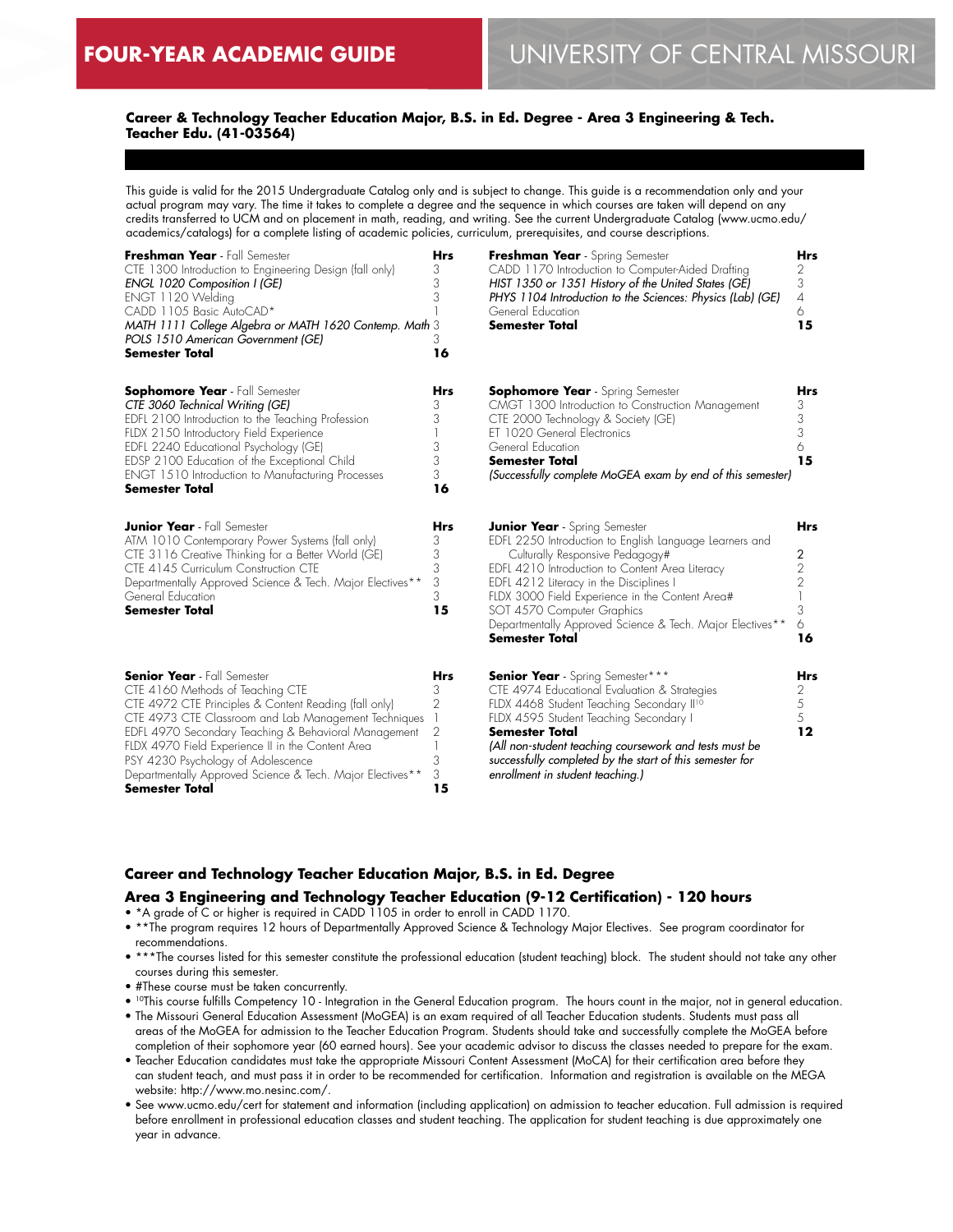## **Chemistry Major - Area 1 General Chemistry, B.S. Degree (43-393)**

This guide is valid for the 2015 Undergraduate Catalog only and is subject to change. This guide is a recommendation only and your actual program may vary. The time it takes to complete a degree and the sequence in which courses are taken will depend on any credits transferred to UCM and on placement in math, reading, and writing. See the current Undergraduate Catalog (www.ucmo.edu/ academics/catalogs) for a complete listing of academic policies, curriculum, prerequisites, and course descriptions.

| Freshman Year - Fall Semester<br>CHEM 1131 General Chemistry I (GE)*#<br>ENGL 1020 Composition I (GE)<br>MATH 1151 Calculus & Analytic Geometry I (GE)*<br>General Education Managing Information<br><b>Semester Total</b><br>AE 1400 University Foundations** | <b>Hrs</b><br>5<br>3<br>5<br>$2 - 3$<br>$15 - 16$ | Freshman Year - Spring Semester<br>CHEM 1132 General Chemistry II#<br>ENGL 1030 Composition II or CTE 3060 Tech. Writing (GE)<br>MATH 1152 Calculus & Analytic Geometry II<br>General Education<br><b>Semester Total</b>       | <b>Hrs</b><br>5<br>3<br>5<br>3<br>16         |
|----------------------------------------------------------------------------------------------------------------------------------------------------------------------------------------------------------------------------------------------------------------|---------------------------------------------------|--------------------------------------------------------------------------------------------------------------------------------------------------------------------------------------------------------------------------------|----------------------------------------------|
| <b>Sophomore Year</b> - Fall Semester<br>CHEM 3341 Organic Chemistry I#<br>PHYS 1101 College Physics I (GE)<br>General Education<br><b>Semester Total</b>                                                                                                      | <b>Hrs</b><br>4<br>4<br>6<br>14                   | <b>Sophomore Year</b> - Spring Semester<br>CHEM 3342 Organic Chemistry II#<br>PHYS 1102 College Physics II<br>General Education<br><b>Semester Total</b>                                                                       | <b>Hrs</b><br>4<br>4<br>6<br>14              |
| <b>Junior Year</b> - Fall Semester<br>CHEM 3111 Intermediate Inorganic Chemistry***<br>CHEM 3421 Intermediate Biochemistry#<br>CHEM 4231 Instrumental Analysis***<br>CHEM 4910 Research in Chemistry<br>General Education<br><b>Semester Total</b>             | <b>Hrs</b><br>4<br>3<br>4<br>3<br>15              | <b>Junior Year</b> - Spring Semester<br>CHEM 3212 Quantitative Analysis<br>CHEM 3920 Communication Skills in Chemistry***10<br>CHEM 4910 Research in Chemistry<br>General Education<br>Free Choice Electives<br>Semester Total | <b>Hrs</b><br>3<br>2<br>6<br>3<br>15         |
| <b>Senior Year</b> - Fall Semester<br>CHEM 4111 Advanced Inorganic Chemistry or<br>CHEM 4313 Advanced Organic Chemistry<br>CHEM 4531 Physical Chemistry I***<br>CHEM 4910 Research in Chemistry<br>Free Choice Electives<br><b>Semester Total</b>              | <b>Hrs</b><br>3<br>4<br>8<br>16                   | <b>Senior Year</b> - Spring Semester<br>CHEM 4421 Advanced Biochemistry<br>CHEM 4532 Physical Chemistry II***<br>CHEM 4910 Research in Chemistry<br>Free Choice Electives<br><b>Semester Total</b>                             | <b>Hrs</b><br>3<br>4<br>$6 - 7$<br>$14 - 15$ |

## **Chemistry Major - Area 1 General Chemistry, B.S. Degree - 120 hours**

- \*Enrollment in CHEM 1131 and MATH 1151 is dependent upon one or more of the following: math placement level, high school math courses completed, ACT/SAT standardized test scores, and/or a possible mathematics placement examination.
- \*\*AE 1400 is a free choice elective and is highly recommended for academic success. If AE 1400 is chosen, 1 less hour of free choice electives will be needed.
- \*\*\*Upper level chemistry courses offered variably. Check with the department for actual offerings.
- #A grade of C or better is required to enroll in future major classes.
- 10This course fulfills Competency 10 Integration in the General Education program. The hours count in the major, not in general education.
- To satisfy the General Education Assessment (GEA) Policy, students must take the GEA *after* they earn 45 credit hours but *before* earning 75 credit hours. Transfer students who have more than 45 hours earned should take the exam during their second semester at UCM. Students must achieve a passing score of 425 to meet graduation requirements. Students may register for the GEA through MyCentral. Contact UCM Testing Services (HUM 216, 660-543-4919, testingservices@ucmo.edu) for more information.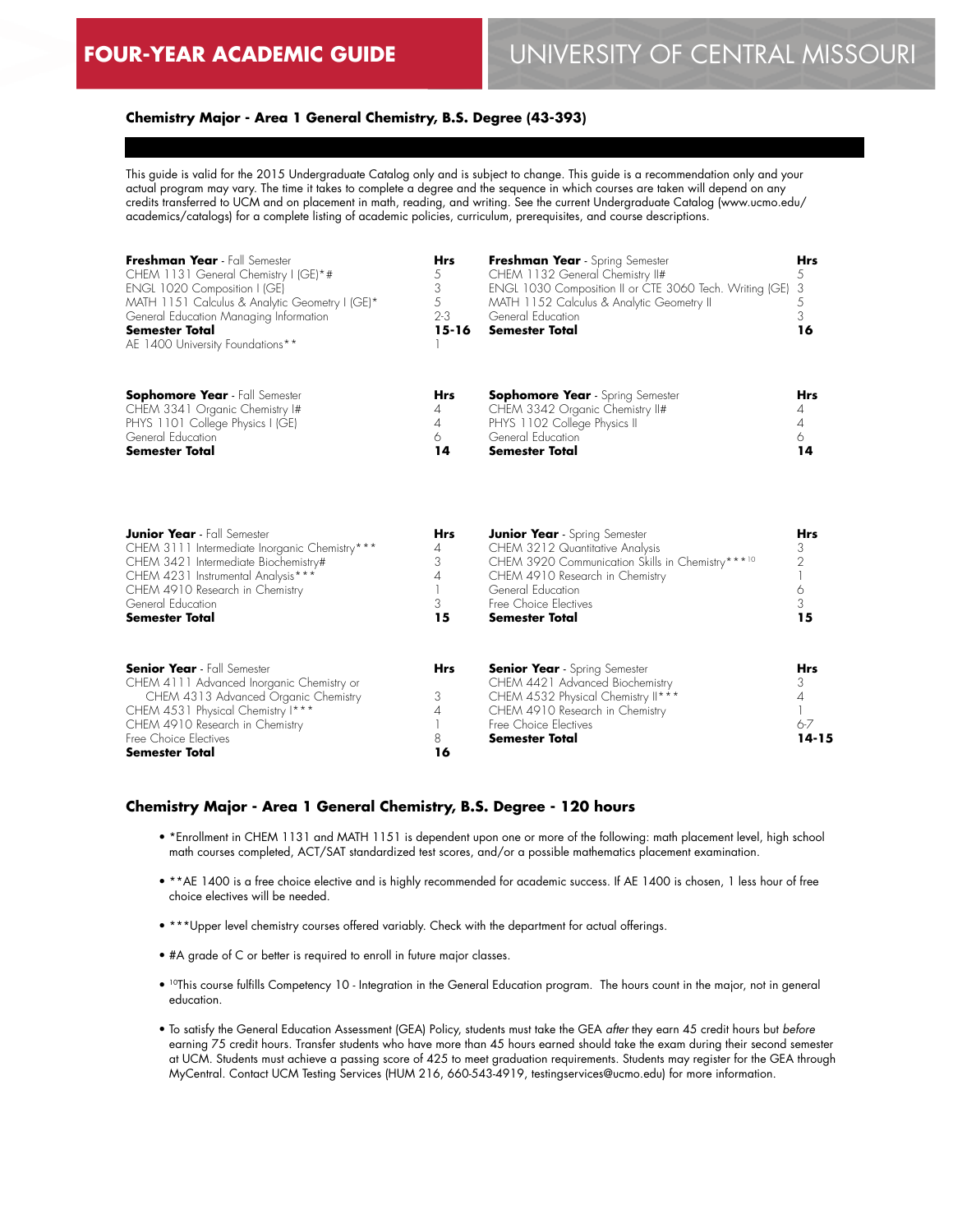## **Chemistry Major - Area 2 Alternative Energy, B.S. Degree (43-393)**

This guide is valid for the 2015 Undergraduate Catalog only and is subject to change. This guide is a recommendation only and your actual program may vary. The time it takes to complete a degree and the sequence in which courses are taken will depend on any credits transferred to UCM and on placement in math, reading, and writing. See the current Undergraduate Catalog (www.ucmo.edu/ academics/catalogs) for a complete listing of academic policies, curriculum, prerequisites, and course descriptions.

| Freshman Year - Fall Semester<br>CHEM 1131 General Chemistry I (GE)*#<br>ENGL 1020 Composition I (GE)<br>MATH 1151 Calculus & Analytic Geometry I (GE)*<br>General Education Managing Information<br><b>Semester Total</b><br>AE 1400 University Foundations** | Hrs<br>5<br>3<br>5<br>$2-3$<br>$15 - 16$ | Freshman Year - Spring Semester<br>CHEM 1132 General Chemistry II#<br>ENGL 1030 Composition II or CTE 3060 Tech. Writing (GE)<br>MATH 1152 Calculus & Analytic Geometry II<br>General Education<br><b>Semester Total</b> | <b>Hrs</b><br>5<br>3<br>5<br>3<br>16          |
|----------------------------------------------------------------------------------------------------------------------------------------------------------------------------------------------------------------------------------------------------------------|------------------------------------------|--------------------------------------------------------------------------------------------------------------------------------------------------------------------------------------------------------------------------|-----------------------------------------------|
| <b>Sophomore Year</b> - Fall Semester<br>CHEM 3341 Organic Chemistry I#<br>ET 1010 Applied Electricity<br>PHYS 1101 College Physics I (GE)<br>General Education<br><b>Semester Total</b>                                                                       | <b>Hrs</b><br>4<br>4<br>4<br>3<br>15     | <b>Sophomore Year</b> - Spring Semester<br>CHEM 3342 Organic Chemistry II<br>GEOG 2212 World Geography (GE)<br>PHYS 1102 College Physics II<br>General Education<br><b>Semester Total</b>                                | <b>Hrs</b><br>4<br>3<br>$\sqrt{4}$<br>3<br>14 |
| <b>Junior Year</b> - Fall Semester<br>CHEM 3111 Intermediate Inorganic Chemistry***<br>CHEM 3421 Intermediate Biochemistry<br>CHEM 4231 Instrumental Analysis***<br>CHEM 4910 Research in Chemistry<br>General Education<br><b>Semester Total</b>              | <b>Hrs</b><br>4<br>3<br>4<br>3<br>15     | <b>Junior Year</b> - Spring Semester<br>CHEM 3212 Quantitative Analysis#<br>CHEM 3920 Communication Skills in Chemistry***10<br>CHEM 4910 Research in Chemistry<br>General Education<br><b>Semester Total</b>            | <b>Hrs</b><br>3<br>2<br>9<br>15               |
| <b>Senior Year</b> - Fall Semester<br>CHEM 4531 Physical Chemistry I***<br>CHEM 4910 Research in Chemistry<br>ET 3017 Programmable Logic Controllers<br>Free Choice Electives<br><b>Semester Total</b>                                                         | <b>Hrs</b><br>4<br>4<br>6<br>15          | <b>Senior Year</b> - Spring Semester<br>CHEM 4221 Environmental Chemistry***<br>CHEM 4532 Physical Chemistry II***<br>CHEM 4910 Research in Chemistry<br>Free Choice Electives<br><b>Semester Total</b>                  | Hrs<br>3<br>4<br>$6 - 7$<br>14-15             |

#### **Chemistry Major - Area 2 Alternative Energy, B.S. Degree - 120 hours**

- \*Enrollment in CHEM 1131 and MATH 1151 is dependent upon one or more of the following: math placement level, high school math courses completed, ACT/SAT standardized test scores, and/or a possible mathematics placement examination.
- #A grade of C or better is required to enroll in future required major classes. See Undergraduate Catalog for more information.
- \*\*AE 1400 is a free choice elective and is highly recommended for academic success. If AE 1400 is chosen, 1 less hour of free choice electives will be needed.
- \*\*\*Upper level chemistry courses offered variably. Check with the department for actual offerings.
- 10This course fulfills Competency 10 Integration in the General Education program. The hours count in the major, not in general education.
- To satisfy the General Education Assessment (GEA) Policy, students must take the GEA *after* they earn 45 credit hours but *before* earning 75 credit hours. Transfer students who have more than 45 hours earned should take the exam during their second semester at UCM. Students must achieve a passing score of 425 to meet graduation requirements. Students may register for the GEA through MyCentral. Contact UCM Testing Services (HUM 216, 660-543-4919, testingservices@ucmo.edu) for more information.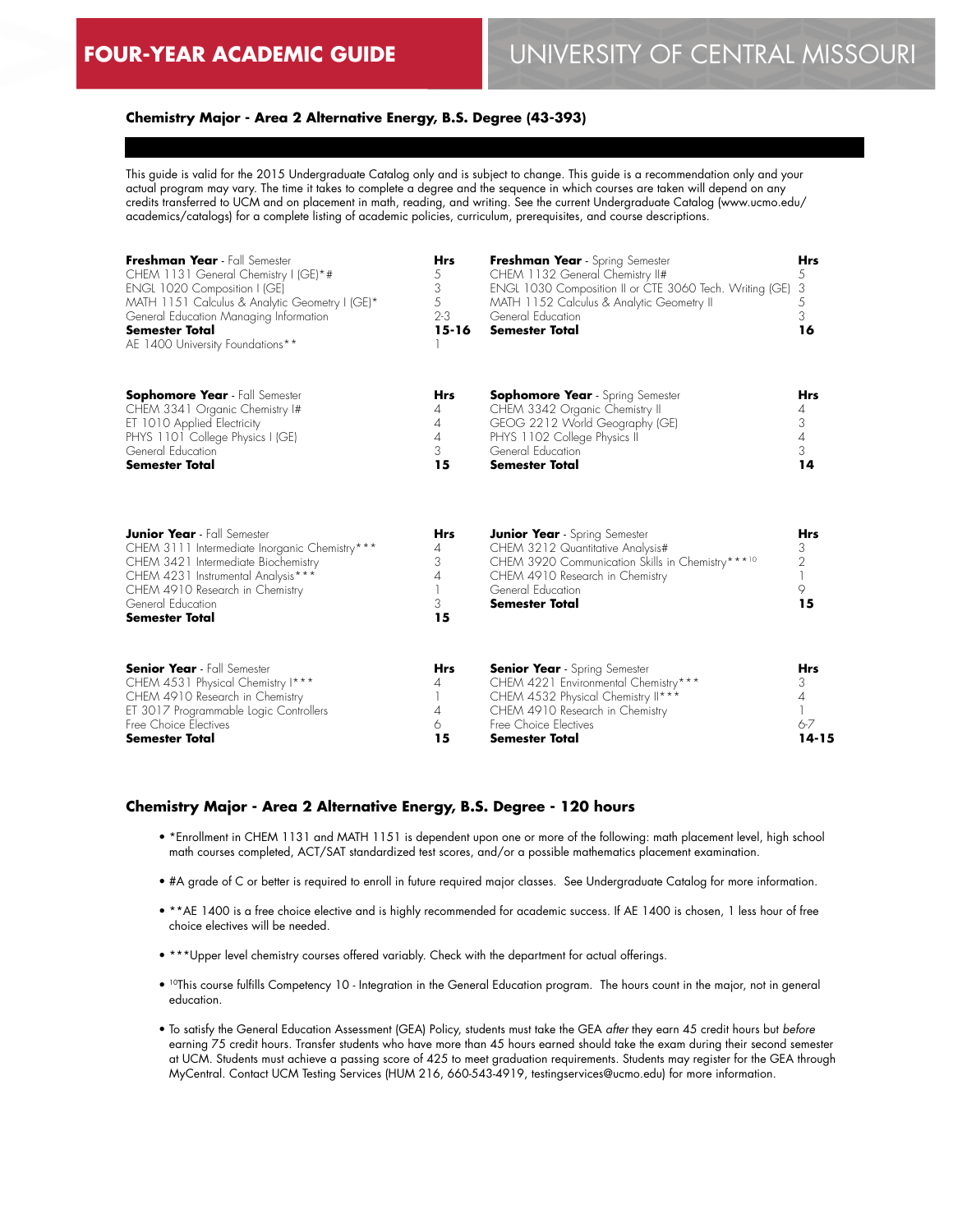## **Chemistry Major - Area 3 Environmental Chemistry, B.S. Degree (43-393)**

This guide is valid for the 2015 Undergraduate Catalog only and is subject to change. This guide is a recommendation only and your actual program may vary. The time it takes to complete a degree and the sequence in which courses are taken will depend on any credits transferred to UCM and on placement in math, reading, and writing. See the current Undergraduate Catalog (www.ucmo.edu/ academics/catalogs) for a complete listing of academic policies, curriculum, prerequisites, and course descriptions.

| Freshman Year - Fall Semester<br>CHEM 1131 General Chemistry I (GE)*#<br>ENGL 1020 Composition I (GE)<br>MATH 1151 Calculus & Analytic Geometry I (GE)*<br>General Education Managing Information<br><b>Semester Total</b><br>AE 1400 University Foundations** | Hrs<br>5<br>3<br>5<br>$2 - 3$<br>$15 - 16$ | Freshman Year - Spring Semester<br>CHEM 1132 General Chemistry II#<br>ENGL 1030 Composition II or CTE 3060 Tech. Writing (GE)<br>MATH 1152 Calculus & Analytic Geometry II<br>General Education<br><b>Semester Total</b>                                   | <b>Hrs</b><br>5<br>3<br>5<br>3<br>16       |
|----------------------------------------------------------------------------------------------------------------------------------------------------------------------------------------------------------------------------------------------------------------|--------------------------------------------|------------------------------------------------------------------------------------------------------------------------------------------------------------------------------------------------------------------------------------------------------------|--------------------------------------------|
| <b>Sophomore Year</b> - Fall Semester<br>BIOL 1110 Principles of Biology<br>CHEM 3341 Organic Chemistry I#<br>PHYS 1101 College Physics I (GE)<br>General Education<br><b>Semester Total</b>                                                                   | Hrs<br>3<br>4<br>4<br>3<br>14              | <b>Sophomore Year</b> - Spring Semester<br>CHEM 3342 Organic Chemistry II<br>EASC 3010 Environmental Geology<br>PHYS 1102 College Physics II<br>General Education<br><b>Semester Total</b>                                                                 | Hrs<br>4<br>3<br>$\overline{A}$<br>6<br>17 |
| <b>Junior Year</b> - Fall Semester<br>CHEM 3111 Intermediate Inorganic Chemistry***<br>CHEM 3421 Intermediate Biochemistry<br>CHEM 4231 Instrumental Analysis***<br>CHEM 4910 Research in Chemistry<br>General Education<br><b>Semester Total</b>              | <b>Hrs</b><br>4<br>3<br>4<br>3<br>15       | <b>Junior Year</b> - Spring Semester<br>CHEM 3212 Quantitative Analysis#<br>CHEM 3920 Communication Skills in Chemistry***10<br>CHEM 4910 Research in Chemistry<br>General Education<br><b>Semester Total</b>                                              | <b>Hrs</b><br>3<br>2<br>9<br>15            |
| <b>Senior Year</b> - Fall Semester<br>CHEM 4531 Physical Chemistry I***<br>CHEM 4910 Research in Chemistry<br>GEOG 4220 Geographic Information Systems I<br>Free Choice Electives<br>Semester Total                                                            | <b>Hrs</b><br>4<br>3<br>6<br>14            | <b>Senior Year</b> - Spring Semester<br>CHEM 4221 Environmental Chemistry***<br>CHEM 4532 Physical Chemistry II***<br>CHEM 4910 Research in Chemistry<br>SAFE 3120 Industrial Hygiene (3 hidden prereqs)<br>Free Choice Flectives<br><b>Semester Total</b> | Hrs<br>3<br>4<br>3<br>$2 - 3$<br>$13 - 14$ |

#### **Chemistry Major - Area 3 Environmental Chemistry, B.S. Degree - 120 hours**

- \*Enrollment in CHEM 1131 and MATH 1151 is dependent upon one or more of the following: math placement level, high school math courses completed, ACT/SAT standardized test scores, and/or a possible mathematics placement examination.
- #A grade of C or better is required to enroll in future major classes. See Undergraduate Catalog for more information.
- \*\*AE 1400 is a free choice elective and is highly recommended for academic success. If AE 1400 is chosen, 1 less hour of free choice electives will be needed.
- \*\*\*Upper level chemistry courses offered variably. Check with the department for actual offerings.
- 10This course fulfills Competency 10 Integration in the General Education program. The hours count in the major, not in general education.
- To satisfy the General Education Assessment (GEA) Policy, students must take the GEA *after* they earn 45 credit hours but *before* earning 75 credit hours. Transfer students who have more than 45 hours earned should take the exam during their second semester at UCM. Students must achieve a passing score of 425 to meet graduation requirements. Students may register for the GEA through MyCentral. Contact UCM Testing Services (HUM 216, 660-543-4919, testingservices@ucmo.edu) for more information.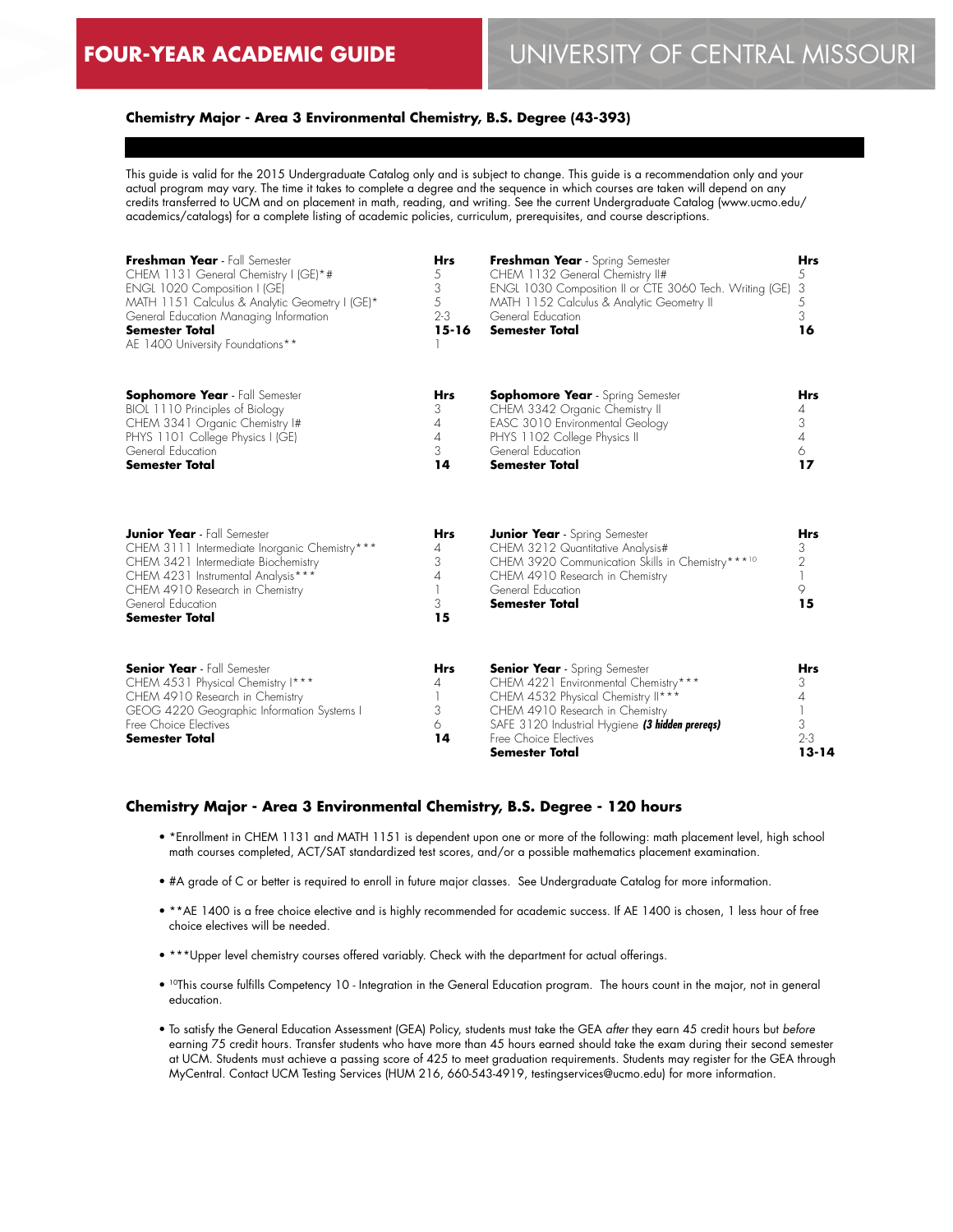## **Chemistry Major - Area 4 Entrepreneurship, B.S. Degree (43-393)**

This guide is valid for the 2015 Undergraduate Catalog only and is subject to change. This guide is a recommendation only and your actual program may vary. The time it takes to complete a degree and the sequence in which courses are taken will depend on any credits transferred to UCM and on placement in math, reading, and writing. See the current Undergraduate Catalog (www.ucmo.edu/ academics/catalogs) for a complete listing of academic policies, curriculum, prerequisites, and course descriptions.

| Freshman Year - Fall Semester<br>CHEM 1131 General Chemistry I (GE)*+<br>ENGL 1020 Composition I (GE)<br>MATH 1151 Calculus & Analytic Geometry I (GE)*<br>General Education Managing Information<br>(CIS 1600 rec. for IBE Block)#<br><b>Semester Total</b><br>AE 1400 University Foundations**   | Hrs<br>5<br>3<br>5<br>$2 - 3$<br>$15 - 16$ | Freshman Year - Spring Semester<br>CHEM 1132 General Chemistry II+<br>ENGL 1030 Composition II or CTE 3060 Tech. Writing (GE)<br>MATH 1152 Calculus & Analytic Geometry II<br>General Education++<br><b>Semester Total</b> | <b>Hrs</b><br>5<br>3<br>5<br>3<br>16                           |
|----------------------------------------------------------------------------------------------------------------------------------------------------------------------------------------------------------------------------------------------------------------------------------------------------|--------------------------------------------|----------------------------------------------------------------------------------------------------------------------------------------------------------------------------------------------------------------------------|----------------------------------------------------------------|
| <b>Sophomore Year</b> - Fall Semester<br>CHEM 3341 Organic Chemistry I+<br>PHYS 1101 College Physics I (GE)<br>General Education<br><b>Semester Total</b>                                                                                                                                          | <b>Hrs</b><br>4<br>4<br>6<br>14            | <b>Sophomore Year</b> - Spring Semester<br>ACCT 2100 Survey of Accounting<br>CHEM 3342 Organic Chemistry II<br>PHYS 1102 College Physics II<br>General Education<br><b>Semester Total</b>                                  | <b>Hrs</b><br>3<br>$\overline{4}$<br>$\overline{4}$<br>3<br>14 |
| <b>Junior Year</b> - Fall Semester<br>CHEM 3111 Intermediate Inorganic Chemistry***<br>CHEM 3421 Intermediate Biochemistry<br>CHEM 4231 Instrumental Analysis***<br>CHEM 4910 Research in Chemistry<br>General Education<br><b>Semester Total</b>                                                  | <b>Hrs</b><br>4<br>3<br>4<br>3<br>15       | <b>Junior Year</b> - Spring Semester<br>CHEM 3212 Quantitative Analysis<br>CHEM 3920 Communication Skills in Chemistry***10<br>CHEM 4910 Research in Chemistry<br>General Education<br><b>Semester Total</b>               | <b>Hrs</b><br>3<br>2<br>9<br>15                                |
| <b>Senior Year</b> - Fall Semester<br>CHEM 4531 Physical Chemistry I***<br>CHEM 4910 Research in Chemistry<br>CIS 3630 Management Information Systems#<br>MGT 3315 Management of Organizations#<br>MGT 3385 or MKT 3485 or CIS 3685 IBE Practicum#<br>MKT 3405 Marketing Policy#<br>Semester Total | <b>Hrs</b><br>4<br>3<br>3<br>3<br>3<br>17  | <b>Senior Year</b> - Spring Semester<br>CHEM 4532 Physical Chemistry II***<br>CHEM 4910 Research in Chemistry<br>Free Choice Electives<br><b>Semester Total</b>                                                            | <b>Hrs</b><br>4<br>8-9<br>$13 - 14$                            |

#### **Chemistry Major - Area 4 Entrepreneurship, B.S. Degree - 120 hours**

- \*Enrollment in CHEM 1131 and MATH 1151 is dependent upon one or more of the following: math placement level, high school math courses completed, ACT/SAT standardized test scores, and/or a possible mathematics placement examination.
- \*\*AE 1400 is a free choice elective and is highly recommended for academic success. If AE 1400 is chosen, 1 less hour of free choice electives will be needed.
- \*\*\*Upper level chemistry courses offered variably. Check with the department for actual offerings.
- +A grade of C or better is required to enroll in future major classes.
- ++ECON 1010 is a recommended general education course for students planning to pursue an MBA degree.
- #Students pursuing Area 4 must enroll in the IBE Block. This includes the IBE Practicum (MGT 3385, MKT 3485 or CIS 3685) concurrently with the IBE sections of MGT 3315, MKT 3405 and CIS 3630. See CIS department for enrollment in CIS 3630 due to prerequisites (ACCT 2101 and CIS 1600).
- <sup>10</sup>This course fulfills Competency 10 Integration in the General Education program. The hours count in the major, not in general education.
- To satisfy the General Education Assessment (GEA) Policy, students must take the GEA *after* they earn 45 credit hours but *before* earning 75 credit hours. Transfer students who have more than 45 hours earned should take the exam during their second semester at UCM. Students must achieve a passing score of 425 to meet graduation requirements. Students may register for the GEA through MyCentral. Contact UCM Testing Services (HUM 216, 660-543-4919, testingservices@ucmo.edu) for more information.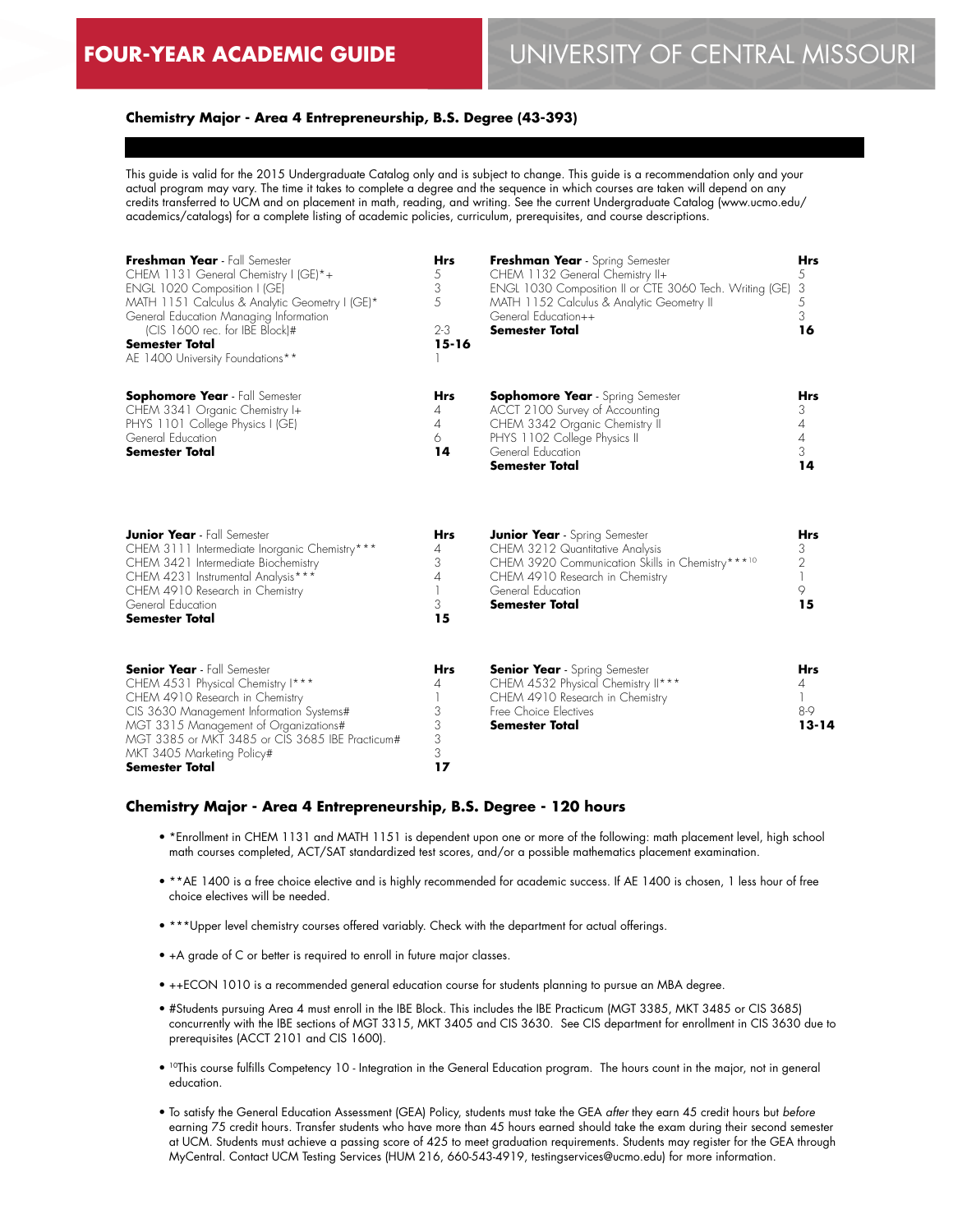## **Chemistry Major (Area 1: Standard Chemistry Certificate), B.S. in Ed. Degree (41-485)**

This guide is valid for the 2015 Undergraduate Catalog only and is subject to change. This guide is a recommendation only and your actual program may vary. The time it takes to complete a degree and the sequence in which courses are taken will depend on any credits transferred to UCM and on placement in math, reading, and writing. See the current Undergraduate Catalog (www.ucmo.edu/ academics/catalogs) for a complete listing of academic policies, curriculum, prerequisites, and course descriptions.

| Freshman Year - Fall Semester<br>BIOL 1110 Principles of Biology<br>CHEM 1131 General Chemistry I (GE)*+<br>ENGL 1020 Composition I (GE)<br>POLS 1510 American Government (GE)<br>General Education Managing Information<br><b>Semester Total</b>                                                                                                                                                                                                                                                                                     | <b>Hrs</b><br>3<br>5<br>3<br>3<br>2<br>16              | Freshman Year - Spring Semester<br>BIOL 1005 Introduction to Environmental Sciences (GE)<br>CHEM 1132 General Chemistry II+<br>ENGL 1030 Composition II or CTE 3060 Tech. Writing (GE)<br>HIST 1350 or 1351 History of the United States (GE)<br>General Education<br><b>Semester Total</b>                                                                       | <b>Hrs</b><br>3<br>5<br>3<br>3<br>3<br>17              |
|---------------------------------------------------------------------------------------------------------------------------------------------------------------------------------------------------------------------------------------------------------------------------------------------------------------------------------------------------------------------------------------------------------------------------------------------------------------------------------------------------------------------------------------|--------------------------------------------------------|-------------------------------------------------------------------------------------------------------------------------------------------------------------------------------------------------------------------------------------------------------------------------------------------------------------------------------------------------------------------|--------------------------------------------------------|
| <b>Sophomore Year</b> - Fall Semester<br>CHEM 3341 Organic Chemistry I+<br>EDFL 2100 Introduction to the Teaching Profession<br>FLDX 2150 Introductory Field Experience<br>EDFL 2240 Educational Psychology<br>MATH 1151 Calculus & Analytic Geometry I (GE)*<br><b>Semester Total</b>                                                                                                                                                                                                                                                | <b>Hrs</b><br>4<br>3<br>3<br>5<br>16                   | <b>Sophomore Year</b> - Spring Semester<br>CHEM 3212 Quantitative Analysis<br>EASC 1004 Introduction to Geology<br>EDSP 2100 Education of the Exceptional Child<br>PHYS 1101 or PHYS 2121 (or PHYS 2123 & 1123)<br><b>Semester Total</b><br>(Successfully complete MoGEA exam by end of this semester)                                                            | Hrs<br>3<br>4<br>3<br>$4 - 5$<br>$14 - 15$             |
| <b>Junior Year</b> - Fall Semester<br>CHEM 3111 Intermediate Inorganic Chemistry**<br>EDFL 4210 Introduction to Content Area Literacy<br>PSY 4230 Psychology of Adolescence (GE)<br>STCH 3020 Science and Engineering Practices<br>General Education<br><b>Semester Total</b>                                                                                                                                                                                                                                                         | <b>Hrs</b><br>4<br>2<br>3<br>3<br>3<br>15              | <b>Junior Year</b> - Spring Semester<br>CHEM 4531 or 4532 Physical Chemistry**<br>EDFL 4212 Literacy in the Disciplines I<br>EDFL 4973 Classroom Management in Content Areas<br>EDFL 4974 Content Specific Assessment<br>FLDX 3000 Field Experience in the Content Area***<br>STCH 4050 Science Teaching Methods***<br>General Education<br><b>Semester Total</b> | <b>Hrs</b><br>4<br>$\overline{2}$<br>1<br>3<br>3<br>15 |
| <b>Senior Year</b> - Fall Semester<br>CHEM 3421 Intermediate Biochemistry<br>EDFL 2250 Introduction to English Language Learners and<br>Culturally Responsive Pedagogy<br>EDFL 4970 Secondary Teaching & Behavioral Management<br>EDFL 4972 Literacy in the Disciplines II<br>FLDX 4970 Field Experience II in the Content Area<br>General Education<br><b>Semester Total</b><br>(All non-student teaching coursework and tests must be<br>successfully completed by the end of this semester for<br>enrollment in student teaching.) | <b>Hrs</b><br>3<br>2<br>2<br>$\overline{2}$<br>6<br>16 | <b>Senior Year</b> - Spring Semester++<br>FLDX 4468 Student Teaching Secondary II <sup>10</sup><br>FLDX 4595 Student Teaching Secondary I<br>STCH 4080 Secondary Science Teaching<br><b>Semester Total</b>                                                                                                                                                        | <b>Hrs</b><br>4<br>$\sqrt{5}$<br>3<br>12               |

## **Chemistry Major (Area 1: Standard Chemistry Certificate), B.S. in Ed. Degree - 121 hours**

- \*Enrollment in CHEM 1131 and MATH 1151 is dependent upon one or more of the following: math placement level, high school math courses completed, ACT/SAT standardized test scores, and/or a possible mathematics placement examination.
- \*\*Upper level chemistry courses offered variably. Check with the department for actual offerings.
- \*\*\*These courses must be taken concurrently.
- +A grade of C or better is required to enroll in future major classes. See the Undergraduate Catalog for more information.
- ++The courses listed for this semester constitute the professional education (student teaching) block. The student should not take any other courses during this semester.

• 10This course fulfills Competency 10 - Integration in the General Education program. The hours count in the major, not in general education.

- The Missouri General Education Assessment (MoGEA) is an exam required of all Teacher Education students. Students must pass all areas of the MoGEA for admission to the Teacher Education Program. Students should take and successfully complete the MoGEA before completion of their sophomore year (60 earned hours). See your academic advisor to discuss the classes needed to prepare for the exam.
- Teacher Education candidates must take the appropriate Missouri Content Assessment (MoCA) for their certification area before they can student teach, and must pass it in order to be recommended for certification. Information and registration is available on the MEGA website: http://www.mo.nesinc.com/.
- See www.ucmo.edu/cert for statement and information (including application) on admission to teacher education. Full admission is required before enrollment in professional education classes and student teaching. The application for student teaching is due approximately one year in advance.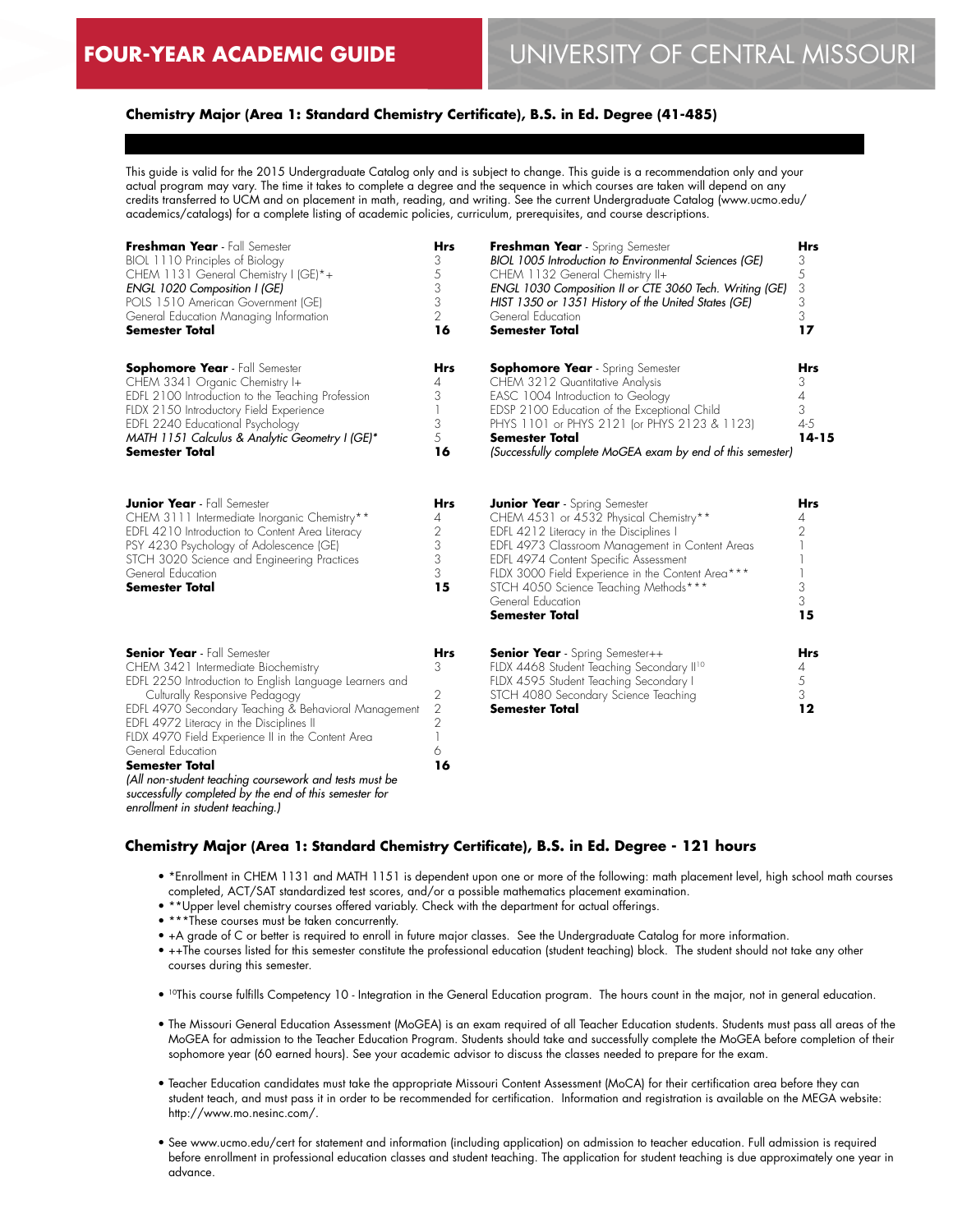## **Chemistry Major (Area 2: Chemistry-Unified Science Certificate), B.S. in Ed. Degree (41-485)**

This guide is valid for the 2015 Undergraduate Catalog only and is subject to change. This guide is a recommendation only and your actual program may vary. The time it takes to complete a degree and the sequence in which courses are taken will depend on any credits transferred to UCM and on placement in math, reading, and writing. See the current Undergraduate Catalog (www.ucmo.edu/ academics/catalogs) for a complete listing of academic policies, curriculum, prerequisites, and course descriptions.

| Freshman Year - Fall Semester<br>BIOL 1111 Plant Biology<br>CHEM 1131 General Chemistry I (GE)*+<br>ENGL 1020 Composition I (GE)<br>POLS 1510 American Government (GE)<br>General Education Managing Information<br>Semester Total                                                                                                                                                                                                                                                                                             | Hrs<br>4<br>5<br>3<br>3<br>$\overline{2}$<br>17               | Freshman Year - Spring Semester<br>BIOL 1005 Introduction to Environmental Sciences (GE)<br>CHEM 1132 General Chemistry II+<br>ENGL 1030 Composition II or CTE 3060 Tech. Writing (GE)<br>HIST 1350 or 1351 History of the United States (GE)<br>General Education<br><b>Semester Total</b>                                                                                              | <b>Hrs</b><br>3<br>5<br>3<br>3<br>3<br>17  |
|--------------------------------------------------------------------------------------------------------------------------------------------------------------------------------------------------------------------------------------------------------------------------------------------------------------------------------------------------------------------------------------------------------------------------------------------------------------------------------------------------------------------------------|---------------------------------------------------------------|------------------------------------------------------------------------------------------------------------------------------------------------------------------------------------------------------------------------------------------------------------------------------------------------------------------------------------------------------------------------------------------|--------------------------------------------|
| <b>Sophomore Year</b> - Fall Semester<br>CHEM 3341 Organic Chemistry I+<br>EDFL 2100 Introduction to the Teaching Profession<br>FLDX 2150 Introductory Field Experience<br>EDFL 2240 Educational Psychology<br>MATH 1151 Calculus & Analytic Geometry I (GE)*<br>Semester Total                                                                                                                                                                                                                                                | Hrs<br>4<br>3<br>1<br>3<br>5<br>16                            | <b>Sophomore Year</b> - Spring Semester<br>CHEM 3212 Quantitative Analysis<br>EASC 1004 Introduction to Geology<br>EDSP 2100 Education of the Exceptional Child<br>PHYS 1101 or PHYS 2121 (or PHYS 2123 & 1123)<br><b>Semester Total</b><br>(Successfully complete MoGEA exam by end of this semester)                                                                                   | Hrs<br>3<br>4<br>3<br>$4 - 5$<br>$14 - 15$ |
| <b>Junior Year</b> - Fall Semester<br>BIOL 1112 Animal Biology<br>CHEM 3111 Intermediate Inorganic Chemistry**<br>EDFL 4210 Introduction to Content Area Literacy<br>PHYS 1102 or PHYS 2122 (or PHYS 2124 & 1124)<br>STCH 3020 Science and Engineering Practices<br><b>Semester Total</b>                                                                                                                                                                                                                                      | Hrs<br>4<br>4<br>$\overline{2}$<br>$4 - 5$<br>3<br>$17 - 18$  | <b>Junior Year</b> - Spring Semester<br>CHEM 4531 or 4532 Physical Chemistry**<br>EASC 1114 or GEOG 1114 Weather & Climate<br>EDFL 4212 Literacy in the Disciplines I<br>EDFL 4973 Classroom Management in Content Areas<br>EDFL 4974 Content Specific Assessment<br>FLDX 3000 Field Experience in the Content Area***<br>STCH 4050 Science Teaching Methods***<br><b>Semester Total</b> | Hrs<br>4<br>$\overline{4}$<br>2<br>3<br>16 |
| <b>Junior Year</b> - Summer Semester<br>PSY 4230 Psychology of Adolescence (GE)<br>General Education<br>Semester Total                                                                                                                                                                                                                                                                                                                                                                                                         | Hrs<br>3<br>6<br>9                                            |                                                                                                                                                                                                                                                                                                                                                                                          |                                            |
| <b>Senior Year</b> - Fall Semester<br>CHEM 3421 Intermediate Biochemistry<br>EDFL 2250 Introduction to English Language Learners and<br>Culturally Responsive Pedagogy<br>EDFL 4970 Secondary Teaching & Behavioral Management<br>EDFL 4972 Literacy in the Disciplines II<br>FLDX 4970 Field Experience II in the Content Area<br>General Education<br>Semester Total<br>(All non-student teaching coursework and tests must be<br>successfully completed by the end of this semester for<br>enrollment in student teaching.) | Hrs<br>3<br>2<br>$\sqrt{2}$<br>$\overline{2}$<br>1<br>6<br>16 | <b>Senior Year</b> - Spring Semester++<br>FLDX 4468 Student Teaching Secondary II <sup>10</sup><br>FLDX 4595 Student Teaching Secondary I<br>STCH 4080 Secondary Science Teaching<br>Semester Total                                                                                                                                                                                      | Hrs<br>4<br>5<br>3<br>12                   |

## **Chemistry Major (Area 2: Chemistry-Unified Science Certificate), B.S. in Ed. Degree - 134-136 hours**

- \*Enrollment in CHEM 1131 and MATH 1151 is dependent upon one or more of the following: math placement level, high school math courses completed, ACT/SAT standardized test scores, and/or a possible mathematics placement examination.
- \*\*Upper level chemistry courses offered variably. Check with the department for actual offerings.
- \*\*\*These courses must be taken concurrently.
- +A grade of C or better is required to enroll in future major classes. See the Undergraduate Catalog for more information.
- ++The courses listed for this semester constitute the professional education (student teaching) block. The student should not take any other courses during this semester.
- 10This course fulfills Competency 10 Integration in the General Education program. The hours count in the major, not in general education.
- The Missouri General Education Assessment (MoGEA) is an exam required of all Teacher Education students. Students must pass all areas of the MoGEA for admission to the Teacher Education Program. Students should take and successfully complete the MoGEA before completion of their sophomore year (60 earned hours). See your academic advisor to discuss the classes needed to prepare for the exam.
- Teacher Education candidates must take the appropriate Missouri Content Assessment (MoCA) for their certification area before they can student teach, and must pass it in order to be recommended for certification. Information and registration is available on the MEGA website: http://www. mo.nesinc.com/.
- See www.ucmo.edu/cert for statement and information (including application) on admission to teacher education. Full admission is required before enrollment in professional education classes and student teaching. The application for student teaching is due approximately one year in advance.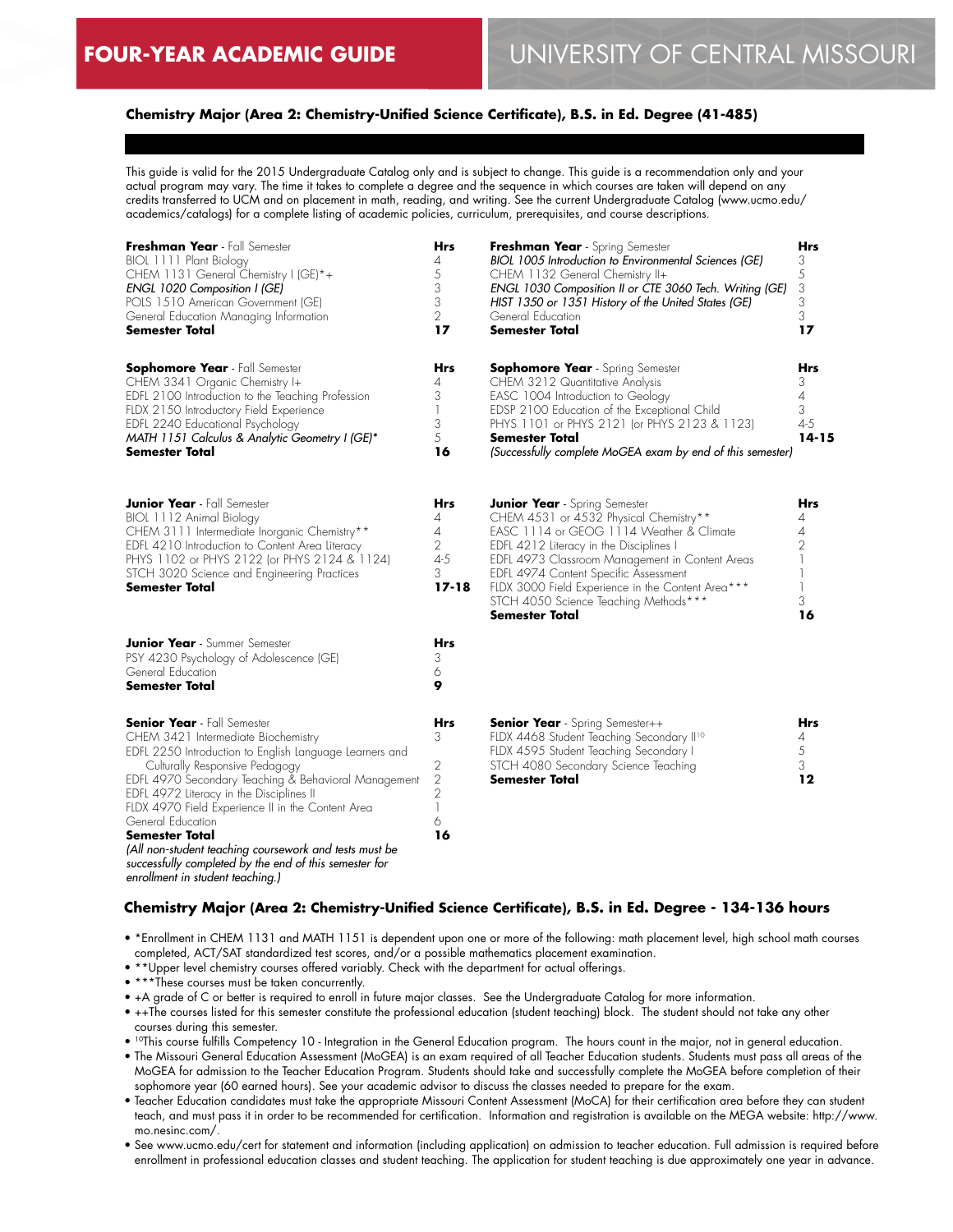# **FOUR-YEAR ACADEMIC GUIDE** UNIVERSITY OF CENTRAL MISSOURI

### **Child and Family Development Major, B.S. Degree (43-121)**

This guide is valid for the 2015 Undergraduate Catalog only and is subject to change. This guide is a recommendation only and your actual program may vary. The time it takes to complete a degree and the sequence in which courses are taken will depend on any credits transferred to UCM and on placement in math, reading, and writing. See the current Undergraduate Catalog (www.ucmo.edu/ academics/catalogs) for a complete listing of academic policies, curriculum, prerequisites, and course descriptions.

| Freshman Year - Fall Semester<br>AE 1450 Valuing Differences<br>CFD 1010 Individual & Family Relationships (GE)<br>ENGL 1020 Composition I (GE)<br>PSY 1100 General Psychology or<br>SOC 1800 Gen. Sociology (GE)<br>General Education<br><b>Semester Total</b><br>AE 1400 University Foundations* | <b>Hrs</b><br>3<br>3<br>3<br>6<br>16      | Freshman Year - Spring Semester<br>CFD 1220 Child Development<br>ECEL 2110 Diversity and Social Justice (GE)<br>ENGL 1030 Composition II or CTE 3060 Tech. Writing (GE)<br>General Education<br><b>Semester Total</b>                            | <b>Hrs</b><br>3<br>3<br>3<br>6<br>15 |
|----------------------------------------------------------------------------------------------------------------------------------------------------------------------------------------------------------------------------------------------------------------------------------------------------|-------------------------------------------|--------------------------------------------------------------------------------------------------------------------------------------------------------------------------------------------------------------------------------------------------|--------------------------------------|
| <b>Sophomore Year</b> - Fall Semester<br>CFD 1230 Observation of Children<br>HIST 1350 or 1351 History of the United States (GE)<br>General Education<br><b>Semester Total</b>                                                                                                                     | <b>Hrs</b><br>2<br>3<br>9<br>14           | <b>Sophomore Year</b> - Spring Semester<br>CTE 3110 Consumer Finance & Economics or<br>FCSE 3120 Family Resource Management<br>SOC 2805 Introduction to Social Research<br>General Education<br>Free Choice Electives**<br><b>Semester Total</b> | <b>Hrs</b><br>3<br>3<br>3<br>6<br>15 |
| <b>Junior Year</b> - Fall Semester<br>CFD 3230 Family Systems & Life Span Development<br>CFD 3710 Field Experience in Child & Family Development<br>Free Choice Electives**<br><b>Semester Total</b>                                                                                               | <b>Hrs</b><br>3<br>3<br>9<br>15           | <b>Junior Year</b> - Second Semester<br>CFD 3240 Parent-Child Interaction<br>CFD 3250 Org. & Admin. of Programs for Young Children<br>CFD 4220 Sexuality Across the Lifespan<br>Free Choice Electives**<br><b>Semester Total</b>                 | Hrs<br>3<br>3<br>3<br>6<br>15        |
| <b>Summer Semester</b><br>CFD 4710 Internship***<br><b>Semester Total</b>                                                                                                                                                                                                                          | <b>Hrs</b><br>3<br>3                      |                                                                                                                                                                                                                                                  |                                      |
| <b>Senior Year</b> - Fall Semester<br>CFD 3260 Youth Culture and Development<br>CFD 4260 Adulthood<br>CFD 4850 Family Policy and Advocacy<br>CFD Major Elective (see Catalog for course choices)<br>Free Choice Electives**<br><b>Semester Total</b>                                               | <b>Hrs</b><br>3<br>3<br>3<br>3<br>3<br>15 | <b>Senior Year</b> - Spring Semester<br>CFD 4745 Senior Seminar <sup>10</sup><br>CFD Major Elective (see Catalog for course choices)<br>Free Choice Electives**<br><b>Semester Total</b>                                                         | <b>Hrs</b><br>3<br>3<br>6<br>12      |

#### **Child and Family Development Major, B.S. Degree - 120 hrs**

- \*AE 1400 is a free choice elective and is highly recommended for academic success. If AE 1400 is chosen, 1 less hour of free choice electives will be needed.
- \*\*For free choice elective hours please work with CFD faculty advisor to find the most appropriate options.
- \*\*\*Internship is to be completed during the summer semester before the senior year. Students must complete the Internship Application form by February 1st. Contact your faculty advisor for more information.
- 10This course fulfills Competency 10 Integration in the General Education program. The hours count in the major, not in general education.
- A grade of C or higher is required in all CFD prefix courses.
- To satisfy the General Education Assessment (GEA) Policy, students must take the GEA *after* they earn 45 credit hours but *before* earning 75 credit hours. Transfer students who have more than 45 hours earned should take the exam during their second semester at UCM. Students must achieve a passing score of 425 to meet graduation requirements. Students may register for the GEA through MyCentral. Contact UCM Testing Services (HUM 216, 660-543-4919, testingservices@ucmo.edu) for more information.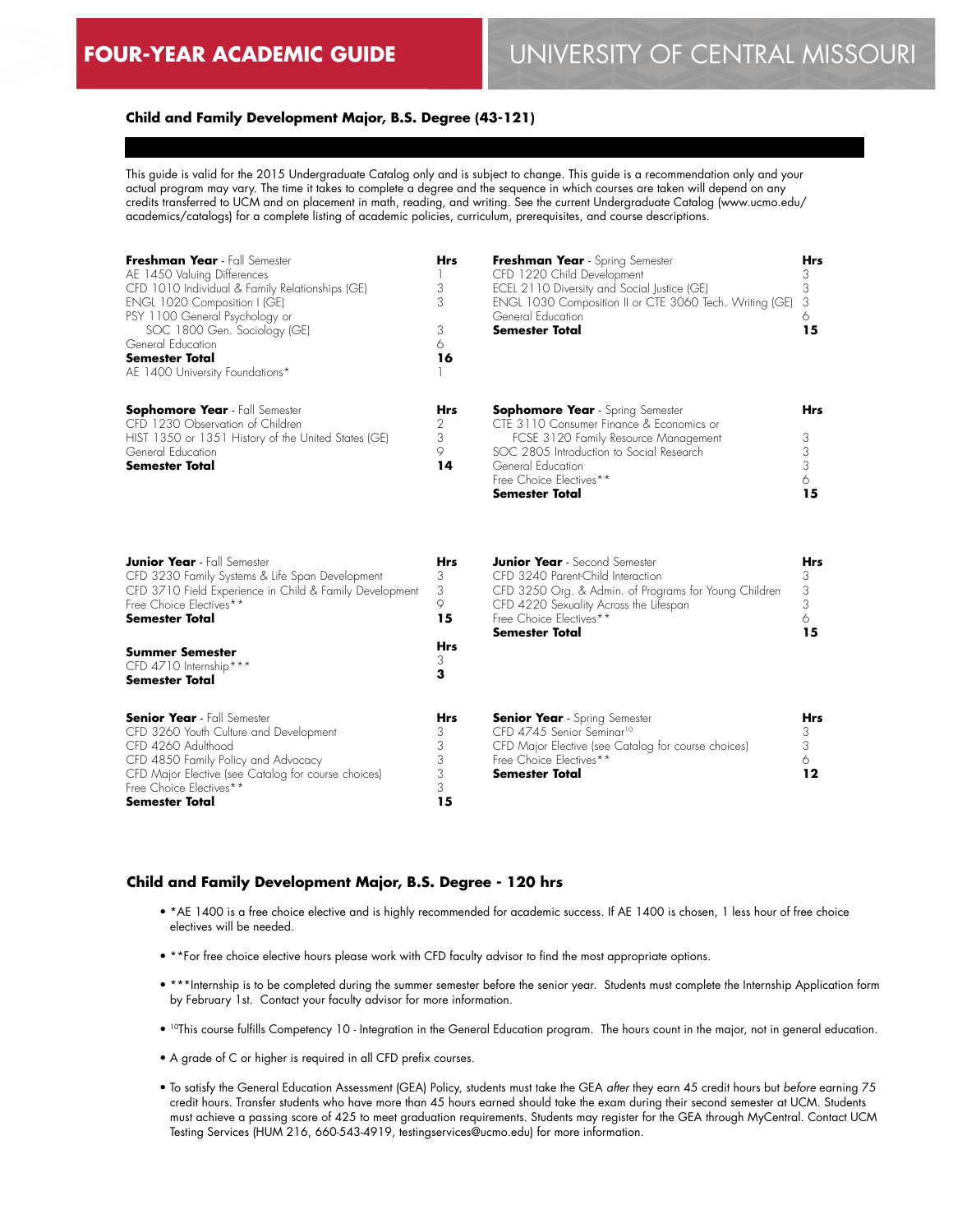# **FOUR-YEAR ACADEMIC GUIDE** UNIVERSITY OF CENTRAL MISSOURI

## **Communication Studies Major, B.S. Degree (43-602)**

This guide is valid for the 2015 Undergraduate Catalog only and is subject to change. This guide is a recommendation only and your actual program may vary. The time it takes to complete a degree and the sequence in which courses are taken will depend on any credits transferred to UCM and on placement in math, reading, and writing. See the current Undergraduate Catalog (www.ucmo.edu/ academics/catalogs) for a complete listing of academic policies, curriculum, prerequisites, and course descriptions.

| Freshman Year - Fall Semester<br>COMM 1100 Introduction to Communication<br>COMM 2330 Communication in Small Groups/Teams<br>ENGL 1020 Composition I (GE)<br>General Education<br><b>Semester Total</b>                                                                                                                                 | <b>Hrs</b><br>3<br>3<br>9<br>16 | Freshman Year - Spring Semester<br>COMM 1000 Public Speaking (GE)<br>COMM 2100 Introduction to Communication Theory<br>COMM 2320 Foundations of Rhetorical Theory (spring only)#<br>or General Education<br>ENGL 1030 Composition II or CTE 3060 Tech. Writing (GE)<br>General Education<br><b>Semester Total</b> | <b>Hrs</b><br>3<br>15 |
|-----------------------------------------------------------------------------------------------------------------------------------------------------------------------------------------------------------------------------------------------------------------------------------------------------------------------------------------|---------------------------------|-------------------------------------------------------------------------------------------------------------------------------------------------------------------------------------------------------------------------------------------------------------------------------------------------------------------|-----------------------|
| <b>Sophomore Year</b> - Fall Semester<br>COMM 1520 Introduction to Digital Journalism or<br>COMM 1500 Writing Across the Media or<br>COMM 2625 Writing & Editing for PR<br>COMM 2000 Media Literacy (GE)<br>COMM 2380 Intro. to Organizational Comm. (fall only)#<br>or General Education<br>General Education<br><b>Semester Total</b> | <b>Hrs</b><br>3<br>3<br>15      | <b>Sophomore Year</b> - Spring Semester<br>COMM 3010 Interpersonal Communication<br>COMM 3100 Communication Research Methods<br>Major Area Electives**<br>General Education<br><b>Semester Total</b>                                                                                                              | Hrs<br>3<br>15        |

| <b>Junior Year</b> - Fall Semester       | Hrs | <b>Junior Year</b> - Spring Semester | <b>Hrs</b> |
|------------------------------------------|-----|--------------------------------------|------------|
| COMM 3000 Film Appreciation (GE)         |     | COMM 4320 Social Influence*          |            |
| COMM 3315 Improving Listening Abilities* |     | Major Area Elective**                |            |
| Major Area Electives**                   |     | Free Choice Electives                |            |
| Free Choice Electives                    |     | Semester Total                       |            |
| <b>Semester Total</b>                    |     |                                      |            |

| <b>Senior Year</b> - Fall Semester | <b>Hrs</b> | <b>Senior Year</b> - Spring Semester    | Hrs. |
|------------------------------------|------------|-----------------------------------------|------|
| Major Area Elective**              |            | COMM 4790 Senior Capstone <sup>10</sup> |      |
| Free Choice Electives***           |            | Maior Area Elective**                   |      |
| Semester Total                     | 15         | Free Choice Flectives***                |      |
|                                    |            | Semester Total                          |      |

## **Communication Studies Major, B.S. Degree - 120 hours**

- #Students will choose between COMM 2320 (spring semester only) or COMM 2380 (fall semester only). During the term when one is not taken, students should take a general education course.
- \*Course if offered only in the semester indicated.
- \*\*This major requires 15 credit hours of Major Area Electives from one of three content areas: Communication Consultancy; Social Influence and Media; Relational. See the Undergraduate Catalog for the approved courses in each area.
- \*\*\*Depending on the choices made for the 15 hour of major area electives, the minimum number (30) of upper level credit hours required for graduation may not be met. If needed, include upper level choices (3000/4000) in your general education and/or free choice electives.
- 10This course fulfills Competency 10 Integration in the General Education program. The hours count in the major, not in general education.
- To satisfy the General Education Assessment (GEA) Policy, students must take the GEA *after* they earn 45 credit hours but *before* earning 75 credit hours. Transfer students who have more than 45 hours earned should take the exam during their second semester at UCM. Students must achieve a passing score of 425 to meet graduation requirements. Students may register for the GEA through MyCentral. Contact UCM Testing Services (HUM 216, 660-543-4919, testingservices@ucmo.edu) for more information.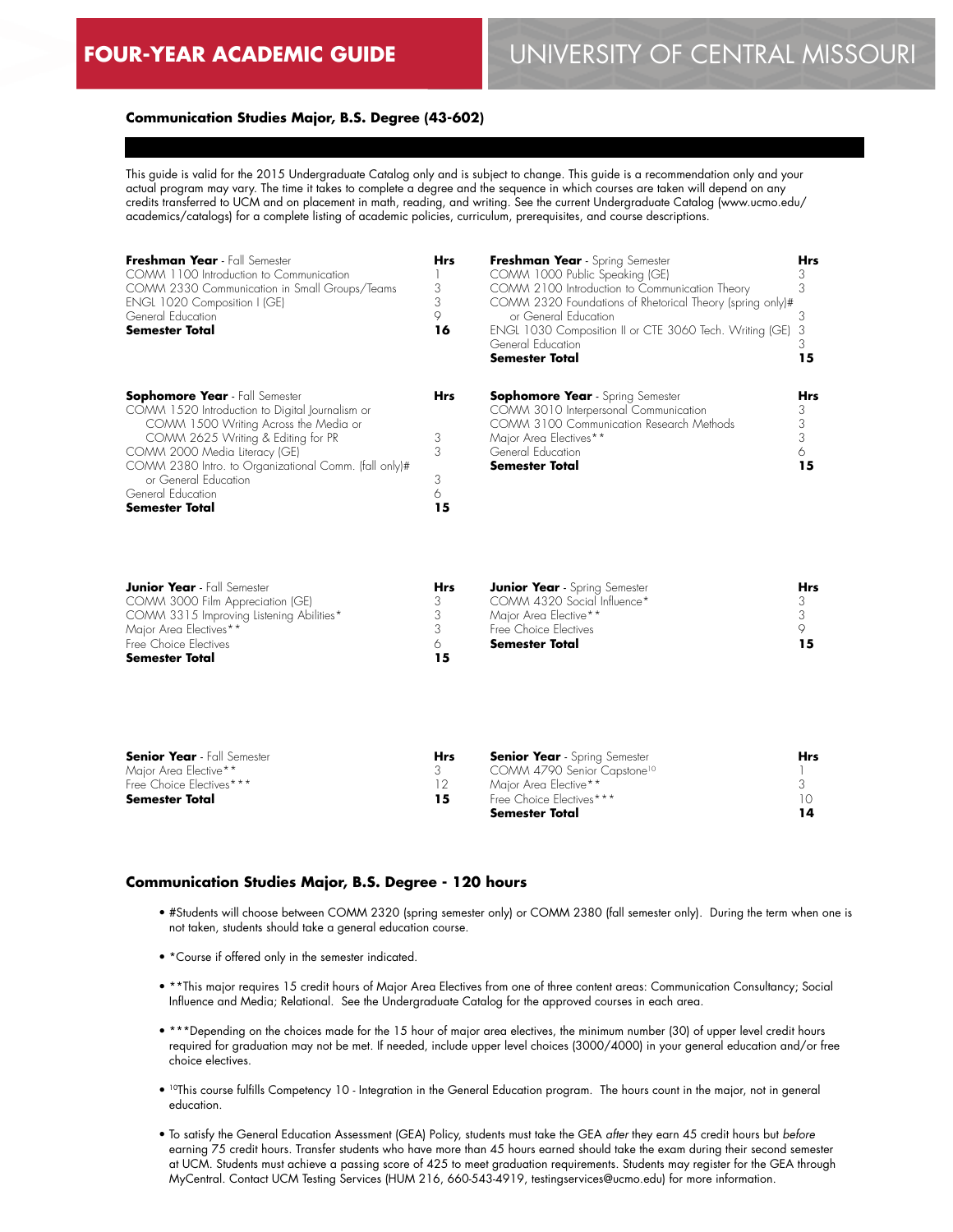## **Computer Information Systems Major (Software Development), B.S.B.A. Degree (46-266)**

This guide is valid for the 2015 Undergraduate Catalog only and is subject to change. This guide is a recommendation only and your actual program may vary. The time it takes to complete a degree and the sequence in which courses are taken will depend on any credits transferred to UCM and on placement in math, reading, and writing. See the current Undergraduate Catalog (www.ucmo.edu/ academics/catalogs) for a complete listing of academic policies, curriculum, prerequisites, and course descriptions.

| Freshman Year - Fall Semester<br>CIS 1600 Business Information Management (GE)*<br>ENGL 1020 Composition I (GE) | <b>Hrs</b><br>3<br>3 | Freshman Year - Spring Semester<br>CIS 1612 Ethics in Information Technology (GE)<br>COMM 1000 Public Speaking or COMM 1050 | <b>Hrs</b><br>3. |
|-----------------------------------------------------------------------------------------------------------------|----------------------|-----------------------------------------------------------------------------------------------------------------------------|------------------|
| MATH 1111 College Algebra (GE)*                                                                                 | 3                    | Fundamentals of Oral Communication Competency (GE)                                                                          | 3                |
| General Education<br><b>Semester Total</b>                                                                      | 6<br>15              | ECON 1010 Principles of Macroeconomics (GE)*<br>ENGL 1030 Composition II or CTE 3060 Tech. Writing (GE)                     | 3<br>3           |
| AE 1400 or BADM 1400 University Foundations**                                                                   |                      | General Education<br><b>Semester Total</b>                                                                                  | 3<br>15          |
| <b>Sophomore Year</b> - Fall Semester                                                                           | Hrs                  | <b>Sophomore Year</b> - Spring Semester                                                                                     | Hrs              |
| ACCT 2101 Principles of Financial Accounting*<br>CIS 2605 Programming with Visual C#                            | 3<br>3               | ACCT 2102 Principles of Managerial Accounting*<br>BLAW 2720 Legal Environment of Business*                                  | 3<br>3           |
| ECON 1011 Principles of Microeconomics*                                                                         | 3                    | CIS 2665 Principles of Data Communications & LAN                                                                            | 3                |
| General Education                                                                                               | 7                    | FIN 2801 Business Statistics I*                                                                                             | 3                |
| <b>Semester Total</b>                                                                                           | 16                   | General Education<br><b>Semester Total</b>                                                                                  | 3<br>15          |
|                                                                                                                 |                      | Note: Complete all B.S.B.A. Admission<br>requirements.*                                                                     |                  |
| <b>Junior Year</b> - Fall Semester                                                                              | Hrs                  | <b>Junior Year</b> - Spring Semester                                                                                        | Hrs              |
| CIS 2615 Introduction to JAVA                                                                                   | 3                    | CIS 3650 Database Management Systems                                                                                        | 3                |
| (IBE Block-below)***                                                                                            |                      | CIS 3660 Analysis & Design of Computer Information Systems 3<br>FIN 3801 Business Statistics II                             | 3                |
| CIS 3630 Management Information Systems***<br>MGT 3315 Management of Organizations***                           | 3<br>3               | FIN 3850 Principles of Finance                                                                                              | 3                |
| MKT 3405 Marketing Policy***                                                                                    | 3                    | MGT 3325 Business Communications                                                                                            | 3                |
| IBE Practicum (CIS 3685/MKT 3485/MGT 3385)***                                                                   | 3                    | <b>Semester Total</b>                                                                                                       | 15               |
| <b>Semester Total</b>                                                                                           | 15                   |                                                                                                                             |                  |
| <b>Senior Year</b> - Fall Semester                                                                              | <b>Hrs</b>           | <b>Senior Year</b> - Spring Semester                                                                                        | Hrs              |
| CIS 3670 User Experience Design                                                                                 | 3                    | CIS 4690 Systems Architecture & Development                                                                                 | 3                |
| CIS 4660 Applications Development Using JAVA or<br>CIS 4670 Applications Development Using Visual C#            | 3                    | MGT 3360 Supply Chain and Operations Management<br>CIS Major Electives                                                      | 3<br>5           |
| CIS 4680 Data Resource Management                                                                               | 3                    | General Education                                                                                                           | 3                |
| MGT 4357 Organization Policy & Strategy <sup>10</sup>                                                           | 3                    | Semester Total                                                                                                              | 14               |
| CIS Major Elective                                                                                              | 3                    |                                                                                                                             |                  |
| <b>Semester Total</b>                                                                                           | 15                   |                                                                                                                             |                  |

## **Computer Information Systems Major (Software Development), B.S.B.A. Degree - 120 Hours**

- \*Students in this major must complete eight preadmission courses with a grade of C or higher and obtain a 2.25 cumulative GPA, and a 2.25 in these specific courses, for admission to the degree program. These courses are recommended for completion during the freshman and sophomore years. These courses are indicated with an (\*).
- \*\*AE or BADM 1400 (1 hr.) are highly recommended for academic success. AE or BADM 1400 counts as a free choice elective, however, this major does not require any free choice electives.
- \*\*\*All CIS majors must enroll in the IBE Block. This includes the IBE practicum (CIS 3685, MKT 3485 or MGT 3385) concurrently with the IBE sections of MGT 3315, MKT 3405, and CIS 3630. This is typically done during the fall of the junior year. Prerequisites for the IBE block include: ACCT 2101, CIS 1600, and junior standing.
- 10This course fulfills Competency 10 Integration in the General Education program. The hours count in the major, not in general education.
- A 2.25 GPA on all coursework is required for graduation in this major.
- To satisfy the General Education Assessment (GEA) Policy, students must take the GEA *after* they earn 45 credit hours but *before* earning 75 credit hours. Transfer students who have more than 45 hours earned should take the exam during their second semester at UCM. Students must achieve a passing score of 425 to meet graduation requirements. Students may register for the GEA through MyCentral. Contact UCM Testing Services (HUM 216, 660-543-4919, testingservices@ucmo.edu) for more information.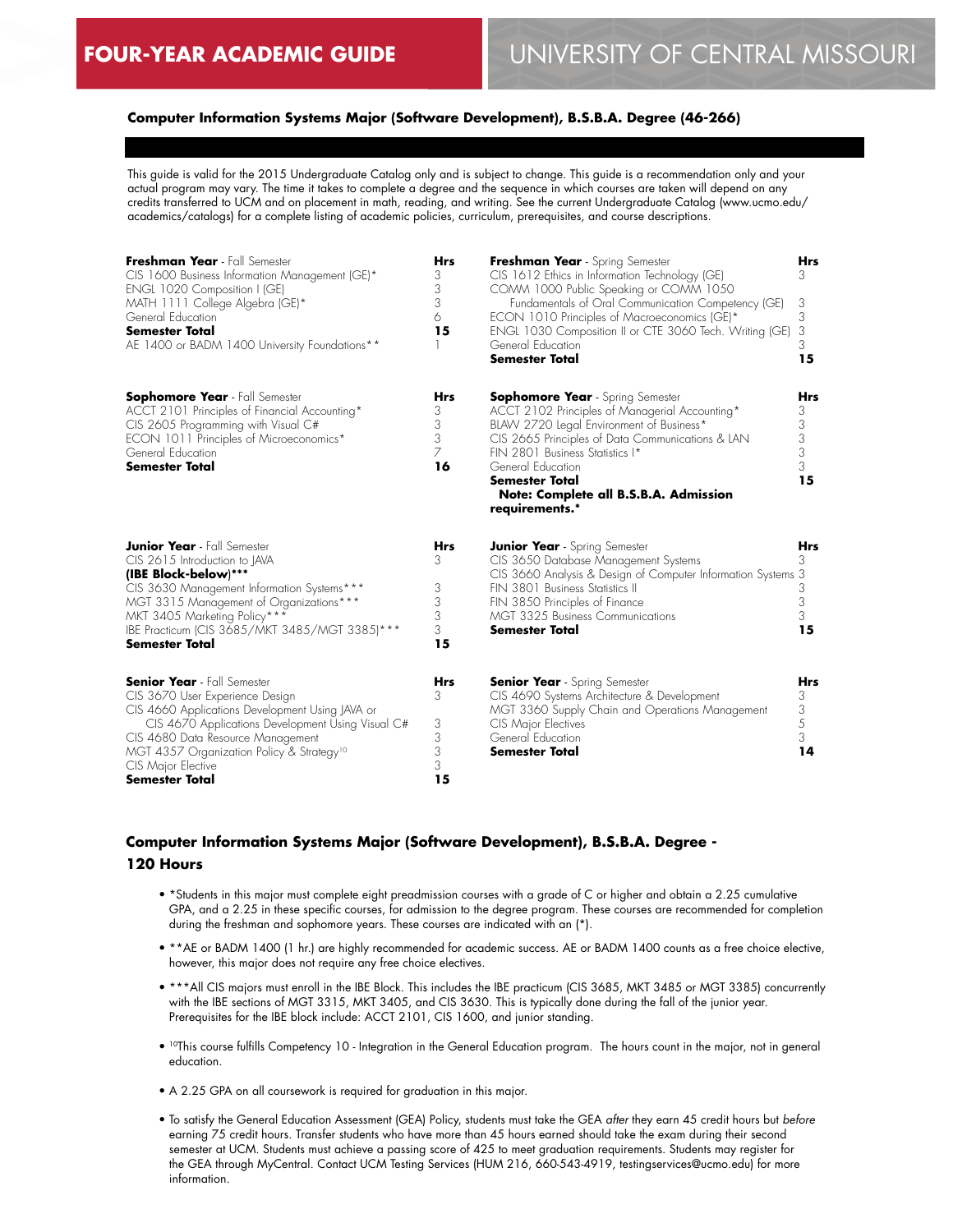## **Computer Information Systems Major (Networking), B.S.B.A. Degree (46-266)**

This guide is valid for the 2015 Undergraduate Catalog only and is subject to change. This guide is a recommendation only and your actual program may vary. The time it takes to complete a degree and the sequence in which courses are taken will depend on any credits transferred to UCM and on placement in math, reading, and writing. See the current Undergraduate Catalog (www.ucmo.edu/ academics/catalogs) for a complete listing of academic policies, curriculum, prerequisites, and course descriptions.

| Freshman Year - Fall Semester<br>CIS 1600 Business Information Management (GE)*<br>CIS 1612 Ethics in Information Technology (GE)<br>ECON 1010 Principles of Macroeconomics (GE)*<br>ENGL 1020 Composition I (GE)<br>MATH 1111 College Algebra (GE)*<br>Semester Total<br>AE 1400 or BADM 1400 University Foundations** | <b>Hrs</b><br>3<br>3<br>3<br>3<br>3<br>15 | Freshman Year - Spring Semester<br>COMM 1000 Public Speaking or COMM 1050<br>Fundamentals of Oral Communication Competency (GE)<br>ECON 1011 Principles of Microeconomics*<br>ENGL 1030 Composition II or CTE 3060 Tech. Writing (GE)<br>General Education<br><b>Semester Total</b>                                                                | <b>Hrs</b><br>3<br>3<br>3<br>6<br>15      |
|-------------------------------------------------------------------------------------------------------------------------------------------------------------------------------------------------------------------------------------------------------------------------------------------------------------------------|-------------------------------------------|----------------------------------------------------------------------------------------------------------------------------------------------------------------------------------------------------------------------------------------------------------------------------------------------------------------------------------------------------|-------------------------------------------|
| <b>Sophomore Year</b> - Fall Semester<br>ACCT 2101 Principles of Financial Accounting*<br>CIS 2605 Programming with Visual C#<br>General Education<br><b>Semester Total</b>                                                                                                                                             | <b>Hrs</b><br>3<br>3<br>10<br>16          | <b>Sophomore Year</b> - Spring Semester<br>ACCT 2102 Principles of Managerial Accounting*<br>BLAW 2720 Legal Environment of Business*<br>CIS 2615 Introduction to JAVA<br>CIS 2665 Prin. of Data Comm. & Local Area Network<br>FIN 2801 Business Statistics I*<br><b>Semester Total</b><br>Note: Complete all B.S.B.A. Admission<br>requirements.* | <b>Hrs</b><br>3<br>3<br>3<br>3<br>3<br>15 |
| <b>Junior Year</b> - Fall Semester<br>CIS 3665 Data Communication Technologies (fall only)<br>(IBE Block-below)***<br>CIS 3630 Management Information Systems***<br>MGT 3315 Management of Organizations***<br>MKT 3405 Marketing Policy***<br>IBE Practicum (CIS 3685/MKT 3485/MGT 3385)***<br><b>Semester Total</b>   | <b>Hrs</b><br>3<br>3<br>3<br>3<br>3<br>15 | <b>Junior Year</b> - Spring Semester<br>CIS 3650 Database Management Systems<br>CIS 3660 Analysis & Design of Computer Information Systems 3<br>FIN 3801 Business Statistics II<br><b>MGT 3325 Business Communications</b><br>General Education<br><b>Semester Total</b>                                                                           | Hrs<br>3<br>3<br>3<br>3<br>15             |
| <b>Senior Year</b> - Fall Semester<br>CIS 4665 Data Communication & Distributed Data Processing<br>(fall and summer semesters only)<br>FIN 3850 Principles of Finance<br>MGT 3360 Supply Chain and Operations Management<br>MGT 4357 Organization Policy & Strategy <sup>10</sup><br>CIS Elective<br>Semester Total     | <b>Hrs</b><br>3<br>3<br>3<br>3<br>3<br>15 | <b>Senior Year</b> - Spring Semester<br>CIS 4685 Network Planning, Design and Security (spring only)3<br>CIS 4690 Systems Architecture & Development<br>CIS Electives<br>General Education<br><b>Semester Total</b>                                                                                                                                | <b>Hrs</b><br>3<br>5<br>3<br>14           |

## **Computer Information Systems Major (Networking), B.S.B.A. Degree - 120 Hours**

- \*Students in this major must complete eight preadmission courses with a grade of C or higher and obtain a 2.25 cumulative GPA, and a 2.25 in these specific courses, for admission to the degree program. These courses are recommended for completion during the freshman and sophomore years. These courses are indicated with an (\*).
- \*\*AE or BADM 1400 (1 hr.) are highly recommended for academic success. AE or BADM 1400 counts as a free choice elective, however, this major does not require any free choice electives.
- \*\*\*All CIS majors must enroll in the IBE Block. This includes the IBE practicum (CIS 3685, MKT 3485 or MGT 3385) concurrently with the IBE sections of MGT 3315, MKT 3405, and CIS 3630. This is typically done during the fall of the junior year. Prerequisites for the IBE block include: ACCT 2101, CIS 1600, and junior standing.
- 10This course fulfills Competency 10 Integration in the General Education program. The hours count in the major, not in general education.
- A 2.25 GPA on all coursework is required for graduation in this major.
- To satisfy the General Education Assessment (GEA) Policy, students must take the GEA *after* they earn 45 credit hours but *before* earning 75 credit hours. Transfer students who have more than 45 hours earned should take the exam during their second semester at UCM. Students must achieve a passing score of 425 to meet graduation requirements. Students may register for the GEA through MyCentral. Contact UCM Testing Services (HUM 216, 660-543-4919, testingservices@ucmo.edu) for more information.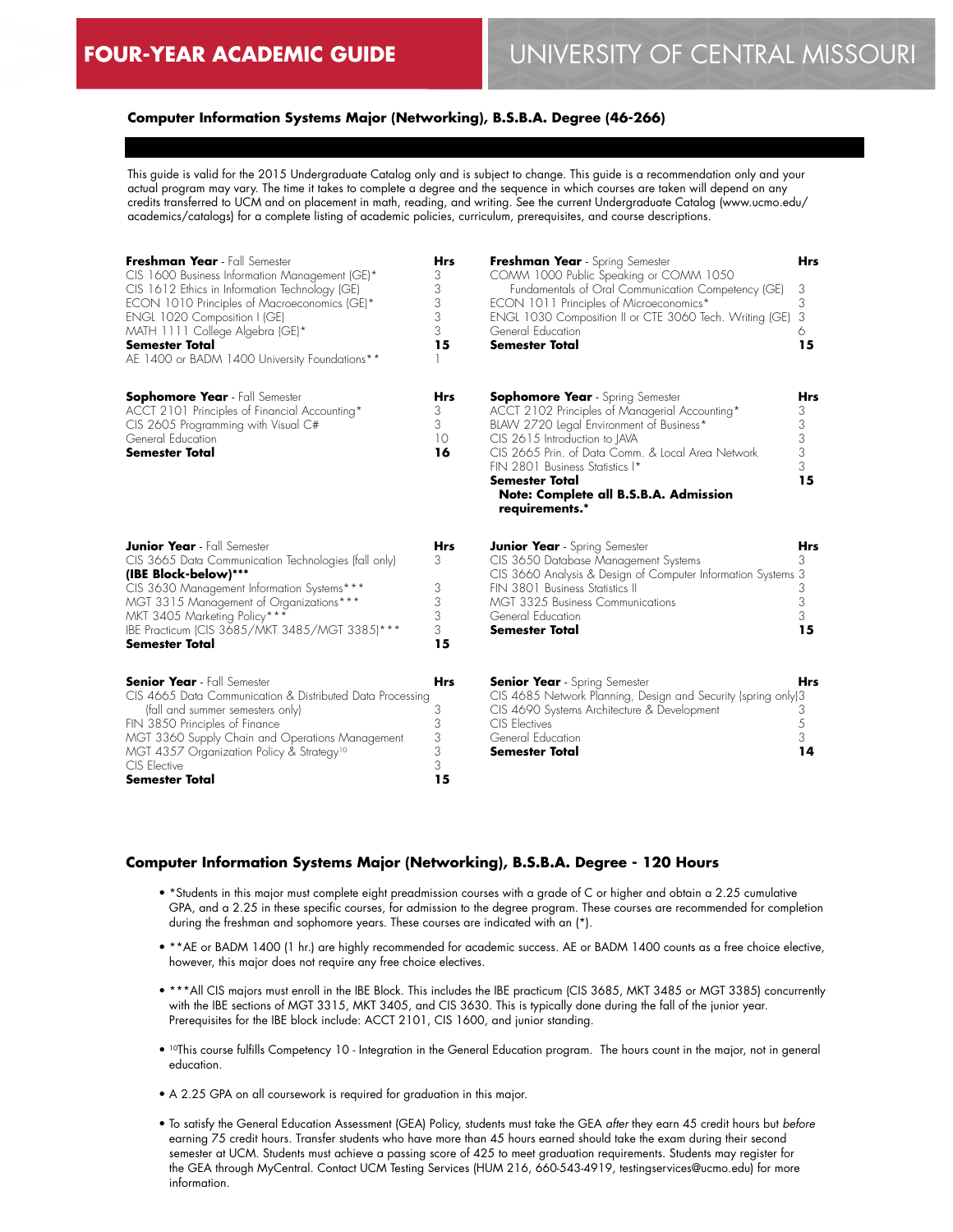## **Computer Science Major (Option 1 Software Design), B.S. Degree (43-01281)**

This guide is valid for the 2015 Undergraduate Catalog only and is subject to change. This guide is a recommendation only and your actual program may vary. The time it takes to complete a degree and the sequence in which courses are taken will depend on any credits transferred to UCM and on placement in math, reading, and writing. See the current Undergraduate Catalog (www.ucmo.edu/ academics/catalogs) for a complete listing of academic policies, curriculum, prerequisites, and course descriptions.

| Freshman Year - Fall Semester<br>ACST 1300 Basic Statistics (GE)<br>COMM 1000 Public Speaking or COMM 1050<br>Fundamentals of Oral Communication Competency (GE)<br>CS 1000 Computers and Modern Society (GE)<br>CS 1100 Computer Programming I<br>ENGL 1020 Composition I (GE)<br><b>Semester Total</b><br>AE 1400 University Foundations* | <b>Hrs</b><br>3<br>3<br>3<br>3<br>3<br>15 | Freshman Year - Spring Semester<br>CS 1030 Intro. to Comp. Prog. or MATH 1131 Applied<br>Calculus or MATH 1151 Calculus & Analytic Geom. (GE)<br>CS 1110 Computer Programming II<br>General Education<br><b>Semester Total</b>       | <b>Hrs</b><br>3-5<br>3<br>9<br>$15 - 17$  |
|---------------------------------------------------------------------------------------------------------------------------------------------------------------------------------------------------------------------------------------------------------------------------------------------------------------------------------------------|-------------------------------------------|--------------------------------------------------------------------------------------------------------------------------------------------------------------------------------------------------------------------------------------|-------------------------------------------|
| <b>Sophomore Year</b> - Fall Semester<br>CS 2300 Data Structures<br>CS 3500 C and UNIX Environment<br>Option 1 Major Elective+<br>General Education<br><b>Semester Total</b>                                                                                                                                                                | <b>Hrs</b><br>3<br>3<br>3<br>6<br>15      | <b>Sophomore Year</b> - Spring Semester<br>CS 2200 Introduction to Computer Organization<br>CS 2400 Discrete Structures<br>CTE 3060 Technical Writing (GE)<br>Option 1 Major Elective+<br>General Education<br><b>Semester Total</b> | <b>Hrs</b><br>3<br>3<br>3<br>3<br>3<br>15 |
| <b>Junior Year</b> - Fall Semester<br>CS 3200 Computer Architecture**<br>CS 4300 Algorithm Design & Analysis**<br>Option 1 Major Elective+<br>General Education<br><b>Semester Total</b>                                                                                                                                                    | <b>Hrs</b><br>3<br>3<br>6<br>3<br>15      | <b>Junior Year</b> - Spring Semester<br>CS 3100 Programming Languages**<br>CS 4500 Operating Systems**<br>Option 1 Major Elective+<br>General Education<br><b>Semester Total</b>                                                     | <b>Hrs</b><br>3<br>3<br>6<br>3<br>15      |
| <b>Senior Year</b> - Fall Semester<br>CS 4600 Database Theory & Applications<br>CS 4910 Software Engineering<br>Option 1 Major Elective+<br>Free Choice Electives++<br><b>Semester Total</b>                                                                                                                                                | <b>Hrs</b><br>3<br>3<br>6<br>3<br>15      | <b>Senior Year</b> - Spring Semester<br>CS 4920 Senior Project** <sup>10</sup><br>Option 1 Major Elective+<br>Free Choice Electives++<br><b>Semester Total</b>                                                                       | <b>Hrs</b><br>3<br>3<br>7-9<br>$13 - 15$  |

#### **Computer Science Major (Option 1 Software Design), B.S. Degree - 120 hours**

- \*AE 1400 is a free choice elective and is highly recommended for academic success. If AE 1400 is chosen, 1 less hour of free choice electives will be needed.
- \*\*This class is only offered during the semester indicated.
- +Option 1 requires 27 credit hours of major electives from two different groupings. See the 2015 Undergraduate Catalog for the list of appropriate course choices.
- ++The number of free choice electives will depend on the selection made among CS 1030/MATH 1131/MATH 1151.
- <sup>10</sup>This course fulfills Competency 10 Integration in the General Education program. The hours count in the major, not in general education.
- To satisfy the General Education Assessment (GEA) Policy, students must take the GEA *after* they earn 45 credit hours but *before* earning 75 credit hours. Transfer students who have more than 45 hours earned should take the exam during their second semester at UCM. Students must achieve a passing score of 425 to meet graduation requirements. Students may register for the GEA through MyCentral. Contact UCM Testing Services (HUM 216, 660-543-4919, testingservices@ucmo.edu) for more information.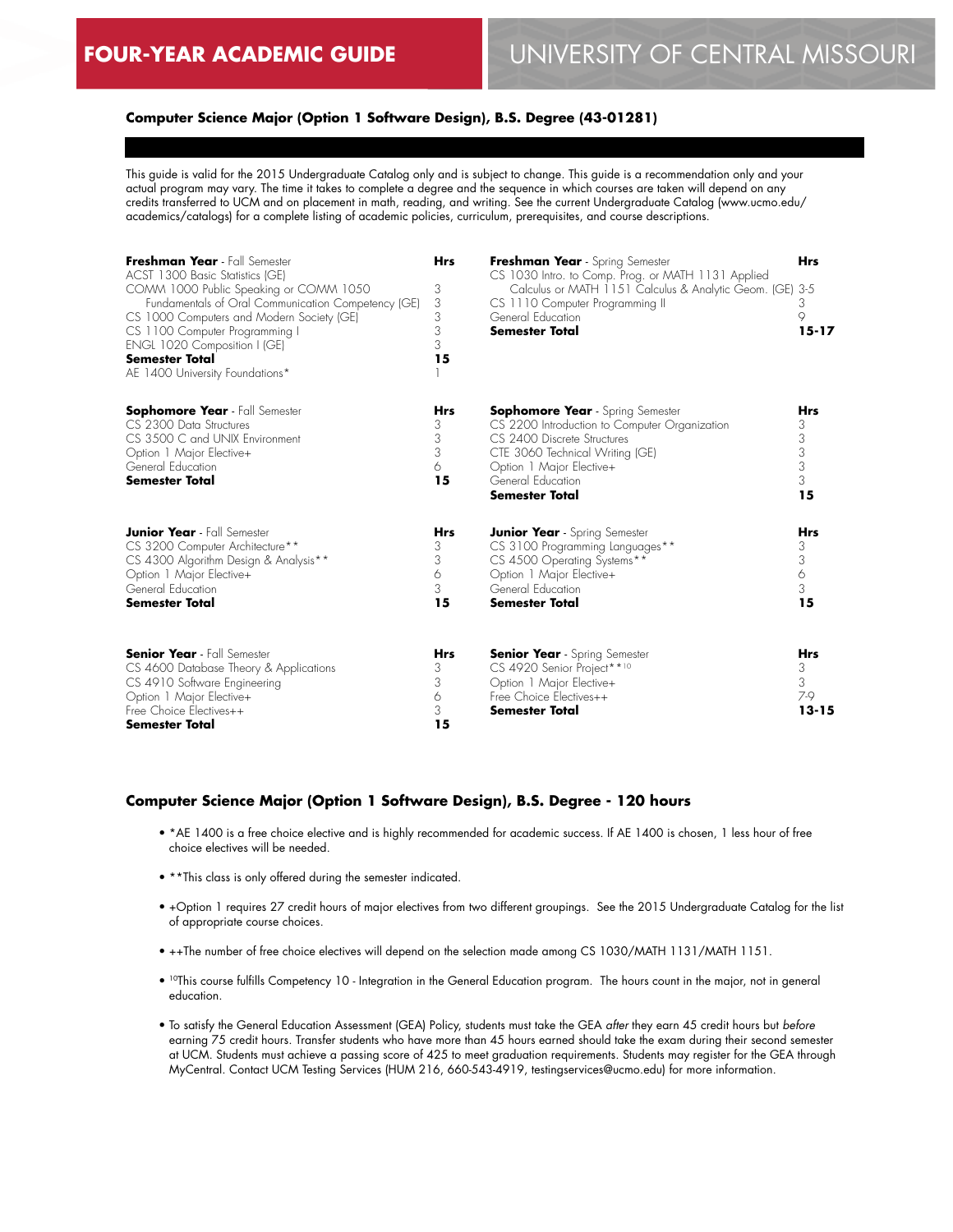## **Computer Science Major (Missouri Innovation Campus (MIC) Option 1 Software Design), B.S. Degree (43-01281)**

This guide is valid for the 2015 Undergraduate Catalog only and is subject to change. This guide is a recommendation only and your actual program may vary. The time it takes to complete a degree and the sequence in which courses are taken will depend on any credits transferred to UCM and on placement in math, reading, and writing. See the current Undergraduate Catalog (www.ucmo.edu/ academics/catalogs) for a complete listing of academic policies, curriculum, prerequisites, and course descriptions.

Courses listed in the first seven semesters include the course prefix, number, and titles used by the Metropolitan Community Colleges (MCC). The UCM equivalents are listed in parenthesis after the MCC course title. If there is no UCM equivalency, (N/A) is listed. Transfer course articulations may be found on the UCM website at www.ucmo.edu/corequiv/transferSearch.cfm.

| High School Junior Year/MCC - Summer Semester<br>COLL 100 First-Year Seminar<br>CSIS 110 Tech. and Info. Management (BTE 1210) (GE)<br>Semester Total                                                                                                                                        | Hrs<br>$\mathbb{I}$<br>3<br>4           | High School Junior Year/MCC - Fall Semester<br>CSIS 115 Intro. to Microcomputer Applications (CIS 1600)<br>CSIS 123 Programming Fundamentals (CS 1100)<br>CSIS 143 Database Design and Management (CS 4600)<br>MATH 110 Intermed. Algebra or MATH 120 College Algebra 3<br>Semester Total                                                                             | Hrs<br>3<br>3<br>3<br>12                        |
|----------------------------------------------------------------------------------------------------------------------------------------------------------------------------------------------------------------------------------------------------------------------------------------------|-----------------------------------------|-----------------------------------------------------------------------------------------------------------------------------------------------------------------------------------------------------------------------------------------------------------------------------------------------------------------------------------------------------------------------|-------------------------------------------------|
| <b>High School Junior Year/MCC</b> - Spring Semester<br>CSIS 222 Java (substitute for CS 1110)<br>CSIS 223 Object Oriented Programming (CS 3110)<br>HIST 120, HIST 121, POLS 135, POLS 136,<br>or POLS 137 (GE)<br><b>Semester Total</b>                                                     | <b>Hrs</b><br>3<br>3<br>3<br>9          | High School Senior Year/MCC - Summer Semester<br>BSAD 120 Organizational Behavior<br>CSIS 170 Principles of Information Assurance (CS 1000) (GE) 3<br>Semester Total                                                                                                                                                                                                  | Hrs<br>3<br>6                                   |
| High School Senior Year/MCC - Fall Semester<br>CSIS 128 Web Development<br>CSIS 161 Networking Fundamentals<br>ENGL 101 Composition and Reading I (ENGL 1020) (GE)<br>PHYS 130 General Physics I (PHYS 1101) (GE) or<br>CHEM 107 Preparatory General Chemistry (GE)<br><b>Semester Total</b> | Hrs<br>3<br>3<br>3<br>5<br>14           | High School Senior Year/MCC - Spring Semester<br>CSIS 152 Linux Operating Systems (CS 3500)<br>CSIS 228 Advanced Web Development (CS 3120)+<br>CSIS 279 Web Database Programming<br>CSIS 290 Field Competencies and Employment Strategies<br>ENGL 215 Technical Writing (CTE 3060) (GE)<br><b>Semester Total</b><br>(graduate from high school and MCC this semester) | Hrs<br>3<br>3<br>3<br>3<br>3<br>15              |
| MCC Junior Year - Summer Semester<br>BSAD 127/221 Management Internship I<br>COMM 100 Fundamentals of Speech (COMM 1000) (GE)<br><b>Semester Total</b><br>(finish MCC requirements this semester)                                                                                            | <b>Hrs</b><br>3<br>3<br>6               | <b>UCM Junior Year</b> - Fall Semester<br>CS 1030 Intro. to Computer Programming or<br>MATH 1131 Applied Calculus (GE) or<br>MATH 1151 Calculus & Analytic Geometry I<br>CS 2200 Introduction to Computer Organization<br>CS 2300 Data Structure<br>CS 2400 Discrete Structures<br>General Education<br><b>Semester Total</b>                                         | Hrs<br>$3 - 5$<br>3<br>3<br>3<br>3<br>$15 - 17$ |
| <b>UCM Junior Year</b> - Spring Semester<br>ACST 1300 Basic Statistics (GE)<br>CS 3100 Programming Languages*<br>CS 3800 Applications Development w/ VB.NET**<br>General Education<br><b>Semester Total</b>                                                                                  | <b>Hrs</b><br>3<br>3<br>3<br>6<br>15    | <b>UCM Senior Year</b> - Summer Semester<br>CS 4020 Internship in CS+<br>General Education<br><b>Semester Total</b>                                                                                                                                                                                                                                                   | <b>Hrs</b><br>3<br>3<br>6                       |
| <b>UCM Senior Year</b> - Fall Semester<br>CS 3200 Computer Architecture*<br>CS 4110 Mobile Applications Programming with Android**<br>CS 4300 Algorithm Design & Analysis*<br>CS 4800 Computer Networking+<br>CS 4910 Software Engineering<br>CS Option 1 Major Elective<br>Semester Total   | Hrs<br>3<br>3<br>3<br>3<br>3<br>3<br>18 | <b>UCM Senior Year</b> - Spring Semester<br>CS 4120 Advanced Applications Programming in Java**<br>CS 4500 Operating Systems*<br>CS 4820 Computer Security+<br>CS 4920 Senior Project*10<br>General Education<br><b>Semester Total</b>                                                                                                                                | Hrs<br>3<br>3<br>3<br>3<br>3<br>15              |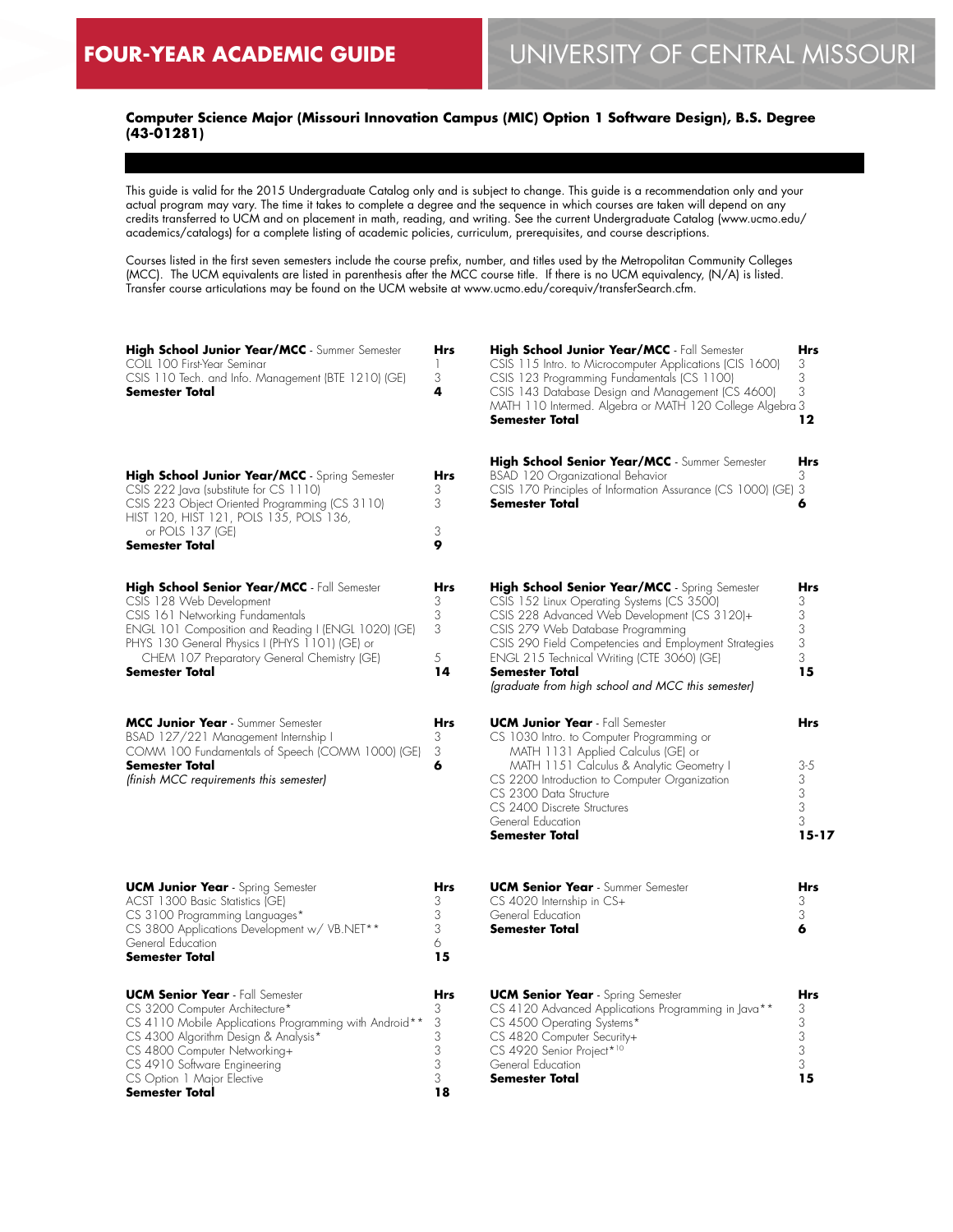## **Computer Science Major (Missouri Innovation Campus (MIC) Option 1 Software Design), B.S. Degree (43-01281)**

This guide is valid for the 2015 Undergraduate Catalog only and is subject to change. This guide is a recommendation only and your actual program may vary. The time it takes to complete a degree and the sequence in which courses are taken will depend on any credits transferred to UCM and on placement in math, reading, and writing. See the current Undergraduate Catalog (www.ucmo.edu/ academics/catalogs) for a complete listing of academic policies, curriculum, prerequisites, and course descriptions.

#### **Computer Science Major (Missouri Innovation Campus (MIC) Option 1 Software Design), B.S. Degree - 138 hours**

- This program is offered in cooperation with the Lee's Summit R-7 School District and the Metropolitan Community College (MCC). Students begin the program during their junior year in high school and will earn an AAS degree from MCC-Longview with a major in Computer Science and Information Systems: Software Development Emphasis.
- Students must be accepted into this program. Go to www.ucmo.edu/mic or call 660-543-8256 for more information.
- \*This class is only offered during the semester indicated.
- \*\*Option 1 requires 9-18 credit hours of major electives from CS 3110, 3130, 3800, 4110, 4120 and/or 4930.
- +Option 1 requires 9-18 credit hours of major electives (18 required if only 9 hours were chosen from CS 3110, 3130, 3800, 4110, 4120, and 4930 - see above). See the 2015 Undergraduate Catalog for the list of appropriate course choices. The total number of Option 1 electives must equal 27 hours.
- <sup>10</sup>This course fulfills Competency 10 Integration in the General Education program. The hours count in the major, not in general education.
- Please note that the credit hours from any course taken at a community college that articulates or substitutes for an upper-level (3000/4000) UCM course will not count towards the upper-level hours needed for graduation. The same rule applies to any 1000/2000 level courses at four-year institutions, even if the course(s) articulates or substitutes for an upper-level (3000/4000) UCM course. Learn more at

www.ucmo.edu/registrar/standards/upper.cfm.

• To satisfy the General Education Assessment (GEA) Policy, students must take the GEA *after* they earn 45 credit hours but *before* earning 75 credit hours. Transfer students who have more than 45 hours earned should take the exam during their second semester at UCM. Students must achieve a passing score of 425 to meet graduation requirements. Students may register for the GEA through MyCentral. Contact UCM Testing Services (HUM 216, 660-543-4919, testingservices@ucmo.edu) for more information.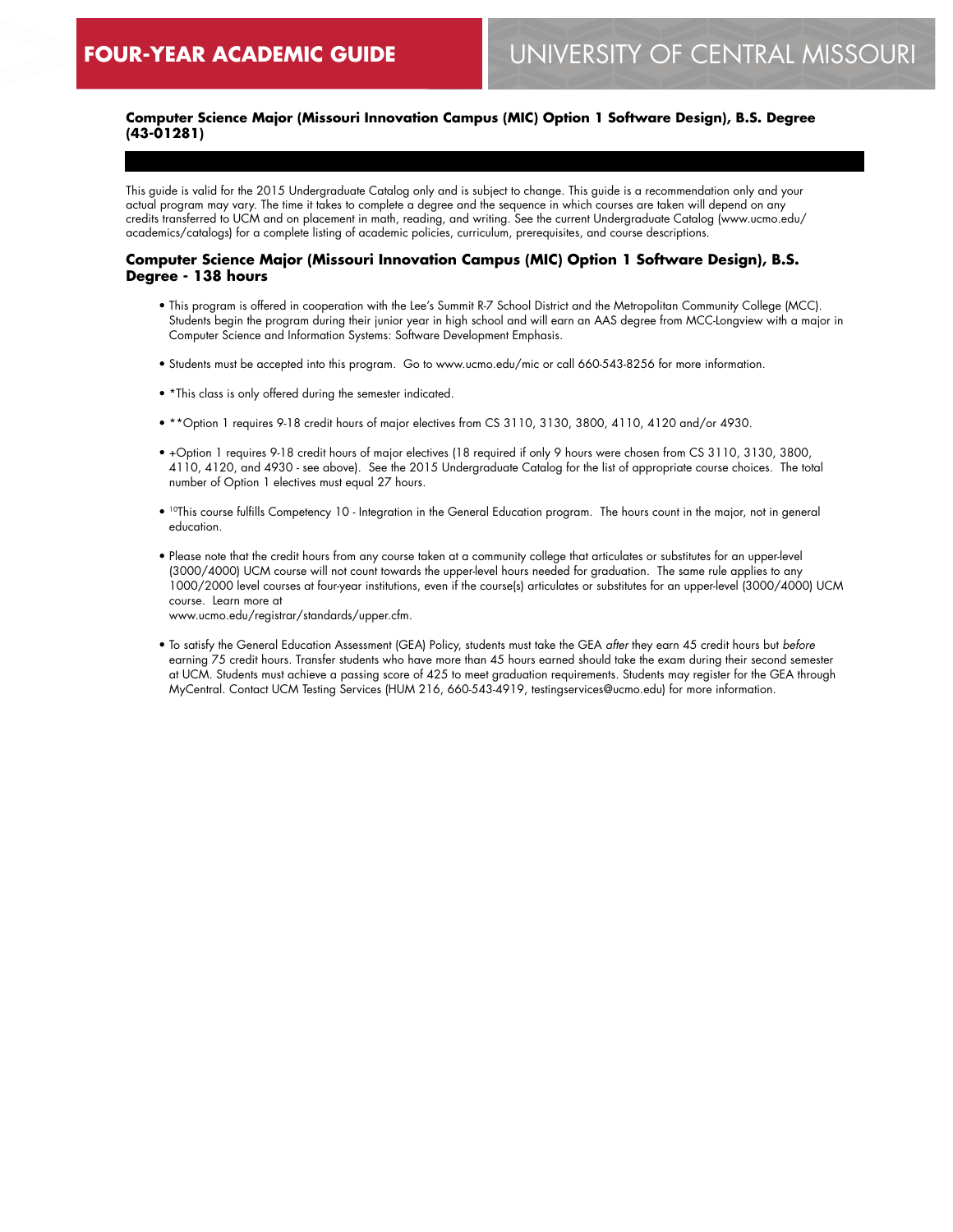## **Computer Science Major (Option 2 Computer Science), B.S. Degree (43-02281)**

This guide is valid for the 2015 Undergraduate Catalog only and is subject to change. This guide is a recommendation only and your actual program may vary. The time it takes to complete a degree and the sequence in which courses are taken will depend on any credits transferred to UCM and on placement in math, reading, and writing. See the current Undergraduate Catalog (www.ucmo.edu/academics/catalogs) for a complete listing of academic policies, curriculum, prerequisites, and course descriptions.

| Freshman Year - Fall Semester<br>CS 1000 Computers and Modern Society (GE)<br>CS 1100 Computer Programming I<br>ENGL 1020 Composition I (GE)<br>General Education<br><b>Semester Total</b><br>AE 1400 University Foundations*   | <b>Hrs</b><br>3<br>3<br>3<br>6<br>15 | Freshman Year - Spring Semester<br>COMM 1000 Public Speaking or COMM 1050<br>Fundamentals of Oral Communication Competency (GE)<br>CS 1110 Computer Programming II<br>MATH 1151 Calculus & Analytic Geometry I (GE)<br>General Education<br><b>Semester Total</b> | <b>Hrs</b><br>3<br>3<br>5<br>3<br>14 |
|---------------------------------------------------------------------------------------------------------------------------------------------------------------------------------------------------------------------------------|--------------------------------------|-------------------------------------------------------------------------------------------------------------------------------------------------------------------------------------------------------------------------------------------------------------------|--------------------------------------|
| <b>Sophomore Year</b> - Fall Semester<br>CS 2300 Data Structures<br>CS 3500 C and UNIX Environment<br>MATH 1152 Calculus & Analytic Geometry II<br>General Education<br><b>Semester Total</b>                                   | Hrs<br>3<br>3<br>5<br>3<br>14        | <b>Sophomore Year</b> - Spring Semester<br>CS 2200 Introduction to Computer Organization<br>CS 2400 Discrete Structures<br>CTE 3060 Technical Writing (GE)<br>Option 2 Major Elective***<br>General Education<br><b>Semester Total</b>                            | Hrs<br>3<br>3<br>3<br>3<br>3<br>15   |
| <b>Junior Year</b> - Fall Semester<br>CS 3200 Computer Architecture**<br>CS 4300 Algorithm Design & Analysis**<br>CS 4600 Database Theory & Applications<br>Option 2 Major Electives ***<br>General Education<br>Semester Total | Hrs<br>3<br>3<br>3<br>4<br>3<br>16   | <b>Junior Year</b> - Spring Semester<br>CS 3100 Programming Languages**<br>CS 4500 Operating Systems**<br>Option 2 Major Electives***<br>General Education<br><b>Semester Total</b>                                                                               | Hrs<br>3<br>3<br>7<br>3<br>16        |
| <b>Senior Year</b> - Fall Semester<br>CS 4910 Software Engineering<br>Option 2 Major Elective***<br>General Education<br>Semester Total                                                                                         | Hrs<br>3<br>6<br>6<br>15             | <b>Senior Year</b> - Spring Semester<br>CS 4920 Senior Project**10<br>Option 2 Major Elective***<br>Free Choice Electives+++<br>Semester Total                                                                                                                    | <b>Hrs</b><br>3<br>3<br>9<br>15      |

#### **Computer Science Major (Option 2 Computer Science), B.S. Degree - 120 hours**

- \*AE 1400 is a free choice elective and is highly recommended for academic success. If AE 1400 is chosen, 1 less hour of free choice electives will be needed.
- \*\*This class is only offered during the semester indicated.
- \*\*\*Option 2 requires a total of 28-29 credit hours. The only required course within these hours is MATH 1152. Choose the remaining 23-24 hours from the four lists in the 2015 Undergraduate Catalog. A minimum of 8 credit hours of MATH and 8 credit hours of science (BIOL/CHEM/EASC/PHYS) must be selected in Option 2. Total math and science combined must be at least 22 credit hours. The remaining 6 hours will be CS courses.
- If chosen as part of the 23-24 hours of major electives, BIOL 2010, 2510, CHEM 1131, EASC 1004, 1114, PHYS 1101 and/or 2121 will count both in the major and in general education. If selected, the number of free choice electives will increase.
- +++The number of free choice electives required will depend on the selections made in the Option 2 courses. Up to seven hours of overlap between major and general education is possible (see list in bullet above). This plan assumes no overlap.
- 10This course fulfills Competency 10 Integration in the General Education program. The hours count in the major, not in general education.
- To satisfy the General Education Assessment (GEA) Policy, students must take the GEA *after* they earn 45 credit hours but *before* earning 75 credit hours. Transfer students who have more than 45 hours earned should take the exam during their second semester at UCM. Students must achieve a passing score of 425 to meet graduation requirements. Students may register for the GEA through MyCentral. Contact UCM Testing Services (HUM 216, 660-543-4919, testingservices@ucmo.edu) for more information.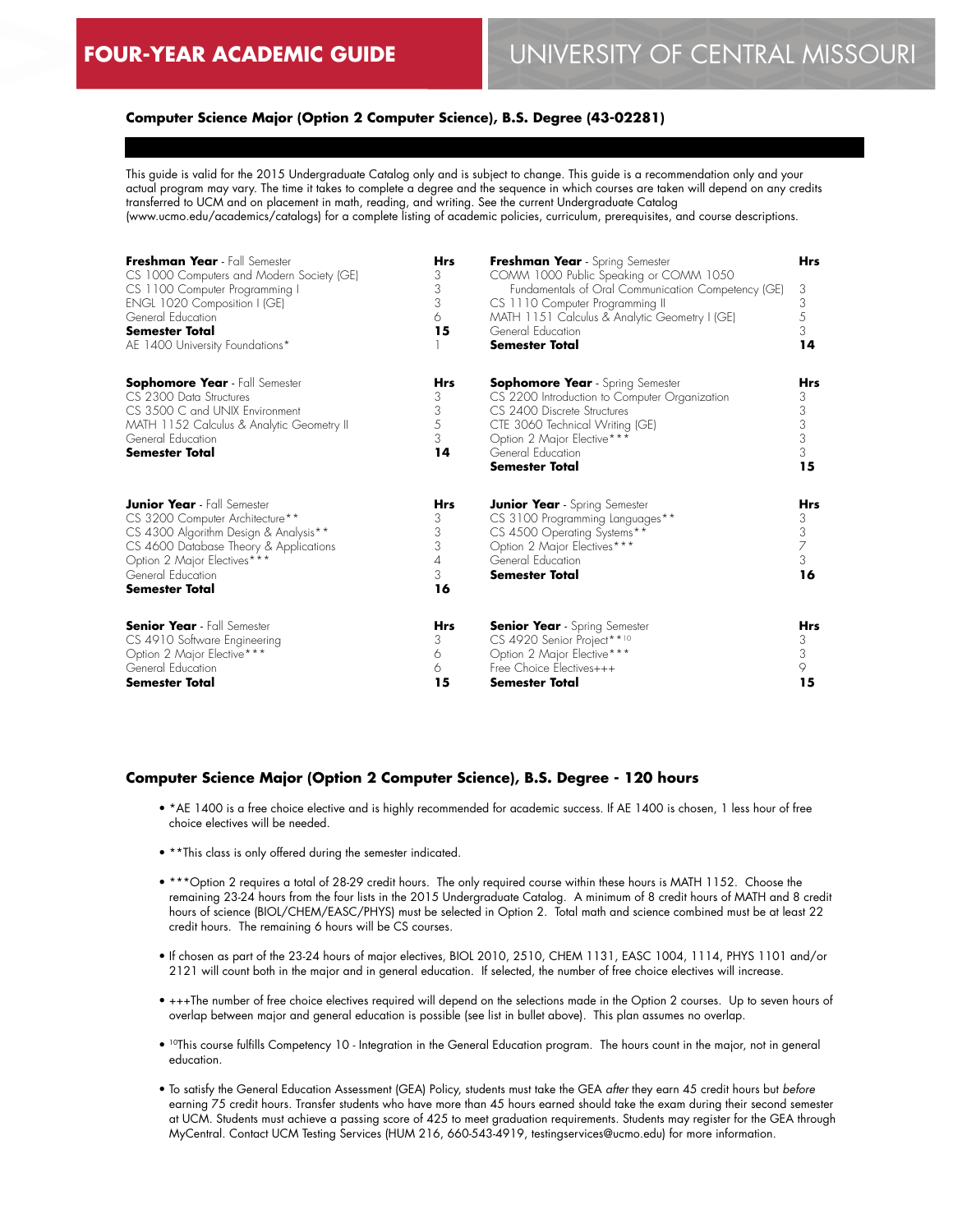## **Computer Science Major (Option 3 Computer Networking and Security - Applications Development), B.S. Degree (43-03281)**

This guide is valid for the 2015 Undergraduate Catalog only and is subject to change. This guide is a recommendation only and your actual program may vary. The time it takes to complete a degree and the sequence in which courses are taken will depend on any credits transferred to UCM and on placement in math, reading, and writing. See the current Undergraduate Catalog (www.ucmo.edu/ academics/catalogs) for a complete listing of academic policies, curriculum, prerequisites, and course descriptions.

| Freshman Year - Fall Semester<br>ACST 1300 Basic Statistics (GE)<br>CS 1000 Computers and Modern Society (GE)<br>CS 1100 Computer Programming I<br>ENGL 1020 Composition I (GE)<br>General Education<br><b>Semester Total</b><br>AE 1400 University Foundations* | <b>Hrs</b><br>3<br>3<br>3<br>3<br>3<br>15 | Freshman Year - Spring Semester<br>COMM 1000 Public Speaking or COMM 1050<br>Fundamentals of Oral Communication Competency (GE)<br>CS 1030 Intro. to Comp. Prog. or MATH 1131 Applied<br>Calculus or MATH 1151 Calculus & Analytic Geom. (GE) 3-5<br>CS 1110 Computer Programming II<br>General Education<br><b>Semester Total</b> | <b>Hrs</b><br>3<br>3<br>6<br>$15 - 17$ |
|------------------------------------------------------------------------------------------------------------------------------------------------------------------------------------------------------------------------------------------------------------------|-------------------------------------------|------------------------------------------------------------------------------------------------------------------------------------------------------------------------------------------------------------------------------------------------------------------------------------------------------------------------------------|----------------------------------------|
| <b>Sophomore Year</b> - Fall Semester<br>CS 2300 Data Structures<br>CS 3500 C and UNIX Environment<br>General Education<br>Semester Total                                                                                                                        | <b>Hrs</b><br>3<br>3<br>9<br>15           | <b>Sophomore Year</b> - Spring Semester<br>CS 2200 Introduction to Computer Organization<br>CS 2400 Discrete Structures<br>CTE 3060 Technical Writing (GE)<br>Option 3 Major Elective**<br>General Education<br><b>Semester Total</b>                                                                                              | Hrs<br>3<br>3<br>3<br>3<br>3<br>15     |
| <b>Junior Year</b> - Fall Semester                                                                                                                                                                                                                               | <b>Hrs</b>                                | <b>Junior Year</b> - Spring Semester                                                                                                                                                                                                                                                                                               | <b>Hrs</b>                             |
| CS 3200 Computer Architecture***                                                                                                                                                                                                                                 | 3                                         | CS 3100 Programming Languages***                                                                                                                                                                                                                                                                                                   | 3                                      |
| CS 4300 Algorithm Design & Analysis***                                                                                                                                                                                                                           | 3                                         | CS 4500 Operating Systems***                                                                                                                                                                                                                                                                                                       | 3                                      |
| CS 4600 Database Theory & Applications                                                                                                                                                                                                                           | 3                                         | Option 3 Major Elective**                                                                                                                                                                                                                                                                                                          | 6                                      |
| Option 3 Major Elective**                                                                                                                                                                                                                                        | 6                                         | General Education                                                                                                                                                                                                                                                                                                                  | 3                                      |
| <b>Semester Total</b>                                                                                                                                                                                                                                            | 15                                        | <b>Semester Total</b>                                                                                                                                                                                                                                                                                                              | 15                                     |
| <b>Senior Year</b> - Fall Semester                                                                                                                                                                                                                               | <b>Hrs</b>                                | <b>Senior Year</b> - Spring Semester                                                                                                                                                                                                                                                                                               | <b>Hrs</b>                             |
| CS 4910 Software Engineering                                                                                                                                                                                                                                     | 3                                         | CS 4920 Senior Project***10                                                                                                                                                                                                                                                                                                        | 3                                      |
| Option 3 Major Electives**                                                                                                                                                                                                                                       | 6                                         | Option 3 Major Elective**                                                                                                                                                                                                                                                                                                          | 6                                      |
| Free Choice Electives++                                                                                                                                                                                                                                          | 6                                         | Free Choice Electives++                                                                                                                                                                                                                                                                                                            | 4-6                                    |
| <b>Semester Total</b>                                                                                                                                                                                                                                            | 15                                        | <b>Semester Total</b>                                                                                                                                                                                                                                                                                                              | $13 - 15$                              |

## **Computer Science Major (Option 3 Computer Networking and Security - Applications Development), B.S. Degree - 120 hours**

- \*AE 1400 is a free choice elective and is highly recommended for academic success. If AE 1400 is chosen, 1 less hour of free choice electives will be needed.
- \*\*Option 3 requires a total of 27 hours of major electives: 12-18 hours from set one and 9-15 hours from set two. See the 2015 Undergraduate Catalog for the list of appropriate course choices in each set.
- \*\*\*This class is only offered during the semester indicated.
- ++The number of free choice electives will depend on the selection made among CS 1030/MATH 1131/MATH 1151.
- <sup>10</sup>This course fulfills Competency 10 Integration in the General Education program. The hours count in the major, not in general education.
- To satisfy the General Education Assessment (GEA) Policy, students must take the GEA *after* they earn 45 credit hours but *before* earning 75 credit hours. Transfer students who have more than 45 hours earned should take the exam during their second semester at UCM. Students must achieve a passing score of 425 to meet graduation requirements. Students may register for the GEA through MyCentral. Contact UCM Testing Services (HUM 216, 660-543-4919, testingservices@ucmo.edu) for more information.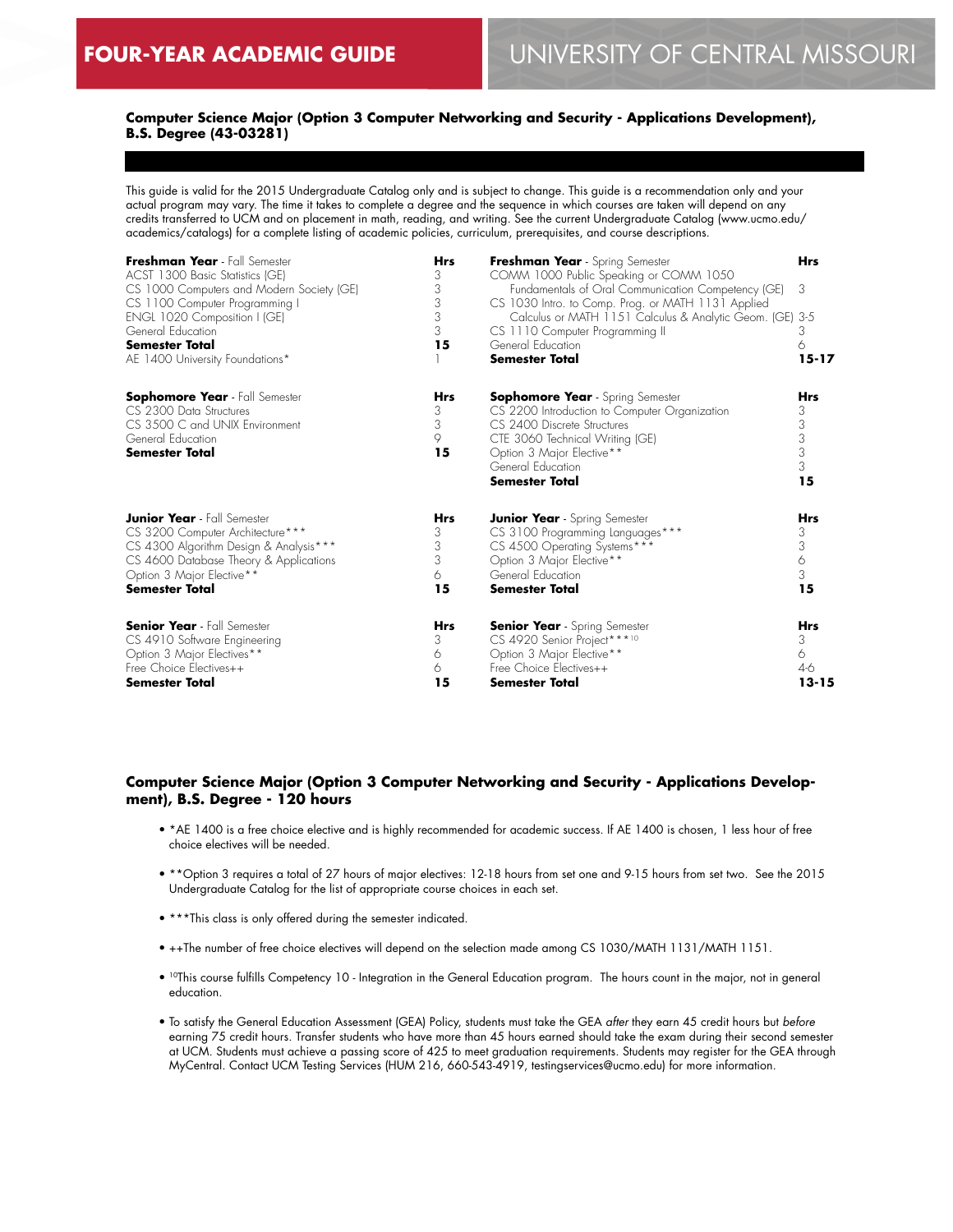## **Computer Science Major (Option 4 Game Development), B.S. Degree (43-04281)**

This guide is valid for the 2015 Undergraduate Catalog only and is subject to change. This guide is a recommendation only and your actual program may vary. The time it takes to complete a degree and the sequence in which courses are taken will depend on any credits transferred to UCM and on placement in math, reading, and writing. See the current Undergraduate Catalog (www.ucmo.edu/ academics/catalogs) for a complete listing of academic policies, curriculum, prerequisites, and course descriptions.

| Freshman Year - Fall Semester<br>ACST 1300 Basic Statistics (GE)<br>CS 1000 Computers and Modern Society (GE)<br>CS 1100 Computer Programming I<br>ENGL 1020 Composition I (GE)<br>General Education<br><b>Semester Total</b><br>AE 1400 University Foundations* | <b>Hrs</b><br>3<br>3<br>3<br>3<br>3<br>15 | Freshman Year - Spring Semester<br>COMM 1000 Public Speaking or COMM 1050<br>Fundamentals of Oral Communication Competency (GE)<br>CS 1030 Intro. to Comp. Prog. or MATH 1131 Applied<br>Calculus or MATH 1151 Calculus & Analytic Geom. (GE)<br>CS 1110 Computer Programming II<br>General Education<br><b>Semester Total</b> | <b>Hrs</b><br>3<br>-3-5<br>3<br>6<br>$15 - 17$  |
|------------------------------------------------------------------------------------------------------------------------------------------------------------------------------------------------------------------------------------------------------------------|-------------------------------------------|--------------------------------------------------------------------------------------------------------------------------------------------------------------------------------------------------------------------------------------------------------------------------------------------------------------------------------|-------------------------------------------------|
| <b>Sophomore Year</b> - Fall Semester<br>CS 2300 Data Structures<br>CS 3500 C and UNIX Environment<br>General Education<br><b>Semester Total</b>                                                                                                                 | Hrs<br>3<br>3<br>9<br>15                  | <b>Sophomore Year</b> - Spring Semester<br>CS 2200 Introduction to Computer Organization<br>CS 2400 Discrete Structures<br>CTE 3060 Technical Writing (GE)<br>Option 4 Major Elective**<br>General Education<br><b>Semester Total</b>                                                                                          | <b>Hrs</b><br>3<br>3<br>3<br>3<br>3<br>15       |
| <b>Junior Year</b> - Fall Semester<br>CS 3200 Computer Architecture***<br>CS 3810 Introduction to Game Design<br>CS 4300 Algorithm Design & Analysis***<br>CS 4600 Database Theory & Applications<br>Option 4 Major Elective**<br>Semester Total                 | <b>Hrs</b><br>3<br>3<br>3<br>3<br>3<br>15 | <b>Junior Year</b> - Spring Semester<br>CS 3100 Programming Languages***<br>CS 4110 Mobile Applications Programming with Android<br>CS 4500 Operating Systems***<br>Option 4 Major Elective**<br><b>Semester Total</b>                                                                                                         | <b>Hrs</b><br>3<br>3<br>3<br>6<br>15            |
| <b>Senior Year</b> - Fall Semester<br>CS 4910 Software Engineering<br>Option 4 Major Elective**<br>General Education<br>Free Choice Electives+<br><b>Semester Total</b>                                                                                          | <b>Hrs</b><br>3<br>3<br>3<br>6<br>15      | <b>Senior Year</b> - Spring Semester<br>CS 4830 Game Development<br>CS 4920 Senior Project***10<br>Option 4 Major Elective**<br>Free Choice Electives+<br><b>Semester Total</b>                                                                                                                                                | <b>Hrs</b><br>3<br>3<br>3<br>$4-6$<br>$13 - 15$ |

#### **Computer Science Major (Option 4 Game Development), B.S. Degree - 120 hours**

- \*AE 1400 is a free choice elective and is highly recommended for academic success. If AE 1400 is chosen, 1 less hour of free choice electives will be needed.
- \*\*Option 4 requires 18 hours of major electives. See the 2015 Undergraduate Catalog for the list of appropriate course choices.
- \*\*\*This class is only offered during the semester indicated.
- +The number of free choice electives will depend on the selection made among CS 1030/MATH 1131/MATH 1151.
- 10This course fulfills Competency 10 Integration in the General Education program. The hours count in the major, not in general education.
- To satisfy the General Education Assessment (GEA) Policy, students must take the GEA *after* they earn 45 credit hours but *before* earning 75 credit hours. Transfer students who have more than 45 hours earned should take the exam during their second semester at UCM. Students must achieve a passing score of 425 to meet graduation requirements. Students may register for the GEA through MyCentral. Contact UCM Testing Services (HUM 216, 660-543-4919, testingservices@ucmo.edu) for more information.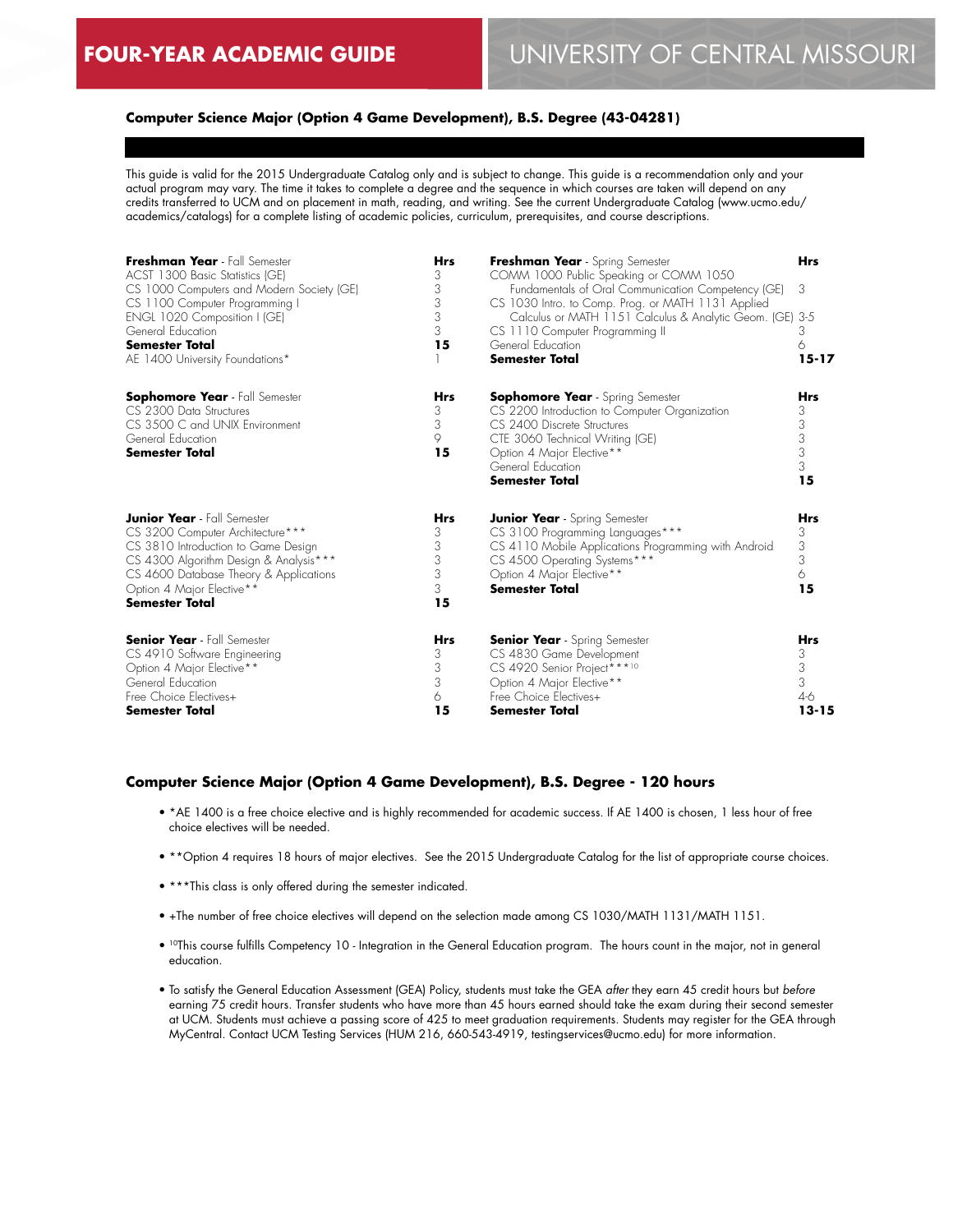#### **Construction Management Major, B.S. Degree (43-239)**

This guide is valid for the 2015 Undergraduate Catalog only and is subject to change. This guide is a recommendation only and your actual program may vary. The time it takes to complete a degree and the sequence in which courses are taken will depend on any credits transferred to UCM and on placement in math, reading, and writing. See the current Undergraduate Catalog (www.ucmo.edu/ academics/catalogs) for a complete listing of academic policies, curriculum, prerequisites, and course descriptions.

| Freshman Year - Fall Semester<br>CIS 1600 Business Information Management (GE)<br>CMGT 1300 Introduction to Construction Management<br>CMGT 1301 Seminar in Construction Management<br>ENGL 1020 Composition I (GE)<br>MATH 1111 College Algebra (GE)<br>General Education<br><b>Semester Total</b>                                                        | Hrs<br>3<br>3<br>.5<br>3<br>3<br>3<br>15.5        | Freshman Year - Spring Semester<br>CADD 1105 Basic AutoCAD<br>CADD 1110 Fundamentals of Drafting<br>CMGT 2310 Construction Plans & Specifications<br>ECON 1010 Principles of Macroeconomics (GE)<br>MATH 1112 College Trigonometry<br>PHYS 1103 Introduction to the Sciences: Physics (GE)<br><b>Semester Total</b>                                      | Hrs<br>3<br>3<br>3<br>$\overline{2}$<br>3<br>15 |
|------------------------------------------------------------------------------------------------------------------------------------------------------------------------------------------------------------------------------------------------------------------------------------------------------------------------------------------------------------|---------------------------------------------------|----------------------------------------------------------------------------------------------------------------------------------------------------------------------------------------------------------------------------------------------------------------------------------------------------------------------------------------------------------|-------------------------------------------------|
| <b>Sophomore Year</b> - Fall Semester<br>ACST 1300 Basic Statistics<br>CMGT 1301 Seminar in Construction Management<br>CMGT 2020 Statics<br>CMGT 2325 Project Cost Estimating<br>CMGT 2340 Surveying & Construction Layout<br>EASC 1004 Introduction to Geology (GE)<br>Semester Total                                                                     | <b>Hrs</b><br>3<br>.5<br>3<br>3<br>3<br>4<br>16.5 | <b>Sophomore Year</b> - Spring Semester<br>BLAW 2720 Legal Environment of Business<br>CMGT 3020 Applied Strength Materials<br>CTE 3060 Technical Writing (GE)<br>EASC 2100 Engineering Geology<br>General Education<br><b>Semester Total</b>                                                                                                             | Hrs<br>3<br>3<br>3<br>$\overline{4}$<br>3<br>16 |
| <b>Junior Year</b> - Fall Semester<br>ACCT 2101 Principles of Financial Accounting<br>CMGT 1301 Seminar in Construction Management<br>CMGT 3330 Building Codes & Code Administration<br>CMGT 3355 Construction Planning & Scheduling<br>MGT 3315 Management of Organizations* or<br>INDM 4210 Industrial Management<br>General Education<br>Semester Total | <b>Hrs</b><br>3<br>.5<br>3<br>3<br>3<br>3<br>15.5 | <b>Junior Year</b> - Spring Semester<br>ACCT 2102 Principles of Managerial Accounting or<br>MKT 3405 Marketing Policy*<br>CADD 3150 Civil Drafting** or<br>CADD 4162 Commercial Arch. Design/Drafting (BIM)**<br>CMGT 3320 Principles of Construction Management<br><b>ENGT 2040 Engineering Material Science</b><br>General Education<br>Semester Total | Hrs<br>3<br>3<br>3<br>$\overline{4}$<br>3<br>16 |
| Summer - Between Junior & Senior Year<br>SOT 3022 Internship in Technology***<br><b>Semester Total</b>                                                                                                                                                                                                                                                     | Hrs<br>ı                                          |                                                                                                                                                                                                                                                                                                                                                          |                                                 |
| <b>Senior Year</b> - Fall Semester<br>CMGT 1301 Seminar in Construction Management<br>CMGT 3350 Building Structures: Methods & Materials<br>CMGT 4355 Computer-Based Project Control<br>HRM 3920 Human Resources Management or<br>INDM 4260 Organizational Dynamics<br>General Education<br>Semester Total                                                 | Hrs<br>.5<br>3<br>3<br>3<br>6<br>15.5             | <b>Senior Year</b> - Spring Semester<br>CMGT 4310 Construction Safety<br>CMGT 4325 Advanced Estimating & Cost Analysis<br>CMGT 4330 Mechanical Systems for Buildings or<br>CMGT 4380 Heavy Construction: Methods and Materials 3<br>CMGT 4400 Construction Operations <sup>10</sup><br>General Education<br><b>Semester Total</b>                        | Hrs<br>3<br>3<br>3<br>3<br>15                   |

#### **Construction Management Major, B.S. Degree - Minimum hours 126**

- \*Students can complete a Business Administration minor by choosing MGT 3315 and MKT 3405 in the major.
- \*\*This course has a prerequisite not included in the major program. See the Undergraduate Catalog for course prerequisites.
- \*\*\*SOT 3022 Internship in Technology should be done during the summer between the junior/senior years.
- 10This course fulfills Competency 10 Integration in the General Education program. The hours count in the major, not in general education.
- To satisfy the General Education Assessment (GEA) Policy, students must take the GEA *after* they earn 45 credit hours but *before* earning 75 credit hours. Transfer students who have more than 45 hours earned should take the exam during their second semester at UCM. Students must achieve a passing score of 425 to meet graduation requirements. Students may register for the GEA through MyCentral. Contact UCM Testing Services (HUM 216, 660-543-4919, testingservices@ucmo.edu) for more information.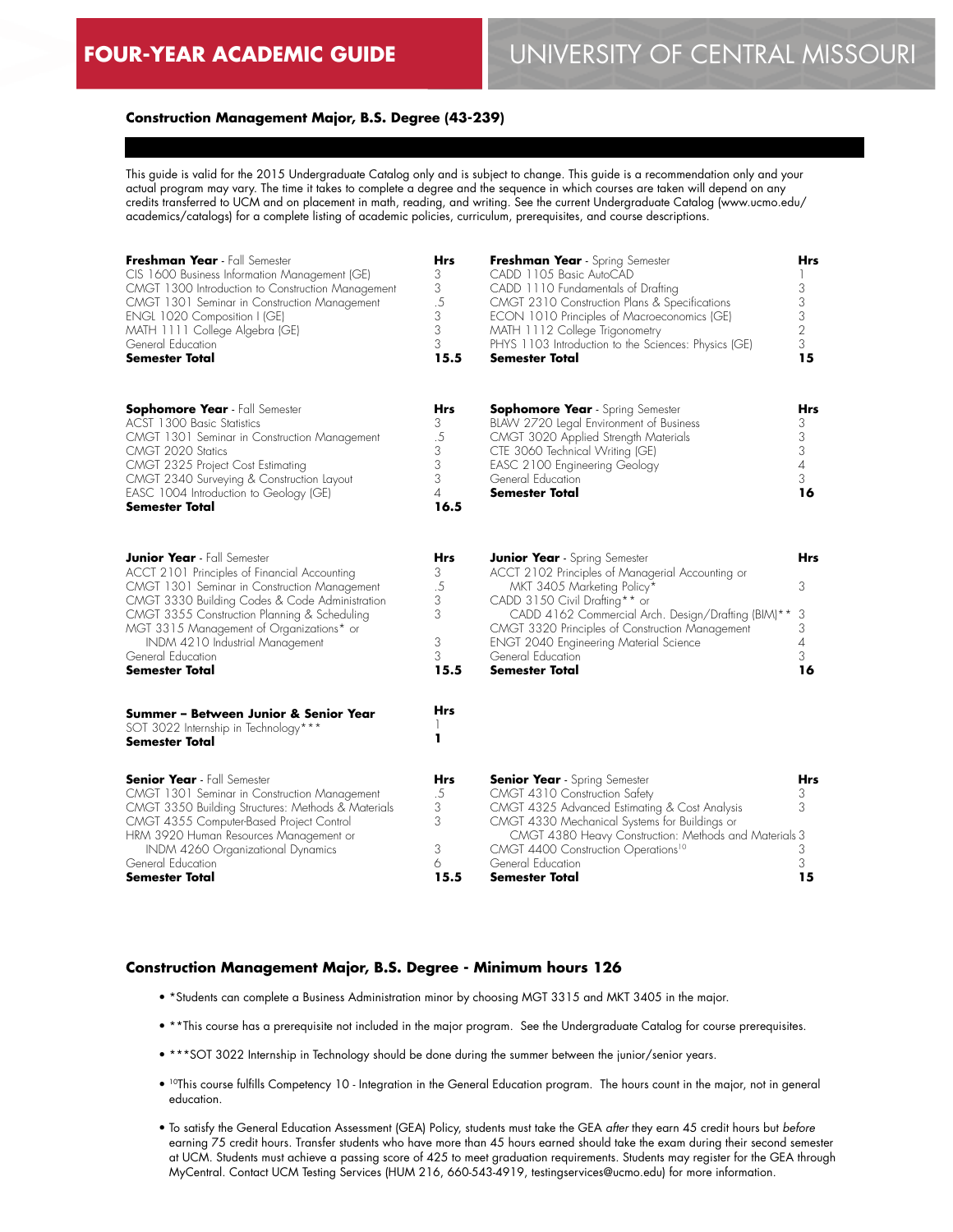## **Criminal Justice Major, B.S. Degree (43-842)**

This guide is valid for the 2015 Undergraduate Catalog only and is subject to change. This guide is a recommendation only and your actual program may vary. The time it takes to complete a degree and the sequence in which courses are taken will depend on any credits transferred to UCM and on placement in math, reading, and writing. See the current Undergraduate Catalog (www.ucmo.edu/ academics/catalogs) for a complete listing of academic policies, curriculum, prerequisites, and course descriptions.

| Freshman Year - Fall Semester<br>CJ 1000 Introduction to Criminal Justice (GE)<br>CJ 1605 Orientation to the Criminal Justice Major<br>ENGL 1020 Composition I (GE)<br>General Education<br><b>Semester Total</b><br>AE 1400 University Foundations* | <b>Hrs</b><br>3<br>3<br>9<br>16 | Freshman Year - Spring Semester<br>CJ 3010 Policing a Democratic Society<br>ENGL 1030 Composition II or CTE 3060 Tech. Writing (GE)<br>General Education<br>Semester Total | <b>Hrs</b><br>3<br>3<br>15    |
|------------------------------------------------------------------------------------------------------------------------------------------------------------------------------------------------------------------------------------------------------|---------------------------------|----------------------------------------------------------------------------------------------------------------------------------------------------------------------------|-------------------------------|
| <b>Sophomore Year</b> - Fall Semester<br>CJ 2300 Criminal Law and Procedure<br>CJ Major Elective<br>General Education<br><b>Semester Total</b>                                                                                                       | Hrs<br>3<br>3<br>9<br>15        | <b>Sophomore Year</b> - Spring Semester<br>CI 3006 Corrections<br>CI Major Elective<br>General Education<br>Free Choice Electives<br>Semester Total                        | Hrs<br>3<br>3<br>6<br>3<br>15 |
| <b>Junior Year - Fall Semester</b><br>CJ 3605 Junior Seminar in Criminal Justice<br>CJ 4503 Dynamics of Criminal Behavior<br>Free Choice Flectives<br><b>Semester Total</b>                                                                          | <b>Hrs</b><br>3<br>11<br>15     | <b>Junior Year</b> - Spring Semester<br>CJ Major Elective<br>Free Choice Elective<br>Semester Total                                                                        | <b>Hrs</b><br>3<br>12<br>15   |
| <b>Senior Year</b> - Fall Semester<br>CJ 3600 Introduction to CJ Research & Statistics<br>CJ Major Elective<br>Free Choice Electives<br>Semester Total                                                                                               | <b>Hrs</b><br>3<br>3<br>9<br>15 | <b>Senior Year</b> - Spring Semester<br>CJ 4605 Senior Seminar in Criminal Justice <sup>10</sup><br>CI Major Elective<br>Free Choice Electives<br>Semester Total           | <b>Hrs</b><br>3<br>10<br>14   |

#### **Criminal Justice Major, B.S. Degree - 120 hours**

- \*AE 1400 is a free choice elective and is highly recommended for academic success. If AE 1400 is chosen, 1 less hour of free choice electives will be needed.
- 10This course fulfills Competency 10 Integration in the General Education program. The hours count in the major, not in general education.
- A grade of C or higher (including transfer classes) is required in all CJ major required classes, but not the 15 hours of CJ major elective courses.
- This major does not require a minor, but one is strongly recommended. Most minors are between 18-24 credit hours. This major contains 45 hours of free choice electives, this gives a lot of flexibility for the addition of a minor, double minor, double major or double degree. The number of free choice electives required will vary depending on the minor chosen.
- This major does not build in the minimum number (30) of upper-level credit hours required for graduation. Be sure to include upperlevel choices (3000/4000) in your major electives, general education, and/or free choice electives.
- To satisfy the General Education Assessment (GEA) Policy, students must take the GEA *after* they earn 45 credit hours but *before* earning 75 credit hours. Transfer students who have more than 45 hours earned should take the exam during their second semester at UCM. Students must achieve a passing score of 425 to meet graduation requirements. Students may register for the GEA through MyCentral. Contact UCM Testing Services (HUM 216, 660-543-4919, testingservices@ucmo.edu) for more information.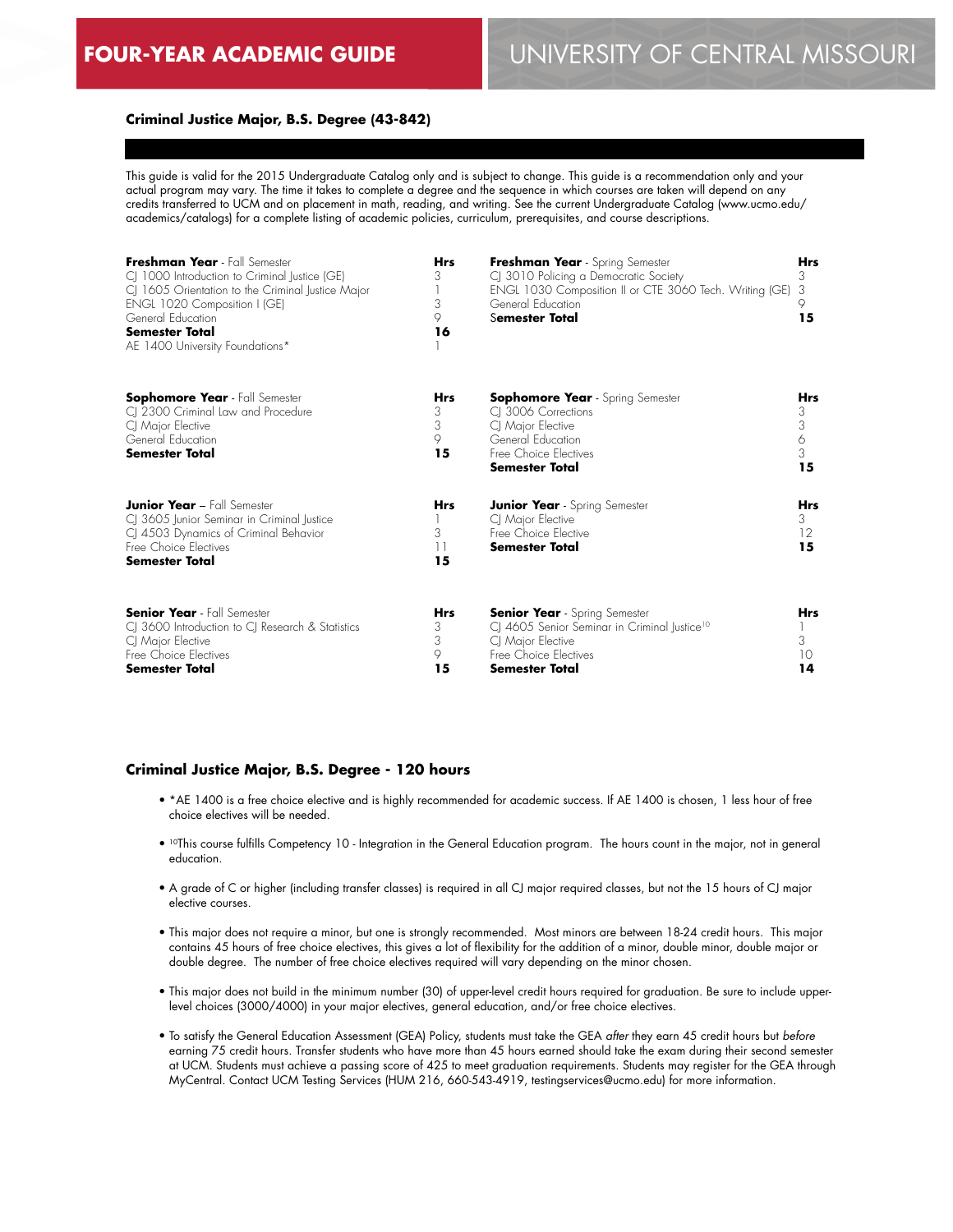## **Crisis and Disaster Management, B.S. Degree (43-248, 250, 251, 886)**

This guide is valid for the 2015 Undergraduate Catalog only and is subject to change. This guide is a recommendation only and your actual program may vary. The time it takes to complete a degree and the sequence in which courses are taken will depend on any credits transferred to UCM and on placement in math, reading, and writing. See the current Undergraduate Catalog (www.ucmo.edu/ academics/catalogs) for a complete listing of academic policies, curriculum, prerequisites, and course descriptions.

| Freshman Year - Fall Semester<br>ENGL 1020 Composition I (GE)<br>General Education<br><b>Semester Total</b><br>AE 1400 University Foundations*                                                           | <b>Hrs</b><br>3<br>12<br>15           | Freshman Year - Spring Semester<br>ENGL 1030 Composition II or CTE 3060 Tech. Writing (GE)<br>General Education<br><b>Semester Total</b>                 | <b>Hrs</b><br>3<br>12<br>15     |
|----------------------------------------------------------------------------------------------------------------------------------------------------------------------------------------------------------|---------------------------------------|----------------------------------------------------------------------------------------------------------------------------------------------------------|---------------------------------|
| <b>Sophomore Year</b> - Fall Semester<br>CDM 3000 Introduction to Crisis & Disaster Management<br>CHEM 1103 or 1104 Intro. to the Sciences: Chemistry (GE)<br>General Education<br><b>Semester Total</b> | <b>Hrs</b><br>3<br>$3-4$<br>8-9<br>15 | <b>Sophomore Year</b> - Spring Semester<br>CDM 3400 Community Mitigation & Recovery<br>Free Choice Flectives<br><b>Semester Total</b>                    | <b>Hrs</b><br>3<br>9<br>12      |
| <b>Junior Year</b> - Fall Semester<br>Major Area Course**<br>Free Choice Electives<br><b>Semester Total</b>                                                                                              | <b>Hrs</b><br>3<br>12<br>15           | <b>Junior Year</b> - Spring Semester<br>CDM 4200 Disaster Management Technology<br>Major Area Course**<br>Free Choice Electives<br><b>Semester Total</b> | <b>Hrs</b><br>3<br>3<br>9<br>15 |
| <b>Summer</b> - Between Junior & Senior Year<br>CDM 4900 Technology Application Studies***<br>CDM 4990 Practicum in CDM<br>Major Area Course**<br><b>Semester Total</b>                                  | <b>Hrs</b><br>3<br>3<br>3<br>9        |                                                                                                                                                          |                                 |
| <b>Senior Year</b> - Fall Semester<br>CDM 4400 Research Issues in CDM<br>CDM 4910 Field Exercise Project***<br>Departmentally Approved Technical Elective<br>Free Choice Electives<br>Semester Total     | <b>Hrs</b><br>3<br>3<br>3<br>3<br>12  | <b>Senior Year</b> - Spring Semester<br>CDM 4800 Integrated Emergency Management <sup>10</sup><br>Free Choice Electives<br><b>Semester Total</b>         | <b>Hrs</b><br>3<br>9<br>12      |

#### **Crisis and Disaster Management, B.S. Degree – 120 hrs**

- \*AE 1400 is a free choice elective and is highly recommended for academic success. If AE 1400 is chosen, 1 less hour of free choice electives will be needed.
- \*\*Course choice will depend on the Major Area chosen: Business Continuity Area, Emergency Management Area, Emergency Services Management Area, or the Environmental Hazards Area. Each area requires 9 specific hours of CDM courses. See the 2015 Undergraduate Catalog for more information.
- \*\*\*CDM 4900 and 4910 can be taken any semester after the sophomore year. It is recommended to take CDM 4900 after CDM 4200.
- 10This course fulfills Competency 10 Integration in the General Education program. The hours count in the major, not in general education.
- Some CDM major courses may be offered only once per year. Contact the program office in Humphreys 200 at 660-543-4971 for the most up to date course offering schedule.
- To satisfy the General Education Assessment (GEA) Policy, students must take the GEA *after* they earn 45 credit hours but *before* earning 75 credit hours. Transfer students who have more than 45 hours earned should take the exam during their second semester at UCM. Students must achieve a passing score of 425 to meet graduation requirements. Students may register for the GEA through MyCentral. Contact UCM Testing Services (HUM 216, 660-543-4919, testingservices@ucmo.edu) for more information.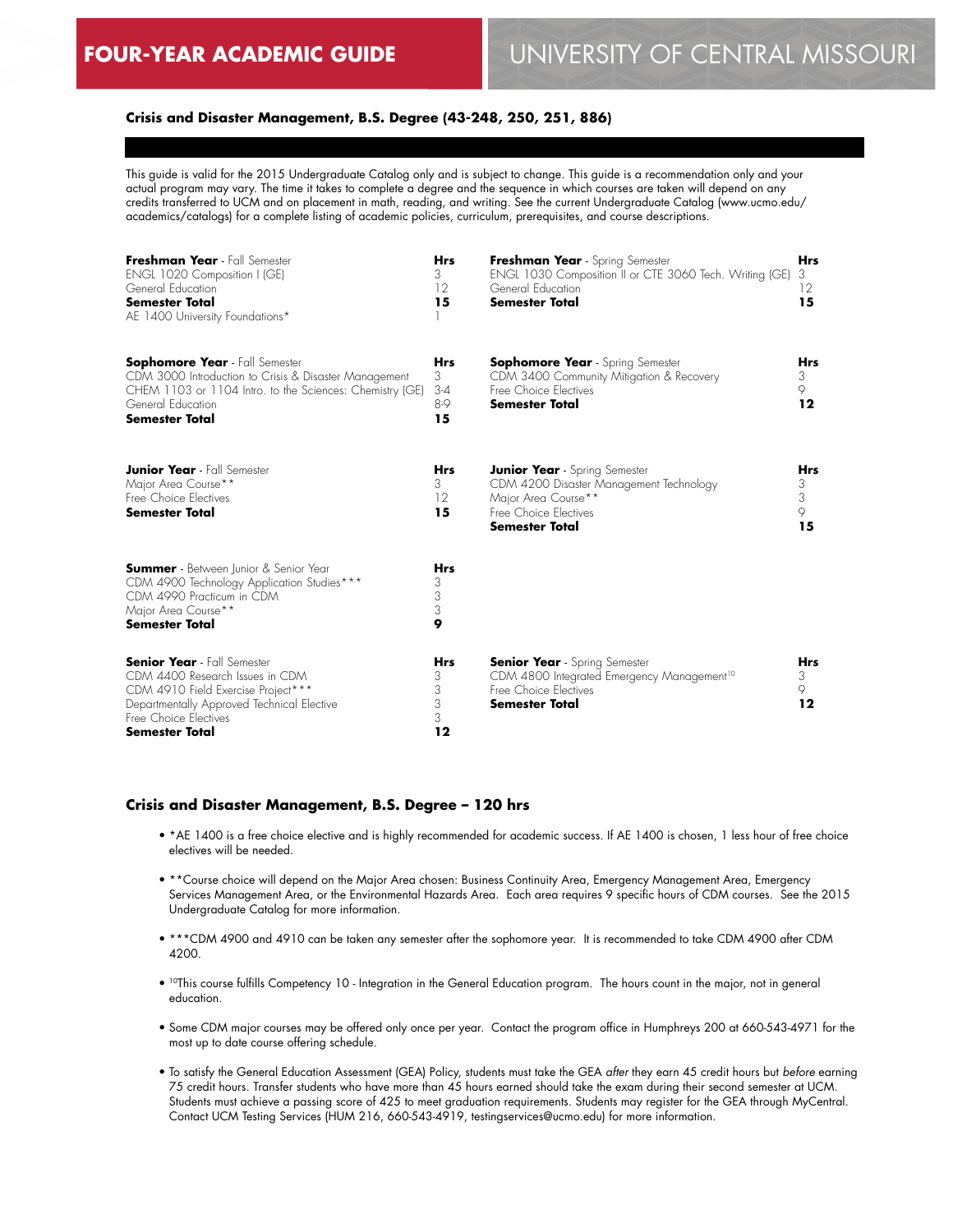## **Cybersecurity Major, B.S. Degree (43-892)**

This guide is valid for the 2015 Undergraduate Catalog only and is subject to change. This guide is a recommendation only and your actual program may vary. The time it takes to complete a degree and the sequence in which courses are taken will depend on any credits transferred to UCM and on placement in math, reading, and writing. See the current Undergraduate Catalog (www.ucmo.edu/ academics/catalogs) for a complete listing of academic policies, curriculum, prerequisites, and course descriptions.

| Freshman Year - Fall Semester<br>COMM 1000 Public Speaking or COMM 1050<br>Fundamentals of Oral Communication Competency (GE)<br>CS 1000 Computers and Modern Society (GE)<br>CS 1100 Computer Programming I<br>ENGL 1020 Composition I (GE)<br>General Education<br><b>Semester Total</b><br>AE 1400 University Foundations* | <b>Hrs</b><br>3<br>3<br>3<br>3<br>3<br>15 | Freshman Year - Spring Semester<br>ACST 1300 Basic Statistics (GE)<br>C 1000 Introduction to Criminal Justice (GE)<br>CS 1110 Computer Programming II<br>General Education<br><b>Semester Total</b>                                          | <b>Hrs</b><br>3<br>3<br>3<br>6<br>15      |
|-------------------------------------------------------------------------------------------------------------------------------------------------------------------------------------------------------------------------------------------------------------------------------------------------------------------------------|-------------------------------------------|----------------------------------------------------------------------------------------------------------------------------------------------------------------------------------------------------------------------------------------------|-------------------------------------------|
| <b>Sophomore Year</b> - Fall Semester<br>CS 2300 Data Structures<br>CS 3500 C and UNIX Environment<br>CS 1030 Introduction to Computer Programming or<br>MATH 1131 Applied Calculus (GE)<br>NET 1060 Introduction to Networks<br>General Education<br><b>Semester Total</b>                                                   | <b>Hrs</b><br>3<br>3<br>3<br>3<br>3<br>15 | <b>Sophomore Year</b> - Spring Semester<br>CS 2200 Introduction to Computer Organization<br>CS 2400 Discrete Structures<br>CTE 3060 Technical Writing (GE)<br>NET 1061 Routers & Switching Essentials<br>General Education<br>Semester Total | <b>Hrs</b><br>3<br>3<br>3<br>3<br>3<br>15 |
| <b>Junior Year</b> - Fall Semester<br>CS 3300 Introduction to Cryptography**<br>CS 4300 Algorithm Design & Analysis**<br>NET 3068 Network Security I<br>Major Elective+<br>General Education<br><b>Semester Total</b>                                                                                                         | <b>Hrs</b><br>3<br>3<br>4<br>3<br>3<br>16 | <b>Junior Year</b> - Spring Semester<br>CS 3130 Secure Programming**<br>CS 4500 Operating Systems**<br>Major Electives+<br>General Education<br><b>Semester Total</b>                                                                        | <b>Hrs</b><br>3<br>3<br>6<br>3<br>15      |
| <b>Senior Year</b> - Fall Semester<br>CS 4600 Database Theory & Applications**<br>CS 4800 Computer Networking**<br>Major Electives+<br>Free Choice Elective<br><b>Semester Total</b>                                                                                                                                          | <b>Hrs</b><br>3<br>3<br>6<br>3<br>15      | <b>Senior Year</b> - Spring Semester<br>CS 4820 Computer Security<br>CS 4920 Senior Project**10<br>Major Electives+<br>Free Choice Electives<br>Semester Total                                                                               | <b>Hrs</b><br>3<br>3<br>3<br>5<br>14      |

#### **Cybersecurity Major, B.S. Degree - 120 hours**

- \*AE 1400 is a free choice elective and is highly recommended for academic success. If AE 1400 is chosen, 1 less hour of free choice electives will be needed.
- \*\*This class is only offered during the semester indicated.
- +This major requires 18 hours of major electives. Choose 9-12 hours from group 1 and 6-9 hours from group 2 for a total of 18 hours. Consult the course choice listing in the 2015 Undergraduate Catalog.
- 10This course fulfills Competency 10 Integration in the General Education program. The hours count in the major, not in general education.
- To satisfy the General Education Assessment (GEA) Policy, students must take the GEA *after* they earn 45 credit hours but *before* earning 75 credit hours. Transfer students who have more than 45 hours earned should take the exam during their second semester at UCM. Students must achieve a passing score of 425 to meet graduation requirements. Students may register for the GEA through MyCentral. Contact UCM Testing Services (HUM 216, 660-543-4919, testingservices@ucmo.edu) for more information.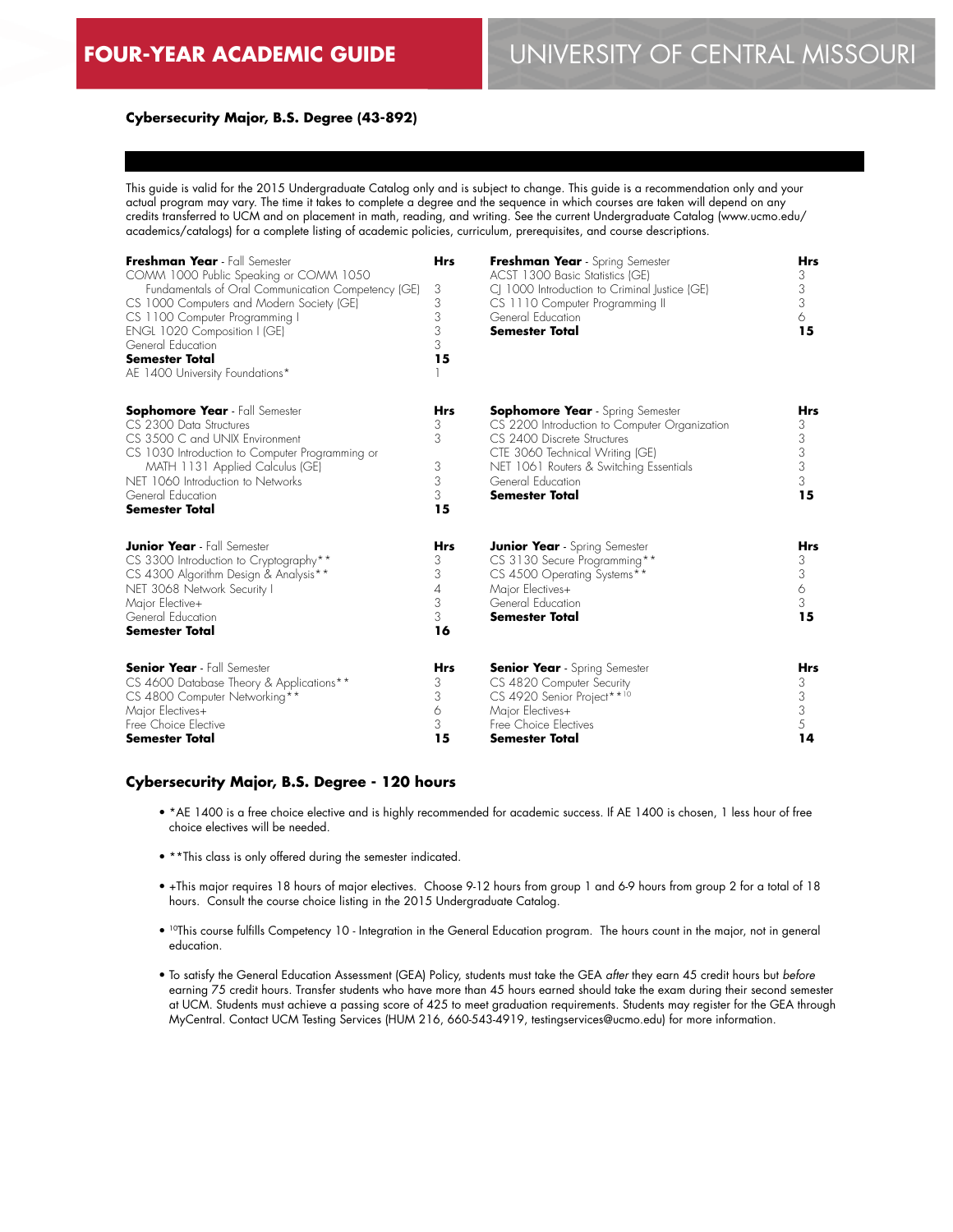## **Design & Drafting Technology Major, B.S. Degree (43-568)**

This guide is valid for the 2015 Undergraduate Catalog only and is subject to change. This guide is a recommendation only and your actual program may vary. The time it takes to complete a degree and the sequence in which courses are taken will depend on any credits transferred to UCM and on placement in math, reading, and writing. See the current Undergraduate Catalog (www.ucmo.edu/ academics/catalogs) for a complete listing of academic policies, curriculum, prerequisites, and course descriptions.

| Freshman Year - Fall Semester<br>BTE 1210 Essentials of Managing Information (GE)<br>CADD 1100 Orientation to Design/Drafting*+<br>CADD 1105 Basic AutoCAD<br>CADD 1110 Fundamentals of Drafting or<br>CTE 1300 Introduction to Engineering Design<br>CADD 1170 Introduction Computer-Aided Drafting+<br>ENGL 1020 Composition I (GE)<br>MATH 1111 College Algebra (GE)<br>Semester Total | <b>Hrs</b><br>2<br>1<br>1<br>3<br>$\sqrt{2}$<br>3<br>3<br>15 | Freshman Year - Spring Semester<br>CADD 2120 Machine Drafting*+<br>CADD 2171 Introduction to MicroStation+<br>EASC 1004 Introduction to Geology (GE)<br>MATH 1112 College Trigonometry<br>General Education<br><b>Semester Total</b>                                                     | Hrs<br>3<br>3<br>$\overline{4}$<br>$\overline{2}$<br>3<br>15 |
|-------------------------------------------------------------------------------------------------------------------------------------------------------------------------------------------------------------------------------------------------------------------------------------------------------------------------------------------------------------------------------------------|--------------------------------------------------------------|------------------------------------------------------------------------------------------------------------------------------------------------------------------------------------------------------------------------------------------------------------------------------------------|--------------------------------------------------------------|
| <b>Sophomore Year</b> - Fall Semester<br>CADD 2100 Sophomore Design/Drafting Seminar*<br>CADD 2150 Descriptive Geometry for Engin. Technology<br>CMGT 2020 Statics<br>ENGT 2530 Machine Tool Technology<br>General Education<br><b>Semester Total</b>                                                                                                                                     | Hrs<br>.5<br>3<br>3<br>3<br>6<br>15.5                        | <b>Sophomore Year</b> - Spring Semester<br>CADD 2160 Structural Drafting<br>CADD 2180 Technical Illustration<br>CADD 3171 CADD for Engineering Technology+<br>CMGT 3010 Applied Constructions Practices<br>PHYS 1103 Introduction to the Sciences: Physics (GE)<br><b>Semester Total</b> | Hrs<br>3<br>3<br>3<br>3<br>3<br>15                           |
| <b>Junior Year</b> - Fall Semester<br>CADD 3100 Junior Design/Drafting Seminar*<br>CADD 3175 Advanced MicroStation<br>CTE 3060 Technical Writing (GE)<br>GEOG 2212 World Geography (GE)<br>General Education<br><b>Semester Total</b>                                                                                                                                                     | <b>Hrs</b><br>.5<br>3<br>3<br>3<br>6<br>15.5                 | <b>Junior Year</b> - Spring Semester<br>CADD 3150 Civil Drafting<br>CADD 3170 Computer Drafting Systems<br>Major Area Electives**<br>General Education<br><b>Semester Total</b>                                                                                                          | Hrs<br>3<br>3<br>3<br>6<br>15                                |
| Summer - Between Junior & Senior Year<br>SOT 3022 Internship in Technology***<br>SOT 4210 Innovations Management for CADD or<br>HRM 3920 Human Resource Management***<br>Semester Total                                                                                                                                                                                                   | Hrs<br>3<br>4                                                |                                                                                                                                                                                                                                                                                          |                                                              |
| <b>Senior Year</b> - Fall Semester<br>CADD 4100 Senior Design/Drafting Seminar*<br>CADD 4180 Industrial Design <sup>10</sup><br>SOT 4570 Computer Graphics<br>Major Area Electives**<br>Semester Total                                                                                                                                                                                    | Hrs<br>1<br>3<br>3<br>6<br>13                                | <b>Senior Year</b> - Spring Semester<br>INDM 4250 Project Management or<br>MGT 3315 Management of Organizations***<br>Major Area Electives**<br>Free Choice Electives<br>Semester Total                                                                                                  | Hrs<br>3<br>6<br>3<br>12                                     |

#### **Design & Drafting Technology Major, B.S. Degree - 120 hours**

- Must earn a grade of C or higher in all CADD prefix courses.
- \*This class is only offered the semester indicated.
- +A grade of C or higher is required in these courses for enrollment in future CADD courses.
- \*\*Students choose an area of specialty from the following five areas: Area 1 Mechanical (Product/Machine) Design, Area 2 Architectural/Structural, Area 3 MEP (Mechanical, Electrical & Plumbing) & Industrial Piping Systems, Area 4 Civil/GIS, or Area 5 Computer Graphics. Fifteen credit hours of Major Area Electives are required. See the 2015 Undergraduate Catalog for the list of classes required in each area.
- \*\*\*Students either take INDM 4250 and SOT 4210 or MGT 3315 and HRM 3920.
- 10This course fulfills Competency 10 Integration in the General Education program. The hours count in the major, not in general education.
- To satisfy the General Education Assessment (GEA) Policy, students must take the GEA *after* they earn 45 credit hours but *before* earning 75 credit hours. Transfer students who have more than 45 hours earned should take the exam during their second semester at UCM. Students must achieve a passing score of 425 to meet graduation requirements. Students may register for the GEA through MyCentral. Contact UCM Testing Services (HUM 216, 660-543-4919, testingservices@ucmo.edu) for more information.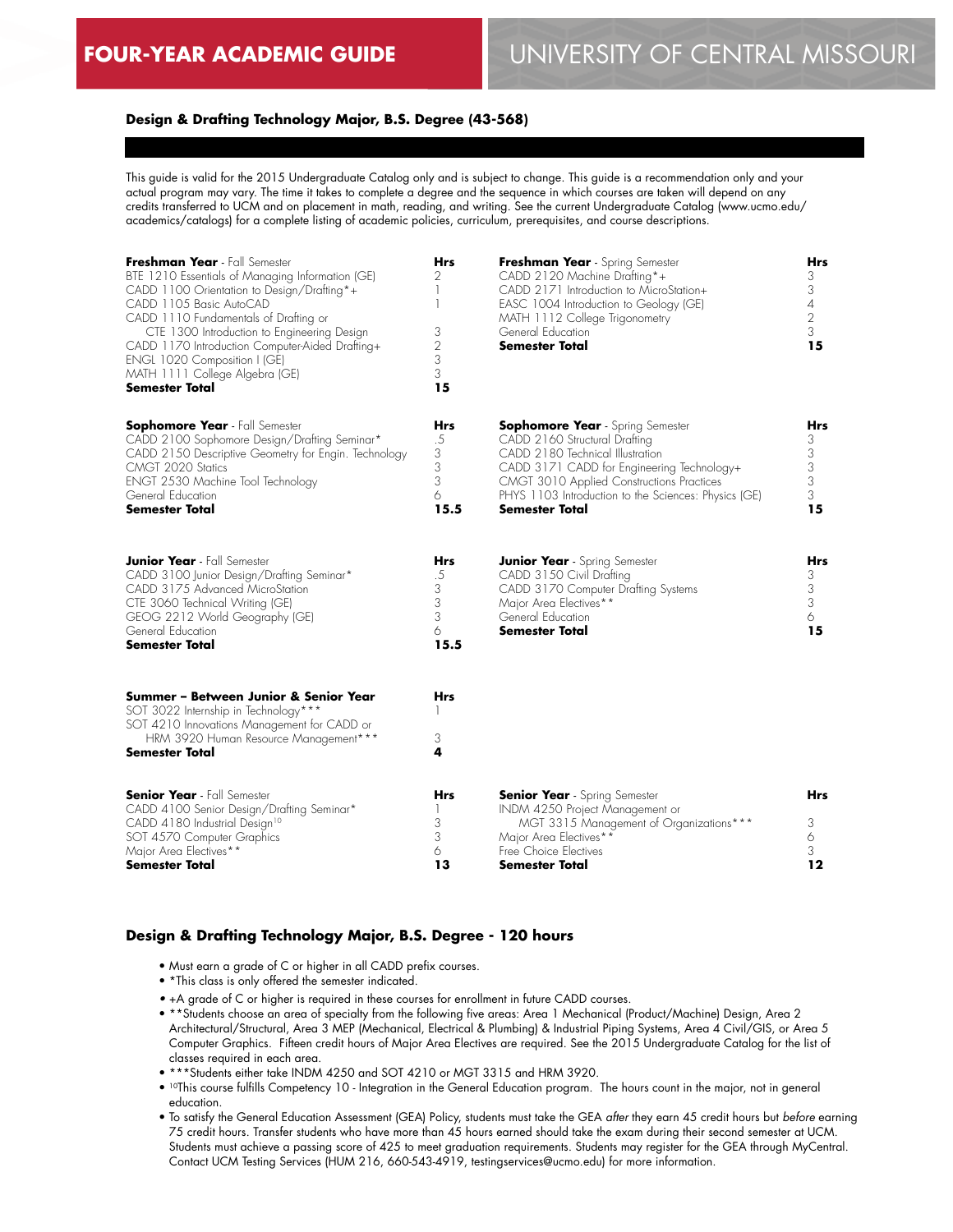## **Design & Drafting Technology Major, Missouri Innovation Campus (MIC), B.S. Degree (43-568)**

This guide is valid for the 2015 Undergraduate Catalog only and is subject to change. This guide is a recommendation only and your actual program may vary. The time it takes to complete a degree and the sequence in which courses are taken will depend on any credits transferred to UCM and on placement in math, reading, and writing. See the current Undergraduate Catalog (www.ucmo.edu/academics/ catalogs) for a complete listing of academic policies, curriculum, prerequisites, and course descriptions.

Courses listed in the first seven semesters include the course prefix, number, and titles used by the Metropolitan Community Colleges (MCC). The eighth semester is partially at both MCC and UCM. The UCM equivalents are listed in parenthesis after the MCC course title. If there is no UCM equivalency, (N/A) is listed. Transfer course articulations may be found on the UCM website at www.ucmo.edu/ corequiv/transferSearch.cfm. The (GE) following some classes denotes that they will fulfill a UCM general education requirement. See the current Undergraduate Catalog (www.ucmo.edu/academics/catalogs) for a complete listing of the 42 hours of general education.

| High School Junior Year/MCC - Summer Semester                                                                                                                                                                                                                                                                                                                                                                                                                                                                                                                                                                                                                         | Hrs                                                             |
|-----------------------------------------------------------------------------------------------------------------------------------------------------------------------------------------------------------------------------------------------------------------------------------------------------------------------------------------------------------------------------------------------------------------------------------------------------------------------------------------------------------------------------------------------------------------------------------------------------------------------------------------------------------------------|-----------------------------------------------------------------|
| COMM 102 Fundamentals of Speech (COMM 1000) (GE)                                                                                                                                                                                                                                                                                                                                                                                                                                                                                                                                                                                                                      | 3                                                               |
| EHSS 111 Intro. to Health and Safety General Industry (N/A)                                                                                                                                                                                                                                                                                                                                                                                                                                                                                                                                                                                                           | 1                                                               |
| ENGR 101 Intro. to Engineering Profession (ENGT 1500)                                                                                                                                                                                                                                                                                                                                                                                                                                                                                                                                                                                                                 | 1                                                               |
| Semester Total                                                                                                                                                                                                                                                                                                                                                                                                                                                                                                                                                                                                                                                        | 5                                                               |
| High School Junior Year/MCC - Spring Semester<br>ETEC 265 Introduction to Civil Design (CADD 3150)<br>ETEC 269 CADD II (articulates as CADD 1170 but will be<br>substituted for CADD 2180)#<br>MATH 130 Trigonometry (MATH 1112) or<br>MATH 150 Precalculus (MATH 1150)<br>Semester Total<br>High School Senior Year/MCC - Fall Semester<br>ENGL 101 Composition and Reading I (ENGL 1020) (GE)<br>ETEC 153 Descriptive Geometry (N/A, this course will<br>substitute for CADD 2150)##<br>PHYS 130 General Physics (articulates as PHYS 1101, but<br>will substitute for PHYS 1103) (GE)+<br>Semester Total<br>(must have completed MATH 130 or 150 by this semester) | Hrs<br>3<br>4<br>3 or 5<br>10 or 12<br>Hrs<br>3<br>4<br>5<br>12 |
| MCC Junior Year - Summer Semester<br>ETEC 211 Building Information Modeling, Revit (N/A, will<br>substitute for CADD 4162)*<br>ETEC 268 Intro. to Structural Steel Design (CADD 2160)<br>Semester Total                                                                                                                                                                                                                                                                                                                                                                                                                                                               | Hrs<br>3<br>3<br>6                                              |
| <b>UCM Junior Year</b> - Spring Semester                                                                                                                                                                                                                                                                                                                                                                                                                                                                                                                                                                                                                              | Hrs                                                             |
| CADD 3170 Computer Drafting Systems                                                                                                                                                                                                                                                                                                                                                                                                                                                                                                                                                                                                                                   | 3                                                               |
| CADD 3175 Advanced MicroStation                                                                                                                                                                                                                                                                                                                                                                                                                                                                                                                                                                                                                                       | 3                                                               |
| CMGT 3010 Applied Constructions Practices                                                                                                                                                                                                                                                                                                                                                                                                                                                                                                                                                                                                                             | 3                                                               |
| ENGT 2530 Machine Tool Technology                                                                                                                                                                                                                                                                                                                                                                                                                                                                                                                                                                                                                                     | 3                                                               |
| General Education                                                                                                                                                                                                                                                                                                                                                                                                                                                                                                                                                                                                                                                     | 6                                                               |
| Semester Total                                                                                                                                                                                                                                                                                                                                                                                                                                                                                                                                                                                                                                                        | 18                                                              |
| <b>UCM Senior Year</b> - Fall Semester                                                                                                                                                                                                                                                                                                                                                                                                                                                                                                                                                                                                                                | Hrs                                                             |
| CADD 3171 CADD for Engineering Technology                                                                                                                                                                                                                                                                                                                                                                                                                                                                                                                                                                                                                             | 3                                                               |
| GEOG 2212 World Geography (GE)                                                                                                                                                                                                                                                                                                                                                                                                                                                                                                                                                                                                                                        | 3                                                               |
| General Education                                                                                                                                                                                                                                                                                                                                                                                                                                                                                                                                                                                                                                                     | 6                                                               |
| Semester Total                                                                                                                                                                                                                                                                                                                                                                                                                                                                                                                                                                                                                                                        | 12                                                              |

#### **Design & Drafting Technology Major (MIC), B.S. Degree - 120 hours minimum**

| High School Junior Year/MCC - Fall Semester             | Hrs     |
|---------------------------------------------------------|---------|
| ETEC 152 Engineering Graphics and CADD I                |         |
| (CADD 1105, 1110, & 1170)                               | 5       |
| HIST 120 or 121 American History (HIST 1350 or 1351) or |         |
| POLS 135, 136, or 137 (POLS 1500, 1510,                 |         |
| or 2511 (GE)                                            | 3       |
| MATH 120 College Algebra (MATH 1111)                    |         |
| (course not needed if tested into MATH 130 or 150)      | 3       |
| <b>Semester Total</b>                                   | 8 or 11 |
| High School Senior Year/MCC - Summer Semester           | Hrs     |
| ETEC 170 Microstation (CADD 2171)                       | 3       |
| ETEC 290 Internship (N/A)                               | २       |
| <b>Semester Total</b>                                   |         |

| High School Senior Year/MCC - Spring Semester<br>CSIS 110 Technology and Information Mgmt. (BTE 1210) (GE)3<br>ENGL 215 Technical Writing (CTE 3060) (GE)<br>ETEC 200 Applied Statics and Mechanics (CMGT 2020)<br>ETEC 210 Commercial Design (N/A, will substitute for CADD                                               | <b>Hrs</b><br>3<br>3                        |
|----------------------------------------------------------------------------------------------------------------------------------------------------------------------------------------------------------------------------------------------------------------------------------------------------------------------------|---------------------------------------------|
| $3160++$<br>SRVY 135 Elementary Surveying (N/A, this course will<br>substitute for CMGT 3330)+++                                                                                                                                                                                                                           | 3<br>3                                      |
| <b>Semester Total</b><br>(graduate from high school this semester)                                                                                                                                                                                                                                                         | 15                                          |
| MCC/UCM Junior Year - Fall Semester<br>CADD 2120 Machine Drafting **<br>EASC 1004 Introduction to Geology (GE)<br>MATH 180 Analytic Geometry and Calculus I<br>(MATH 1151) (GE)<br>General Education<br>Semester Total<br>(graduate from MCC with A.A.S. degree this semester)                                             | <b>Hrs</b><br>3<br>4<br>5<br>3<br>15        |
| <b>UCM Senior Year</b> - Summer Semester<br>SOT 3022 Internship in Technology<br>SOT 4570 Computer Graphics<br><b>Semester Total</b>                                                                                                                                                                                       | <b>Hrs</b><br>1<br>3<br>4                   |
| <b>UCM Senior Year</b> - Spring Semester<br>CADD 4180 Industrial Design <sup>10</sup><br>INDM 4250 Project Management or<br>MGT 3315 Management of Organizations***<br>SOT 4210 Innovations Management for CADD or<br>HRM 3920 Human Resource Management***<br>Upper-level Free Choice Electives^<br><b>Semester Total</b> | <b>Hrs</b><br>3<br>3<br>3<br>$O-5$<br>10-15 |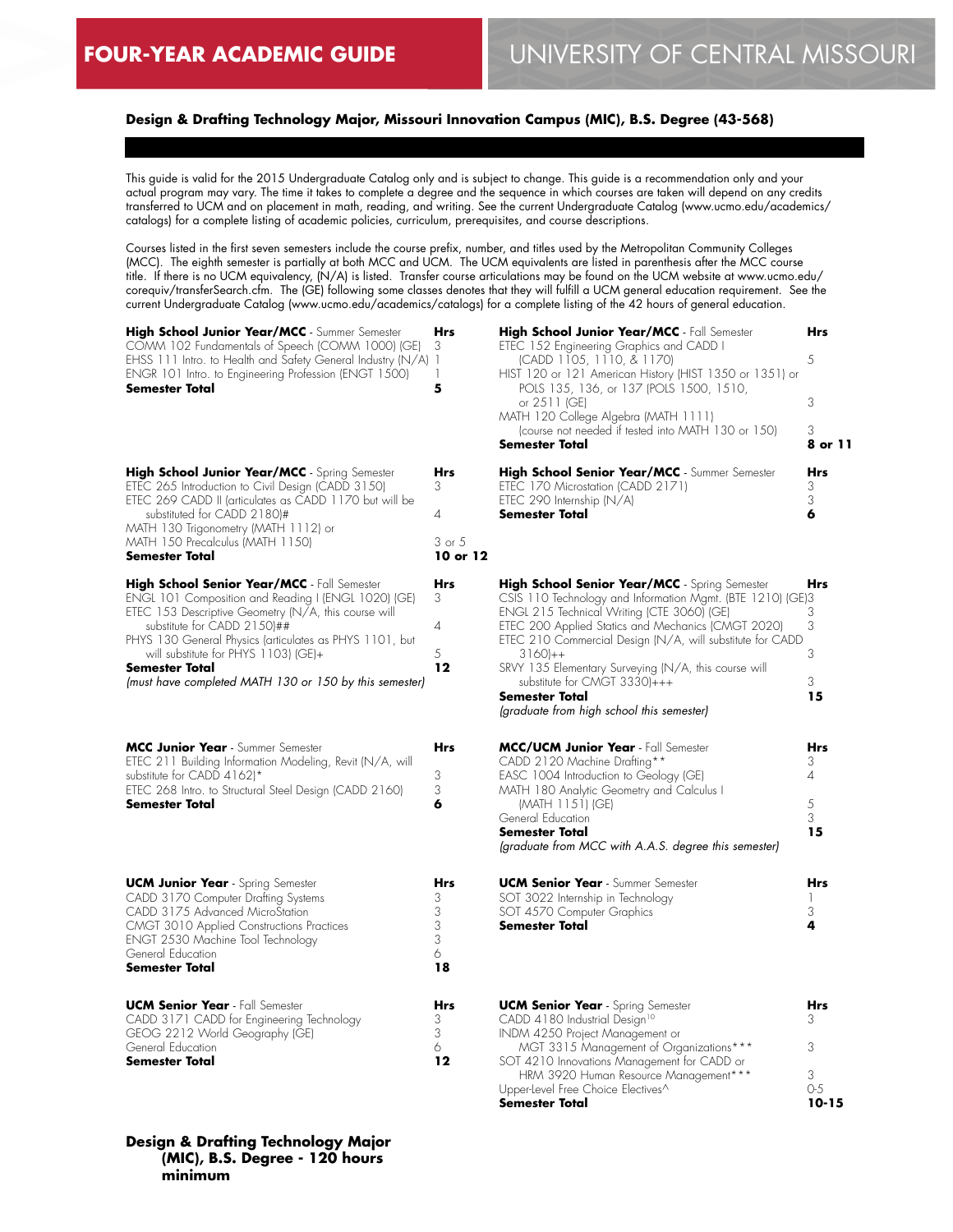## **Design & Drafting Technology Major, Missouri Innovation Campus (MIC), B.S. Degree (43-568)**

This guide is valid for the 2015 Undergraduate Catalog only and is subject to change. This guide is a recommendation only and your actual program may vary. The time it takes to complete a degree and the sequence in which courses are taken will depend on any credits transferred to UCM and on placement in math, reading, and writing. See the current Undergraduate Catalog (www.ucmo.edu/ academics/catalogs) for a complete listing of academic policies, curriculum, prerequisites, and course descriptions.

#### **General Information**

- This program is offered in cooperation with the Lee's Summit R-7 School District and the Metropolitan Community College (MCC). Students begin the program during their junior year in high school and will earn an AAS degree from MCC-BTC with a major in Engineering Technology: Architecture Emphasis.
- Students must be accepted into this program. Go to www.ucmo.edu/mic or call 660-543-8256 for more information.
- The following major classes will be waived for MIC students at UCM: CADD 1100 (1 hour), 2100 (.5 hour), 3100 (.5 hour), and 4100 (1 hour). These three credit hour will be fulfilled using free elective credit or extra transfer credit.
- Please note that the credit hours from any course taken at a community college that articulates or substitutes for an upper-level (3000/4000) UCM course will not count towards the upper-level hours needed for graduation. The same rule applies to any 1000/2000 level courses at four-year institutions, even if the course(s) articulates or substitutes for an upper-level (3000/4000) UCM course. Learn more at www.ucmo.edu/registrar/standards/upper.cfm.
- To satisfy the General Education Assessment (GEA) Policy, students must take the GEA *after* they earn 45 credit hours but *before* earning 75 credit hours. Transfer students who have more than 45 hours earned should take the exam during their second semester at UCM. Students must achieve a passing score of 425 to meet graduation requirements. Students may register for the GEA through MyCentral. Contact UCM Testing Services (HUM 216, 660-543-4919, testingservices@ucmo.edu) for more information.

#### **Key to Curriculum Notes on Four Year Guide**

- Must earn a grade of C or higher in all CADD prefix courses including those transferred.
- #While this course articulates to CADD 1170, it will also substitute for CADD 2180 which is also required in the UCM major.
- ##This course will substitute for CADD 2150 which is required in the UCM major.
- +This course will substitute for PHYS 1103 which is required in the UCM major.
- ++This course will substitute for CADD 3160 which is required in Area 2 of the UCM major.
- +++This course will substitute for CMGT 3330 which is required in Area 2 of the UCM major.
- \*This course will substitute for CADD 4162 which is required in Area 2 of the UCM major.
- \*\*This class is only offered the semester indicated.
- \*\*\*Students either take INDM 4250 and SOT 4210 or MGT 3315 and HRM 3920.

• ^All students must earn a minimum of 30 upper-level credits for graduation. These are classes taken at the 3000/4000 level. Courses taken at a community college may not count for these hours, even if the course is articulated or substituted for an upper-level UCM course. Students are encouraged to choose upper-level courses in the general education where available. Depending on choices made in the general education and internship, students may need additional hours of upper-level free choice electives for graduation.

• <sup>10</sup>This course fulfills Competency 10 - Integration in the General Education program. The hours count in the major, not in general education.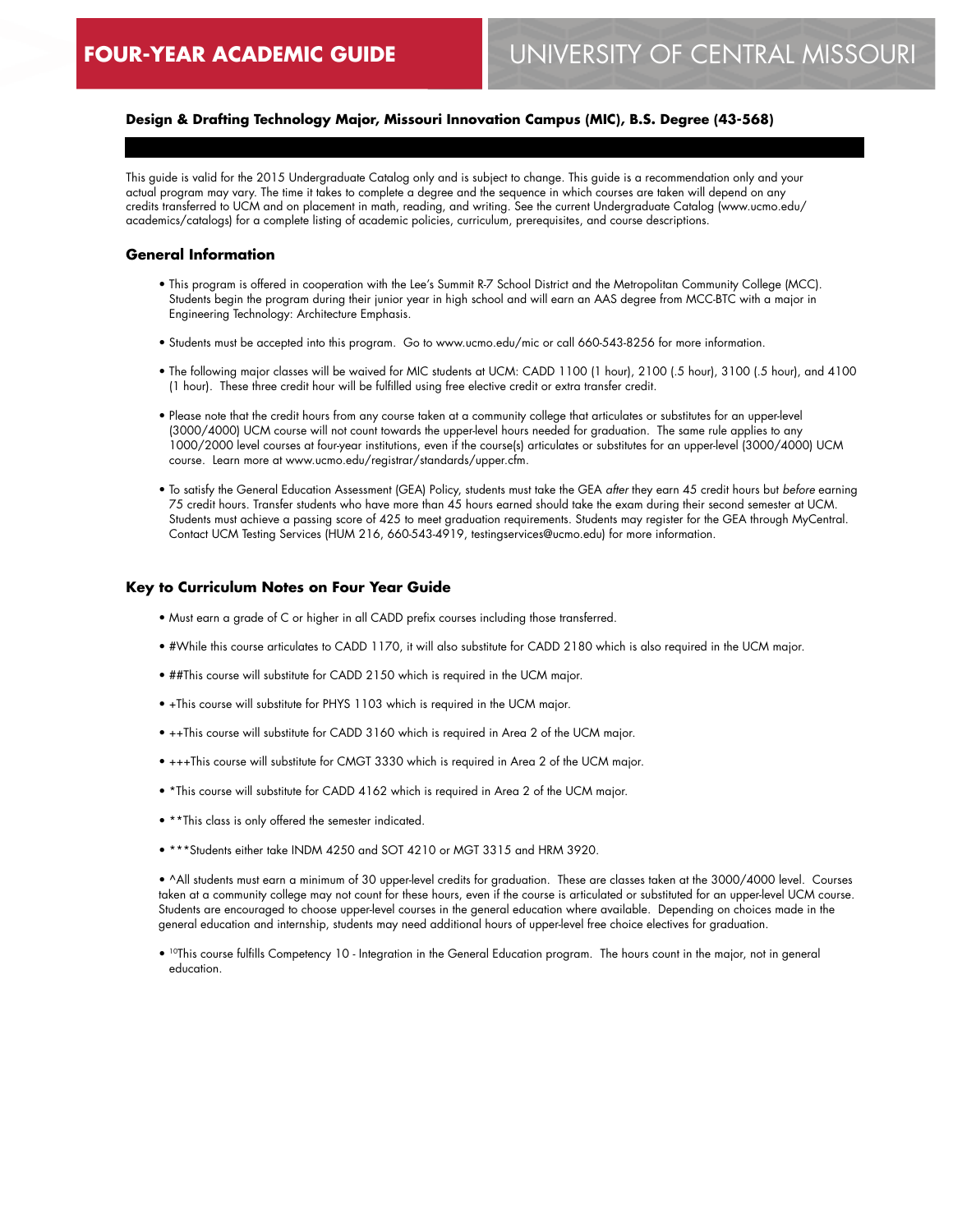## **Dietetics Major, B.S. Degree (43-274)**

This guide is valid for the 2015 Undergraduate Catalog only and is subject to change. This guide is a recommendation only and your actual program may vary. The time it takes to complete a degree and the sequence in which courses are taken will depend on any credits transferred to UCM and on placement in math, reading, and writing. See the current Undergraduate Catalog (www.ucmo.edu/ academics/catalogs) for a complete listing of academic policies, curriculum, prerequisites, and course descriptions.

| Freshman Year - Fall Semester<br>CHEM 1104 Introduction to the Sciences: Chemistry (GE)#<br>D&N 1300 Introduction to Dietetics#<br>ENGL 1020 Composition I (GE)<br>PSY 1100 General Psychology (GE)#<br>General Education Managing Information<br><b>Semester Total</b><br>AE 1400 University Foundations* | <b>Hrs</b><br>4<br>3<br>3<br>$2 - 3$<br>$13 - 14$ | Freshman Year - Spring Semester<br>MATH 1111 College Algebra (GE)#<br>PE 2472 Communicating Ideas on Sport (GE)#<br>SOC 1800 General Sociology (GE)#<br>General Education<br><b>Semester Total</b>                                           | <b>Hrs</b><br>3<br>3<br>3<br>6<br>15              |
|------------------------------------------------------------------------------------------------------------------------------------------------------------------------------------------------------------------------------------------------------------------------------------------------------------|---------------------------------------------------|----------------------------------------------------------------------------------------------------------------------------------------------------------------------------------------------------------------------------------------------|---------------------------------------------------|
| <b>Sophomore Year</b> - Fall Semester<br>BIOL 3401 Human Anatomy#<br>FOOD 2320 Sanitation and Safety#<br>FOOD 2322 Food Preparation#<br>HIST 1350 or 1351 US History<br>General Education<br><b>Semester Total</b>                                                                                         | <b>Hrs</b><br>3<br>3<br>3<br>6<br>16              | <b>Sophomore Year</b> - Spring Semester<br>ACCT 2100 Survey of Accounting#<br>BIOL 3402 Human Physiology#<br>CTE 3060 Technical Writing (GE)#<br>D&N 3340 Nutrition#<br>Free Choice Elective<br><b>Semester Total</b>                        | <b>Hrs</b><br>3<br>5<br>$\frac{3}{3}$<br>3<br>17  |
| <b>Junior Year</b> - Fall Semester<br>BIOL 3611 Microbiology#<br>FOOD 3332 Quantity Food Production & Service#<br>FOOD 3333 Food Systems Management#**<br>Free Choice Flectives<br><b>Semester Total</b>                                                                                                   | <b>Hrs</b><br>4<br>3<br>3<br>6<br>16              | <b>Junior Year</b> - Spring Semester<br>CHEM 1604 Elementary Organic & Biochemistry#<br>FOOD 3334 Advanced Food Systems Management#**<br>PSY 4520 Statistics for the Behavioral Sciences#<br>Free Choice Electives<br>Semester Total         | <b>Hrs</b><br>4<br>3<br>3<br>$4 - 5$<br>$14 - 15$ |
| <b>Senior Year</b> - Fall Semester<br>D&N 4340 Advanced Nutrition#**<br>D&N 4342 Medical Nutrition I#**<br>D&N 4345 Senior Dietetics Seminar#**10<br>FOOD 4326 Experimental Foods#<br><b>Semester Total</b>                                                                                                | <b>Hrs</b><br>3<br>3<br>3<br>3<br>12              | <b>Senior Year</b> - Spring Semester<br>BIOL 2510 Basic Genetics (GE)#<br>D&N 3350 Community Nutrition#<br>D&N 4343 Medical Nutrition II#**<br>D&N 4344 Nutrition Education & Counseling#**<br>Free Choice Flective<br><b>Semester Total</b> | <b>Hrs</b><br>3<br>3<br>$\frac{3}{2}$<br>5<br>16  |

#### **Dietetics Major, B.S. Degree - 120 hours**

- #A grade of C or better is required in these courses.
- \*AE 1400 is a free choice elective and is highly recommended for academic success. If AE 1400 is chosen, 1 less hour of free choice electives will be needed.
- \*\*These classes are only offered during the term indicated.
- 10This course fulfills Competency 10 Integration in the General Education program. The hours count in the major, not in general education.
- Registration as a dietitian requires an internship beyond BS degree. This degree fulfills the "Didactic Program in Dietetics Academic Requirements" of the Academy of Nutrition and Dietetics.
- To satisfy the General Education Assessment (GEA) Policy, students must take the GEA *after* they earn 45 credit hours but *before* earning 75 credit hours. Transfer students who have more than 45 hours earned should take the exam during their second semester at UCM. Students must achieve a passing score of 425 to meet graduation requirements. Students may register for the GEA through MyCentral. Contact UCM Testing Services (HUM 216, 660-543-4919, testingservices@ucmo.edu) for more information.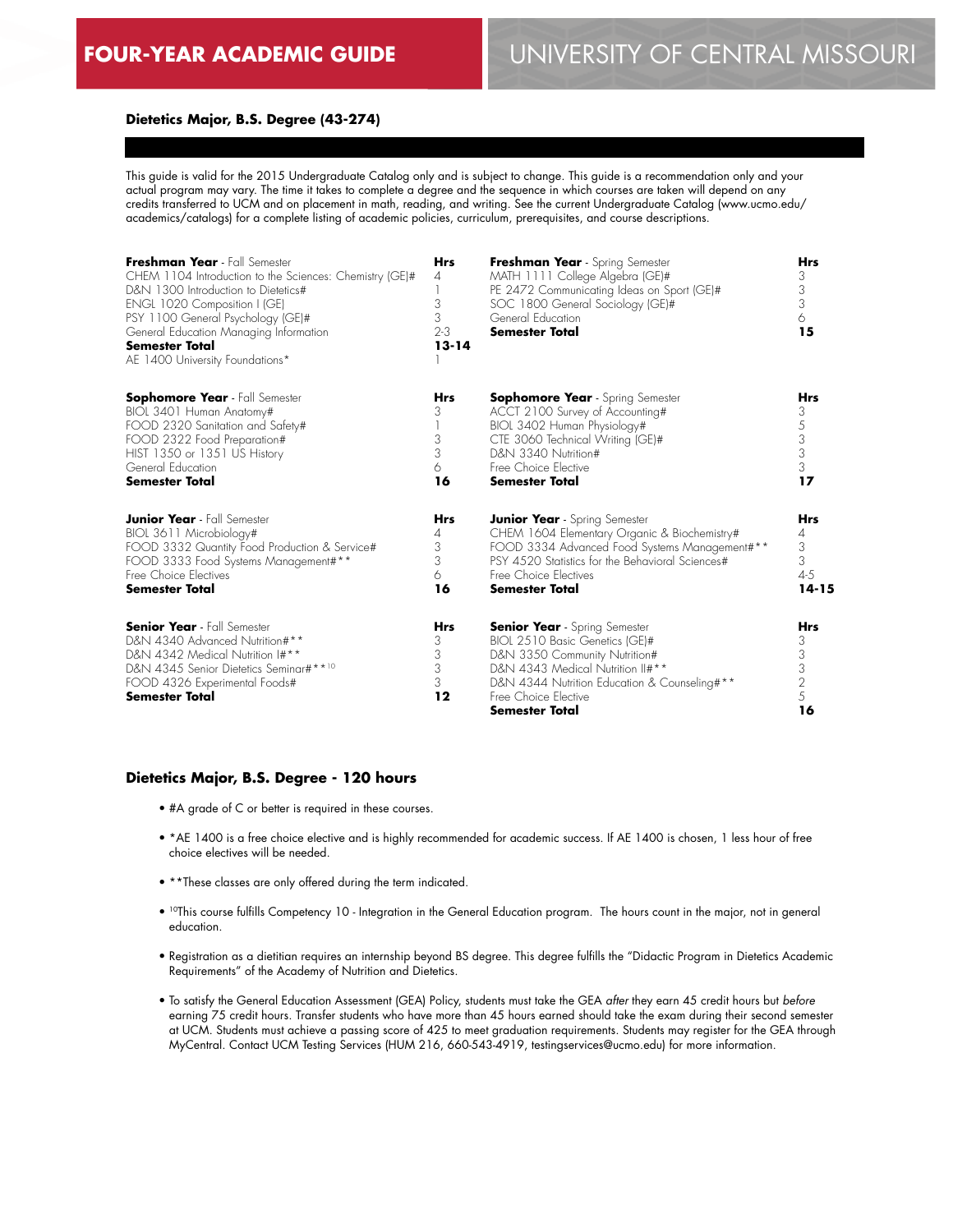# **FOUR-YEAR ACADEMIC GUIDE** UNIVERSITY OF CENTRAL MISSOURI

### **Digital Media Production Major, B.S. Degree (43-604)**

This guide is valid for the 2015 Undergraduate Catalog only and is subject to change. This guide is a recommendation only and your actual program may vary. The time it takes to complete a degree and the sequence in which courses are taken will depend on any credits transferred to UCM and on placement in math, reading, and writing. See the current Undergraduate Catalog (www.ucmo.edu/ academics/catalogs) for a complete listing of academic policies, curriculum, prerequisites, and course descriptions.

| Freshman Year - Fall Semester<br>COMM 1000 Public Speaking (GE)<br>COMM 1100 Introduction to Communication<br>COMM 1200 Introduction to Mass Communication (GE)<br>(required GE for students doing Audio and Live Studio and<br>Remote Production major areas) or General Education<br>COMM 1275 Introduction to Media Technology<br>ENGL 1020 Composition I (GE)<br>General Education<br><b>Semester Total</b> | <b>Hrs</b><br>3<br>3<br>3<br>3<br>14      | Freshman Year - Spring Semester<br>COMM 2100 Introduction to Communication Theory<br>COMM 1500 Writing Across the Media#<br>ENGL 1030 Composition II (GE)#<br>MUS 1450 Audio and Acoustics (GE) (required GE for<br>students doing Audio major area) or General Education<br>General Education<br><b>Semester Total</b> | <b>Hrs</b><br>3<br>3<br>3<br>3<br>3<br>15 |
|-----------------------------------------------------------------------------------------------------------------------------------------------------------------------------------------------------------------------------------------------------------------------------------------------------------------------------------------------------------------------------------------------------------------|-------------------------------------------|-------------------------------------------------------------------------------------------------------------------------------------------------------------------------------------------------------------------------------------------------------------------------------------------------------------------------|-------------------------------------------|
| <b>Sophomore Year</b> - Fall Semester<br>COMM 1519 Media Aesthetics<br>COMM 2410 Multimedia Production<br>COMM 3100 Communication Research Methods<br>Major Area Course*<br>General Education<br><b>Semester Total</b>                                                                                                                                                                                          | <b>Hrs</b><br>3<br>3<br>3<br>3<br>3<br>15 | <b>Sophomore Year</b> - Spring Semester<br>COMM 2411 Audio Production<br>Major Area Course*<br>General Education<br><b>Semester Total</b>                                                                                                                                                                               | <b>Hrs</b><br>3<br>3<br>9<br>15           |
| <b>Junior Year</b> - Fall Semester<br>COMM 2412 Introduction to Digital Video<br>COMM 3000 Film Appreciation (GE)<br>Major Area Course*<br>General Education<br>Free Choice Electives<br><b>Semester Total</b>                                                                                                                                                                                                  | <b>Hrs</b><br>3<br>3<br>3<br>3<br>3<br>15 | <b>Junior Year</b> - Spring Semester<br>COMM 2000 Media Literacy (GE)<br>COMM 4250 The Law & Digital Media<br>Major Area Course*<br>Free Choice Electives<br><b>Semester Total</b>                                                                                                                                      | <b>Hrs</b><br>3<br>3<br>3<br>6<br>15      |
| <b>Summer</b> - Between Junior/Senior Year<br>COMM 3200 Digital Media Practicum or<br>COMM 4295 Internship**<br><b>Semester Total</b>                                                                                                                                                                                                                                                                           | <b>Hrs</b><br>3<br>3                      |                                                                                                                                                                                                                                                                                                                         |                                           |
| <b>Senior Year-</b> Fall Semester<br>Major Area Course*<br>Free Choice Electives<br><b>Semester Total</b>                                                                                                                                                                                                                                                                                                       | <b>Hrs</b><br>3<br>12<br>15               | <b>Senior Year</b> - Spring Semester<br>COMM 4490 Senior Capstone Seminar***10<br>Major Area Course*<br>Free Choice Electives<br>Semester Total                                                                                                                                                                         | <b>Hrs</b><br>6<br>6<br>13                |

#### **Digital Media Production Major, B.S. Degree - 120 hours**

- #Students should choose ENGL 1030 as the second writing course to meet prerequisite/corerequisite for COMM 1500.
- \*Students will choose a major area (21 credit hours) from: Audio, Live Studio and Remote Production, Digital Cinema, or Digital Journalism. See the 2015 Undergraduate Catalog for the list of courses to fulfill the major area.
- \*\*Students must complete, in any combination, a total of three credit hours of COMM 3200 (practicum) or COMM 4295 (internship).
- \*\*\*COMM 4490 must be taken during the student's final semester.
- <sup>10</sup>This course fulfills Competency 10 Integration in the General Education program. The hours count in the major, not in general education.
- See the 2015 Undergraduate Catalog or the Department of Communication for the statement of policy for admission to the major program.
- To satisfy the General Education Assessment (GEA) Policy, students must take the GEA *after* they earn 45 credit hours but *before* earning 75 credit hours. Transfer students who have more than 45 hours earned should take the exam during their second semester at UCM. Students must achieve a passing score of 425 to meet graduation requirements. Students may register for the GEA through MyCentral. Contact UCM Testing Services (HUM 216, 660-543-4919, testingservices@ucmo.edu) for more information.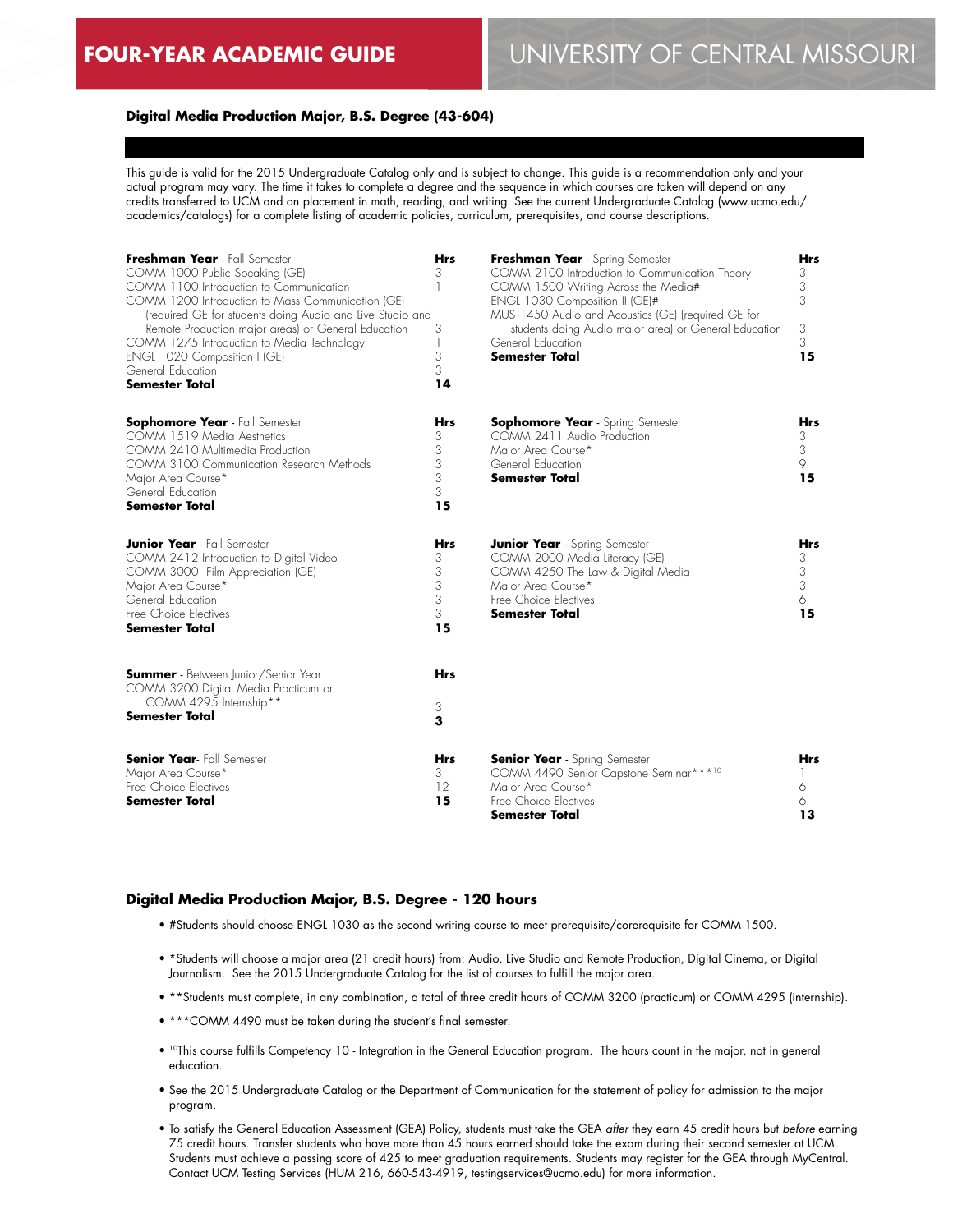## **Earth Science Major, Area 1: Standard Earth Science Certificate; B.S. in Ed. Degree (41-280)**

This guide is valid for the 2015 Undergraduate Catalog only and is subject to change. This guide is a recommendation only and your actual program may vary. The time it takes to complete a degree and the sequence in which courses are taken will depend on any credits transferred to UCM and on placement in math, reading, and writing. See the current Undergraduate Catalog (www.ucmo.edu/ academics/catalogs) for a complete listing of academic policies, curriculum, prerequisites, and course descriptions.

| Freshman Year - Fall Semester<br>EASC 1004 Introduction to Geology (GE)<br>ENGL 1020 Composition I (GE)<br>MATH 1111, 1131, 1150, or 1151<br>General Education<br><b>Semester Total</b><br>AE 1400 University Foundations*                                                                                                                                         | <b>Hrs</b><br>4<br>3<br>$3-5$<br>6<br>$16 - 18$        | <b>Freshman Year - Spring Semester</b><br>CHEM 1131 General Chemistry I (GE)<br>EASC 1114 or GEOG 1114 Weather and Climate<br>ENGL 1030 Composition II or CTE 3060 Tech. Writing (GE)<br>HIST 1350 or HIST 1351 History of the United States (GE)<br>General Education Managing Information<br><b>Semester Total</b>                                  | Hrs<br>5<br>4<br>3<br>3<br>2<br>17 |
|--------------------------------------------------------------------------------------------------------------------------------------------------------------------------------------------------------------------------------------------------------------------------------------------------------------------------------------------------------------------|--------------------------------------------------------|-------------------------------------------------------------------------------------------------------------------------------------------------------------------------------------------------------------------------------------------------------------------------------------------------------------------------------------------------------|------------------------------------|
| <b>Sophomore Year</b> - Fall Semester<br>EASC 3115 Oceanography<br>EDFL 2100 Introduction to the Teaching Profession<br>FLDX 2150 Introductory Field Experience<br>PHYS 1101 College Physics I or<br>PHYS 1104 Introduction to the Sciences: Physics<br>POLS 1510 American Government (GE)<br>STCH 3020 Science and Engineering Practices<br><b>Semester Total</b> | <b>Hrs</b><br>3<br>3<br>4<br>3<br>3<br>17              | <b>Sophomore Year</b> - Spring Semester<br>EASC 2200 Historical Geology**<br>EASC 3112 Astronomy<br>EDFL 2240 Educational Psychology (GE)<br>EDSP 2100 Education of Exceptional Child<br>General Education<br><b>Semester Total</b><br>(Successfully complete MoGEA exam by end of this semester)                                                     | Hrs<br>3<br>3<br>3<br>3<br>16      |
| <b>Junior Year</b> - Fall Semester<br>BIOL 1003 & 1006 or 1005 & 1006<br><b>EASC Major Elective</b><br>EDFL 4210 Introduction to Content Area Literacy<br>PSY 4230 Psychology of Adolescence<br>General Education<br><b>Semester Total</b>                                                                                                                         | <b>Hrs</b><br>4<br>$3 - 4$<br>2<br>3<br>3<br>$15 - 16$ | <b>Junior Year</b> - Spring Semester<br>BIOL 4102 Evolution<br>EASC 3010 Environmental Geology<br>EDFL 4212 Literacy in the Disciplines I<br>EDFL 4973 Classroom Management in Content Areas<br>EDFL 4974 Content Specific Assessment<br>FLDX 3000 Field Experience in the Content Area***<br>STCH 4050 Science Teaching Methods***<br>Semester Total | Hrs<br>3<br>3<br>2<br>3<br>14      |

| <b>Senior Year</b> - Fall Semester                      |                |
|---------------------------------------------------------|----------------|
| BIOL, CHEM, EASC, or PHYS with a lab                    |                |
| EDFL 2250 Introduction to English Language Learners and |                |
| Culturally Responsive Pedagogy                          | 2              |
| EDFL 4970 Secondary Teaching & Behavioral Management    | $\mathfrak{D}$ |
| EDFL 4972 Literacy in the Disciplines II                |                |
| FLDX 4970 Field Experience II in the Content Area       |                |
| General Education                                       |                |
| <b>Semester Total</b>                                   | 14             |
| (All non-student teaching coursework and tests must be  |                |
| successfully completed by the end of this semester for  |                |
| enrollment in student teaching.)                        |                |

| <b>Senior Year</b> - Spring Semester                  | Hrs |
|-------------------------------------------------------|-----|
| FLDX 4468 Student Teaching Secondary II <sup>10</sup> |     |
| FLDX 4595 Student Teaching Secondary I                |     |
| STCH 4080 Teaching Secondary Science                  | -2  |
| <b>Semester Total</b>                                 | 12  |

#### **Earth Science Major, Area 1: Standard Earth Science Certificate; B.S. in Ed. Degree - 121 hours**

- \*AE 1400 (1 hr) is highly recommended for academic success. AE 1400 is a free choice elective, however this major does not require any free choice electives.
- \*\*This course is offered in alternate Spring semesters.
- \*\*\*These courses must be taken concurrently.
- 10This course fulfills Competency 10 Integration in the General Education program. The hours count in the major, not in general education.
- The Missouri General Education Assessment (MoGEA) is an exam required of all Teacher Education students. Students must pass all areas of the MoGEA for admission to the Teacher Education Program. Students should take and successfully complete the MoGEA before completion of their sophomore year (60 earned hours). See your academic advisor to discuss the classes needed to prepare for the exam.
- Teacher Education candidates must take the appropriate Missouri Content Assessment (MoCA) for their certification area before they can student teach, and must pass it in order to be recommended for certification. Information and registration is available on the MEGA website: http://www.mo.nesinc.com/.
- See www.ucmo.edu/cert for statement and information (including application) on admission to teacher education. Full admission is required before student teaching and enrollment in professional education classes. The application for student teaching is due approximately one year in advance.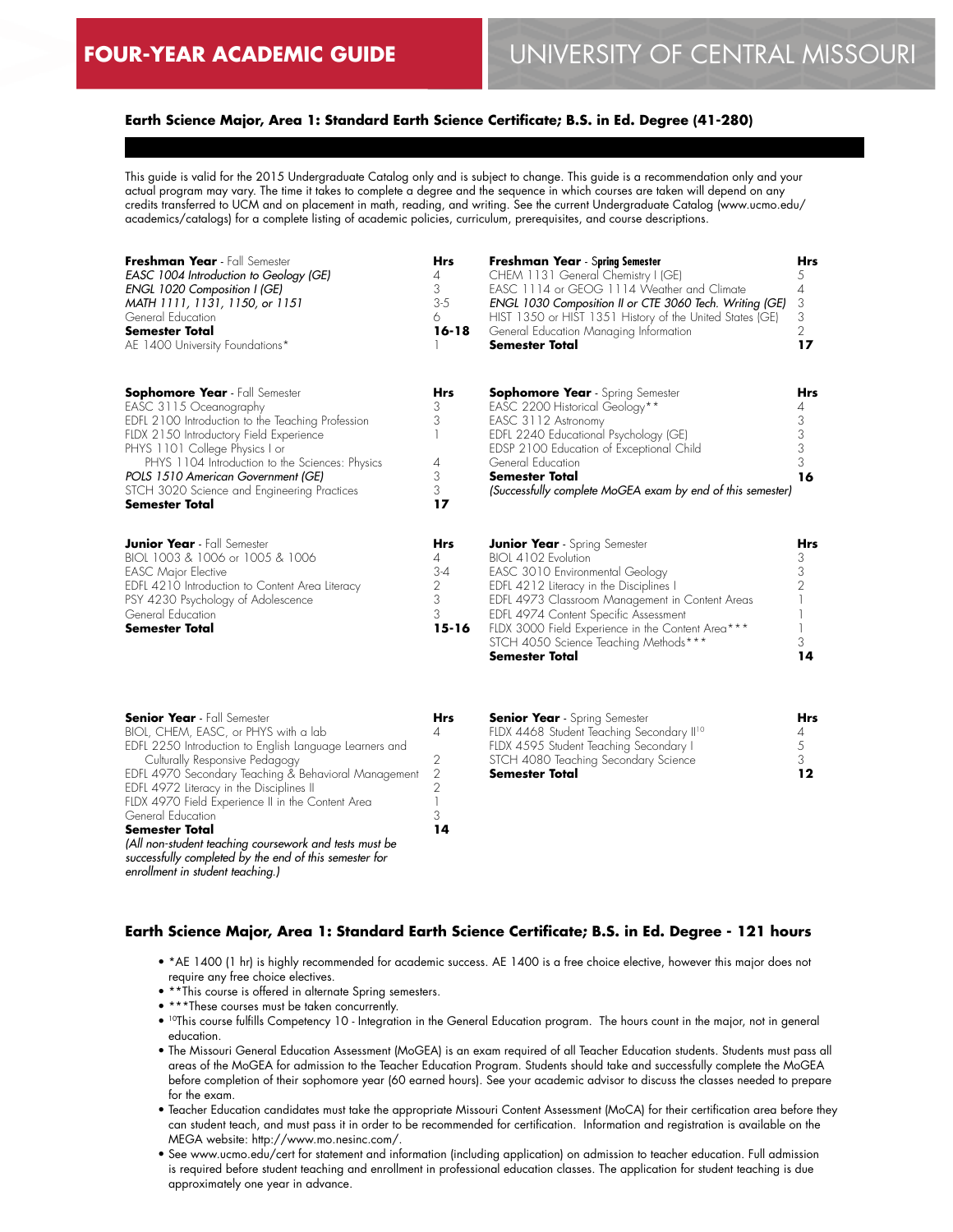## **Earth Science Major, Area 2: Earth Science - Unified Science Certificate; B.S. in Ed. Degree (41-280)**

This guide is valid for the 2015 Undergraduate Catalog only and is subject to change. This guide is a recommendation only and your actual program may vary. The time it takes to complete a degree and the sequence in which courses are taken will depend on any credits transferred to UCM and on placement in math, reading, and writing. See the current Undergraduate Catalog (www.ucmo.edu/ academics/catalogs) for a complete listing of academic policies, curriculum, prerequisites, and course descriptions.

| Freshman Year - Fall Semester<br>EASC 1004 Introduction to Geology (GE)<br>ENGL 1020 Composition I (GE)<br>MATH 1111, 1131, 1150, or 1151<br>General Education<br><b>Semester Total</b><br>AE 1400 University Foundations*                                                                                                                                  | <b>Hrs</b><br>4<br>3<br>$3-5$<br>6<br>$16 - 18$                                     | <b>Freshman Year</b> - Spring Semester<br>CHEM 1131 General Chemistry I (GE)<br>EASC 1114 or GEOG 1114 Weather and Climate<br>ENGL 1030 Composition II or CTE 3060 Tech. Writing (GE)<br>HIST 1350 or HIST 1351 History of the United States (GE)<br>General Education Managing Information<br><b>Semester Total</b>                                         | <b>Hrs</b><br>5<br>4<br>3<br>3<br>$\overline{2}$<br>17 |
|-------------------------------------------------------------------------------------------------------------------------------------------------------------------------------------------------------------------------------------------------------------------------------------------------------------------------------------------------------------|-------------------------------------------------------------------------------------|--------------------------------------------------------------------------------------------------------------------------------------------------------------------------------------------------------------------------------------------------------------------------------------------------------------------------------------------------------------|--------------------------------------------------------|
| <b>Sophomore Year</b> - Fall Semester<br>CHEM 1132 General Chemistry II<br>EDFL 2100 Introduction to the Teaching Profession<br>FLDX 2150 Introductory Field Experience<br>POLS 1510 American Government (GE)<br>STCH 3020 Science and Engineering Practices<br>Semester Total                                                                              | Hrs<br>5<br>3<br>$\mathbf{1}$<br>3<br>3<br>15                                       | <b>Sophomore Year</b> - Spring Semester<br>EASC 2200 Historical Geology**<br>EASC 3112 Astronomy<br>EDFL 2240 Educational Psychology (GE)<br>EDSP 2100 Education of Exceptional Child<br>PHYS 1101 College Physics I or<br>PHYS 2121 University Physics I<br><b>Semester Total</b><br>(Successfully complete MoGEA exam by end of this semester)             | Hrs<br>4<br>3<br>3<br>3<br>$4 - 5$<br>$17 - 18$        |
| <b>Junior Year</b> - Fall Semester<br>BIOL 1111 Plant Biology<br>EASC 3115 Oceanography<br><b>EASC Major Elective</b><br>EDFL 4210 Introduction to Content Area Literacy<br>PHYS 1102 College Physics II or<br>PHYS 2122 University Physics II<br><b>Semester Total</b>                                                                                     | <b>Hrs</b><br>4<br>3<br>$3-4$<br>$\overline{2}$<br>$4 - 5$<br>$16 - 18$             | <b>Junior Year</b> - Spring Semester<br>BIOL 4102 Evolution<br>EASC 3010 Environmental Geology<br>EDFL 4212 Literacy in the Disciplines I<br>EDFL 4973 Classroom Management in Content Areas<br>EDFL 4974 Content Specific Assessment<br>FLDX 3000 Field Experience in the Content Area***<br>STCH 4050 Science Teaching Methods***<br><b>Semester Total</b> | Hrs<br>3<br>3<br>$\overline{2}$<br>3<br>14             |
| <b>Junior Year</b> - Summer Semester<br>PSY 4230 Psychology of Adolescence<br>General Education<br><b>Semester Total</b>                                                                                                                                                                                                                                    | <b>Hrs</b><br>3<br>6<br>9                                                           |                                                                                                                                                                                                                                                                                                                                                              |                                                        |
| <b>Senior Year</b> - Fall Semester<br>BIOL 1112 Animal Biology<br>EDFL 2250 Introduction to English Language Learners and<br>Culturally Responsive Pedagogy<br>EDFL 4970 Secondary Teaching & Behavioral Management<br>EDFL 4972 Literacy in the Disciplines II<br>FLDX 4970 Field Experience II in the Content Area<br>General Education<br>Semester Total | Hrs<br>4<br>$\sqrt{2}$<br>$\mathbf{2}$<br>$\overline{2}$<br>$\mathbb{I}$<br>3<br>14 | <b>Senior Year</b> - Spring Semester<br>FLDX 4468 Student Teaching Secondary II <sup>10</sup><br>FLDX 4595 Student Teaching Secondary I<br>STCH 4080 Teaching Secondary Science<br>Semester Total<br>(All non-student teaching coursework and tests must be<br>successfully completed by the start of this semester for<br>enrollment in student teaching.)  | Hrs<br>4<br>5<br>3<br>12                               |

#### **Earth Science Major, Area 2: Earth Science - Unified Science Certificate; B.S. in Ed. Degree - 130-135 hours**

• \*AE 1400 (1 hr) is highly recommended for academic success. AE 1400 is a free choice elective, however this major does not require any free choice electives.

- \*\*This course is offered in alternate Spring semesters.
- \*\*\*These courses must be taken concurrently.
- 10This course fulfills Competency 10 Integration in the General Education program. The hours count in the major, not in general education.
- The Missouri General Education Assessment (MoGEA) is an exam required of all Teacher Education students. Students must pass all areas of the MoGEA for admission to the Teacher Education Program. Students should take and successfully complete the MoGEA before completion of their sophomore year (60 earned hours). See your academic advisor to discuss the classes needed to prepare for the exam.
- Teacher Education candidates must take the appropriate Missouri Content Assessment (MoCA) for their certification area before they can student teach, and must pass it in order to be recommended for certification. Information and registration is available on the MEGA website: http://www.mo.nesinc.com/.
- See www.ucmo.edu/cert for statement and information (including application) on admission to teacher education. Full admission is required before student teaching and enrollment in professional education classes. The application for student teaching is due approximately one year in advance.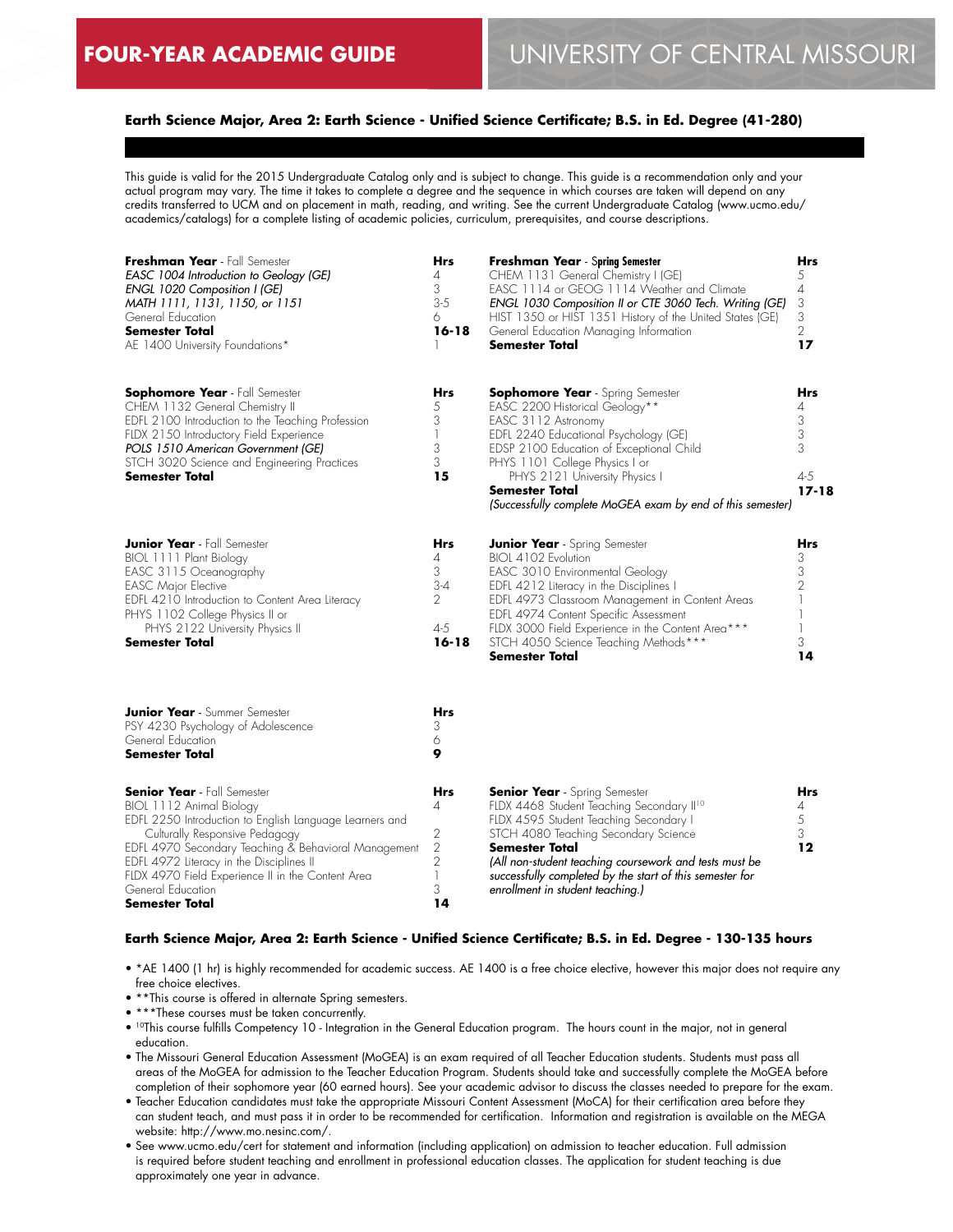## **Economics Major, B.S.B.A. Degree (46-611)**

This guide is valid for the 2015 Undergraduate Catalog only and is subject to change. This guide is a recommendation only and your actual program may vary. The time it takes to complete a degree and the sequence in which courses are taken will depend on any credits transferred to UCM and on placement in math, reading, and writing. See the current Undergraduate Catalog (www.ucmo.edu/ academics/catalogs) for a complete listing of academic policies, curriculum, prerequisites, and course descriptions.

| Freshman Year - Fall Semester<br>CIS 1600 Business Information Management (GE)*<br>ECON 1010 Principles of Macroeconomics (GE)*<br>ENGL 1020 Composition I (GE)<br>MATH 1111 College Algebra (GE)*<br>General Education<br><b>Semester Total</b><br>AE 1400 or BADM 1400 University Foundations** | <b>Hrs</b><br>3<br>3<br>3<br>3<br>3<br>15 | Freshman Year - Spring Semester<br>COMM 1000 Public Speaking or COMM 1050<br>Fundamentals of Oral Communication Competency (GE)<br>ECON 1011 Principles of Microeconomics*<br>ENGL 1030 Composition II or CTE 3060 Tech. Writing (GE)<br>General Education<br><b>Semester Total</b> | <b>Hrs</b><br>3<br>3<br>3<br>6<br>15              |
|---------------------------------------------------------------------------------------------------------------------------------------------------------------------------------------------------------------------------------------------------------------------------------------------------|-------------------------------------------|-------------------------------------------------------------------------------------------------------------------------------------------------------------------------------------------------------------------------------------------------------------------------------------|---------------------------------------------------|
| <b>Sophomore Year</b> - Fall Semester<br>ACCT 2101 Principles of Financial Accounting*<br>BLAW 2720 Legal Environment of Business*<br>General Education<br><b>Semester Total</b>                                                                                                                  | <b>Hrs</b><br>3<br>3<br>9<br>15           | <b>Sophomore Year</b> - Spring Semester<br>ACCT 2102 Principles of Managerial Accounting*<br>FIN 2801 Business Statistics I*<br>General Education<br>Free Choice Electives<br><b>Semester Total</b><br>Note: Complete all B.S.B.A. admission<br>requirements.*                      | <b>Hrs</b><br>3<br>3<br>7<br>$\overline{2}$<br>15 |
| <b>Junior Year</b> - Fall Semester                                                                                                                                                                                                                                                                | <b>Hrs</b>                                | <b>Junior Year</b> - Spring Semester                                                                                                                                                                                                                                                | <b>Hrs</b>                                        |
| ECON 3010 Intermediate Macroeconomics (fall only)                                                                                                                                                                                                                                                 | 3                                         | CIS 3630 Management Information Systems                                                                                                                                                                                                                                             | 3                                                 |
| FIN 3801 Business Statistics II                                                                                                                                                                                                                                                                   | 3                                         | ECON 3030 Intermediate Microeconomics                                                                                                                                                                                                                                               | 3                                                 |
| FIN 3850 Principles of Finance                                                                                                                                                                                                                                                                    | 3                                         | MGT 3325 Business Communication                                                                                                                                                                                                                                                     | 3                                                 |
| MGT 3315 Management of Organizations                                                                                                                                                                                                                                                              | 3                                         | MGT 3360 Supply Chain and Operations Management                                                                                                                                                                                                                                     | 3                                                 |
| Free Choice Electives                                                                                                                                                                                                                                                                             | 3                                         | MKT 3405 Marketing Policy                                                                                                                                                                                                                                                           | 3                                                 |
| <b>Semester Total</b>                                                                                                                                                                                                                                                                             | 15                                        | Semester Total                                                                                                                                                                                                                                                                      | 15                                                |
| <b>Senior Year</b> - Fall Semester                                                                                                                                                                                                                                                                | <b>Hrs</b>                                | <b>Senior Year</b> - Spring Semester                                                                                                                                                                                                                                                | <b>Hrs</b>                                        |
| MGT 4357 Organizational Policy and Strategy <sup>10</sup>                                                                                                                                                                                                                                         | 3                                         | FCON 4000 Senior Seminar in Fconomics                                                                                                                                                                                                                                               | 3                                                 |
| ECON Major Electives***                                                                                                                                                                                                                                                                           | 6                                         | <b>ECON Major Electives***</b>                                                                                                                                                                                                                                                      | 6                                                 |
| Free Choice Elective                                                                                                                                                                                                                                                                              | 6                                         | Free Choice Electives                                                                                                                                                                                                                                                               | 6                                                 |
| <b>Semester Total</b>                                                                                                                                                                                                                                                                             | 15                                        | Semester Total                                                                                                                                                                                                                                                                      | 15                                                |

#### **Economics Major, B.S.B.A. Degree - 120 Hours**

- \*Students in this major must complete eight preadmission courses with a grade of C or higher and must obtain a 2.25 cumulative GPA and a 2.25 in these specific courses, for admission to the degree program. These courses are recommended for completion during the freshman and sophomore years. These courses are indicated with an (\*).
- \*\*AE 1400 and BADM 1400 (1 hr.) are free choice electives and are highly recommended for academic success. If AE 1400 or BADM 1400 is chosen, 1 less hour of free choice electives will be needed.
- \*\*\*Some ECON major electives are offered fall or spring semester only, or are only taught online check with the department for course offerings. Students may choose from the following ECON prefix classes: 3020, 3035, 3065, 4010, 4020, 4050, 4054, 4060, 4065, 4075, and 4080. Some of these courses are only offered online as part of the Missouri Association for Collaboration in Economics (MACE). See the Undergraduate Catalog for more information.
- 10This course fulfills Competency 10 Integration in the General Education program. The hours count in the major, not in general education.
- A 2.25 cumulative GPA is required for graduation in this major.
- To satisfy the General Education Assessment (GEA) Policy, students must take the GEA *after* they earn 45 credit hours but *before* earning 75 credit hours. Transfer students who have more than 45 hours earned should take the exam during their second semester at UCM. Students must achieve a passing score of 425 to meet graduation requirements. Students may register for the GEA through MyCentral. Contact UCM Testing Services (HUM 216, 660-543-4919, testingservices@ucmo.edu) for more information.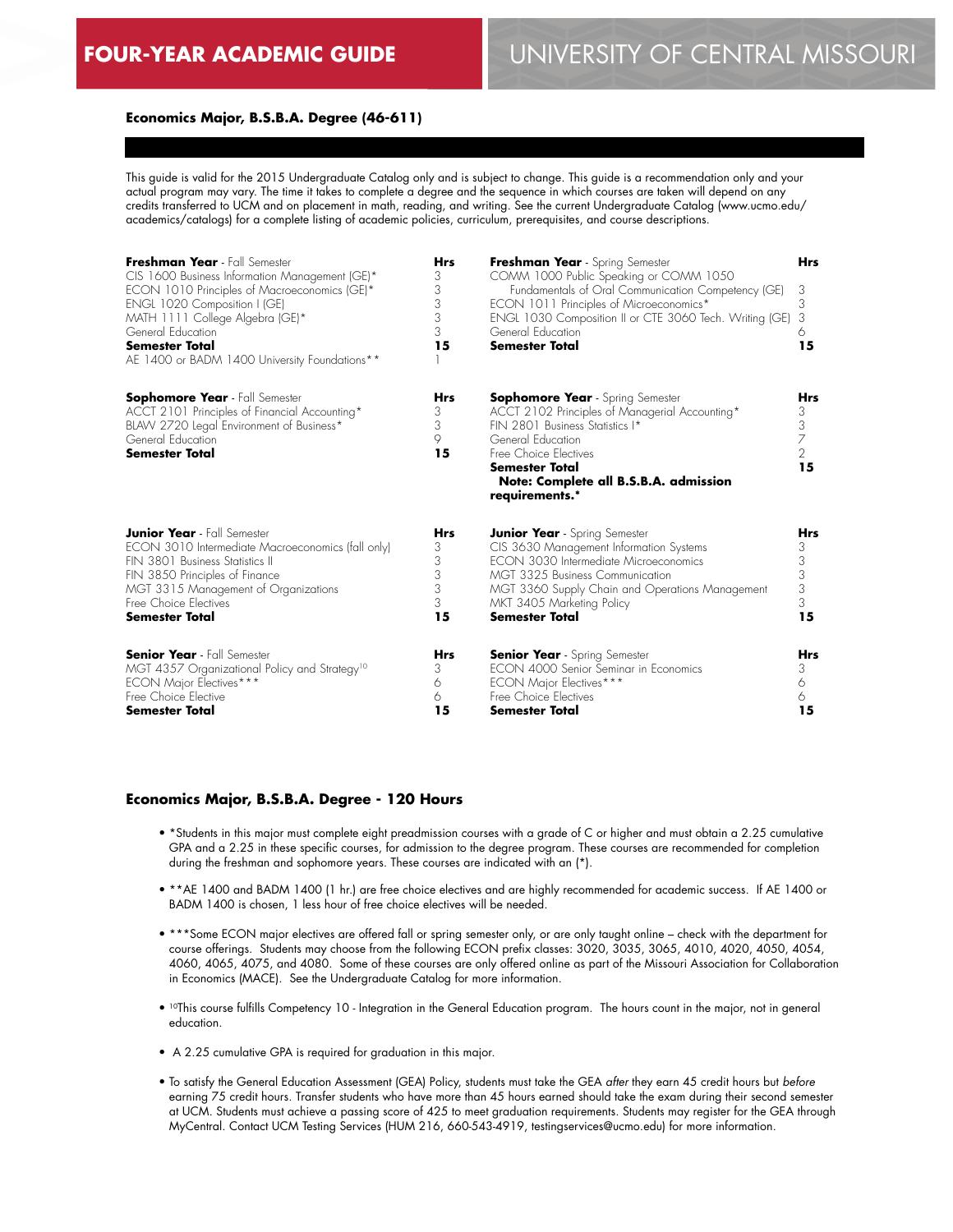## **Electronics Technology Major (Area 1 Electrical/Electronic Communication Technology), B.S. Degree (43-01221)**

This guide is valid for the 2015 Undergraduate Catalog only and is subject to change. This guide is a recommendation only and your actual program may vary. The time it takes to complete a degree and the sequence in which courses are taken will depend on any credits transferred to UCM and on placement in math, reading, and writing. See the current Undergraduate Catalog (www.ucmo.edu/ academics/catalogs) for a complete listing of academic policies, curriculum, prerequisites, and course descriptions.

| Freshman Year - Fall Semester<br>ENGL 1020 Composition I (GE)<br>ET 1026 DC Circuit Analysis*<br>ET 1050 Digital Principles & Applications*<br>MATH 1111 College Algebra (GE)<br>General Education Managing Information<br><b>Semester Total</b><br>AE 1400 University Foundations**              | <b>Hrs</b><br>3<br>4<br>4<br>3<br>$\mathcal{P}$<br>16 | Freshman Year - Spring Semester<br>CTE 3060 Technical Writing (GE)<br>ET 1027 AC Circuit Analysis*<br>ET 2048 Active Electronic Devices*<br>MATH 1112 College Trigonometry or<br><b>TECH 1042 Technical Mathematics II</b><br><b>Semester Total</b>                                 | <b>Hrs</b><br>3<br>3<br>4<br>$2 - 3$<br>$12 - 13$ |
|---------------------------------------------------------------------------------------------------------------------------------------------------------------------------------------------------------------------------------------------------------------------------------------------------|-------------------------------------------------------|-------------------------------------------------------------------------------------------------------------------------------------------------------------------------------------------------------------------------------------------------------------------------------------|---------------------------------------------------|
| <b>Sophomore Year</b> - Fall Semester<br>CHEM 1103 Introduction to the Sciences: Chemistry (GE)<br>ET 2060 Microprocessors: Theory & Applications*<br>ET 3020 Circuit Analysis & Implementation*10<br>MATH 1131 Applied Calculus or<br>TECH 2040 Calculus for Technology<br><b>Semester Total</b> | <b>Hrs</b><br>3<br>4<br>4<br>3<br>14                  | <b>Sophomore Year</b> - Spring Semester<br>COMM 1000 Public Speaking (GE)<br>ET 2065 Computer Programming for Electronics Technology*<br>PHYS 1104 Introduction to the Sciences: Physics (GE)<br>General Education<br><b>Semester Total</b>                                         | <b>Hrs</b><br>3<br>3<br>4<br>3<br>13              |
| <b>Junior Year</b> - Fall Semester<br>ET 3041 Communication Systems*<br>MGT 3315 Management of Organizations or<br>INDM 4210 Industrial Management<br>Departmentally Approved Area 1 Management Elective#<br>General Education<br><b>Semester Total</b>                                           | <b>Hrs</b><br>3<br>3<br>3<br>6<br>15                  | <b>Junior Year</b> - Spring Semester<br>ET 3014 Analog-Digital Circuitry*<br>ENGT 4110 Engineering Technology Problem Solving or<br>CTE 3116 Creative Thinking for a Better World (GE)<br>Departmentally Approved Area 1 Electives***<br>General Education<br><b>Semester Total</b> | <b>Hrs</b><br>4<br>3<br>3<br>6<br>16              |
| <b>Junior Year</b> - Summer Semester<br>SOT 3022 Internship in Technology<br>Semester Total                                                                                                                                                                                                       | <b>Hrs</b><br>3<br>3                                  |                                                                                                                                                                                                                                                                                     |                                                   |
| <b>Senior Year</b> - Fall Semester<br><b>ENGT 4520 Robotics and Automation</b><br>ET 3017 Programmable Logic Controllers*<br>Departmentally Approved Area 1 Elective***<br>General Education<br>Free Choice Elective<br><b>Semester Total</b>                                                     | <b>Hrs</b><br>3<br>4<br>3<br>3<br>3<br>16             | <b>Senior Year</b> - Spring Semester<br>Departmentally Approved Area 1 Elective***<br>General Education (not needed if CTE 3116 chosen above)<br>Free Choice Electives (6 hours needed if CTE 3116 chosen)<br><b>Semester Total</b>                                                 | <b>Hrs</b><br>8-9<br>$O-3$<br>$3-6$<br>$14 - 15$  |

## **Electronics Technology Major (Area 1 Electrical/Electronic Communication Technology) B.S. Degree - 120 hours**

- \*This class is only offered during the semester indicated.
- \*\* AE 1400 is a free choice elective and is highly recommended for academic success. If AE 1400 is chosen, 1 less hour of free choice electives will be needed.
- \*\*\*See department chairperson for appropriate choices for the Departmentally Approved Area 1 Electives. Fourteen to fifteen hours are required, at least two hours must be at the upper-level (3000/4000). The number of electives needed will depend on the choice made between MATH 1112 and TECH 2040. The area hours must total 44 credits.
- #See department chairperson for appropriate choices for the Management Elective.
- 10This course fulfills Competency 10 Integration in the General Education program. The hours count in the major, not in general education.
- To satisfy the General Education Assessment (GEA) Policy, students must take the GEA *after* they earn 45 credit hours but *before* earning 75 credit hours. Transfer students who have more than 45 hours earned should take the exam during their second semester at UCM. Students must achieve a passing score of 425 to meet graduation requirements. Students may register for the GEA through MyCentral. Contact UCM Testing Services (HUM 216, 660-543-4919, testingservices@ucmo.edu) for more information.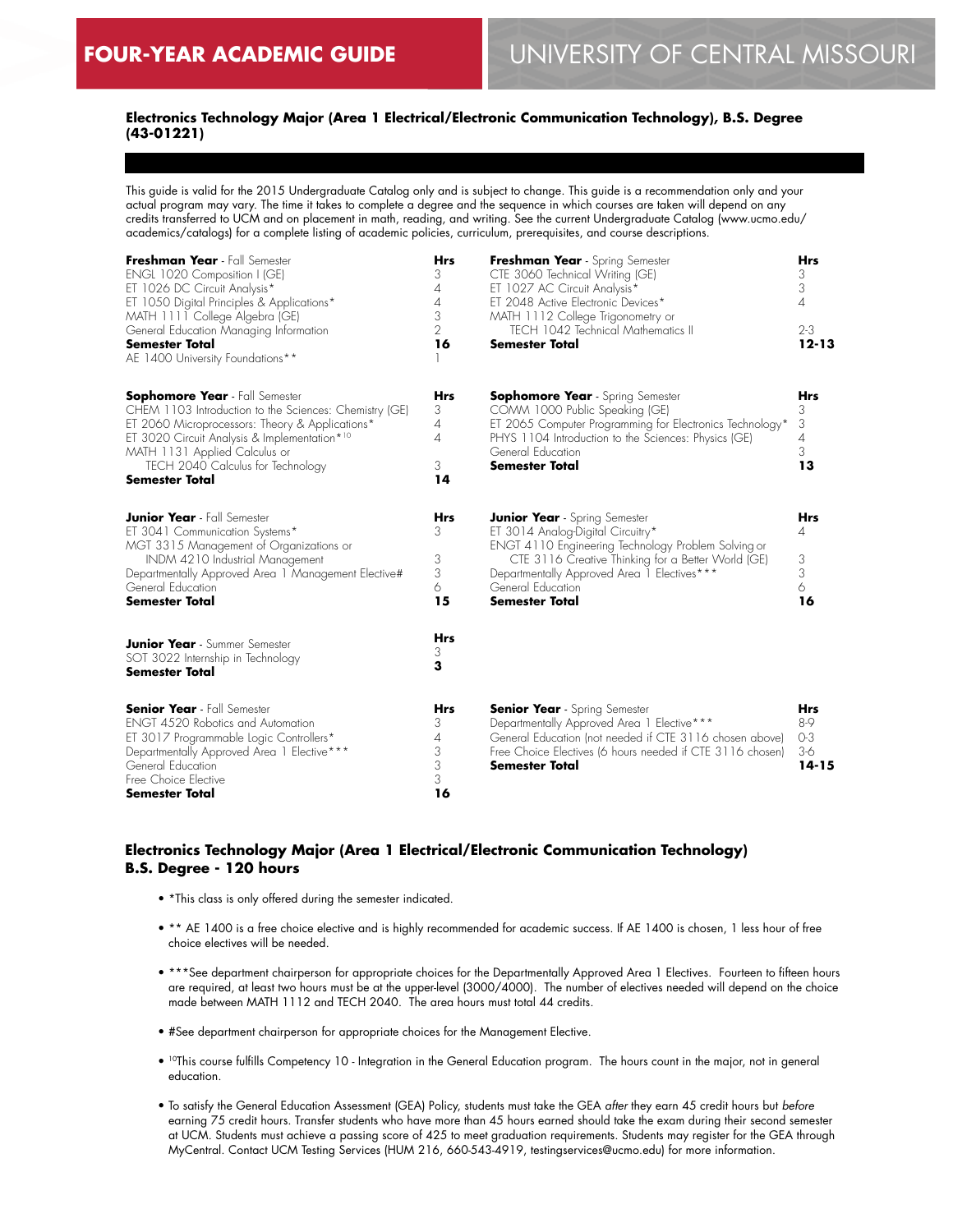## **Electronics Technology Major (Area 2 Computer/Networking Electronics Technology) B.S. Degree (43- 02221)**

This guide is valid for the 2015 Undergraduate Catalog only and is subject to change. This guide is a recommendation only and your actual program may vary. The time it takes to complete a degree and the sequence in which courses are taken will depend on any credits transferred to UCM and on placement in math, reading, and writing. See the current Undergraduate Catalog (www.ucmo.edu/ academics/catalogs) for a complete listing of academic policies, curriculum, prerequisites, and course descriptions.

| Freshman Year - Fall Semester<br>ENGL 1020 Composition I (GE)<br>ET 1026 DC Circuit Analysis*<br>ET 1050 Digital Principles & Applications*<br>MATH 1111 College Algebra (GE)<br>General Education Managing Information<br><b>Semester Total</b><br>AE 1400 University Foundations**                                                  | <b>Hrs</b><br>3<br>4<br>4<br>3<br>$\overline{2}$<br>16 | Freshman Year - Spring Semester<br>ET 1027 AC Circuit Analysis*<br>ET 2048 Active Electronic Devices*<br>NET 1058 Computer Technologies*<br>General Education<br><b>Semester Total</b>                                                                                                                                                   | <b>Hrs</b><br>3<br>$\overline{A}$<br>3<br>3<br>13                |
|---------------------------------------------------------------------------------------------------------------------------------------------------------------------------------------------------------------------------------------------------------------------------------------------------------------------------------------|--------------------------------------------------------|------------------------------------------------------------------------------------------------------------------------------------------------------------------------------------------------------------------------------------------------------------------------------------------------------------------------------------------|------------------------------------------------------------------|
| <b>Sophomore Year</b> - Fall Semester<br>COMM 1000 Public Speaking (GE)<br>CHEM 1103 Introduction to the Sciences: Chemistry (GE)<br>ET 2060 Microprocessors: Theory & Applications*<br>NET 1060 Introduction to Networks*<br>NET 1061 Routing and Switching Essentials *<br>Semester Total                                           | Hrs<br>3<br>3<br>$\overline{A}$<br>3<br>3<br>16        | Sophomore Year - Spring Semester<br>ET 2065 Computer Programming For Electronics Technology*<br>NET 2060 Scaling Networks*<br>NET 2061 Connecting Networks*<br>PHYS 1104 Introduction to the Sciences: Physics (GE)<br>General Education<br><b>Semester Total</b>                                                                        | <b>Hrs</b><br>3<br>3<br>3<br>$\overline{\mathcal{A}}$<br>3<br>16 |
| <b>Junior Year</b> - Fall Semester<br>CTE 3060 Technical Writing (GE)<br>NET 4060 Advanced Network Routing*<br>Area 2 Major Departmentally Approved Elective#<br>General Education<br><b>Semester Total</b>                                                                                                                           | Hrs<br>3<br>3<br>$\overline{\mathcal{A}}$<br>6<br>16   | <b>Junior Year</b> - Spring Semester<br>ENGT 4110 Engineering Technology Problem Solving or<br>CTE 3116 Creative Thinking for a Better World (GE)<br>NET 3068 Network Security I<br>NET 4040 Fundamentals of Network Operating Systems or<br>NET 3000 Fundamentals of Wireless Networks***<br>General Education<br><b>Semester Total</b> | <b>Hrs</b><br>3<br>$\overline{A}$<br>3<br>3<br>13                |
| <b>Junior Year</b> - Summer Semester<br>SOT 3022 Internship in Technology<br><b>Semester Total</b>                                                                                                                                                                                                                                    | Hrs<br>3<br>3                                          |                                                                                                                                                                                                                                                                                                                                          |                                                                  |
| <b>Senior Year</b> - Fall Semester<br>NET 4042 Network Servers and Services or<br>NET 3062 Network Design***<br>NET 4062 Advanced Switching*<br>Area 2 Major Departmentally Approved Elective#<br>General Education (only 3 needed if CTE 3116 chosen)<br>Free Choice Electives (3 hours needed if CTE 3116 chosen)<br>Semester Total | Hrs<br>3<br>3<br>3<br>$3-6$<br>$0$ or $3$<br>15        | <b>Senior Year</b> - Spring Semester<br>NET 4043 Network Servers and Infrastructure or<br>NET 4064 Advanced Network Design***<br>NET 4063 Network Support*10<br>Free Choice Electives<br>Semester Total                                                                                                                                  | Hrs<br>3<br>3<br>6<br>12                                         |

## **Electronics Technology Major (Area 2 Computer/Networking Electronics Technology) B.S. Degree - 120 hours**

- \*This class is only offered during the semester indicated.
- \*\*AE 1400 is a free choice elective and is highly recommended for academic success. If AE 1400 is chosen, 1 less hour of free choice electives will be needed.
- \*\*\*This major requires a nine hour set of NET courses. The two options include: NET 4040, 4042, and 4043 OR NET 3000, 3062, and 4064.
- #See department chairperson for appropriate choices for the Departmentally Approved Elective. Seven hours are required.
- 10This course fulfills Competency 10 Integration in the General Education program. The hours count in the major, not in general education.
- To satisfy the General Education Assessment (GEA) Policy, students must take the GEA *after* they earn 45 credit hours but *before* earning 75 credit hours. Transfer students who have more than 45 hours earned should take the exam during their second semester at UCM. Students must achieve a passing score of 425 to meet graduation requirements. Students may register for the GEA through MyCentral. Contact UCM Testing Services (HUM 216, 660-543-4919, testingservices@ucmo.edu) for more information.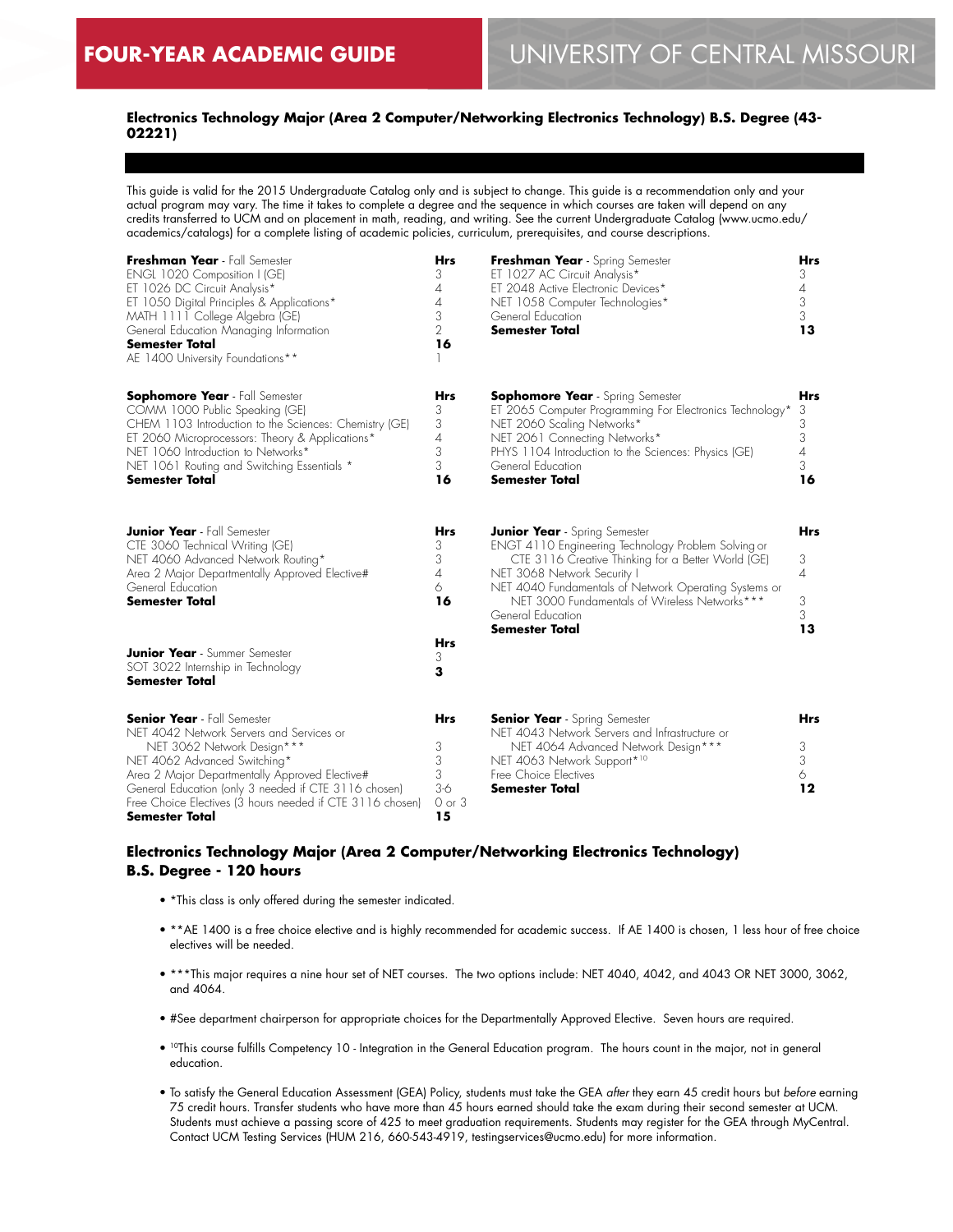## **Elementary Education Major (Birth - Grade 3), Clinical Pathway, B.S. in Ed. Degree (41-286)**

This guide is valid for the 2015 Undergraduate Catalog only and is subject to change. This guide is a recommendation only and your actual program may vary. The time it takes to complete a degree and the sequence in which courses are taken will depend on any credits transferred to UCM and on placement in math, reading, and writing. See the current Undergraduate Catalog (www.ucmo.edu/ academics/catalogs) for a complete listing of academic policies, curriculum, prerequisites, and course descriptions.

| Freshman Year - Fall Semester       | Hrs | Freshman Year - Spring Semester                           | <b>Hrs</b> |
|-------------------------------------|-----|-----------------------------------------------------------|------------|
| <b>ENGL 1020 Composition I (GE)</b> |     | ENGL 1030 Composition II or CTE 3060 Tech. Writing (GE) 3 |            |
| MATH 1620 Contemporary Math (GE)    |     | HIST 1350 or 1351 History of the United States (GE)       |            |
| POLS 1510 American Government (GE)  |     | MATH 1820 Introduction to Mathematical Modeling (GE)      |            |
| General Education                   |     | General Education Science w/lab                           |            |
| <b>Semester Total</b>               | 15  | General Education Managing Information                    |            |
|                                     |     | Semester Total                                            |            |

| <b>Sophomore Year</b> - Fall Semester<br>D&N 2310 Early Childhood Nutrition & Health<br>ECEL 2610 Life & Earth Science for Teachers<br>EDFL 2100 Introduction to the Teaching Profession<br>FLDX 2150 Introductory Field Experience<br>EDFL 2240 Educational Psychology (GE)<br>EDSP 2100 Education of the Exceptional Child<br>General Education | <b>Hrs</b><br>2<br>3<br>3<br>1<br>3<br>3<br>3 | <b>Sophomore Year</b> - Spring Semester<br>ECEL 2110 Diversity and Social Justice (GE)<br>ECEL 2830 Early Childhood Principles and Observation<br>ECEL 2850 Int. of Arts & Movement in EC and Elem. Class.<br>EDFL 2250 Introduction to English Language Learners and<br>Culturally Responsive Pedagogy<br>EDFL 3410 Children's Literature<br>MATH 2820 Elem. Math from an Advanced Perspective | Hrs<br>3<br>3<br>3<br>2<br>$\overline{2}$<br>3 |
|---------------------------------------------------------------------------------------------------------------------------------------------------------------------------------------------------------------------------------------------------------------------------------------------------------------------------------------------------|-----------------------------------------------|-------------------------------------------------------------------------------------------------------------------------------------------------------------------------------------------------------------------------------------------------------------------------------------------------------------------------------------------------------------------------------------------------|------------------------------------------------|
| <b>Semester Total</b>                                                                                                                                                                                                                                                                                                                             | 18                                            | <b>Semester Total</b><br>(Successfully complete MoGEA exam by end of this semester)                                                                                                                                                                                                                                                                                                             | 16                                             |
| <b>Sophomore Year</b> - Summer Semester<br>CFD 1220 Child Development or PSY 2220 Child Psychology<br>or PSY 3220 Lifespan Development<br>General Education<br><b>Semester Total</b>                                                                                                                                                              | <b>Hrs</b><br>3<br>3<br>6                     |                                                                                                                                                                                                                                                                                                                                                                                                 |                                                |
| <b>Junior Year</b> - Fall Semester                                                                                                                                                                                                                                                                                                                | <b>Hrs</b>                                    | <b>Junior Year</b> - Spring Semester                                                                                                                                                                                                                                                                                                                                                            | Hrs                                            |
| Junior Block 1: Methods for the Early Learner (PreK-K)                                                                                                                                                                                                                                                                                            |                                               | Junior Block 2: Methods for the Young Learner (Grades 1-3)                                                                                                                                                                                                                                                                                                                                      | 2                                              |
| ECEL 3100 Early Childhood Assessment and Screening<br>ECEL 3150 Early Childhood Practicum                                                                                                                                                                                                                                                         | 2<br>2                                        | ECEL 3151 Young Learner Practicum (Grades 1-3)<br>ECEL 3310 Literacy and Communication Arts for the YL                                                                                                                                                                                                                                                                                          | 2                                              |
| ECEL 3300 Literacy and Communication Arts for EC                                                                                                                                                                                                                                                                                                  | $\overline{\phantom{a}}$                      | ECEL 3510 Social Studies and Econ. for the Young Learner                                                                                                                                                                                                                                                                                                                                        |                                                |
| ECEL 3400 Language Development                                                                                                                                                                                                                                                                                                                    | 2                                             | ECEL 3610 Science for the Young Learner                                                                                                                                                                                                                                                                                                                                                         |                                                |
| ECEL 3500 Social Studies for Early Childhood                                                                                                                                                                                                                                                                                                      | 1                                             | MATH 3810 Math for the Young Learner                                                                                                                                                                                                                                                                                                                                                            | 2                                              |
| ECEL 3600 Science for Early Childhood                                                                                                                                                                                                                                                                                                             | 1                                             | CFD 3250 Org. & Admin. of Programs for Young Children                                                                                                                                                                                                                                                                                                                                           | 3                                              |
| ECEL 3800 Math for Early Childhood                                                                                                                                                                                                                                                                                                                |                                               | ECEL 2901 Technology in Education Seminar II                                                                                                                                                                                                                                                                                                                                                    |                                                |
| ECEL 2510 Social Studies for Teaching Primary Grades                                                                                                                                                                                                                                                                                              | 3                                             | EDSP 3150 Community & Family Resources                                                                                                                                                                                                                                                                                                                                                          | $\overline{2}$                                 |
| ECEL 2900 Technology in Education Seminar I                                                                                                                                                                                                                                                                                                       | 1                                             | EDSP 3151 Community & Family Resources Practicum                                                                                                                                                                                                                                                                                                                                                |                                                |
| <b>Semester Total</b>                                                                                                                                                                                                                                                                                                                             | 14                                            | <b>Semester Total</b>                                                                                                                                                                                                                                                                                                                                                                           | 15                                             |
| <b>Senior Year</b> - Fall Semester                                                                                                                                                                                                                                                                                                                | <b>Hrs</b>                                    | <b>Senior Year</b> - Spring Semester*                                                                                                                                                                                                                                                                                                                                                           | <b>Hrs</b>                                     |
| Senior Block 1: Senior Experience                                                                                                                                                                                                                                                                                                                 |                                               | ECEL 4150 Student Teaching Professional Seminar                                                                                                                                                                                                                                                                                                                                                 | 2                                              |
| ECEL 4120 Curriculum Design and Assessment                                                                                                                                                                                                                                                                                                        | 3                                             | FLDX 4493 Student Teaching Early Childhood                                                                                                                                                                                                                                                                                                                                                      | 6                                              |
| ECEL 4140 Communication Arts Integration                                                                                                                                                                                                                                                                                                          | 5                                             | FLDX 4496 Student Teaching Elementary II <sup>10</sup>                                                                                                                                                                                                                                                                                                                                          | 4                                              |
| ECEL 4400 Classroom Management & Interactions                                                                                                                                                                                                                                                                                                     | 3                                             | <b>Semester Total</b>                                                                                                                                                                                                                                                                                                                                                                           | 12                                             |
| MATH 4800 Curriculum Design and Assessment in Math                                                                                                                                                                                                                                                                                                | 2                                             | (All non-student teaching coursework and tests must be                                                                                                                                                                                                                                                                                                                                          |                                                |
| ECEL 3468 Community, School, & Family Connections                                                                                                                                                                                                                                                                                                 | 3                                             | successfully completed before this semester for enrollment in                                                                                                                                                                                                                                                                                                                                   |                                                |
| <b>Semester Total</b>                                                                                                                                                                                                                                                                                                                             | 16                                            | student teaching.)                                                                                                                                                                                                                                                                                                                                                                              |                                                |

#### **Elementary Education Major (Birth - Grade 3), Clinical Pathway, B.S. in Ed. Degree - 127 hours**

• \*The courses listed for this semester constitute the professional education (student teaching) block. The student should not take any other courses during this semester.

• 10This course fulfills Competency 10 - Integration in the General Education program. The hours count in the major, not in general education.

- Courses in italics in the junior and senior years are the Clinical Pathway blocks. The department will enroll you in these courses, and you will self-enroll in any non-CP course you plan to take in that semester. Students pursuing the double certification clinical pathways option will have the opportunity to complete all three Junior Blocks. Please see your Academic Advisor for course planning assistance.
- The Missouri General Education Assessment (MoGEA) is an exam required of all Teacher Education students. Students must pass all areas of the MoGEA for admission to the Teacher Education Program. Students should take and successfully complete the MoGEA before completion of their sophomore year (60 earned hours). See your academic advisor to discuss the classes needed to prepare for the exam.
- Teacher Education candidates must take the appropriate Missouri Content Assessment (MoCA) for their certification area before they can student teach, and must pass it in order to be recommended for certification. Information and registration is available on the MEGA website: http://www.mo.nesinc.com/.
- See www.ucmo.edu/cert for statement and information (including application) on admission to teacher education. Full admission is required before enrollment in professional education classes and student teaching. The application for student teaching is due approximately one year in advance.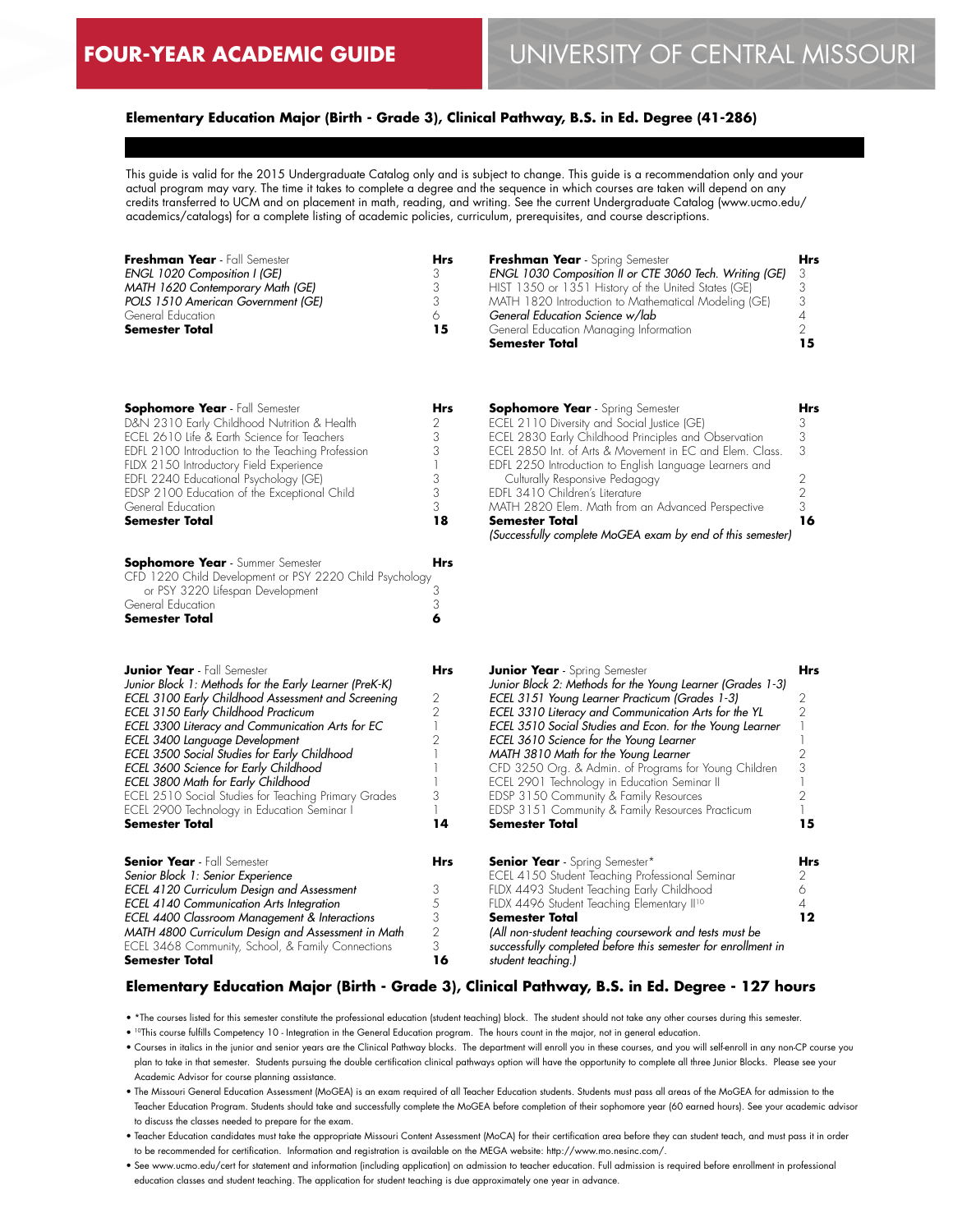## **Elementary Education Major (Birth - Grade 3), Blended Pathway, B.S. in Ed. Degree (41-286)**

This guide is valid for the 2015 Undergraduate Catalog only and is subject to change. This guide is a recommendation only and your actual program may vary. The time it takes to complete a degree and the sequence in which courses are taken will depend on any credits transferred to UCM and on placement in math, reading, and writing. See the current Undergraduate Catalog (www.ucmo.edu/ academics/catalogs) for a complete listing of academic policies, curriculum, prerequisites, and course descriptions.

| Freshman Year - Fall Semester      | Hrs | Freshman Year - Spring Semester                         | Hrs |
|------------------------------------|-----|---------------------------------------------------------|-----|
| ENGL 1020 Composition I (GE)       |     | ENGL 1030 Composition II or CTE 3060 Tech. Writing (GE) |     |
| MATH 1620 Contemporary Math (GE)   |     | HIST 1350 or 1351 History of the United States (GE)     |     |
| POLS 1510 American Government (GE) |     | MATH 1820 Introduction to Mathematical Modeling (GE)    |     |
| General Education                  | ∧   | General Education Science w/lab                         |     |
| Semester Total                     | 15  | General Education Managing Information                  |     |
|                                    |     | <b>Semester Total</b>                                   | 15  |

| <b>Sophomore Year</b> - Fall Semester             |    |
|---------------------------------------------------|----|
| ECEL 2610 Life & Earth Science for Teachers       |    |
| EDFL 2100 Introduction to the Teaching Profession |    |
| FLDX 2150 Introductory Field Experience           |    |
| EDFL 2240 Educational Psychology (GE)             |    |
| EDSP 2100 Education of the Exceptional Child      | 3  |
| General Education                                 | 3  |
| <b>Semester Total</b>                             | 16 |
|                                                   |    |

| <b>Sophomore Year</b> - Summer Semester                 | <b>Hrs</b> |
|---------------------------------------------------------|------------|
| CFD 1220 Child Development or PSY 2220 Child Psychology |            |
| or PSY 3220 Lifespan Development                        |            |
| General Education                                       |            |
| <b>Semester Total</b>                                   |            |

| <b>Junior Year</b> - Fall Semester<br>CD 2000 The Bases of Speech and Language<br>ECEL 2510 Social Studies for Teaching Primary Grades<br>ECEL 2900 Technology in Education Seminar I<br>ECEL 3220 The Teaching of Language Arts<br>ECEL 3430 Strat. for Teaching Elem. Social Studies & Science 2<br>ECEL 3850 Development & Learning Through Play<br>ECEL 3851 Practicum in Early Childhood<br>MATH 3800 Teaching & Learning Numbers and Operations<br><b>Semester Total</b> | Hrs<br>2<br>3<br>3<br>18 |
|--------------------------------------------------------------------------------------------------------------------------------------------------------------------------------------------------------------------------------------------------------------------------------------------------------------------------------------------------------------------------------------------------------------------------------------------------------------------------------|--------------------------|
| <b>Senior Year</b> - Fall Semester                                                                                                                                                                                                                                                                                                                                                                                                                                             | Hrs                      |
| Senior Block 1: Senior Experience<br>ECEL 4120 Curriculum Design and Assessment<br><b>ECEL 4140 Communication Arts Integration</b>                                                                                                                                                                                                                                                                                                                                             |                          |

*ECEL 4400 Classroom Management & Interactions MATH 4800 Curriculum Design and Assessment in Math* ECEL 3468 Community, School, & Family Connections

*(All non-student teaching coursework and tests must be successfully completed by the end of this semester for* 

**Semester Total**

*enrollment in student teaching.)*

| <b>Sophomore Year</b> - Spring Semester                    | Hrs |
|------------------------------------------------------------|-----|
| D&N 2310 Early Childhood Nutrition & Health                |     |
| ECEL 2110 Diversity and Social Justice (GE)                | 3   |
| ECEL 2830 Early Childhood Principles and Observation       | 3   |
| FCFI 2850 Int. of Arts & Movement in FC and Flem. Class.   | 3   |
| EDFL 2250 Introduction to English Language Learners and    |     |
| Culturally Responsive Pedagogy                             |     |
| FDFI 3410 Children's Literature                            | 2   |
| MATH 2820 Elem. Math from an Advanced Perspective          | 3   |
| <b>Semester Total</b>                                      | 18  |
| (Successfully complete MoGEA exam by end of this semester) |     |

| <b>Junior Year</b> - Spring Semester                     |    |
|----------------------------------------------------------|----|
| CFD 3250 Org. & Admin. of Programs for Young Children    | 3  |
| ECEL 2901 Technology in Education Seminar II             |    |
| EDFL 3210 Methods of Reading Instruction                 |    |
| EDSP 3150 Community & Family Resources                   |    |
| EDSP 3151 Community & Family Resources Practicum         |    |
| EDSP 4370 Screening, Diagnosing, Prescribing Instruction | 3  |
| MATH 3801 Teaching & Learning Geometry & Measurement     | 3  |
| <b>Semester Total</b>                                    | 16 |
|                                                          |    |

| <b>Senior Year</b> - Spring Semester*                  | Hrs |
|--------------------------------------------------------|-----|
| ECEL 4150 Student Teaching Professional Seminar        |     |
| FLDX 4493 Student Teaching Early Childhood             | 6   |
| FLDX 4496 Student Teaching Elementary II <sup>10</sup> |     |
| Semester Total                                         | 12  |

#### **Elementary Education Major (Birth - Grade 3), Blended Pathway, B.S. in Ed. Degree - 132 hours**

- \*The courses listed for this semester constitute the professional education (student teaching) block. The student should not take any other courses during this semester.
- 10This course fulfills Competency 10 Integration in the General Education program. The hours count in the major, not in general education.
- The Missouri General Education Assessment (MoGEA) is an exam required of all Teacher Education students. Students must pass all areas of the MoGEA for admission to the Teacher Education Program. Students should take and successfully complete the MoGEA before completion of their sophomore year (60 earned hours). See your academic advisor to discuss the classes needed to prepare for the exam.
- Teacher Education candidates must take the appropriate Missouri Content Assessment (MoCA) for their certification area before they can student teach, and must pass it in order to be recommended for certification. Information and registration is available on the MEGA website: http://www.mo.nesinc.com/.
- See www.ucmo.edu/cert for statement and information (including application) on admission to teacher education. Full admission is required before enrollment in professional education classes and student teaching. The application for student teaching is due approximately one year in advance.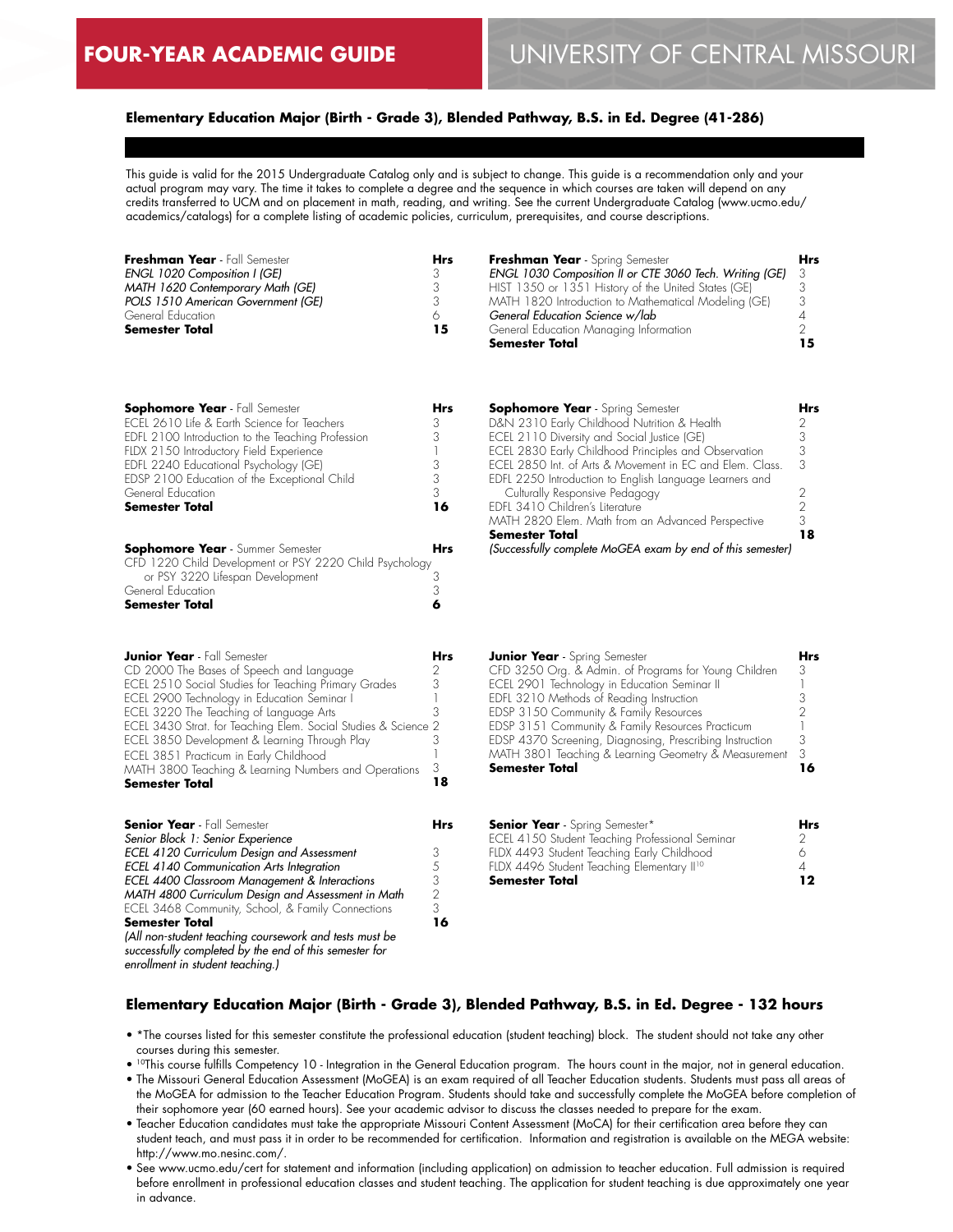*enrollment in student teaching.)*

## **Elementary Education Major (Grades 1 - 6), Clinical Pathway, B.S. in Ed. Degree (41-285)**

This guide is valid for the 2015 Undergraduate Catalog only and is subject to change. This guide is a recommendation only and your actual program may vary. The time it takes to complete a degree and the sequence in which courses are taken will depend on any credits transferred to UCM and on placement in math, reading, and writing. See the current Undergraduate Catalog (www.ucmo.edu/ academics/catalogs) for a complete listing of academic policies, curriculum, prerequisites, and course descriptions.

| Freshman Year - Fall Semester<br>ENGL 1020 Composition I (GE)<br>MATH 1620 Contemporary Math (GE)<br>POLS 1510 American Government (GE)<br>General Education<br><b>Semester Total</b>                                                                                                                                                                                                                                                                                                                                                                                                                                        | <b>Hrs</b><br>3<br>3<br>3<br>6<br>15                                                                          | Freshman Year - Spring Semester<br>ENGL 1030 Composition II or CTE 3060 Tech. Writing (GE)<br>HIST 1350 or 1351 History of the United States (GE)<br>MATH 1820 Introduction to Mathematical Modeling (GE)<br>General Education Science w/lab<br>General Education Managing Information<br><b>Semester Total</b>                                                                                                                                                                                                                                                        | Hrs<br>3<br>3<br>3<br>$\it 4$<br>$\overline{2}$<br>15                                  |
|------------------------------------------------------------------------------------------------------------------------------------------------------------------------------------------------------------------------------------------------------------------------------------------------------------------------------------------------------------------------------------------------------------------------------------------------------------------------------------------------------------------------------------------------------------------------------------------------------------------------------|---------------------------------------------------------------------------------------------------------------|------------------------------------------------------------------------------------------------------------------------------------------------------------------------------------------------------------------------------------------------------------------------------------------------------------------------------------------------------------------------------------------------------------------------------------------------------------------------------------------------------------------------------------------------------------------------|----------------------------------------------------------------------------------------|
| <b>Sophomore Year</b> - Fall Semester<br>ECEL 2110 Diversity and Social Justice (GE)<br>ECEL 2610 Life & Earth Science for Teachers<br>EDFL 2240 Educational Psychology (GE)<br>EDFL 2100 Introduction to the Teaching Profession<br>FLDX 2150 Introductory Field Experience<br>EDSP 2100 Education of Exceptional Child<br><b>Semester Total</b>                                                                                                                                                                                                                                                                            | Hrs<br>3<br>3<br>3<br>3<br>$\overline{\phantom{a}}$<br>3<br>16                                                | <b>Sophomore Year</b> - Spring Semester<br>ECEL 2620 Physical Science & Engin. Design for Teachers<br>ECEL 2850 Integr. of Arts & Movement in EC & Elem. Class.<br>EDFL 2250 Introduction to English Language Learners and<br>Culturally Responsive Pedagogy<br>MATH 2820 Elem. Math from an Advanced Perspective<br>General Education<br><b>Semester Total</b><br>(Successfully complete MoGEA exam by end of this semester)                                                                                                                                          | Hrs<br>3<br>3<br>2<br>3<br>6<br>17                                                     |
| <b>Junior Year</b> - Fall Semester<br>Junior Block II: Methods for the Young Learner (Grades 1-3)<br>ECEL 3151 Young Learner Practicum (Grades 1-3)<br>ECEL 3310 Literacy and Communication Arts for the YL<br>ECEL 3510 Social Studies and Econ. for the Young Learner<br>ECEL 3610 Science for the Young Learner<br>MATH 3810 Math for the Young Learner<br>CFD 1220 Child Development or PSY 2220 Child Psychology<br>or PSY 3220 Lifespan Development<br>ECEL 2510 Social Studies for Teaching Primary Grades<br>ECEL 2900 Technology in Education Seminar I<br>EDFL 3410 Children's Literature<br><b>Semester Total</b> | <b>Hrs</b><br>2<br>$\overline{2}$<br>1<br>1<br>$\overline{2}$<br>3<br>3<br>$\mathbf{1}$<br>$\mathbf{2}$<br>17 | <b>Junior Year</b> - Spring Semester<br>Junior Block III: Methods for the Interm. Learner (Grades 4-6)<br>ECEL 3152 Intermediate Learner Practicum Grades 4-6<br>ECEL 3320 Literacy and Communication Arts for the IL<br>ECEL 3520 Social Studies and Economics for the IL<br>ECEL 3620 Science for the Intermediate Learner<br>MATH 3820 Mathematics for the Intermediate Learner<br>ECEL 2520 Social Studies for Teaching Intermediate Grades<br>ECEL 2901 Technology in Education Seminar II<br>ECEL 3468 Community, School, & Family Connections<br>Semester Total | Hrs<br>2<br>$\overline{2}$<br>$\mathbf{1}$<br>1<br>$\overline{2}$<br>3<br>1<br>3<br>15 |
| <b>Senior Year</b> - Fall Semester<br>Senior Block I: Senior Experience<br>ECEL 4120 Curriculum Design and Assessment<br>ECEL 4140 Communication Arts Integration<br>ECEL 4400 Classroom Management & Interactions*<br>MATH 4800 Curriculum Design and Assessment in Math<br><b>Semester Total</b><br>(All non-student teaching coursework and tests must be<br>successfully completed by the end of this semester for                                                                                                                                                                                                       | Hrs<br>3<br>5<br>3<br>$\overline{2}$<br>13                                                                    | <b>Senior Year</b> - Spring Semester+<br>ECEL 4150 Student Teaching Professional Seminar<br>FLDX 4495 Student Teaching Elementary I<br>FLDX 4496 Student Teaching Elementary II <sup>10</sup><br>Semester Total                                                                                                                                                                                                                                                                                                                                                        | Hrs<br>2<br>6<br>4<br>12                                                               |

#### **Elementary Education Major (Grades 1 - 6), Clinical Pathway, B.S. in Ed. Degree - 120 hours**

- +The courses listed for this semester constitute the professional education (student teaching) block. The student should not take any other courses during this semester.
- 10This course fulfills Competency 10 Integration in the General Education program. The hours count in the major, not in general education. • Courses in italics in the junior and senior years are the Clinical Pathway blocks. The department will enroll you in these courses, and you will self-enroll in any non-CP course you plan to take in that semester. Students adding an Early Childhood Education minor clinical pathways option will have the opportunity to complete all three Junior Blocks. Please see your Academic Advisor for course planning assistance.
- The Missouri General Education Assessment (MoGEA) is an exam required of all Teacher Education students. Students must pass all areas of the MoGEA for admission to the Teacher Education Program. Students should take and successfully complete the MoGEA before completion of their sophomore year (60 earned hours). See your academic advisor to discuss the classes needed to prepare for the exam.
- Teacher Education candidates must take the appropriate Missouri Content Assessment (MoCA) for their certification area before they can student teach, and must pass it in order to be recommended for certification. Information and registration is available on the MEGA website: http://www.mo.nesinc.com/.
- See www.ucmo.edu/cert for statement and information (including application) on admission to teacher education. Full admission is required before enrollment in professional education classes and student teaching. The application for student teaching is due approximately one year in advance.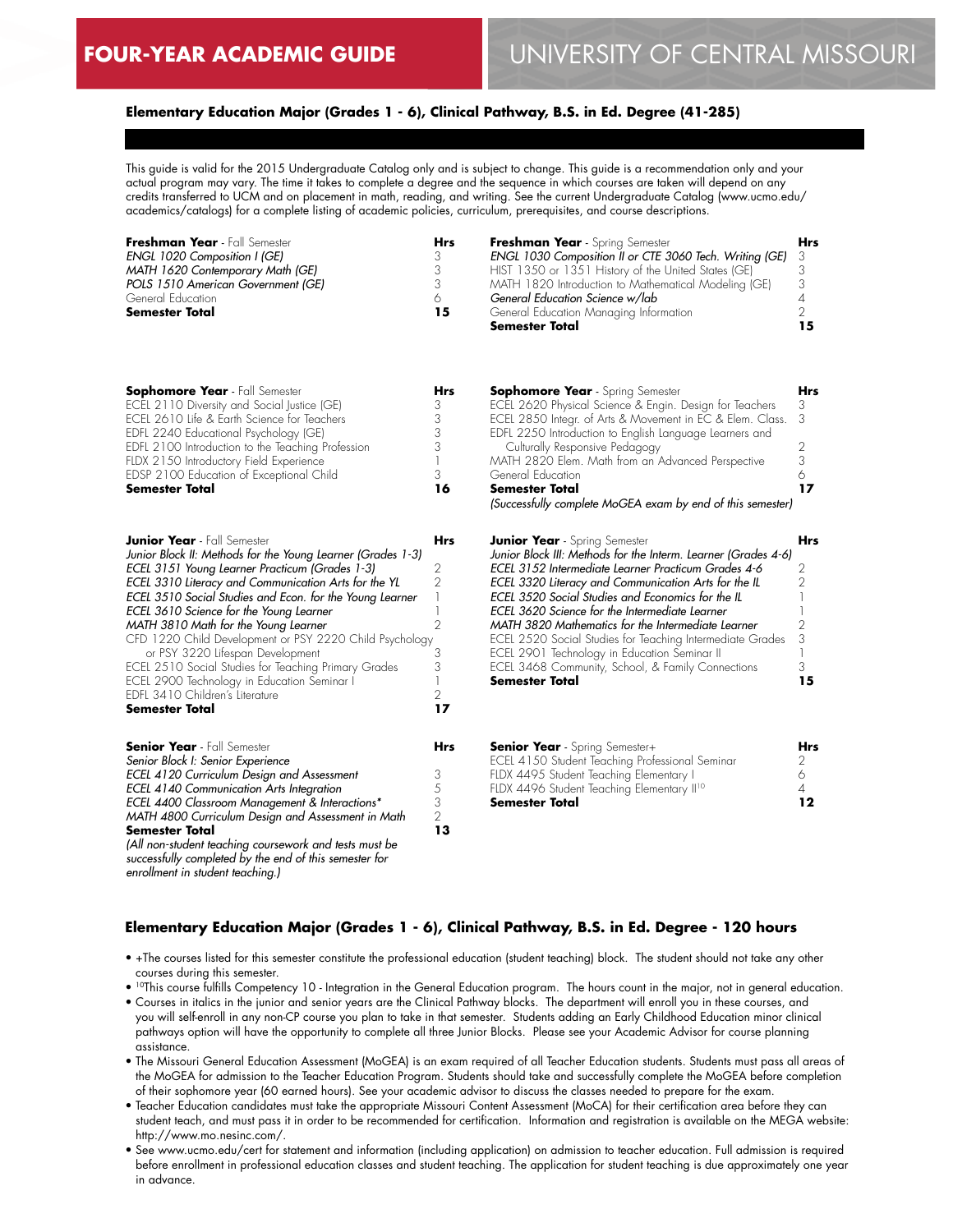## **Elementary Education Major (Grades 1 - 6), Blended Pathway, B.S. in Ed. Degree (41-285)**

This guide is valid for the 2015 Undergraduate Catalog only and is subject to change. This guide is a recommendation only and your actual program may vary. The time it takes to complete a degree and the sequence in which courses are taken will depend on any credits transferred to UCM and on placement in math, reading, and writing. See the current Undergraduate Catalog (www.ucmo.edu/ academics/catalogs) for a complete listing of academic policies, curriculum, prerequisites, and course descriptions.

| Freshman Year - Fall Semester<br>ENGL 1020 Composition I (GE)<br>MATH 1620 Contemporary Math (GE)<br>POLS 1510 American Government (GE)<br>General Education<br><b>Semester Total</b>                                                                                                                                                                                                                                                                         | <b>Hrs</b><br>3<br>3<br>3<br>6<br>15                   | Freshman Year - Spring Semester<br>ENGL 1030 Composition II or CTE 3060 Tech. Writing (GE)<br>HIST 1350 or 1351 History of the United States (GE)<br>MATH 1820 Introduction to Mathematical Modeling (GE)<br>General Education Science w/lab<br>General Education Managing Information<br><b>Semester Total</b>                                                                                                               | <b>Hrs</b><br>3<br>3<br>3<br>$\overline{A}$<br>2<br>15 |
|---------------------------------------------------------------------------------------------------------------------------------------------------------------------------------------------------------------------------------------------------------------------------------------------------------------------------------------------------------------------------------------------------------------------------------------------------------------|--------------------------------------------------------|-------------------------------------------------------------------------------------------------------------------------------------------------------------------------------------------------------------------------------------------------------------------------------------------------------------------------------------------------------------------------------------------------------------------------------|--------------------------------------------------------|
| <b>Sophomore Year</b> - Fall Semester<br>ECEL 2110 Diversity and Social Justice (GE)<br>ECEL 2610 Life & Earth Science for Teachers<br>EDFL 2240 Educational Psychology (GE)<br>EDFL 2100 Introduction to the Teaching Profession<br>FLDX 2150 Introductory Field Experience<br>EDSP 2100 Education of Exceptional Child<br><b>Semester Total</b>                                                                                                             | Hrs<br>3<br>3<br>3<br>3<br>1<br>3<br>16                | <b>Sophomore Year</b> - Spring Semester<br>ECEL 2620 Physical Science & Engin. Design for Teachers<br>ECEL 2850 Integr. of Arts & Movement in EC & Elem. Class.<br>EDFL 2250 Introduction to English Language Learners and<br>Culturally Responsive Pedagogy<br>MATH 2820 Elem. Math from an Advanced Perspective<br>General Education<br><b>Semester Total</b><br>(Successfully complete MoGEA exam by end of this semester) | Hrs<br>3<br>3<br>2<br>3<br>6<br>17                     |
| <b>Junior Year</b> - Fall Semester<br>CFD 1220 Child Development or PSY 2220 Child Psychology<br>or PSY 3220 Lifespan Development<br>ECEL 2510 Social Studies for Teaching Primary Grades<br>ECEL 2900 Technology in Education Seminar I<br>ECEL 3220 The Teaching of Language Arts<br>ECEL 3430 Strat. for Teaching Elem. Social Studies & Science 2<br>EDFL 3210 Methods of Reading Instruction<br>EDFL 3410 Children's Literature<br><b>Semester Total</b> | <b>Hrs</b><br>3<br>3<br>3<br>3<br>$\overline{2}$<br>17 | <b>Junior Year</b> - Spring Semester<br>ECEL 2520 Social Studies for Teaching Intermediate Grades<br>ECEL 2901 Technology in Education Seminar II<br>ECEL 3468 Community, School, & Family Connections<br>EDFL 3215 Teaching Reading in Content Fields<br>MATH 3800 Teaching and Learning Numbers & Operations<br>MATH 3801 Teaching & Learning Geometry & Measurement<br>Semester Total                                      | <b>Hrs</b><br>3<br>3<br>3<br>3<br>3<br>16              |
| <b>Senior Year</b> - Fall Semester<br>Senior Block I: Senior Experience<br>ECEL 4120 Curriculum Design and Assessment<br>ECEL 4140 Communication Arts Integration<br>ECEL 4400 Classroom Management & Interactions*<br>MATH 4800 Curriculum Design and Assessment in Math<br><b>Semester Total</b><br>(All non-student teaching coursework and tests must be<br>successfully completed by the end of this semester for<br>enrollment in student teaching.)    | Hrs<br>3<br>5<br>3<br>$\overline{2}$<br>13             | <b>Senior Year</b> - Spring Semester+<br>ECEL 4150 Student Teaching Professional Seminar<br>FLDX 4495 Student Teaching Elementary I<br>FLDX 4496 Student Teaching Elementary II <sup>10</sup><br><b>Semester Total</b>                                                                                                                                                                                                        | <b>Hrs</b><br>2<br>6<br>$\overline{4}$<br>12           |

#### **Elementary Education Major (Grades 1 - 6), Blended Pathway, B.S. in Ed. Degree - 121 hours**

- +The courses listed for this semester constitute the professional education (student teaching) block. The student should not take any other courses during this semester.
- 10This course fulfills Competency 10 Integration in the General Education program. The hours count in the major, not in general education.
- The Missouri General Education Assessment (MoGEA) is an exam required of all Teacher Education students. Students must pass all areas of the MoGEA for admission to the Teacher Education Program. Students should take and successfully complete the MoGEA before completion of their sophomore year (60 earned hours). See your academic advisor to discuss the classes needed to prepare for the exam.
- Teacher Education candidates must take the appropriate Missouri Content Assessment (MoCA) for their certification area before they can student teach, and must pass it in order to be recommended for certification. Information and registration is available on the MEGA website: http://www.mo.nesinc.com/.
- See www.ucmo.edu/cert for statement and information (including application) on admission to teacher education. Full admission is required before enrollment in professional education classes and student teaching. The application for student teaching is due approximately one year in advance.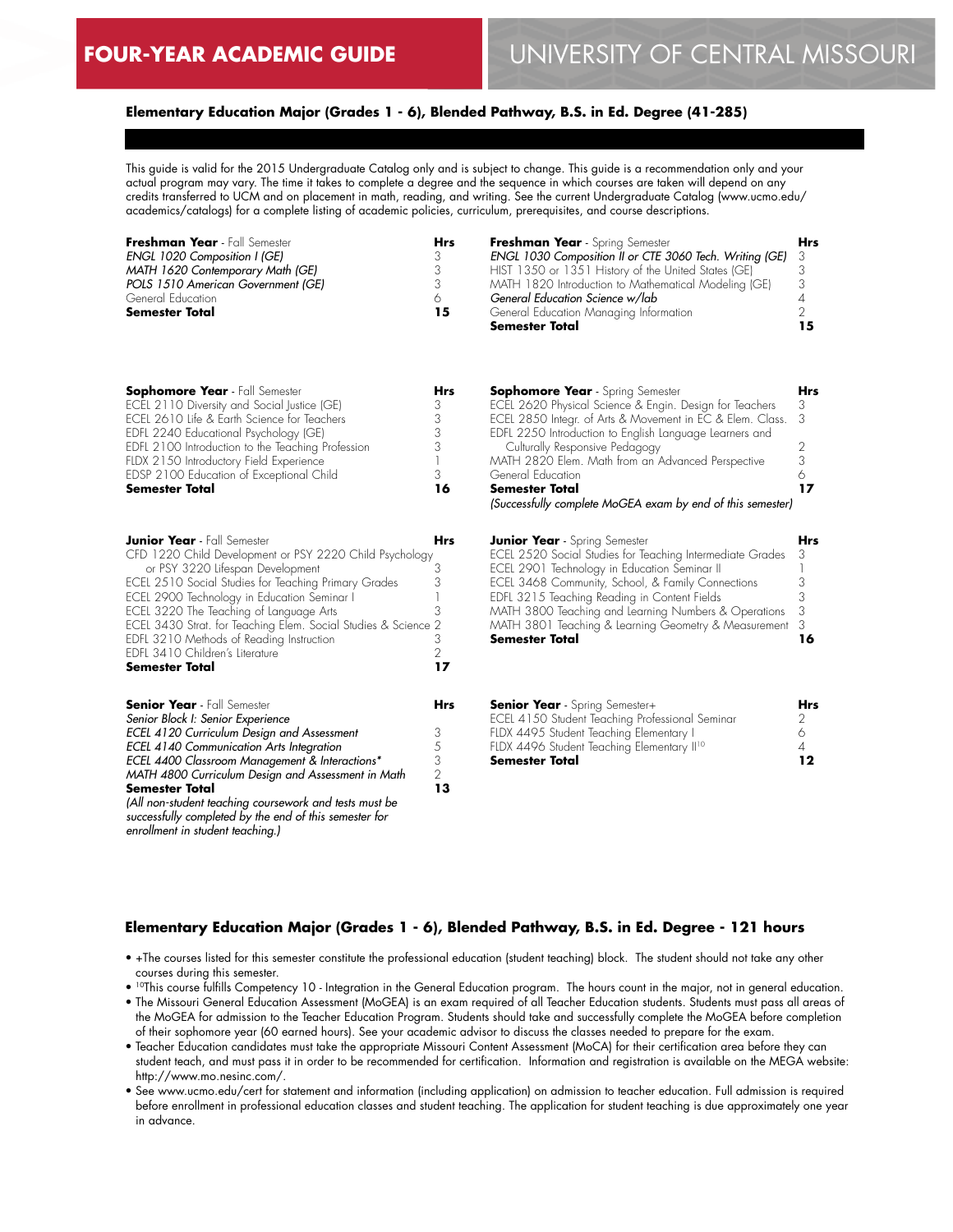## **Engineering Technology, Option 1 (Electronics Engineering Technology) B.S. Degree (43-01282)**

This guide is valid for the 2015 Undergraduate Catalog only and is subject to change. This guide is a recommendation only and your actual program may vary. The time it takes to complete a degree and the sequence in which courses are taken will depend on any credits transferred to UCM and on placement in math, reading, and writing. See the current Undergraduate Catalog (www.ucmo.edu/ academics/catalogs) for a complete listing of academic policies, curriculum, prerequisites, and course descriptions.

| Freshman Year - Fall Semester<br>ENGL 1020 Composition I (GE)<br>ENGT 1500 Orientation to Engineering Technology*<br>ET 1010 Applied Electricity<br>ET 1026 DC Circuit Analysis*<br>MATH 1112 College Trigonometry**<br><b>Semester Total</b>                                | <b>Hrs</b><br>3<br>1<br>4<br>$\overline{4}$<br>$\overline{2}$<br>14 | Freshman Year - Spring Semester<br>CADD 1105 Basic AutoCAD<br>CTE 1300 Introduction to Engineering Design or<br>CADD 1110 Fundamentals of Drafting<br>CTE 3060 Technical Writing (GE)<br>ENGT 1000 Principles of Engineering<br>ET 1027 AC Circuit Analysis*<br>MATH 1131 Applied Calculus (GE)<br>Semester Total | Hrs<br>3<br>3<br>3<br>3<br>3<br>16         |
|------------------------------------------------------------------------------------------------------------------------------------------------------------------------------------------------------------------------------------------------------------------------------|---------------------------------------------------------------------|-------------------------------------------------------------------------------------------------------------------------------------------------------------------------------------------------------------------------------------------------------------------------------------------------------------------|--------------------------------------------|
| <b>Sophomore Year</b> - Fall Semester<br>CIS 1600 Business Information Management (GE)<br>ECON 1010 Principles of Macroeconomics (GE)<br>ET 1050 Digital Principles & Applications*<br>PHYS 1101 College Physics I (GE)<br><b>Semester Total</b>                             | Hrs<br>3<br>3<br>4<br>4<br>14                                       | <b>Sophomore Year</b> - Spring Semester<br>CHEM 1103 Introduction to the Sciences: Chemistry (GE)<br>COMM 1000 Public Speaking (GE)<br>ENGT 1501 Seminar in Engineering Technology<br>ET 2048 Active Electronic Devices*<br>ET 2065 Computer Programming for Electronics Tech.*<br>Semester Total                 | Hrs<br>3<br>3<br>3<br>$\overline{4}$<br>14 |
| <b>Junior Year</b> - Fall Semester<br>ENGT 1501 Seminar in Engineering Technology<br>ET 2060 Microprocessors: Theory & Applications*<br>ET 3020 Circuit Analysis & Implementation*<br>ET 3017 Programmable Logic Controllers *<br>General Education<br><b>Semester Total</b> | <b>Hrs</b><br>$\overline{4}$<br>4<br>$\overline{4}$<br>3<br>16      | <b>Junior Year</b> - Spring Semester<br><b>ENGT 3520 Engineering Economy</b><br><b>ENGT 4580 Quality Systems</b><br>ET 3014 Analog-Digital Circuitry*<br>General Education<br><b>Semester Total</b>                                                                                                               | Hrs<br>3<br>3<br>$\overline{4}$<br>6<br>16 |
| <b>Junior Year</b> - Summer Semester<br>SOT 3022 Internship in Technology<br>Semester Total                                                                                                                                                                                  | Hrs<br>ı                                                            |                                                                                                                                                                                                                                                                                                                   |                                            |
| <b>Senior Year</b> - Fall Semester<br>ENGT 2600 Lean Enterprises<br><b>ENGT 4520 Robotics and Automation</b><br>ET 3041 Communication Systems*<br>NET 1060 Introduction to Networks<br>General Education<br>Semester Total                                                   | Hrs<br>3<br>3<br>3<br>3<br>3<br>15                                  | <b>Senior Year</b> - Spring Semester<br><b>ENGT 3530 Inspection and Quality Control</b><br>ENGT 4110 Engineering Technology Problem Solving <sup>10</sup><br>CMGT 3320 Principles of Construction Management or<br>INDM 4250 Project Management<br>General Education<br>Semester Total                            | Hrs<br>3<br>3<br>3<br>6<br>15              |

#### **Engineering Technology, Option 1 (Electronics Engineering Technology) B.S. Degree - 121 hours**

- \*This class is only offered during the semester indicated.
- \*\*Enrollment in MATH 1112 assumes you have met the prerequisite MATH requirements in your high school curriculum. If you have not met these requirements MATH 1111 or proper MATH placement will be required per University planned placement guidelines.
- 10This course fulfills Competency 10 Integration in the General Education program. The hours count in the major, not in general education.
- To satisfy the General Education Assessment (GEA) Policy, students must take the GEA *after* they earn 45 credit hours but *before* earning 75 credit hours. Transfer students who have more than 45 hours earned should take the exam during their second semester at UCM. Students must achieve a passing score of 425 to meet graduation requirements. Students may register for the GEA through MyCentral. Contact UCM Testing Services (HUM 216, 660-543-4919, testingservices@ucmo.edu) for more information.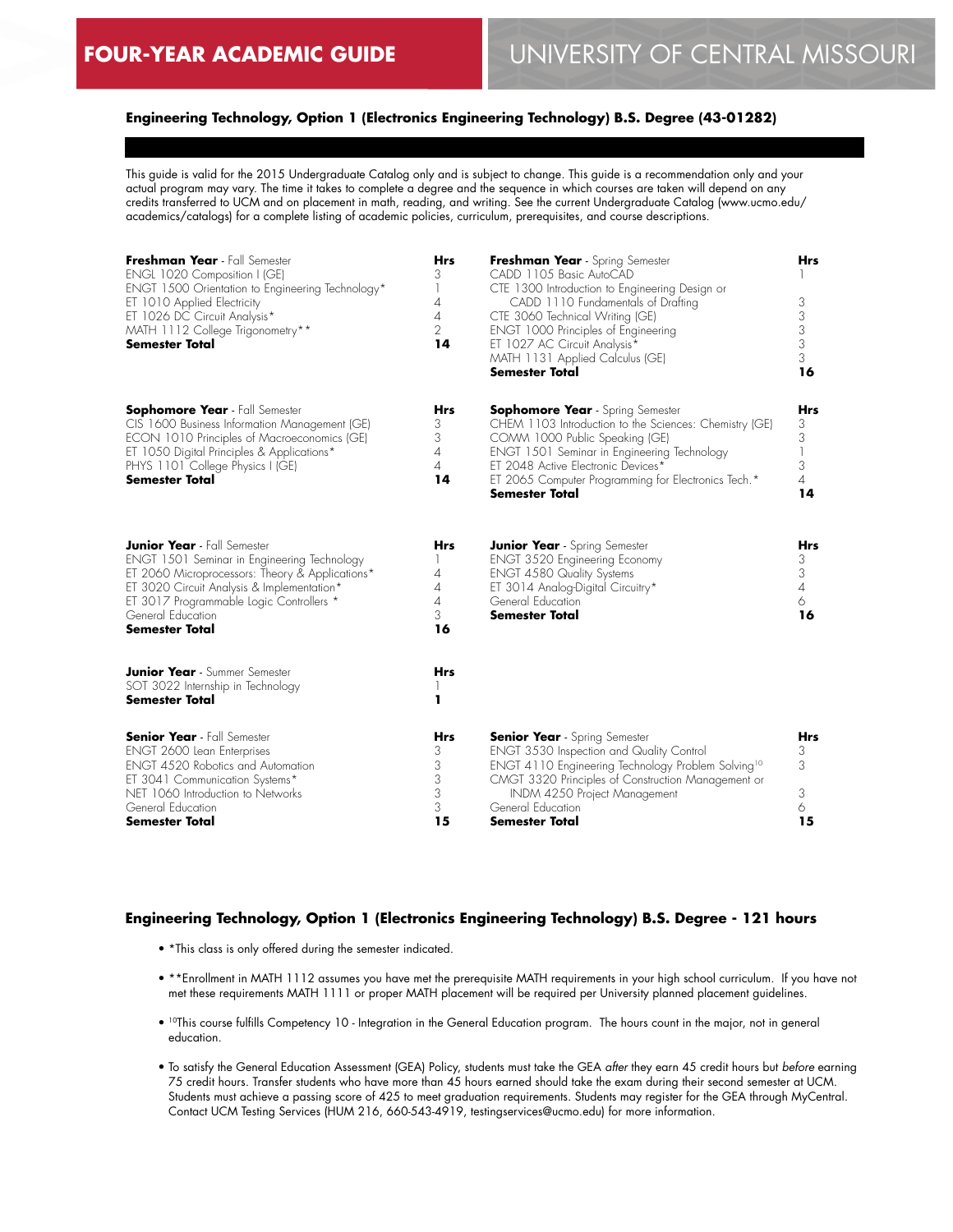## **Engineering Technology, Option 2 (Mechanical Engineering Technology - Product Design) B.S. Degree (43- 02282)**

This guide is valid for the 2015 Undergraduate Catalog only and is subject to change. This guide is a recommendation only and your actual program may vary. The time it takes to complete a degree and the sequence in which courses are taken will depend on any credits transferred to UCM and on placement in math, reading, and writing. See the current Undergraduate Catalog (www.ucmo.edu/academics/catalogs) for a complete listing of academic policies, curriculum, prerequisites, and course descriptions.

| Freshman Year - Fall Semester<br>CADD 1105 Basic AutoCAD<br>CADD 1110 Fundamentals of Drafting+ or<br>CTE 1300 Introduction to Engineering Design<br>CADD 1170 Introduction to Computer-Aided Drafting<br>CIS 1600 Business Information Management (GE)<br>ENGT 1000 Principles of Engineering<br>ENGT 1500 Orientation to Engineering Technology*<br>MATH 1112 College Trigonometry**<br><b>Semester Total</b> | Hrs<br>3<br>$\overline{2}$<br>3<br>3<br>$\overline{\phantom{a}}$<br>$\overline{2}$<br>15 | Freshman Year - Spring Semester<br>CADD 2120 Machine Drafting*+<br>ENGL 1020 Composition I (GE)<br>ENGT 1510 Introduction to Manufacturing Processes*<br>ET 1010 Applied Electricity<br>MATH 1131 Applied Calculus (GE)<br>Semester Total                                                                              | Hrs<br>3<br>3<br>3<br>$\overline{A}$<br>3<br>16              |
|-----------------------------------------------------------------------------------------------------------------------------------------------------------------------------------------------------------------------------------------------------------------------------------------------------------------------------------------------------------------------------------------------------------------|------------------------------------------------------------------------------------------|------------------------------------------------------------------------------------------------------------------------------------------------------------------------------------------------------------------------------------------------------------------------------------------------------------------------|--------------------------------------------------------------|
| <b>Sophomore Year</b> - Fall Semester<br>CMGT 2020 Statics<br><b>ENGT 2040 Engineering Materials Science</b><br>ENGT 2530 Machine Tool Technology<br>PHYS 1101 College Physics I (GE)<br><b>Semester Total</b>                                                                                                                                                                                                  | <b>Hrs</b><br>3<br>$\overline{4}$<br>3<br>$\overline{A}$<br>14                           | <b>Sophomore Year</b> - Spring Semester<br>CADD 3171 CAD & Design for Engineering Technology+<br>CMGT 3020 Applied Strength of Materials<br>COMM 1000 Public Speaking (GE)<br>ECON 1010 Principles of Macroeconomics (GE)<br>ENGT 1501 Seminar in Engineering Technology<br>General Education<br><b>Semester Total</b> | Hrs<br>3<br>$\begin{array}{c} 3 \\ 3 \end{array}$<br>3<br>16 |
| <b>Junior Year</b> - Fall Semester<br>CADD 4171 Production Design/Drafting*<br>CTE 3060 Technical Writing (GE)<br>ENGT 1501 Seminar in Engineering Technology<br>ENGT 2600 Lean Enterprises<br>General Education<br><b>Semester Total</b>                                                                                                                                                                       | Hrs<br>3<br>3<br>$\overline{\phantom{a}}$<br>3<br>6<br>16                                | <b>Junior Year</b> - Spring Semester<br>CADD 4124 Geometric Dimensioning & Tolerancing Principles<br>for Engineering Technology*<br>CADD 4174 Machine Design*<br>CHEM 1103 Introduction to the Sciences: Chemistry (GE)<br>ENGT 1120 Welding<br>ENGT 3562 Computer Numerical Control (CNC)<br>Semester Total           | Hrs<br>3<br>$\begin{array}{c} 3 \\ 3 \end{array}$<br>3<br>15 |
| <b>Junior Year</b> - Summer Semester<br>SOT 3022 Internship in Technology<br><b>Semester Total</b>                                                                                                                                                                                                                                                                                                              | Hrs<br>ı                                                                                 |                                                                                                                                                                                                                                                                                                                        |                                                              |
| <b>Senior Year</b> - Fall Semester<br>ATM 4032 Hydraulics & Pneumatics<br>CMGT 3320 Principles of Construction Management or<br>INDM 4250 Project Management<br><b>ENGT 3520 Engineering Economy</b><br>General Education<br>Semester Total                                                                                                                                                                     | <b>Hrs</b><br>3<br>3<br>3<br>6<br>15                                                     | <b>Senior Year</b> - Spring Semester<br>ENGT 3530 Inspection and Quality Control<br>ENGT 4110 Engineering Technology Problem Solving <sup>10</sup><br><b>ENGT 4580 Quality Systems</b><br>Departmentally Approved Option 2 Elective***<br>General Education<br>Semester Total                                          | Hrs<br>3<br>3<br>3<br>3<br>13                                |

# **Engineering Technology, Option 2 (Mechanical Engineering Technology - Product Design) B.S. Degree -**

## **121 hours**

- +A grade of C or higher is required in these courses for enrollment in future CADD courses.
- \*This class is only offered during the semester indicated.
- \*\*Enrollment in MATH 1112 assumes you have met the prerequisite MATH requirements in your high school curriculum. If you have not met these requirements MATH 1111 or proper MATH placement will be required per University planned placement guidelines.
- •\*\*\*See departmental advisor for course recommendations.
- 10This course fulfills Competency 10 Integration in the General Education program. The hours count in the major, not in general education.
- To satisfy the General Education Assessment (GEA) Policy, students must take the GEA *after* they earn 45 credit hours but *before* earning 75 credit hours. Transfer students who have more than 45 hours earned should take the exam during their second semester at UCM. Students must achieve a passing score of 425 to meet graduation requirements. Students may register for the GEA through MyCentral. Contact UCM Testing Services (HUM 216, 660-543-4919, testingservices@ucmo.edu) for more information.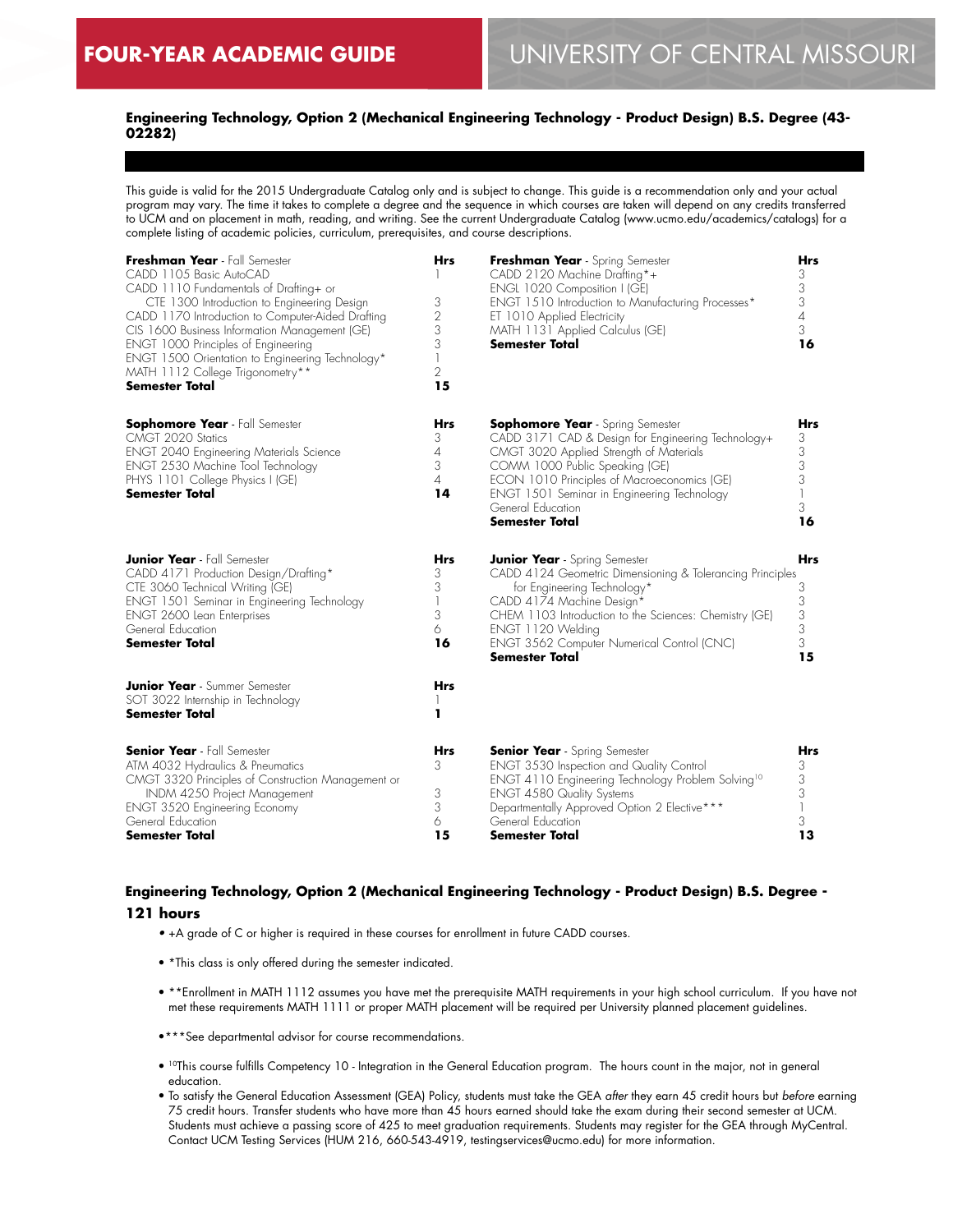## **Engineering Technology, Option 3 (Industrial Engineering Technology), B.S. Degree (43-03282)**

This guide is valid for the 2015 Undergraduate Catalog only and is subject to change. This guide is a recommendation only and your actual program may vary. The time it takes to complete a degree and the sequence in which courses are taken will depend on any credits transferred to UCM and on placement in math, reading, and writing. See the current Undergraduate Catalog (www.ucmo.edu/ academics/catalogs) for a complete listing of academic policies, curriculum, prerequisites, and course descriptions.

| Freshman Year - Fall Semester<br>ENGL 1020 Composition I (GE)<br>ENGT 1000 Principles of Engineering<br>ENGT 1500 Orientation to Engineering Technology*<br><b>ENGT 1510 Introduction to Manufacturing Processes</b><br>MATH 1112 College Trigonometry**<br>General Education<br><b>Semester Total</b> | <b>Hrs</b><br>3<br>3<br>$\mathbb{I}$<br>3<br>$\overline{2}$<br>3<br>15 | Freshman Year - Spring Semester<br>CADD 1105 Basic AutoCAD<br>CADD 1110 Fundamentals of Drafting or<br>CTE 1300 Introduction to Engineering Design<br>CTE 3060 Technical Writing (GE)<br><b>ENGT 2040 Engineering Materials Science</b><br>ENGT 2530 Machine Tool Technology<br>MATH 1131 Applied Calculus (GE)<br>Semester Total                                                               | Hrs<br>3<br>3<br>$\sqrt{4}$<br>3<br>3<br>17                    |
|--------------------------------------------------------------------------------------------------------------------------------------------------------------------------------------------------------------------------------------------------------------------------------------------------------|------------------------------------------------------------------------|-------------------------------------------------------------------------------------------------------------------------------------------------------------------------------------------------------------------------------------------------------------------------------------------------------------------------------------------------------------------------------------------------|----------------------------------------------------------------|
| <b>Sophomore Year</b> - Fall Semester<br>COMM 1000 Public Speaking (GE)<br>ENGT 1120 Welding<br>ET 1010 Applied Electricity<br>PHYS 1101 College Physics I (GE)<br><b>Semester Total</b>                                                                                                               | Hrs<br>3<br>3<br>$\overline{A}$<br>$\overline{4}$<br>14                | <b>Sophomore Year</b> - Spring Semester<br>CADD 2120 Machine Drafting+<br>(prerequisite of CADD 1170 will be waived)<br>CHEM 1103 Introduction to the Sciences: Chemistry (GE)<br>ECON 1010 Principles of Macroeconomics (GE)<br>ENGT 1501 Seminar in Engineering Technology<br>ENGT 3530 Inspection & Quality Control*<br>ENGT 3562 Computer Numerical Control (CNC)*<br><b>Semester Total</b> | Hrs<br>3<br>3<br>3<br>$\overline{\phantom{a}}$<br>3<br>3<br>16 |
| <b>Junior Year</b> - Fall Semester<br>CIS 1600 Business Information Management (GE)<br>ENGT 1501 Seminar in Engineering Technology<br>ENGT 2600 Lean Enterprises<br>INDM 4240 Facilities Engineering<br>General Education<br><b>Semester Total</b>                                                     | <b>Hrs</b><br>3<br>1<br>3<br>3<br>3<br>13                              | <b>Junior Year</b> - Spring Semester<br>CADD 4124 Geometric Dimensioning & Tolerancing Principles<br>for Engineering Technology<br>ENGT 3120 Advanced Welding Technology I<br>ENGT 3520 Engineering Economy<br>General Education<br><b>Semester Total</b>                                                                                                                                       | <b>Hrs</b><br>3<br>$\frac{3}{3}$<br>6<br>15                    |
| <b>Junior Year</b> - Summer Semester<br>SOT 3022 Internship in Technology<br>Semester Total                                                                                                                                                                                                            | Hrs<br>ı                                                               |                                                                                                                                                                                                                                                                                                                                                                                                 |                                                                |
| <b>Senior Year</b> - Fall Semester<br>ATM 4032 Hydraulics & Pneumatics<br>CMGT 3320 Principles of Construction Management or<br>INDM 4250 Project Management<br>ENGT 4520 Robotics & Automation*<br>ENGT 4590 Computer Integrated Manufacturing (CIM)*<br>General Education<br>Semester Total          | Hrs<br>3<br>3<br>3<br>3<br>3<br>15                                     | <b>Senior Year</b> - Spring Semester<br>ENGT 4110 Engineering Technology Problem Solving*10<br><b>ENGT 4580 Quality Systems</b><br>ENGT 4750 Lean Six Sigma<br>ET 3017 Programmable Logic Controllers<br>General Education<br><b>Semester Total</b>                                                                                                                                             | <b>Hrs</b><br>3<br>3<br>3<br>4<br>3<br>16                      |

## **Engineering Technology, Option 3 (Industrial Engineering Technology), B.S. Degree – 122 hours**

- \*This class is only offered during the semester indicated.
- \*\*Enrollment in MATH 1112 assumes you have met the prerequisite MATH requirements in your high school curriculum. If you have not met these requirements MATH 1111 or proper MATH placement will be required per University planned placement guidelines.
- +A grade of C or higher is required in these courses for enrollment in future CADD courses.
- 10This course fulfills Competency 10 Integration in the General Education program. The hours count in the major, not in general education.
- To satisfy the General Education Assessment (GEA) Policy, students must take the GEA *after* they earn 45 credit hours but *before* earning 75 credit hours. Transfer students who have more than 45 hours earned should take the exam during their second semester at UCM. Students must achieve a passing score of 425 to meet graduation requirements. Students may register for the GEA through MyCentral. Contact UCM Testing Services (HUM 216, 660-543-4919, testingservices@ucmo.edu) for more information.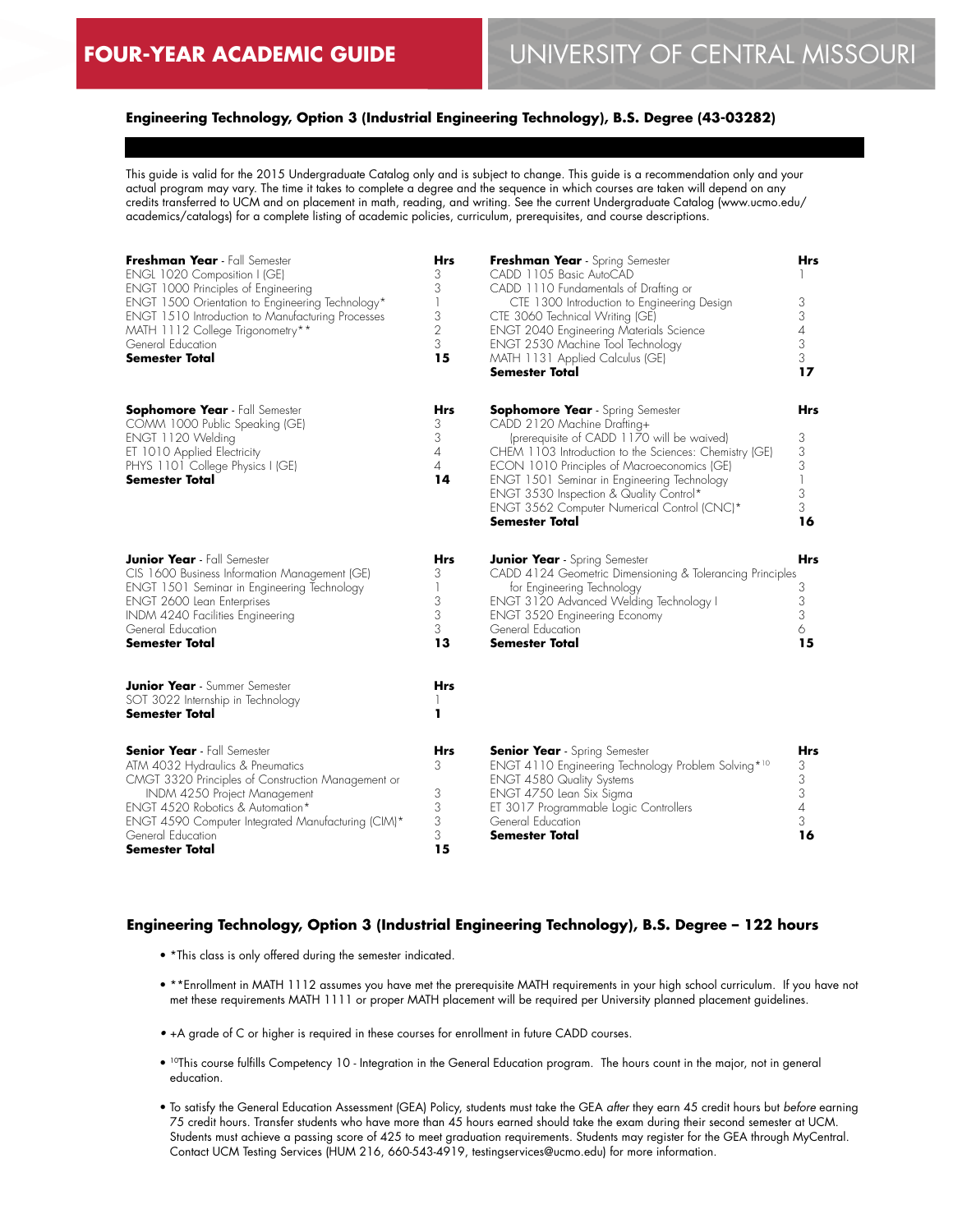## **Engineering Technology, Option 4 (Civil Engineering Tech., Infrastructure Project Admin. Emphasis) B.S. Degree (43-04282)**

This guide is valid for the 2015 Undergraduate Catalog only and is subject to change. This guide is a recommendation only and your actual program may vary. The time it takes to complete a degree and the sequence in which courses are taken will depend on any credits transferred to UCM and on placement in math, reading, and writing. See the current Undergraduate Catalog (www.ucmo.edu/ academics/catalogs) for a complete listing of academic policies, curriculum, prerequisites, and course descriptions.

| Freshman Year - Fall Semester<br>CADD 1105 Basic AutoCAD<br>CADD 1110 Fundamentals of Drafting or<br>CTE 1300 Introduction to Engineering Design<br>CADD 1170 Introduction to Computer-Aided Drafting<br>CIS 1600 Business Information Management (GE)<br>ENGT 1000 Principles of Engineering<br>ENGT 1500 Orientation to Engineering Technology*<br>MATH 1112 College Trigonometry**<br><b>Semester Total</b> | <b>Hrs</b><br>3<br>15                | Freshman Year - Spring Semester<br>COMM 1000 Public Speaking (GE)<br>EASC 1004 Introduction to Geology (GE)<br>ENGL 1020 Composition I (GE)<br>ET 1010 Applied Electricity<br>MATH 1131 Applied Calculus (GE)<br><b>Semester Total</b>                      | Hrs<br>17        |
|----------------------------------------------------------------------------------------------------------------------------------------------------------------------------------------------------------------------------------------------------------------------------------------------------------------------------------------------------------------------------------------------------------------|--------------------------------------|-------------------------------------------------------------------------------------------------------------------------------------------------------------------------------------------------------------------------------------------------------------|------------------|
| <b>Sophomore Year</b> - Fall Semester<br>CMGT 2020 Statics<br>CTE 3060 Technical Writing (GE)<br><b>ENGT 2040 Engineering Material Sciences</b><br>PHYS 1101 College Physics I (GE)<br><b>Semester Total</b>                                                                                                                                                                                                   | <b>Hrs</b><br>3<br>3<br>4<br>4<br>14 | <b>Sophomore Year</b> - Spring Semester<br>CADD 2160 Structural Drafting<br>CMGT 2325 Project Cost Estimating<br>CMGT 3020 Applied Strengths of Materials<br>EASC 2100 Engineering Geology<br>ENGT 1501 Seminar in Engineering Technology<br>Semester Total | <b>Hrs</b><br>14 |

| <b>Junior Year</b> - Fall Semester                 | <b>Hrs</b> | <b>Junior Year</b> - Spring Semester                           | Hrs |
|----------------------------------------------------|------------|----------------------------------------------------------------|-----|
| CADD 2171 Introduction to MicroStation             | 3          | CADD 3150 Civil Drafting                                       |     |
| CMGT 2340 Surveying and Construction Layout        | 3          | CMGT 4380 Heavy Construction Methods and Materials             | 3   |
| CMGT 3320 Principles of Construction Management or |            | ECON 1010 Principles of Macroeconomics (GE)                    |     |
| INDM 4250 Project Management                       | 3          | ENGT 4120 Hydrology and Drainage Design*                       |     |
| ENGT 1501 Seminar in Engineering Technology        |            | General Education                                              |     |
| ENGT 3520 Engineering Economy*                     |            | <b>Semester Total</b>                                          | 15  |
| ENGT 4140 Soils and Foundation Design*             | 3          |                                                                |     |
| <b>Semester Total</b>                              | 16         |                                                                |     |
| <b>Junior Year</b> - Summer Semester               | <b>Hrs</b> |                                                                |     |
| SOT 3022 Internship in Technology                  |            |                                                                |     |
| <b>Semester Total</b>                              |            |                                                                |     |
| <b>Senior Year</b> - Fall Semester                 | <b>Hrs</b> | <b>Senior Year</b> - Spring Semester                           | Hrs |
| CMGT 4310 Construction Safety                      | 3          | ENGT 4110 Engineering Technology Problem Solving <sup>10</sup> | 3   |
| ENGT 4160 Transportation Systems Design*           |            | <b>ENGT 4580 Quality Systems</b>                               |     |
| ENGT 4180 Water and Wastewater Systems Design*     | 3          | General Education                                              |     |
| General Education                                  | 6          | <b>Semester Total</b>                                          | 15  |
| <b>Semester Total</b>                              | 15         |                                                                |     |

## **Engineering Technology, Option 4 (Civil Engineering Technology, Infrastructure Project Administration) B.S. Degree - 122 hours**

- \*This class is only offered during the semester indicated.
- \*\*Enrollment in MATH 1112 assumes you have met the prerequisite MATH requirements in your high school curriculum. If you have not met these requirements MATH 1111 or proper MATH placement will be required per University planned placement guidelines.
- <sup>10</sup>This course fulfills Competency 10 Integration in the General Education program. The hours count in the major, not in general education.
- To satisfy the General Education Assessment (GEA) Policy, students must take the GEA *after* they earn 45 credit hours but *before* earning 75 credit hours. Transfer students who have more than 45 hours earned should take the exam during their second semester at UCM. Students must achieve a passing score of 425 to meet graduation requirements. Students may register for the GEA through MyCentral. Contact UCM Testing Services (HUM 216, 660-543-4919, testingservices@ucmo.edu) for more information.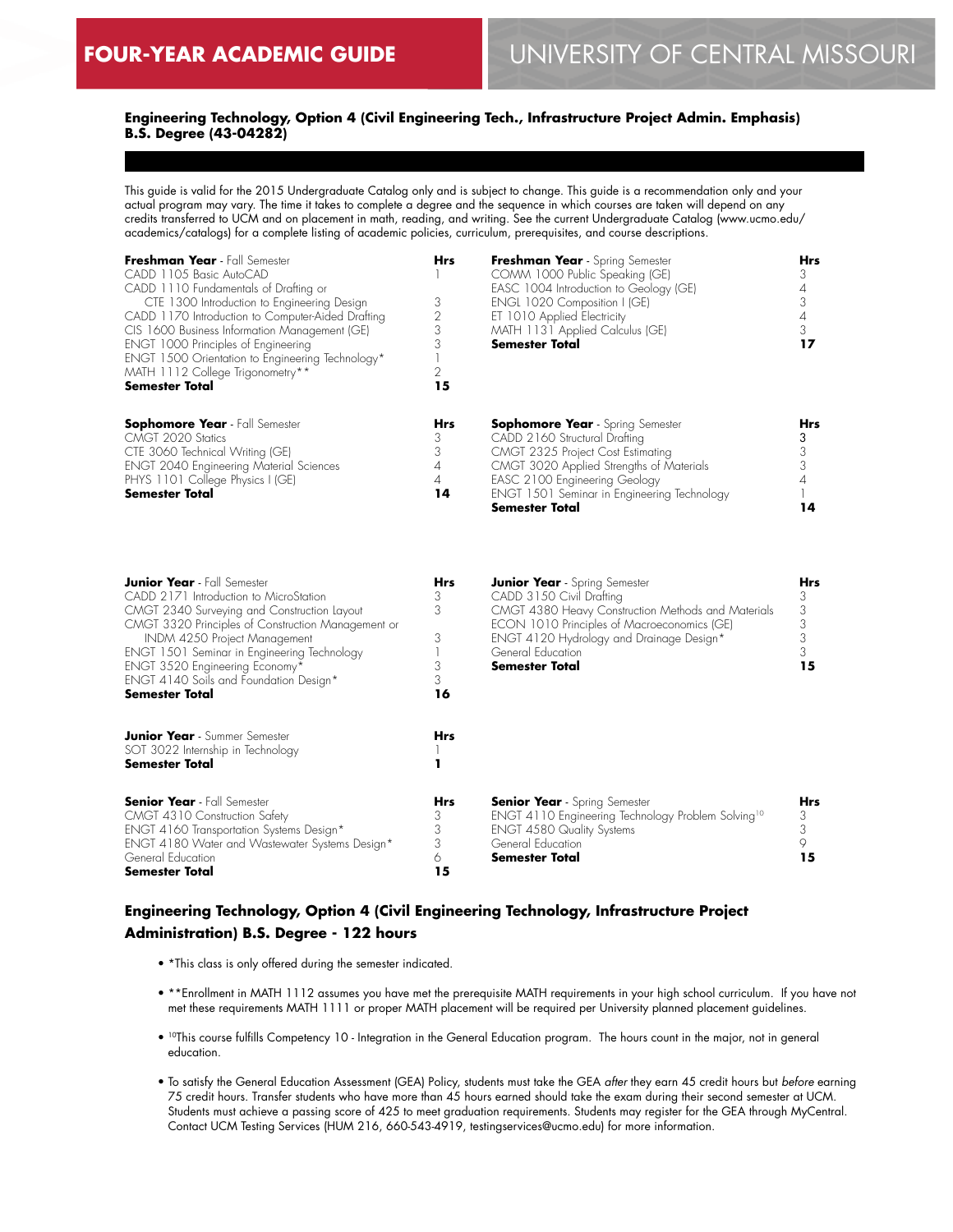## **Engineering Technology, Option 4 (Civil Engineering Technology, Design Emphasis) B.S. Degree (43- 04282)**

This guide is valid for the 2015 Undergraduate Catalog only and is subject to change. This guide is a recommendation only and your actual program may vary. The time it takes to complete a degree and the sequence in which courses are taken will depend on any credits transferred to UCM and on placement in math, reading, and writing. See the current Undergraduate Catalog (www.ucmo.edu/ academics/catalogs) for a complete listing of academic policies, curriculum, prerequisites, and course descriptions.

| Freshman Year - Fall Semester<br>CADD 1105 Basic AutoCAD<br>CADD 1110 Fundamentals of Drafting or<br>CTE 1300 Introduction to Engineering Design<br>CADD 1170 Introduction to Computer-Aided Drafting<br>CIS 1600 Business Information Management (GE)<br>ENGT 1000 Principles of Engineering<br>ENGT 1500 Orientation to Engineering Technology*<br>MATH 1112 College Trigonometry**<br><b>Semester Total</b> | <b>Hrs</b><br>3<br>2<br>3<br>15      | Freshman Year - Spring Semester<br>COMM 1000 Public Speaking (GE)<br>EASC 1004 Introduction to Geology (GE)<br>ECON 1010 Principles of Macroeconomics (GE)<br>ENGL 1020 Composition I (GE)<br>MATH 1131 Applied Calculus (GE)<br><b>Semester Total</b> | Hrs<br>16 |
|----------------------------------------------------------------------------------------------------------------------------------------------------------------------------------------------------------------------------------------------------------------------------------------------------------------------------------------------------------------------------------------------------------------|--------------------------------------|--------------------------------------------------------------------------------------------------------------------------------------------------------------------------------------------------------------------------------------------------------|-----------|
| <b>Sophomore Year</b> - Fall Semester<br>CMGT 2020 Statics<br>CTE 3060 Technical Writing (GE)<br>PHYS 1101 College Physics I (GE)<br>General Education<br><b>Semester Total</b>                                                                                                                                                                                                                                | <b>Hrs</b><br>3<br>3<br>4<br>6<br>16 | <b>Sophomore Year</b> - Spring Semester<br>CADD 2160 Structural Drafting<br>CADD 3150 Civil Drafting<br>CMGT 2325 Project Cost Estimating<br>CMGT 3020 Applied Strengths of Materials<br>EASC 2100 Engineering Geology<br><b>Semester Total</b>        | Hrs<br>16 |

| <b>Junior Year</b> - Fall Semester                 | <b>Hrs</b> | <b>Junior Year</b> - Spring Semester                           | Hrs |
|----------------------------------------------------|------------|----------------------------------------------------------------|-----|
| CADD 2171 Introduction to MicroStation             |            | CADD 3175 Advanced MicroStation                                |     |
| CADD 4150 Applied Civil Design/Drafting            | 3          | CADD 4162 Commercial Architecture Design/Drafting (BIM)        | 3   |
| CMGT 2340 Surveying and Construction Layout        | 3          | CMGT 3350 Building Structures: Methods and Materials           | 3   |
| CMGT 3320 Principles of Construction Management or |            | <b>ENGT 1501 Seminar in Engineering Technology</b>             |     |
| <b>INDM 4250 Project Management</b>                | 3          | ENGT 4120 Hydrology and Drainage Design*                       |     |
| ENGT 1501 Seminar in Engineering Technology        |            | ET 1010 Applied Electricity                                    |     |
| ENGT 4140 Soils and Foundation Design*             | 3          | <b>Semester Total</b>                                          | 17  |
| <b>Semester Total</b>                              | 16         |                                                                |     |
| <b>Junior Year</b> - Summer Semester               | Hrs        |                                                                |     |
| SOT 3022 Internship in Technology                  |            |                                                                |     |
| <b>Semester Total</b>                              |            |                                                                |     |
| <b>Senior Year</b> - Fall Semester                 | Hrs        | <b>Senior Year</b> - Spring Semester                           | Hrs |
| ENGT 3520 Engineering Economy*                     |            | ENGT 4110 Engineering Technology Problem Solving <sup>10</sup> | 3   |
| ENGT 4160 Transportation Systems Design*           |            | <b>ENGT 4580 Quality Systems</b>                               |     |
| GEOG 4220 Geographic Information Systems I*        | 3          | General Education                                              |     |
| General Education                                  | 6          | <b>Semester Total</b>                                          | 12  |
| <b>Semester Total</b>                              | 15         |                                                                |     |

## **Engineering Technology, Option 4 (Civil Engineering Technology, Design Emphasis) B.S. Degree - 124 hours**

- \*This class is only offered during the semester indicated.
- \*\*Enrollment in MATH 1112 assumes you have met the prerequisite MATH requirements in your high school curriculum. If you have not met these requirements MATH 1111 or proper MATH placement will be required per University planned placement guidelines.
- 10This course fulfills Competency 10 Integration in the General Education program. The hours count in the major, not in general education.
- To satisfy the General Education Assessment (GEA) Policy, students must take the GEA *after* they earn 45 credit hours but *before* earning 75 credit hours. Transfer students who have more than 45 hours earned should take the exam during their second semester at UCM. Students must achieve a passing score of 425 to meet graduation requirements. Students may register for the GEA through MyCentral. Contact UCM Testing Services (HUM 216, 660-543-4919, testingservices@ucmo.edu) for more information.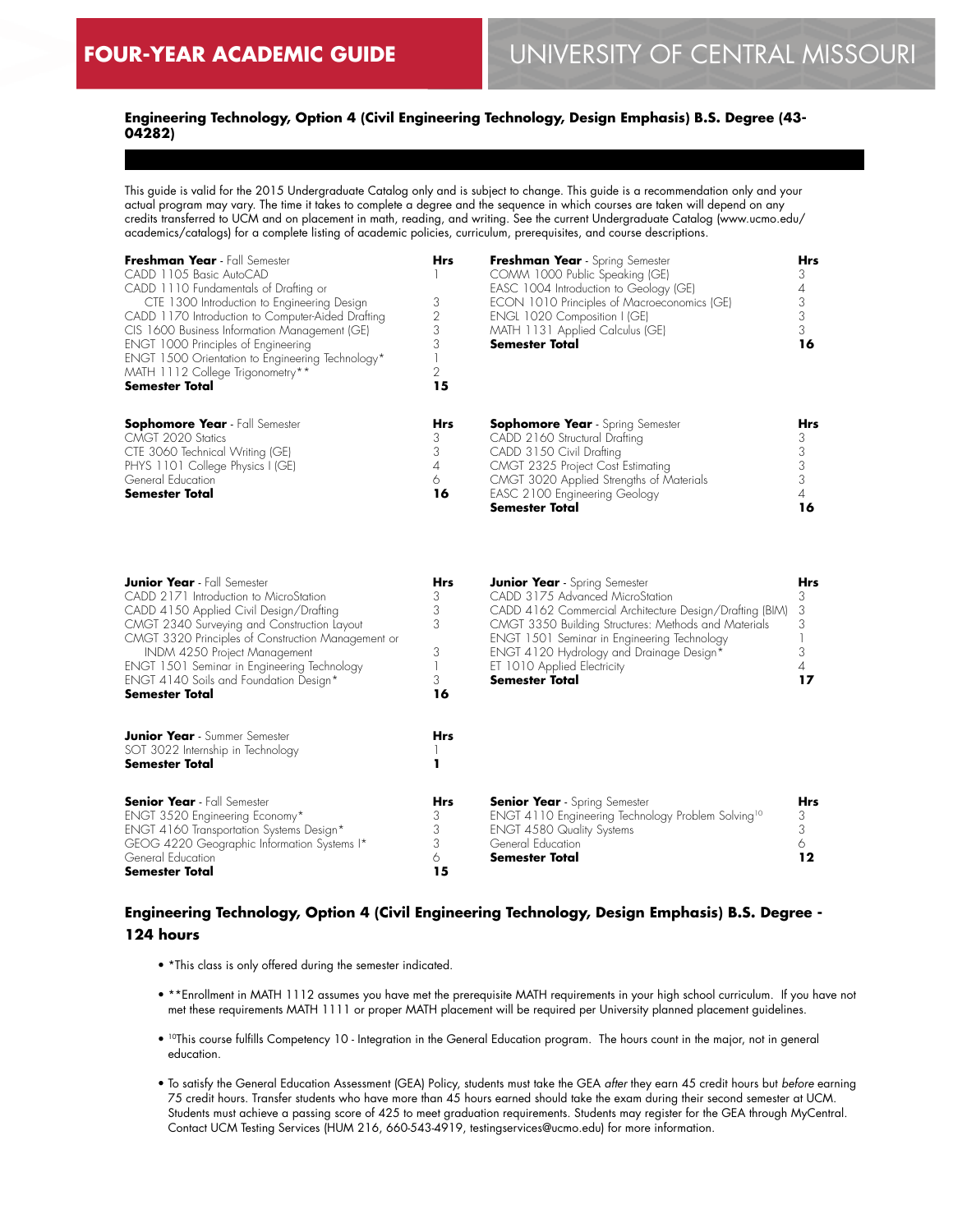#### **English Major, B.A. Degree (42-303)**

This guide is valid for the 2015 Undergraduate Catalog only and is subject to change. This guide is a recommendation only and your actual program may vary. The time it takes to complete a degree and the sequence in which courses are taken will depend on any credits transferred to UCM and on placement in math, reading, and writing. See the current Undergraduate Catalog (www.ucmo.edu/ academics/catalogs) for a complete listing of academic policies, curriculum, prerequisites, and course descriptions.

| Freshman Year - Fall Semester<br>ENGL 1020 Composition I (GE)<br>Modern Language Requirement*<br>General Education<br><b>Semester Total</b><br>AE 1400 University Foundations**                                   | <b>Hrs</b><br>3<br>3<br>9<br>15      | Freshman Year - Spring Semester<br>ENGL 1030 Composition II (GE)<br>Modern Language Requirement*<br>General Education<br><b>Semester Total</b>                                                                                                                      | <b>Hrs</b><br>3<br>3<br>9<br>15           |
|-------------------------------------------------------------------------------------------------------------------------------------------------------------------------------------------------------------------|--------------------------------------|---------------------------------------------------------------------------------------------------------------------------------------------------------------------------------------------------------------------------------------------------------------------|-------------------------------------------|
| <b>Sophomore Year</b> - Fall Semester<br>ENGL 2010 Introduction to Reading Poetry and Drama (GE)<br>ENGL 2020 Introduction to Reading Fiction (GE)<br>General Education<br><b>Semester Total</b>                  | <b>Hrs</b><br>3<br>3<br>9<br>15      | <b>Sophomore Year</b> - Spring Semester<br>ENGL 4360 Shakespeare<br>ENGL Elective (if ENGL 2220 is chosen, this can<br>also count in the BA Modern Language Requirement*)<br>Minor Coursework<br>General Education<br>Free Choice Elective<br><b>Semester Total</b> | <b>Hrs</b><br>3<br>3<br>3<br>3<br>3<br>15 |
| <b>Junior Year</b> - Fall Semester<br><b>ENGL 3240 Critical Approaches to Literature</b><br>ENGL 4XXX Distribution Area Course Selection***<br>Minor Coursework<br>Free Choice Electives<br><b>Semester Total</b> | <b>Hrs</b><br>3<br>3<br>3<br>6<br>15 | <b>Junior Year</b> - Spring Semester<br><b>ENGL 4XXX Distribution Area Course Selection ***</b><br>Minor Coursework<br>Free Choice Elective<br><b>Semester Total</b>                                                                                                | <b>Hrs</b><br>6<br>6<br>3<br>15           |
| <b>Senior Year</b> - Fall Semester<br><b>ENGL 4XXX Distribution Area Course Selection ***</b><br>Upper-level (3000/4000) ENGL Elective<br>Minor Coursework<br>Free Choice Elective<br>Semester Total              | <b>Hrs</b><br>3<br>3<br>6<br>3<br>15 | <b>Senior Year</b> - Spring Semester<br>ENGL 4240 Senior Capstone in Literature <sup>10</sup><br><b>ENGL 4XXX Distribution Area Course Selection ***</b><br>Upper-level (3000/4000) ENGL Elective<br>Minor Coursework<br>Free Choice Elective<br>Semester Total     | Hrs<br>3<br>3<br>3<br>3<br>3<br>15        |

#### **English Major, B.A. Degree - 120 hours**

- \*Refer to the Bachelor's Degree Requirements section of the catalog for the BA Modern Language Requirements. This plan is based on 6 hours of modern language and 3 hours of ENGL 2220 World Masterpieces.
- \*\*AE 1400 is a free choice elective and is highly recommended for academic success.
- \*\*\*Students must complete 15 credit hours (5 classes) from five different areas. One course must be chosen from each of the five areas: Medieval or Renaissance Literature, 17th and 18th Century Literature, 19th Century Literature, 20th and 21st Century Literature, and Traditionally Underrepresented Literature. See the Undergraduate Catalog for the choices that fulfill this requirement.
- 10This course fulfills Competency 10 Integration in the General Education program. The hours count in the major, not in general education.
- This guide is based on a 21 hour minor. The number of free choice electives required will depend on the minor chosen.
- To satisfy the General Education Assessment (GEA) Policy, students must take the GEA *after* they earn 45 credit hours but *before* earning 75 credit hours. Transfer students who have more than 45 hours earned should take the exam during their second semester at UCM. Students must achieve a passing score of 425 to meet graduation requirements. Students may register for the GEA through MyCentral. Contact UCM Testing Services (HUM 216, 660-543-4919, testingservices@ucmo.edu) for more information.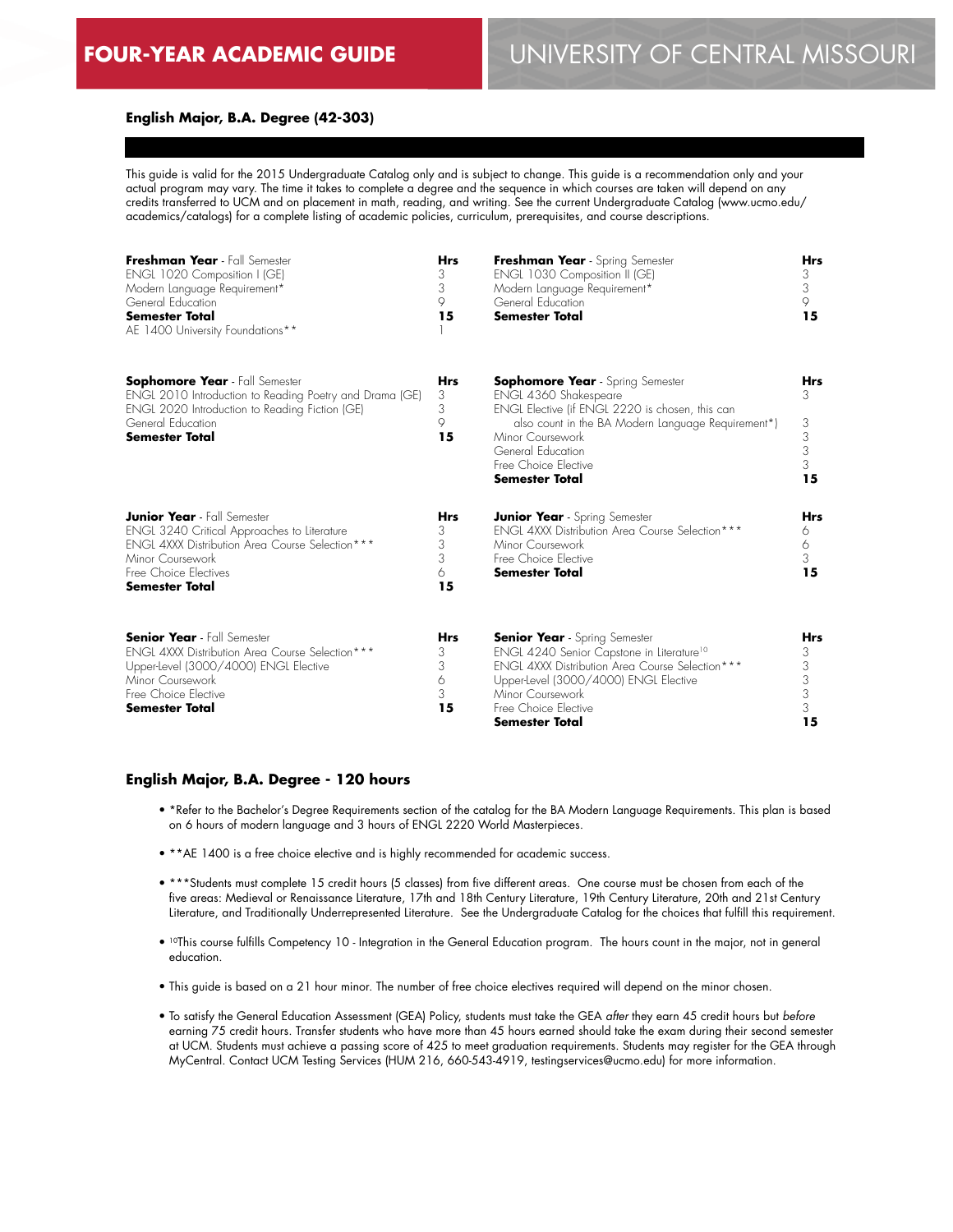# **FOUR-YEAR ACADEMIC GUIDE** UNIVERSITY OF CENTRAL MISSOURI

## **English Education Major, B.S. in Ed. Degree (41-311)**

This guide is valid for the 2015 Undergraduate Catalog only and is subject to change. This guide is a recommendation only and your actual program may vary. The time it takes to complete a degree and the sequence in which courses are taken will depend on any credits transferred to UCM and on placement in math, reading, and writing. See the current Undergraduate Catalog (www.ucmo.edu/ academics/catalogs) for a complete listing of academic policies, curriculum, prerequisites, and course descriptions.

| Freshman Year - Fall Semester<br>ENGL 1020 Composition I (GE)<br>General Education<br><b>Semester Total</b><br>AE 1400 University Foundations*                                                                                                                                                                                                                                                                                                                       | <b>Hrs</b><br>3<br>12<br>15          | Freshman Year - Spring Semester<br>ENGL 1030 Composition II (GE)<br>POLS 1510 American Government (GE)<br>General Education Math<br>General Education<br><b>Semester Total</b>                                                                                                                                                                                                                                                               | Hrs<br>3<br>3<br>3<br>6<br>15             |
|----------------------------------------------------------------------------------------------------------------------------------------------------------------------------------------------------------------------------------------------------------------------------------------------------------------------------------------------------------------------------------------------------------------------------------------------------------------------|--------------------------------------|----------------------------------------------------------------------------------------------------------------------------------------------------------------------------------------------------------------------------------------------------------------------------------------------------------------------------------------------------------------------------------------------------------------------------------------------|-------------------------------------------|
| <b>Sophomore Year</b> - Fall Semester<br>ENGL 2010 Introduction to Reading Poetry and Drama<br>HIST 1350 or 1351 History of the United States (GE)<br>(Foundations Block)#<br>EDFL 2240 Educational Psychology#<br>EDFL 2100 Introduction to the Teaching Profession#<br>FLDX 2150 Introductory Field Experience#<br>EDSP 2100 Education of the Exceptional Child#<br><b>Semester Total</b>                                                                          | Hrs<br>3<br>3<br>3<br>3<br>3<br>16   | <b>Sophomore Year</b> - Spring Semester<br>ENGL 2020 Introduction to Reading Fiction<br>ENGL 2830 Literature for Adolescents (spring only)<br><b>ENGL 2220 World Masterpieces (GE)</b><br>ENGL 3120 History of the English Language<br>ENGL 4360 Shakespeare<br><b>Semester Total</b><br>(Successfully complete MoGEA exam by end of this semester)                                                                                          | Hrs<br>3<br>3<br>3<br>3<br>3<br>15        |
| <b>Junior Year</b> - Fall Semester<br>ENGL 3110 English Grammar (fall only)<br>ENGL 3240 Critical Approaches to Literature<br>Area 1-5 Electives**<br>Upper-Level (3000-4000) English Elective<br><b>Semester Total</b>                                                                                                                                                                                                                                              | Hrs<br>3<br>3<br>6<br>3<br>15        | <b>Junior Year</b> - Spring Semester<br>EDFL 2250 Introduction to English Language Learners &<br>Culturally Responsive Pedagogy##<br>EDFL 4210 Introduction to Content Area Literacy<br>EDFL 4212 Literacy in the Disciplines I<br>ENGL 3040 Advanced Rhetoric (spring only)<br>ENGL 4974 Assessment in Secondary English/Language Arts<br>FLDX 3000 Field Experience in the Content Area##<br>Area 1-5 Electives**<br><b>Semester Total</b> | <b>Hrs</b><br>2<br>2<br>2<br>3<br>6<br>17 |
| <b>Senior Year</b> - Fall Semester<br>EDFL 4970 Secondary Teaching & Behavioral Management<br>ENGL 4840 Composition & Evaluation (fall only)<br>ENGL 4972 Content Literacy in Secondary English/Lang. Arts 2<br>ENGL 4973 Classroom Management in Sec. English/LA<br>FLDX 4970 Field Experience II in the Content Area<br>PSY 4230 Psychology of Adolescence (GE)<br>Area 1-5 Elective**<br><b>Semester Total</b><br>During this semester take English content exam. | <b>Hrs</b><br>2<br>3<br>3<br>3<br>15 | <b>Senior Year</b> - Spring Semester***<br>ENGL 4890 Methods of Teaching English<br>FLDX 4595 Student Teaching Secondary I<br>FLDX 4468 Student Teaching Secondary II <sup>10</sup><br><b>Semester Total</b><br>(All non-student teaching coursework and tests must be<br>successfully completed before this semester for enrollment in<br>student teaching.)                                                                                | Hrs<br>3<br>5<br>$\overline{4}$<br>12     |

#### **English Education Major, B.S. in Ed. Degree - 120 hours**

- \*AE 1400 is a free choice elective and is highly recommended for academic success. If AE 1400 is chosen, 1 less hour of free choice electives will be needed.
- \*\*Students must complete 15 credit hours (5 classes) from five different areas. One course must be chosen from each of the five areas: Medieval or Renaissance Literature, 17th and 18th Century Literature, 19th Century Literature, 20th and 21st Century Literature, and Traditionally Underrepresented Literature. Within these hours, six hours must be of American Literature. See the Undergraduate Catalog for the choices that fulfill this requirement.
- \*\*\*The courses listed for this semester constitute the professional education (student teaching) block. The student should not take any other courses during this semester.
- #These four courses must be taken as a block, see your academic advisor for enrollment.
- ##These courses must be taken concurrently.
- 10This course fulfills Competency 10 Integration in the General Education program. The hours count in the major, not in general education.
- The Missouri General Education Assessment (MoGEA) is an exam required of all Teacher Education students. Students must pass all areas of the MoGEA for admission to the Teacher Education Program. Students should take and successfully complete the MoGEA before completion of their sophomore year (60 earned hours). See your academic advisor to discuss the classes needed to prepare for the exam.
- Teacher Education candidates must take the appropriate Missouri Content Assessment (MoCA) for their certification area before they can student teach, and must pass it in order to be recommended for certification. Information and registration is available on the MEGA website: http://www.mo.nesinc.com/.
- See www.ucmo.edu/cert for statement and information (including application) on admission to teacher education. Full admission is required before enrollment in professional education classes and student teaching. The application for student teaching is due approximately one year in advance.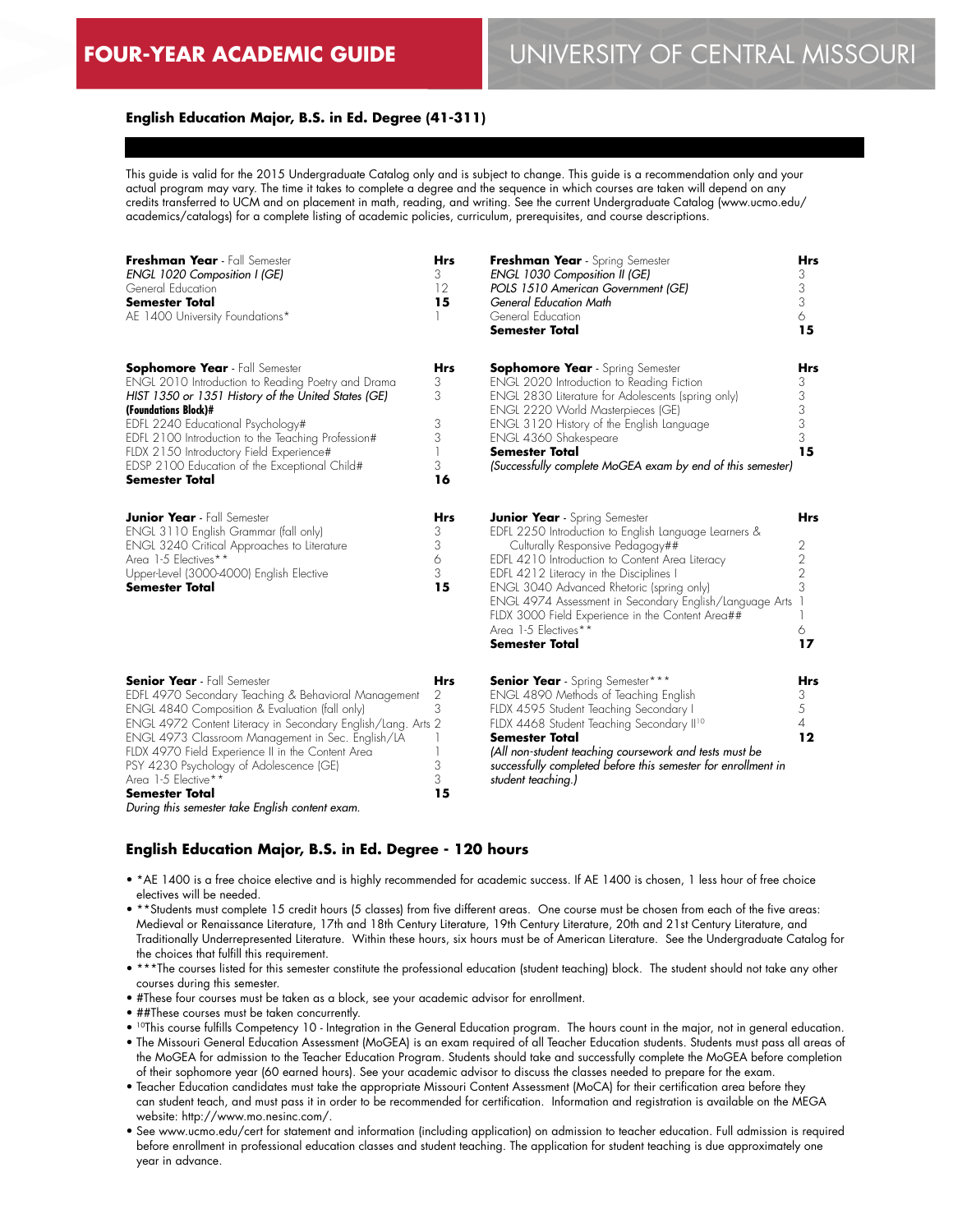## **Entrepreneurship and Social Enterprise Major, B.S.B.A. Degree (46-331)**

This guide is valid for the 2015 Undergraduate Catalog only and is subject to change. This guide is a recommendation only and your actual program may vary. The time it takes to complete a degree and the sequence in which courses are taken will depend on any credits transferred to UCM and on placement in math, reading, and writing. See the current Undergraduate Catalog (www.ucmo.edu/academics/catalogs) for a complete listing of academic policies, curriculum, prerequisites, and course descriptions.

| Freshman Year - Fall Semester<br>CIS 1600 Business Information Management (GE)*<br>ECON 1010 Principles of Macroeconomics (GE)*<br>ENGL 1020 Composition I (GE)<br>MATH 1111 College Algebra (GE)*<br>General Education<br><b>Semester Total</b><br>AE 1400 or BADM 1400 University Foundations** | <b>Hrs</b><br>3<br>3<br>3<br>3<br>3<br>15 | Freshman Year - Spring Semester<br>COMM 1000 Public Speaking or COMM 1050<br>Fundamentals of Oral Communication Competency (GE)<br>ECON 1011 Principles of Microeconomics*<br>ENGL 1030 Composition II or CTE 3060 Tech. Writing (GE)<br>General Education<br><b>Semester Total</b>                       | <b>Hrs</b><br>3<br>3<br>3<br>6<br>15                     |
|---------------------------------------------------------------------------------------------------------------------------------------------------------------------------------------------------------------------------------------------------------------------------------------------------|-------------------------------------------|-----------------------------------------------------------------------------------------------------------------------------------------------------------------------------------------------------------------------------------------------------------------------------------------------------------|----------------------------------------------------------|
| Sophomore Year - Fall Semester<br>ACCT 2101 Principles of Financial Accounting*<br>BLAW 2720 Legal Environment of Business*<br>General Education#<br><b>Semester Total</b>                                                                                                                        | Hrs<br>3<br>3<br>9<br>15                  | <b>Sophomore Year</b> - Spring Semester<br>ACCT 2102 Principles of Managerial Accounting*<br>FIN 2801 Business Statistics I*<br>General Education<br>Free Choice Electives<br><b>Semester Total</b>                                                                                                       | <b>Hrs</b><br>3<br>$\frac{1}{7}$<br>$\overline{2}$<br>15 |
|                                                                                                                                                                                                                                                                                                   |                                           | <b>Note: Complete all BSBA Admission</b><br>requirements.*                                                                                                                                                                                                                                                |                                                          |
| <b>Junior Year</b> - Fall Semester<br>MGT 3325 Business Communications<br>(IBE Block-below)***<br>CIS 3630 Management Information Systems***<br>MGT 3315 Management of Organizations***<br>MKT 3405 Marketing Policy***<br>IBE Practicum (CIS 3685/MKT 3485/MGT 3385)***<br><b>Semester Total</b> | Hrs<br>3<br>3<br>3<br>3<br>3<br>15        | <b>Junior Year</b> - Spring Semester<br>ESE 3710 Entrepreneurial Business Planning<br>ESE 3715 Entrepreneurial Business Planning Lab<br>FIN 3801 Business Statistics II<br>FIN 3850 Principles of Finance<br>Free Choice Electives (internship recommended)<br>Major Electives##<br><b>Semester Total</b> | <b>Hrs</b><br>3<br>$\frac{3}{3}$<br>3<br>16              |
| <b>Senior Year</b> - Fall Semester<br>ESE 3720 Social Enterprise for Entrepreneurs (fall only)<br>ESE 3725 Social Enterprise Lab (fall only)<br>MGT 3360 Supply Chain and Operations Management<br>Major Electives##<br>Free Choice Electives (internship recommended)<br>Semester Total          | <b>Hrs</b><br>3<br>3<br>3<br>3<br>13      | <b>Senior Year</b> - Spring Semester<br>ESE 4710 Commercialization (spring only)<br>ESE 4715 Commercialization Lab (spring only)<br>MGT 4357 Organizational Policy & Strategy <sup>10</sup><br>Major Electives##<br>Free Choice Electives (internship recommended)**<br>Semester Total                    | Hrs<br>3<br>3<br>3<br>6<br>16                            |

## **Entrepreneurship and Social Enterprise Major, B.S.B.A. Degree - 120 Hours**

- \*Students in this major must complete eight preadmission courses with a grade of C or higher and obtain a 2.25 cumulative GPA and a 2.25 in these specific courses, for admission to the degree program. These courses are recommended for completion during the freshman and sophomore years. These courses are indicated with an (\*).
- \*\*AE or BADM 1400 (1 hr.) are highly recommended for academic success. AE or BADM 1400 counts as a free choice elective. If chosen, 1 less hour of free choice elective will be required in the senior year.
- \*\*\***All Entrepreneurship and Social Enterprise majors must enroll in the IBE Block**. This includes the IBE Practicum (MGT 3385, MKT 3485 or CIS 3685) concurrently with the IBE sections of MGT 3315, MKT 3405 and CIS 3630. This is typically done during the fall of the junior year. Prerequisites for the IBE block include: ACCT 2101, CIS 1600, and junior standing.
- #In the General Education curriculum: WGS 2000 is recommended in Knowledge Area III; PHIL 2300 is recommended in Engagement.
- ##Nine hours of major electives are required. See the course listing in the 2015 Undergraduate Catalog for course choices.
- <sup>10</sup>This course fulfills Competency 10 Integration in the General Education program. The hours count in the major, not in general education.
- A 2.25 cumulative GPA is required for graduation with in this major.
- To satisfy the General Education Assessment (GEA) Policy, students must take the GEA *after* they earn 45 credit hours but *before* earning 75 credit hours. Transfer students who have more than 45 hours earned should take the exam during their second semester at UCM. Students must achieve a passing score of 425 to meet graduation requirements. Students may register for the GEA through MyCentral. Contact UCM Testing Services (HUM 216, 660-543-4919, testingservices@ucmo.edu) for more information.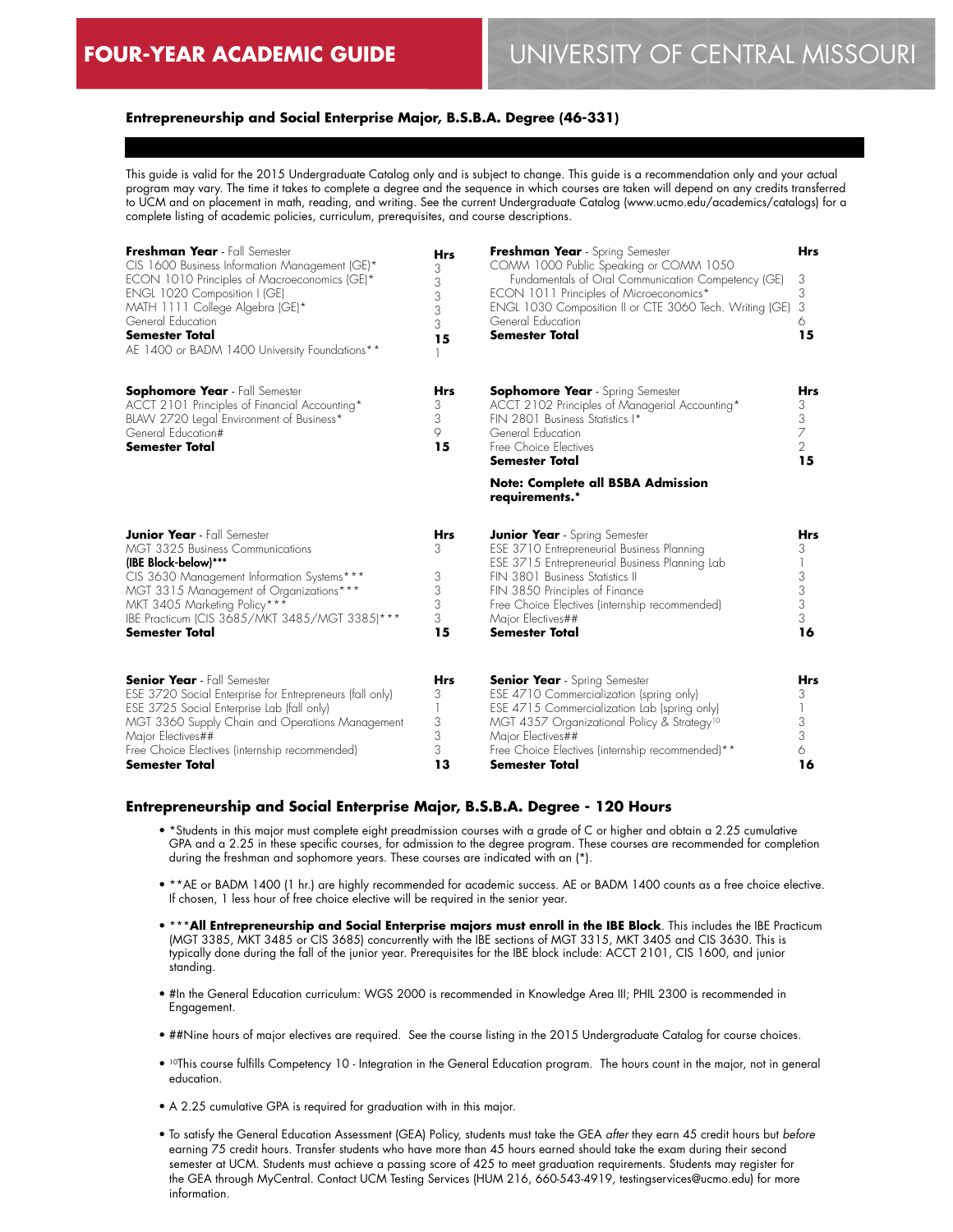## **Fashion: Textiles & Clothing in Business Major, B.S. Degree (43-118)**

This guide is valid for the 2015 Undergraduate Catalog only and is subject to change. This guide is a recommendation only and your actual program may vary. The time it takes to complete a degree and the sequence in which courses are taken will depend on any credits transferred to UCM and on placement in math, reading, and writing. See the current Undergraduate Catalog (www.ucmo.edu/ academics/catalogs) for a complete listing of academic policies, curriculum, prerequisites, and course descriptions.

| Freshman Year - Fall Semester<br>CFD 1010 Individual & Family Relationships (GE)<br>ENGL 1020 Composition I (GE)<br>FAME 1400 Introduction to Fashion Merchandising<br>FAME 1445 Fashion Seminar 1*<br>General Education (If chosen, CIS 1600 will also count in the<br>Business Administration minor)**<br><b>Semester Total</b>                                                         | Hrs<br>3<br>3<br>3<br>3<br>13             | Freshman Year - Spring Semester<br>ENGL 1030 Composition II or CTE 3060 Tech. Writing (GE)<br>FAME 1450 Fund. of Apparel Design and Construction<br>General Education<br>Semester Total                                                              | Hrs<br>3<br>3<br>9<br>15           |
|-------------------------------------------------------------------------------------------------------------------------------------------------------------------------------------------------------------------------------------------------------------------------------------------------------------------------------------------------------------------------------------------|-------------------------------------------|------------------------------------------------------------------------------------------------------------------------------------------------------------------------------------------------------------------------------------------------------|------------------------------------|
| Summer - After Freshman or Sophomore Year<br>FAME 2440 Professional Work Experience*#<br>Semester Total                                                                                                                                                                                                                                                                                   | <b>Hrs</b><br>3<br>3                      |                                                                                                                                                                                                                                                      |                                    |
| <b>Sophomore Year</b> - Fall Semester<br>FAME 2442 Textile Science<br>FAME 2445 Fashion Seminar 2*<br>General Education<br><b>Semester Total</b>                                                                                                                                                                                                                                          | Hrs<br>3<br>1<br>9<br>13                  | <b>Sophomore Year</b> - Spring Semester<br>FAME 2425 Apparel Quality Analysis*<br>Minor Coursework (BLAW 2720 recommended for overlap<br>with both Marketing and Business Administration minors)**3<br>General Education<br><b>Semester Total</b>    | Hrs<br>3<br>9<br>15                |
| <b>Junior Year</b> - Fall Semester<br>FAME 3415 Product Development for Consumers*<br>FAME 3430 Professional Image Management*<br>FAME 3434 Fashion History of Costume (GE)*<br>FAME 3445 Fashion Seminar 3*<br>Minor Coursework (MKT 3405 required for both minors)**<br><b>Semester Total</b>                                                                                           | <b>Hrs</b><br>3<br>3<br>3<br>1<br>3<br>13 | <b>Junior Year</b> - Spring Semester<br>ACCT 2101 Principles of Financial Accounting<br>FAME 3435 Fashion Buying*<br>FAME 3440 Fashion Promotion and Visual Merchandising*<br>Minor Coursework**<br><b>Semester Total</b>                            | Hrs<br>3<br>3<br>3<br>6.<br>15     |
| Summer - After Junior or Senior Year<br>FAME 4490 Internship in FAME*#<br>Semester Total                                                                                                                                                                                                                                                                                                  | Hrs<br>3<br>3                             |                                                                                                                                                                                                                                                      |                                    |
| <b>Senior Year</b> - Fall Semester<br>FAME 4410 Materials for Interior Furnishings*<br>FAME 4425 Fashion Entrepreneurship*<br>Major Elective##<br>Minor Coursework** (O hours needed for Bus. Adm. minor<br>and 6 hours needed for Marketing minor)<br>Free Choice Electives### (0 hours needed for Mkt. major and<br>6 hours needed for Business Administration minor)<br>Semester Total | Hrs<br>3<br>3<br>3<br>0-6<br>0-6<br>15    | <b>Senior Year</b> - Spring Semester<br>FAME 3442 Sustainability for Consumer Products (GE)*<br>FAME 4433 International Apparel Technology*<br>FAME 4445 Senior Seminar in FAME*10<br>Major Elective##<br>Free Choice Electives###<br>Semester Total | Hrs<br>3<br>3<br>3<br>3<br>6<br>15 |

#### **Fashion: Textiles & Clothing in Business Major, B.S. Degree - 120 hours**

- \*This class is only offered during the semester indicated.
- \*\*This major requires a minor in either Business Administration or Marketing. If the Business Administration minor is selected, take CIS 1600 (3 hours) to fulfill the technology requirement in general education. ACCT 2101 in the major will overlap with 3 hours of the Business Administration minor.
- #FAME 2440 Professional Work Experience is a prerequisite to FAME 4490 Internship in FAME. The two courses cannot be taken during the same summer semester. FAME 2440 can be taken after either the freshman or sophomore years and FAME 4490 can be taken after either the junior or senior years.
- ##Choose six hours of major electives from the following list: FAME 2440 (up to 3 additional hours), 2450, 4450, 4490 (up to 3 additional hours), or GRAP 2030.
- ###The number of free choice electives required is based on the minor chosen. If the Marketing minor is chosen, 6 hours of free choice electives are needed. If Business Administration is chosen, 12 hours of free choice electives will be required because ACCT 2101 will overlap with the major and CIS 1600 will overlap with the general education.
- 10This course fulfills Competency 10 Integration in the General Education program. The hours count in the major, not in general education.
- To satisfy the General Education Assessment (GEA) Policy, students must take the GEA *after* they earn 45 credit hours but *before* earning 75 credit hours. Transfer students who have more than 45 hours earned should take the exam during their second semester at UCM. Students must achieve a passing score of 425 to meet graduation requirements. Students may register for the GEA through MyCentral. Contact UCM Testing Services (HUM 216, 660-543-4919, testingservices@ucmo.edu) for more information.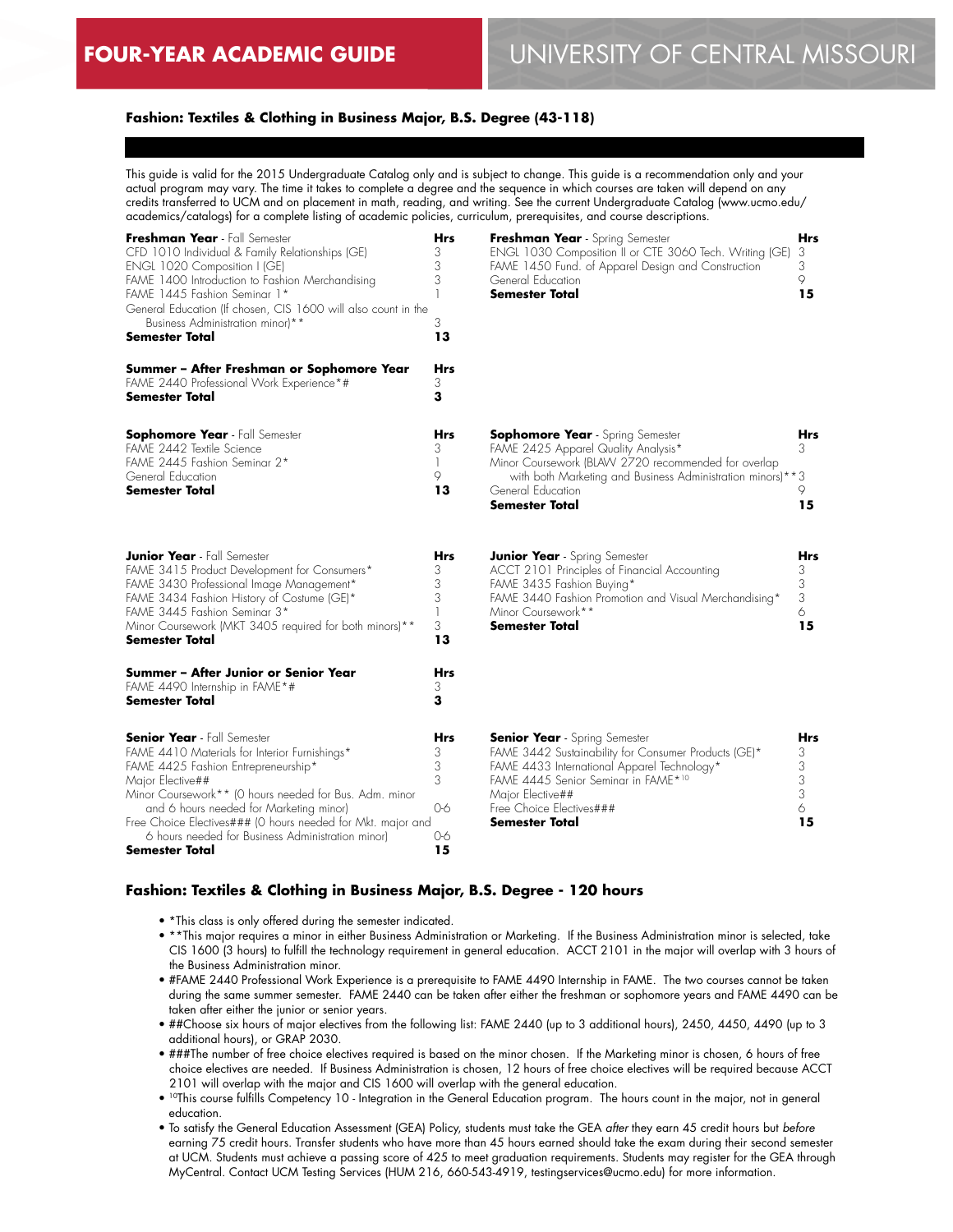### **Finance Major, B.S.B.A. Degree (46-267)**

This guide is valid for the 2015 Undergraduate Catalog only and is subject to change. This guide is a recommendation only and your actual program may vary. The time it takes to complete a degree and the sequence in which courses are taken will depend on any credits transferred to UCM and on placement in math, reading, and writing. See the current Undergraduate Catalog (www.ucmo.edu/ academics/catalogs) for a complete listing of academic policies, curriculum, prerequisites, and course descriptions.

| Freshman Year - Fall Semester<br>CIS 1600 Business Information Management (GE)*<br>ECON 1010 Principles of Macroeconomics (GE)*<br>ENGL 1020 Composition I (GE)<br>MATH 1111 College Algebra (GE)*<br>General Education<br><b>Semester Total</b><br>AE 1400 or BADM 1400 University Foundations** | <b>Hrs</b><br>3<br>3<br>3<br>3<br>3<br>15 | Freshman Year - Spring Semester<br>COMM 1000 Public Speaking or COMM 1050<br>Fundamentals of Oral Communication Competency (GE)<br>ECON 1011 Principles of Microeconomics*<br>ENGL 1030 Composition II or CTE 3060 Tech. Writing (GE)<br>General Education<br><b>Semester Total</b> | <b>Hrs</b><br>3<br>3<br>3<br>6<br>15       |
|---------------------------------------------------------------------------------------------------------------------------------------------------------------------------------------------------------------------------------------------------------------------------------------------------|-------------------------------------------|-------------------------------------------------------------------------------------------------------------------------------------------------------------------------------------------------------------------------------------------------------------------------------------|--------------------------------------------|
| <b>Sophomore Year</b> - Fall Semester<br>ACCT 2101 Principles of Financial Accounting*<br>BLAW 2720 Legal Environment of Business*<br>General Education<br><b>Semester Total</b>                                                                                                                  | <b>Hrs</b><br>3<br>3<br>9<br>15           | <b>Sophomore Year</b> - Spring Semester<br>ACCT 2102 Principles of Managerial Accounting*<br>FIN 2801 Business Statistics I*<br>General Education<br>Free Choice Flectives<br>Semester Total<br>Note: Complete all B.S.B.A. Admission requirements.*                                | Hrs<br>3<br>3<br>7<br>$\overline{2}$<br>15 |
| <b>Junior Year</b> - Fall Semester                                                                                                                                                                                                                                                                | <b>Hrs</b>                                | <b>Junior Year</b> - Spring Semester                                                                                                                                                                                                                                                | Hrs                                        |
| ECON 3020 Money & Banking                                                                                                                                                                                                                                                                         | 3                                         | FIN 3861 Financial Management I***                                                                                                                                                                                                                                                  | 3                                          |
| FIN 3801 Business Statistics II                                                                                                                                                                                                                                                                   | 3                                         | FIN 3881 Financial Institutions & Markets ***                                                                                                                                                                                                                                       | 3                                          |
| FIN 3850 Principles of Finance***                                                                                                                                                                                                                                                                 | 3                                         | FIN 3891 Security Analysis***                                                                                                                                                                                                                                                       | 3                                          |
| MGT 3325 Business Communication                                                                                                                                                                                                                                                                   | 3                                         | FIN 3893 Credit & Financial Statement Analysis***                                                                                                                                                                                                                                   | 3                                          |
| Free Choice Electives                                                                                                                                                                                                                                                                             | 3                                         | MGT 3315 Management of Organizations                                                                                                                                                                                                                                                | 3                                          |
| <b>Semester Total</b>                                                                                                                                                                                                                                                                             | 15                                        | <b>Semester Total</b>                                                                                                                                                                                                                                                               | 15                                         |
| <b>Senior Year</b> - Fall Semester                                                                                                                                                                                                                                                                | <b>Hrs</b>                                | <b>Senior Year</b> - Spring Semester                                                                                                                                                                                                                                                | Hrs                                        |
| CIS 3630 Management Information Systems                                                                                                                                                                                                                                                           | 3                                         | MGT 4357 Organizational Policy & Strategy <sup>10</sup>                                                                                                                                                                                                                             | 3                                          |
| <b>ECON 3030 Intermediate Microeconomics</b>                                                                                                                                                                                                                                                      | 3                                         | MGT 3360 Supply Chain and Operations Management                                                                                                                                                                                                                                     | 3                                          |
| MKT 3405 Marketing Policy                                                                                                                                                                                                                                                                         | 3                                         | Finance Flectives#                                                                                                                                                                                                                                                                  | 6                                          |
| Finance Electives#                                                                                                                                                                                                                                                                                | 6                                         | Finance or Upper-level Business Elective#                                                                                                                                                                                                                                           | 3                                          |
| <b>Semester Total</b>                                                                                                                                                                                                                                                                             | 15                                        | Semester Total                                                                                                                                                                                                                                                                      | 15                                         |

#### **Finance Major, B.S.B.A. Degree - 120 Hours**

- \*Students in this major must complete eight preadmission courses with a grade of C or higher and must obtain a 2.40 cumulative GPA and a 2.40 in these specific courses, before admission to the degree program. These courses are recommended for completion during the freshman and sophomore years.
- \*\*AE 1400 and BADM 1400 (1 hr.) are free choice electives and are highly recommended for academic success. If AE 1400 or BADM 1400 is chosen, 1 less hour of free choice electives will be needed.
- \*\*\*A minimum grade of C must be earned in FIN 3850, FIN 3861, FIN 3881, FIN 3891 and FIN 3893 if they are to be applied toward the fulfillment of a Finance major or minor.
- #Fifteen hours of Finance electives are required for this major. Up to three of these hours may be a non-finance upper-level (3000- 4000) business elective. See department chairperson for advice. The finance electives include: FIN 3835, FIN 4803, FIN 4804, FIN 4815, FIN 4817, FIN 4820, FIN 4821, FIN 4831, FIN 4862, and FIN 4880. FIN 4830 may be available as an elective with department chairperson approval. Electives are not offered every semester – check with the department chairperson for course offerings.
- 10This course fulfills Competency 10 Integration in the General Education program. The hours count in the major, not in general education.
- A 2.40 cumulative GPA is required for graduation in this major.
- To satisfy the General Education Assessment (GEA) Policy, students must take the GEA *after* they earn 45 credit hours but *before* earning 75 credit hours. Transfer students who have more than 45 hours earned should take the exam during their second semester at UCM. Students must achieve a passing score of 425 to meet graduation requirements. Students may register for the GEA through MyCentral. Contact UCM Testing Services (HUM 216, 660-543-4919, testingservices@ucmo.edu) for more information.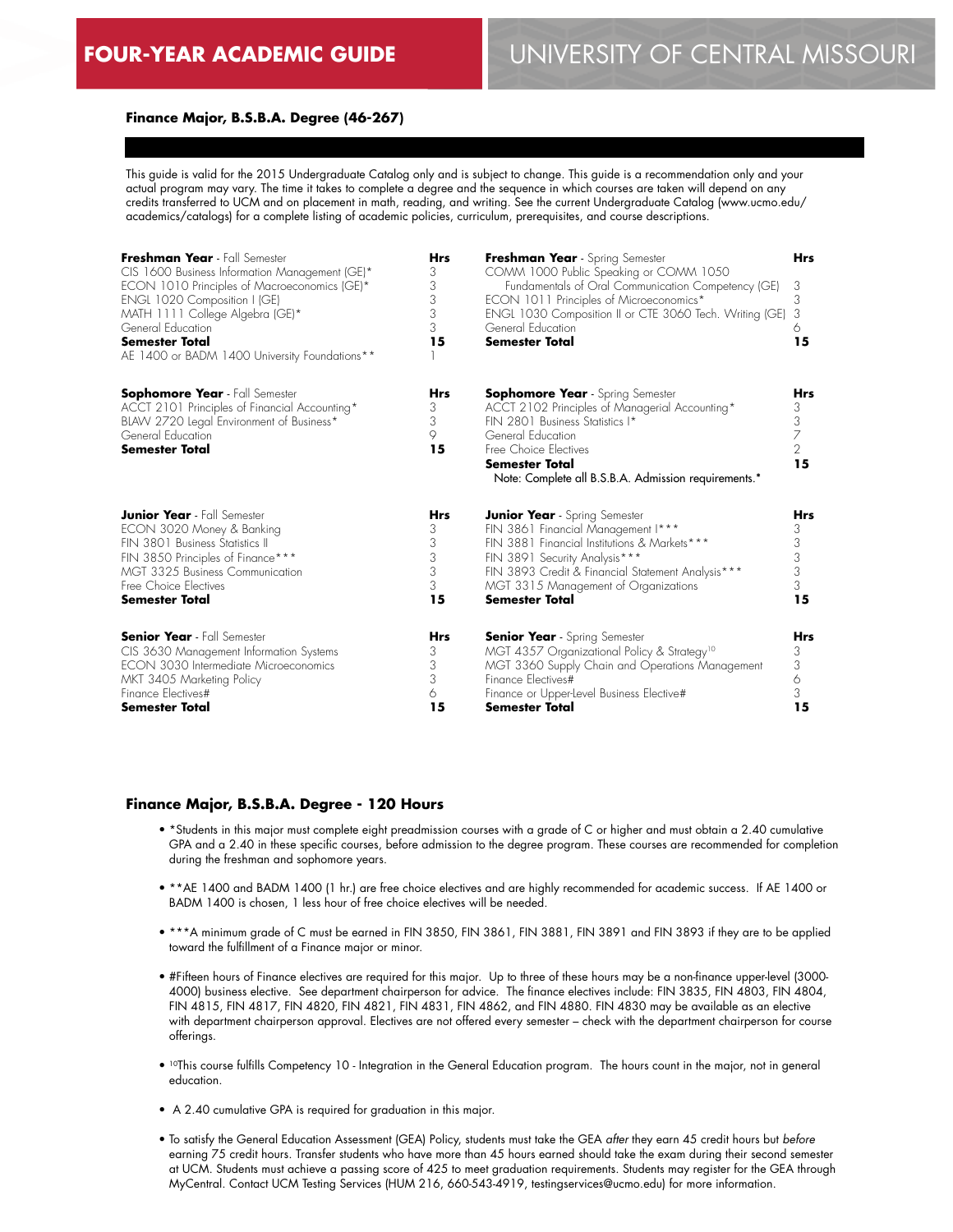### **Forensic Chemistry Major, B.S. Degree (43-294)**

This guide is valid for the 2015 Undergraduate Catalog only and is subject to change. This guide is a recommendation only and your actual program may vary. The time it takes to complete a degree and the sequence in which courses are taken will depend on any credits transferred to UCM and on placement in math, reading, and writing. See the current Undergraduate Catalog (www.ucmo.edu/ academics/catalogs) for a complete listing of academic policies, curriculum, prerequisites, and course descriptions.

| Freshman Year - Fall Semester<br>CHEM 1131 General Chemistry I (GE)*+<br>ENGL 1020 Composition I (GE)<br>MATH 1151 Calculus & Analytic Geometry I (GE)*<br>General Education<br><b>Semester Total</b><br>AE 1400 University Foundations** | <b>Hrs</b><br>5<br>3<br>5<br>$2 - 3$<br>$15 - 16$ | Freshman Year - Spring Semester<br>CHEM 1132 General Chemistry II+<br>CJ 1000 Introduction to Criminal Justice (GE)<br>ENGL 1030 Composition II or CTE 3060 Tech. Writing (GE)<br>General Education<br><b>Semester Total</b>                                      | <b>Hrs</b><br>5<br>3<br>3<br>3<br>14              |
|-------------------------------------------------------------------------------------------------------------------------------------------------------------------------------------------------------------------------------------------|---------------------------------------------------|-------------------------------------------------------------------------------------------------------------------------------------------------------------------------------------------------------------------------------------------------------------------|---------------------------------------------------|
| <b>Sophomore Year</b> - Fall Semester<br>BIOL 1110 Principles of Biology<br>CHEM 3341 Organic Chemistry I+<br>PHYS 1101 College Physics I (GE) or<br>PHYS 2121 University Physics I (GE)<br>General Education<br><b>Semester Total</b>    | Hrs<br>3<br>4<br>$4 - 5$<br>3<br>$14 - 15$        | <b>Sophomore Year</b> - Spring Semester<br>CHEM 3212 Quantitative Analysis<br>CHEM 3342 Organic Chemistry II<br>PHYS 1102 or PHYS 2122 College/University Physics II<br>General Education<br><b>Semester Total</b>                                                | Hrs<br>3<br>4<br>$4 - 5$<br>3<br>$14 - 15$        |
| <b>Junior Year</b> - Fall Semester<br>BIOL 3511 Genetics<br>CHEM 3111 Intermediate Inorganic Chemistry***<br>CHEM 3421 Intermediate Biochemistry<br>CHEM 4231 Instrumental Analysis***<br><b>Semester Total</b>                           | <b>Hrs</b><br>4<br>4<br>3<br>$\Delta$<br>15       | <b>Junior Year</b> - Spring Semester<br>BIOL 2010 Human Biology or BIOL 3401 Human Anatomy<br>BIOL 4013 Introduction to Experimental Design & Analysis<br>CHEM 3920 Communication Skills in Chemistry <sup>10</sup><br>General Education<br><b>Semester Total</b> | <b>Hrs</b><br>3<br>3<br>$\overline{2}$<br>9<br>17 |
| <b>Senior Year</b> - Fall Semester<br>BIOL 3410 Forensic Science<br>Major CHEM Elective***#<br>General Education<br>Free Choice Electives##<br><b>Semester Total</b>                                                                      | <b>Hrs</b><br>3<br>3<br>3<br>6<br>15              | <b>Senior Year</b> - Spring Semester<br>BIOL 4514 Molecular Biology<br>CHEM 4531 Physical Chemistry I*** or<br>CHEM 4532 Physical Chemistry II***<br>CI 4302 Criminal Evidence<br>Free Choice Electives##<br><b>Semester Total</b>                                | Hrs<br>3<br>4<br>3<br>$3-6$<br>$13 - 16$          |

#### **Forensic Chemistry Major, B.S. Degree - 120 hours**

- \*Enrollment in CHEM 1131 and MATH 1151 is dependent upon one or more of the following: math placement level, high school math courses completed, ACT/SAT standardized test scores, and/or a possible mathematics placement examination.
- +A grade of C or better is required to enroll in future required major classes. See Undergraduate Catalog for more details.
- \*\*AE 1400 is a free choice elective and is highly recommended for academic success. If AE 1400 is chosen, 1 less hour of free choice electives will be needed.
- \*\*\*Upper level chemistry courses offered variably. Check school for actual offerings.
- #The program advisors recommend the following classes to fulfill the 3 hours of major CHEM electives and the 10-12 hours of free choice electives: CHEM 4313, 4421, 4431, 4531, 4532, and 4910.
- ##The number of free choice electives required to reach the minimum hours required for a degree (120) will depend on selections made in the general education for technology and in the major for the PHYS sequence.
- 10This course fulfills Competency 10 Integration in the General Education program. The hours count in the major, not in general education.
- To satisfy the General Education Assessment (GEA) Policy, students must take the GEA *after* they earn 45 credit hours but *before* earning 75 credit hours. Transfer students who have more than 45 hours earned should take the exam during their second semester at UCM. Students must achieve a passing score of 425 to meet graduation requirements. Students may register for the GEA through MyCentral. Contact UCM Testing Services (HUM 216, 660-543-4919, testingservices@ucmo.edu) for more information.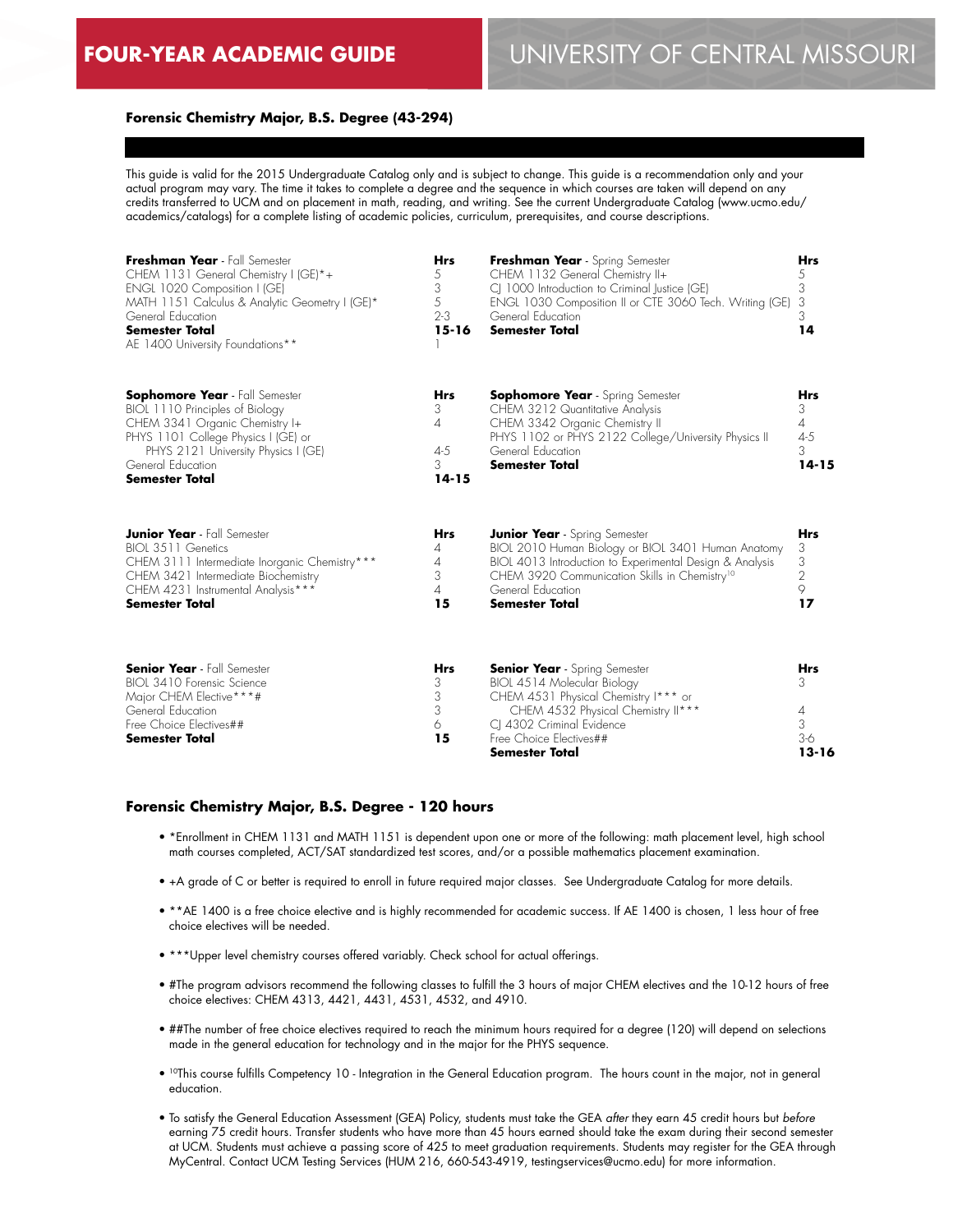#### **Graphic Design, B.F.A. Degree (47-324)**

This guide is valid for the 2015 Undergraduate Catalog only and is subject to change. This guide is a recommendation only and your actual program may vary. The time it takes to complete a degree and the sequence in which courses are taken will depend on any credits transferred to UCM and on placement in math, reading, and writing. See the current Undergraduate Catalog (www.ucmo.edu/ academics/catalogs) for a complete listing of academic policies, curriculum, prerequisites, and course descriptions.

| Freshman Year - Fall Semester<br>ART 1110 Drawing I<br>ART 1315 2-D Design<br>ART 1800 Ideas & the Visual Arts (GE)<br>ENGL 1020 Composition I (GE)<br>GRAP 1010 Fundamentals of Graphic Processes<br><b>Semester Total</b> | <b>Hrs</b><br>3<br>3<br>3<br>3<br>3<br>15 | Freshman Year - Spring Semester<br>ART 1120 Drawing II<br>ART 1325 Color and Design<br>ART 2610 Introduction to Graphic Design & Illustration<br>ART 2620 Typography<br>ENGL 1030 Composition II or CTE 3060 Tech. Writing (GE)<br><b>Semester Total</b> | <b>Hrs</b><br>3<br>3<br>3<br>3<br>3<br>15                           |
|-----------------------------------------------------------------------------------------------------------------------------------------------------------------------------------------------------------------------------|-------------------------------------------|----------------------------------------------------------------------------------------------------------------------------------------------------------------------------------------------------------------------------------------------------------|---------------------------------------------------------------------|
| <b>Sophomore Year</b> - Fall Semester<br>ART 1815 Art History Survey I (fall only)<br>ART 2335 3-D Design<br>ART 3660 Publication Design<br>Major Elective*<br>General Education<br><b>Semester Total</b>                   | <b>Hrs</b><br>3<br>3<br>3<br>3<br>6<br>18 | <b>Sophomore Year</b> - Spring Semester<br>ART 1825 Art History Survey II<br>ART 2710 Printmaking I<br>ART 3620 Logo & Trademark Design<br>ART 3680 History of Graphic Design<br>General Education<br><b>Semester Total</b>                              | <b>Hrs</b><br>3<br>$\begin{array}{c} 3 \\ 3 \end{array}$<br>6<br>18 |
| <b>Junior Year</b> - Fall Semester<br>ART 2412 Ceramics I or ART 2420 Sculpture I<br>ART 3630 Design for Advertising<br>Major Elective*<br>General Education<br><b>Semester Total</b>                                       | <b>Hrs</b><br>3<br>3<br>3<br>6<br>15      | <b>Junior Year</b> - Spring Semester<br>ART 2511 Painting I<br>ART 3640 Package Design<br>ART 4610 Interactive Design<br>General Education<br><b>Semester Total</b>                                                                                      | <b>Hrs</b><br>3<br>$\frac{3}{3}$<br>6<br>15                         |

| <b>Senior Year</b> - Fall Semester                       | <b>Hrs</b> | <b>Senior Year</b> - Spring Semester                                                                 | <b>Hrs</b> |
|----------------------------------------------------------|------------|------------------------------------------------------------------------------------------------------|------------|
| ART 3510 Watercolor                                      |            | ART 4020 Studio Seminar <sup>10</sup>                                                                |            |
| ART 3650 Narrative Animation or ART 4620 Motion Design 3 |            | ART 4221 Art Theory and Criticism                                                                    |            |
| Major Elective*                                          |            | <b>ART</b> Elective                                                                                  |            |
| General Education                                        |            | Maior Elective*                                                                                      |            |
| <b>Semester Total</b>                                    | 15         | General Education (only 6 hours needed if COMM 1200 is 0-3<br>chosen as one of the major electives*) | 12-15      |
|                                                          |            | <b>Semester Total</b>                                                                                |            |

#### **Graphic Design, B.F.A. Degree - 123-126 hours**

- \*This major requires 12 hours of major electives. The 12 hours of major electives should be chosen from the list provided in the Undergraduate Catalog. If COMM 1200 is chosen, this course will overlap with general education requirements and the student will graduate with 123 credit hours.
- 10This course fulfills Competency 10 Integration in the General Education program. The hours count in the major, not in general education.
- Students should meet with program area faculty for more detailed advice regarding the sequencing of required major coursework in this major.
- To satisfy the General Education Assessment (GEA) Policy, students must take the GEA *after* they earn 45 credit hours but *before* earning 75 credit hours. Transfer students who have more than 45 hours earned should take the exam during their second semester at UCM. Students must achieve a passing score of 425 to meet graduation requirements. Students may register for the GEA through MyCentral. Contact UCM Testing Services (HUM 216, 660-543-4919, testingservices@ucmo.edu) for more information.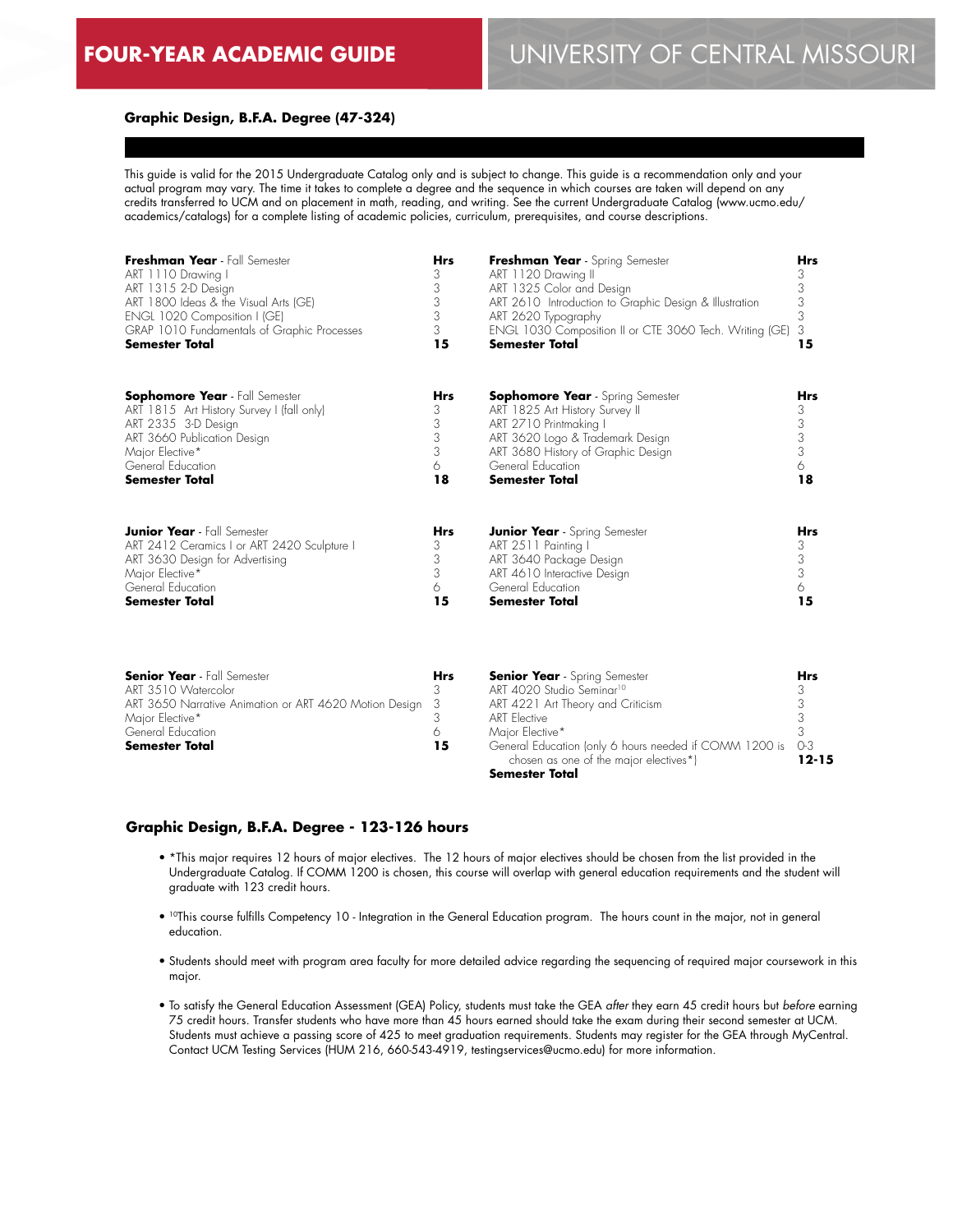## **Graphic Technologies Major, B.S. Degree, Option 1: Print Media Technology Management (43-01599)**

This guide is valid for the 2015 Undergraduate Catalog only and is subject to change. This guide is a recommendation only and your actual program may vary. The time it takes to complete a degree and the sequence in which courses are taken will depend on any credits transferred to UCM and on placement in math, reading, and writing. See the current Undergraduate Catalog (www.ucmo.edu/ academics/catalogs) for a complete listing of academic policies, curriculum, prerequisites, and course descriptions.

| Freshman Year - Fall Semester<br>CIS 1600 Business Information Management (GE)<br>ENGL 1020 Composition I (GE)<br>GRAP 1000 Orientation to Graphic Technologies*<br>GRAP 1010 Fundamentals of Graphic Processes<br>General Education<br><b>Semester Total</b>                                                                           | Hrs<br>3<br>3<br>3<br>6<br>16      | Freshman Year - Spring Semester<br>CTE 3060 Technical Writing (GE)<br>GRAP 2030 Pre-Media Applications - Adobe Illustrator<br>GRAP 2031 Pre-Media Applications - Adobe Photoshop<br>General Education<br><b>Semester Total</b>                                                                                                                    | Hrs<br>3<br>3<br>3<br>6<br>15             |
|-----------------------------------------------------------------------------------------------------------------------------------------------------------------------------------------------------------------------------------------------------------------------------------------------------------------------------------------|------------------------------------|---------------------------------------------------------------------------------------------------------------------------------------------------------------------------------------------------------------------------------------------------------------------------------------------------------------------------------------------------|-------------------------------------------|
| <b>Sophomore Year</b> - Fall Semester<br>GRAP 2032 Pre-Media Applications - Adobe InDesign<br>GRAP 3034 Lithographic Processes*<br>GRAP 3040 Screen & Specialty Printing<br>General Education<br><b>Semester Total</b>                                                                                                                  | Hrs<br>3<br>3<br>3<br>6<br>15      | <b>Sophomore Year</b> - Spring Semester<br>ART 2610 Introduction to Graphic Design & Illustration<br>GRAP 2035 Digital Workflow Applications<br>GRAP 2610 Principles of Web Media*<br>Major Option 1 Electives**<br><b>Semester Total</b>                                                                                                         | Hrs<br>3<br>3<br>3<br>6<br>15             |
| During Sophomore or Junior Year<br>GRAP 3016 Experiences in Graphic Production***<br>Semester Total                                                                                                                                                                                                                                     | Hrs<br>ı                           |                                                                                                                                                                                                                                                                                                                                                   |                                           |
| <b>Junior Year</b> - Fall Semester<br>GRAP 3024 Flexographic Processes*<br>MGT 3315 Management of Organizations or<br>INDM 4250 Project Management<br>Major Option 1 Elective**#<br>General Education Science with a Laboratory<br>General Education (COMM 1000 or 1050 recommended to<br>meet MGT 3325 prerequisite)<br>Semester Total | Hrs<br>3<br>3<br>3<br>4<br>3<br>16 | <b>Junior Year</b> - Spring Semester<br>GRAP 3030 Digital Output Technologies*<br>GRAP 3043 Finishing & Distribution*<br>GRAP 3045 Materials and Methods in Graphic Technologies*3<br>GRAP 3051 Graphic Technologies Management*<br>General Education (If ECON 1010 is chosen will also count<br>as a major Option 1 elective)#<br>Semester Total | Hrs<br>3<br>3<br>3<br>3<br>15             |
| Between Junior & Senior Year - Summer Semester<br>SOT 3022 Internship in Technology##<br>Semester Total                                                                                                                                                                                                                                 | Hrs<br>ı                           |                                                                                                                                                                                                                                                                                                                                                   |                                           |
| <b>Senior Year</b> - Fall Semester<br>GRAP 3057 Quality Control for Print Media*<br>GRAP 4038 Color Management*<br>GRAP 4053 Production Analysis*10<br>GRAP 4095 Senior Seminar in Graphic Technologies*<br>General Education<br>Semester Total                                                                                         | Hrs<br>3<br>3<br>3<br>3<br>13      | <b>Senior Year</b> - Spring Semester<br>GRAP 4051 Print Production*<br>GRAP 4055 Estimating & Costing for Print Media*###<br>MGT 3325 Business Communication<br>General Education<br>Free Choice Electives#<br>Semester Total                                                                                                                     | Hrs<br>3<br>3<br>$\frac{3}{3}$<br>1<br>13 |

## **Graphic Technologies Major, B.S. Degree, Option 1: Print Media Technology Management - 120 hours**

- \*This class is only offered during the semester indicated.
- \*\*See the 2015 Undergraduate Catalog for the list of approved major option electives. Some of the Major Option 1 Electives can be used to work towards a minor in Business Administration or Marketing, if elected.
- \*\*\*GRAP 3016 Experiences in Graphic Production may be completed in a Summer, Fall or Spring Semester. It should be taken during the Sophomore or Junior years. Contact the instructor for permission to enroll.
- #If ECON 1010 is chosen for 3 hours of major option 1 electives, those hours will overlap with general education. The number of free choice electives needed will depend on choices made in the general education and major.
- ##SOT 3022 may be completed in a Summer, Fall or Spring Semester. It should be taken during the Junior or Senior years. Contact the instructor for permission to enroll.
- ###It is recommended that students enroll in GRAP 4055, Estimating & Costing for Print Media, during the spring semester immediately prior to graduation.
- 10This course fulfills Competency 10 Integration in the General Education program. The hours count in the major, not in general education.
- To satisfy the General Education Assessment (GEA) Policy, students must take the GEA *after* they earn 45 credit hours but *before* earning 75 credit hours. Transfer students who have more than 45 hours earned should take the exam during their second semester at UCM. Students must achieve a passing score of 425 to meet graduation requirements. Students may register for the GEA through MyCentral. Contact UCM Testing Services (HUM 216, 660-543-4919, testingservices@ucmo.edu) for more information.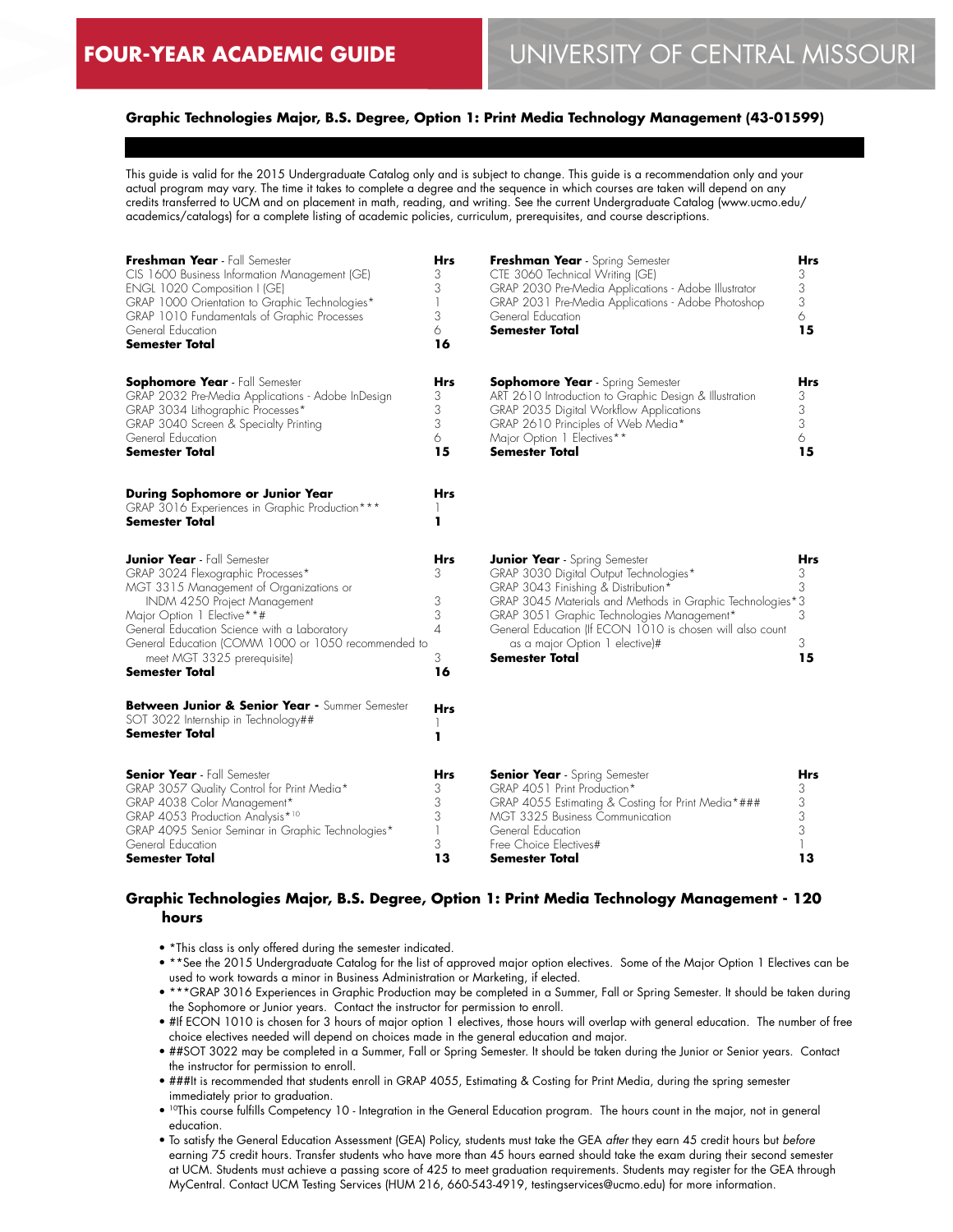## **Graphic Technologies Major, B.S. Degree, Option 2: Graphic Design Technology (43-02599)**

This guide is valid for the 2015 Undergraduate Catalog only and is subject to change. This guide is a recommendation only and your actual program may vary. The time it takes to complete a degree and the sequence in which courses are taken will depend on any credits transferred to UCM and on placement in math, reading, and writing. See the current Undergraduate Catalog (www.ucmo.edu/ academics/catalogs) for a complete listing of academic policies, curriculum, prerequisites, and course descriptions.

| Freshman Year - Fall Semester<br>CIS 1600 Business Information Management (GE)<br>ENGL 1020 Composition I (GE)<br>GRAP 1000 Orientation to Graphic Technologies*<br>GRAP 1010 Fundamentals of Graphic Processes<br>General Education<br><b>Semester Total</b> | <b>Hrs</b><br>3<br>3<br>$\mathbb{I}$<br>3<br>6<br>16 | Freshman Year - Spring Semester<br>CTE 3060 Technical Writing (GE)<br>GRAP 2030 Pre-Media Applications - Adobe Illustrator<br>GRAP 2031 Pre-Media Applications - Adobe Photoshop<br>General Education<br><b>Semester Total</b>                                                 | Hrs<br>3<br>3<br>3<br>6<br>15        |
|---------------------------------------------------------------------------------------------------------------------------------------------------------------------------------------------------------------------------------------------------------------|------------------------------------------------------|--------------------------------------------------------------------------------------------------------------------------------------------------------------------------------------------------------------------------------------------------------------------------------|--------------------------------------|
| <b>Sophomore Year</b> - Fall Semester<br>GRAP 2032 Pre-Media Applications - Adobe InDesign<br>GRAP 3034 Lithographic Processes*<br>GRAP 3040 Screen & Specialty Printing<br>General Education<br><b>Semester Total</b>                                        | Hrs<br>3<br>3<br>3<br>6<br>15                        | <b>Sophomore Year</b> - Spring Semester<br>ART 2610 Introduction to Graphic Design & Illustration<br>GRAP 2035 Digital Workflow Applications<br>GRAP 2610 Principles of Web Media*<br>Major Option 2 Elective**<br>General Education Science with Laboratory<br>Semester Total | Hrs<br>3<br>3<br>3<br>3<br>4<br>16   |
| During Sophomore or Junior Year<br>GRAP 3016 Experiences in Graphic Production***<br><b>Semester Total</b>                                                                                                                                                    | Hrs<br>ı                                             |                                                                                                                                                                                                                                                                                |                                      |
| <b>Junior Year</b> - Fall Semester<br>GRAP 3024 Flexographic Processes*<br>MGT 3315 Management of Organizations or<br>INDM 4250 Project Management<br>Major Option 2 Elective**<br>General Education<br><b>Semester Total</b>                                 | Hrs<br>3<br>3<br>3<br>6<br>15                        | <b>Junior Year</b> - Spring Semester<br>GRAP 3030 Digital Output Technologies*<br>GRAP 3045 Materials and Methods in Graphic Technologies*3<br>GRAP 3051 Graphic Technologies Management*<br>Major Option 2 Elective**<br>General Education<br><b>Semester Total</b>           | <b>Hrs</b><br>3<br>3<br>3<br>3<br>15 |
| Between Junior & Senior Year - Summer Semester<br>SOT 3022 Internship in Technology#<br><b>Semester Total</b>                                                                                                                                                 | <b>Hrs</b><br>ı                                      |                                                                                                                                                                                                                                                                                |                                      |
| <b>Senior Year</b> - Fall Semester<br>GRAP 4038 Color Management*<br>GRAP 4053 Production Analysis*10<br>GRAP 4095 Senior Seminar in Graphic Technologies*<br>Major Option 2 Elective**<br>Semester Total                                                     | <b>Hrs</b><br>3<br>3<br>1<br>6<br>13                 | <b>Senior Year</b> - Spring Semester<br>GRAP 3043 Finishing & Distribution*<br>Major Option 2 Elective**<br>General Education<br>Free Choice Elective<br>Semester Total                                                                                                        | <b>Hrs</b><br>3<br>6<br>3<br>13      |

## **Graphic Technologies Major, B.S. Degree, Option 2: Graphic Design Technology - 120 hours**

- \*This class is only offered during the semester indicated.
- \*\*See the 2015 Undergraduate Catalog for the list of approved Major Option 2 Electives.
- \*\*\*GRAP 3016 Experiences in Graphic Production may be completed in a Summer, Fall or Spring Semester. It should be taken during the Sophomore or Junior years. Contact the instructor for permission to enroll.
- #SOT 3022 may be completed in a Summer, Fall or Spring Semester. It should be taken during the Junior or Senior years. Contact the instructor for permission to enroll.
- 10This course fulfills Competency 10 Integration in the General Education program. The hours count in the major, not in general education.
- To satisfy the General Education Assessment (GEA) Policy, students must take the GEA *after* they earn 45 credit hours but *before* earning 75 credit hours. Transfer students who have more than 45 hours earned should take the exam during their second semester at UCM. Students must achieve a passing score of 425 to meet graduation requirements. Students may register for the GEA through MyCentral. Contact UCM Testing Services (HUM 216, 660-543-4919, testingservices@ucmo.edu) for more information.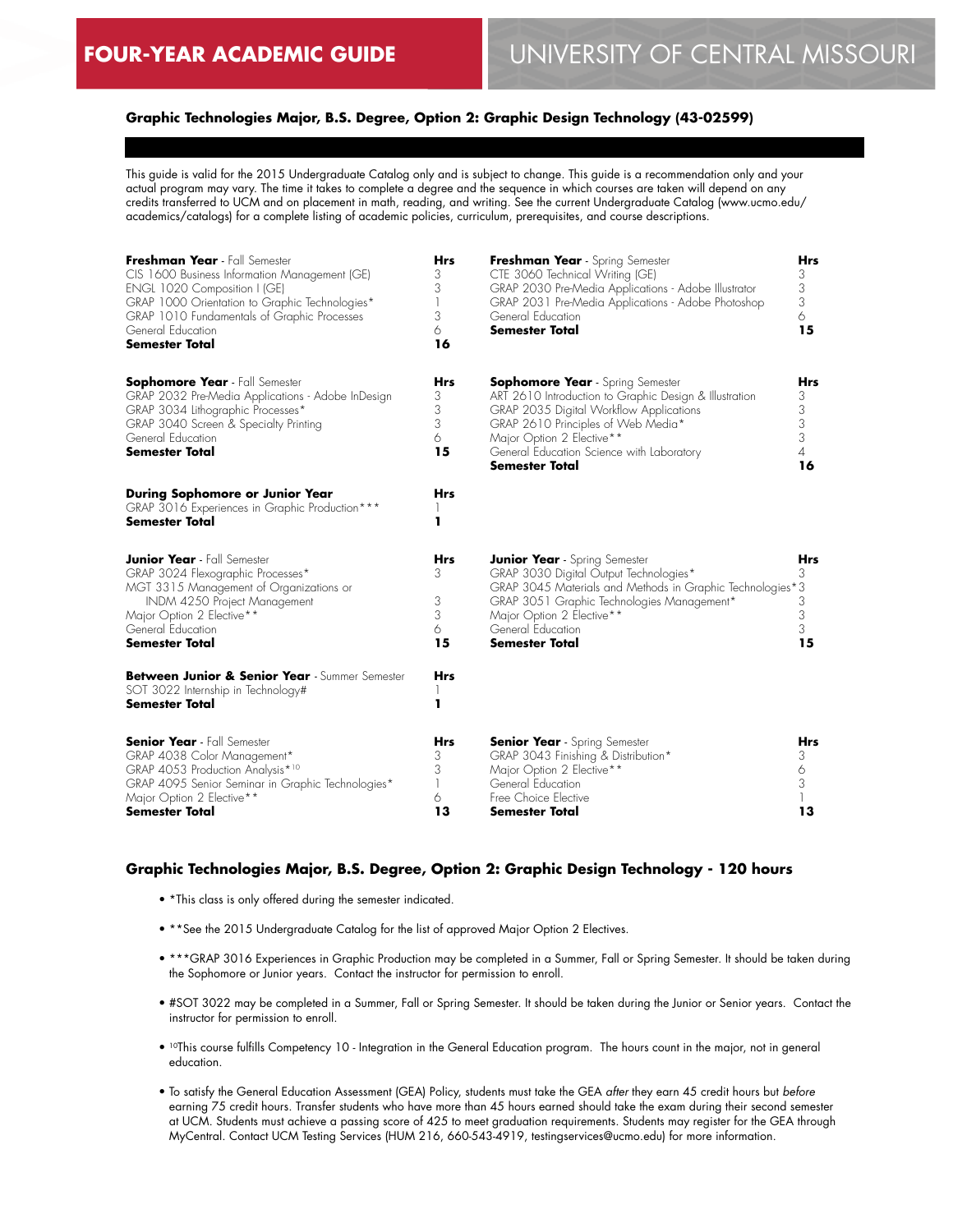## **Graphic Technologies Major, B.S. Degree, Option 3: Web Media Technology (43-03599)**

This guide is valid for the 2015 Undergraduate Catalog only and is subject to change. This guide is a recommendation only and your actual program may vary. The time it takes to complete a degree and the sequence in which courses are taken will depend on any credits transferred to UCM and on placement in math, reading, and writing. See the current Undergraduate Catalog (www.ucmo.edu/ academics/catalogs) for a complete listing of academic policies, curriculum, prerequisites, and course descriptions.

| Freshman Year - Fall Semester<br>CIS 1600 Business Information Management (GE)<br>ENGL 1020 Composition I (GE)<br>GRAP 1000 Orientation to Graphic Technologies<br>GRAP 1010 Fundamentals of Graphic Processes<br>General Education<br><b>Semester Total</b>      | <b>Hrs</b><br>3<br>3<br>1<br>3<br>6<br>16              | Freshman Year - Spring Semester<br>CTE 3060 Technical Writing (GE)<br>GRAP 2030 Pre-Media Applications - Adobe Illustrator<br>GRAP 2031 Pre-Media Applications - Adobe Photoshop<br>General Education<br><b>Semester Total</b>                                          | Hrs<br>3<br>3<br>3<br>6<br>15      |
|-------------------------------------------------------------------------------------------------------------------------------------------------------------------------------------------------------------------------------------------------------------------|--------------------------------------------------------|-------------------------------------------------------------------------------------------------------------------------------------------------------------------------------------------------------------------------------------------------------------------------|------------------------------------|
| <b>Sophomore Year</b> - Fall Semester<br>GRAP 2032 Pre-Media Applications - Adobe InDesign<br>GRAP 2610 Principles of Web Media<br>GRAP 3034 Lithographic Processes*<br>GRAP 3040 Screen & Specialty Printing<br>General Education<br>Semester Total              | Hrs<br>3<br>3<br>3<br>3<br>3<br>15                     | <b>Sophomore Year</b> - Spring Semester<br>ART 2610 Introduction to Graphic Design & Illustration<br>GRAP 2035 Digital Workflow Applications<br>GRAP 2620 Web Media Applications<br>Major Option 3 Elective**<br>General Education<br><b>Semester Total</b>             | Hrs<br>3<br>3<br>3<br>3<br>3<br>15 |
| <b>During Sophomore or Junior Year</b><br>GRAP 3016 Experiences in Graphic Production***<br>Semester Total                                                                                                                                                        | <b>Hrs</b><br>1                                        |                                                                                                                                                                                                                                                                         |                                    |
| <b>Junior Year</b> - Fall Semester<br>GRAP 2630 Web Authoring<br>GRAP 3024 Flexographic Processes*<br>MGT 3315 Management of Organizations or<br>INDM 4250 Project Management<br>General Education Science with Laboratory<br>General Education<br>Semester Total | <b>Hrs</b><br>3<br>3<br>3<br>$\overline{4}$<br>3<br>16 | <b>Junior Year</b> - Spring Semester<br>GRAP 2670 Web Media Animation<br>GRAP 3030 Digital Output Technologies<br>GRAP 3045 Materials and Methods in Graphic Technologies*3<br>GRAP 3051 Graphic Technologies Management*<br>General Education<br><b>Semester Total</b> | Hrs<br>3<br>3<br>3<br>3<br>15      |
| Between Junior & Senior Year - Summer Semester<br>SOT 3022 Internship in Technology#<br>Semester Total                                                                                                                                                            | <b>Hrs</b><br>ı                                        |                                                                                                                                                                                                                                                                         |                                    |
| <b>Senior Year</b> - Fall Semester<br>GRAP 4038 Color Management*<br>GRAP 4053 Production Analysis*10<br>GRAP 4095 Senior Seminar in Graphic Technologies*<br>Major Option 3 Elective**<br>General Education<br>Semester Total                                    | Hrs<br>3<br>3<br>1<br>3<br>3<br>13                     | <b>Senior Year</b> - Spring Semester<br>GRAP 3043 Finishing & Distribution*<br>Major Option 3 Electives**<br>General Education<br>Free Choice Elective<br>Semester Total                                                                                                | Hrs<br>3<br>6<br>3<br>1.<br>13     |

#### **Graphic Technologies Major, B.S. Degree, Option 3: Web Media Technology - 120 hours**

- \*This class is only offered during the semester indicated.
- \*\* See the 2015 Undergraduate Catalog for the list of approved Major Option 3 Electives.
- \*\*\*GRAP 3016 Experiences in Graphic Production may be completed in a Summer, Fall or Spring Semester. It should be taken during the Sophomore or Junior years. Contact the instructor for permission to enroll.
- #SOT 3022 may be completed in a Summer, Fall or Spring Semester. It should be taken during the Junior or Senior years. Contact the instructor for permission to enroll.
- 10This course fulfills Competency 10 Integration in the General Education program. The hours count in the major, not in general education.
- To satisfy the General Education Assessment (GEA) Policy, students must take the GEA *after* they earn 45 credit hours but *before* earning 75 credit hours. Transfer students who have more than 45 hours earned should take the exam during their second semester at UCM. Students must achieve a passing score of 425 to meet graduation requirements. Students may register for the GEA through MyCentral. Contact UCM Testing Services (HUM 216, 660-543-4919, testingservices@ucmo.edu) for more information.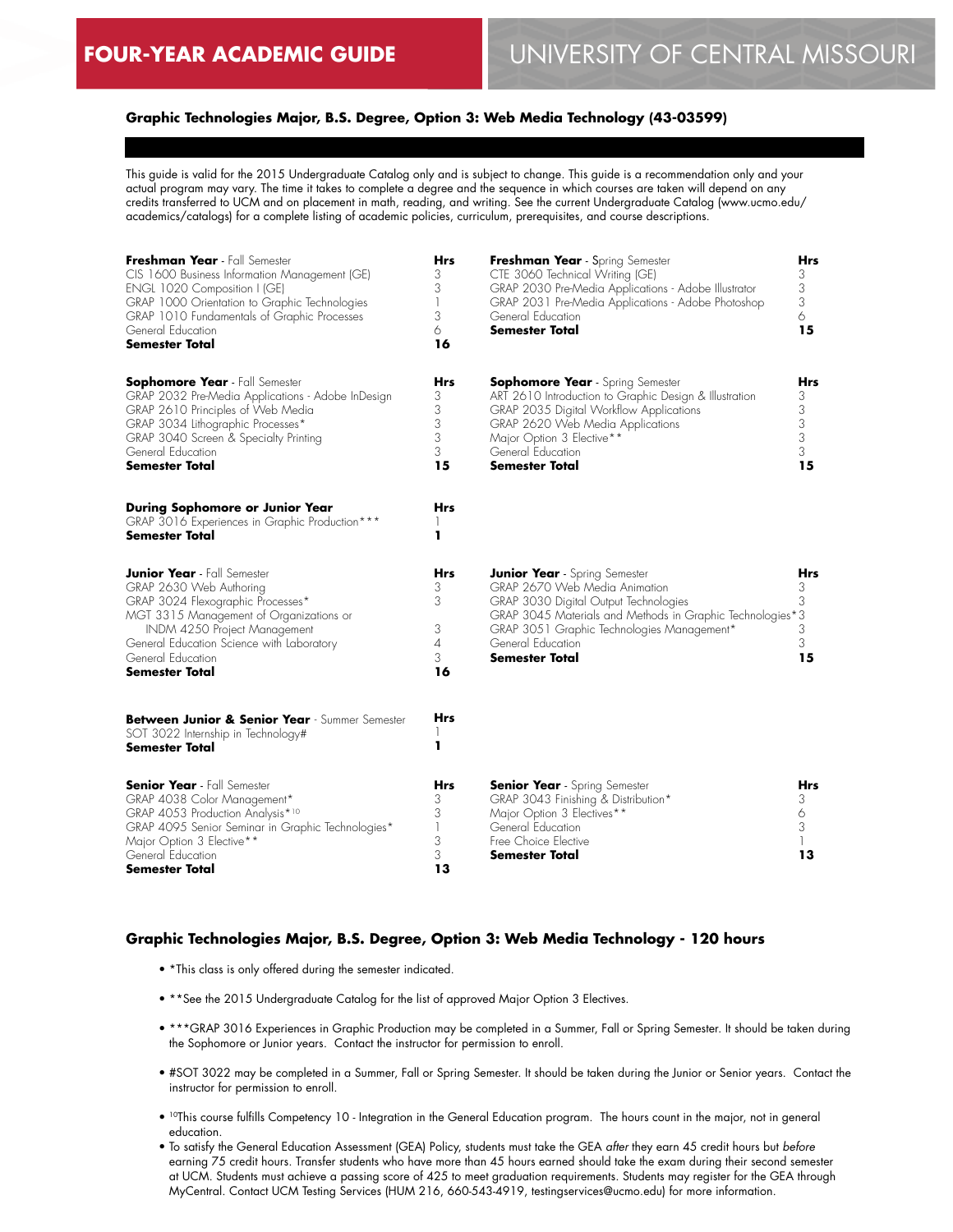## **Graphic Technologies Major, B.S. Degree, Option 4: Packaging Technology (43-01599)**

This guide is valid for the 2015 Undergraduate Catalog only and is subject to change. This guide is a recommendation only and your actual program may vary. The time it takes to complete a degree and the sequence in which courses are taken will depend on any credits transferred to UCM and on placement in math, reading, and writing. See the current Undergraduate Catalog (www.ucmo.edu/ academics/catalogs) for a complete listing of academic policies, curriculum, prerequisites, and course descriptions.

| Freshman Year - Fall Semester<br>CIS 1600 Business Information Management (GE)<br>ENGL 1020 Composition I (GE)<br>GRAP 1000 Orientation to Graphic Technologies<br>GRAP 1010 Fundamentals of Graphic Processes<br>General Education<br><b>Semester Total</b>                                    | <b>Hrs</b><br>3<br>3<br>$\mathbf{1}$<br>3<br>6<br>16 | Freshman Year - Spring Semester<br>CTE 3060 Technical Writing (GE)<br>GRAP 2030 Pre-Media Applications - Adobe Illustrator<br>GRAP 2031 Pre-Media Applications - Adobe Photoshop<br>General Education<br><b>Semester Total</b>                                                          | Hrs<br>3<br>3<br>3<br>6<br>15               |
|-------------------------------------------------------------------------------------------------------------------------------------------------------------------------------------------------------------------------------------------------------------------------------------------------|------------------------------------------------------|-----------------------------------------------------------------------------------------------------------------------------------------------------------------------------------------------------------------------------------------------------------------------------------------|---------------------------------------------|
| <b>Sophomore Year</b> - Fall Semester<br>CADD 1105 Basic AutoCAD<br>CADD 1110 Fundamentals of Drafting<br><b>ENGT 1012 Global Production Technology</b><br>GRAP 2032 Pre-Media Applications - Adobe InDesign<br>GRAP 3034 Lithographic Processes*<br>General Education<br><b>Semester Total</b> | Hrs<br>3<br>$\overline{c}$<br>3<br>3<br>3<br>15      | <b>Sophomore Year</b> - Spring Semester<br>ART 2610 Introduction to Graphic Design & Illustration<br>GRAP 1700 Introduction to Packaging<br>GRAP 2035 Digital Workflow Applications<br>GRAP 2610 Principles of Web Media<br>General Education Science with Laboratory<br>Semester Total | Hrs<br>3<br>3<br>3<br>3<br>$\sqrt{4}$<br>16 |
| During Sophomore or Junior Year<br>GRAP 3016 Experiences in Graphic Production**<br>Semester Total                                                                                                                                                                                              | Hrs<br>1<br>ı                                        |                                                                                                                                                                                                                                                                                         |                                             |
| <b>Junior Year</b> - Fall Semester<br>GRAP 3024 Flexographic Processes*<br>GRAP 3040 Screen & Specialty Printing<br>Major Option 4 Elective**<br>General Education<br>Semester Total                                                                                                            | <b>Hrs</b><br>3<br>3<br>3<br>6<br>15                 | <b>Junior Year</b> - Spring Semester<br>GRAP 3030 Digital Output Technologies<br>GRAP 3045 Materials and Methods in Graphic Technologies*3<br>GRAP 3051 Graphic Technologies Management*<br>Major Option 4 Elective***<br>General Education<br>Semester Total                           | Hrs<br>3<br>3<br>3<br>3<br>15               |
| Between Junior & Senior Year - Summer Semester<br>SOT 3022 Internship in Technology#<br>Semester Total                                                                                                                                                                                          | <b>Hrs</b><br>ı                                      |                                                                                                                                                                                                                                                                                         |                                             |
| <b>Senior Year</b> - Fall Semester<br>GRAP 4038 Color Management*<br>GRAP 4053 Production Analysis*10<br>GRAP 4095 Senior Seminar in Graphic Technologies*<br>MGT 3315 Management of Organizations or<br>INDM 4250 Project Management<br>General Education                                      | Hrs<br>3<br>3<br>1<br>3<br>3                         | <b>Senior Year</b> - Spring Semester<br>GRAP 3043 Finishing & Distribution*<br>GRAP 4051 Print Production<br>Major Option 4 Electives***<br>General Education<br>Free Choice Elective<br>Semester Total                                                                                 | Hrs<br>3<br>3<br>3<br>3<br>13               |
| Semester Total                                                                                                                                                                                                                                                                                  | 13                                                   |                                                                                                                                                                                                                                                                                         |                                             |

#### **Graphic Technologies Major, B.S. Degree, Option 4: Packaging Technology - 120 hours**

- \*This class is only offered during the semester indicated.
- \*\*GRAP 3016 Experiences in Graphic Production may be completed in a Summer, Fall or Spring Semester. It should be taken during the Sophomore or Junior years. Contact the instructor for permission to enroll.
- \*\*\*See the 2015 Undergraduate Catalog for the list of approved Major Option 4 Electives.
- #SOT 3022 may be completed in a Summer, Fall or Spring Semester. It should be taken during the Junior or Senior years. Contact the instructor for permission to enroll.
- <sup>10</sup>This course fulfills Competency 10 Integration in the General Education program. The hours count in the major, not in general education.
- To satisfy the General Education Assessment (GEA) Policy, students must take the GEA *after* they earn 45 credit hours but *before* earning 75 credit hours. Transfer students who have more than 45 hours earned should take the exam during their second semester at UCM. Students must achieve a passing score of 425 to meet graduation requirements. Students may register for the GEA through MyCentral. Contact UCM Testing Services (HUM 216, 660-543-4919, testingservices@ucmo.edu) for more information.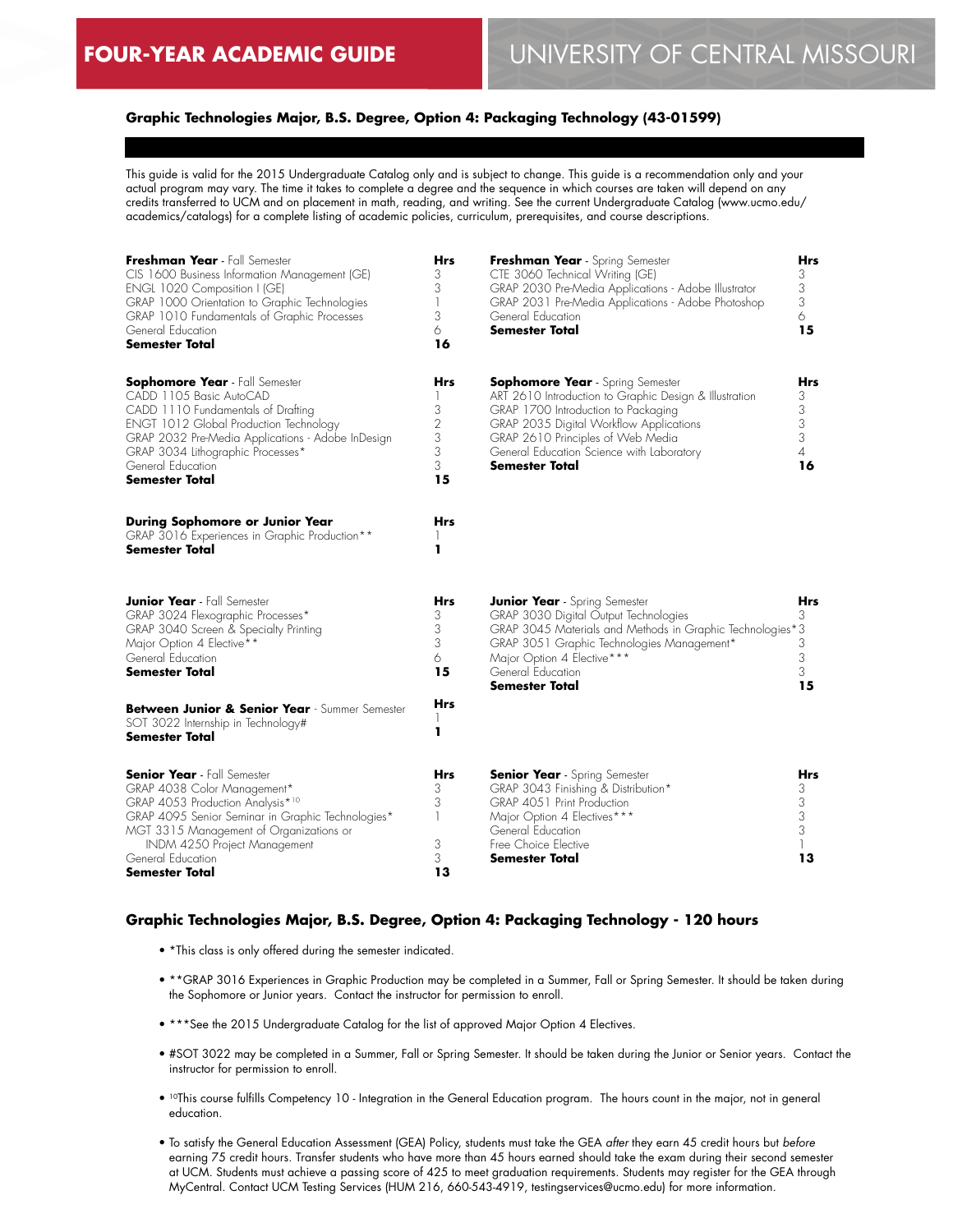## **Graphic Technologies Major, B.S. Degree, Option 5: Photography (43-05599)**

This guide is valid for the 2015 Undergraduate Catalog only and is subject to change. This guide is a recommendation only and your actual program may vary. The time it takes to complete a degree and the sequence in which courses are taken will depend on any credits transferred to UCM and on placement in math, reading, and writing. See the current Undergraduate Catalog (www.ucmo.edu/ academics/catalogs) for a complete listing of academic policies, curriculum, prerequisites, and course descriptions.

| Freshman Year - Fall Semester<br>CIS 1600 Business Information Management (GE)<br>ENGL 1020 Composition I (GE)<br>GRAP 1000 Orientation to Graphic Technologies<br>GRAP 1010 Fundamentals of Graphic Processes<br>General Education<br><b>Semester Total</b>                           | <b>Hrs</b><br>3<br>3<br>1<br>3<br>6<br>16 | <b>Freshman Year</b> - Spring Semester<br>CTE 3060 Technical Writing (GE)<br>GRAP 2030 Pre-Media Applications - Adobe Illustrator<br>GRAP 2031 Pre-Media Applications - Adobe Photoshop<br>General Education<br><b>Semester Total</b>                                    | <b>Hrs</b><br>3<br>3<br>3<br>6<br>15          |
|----------------------------------------------------------------------------------------------------------------------------------------------------------------------------------------------------------------------------------------------------------------------------------------|-------------------------------------------|--------------------------------------------------------------------------------------------------------------------------------------------------------------------------------------------------------------------------------------------------------------------------|-----------------------------------------------|
| <b>Sophomore Year</b> - Fall Semester<br>GRAP 2032 Pre-Media Applications - Adobe InDesign<br>GRAP 3034 Lithographic Processes*<br>PHOT Major Option 5 Elective**<br>General Education<br>Semester Total                                                                               | <b>Hrs</b><br>3<br>3<br>3<br>6<br>15      | <b>Sophomore Year</b> - Spring Semester<br>ART 2610 Introduction to Graphic Design & Illustration<br>GRAP 2035 Digital Workflow Applications<br>GRAP 2610 Principles of Web Media<br>PHOT Major Option 5 Elective**<br><b>Semester Total</b>                             | Hrs<br>3<br>$\frac{3}{3}$<br>$\Diamond$<br>15 |
| During Sophomore or Junior Year<br>GRAP 3016 Experiences in Graphic Production***<br>Semester Total                                                                                                                                                                                    | Hrs<br>ı                                  |                                                                                                                                                                                                                                                                          |                                               |
| <b>Junior Year</b> - Fall Semester<br>GRAP 3024 Flexographic Processes*<br>GRAP 3040 Screen & Specialty Printing<br>MGT 3315 Management of Organizations or<br>INDM 4250 Project Management<br>General Education Science with Laboratory<br>General Education<br><b>Semester Total</b> | Hrs<br>3<br>3<br>3<br>4<br>3<br>16        | <b>Junior Year</b> - Spring Semester<br>GRAP 3030 Digital Output Technologies<br>GRAP 3045 Materials and Methods in Graphic Technologies*3<br>GRAP 3051 Graphic Technologies Management*<br>PHOT Major Option 5 Elective**<br>General Education<br><b>Semester Total</b> | Hrs<br>3<br>3<br>3<br>3<br>15                 |
| Between Junior & Senior Year - Summer Semester<br>SOT 3022 Internship in Technology#<br>Semester Total                                                                                                                                                                                 | Hrs<br>1<br>ı                             |                                                                                                                                                                                                                                                                          |                                               |
| <b>Senior Year</b> - Fall Semester<br>GRAP 4038 Color Management*<br>GRAP 4053 Production Analysis*10<br>GRAP 4095 Senior Seminar in Graphic Technologies*<br>PHOT Major Option 5 Elective**<br>General Education<br>Semester Total                                                    | Hrs<br>3<br>3<br>1<br>3<br>3<br>13        | <b>Senior Year</b> - Spring Semester<br>GRAP 3043 Finishing & Distribution*<br>PHOT Major Option 5 Elective**<br>General Education<br>Free Choice Elective<br>Semester Total                                                                                             | Hrs<br>3<br>6<br>3<br>13                      |

## **Graphic Technologies Major, B.S. Degree, Option 5: Photography - 120 hours**

- \*This class is only offered during the semester indicated.
- \*\*See your faculty mentor for advice on selecting the 21 hours of PHOT major option electives. Choose PHOT 1210, 1211, 2210 and 2250 for 10 of the 21 major option 5 electives to complete a minor in Photography.
- \*\*\*GRAP 3016 Experiences in Graphic Production may be completed in a Summer, Fall or Spring Semester. It should be taken during the Sophomore or Junior years. Contact the instructor for permission to enroll.
- #SOT 3022 may be completed in a Summer, Fall or Spring Semester. It should be taken during the Junior or Senior years. Contact the instructor for permission to enroll.
- 10This course fulfills Competency 10 Integration in the General Education program. The hours count in the major, not in general education.
- To satisfy the General Education Assessment (GEA) Policy, students must take the GEA *after* they earn 45 credit hours but *before* earning 75 credit hours. Transfer students who have more than 45 hours earned should take the exam during their second semester at UCM. Students must achieve a passing score of 425 to meet graduation requirements. Students may register for the GEA through MyCentral. Contact UCM Testing Services (HUM 216, 660-543-4919, testingservices@ucmo.edu) for more information.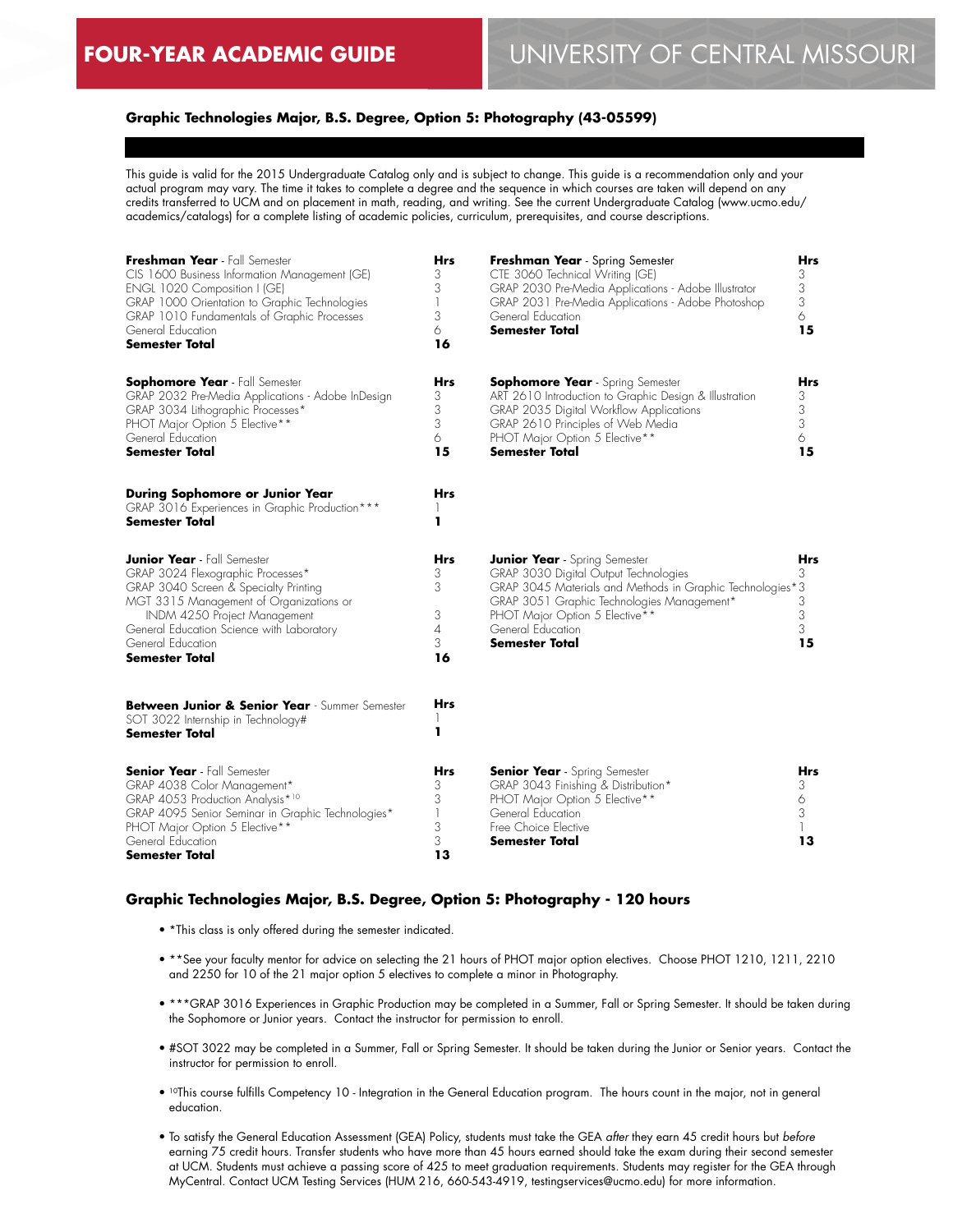## **Health Studies Major - Option 1 Pre-PT/Pre-OT, B.S. Degree (43-02330)**

This guide is valid for the 2015 Undergraduate Catalog only and is subject to change. This guide is a recommendation only and your actual program may vary. The time it takes to complete a degree and the sequence in which courses are taken will depend on any credits transferred to UCM and on placement in math, reading, and writing. See the current Undergraduate Catalog (www.ucmo.edu/ academics/catalogs) for a complete listing of academic policies, curriculum, prerequisites, and course descriptions.

| Freshman Year - Fall Semester<br>ENGL 1020 Composition I (GE)#<br>MATH 1111 College Algebra (GE)#<br>PE 2472 Communicating Ideas on Sport (GE)#<br>SOC 1800 General Sociology (GE)#<br>General Education<br><b>Semester Total</b><br>AE 1400 University Foundations* | <b>Hrs</b><br>3<br>3<br>3<br>3<br>3<br>15 | Freshman Year - Spring Semester<br>CHEM 1131 General Chemistry I (GE)#**<br>CTE 3060 Technical Writing (GE)#<br>PE 1800 Functional Anatomy#<br>PSY 1100 General Psychology (GE)#<br>General Education Managing Information<br><b>Semester Total</b>              | Hrs<br>5<br>3<br>3<br>3<br>$\overline{2}$<br>16           |
|----------------------------------------------------------------------------------------------------------------------------------------------------------------------------------------------------------------------------------------------------------------------|-------------------------------------------|------------------------------------------------------------------------------------------------------------------------------------------------------------------------------------------------------------------------------------------------------------------|-----------------------------------------------------------|
| <b>Sophomore Year</b> - Fall Semester<br>BIOL 3401 Human Anatomy#<br>CHEM 1132 General Chemistry II#<br>PE 2800 Biomechanics#<br>General Education<br><b>Semester Total</b>                                                                                          | <b>Hrs</b><br>3<br>5<br>3<br>6<br>17      | <b>Sophomore Year</b> - Spring Semester<br>BIOL 3402 Human Physiology#<br>PE 2850 Foundations of Exercise Physiology#<br>PHIL 2300 Ethics (GE)#<br>General Education<br><b>Semester Total</b>                                                                    | Hrs<br>5<br>3<br>3<br>3<br>14                             |
| <b>Junior Year</b> - Fall Semester<br>AT 2640 Introduction to Therapeutic Rehabilitation#<br>HED 4370 Human Diseases#<br>PHYS 1101 College Physics I (GE)#<br>PSY 3220 Life-Span Development#<br>Free Choice Flectives<br><b>Semester Total</b>                      | <b>Hrs</b><br>2<br>3<br>4<br>3<br>3<br>15 | <b>Junior Year</b> - Spring Semester<br>AT 2630 Therapeutic Modalities#<br>AT 2631 Therapeutic Modalities Lab#<br>BIOL 2510 Basic Genetics#<br>PHYS 1102 College Physics II#<br>PSY 4440 Abnormal Psychology #<br>Free Choice Electives<br><b>Semester Total</b> | Hrs<br>2<br>3<br>4<br>3<br>$\overline{\phantom{a}}$<br>15 |
| <b>Senior Year</b> - Fall Semester<br>BIOL 3215 Medical Terminology#<br>HED 4330 First Aid & CPR#<br>PE 4850 Assessment and Evaluation of Fitness/Wellness#<br>PSY 4520 Statistics for the Behavioral Sciences#<br>Free Choice Electives<br><b>Semester Total</b>    | <b>Hrs</b><br>3<br>3<br>3<br>4<br>14      | <b>Senior Year</b> - Spring Semester<br>PE 4341 Physical Activity and Special Populations#<br>PE 4765 Internship#10<br>PE 4870 Clinical Exercise Physiology#<br>Free Choice Electives<br><b>Semester Total</b>                                                   | Hrs<br>3<br>6<br>3<br>2<br>14                             |

#### **Health Studies Major - Option 1 Pre-PT/Pre-OT, B.S. Degree - 120 hours**

- #A grade of C or better is required in these courses.
- \*AE 1400 is a free choice elective and is highly recommended for academic success. If AE 1400 is chosen, 1 less hour of free choice electives will be needed.
- \*\*Enrollment in CHEM 1131 requires a score of 21 on the mathematics section of the ACT, a score of 550 on the mathematics section of the SAT, a passing score on a mathematics examination approved by the School of Environmental, Physical, and Applied Sciences, or a grade of C or better in MATH 1111.
- <sup>10</sup>This course fulfills Competency 10 Integration in the General Education program. The hours count in the major, not in general education.
- To satisfy the General Education Assessment (GEA) Policy, students must take the GEA *after* they earn 45 credit hours but *before* earning 75 credit hours. Transfer students who have more than 45 hours earned should take the exam during their second semester at UCM. Students must achieve a passing score of 425 to meet graduation requirements. Students may register for the GEA through MyCentral. Contact UCM Testing Services (HUM 216, 660-543-4919, testingservices@ucmo.edu) for more information.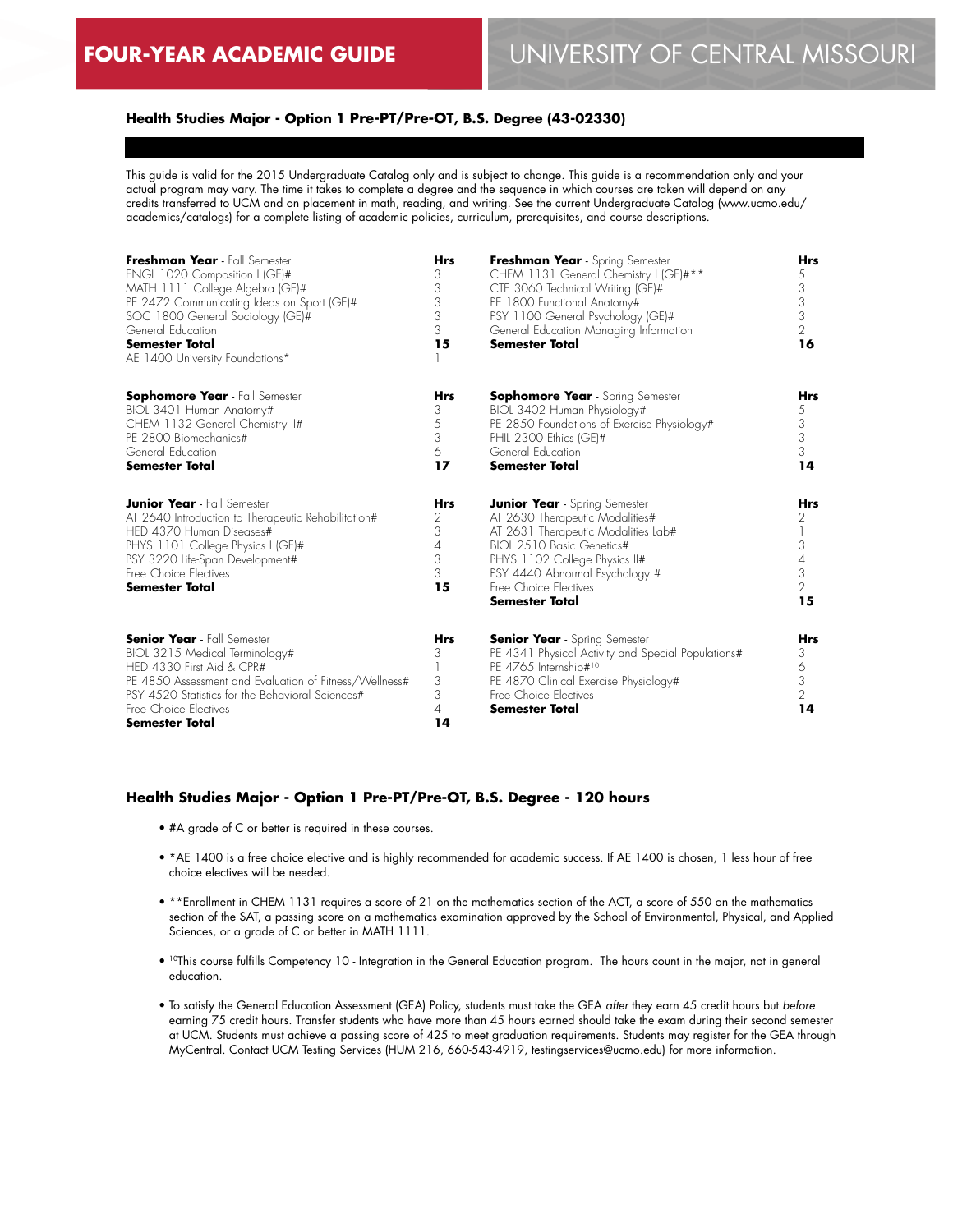## **Health Studies Major - Option 2 Community Health, B.S. Degree (43-02330)**

This guide is valid for the 2015 Undergraduate Catalog only and is subject to change. This guide is a recommendation only and your actual program may vary. The time it takes to complete a degree and the sequence in which courses are taken will depend on any credits transferred to UCM and on placement in math, reading, and writing. See the current Undergraduate Catalog (www.ucmo.edu/ academics/catalogs) for a complete listing of academic policies, curriculum, prerequisites, and course descriptions.

| Freshman Year - Fall Semester<br>CHEM 1104 Introduction to the Sciences: Chemistry (GE)#<br>ENGL 1020 Composition I (GE)#<br>HED 1010 Introduction to Health Studies#<br>SOC 1800 General Sociology (GE)#<br>General Education Managing Information<br><b>Semester Total</b><br>AE 1400 University Foundations* | <b>Hrs</b><br>4<br>3<br>3<br>$2-3$<br>$13 - 14$   | Freshman Year - Spring Semester<br>HED 1100 Personal Health#<br>MATH 1111 College Algebra (GE)#<br>PE 2472 Communicating Ideas on Sport (GE)#<br>PSY 1100 General Psychology (GE)#<br>General Education<br><b>Semester Total</b> | Hrs<br>3<br>3<br>3<br>3<br>3<br>15   |
|-----------------------------------------------------------------------------------------------------------------------------------------------------------------------------------------------------------------------------------------------------------------------------------------------------------------|---------------------------------------------------|----------------------------------------------------------------------------------------------------------------------------------------------------------------------------------------------------------------------------------|--------------------------------------|
| <b>Sophomore Year</b> - Fall Semester<br>BIOL 3401 Human Anatomy#<br>D&N 3340 Nutrition#<br>PHIL 2300 Ethics (GE)#<br>General Education<br><b>Semester Total</b>                                                                                                                                                | <b>Hrs</b><br>3<br>3<br>3<br>6<br>15              | <b>Sophomore Year</b> - Spring Semester<br>BIOL 3215 Medical Terminology#<br>BIOL 3402 Human Physiology#<br>CTE 3060 Technical Writing (GE)#<br>D&N 3350 Community Nutrition#<br>General Education<br><b>Semester Total</b>      | Hrs<br>3<br>5<br>3<br>3<br>3<br>17   |
| <b>Junior Year</b> - Fall Semester<br>COMM 3010 Interpersonal Communication#<br>HED 4310 Drugs & Youth#<br>HED 4370 Human Diseases#<br>PSY 3220 Life-Span Development#<br>General Education<br>Free Choice Flective<br><b>Semester Total</b>                                                                    | <b>Hrs</b><br>3<br>3<br>3<br>3<br>3<br>3<br>18    | <b>Junior Year</b> - Spring Semester<br>HED 4390 Community Health Education#<br>NUR 4030 Human Sexuality#<br>PSY 4440 Abnormal Psychology#<br>Free Choice Flectives<br><b>Semester Total</b>                                     | <b>Hrs</b><br>3<br>3<br>3<br>6<br>15 |
| <b>Senior Year</b> - Fall Semester<br>HED 4400 Health Program Planning and Evaluation#<br>SOC 4875 Medical Sociology#<br>SOC 4894 Sociology of Aging#<br>Free Choice Electives<br><b>Semester Total</b>                                                                                                         | <b>Hrs</b><br>3<br>3<br>3<br>$6 - 7$<br>$15 - 16$ | <b>Senior Year</b> - Spring Semester<br>PE 4765 Internship#10<br>PSY 4520 Statistics for the Behavioral Sciences#<br>Free Choice Flective<br><b>Semester Total</b>                                                               | <b>Hrs</b><br>6<br>3<br>3<br>12      |

#### **Health Studies Major - Option 2 Community Health, B.S. Degree - 120 hours**

- #A grade of C or better is required in these courses.
- \*AE 1400 is a free choice elective and is highly recommended for academic success. If AE 1400 is chosen, 1 less hour of free choice electives will be needed.
- <sup>10</sup>This course fulfills Competency 10 Integration in the General Education program. The hours count in the major, not in general education.
- To satisfy the General Education Assessment (GEA) Policy, students must take the GEA *after* they earn 45 credit hours but *before* earning 75 credit hours. Transfer students who have more than 45 hours earned should take the exam during their second semester at UCM. Students must achieve a passing score of 425 to meet graduation requirements. Students may register for the GEA through MyCentral. Contact UCM Testing Services (HUM 216, 660-543-4919, testingservices@ucmo.edu) for more information.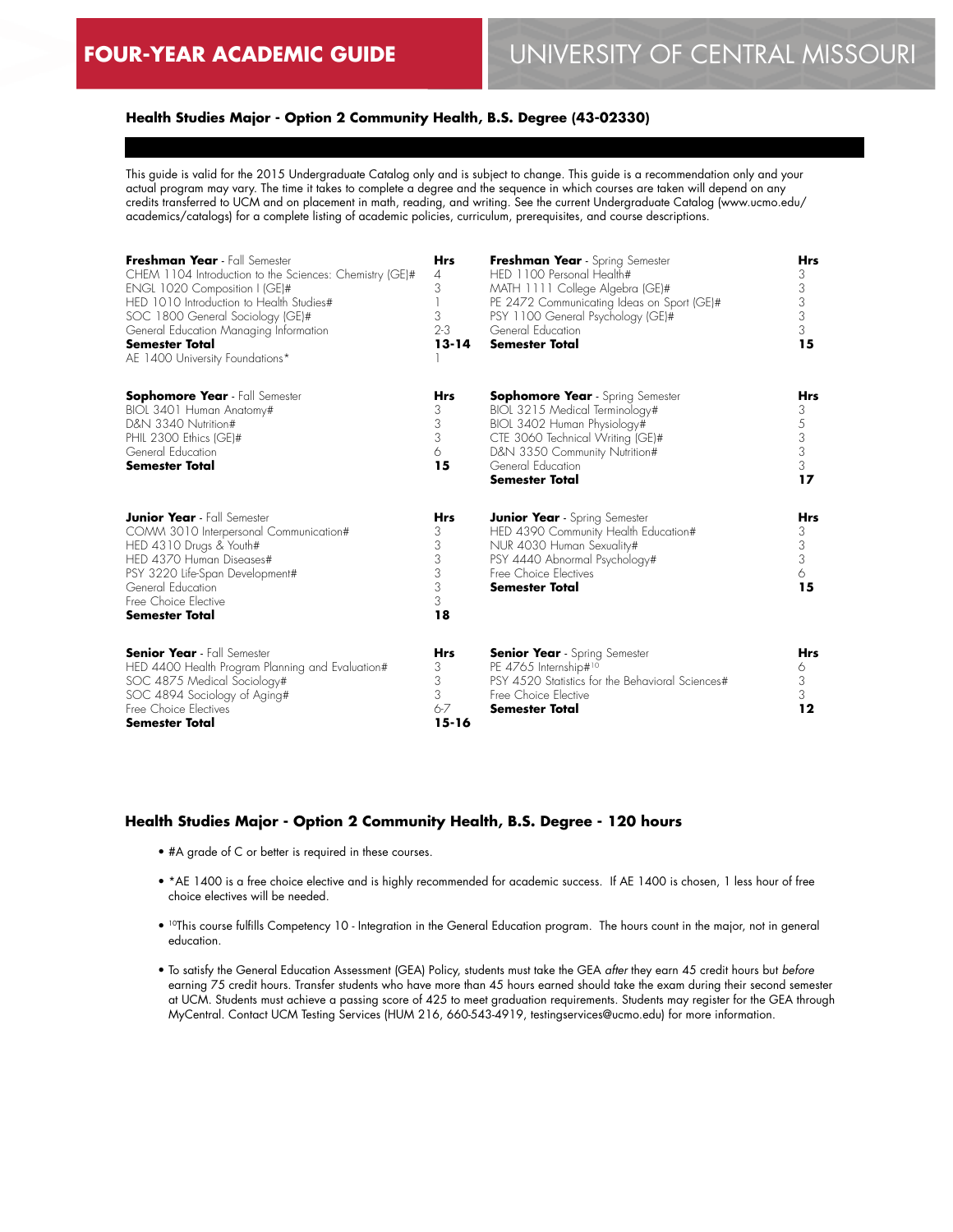#### **History Major, B.A. Degree (42-420)**

This guide is valid for the 2015 Undergraduate Catalog only and is subject to change. This guide is a recommendation only and your actual program may vary. The time it takes to complete a degree and the sequence in which courses are taken will depend on any credits transferred to UCM and on placement in math, reading, and writing. See the current Undergraduate Catalog (www.ucmo.edu/ academics/catalogs) for a complete listing of academic policies, curriculum, prerequisites, and course descriptions.

| Freshman Year - Fall Semester<br>ENGL 1020 Composition I (GE)<br>HIST 1350 History of the United States to 1877 (GE)*<br>Modern Language Requirement (GE)**<br>General Education<br><b>Semester Total</b><br>AE 1400 University Foundations*** | <b>Hrs</b><br>3<br>3<br>3<br>6<br>15 | Freshman Year - Spring Semester<br><b>ENGL 1030 Composition II</b><br>or CTE 3060 Tech. Writing (GE)<br>HIST 1351 History of the United States from 1877 (GE)*<br>HIST 2402 History of Modern World*<br>Modern Language Requirement<br>General Education<br><b>Semester Total</b> | <b>Hrs</b><br>3<br>3<br>3<br>3<br>3<br>15 |
|------------------------------------------------------------------------------------------------------------------------------------------------------------------------------------------------------------------------------------------------|--------------------------------------|-----------------------------------------------------------------------------------------------------------------------------------------------------------------------------------------------------------------------------------------------------------------------------------|-------------------------------------------|
| <b>Sophomore Year</b> - Fall Semester                                                                                                                                                                                                          | <b>Hrs</b>                           | <b>Sophomore Year</b> - Spring Semester                                                                                                                                                                                                                                           | <b>Hrs</b>                                |
| HIST 2400 History of the Early World*                                                                                                                                                                                                          | 3                                    | HIST 2401 History of the Early Modern World*                                                                                                                                                                                                                                      | 3                                         |
| Modern Language Requirement                                                                                                                                                                                                                    | 3                                    | Modern Language Requirement                                                                                                                                                                                                                                                       | 3                                         |
| General Education                                                                                                                                                                                                                              | 9                                    | General Education                                                                                                                                                                                                                                                                 | 9                                         |
| <b>Semester Total</b>                                                                                                                                                                                                                          | 15                                   | <b>Semester Total</b>                                                                                                                                                                                                                                                             | 15                                        |
| <b>Junior Year</b> - Fall Semester                                                                                                                                                                                                             | <b>Hrs</b>                           | <b>Junior Year</b> - Spring Semester                                                                                                                                                                                                                                              | <b>Hrs</b>                                |
| SOSC 3010 Writing in the Social Sciences                                                                                                                                                                                                       | 3                                    | Upper-level Elective in American History                                                                                                                                                                                                                                          | 3                                         |
| Upper-Level Elective in American History                                                                                                                                                                                                       | 3                                    | Upper-level Elective in World History#                                                                                                                                                                                                                                            | 3                                         |
| Free Choice Flectives                                                                                                                                                                                                                          | 9                                    | Free Choice Flectives                                                                                                                                                                                                                                                             | 9                                         |
| <b>Semester Total</b>                                                                                                                                                                                                                          | 15                                   | <b>Semester Total</b>                                                                                                                                                                                                                                                             | 15                                        |
| <b>Senior Year</b> - Fall Semester<br>Upper-Level Elective in World History#<br>Upper-level Elective in History<br>Free Choice Electives<br><b>Semester Total</b>                                                                              | <b>Hrs</b><br>6<br>3<br>6<br>15      | <b>Senior Year</b> - Spring Semester<br>HIST 4500 Senior Capstone in History##10<br>Free Choice Flectives<br>Semester Total                                                                                                                                                       | <b>Hrs</b><br>3<br>12<br>15               |

#### **History Major, B.A. Degree - 120 hours**

- A grade of C or better is required in all major courses.
- \*Must earn a 2.50 combined GPA in the following courses: HIST 1350, 1351, 2400, 2401, and 2402. Students must apply for admission to the major program after completion of the five survey courses. See department (Wood 136, 660-543-4404).
- \*\*The 12 hour of modern foreign language must be from the same language.
- \*\*\*AE 1400 is a free choice elective and is highly recommended for academic success. If AE 1400 is chosen, 1 less hour of free choice electives will be needed.
- #A minimum of three hours of world history must be non-western history, or HIST 4452 or HIST 4453.
- ##HIST 4500 Senior Capstone in History is usually only offered in the spring semesters and has SOSC 3010 Writing in the Social Sciences as a prerequisite. Students may not take SOSC 3010 and HIST 4500 in the same semester.
- 10This course fulfills Competency 10 Integration in the General Education program. The hours count in the major, not in general education.
- This major does not build in the minimum number (30) of upper-level credit hours required for graduation. Be sure to include upper-level choices (3000/4000) in your major electives, general education, and/or free choice electives.
- To satisfy the General Education Assessment (GEA) Policy, students must take the GEA *after* they earn 45 credit hours but *before* earning 75 credit hours. Transfer students who have more than 45 hours earned should take the exam during their second semester at UCM. Students must achieve a passing score of 425 to meet graduation requirements. Students may register for the GEA through MyCentral. Contact UCM Testing Services (HUM 216, 660-543-4919, testingservices@ucmo.edu) for more information.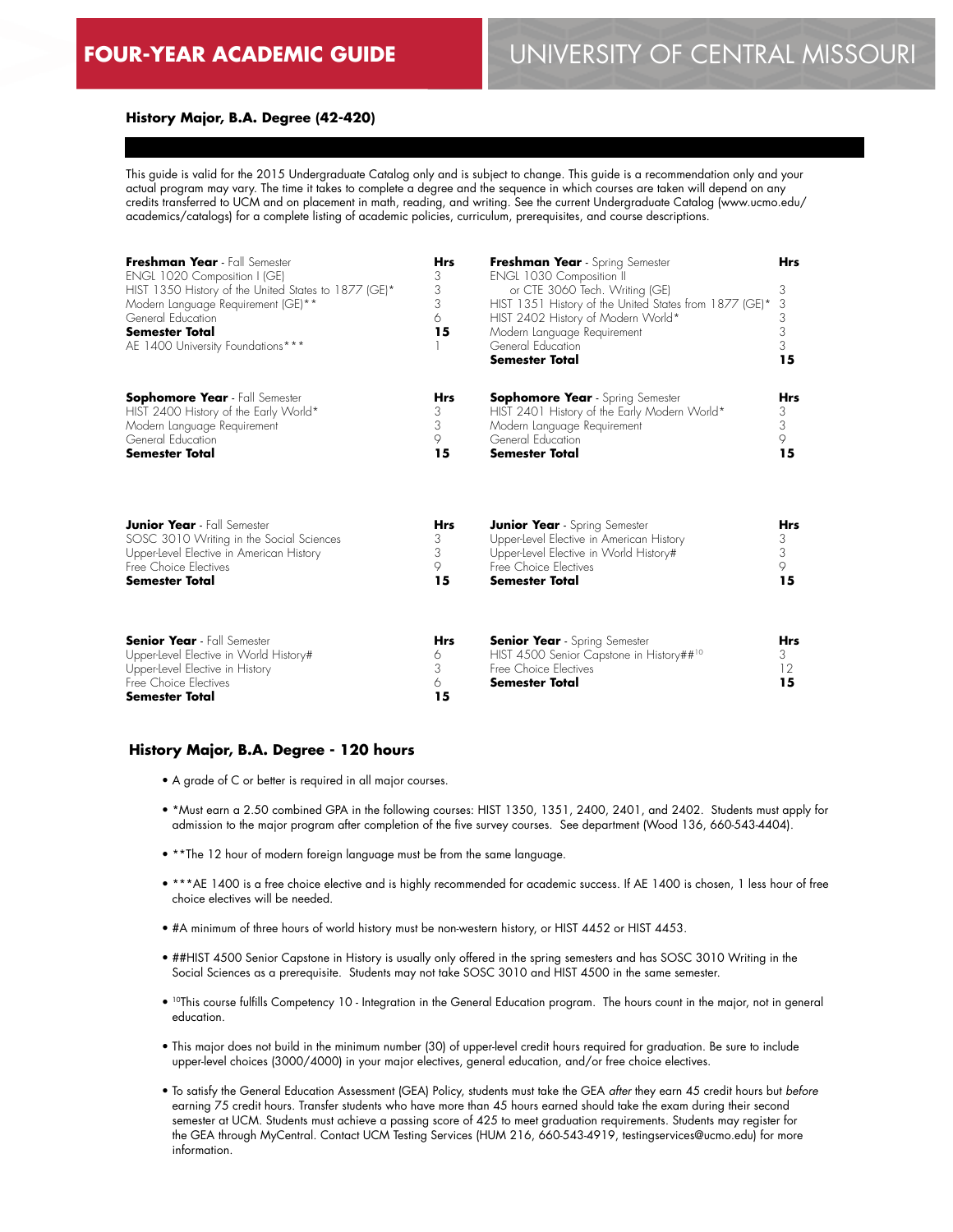### **History Major, B.S. Degree (43-421)**

This guide is valid for the 2015 Undergraduate Catalog only and is subject to change. This guide is a recommendation only and your actual program may vary. The time it takes to complete a degree and the sequence in which courses are taken will depend on any credits transferred to UCM and on placement in math, reading, and writing. See the current Undergraduate Catalog (www.ucmo.edu/ academics/catalogs) for a complete listing of academic policies, curriculum, prerequisites, and course descriptions.

| Freshman Year - Fall Semester<br>ENGL 1020 Composition I (GE)<br>HIST 1350 History of the United States to 1877 (GE)*<br>General Education<br><b>Semester Total</b><br>AE 1400 University Foundations** | Hrs<br>3<br>3<br>9<br>15    | Freshman Year - Spring Semester<br>ENGL 1030 Composition II or CTE 3060 Tech. Writing (GE)<br>HIST 1351 History of the United States from 1877 (GE)*<br>HIST 2402 History of Modern World*<br>General Education<br>Semester Total | <b>Hrs</b><br>3<br>3<br>3<br>6<br>15 |
|---------------------------------------------------------------------------------------------------------------------------------------------------------------------------------------------------------|-----------------------------|-----------------------------------------------------------------------------------------------------------------------------------------------------------------------------------------------------------------------------------|--------------------------------------|
| <b>Sophomore Year</b> - Fall Semester<br>HIST 2400 History of the Early World*<br>General Education<br><b>Semester Total</b>                                                                            | <b>Hrs</b><br>3<br>12<br>15 | <b>Sophomore Year</b> - Spring Semester<br>HIST 2401 History of the Early Modern World*<br>General Education<br>Free Choice Flectives#<br><b>Semester Total</b>                                                                   | <b>Hrs</b><br>3<br>3<br>9<br>15      |
| <b>Junior Year</b> - Fall Semester<br>SOSC 3010 Writing in the Social Sciences<br>Upper-level Elective in American History<br>Free Choice Flectives#<br><b>Semester Total</b>                           | Hrs<br>3<br>3<br>9<br>15    | <b>Junior Year</b> - Spring Semester<br>Upper-level Elective in American History<br>Upper-Level Elective in World History***<br>Free Choice Flectives#<br><b>Semester Total</b>                                                   | <b>Hrs</b><br>3<br>3<br>9<br>15      |
| <b>Senior Year</b> - Fall Semester<br>Upper-level Elective in World History ***<br>Upper-Level Elective in History<br>Free Choice Flectives#<br><b>Semester Total</b>                                   | Hrs<br>6<br>3<br>6<br>15    | <b>Senior Year</b> - Spring Semester<br>HIST 4500 Senior Capstone in History## <sup>10</sup><br>Free Choice Flectives#<br>Semester Total                                                                                          | <b>Hrs</b><br>3<br>12<br>15          |

#### **History Major, B.S. Degree - 120 hours**

- A grade of C or better is required in all major courses.
- \*Must earn a 2.50 combined GPA in the following courses: HIST 1350, 1351, 2400, 2401, and 2402. Students must apply for admission to the major program after completion of the five survey courses. See department (Wood 136, 660-543-4404).
- \*\*AE 1400 is a free choice elective and is highly recommended for academic success. If AE 1400 is chosen, 1 less hour of free choice electives will be needed.
- \*\*\*A minimum of three hours of world history must be non-western history, or HIST 4452 or HIST 4453.
- #See department history advisor for suggestions on using free choice electives toward one of the areas (Business, Geographic Information Systems (GIS), Web Management, Law, and Africana Studies) which can easily become a minor with a few additional courses. Minors and double majors are strongly encouraged.
- ##HIST 4500 Senior Capstone in History is usually only offered in the spring semesters and has SOSC 3010 Writing in the Social Sciences as a prerequisite. Students may not take SOSC 3010 and HIST 4500 in the same semester.
- 10This course fulfills Competency 10 Integration in the General Education program. The hours count in the major, not in general education.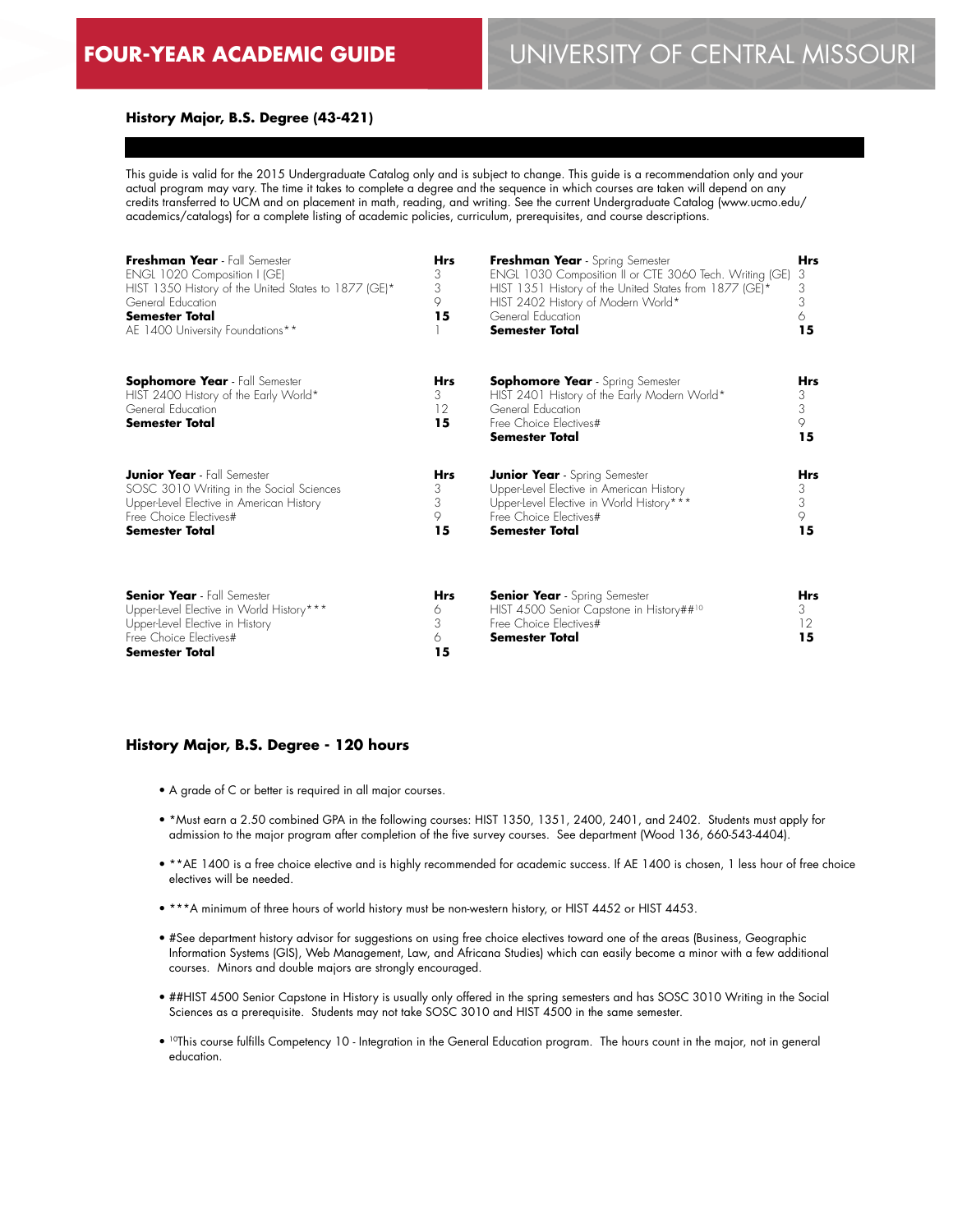# **FOUR-YEAR ACADEMIC GUIDE** UNIVERSITY OF CENTRAL MISSOURI

#### **Hospitality Management Major, B.S.B.A. Degree (46-613)**

This guide is valid for the 2015 Undergraduate Catalog only and is subject to change. This guide is a recommendation only and your actual program may vary. The time it takes to complete a degree and the sequence in which courses are taken will depend on any credits transferred to UCM and on placement in math, reading, and writing. See the current Undergraduate Catalog (www.ucmo.edu/academics/catalogs) for a complete listing of academic policies, curriculum, prerequisites, and course descriptions.

| Freshman Year - Fall Semester<br>CIS 1600 Business Information Management (GE)*<br>COMM 1000 Public Speaking or COMM 1050<br>Fundamentals of Oral Communication Competency (GE)<br>ENGL 1020 Composition I (GE)<br>HM 1800 Introduction to Hospitality (fall only)<br>MATH 1111 College Algebra (GE)*<br><b>Semester Total</b><br>AE 1400 or BADM 1400 University Foundations** | <b>Hrs</b><br>3<br>3<br>3<br>3<br>3<br>15 | Freshman Year - Spring Semester<br>ECON 1010 Principles of Macroeconomics (GE)*<br>ENGL 1030 Composition II or CTE 3060 Tech. Writing (GE)<br>General Education<br><b>Semester Total</b>                                                                                                      | Hrs<br>3<br>3<br>9<br>15           |
|---------------------------------------------------------------------------------------------------------------------------------------------------------------------------------------------------------------------------------------------------------------------------------------------------------------------------------------------------------------------------------|-------------------------------------------|-----------------------------------------------------------------------------------------------------------------------------------------------------------------------------------------------------------------------------------------------------------------------------------------------|------------------------------------|
| <b>Sophomore Year</b> - Fall Semester<br>ACCT 2101 Principles of Financial Accounting*<br>BLAW 2720 Legal Environment of Business*<br>ECON 1011 Principles of Microeconomics*<br>General Education<br><b>Semester Total</b>                                                                                                                                                     | Hrs<br>3<br>3<br>3<br>7<br>16             | <b>Sophomore Year</b> - Spring Semester<br>ACCT 2102 Principles of Managerial Accounting*<br>FIN 2801 Business Statistics I*<br>HM 2830 Hospitality Case Analysis<br>HM 3830 Tourism Marketing (spring only)<br>General Education<br>Semester Total                                           | Hrs<br>3<br>3<br>3<br>6<br>16      |
| <b>Summer Semester</b><br>HM 3880 Internship (typically completed during the summer<br>after 2nd or 3rd year - may be done during a regular<br>semester. <sup>1***</sup><br>Semester Total                                                                                                                                                                                      | <b>Hrs</b><br>3<br>3                      | <b>Note: Complete all BSBA Admission</b><br>requirements.*                                                                                                                                                                                                                                    |                                    |
| <b>Junior Year</b> - Fall Semester<br>FIN 3801 Business Statistics II<br>FIN 3850 Principles of Finance<br>HM 2830 Hospitality Case Analysis<br>HM 3800 Lodging Management (fall only)<br>MGT 3325 Business Communications<br>Semester Total                                                                                                                                    | Hrs<br>3<br>3<br>3<br>3<br>13             | <b>Junior Year</b> - Spring Semester<br>HM 3844 Restaurant Operations (spring only)<br>(IBE Block-below)#<br>CIS 3630 Management Information Systems#<br>MGT 3315 Management of Organizations#<br>MKT 3405 Marketing Policy#<br>IBE Practicum (CIS 3685/MKT 3485/MGT 3385)#<br>Semester Total | Hrs<br>З<br>3<br>3<br>3<br>3<br>15 |
| <b>Senior Year</b> - Fall Semester<br>HM 4820 Sustainability & Operations Management (fall only) 3<br>HRM 3920 Human Resource Management<br>MGT 3320 System, Teams, & Organizational Behavior<br>MGT 3360 Supply Chain and Operations Management<br>MGT 4357 Organizational Policy & Strategy <sup>10</sup><br><b>Semester Total</b>                                            | <b>Hrs</b><br>3<br>3<br>3<br>3<br>15      | <b>Senior Year</b> - Spring Semester<br>HM 3825 Events Management (spring only)<br>HM 4845 Senior Seminar (spring only)<br>General Education<br>Free Choice Electives**<br>Semester Total                                                                                                     | Hrs<br>3<br>3<br>3<br>3<br>12      |

#### **Hospitality Management Major, B.S.B.A. Degree - 120 Hours**

- \*Students in this major must complete eight preadmission courses with a grade of C or higher and must obtain a 2.25 cumulative GPA and a 2.25 in these specific courses, for admission to the degree program. These courses are recommended for completion during the freshman and sophomore years. These courses are indicated with an (\*).
- \*\*AE or BADM 1400 (1 hr.) is highly recommended for academic success. AE or BADM 1400 counts as a free choice elective. If AE or BADM 1400 is chosen, 1 less hour of free choice electives will be needed.
- \*\*\*A cumulative GPA of 2.50, 21 hours earned at UCM, and 60 hours earned overall is required for enrollment in the Internship (HM 3880).
- #**All Hospitality Management majors must enroll in the IBE Block**. This includes the IBE Practicum (MGT 3385, MKT 3485 or CIS 3685) concurrently with the IBE sections of MGT 3315, MKT 3405 and CIS 3630. This is typically done during the fall of the junior year. Prerequisites for the IBE block include: ACCT 2101, CIS 1600, and junior standing.
- <sup>10</sup>This course fulfills Competency 10 Integration in the General Education program. The hours count in the major, not in general education.
- A 2.25 cumulative GPA is required for graduation with in this major.
- To satisfy the General Education Assessment (GEA) Policy, students must take the GEA *after* they earn 45 credit hours but *before* earning 75 credit hours. Transfer students who have more than 45 hours earned should take the exam during their second semester at UCM. Students must achieve a passing score of 425 to meet graduation requirements. Students may register for the GEA through MyCentral. Contact UCM Testing Services (HUM 216, 660-543-4919, testingservices@ucmo.edu) for more information.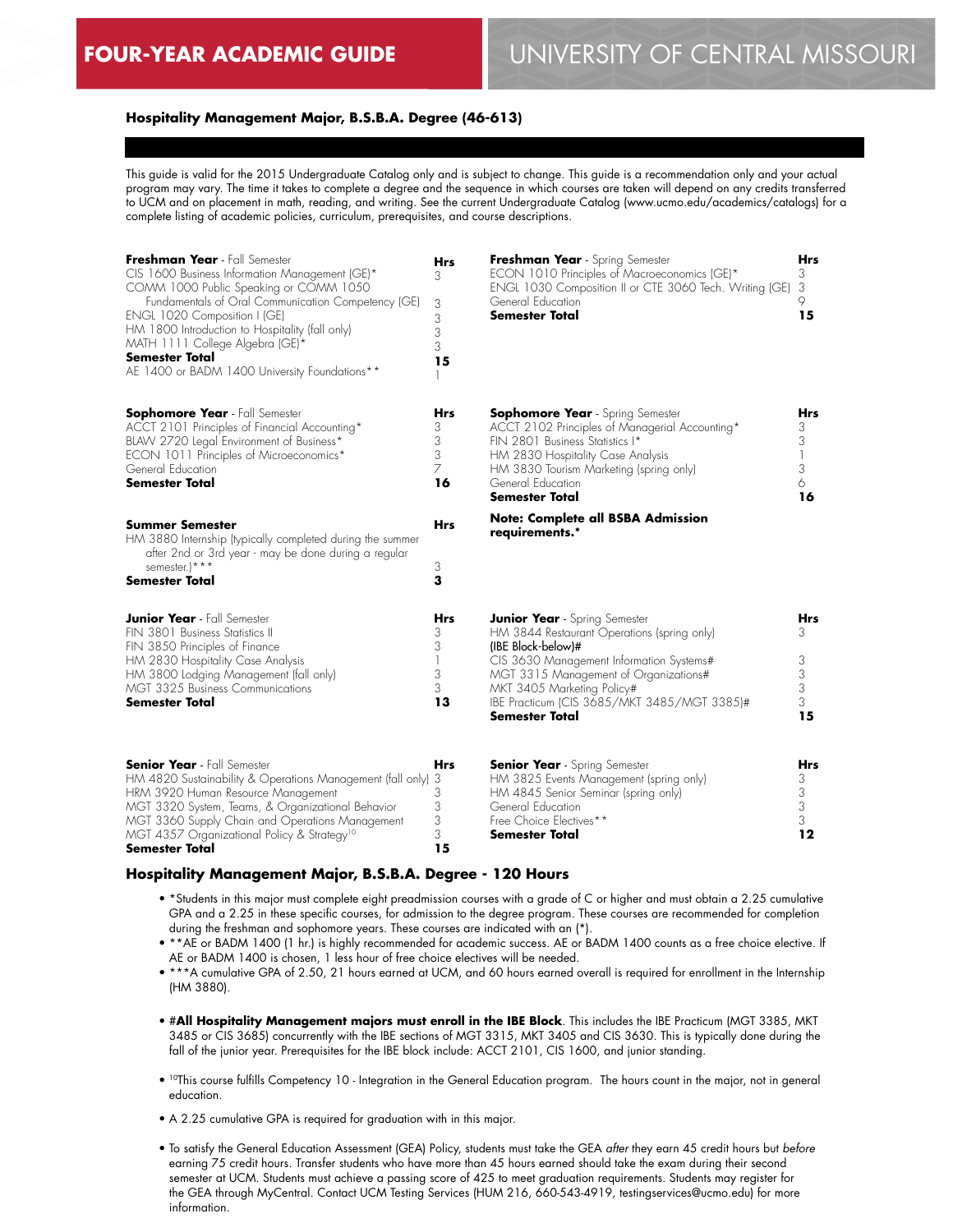## **Hotel and Restaurant Administration Major, B.S. Degree (43-275)**

This guide is valid for the 2015 Undergraduate Catalog only and is subject to change. This guide is a recommendation only and your actual program may vary. The time it takes to complete a degree and the sequence in which courses are taken will depend on any credits transferred to UCM and on placement in math, reading, and writing. See the current Undergraduate Catalog (www.ucmo.edu/ academics/catalogs) for a complete listing of academic policies, curriculum, prerequisites, and course descriptions.

| Freshman Year - Fall Semester<br>ENGL 1020 Composition I (GE)<br>HM 1800 Introduction to Hospitality (fall only)<br>General Education<br><b>Semester Total</b><br>AE 1400 University Foundations*                                                     | <b>Hrs</b><br>3<br>3<br>9<br>15      | Freshman Year - Spring Semester<br>CHEM 1104 Introduction to the Sciences: Chemistry (GE)<br>COMM 1000 Public Speaking or COMM 1050<br>Fundamentals of Oral Communication Competency (GE)<br>ECON 1010 Principles of Macroeconomics (GE)<br>ENGL 1030 Composition II or CTE 3060 Tech. Writing (GE)<br>General Education Managing Information<br><b>Semester Total</b> | <b>Hrs</b><br>4<br>3<br>3<br>3<br>$2 - 3$<br>$15 - 16$ |
|-------------------------------------------------------------------------------------------------------------------------------------------------------------------------------------------------------------------------------------------------------|--------------------------------------|------------------------------------------------------------------------------------------------------------------------------------------------------------------------------------------------------------------------------------------------------------------------------------------------------------------------------------------------------------------------|--------------------------------------------------------|
| Sophomore Year - Fall Semester<br>ACCT 2101 Principles of Financial Accounting<br>FOOD 2322 Food Preparation<br>HM 2830 Hospitality Management Case Analysis***<br>General Education<br><b>Semester Total</b>                                         | Hrs<br>3<br>3<br>1<br>9<br>16        | <b>Sophomore Year</b> - Spring Semester<br>BLAW 2720 legal Environment of Business<br>FOOD 3332 Quantity Food Production & Service<br>GEOG 2212 World Geography (GE)<br>HM 3844 Restaurant Operations (spring only)<br>General Education<br><b>Semester Total</b>                                                                                                      | Hrs<br>3<br>3<br>3<br>3<br>3<br>15                     |
| Summer Semester Following Fr. or Soph. Year<br>HM 3810 Internship**<br><b>Semester Total</b>                                                                                                                                                          | Hrs<br>3<br>3                        |                                                                                                                                                                                                                                                                                                                                                                        |                                                        |
| <b>Junior Year</b> - Fall Semester<br>HM 3800 Lodging Management (fall only)<br>HM 3845 Hospitality Operations Analysis (fall only)<br>MGT 3320 Systems, Teams, & Organizational Behavior<br>MGT 3325 Business Communication<br><b>Semester Total</b> | <b>Hrs</b><br>3<br>3<br>3<br>3<br>12 | <b>Junior Year</b> - Spring Semester<br>HM 2830 Hospitality Management Case Analysis***<br>HM 3825 Events Management (spring only)<br>HM 3830 Tourism Marketing (spring only)<br>HRM 3920 Human Resource Management<br>Free Choice Electives<br>Semester Total                                                                                                         | Hrs<br>3<br>3<br>3<br>4<br>14                          |
| <b>Summer Semester Following Junior Year</b><br>HM 4810 Internship<br><b>Semester Total</b>                                                                                                                                                           | Hrs<br>5<br>5                        |                                                                                                                                                                                                                                                                                                                                                                        |                                                        |
| <b>Senior Year</b> - Fall Semester<br>HM 4820 Sustainability & Operations Management (fall only)<br>Free Choice Electives<br><b>Semester Total</b>                                                                                                    | <b>Hrs</b><br>3<br>9<br>12           | <b>Senior Year</b> - Spring Semester<br>HM 2830 Hospitality Management Case Analysis***<br>HM 4845 Senior Seminar (spring only) <sup>10</sup><br>Free Choice Electives<br><b>Semester Total</b>                                                                                                                                                                        | Hrs<br>3<br>8-9<br>$12 - 13$                           |

#### **Hotel and Restaurant Administration Major, B.S. Degree - 120 hours**

- \*AE 1400 is a free choice elective and is highly recommended for academic success. If AE 1400 is chosen, 1 less hour of free choice electives will be needed.
- \*\*This major requires 8 hours of internship (HM 3810 and HM 4810).
- \*\*\*HM 2830 Hospitality Management Case Analysis is a one credit hour course that must be taken three times.
- 10This course fulfills Competency 10 Integration in the General Education program. The hours count in the major, not in general education.
- To satisfy the General Education Assessment (GEA) Policy, students must take the GEA *after* they earn 45 credit hours but *before* earning 75 credit hours. Transfer students who have more than 45 hours earned should take the exam during their second semester at UCM. Students must achieve a passing score of 425 to meet graduation requirements. Students may register for the GEA through MyCentral. Contact UCM Testing Services (HUM 216, 660-543-4919, testingservices@ucmo.edu) for more information.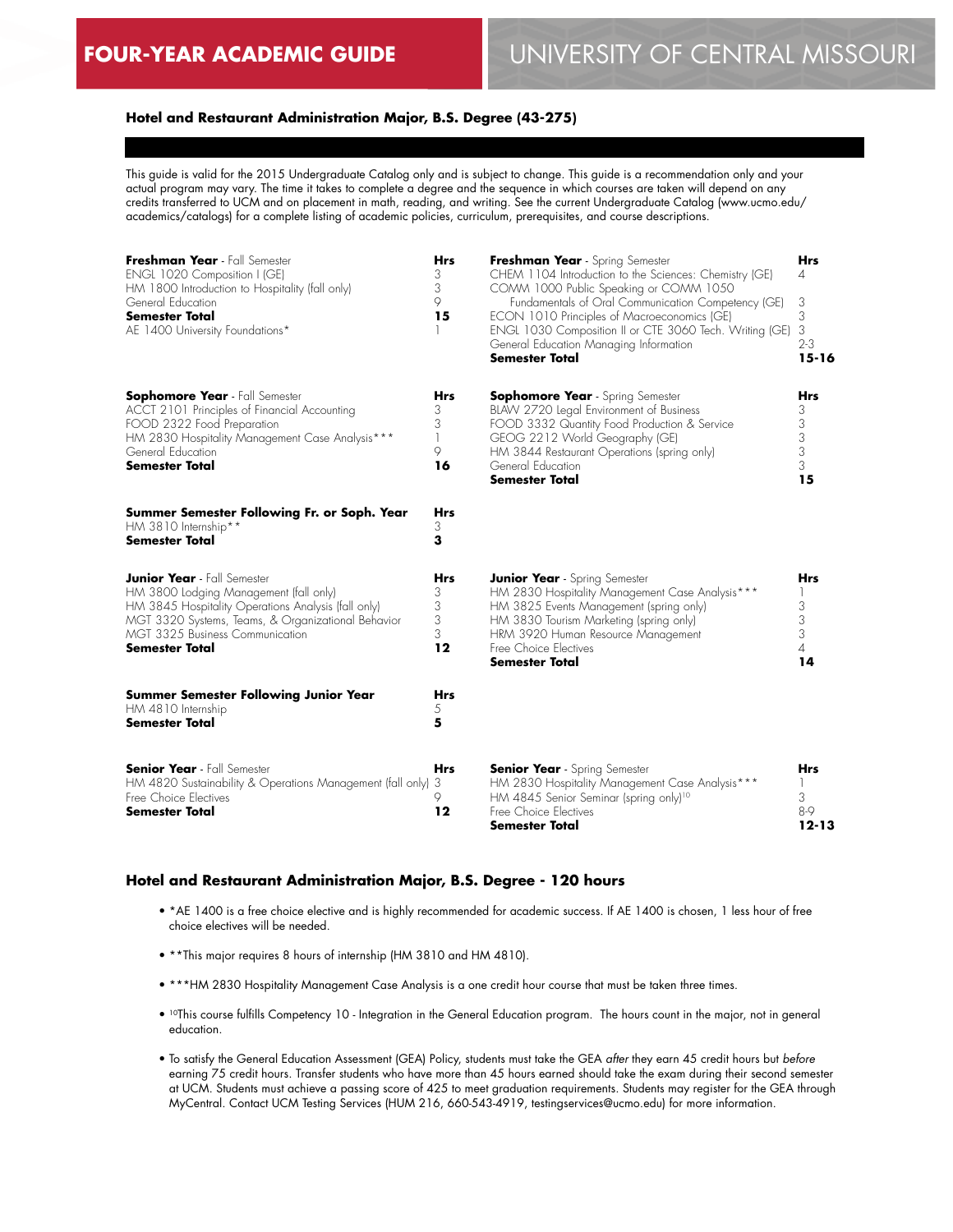### **Interior Design Major, B.F.A. Degree (47-261)**

This guide is valid for the 2015 Undergraduate Catalog only and is subject to change. This guide is a recommendation only and your actual program may vary. The time it takes to complete a degree and the sequence in which courses are taken will depend on any credits transferred to UCM and on placement in math, reading, and writing. See the current Undergraduate Catalog (www.ucmo.edu/ academics/catalogs) for a complete listing of academic policies, curriculum, prerequisites, and course descriptions.

| Freshman Year - Fall Semester<br>ART 1110 Drawing I<br>ART 1300 Interior Design Drafting I<br>ART 1315 2-D Design<br>ENGL 1020 Composition I (GE)<br>General Education<br><b>Semester Total</b><br>AE 1400 University Foundations*                                                                   | <b>Hrs</b><br>3<br>3<br>$\mathfrak{Z}$<br>3<br>3<br>15      | Freshman Year - Spring Semester<br>ART 1120 Drawing II<br>ART 1325 Color and Design<br>ART 2310 Interior Design Studio I<br>ART 2335 3-D Design<br>ENGL 1030 Composition II or CTE 3060 Tech. Writing (GE)<br><b>Semester Total</b>                                                  | <b>Hrs</b><br>3<br>3<br>$\mathfrak{Z}$<br>3<br>3<br>15 |
|------------------------------------------------------------------------------------------------------------------------------------------------------------------------------------------------------------------------------------------------------------------------------------------------------|-------------------------------------------------------------|--------------------------------------------------------------------------------------------------------------------------------------------------------------------------------------------------------------------------------------------------------------------------------------|--------------------------------------------------------|
| <b>Sophomore Year</b> - Fall Semester<br>ART 2300 Interior Design Drafting II<br>ART 2305 Interior Design Presentation Techniques<br>ART 2320 Building Systems & Sustainability<br>ART 2340 Materials, Methods, and Specifications<br>General Education<br><b>Semester Total</b>                     | <b>Hrs</b><br>3<br>3<br>3<br>3<br>3<br>15                   | <b>Sophomore Year</b> - Spring Semester<br>ART 1800 Ideas & the Visual Arts (GE)<br>ART 2330 Interior Design Studio II<br>ART 2350 Interior Design Building Codes and Regulations<br>ART 2360 Interior Design Environmental Systems<br>ART Major Elective**<br><b>Semester Total</b> | Hrs<br>3<br>3<br>3<br>3<br>3<br>15                     |
| <b>Junior Year</b> - Fall Semester<br>ART 1835 Global Arts and Culture (GE)<br>ART 3330 Interior Design Studio III<br>ART 3350 Construction Documentation for Interior Design<br>ART 3800 History of Furniture and Interiors I<br>ART Major Elective**<br>General Education<br><b>Semester Total</b> | <b>Hrs</b><br>3<br>$\mathfrak{Z}$<br>3<br>3<br>3<br>3<br>18 | <b>Junior Year</b> - Spring Semester<br>ART 3320 Professional Practice for Interior Design I<br>ART 3340 Interior Detailing & Furniture Design<br>ART 3850 History of Furniture and Interiors II<br>ART 4340 Interior Design Studio IV<br>General Education<br><b>Semester Total</b> | Hrs<br>3<br>3<br>3<br>6<br>16                          |
| <b>Junior Year</b> - Summer Semester<br>ART 4310 Interior Design Internship<br><b>Semester Total</b>                                                                                                                                                                                                 | <b>Hrs</b><br>ı                                             |                                                                                                                                                                                                                                                                                      |                                                        |
| <b>Senior Year</b> - Fall Semester<br>ART 4221 Art Theory and Criticism<br>ART 4350 Interior Design Thesis I<br>ART 4850 20th Century Art & Architecture<br>General Education<br><b>Semester Total</b>                                                                                               | <b>Hrs</b><br>3<br>3<br>3<br>6<br>15                        | <b>Senior Year</b> - Spring Semester<br>ART 4320 Professional Practice for Interior Designers II<br>ART 4360 Interior Design Thesis II <sup>10</sup><br>General Education<br><b>Semester Total</b>                                                                                   | Hrs<br>2<br>3<br>9<br>14                               |

#### **Interior Design Major, B.F.A. Degree - 124 hours**

- \*AE 1400 (1 hr) is highly recommended for academic success. AE 1400 is a free choice elective, however, this program does not require free choice electives.
- \*\*Choose 6 hours of major electives with the ART prefix.
- <sup>10</sup>This course fulfills Competency 10 Integration in the General Education program. The hours count in the major, not in general education.
- To satisfy the General Education Assessment (GEA) Policy, students must take the GEA *after* they earn 45 credit hours but *before* earning 75 credit hours. Transfer students who have more than 45 hours earned should take the exam during their second semester at UCM. Students must achieve a passing score of 425 to meet graduation requirements. Students may register for the GEA through MyCentral. Contact UCM Testing Services (HUM 216, 660-543-4919, testingservices@ucmo.edu) for more information.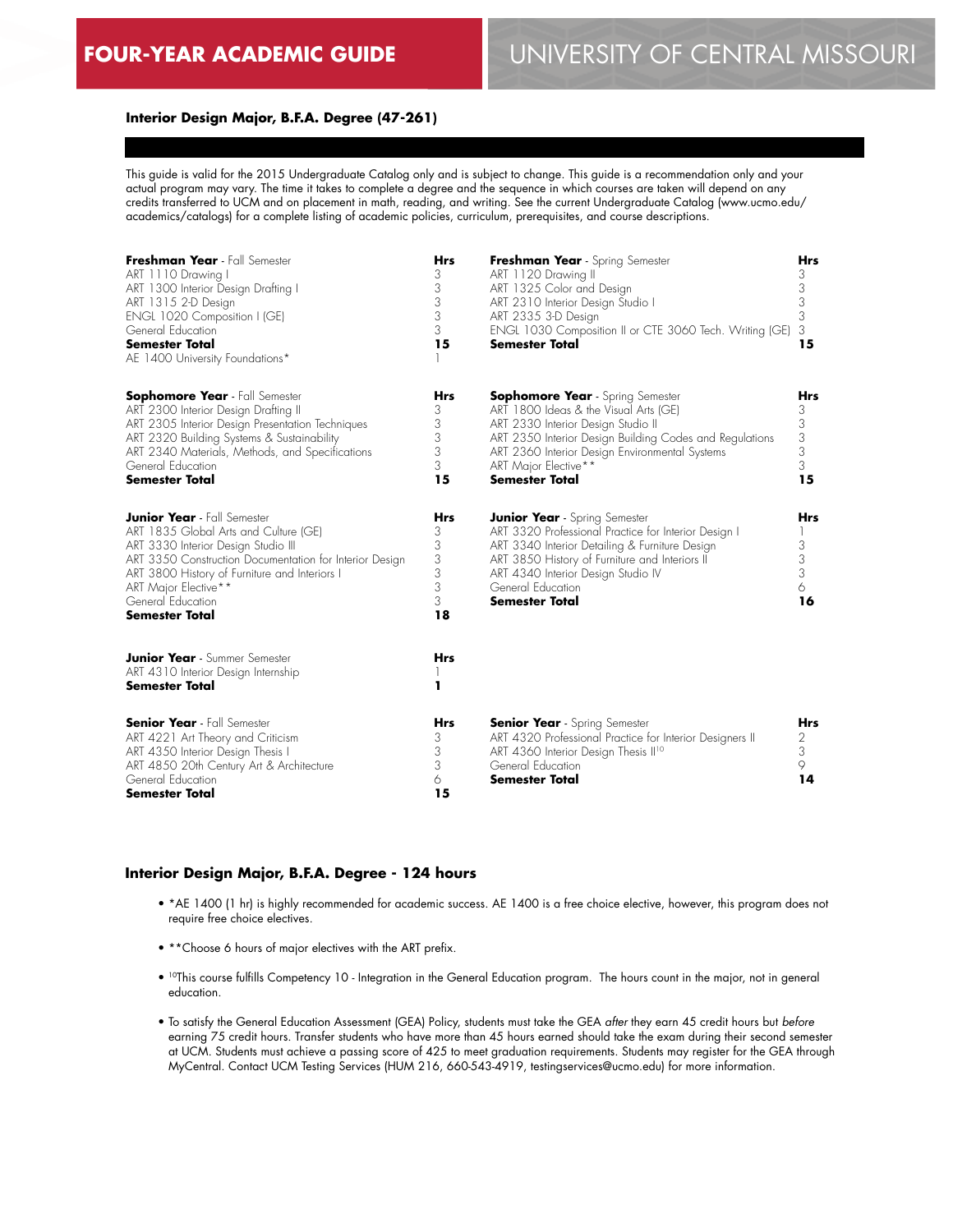### **International Studies Major, B.A. Degree (42-563)**

This guide is valid for the 2015 Undergraduate Catalog only and is subject to change. This guide is a recommendation only and your actual program may vary. The time it takes to complete a degree and the sequence in which courses are taken will depend on any credits transferred to UCM and on placement in math, reading, and writing. See the current Undergraduate Catalog (www.ucmo.edu/ academics/catalogs) for a complete listing of academic policies, curriculum, prerequisites, and course descriptions.

| Freshman Year - Fall Semester<br>ENGL 1020 Composition I (GE)<br>IS 1000 Introduction to International Studies (GE)<br>Modern Language Requirement (GE)*<br>General Education<br><b>Semester Total</b><br>AE 1400 University Foundations** | <b>Hrs</b><br>3<br>3<br>3<br>6<br>15 | Freshman Year - Spring Semester<br>ENGL 1030 Composition II or CTE 3060 Tech. Writing (GE)<br>POLS 2520 Comparative Government and Politics<br>Modern Language Requirement*<br>General Education<br><b>Semester Total</b>                                      | <b>Hrs</b><br>3<br>3<br>3<br>6<br>15                                |
|--------------------------------------------------------------------------------------------------------------------------------------------------------------------------------------------------------------------------------------------|--------------------------------------|----------------------------------------------------------------------------------------------------------------------------------------------------------------------------------------------------------------------------------------------------------------|---------------------------------------------------------------------|
| <b>Sophomore Year</b> - Fall Semester<br>POLS 2530 World Politics (GE)<br>Major Elective in a Geographic Specialization ***<br>Modern Language Requirement*<br>General Education<br><b>Semester Total</b>                                  | Hrs<br>3<br>3<br>3<br>6<br>15        | <b>Sophomore Year</b> - Spring Semester<br>Free Choice Electives## (Suggested Overseas Study,<br>Internship or Service Learning experience)<br><b>Semester Total</b>                                                                                           | <b>Hrs</b><br>15<br>15                                              |
| <b>Junior Year</b> - Fall Semester<br>REL 3010 Religion and Poverty<br>SOC 3885 Globalization and the Future<br>Major Electives in a Content Specialization#<br>Modern Language Requirement*<br><b>Semester Total</b>                      | Hrs<br>3<br>3<br>6<br>3<br>15        | <b>Junior Year</b> - Spring Semester<br>ANTH 4870 Comparative Cultures (spring only)<br>GEOG 2246 Economic Geography<br>Major Elective in a Content Specialization#<br>Major Elective in a Geographic Specialization***<br>General Education<br>Semester Total | <b>Hrs</b><br>3<br>$\begin{array}{c} 3 \\ 3 \end{array}$<br>3<br>15 |
| <b>Senior Year</b> - Fall Semester<br>IS 4950 Senior Seminar (fall only) <sup>10</sup><br>Major Elective in a Content Specialization#<br>General Education<br>Free Choice Electives<br><b>Semester Total</b>                               | <b>Hrs</b><br>3<br>3<br>6<br>3<br>15 | <b>Senior Year</b> - Spring Semester<br>Free Choice Electives<br><b>Semester Total</b>                                                                                                                                                                         | <b>Hrs</b><br>15<br>15                                              |

#### **International Studies Major, B.A. Degree – 120 hours**

- \*See the current Undergraduate Catalog for B.A. Degree fulfillment options. This plan is based on 12 hours of modern foreign language. The number of free choice electives required will depend on modern language placement.
- \*\*AE 1400 is a free choice elective and is highly recommended for academic success. If AE 1400 is chosen, 1 less hour of free choice electives will be needed.
- \*\*\*Students will choose six credit hours of Major Electives in a Geographic Specialization from one of the five Geographic Specialization areas (1 - African Studies, 2 - Asian Studies, 3 - European Studies, 4 - Latin American Studies, or 5 - Middle East Studies). See the 2015 Undergraduate Catalog for course selections.
- #Students will choose 12 credit hours of Major Electives in a Content Specialization from one of the four content Specialization areas (1 - The Global Society and Culture, 2 - International Relations, Peace and Justice, 3 - International Political Economy and Policy Studies, or 4 - Human Development and the Physical Environment). A minimum of six credit hours of this 12 must be at the upper level (3000/4000). See the 2015 Undergraduate Catalog for course selections.
- ##Students in this major are required to complete an International Experience Requirement (1 study abroad program, 2 international internship, or 3 - international service learning program). The experience must be approved by the International Studies director.
- 10This course fulfills Competency 10 Integration in the General Education program. The hours count in the major, not in general education.
- Students must earn 30 hours of upper level credits (3000/4000) overall to meet graduation requirements. Make choices in the major electives and/or general education accordingly.
- To satisfy the General Education Assessment (GEA) Policy, students must take the GEA *after* they earn 45 credit hours but *before* earning 75 credit hours. Transfer students who have more than 45 hours earned should take the exam during their second semester at UCM. Students must achieve a passing score of 425 to meet graduation requirements. Students may register for the GEA through MyCentral. Contact UCM Testing Services (HUM 216, 660-543-4919, testingservices@ucmo.edu) for more information.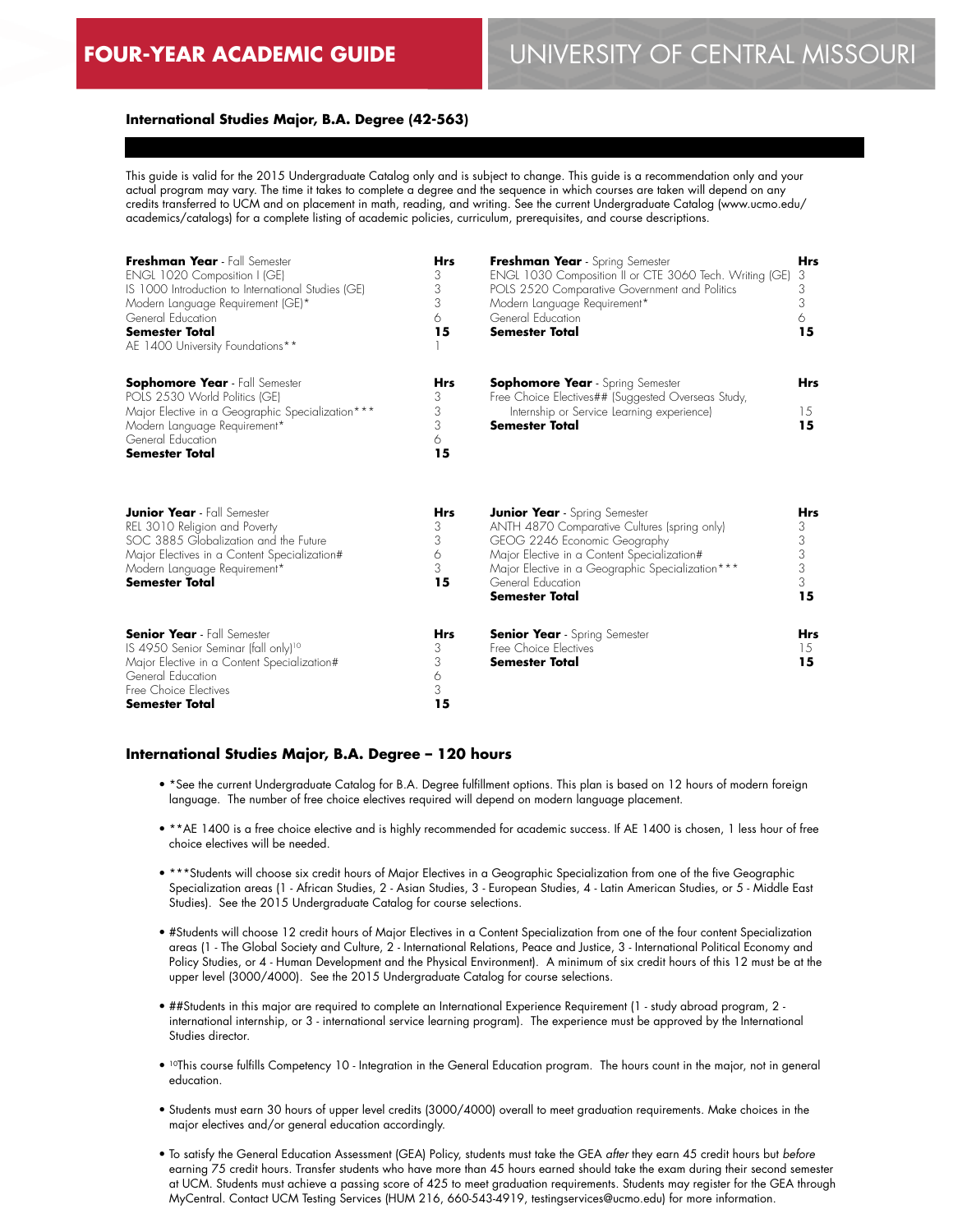# **FOUR-YEAR ACADEMIC GUIDE** UNIVERSITY OF CENTRAL MISSOURI

#### **Management Major, B.S.B.A. Degree (46-268)**

This guide is valid for the 2015 Undergraduate Catalog only and is subject to change. This guide is a recommendation only and your actual program may vary. The time it takes to complete a degree and the sequence in which courses are taken will depend on any credits transferred to UCM and on placement in math, reading, and writing. See the current Undergraduate Catalog (www.ucmo.edu/academics/catalogs) for a complete listing of academic policies, curriculum, prerequisites, and course descriptions.

| Freshman Year - Fall Semester                                                                                  | <b>Hrs</b> | Freshman Year - Spring Semester                                                                              | Hrs             |
|----------------------------------------------------------------------------------------------------------------|------------|--------------------------------------------------------------------------------------------------------------|-----------------|
| COMM 1000 Public Speaking or COMM 1050<br>Fundamentals of Oral Communication Competency (GE)                   | 3          | CIS 1600 Business Information Management (GE)*<br>ECON 1011 Principles of Microeconomics*                    | 3<br>3          |
| ECON 1010 Principles of Macroeconomics (GE)*                                                                   | 3          | ENGL 1030 Composition II or CTE 3060 Tech. Writing (GE)                                                      | 3               |
| ENGL 1020 Composition I (GE)                                                                                   | 3          | General Education                                                                                            | 6               |
| MATH 1111 College Algebra (GE)*                                                                                | 3          | <b>Semester Total</b>                                                                                        | 15              |
| General Education or<br>MGT 1320 for an Exhibiting Leadership Major Elective++ 3                               |            |                                                                                                              |                 |
| Semester Total                                                                                                 |            |                                                                                                              |                 |
| AE 1400 or BADM 1400 University Foundations**                                                                  | 15         |                                                                                                              |                 |
| <b>Sophomore Year</b> - Fall Semester                                                                          | Hrs        | <b>Sophomore Year</b> - Spring Semester                                                                      | Hrs             |
| ACCT 2101 Principles of Financial Accounting*                                                                  | 3          | ACCT 2102 Principles of Managerial Accounting*                                                               | 3               |
| BLAW 2720 Legal Environment of Business*                                                                       | 3          | FIN 2801 Business Statistics I*                                                                              | 3               |
| General Education<br><b>Semester Total</b>                                                                     | 10<br>16   | General Education<br>Free Choice Elective                                                                    | $\Diamond$<br>3 |
|                                                                                                                |            | Semester Total                                                                                               | 15              |
|                                                                                                                |            | Note: Complete all BSBA Admission requirements.*                                                             |                 |
| <b>Junior Year</b> - Fall Semester                                                                             | Hrs        | <b>Junior Year</b> - Spring Semester                                                                         | Hrs             |
| FIN 3801 Business Statistics II                                                                                | 3          | FIN 3850 Principles of Finance                                                                               | 3               |
| (IBE Block-below)***                                                                                           |            | HRM 3920 Human Resource Management                                                                           | 3               |
| CIS 3630 Management Information Systems***                                                                     | 3<br>3     | MGT 3320 System, Teams, & Organizational Behavior                                                            | 3<br>3          |
| MGT 3315 Management of Organizations***<br>MKT 3405 Marketing Policy***                                        | 3          | <b>MGT 3325 Business Communications</b><br>MGT 3360 Supply Chain and Operations Management                   | 3               |
| IBE Practicum (CIS 3685/MKT 3485/MGT 3385)***                                                                  | 3          | <b>Semester Total</b>                                                                                        | 15              |
| <b>Semester Total</b>                                                                                          | 15         |                                                                                                              |                 |
| <b>Senior Year</b> - Fall Semester                                                                             | Hrs        | <b>Senior Year</b> - Spring Semester                                                                         | <b>Hrs</b>      |
| MGT 3345 International Management+                                                                             | $1 - 3$    | HM 4820 (fall only) or MGT 4370 or Free Choice Elective+                                                     |                 |
| MGT 4310 Quality and Innovation                                                                                | 3          | (if MGT 3345 was taken for 1 hour in the prior semester,                                                     |                 |
| MGT 4325 Management Communication                                                                              | 3          | take HM 4820 or MGT 4370; if MGT 3345 was taken                                                              |                 |
| HM 4820 Sustainability & Operations Management (fall only)                                                     |            | for 3 hours, take 1 hour of Free Choice Elective)                                                            | or <sub>3</sub> |
| or MGT 4370 Applications in Supply Chain Mamt.+<br>Exhibiting Leadership Major Elective++ or General Education | 3          | MGT 4320 Leading & Managing Teams & Organizations<br>MGT 4357 Organizational Policy & Strategy <sup>10</sup> | 3<br>3          |
| (choice will depend on what was taken in first semester)                                                       | 3          | Exhibiting Leadership Major Elective++                                                                       | 3               |
| Free Choice Electives (internship recommended)                                                                 | $1-2$      | Free Choice Electives (internship recommended)                                                               | 3               |
| Semester Total                                                                                                 | $14 - 17$  | <b>Semester Total</b>                                                                                        | $13 - 15$       |

#### **Management Major, B.S.B.A. Degree - 120 Hours**

- \*Students in this major must complete eight preadmission courses with a grade of C or higher and must obtain a 2.25 cumulative GPA and a 2.25 in these specific courses, for admission to the degree program. These courses are recommended for completion during the freshman and sophomore years. These courses are indicated with an (\*).
- \*\*AE or BADM 1400 (1 hr.) is highly recommended for academic success. AE or BADM 1400 counts as a free choice elective.
- \*\*\***All Management majors must enroll in the IBE Block**. This includes the IBE Practicum (MGT 3385, MKT 3485 or CIS 3685) concurrently with the IBE sections of MGT 3315, MKT 3405 and CIS 3630. This is typically done during the fall of the junior year. Prerequisites for the IBE block include: ACCT 2101, CIS 1600, and junior standing.
- +Students are required to have 6-7 credit hours of Management Global Perspective major electives. Students must choose MGT 3345 for at least one credit. Students may choose MGT 3345 for one or three credits. MGT 3345 may not be taken for both one hour and three hours. Students who take MGT 3345 for 1 credit hour will take both HM 4820 and MGT 4370. Students who take MGT 3345 for 3 credit hours will choose to take either HM 4820 or MGT 4370. If the latter option is selected students will need 1 additional hour of free choice elective. See the 2015 Undergraduate Catalog for more details.
- ++Students must select 6 credit hours of Exhibiting Leadership major electives from the following list: MGT 1320, 2350, 3335, 3350, ESE 3720 and 3725, or ISP 4000. MGT 1320 is recommended only for the fall semester for first time freshmen. See the 2015 Undergraduate Catalog for more details.
- 10This course fulfills Competency 10 Integration in the General Education program. The hours count in the major, not in general education.
- A 2.25 cumulative GPA is required for graduation in this major.
- To satisfy the General Education Assessment (GEA) Policy, students must take the GEA *after* they earn 45 credit hours but *before* earning 75 credit hours. Transfer students who have more than 45 hours earned should take the exam during their second semester at UCM. Students must achieve a passing score of 425 to meet graduation requirements. Students may register for the GEA through MyCentral. Contact UCM Testing Services (HUM 216, 660-543-4919, testingservices@ucmo.edu) for more information.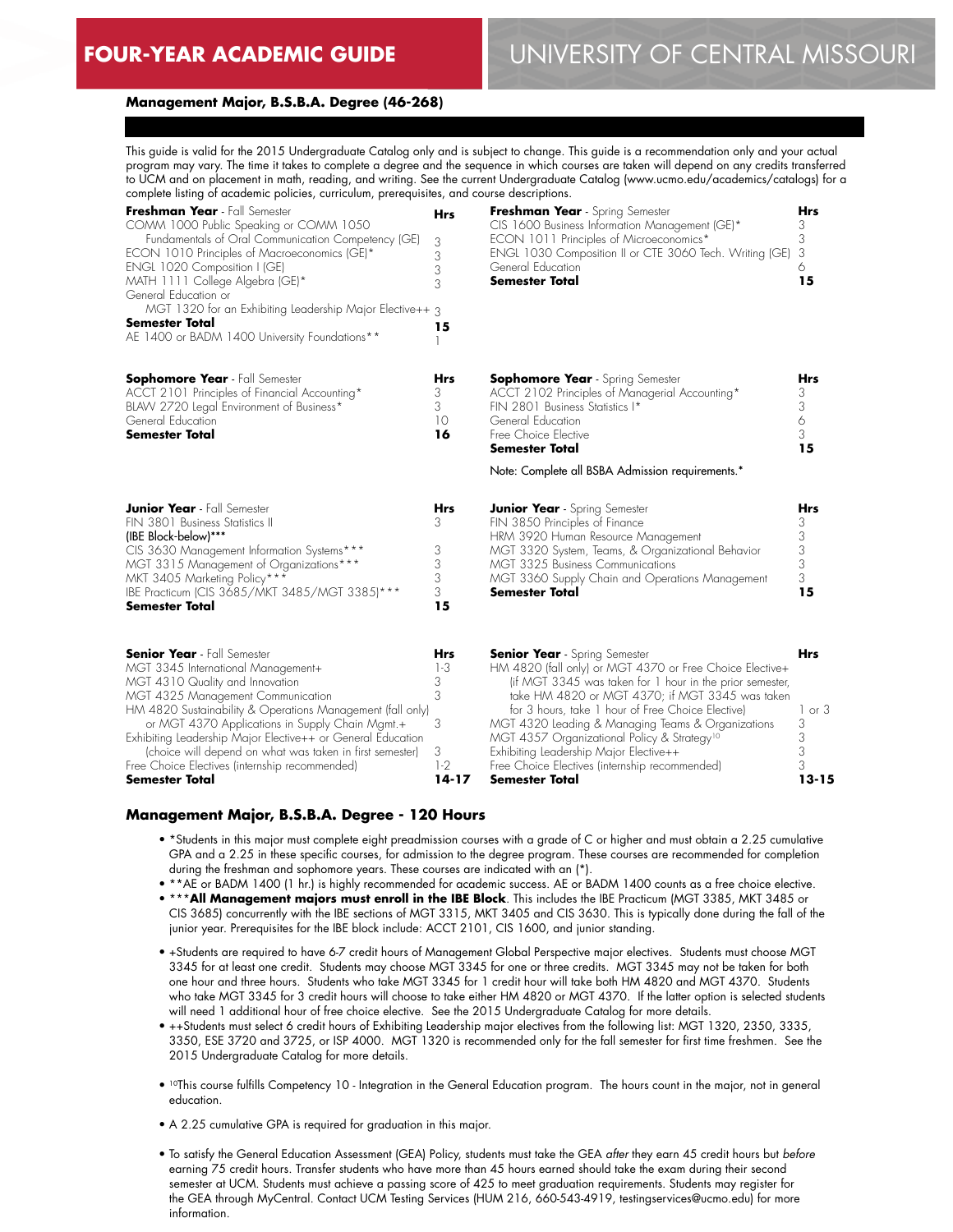### **Marketing Major, B.S.B.A. Degree (46-269)**

This guide is valid for the 2015 Undergraduate Catalog only and is subject to change. This guide is a recommendation only and your actual program may vary. The time it takes to complete a degree and the sequence in which courses are taken will depend on any credits transferred to UCM and on placement in math, reading, and writing. See the current Undergraduate Catalog (www.ucmo.edu/ academics/catalogs) for a complete listing of academic policies, curriculum, prerequisites, and course descriptions.

| Freshman Year - Fall Semester<br>CIS 1600 Business Information Management (GE)*<br>ECON 1010 Principles of Macroeconomics (GE)*<br>ENGL 1020 Composition I (GE)<br>MATH 1111 College Algebra (GE)*<br>General Education<br><b>Semester Total</b><br>MKT 1400 Orientation to Marketing** | <b>Hrs</b><br>3<br>3<br>3<br>3<br>3<br>15 | Freshman Year - Spring Semester<br>COMM 1000 Public Speaking or COMM 1050<br>Fundamentals of Oral Communication Competency (GE)<br>ECON 1011 Principles of Microeconomics*<br>ENGL 1030 Composition II or CTE 3060 Tech. Writing (GE)<br>General Education<br><b>Semester Total</b> | <b>Hrs</b><br>3<br>3<br>3<br>6<br>15              |
|-----------------------------------------------------------------------------------------------------------------------------------------------------------------------------------------------------------------------------------------------------------------------------------------|-------------------------------------------|-------------------------------------------------------------------------------------------------------------------------------------------------------------------------------------------------------------------------------------------------------------------------------------|---------------------------------------------------|
| <b>Sophomore Year</b> - Fall Semester<br>ACCT 2101 Principles of Financial Accounting*<br>BLAW 2720 Legal Environment of Business*<br>General Education<br><b>Semester Total</b>                                                                                                        | <b>Hrs</b><br>3<br>3<br>9<br>15           | <b>Sophomore Year</b> - Spring Semester<br>ACCT 2102 Principles of Managerial Accounting*<br>FIN 2801 Business Statistics I*<br>General Education<br>Free Choice Electives<br><b>Semester Total</b><br>Note: Complete all B.S.B.A. Admission requirements.*                         | <b>Hrs</b><br>3<br>3<br>7<br>$\overline{2}$<br>15 |
| <b>Junior Year</b> - Fall Semester                                                                                                                                                                                                                                                      | <b>Hrs</b>                                | <b>Junior Year</b> - Spring Semester                                                                                                                                                                                                                                                | <b>Hrs</b>                                        |
| CIS 3630 Management Information Systems#                                                                                                                                                                                                                                                | 3                                         | <b>MGT 3325 Business Communications</b>                                                                                                                                                                                                                                             | 3                                                 |
| FIN 3801 Business Statistics II                                                                                                                                                                                                                                                         | 3                                         | MGT 3360 Supply Chain and Operations Management                                                                                                                                                                                                                                     | 3                                                 |
| FIN 3850 Principles of Finance                                                                                                                                                                                                                                                          | 3                                         | MKT 3430 Professional Sales                                                                                                                                                                                                                                                         | 3                                                 |
| MGT 3315 Management of Organizations#                                                                                                                                                                                                                                                   | 3                                         | MKT 3480 Consumer Behavior                                                                                                                                                                                                                                                          | 3                                                 |
| MKT 3405 Marketing Policy#                                                                                                                                                                                                                                                              | 3                                         | Marketing Major Elective***#                                                                                                                                                                                                                                                        | 3                                                 |
| <b>Semester Total</b>                                                                                                                                                                                                                                                                   | 15                                        | Semester Total                                                                                                                                                                                                                                                                      | 15                                                |
| <b>Senior Year</b> - Fall Semester                                                                                                                                                                                                                                                      | <b>Hrs</b>                                | <b>Senior Year</b> - Spring Semester                                                                                                                                                                                                                                                | <b>Hrs</b>                                        |
| MKT 4460 International Marketing                                                                                                                                                                                                                                                        | 3                                         | MGT 4357 Organizational Policy & Strategy <sup>10</sup>                                                                                                                                                                                                                             | 3                                                 |
| MKT 4470 Marketing Research                                                                                                                                                                                                                                                             | 3                                         | MKT 4490 Marketing Management                                                                                                                                                                                                                                                       | 3                                                 |
| Marketing Major Electives***                                                                                                                                                                                                                                                            | 6                                         | Marketing Major Electives***                                                                                                                                                                                                                                                        | 6                                                 |
| Free Choice Electives                                                                                                                                                                                                                                                                   | 3                                         | Free Choice Electives                                                                                                                                                                                                                                                               | 3                                                 |
| <b>Semester Total</b>                                                                                                                                                                                                                                                                   | 15                                        | Semester Total                                                                                                                                                                                                                                                                      | 15                                                |

#### **Marketing Major, B.S.B.A. Degree - 120 Hours**

- \*Students in this major must complete eight preadmission courses with a grade of C or higher and must obtain a 2.25 cumulative GPA and a 2.25 in these specific courses, for admission to the degree program. These courses are recommended for completion during the freshman and sophomore years.
- \*\*MKT 1400 is a free choice elective and is highly recommended for academic success. If MKT 1400 is chosen, 1 less hour of free choice electives will be needed.
- \*\*\*This major requires 15 credit hours of Marketing electives. Marketing elective classes available are: MKT 1400, MKT 3410, MKT 3420, MKT 3435, MKT 3450, MKT 3460, MKT 4420, MKT 4430, MKT 4440, MKT 4450, MKT 4454, and 4480. See Department Chairperson for advice on major electives.
- #Marketing majors may choose to enroll in the IBE Block. This includes the IBE Practicum (MGT 3385, MKT 3485 or CIS 3685) concurrently with the IBE sections of MGT 3315, MKT 3405 and CIS 3630. This is typically done during the fall of the junior year. Prerequisites for the IBE block include: ACCT 2101, CIS 1600, and junior standing. If this option is chosen, the 3 hours of the practicum class will count towards the Marketing Major Electives hours.
- 10This course fulfills Competency 10 Integration in the General Education program. The hours count in the major, not in general education.
- A 2.25 cumulative GPA is required for graduation in this major.
- To satisfy the General Education Assessment (GEA) Policy, students must take the GEA *after* they earn 45 credit hours but *before* earning 75 credit hours. Transfer students who have more than 45 hours earned should take the exam during their second semester at UCM. Students must achieve a passing score of 425 to meet graduation requirements. Students may register for the GEA through MyCentral. Contact UCM Testing Services (HUM 216, 660-543-4919, testingservices@ucmo.edu) for more information.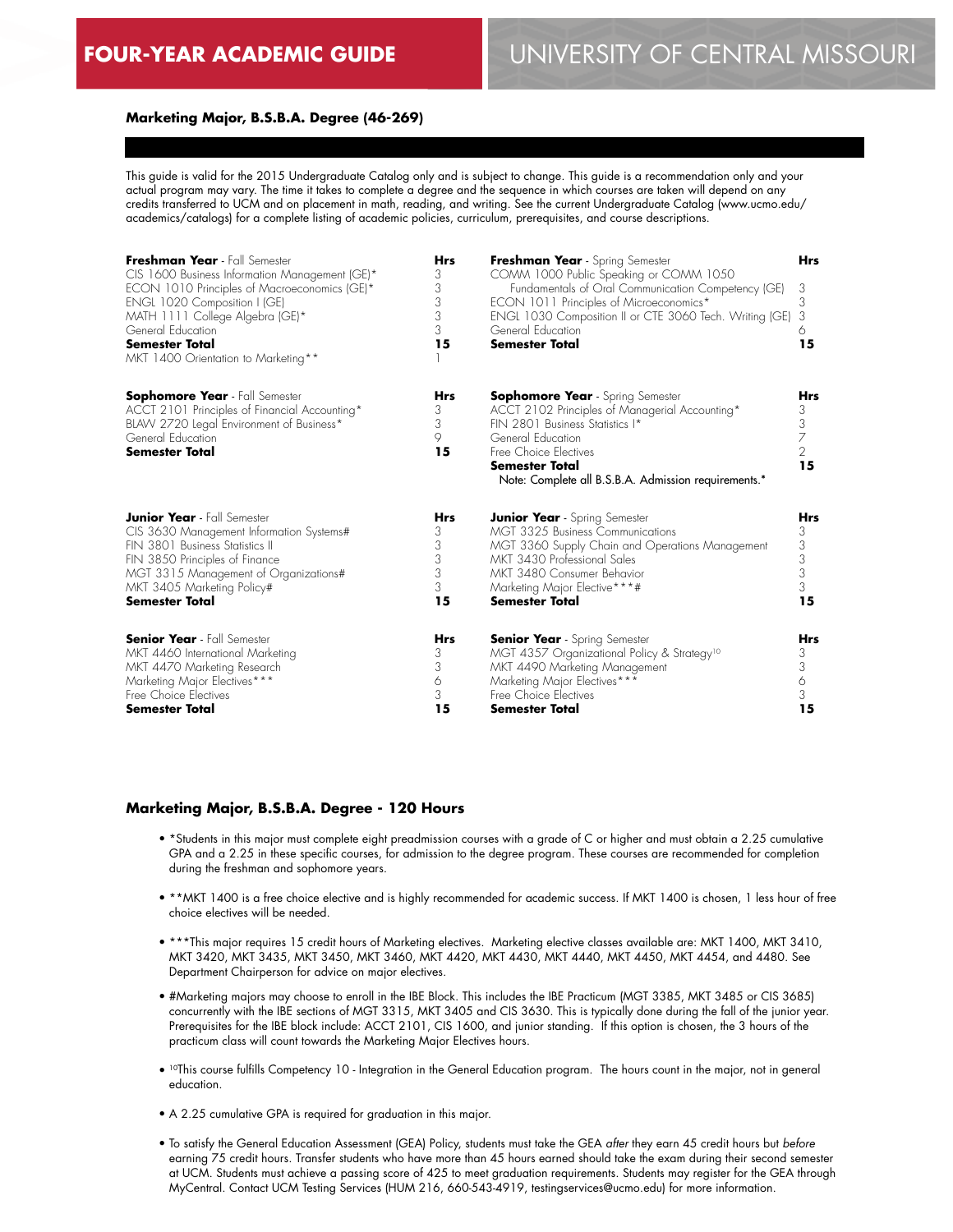#### **Mathematics Major, B.S. Degree (43-454)**

This guide is valid for the 2015 Undergraduate Catalog only and is subject to change. This guide is a recommendation only and your actual program may vary. The time it takes to complete a degree and the sequence in which courses are taken will depend on any credits transferred to UCM and on placement in math, reading, and writing. See the current Undergraduate Catalog (www.ucmo.edu/ academics/catalogs) for a complete listing of academic policies, curriculum, prerequisites, and course descriptions.

| Freshman Year - Fall Semester<br>CS 1100 Computer Programming I<br>ENGL 1020 Composition I (GE)<br>MATH 1151 Calculus & Analytic Geometry I (GE)<br>General Education<br><b>Semester Total</b><br>AE 1400 University Foundations* | <b>Hrs</b><br>3<br>3<br>5<br>3<br>14 | Freshman Year - Spring Semester<br>ENGL 1030 Composition II or CTE 3060 Tech. Writing (GE)<br>MATH 1152 Calculus & Analytic Geometry II<br>MATH 2410 Discrete Mathematics<br>General Education<br><b>Semester Total</b> | <b>Hrs</b><br>3<br>5<br>3<br>3<br>14 |
|-----------------------------------------------------------------------------------------------------------------------------------------------------------------------------------------------------------------------------------|--------------------------------------|-------------------------------------------------------------------------------------------------------------------------------------------------------------------------------------------------------------------------|--------------------------------------|
| <b>Sophomore Year</b> - Fall Semester<br>MATH 2153 Calculus & Analytic Geometry III<br>MATH 3710 Linear Algebra<br>General Education<br><b>Semester Total</b>                                                                     | <b>Hrs</b><br>3<br>3<br>9<br>15      | <b>Sophomore Year</b> - Spring Semester<br>MATH 3151 Differential Equations**<br>Major Elective***<br>General Education<br><b>Semester Total</b>                                                                        | <b>Hrs</b><br>3<br>3<br>9<br>15      |
| <b>Junior Year</b> - Fall Semester<br>ACST 3311 Introduction to Mathematical Statistics**<br>MATH 4710 Algebraic Structures**<br>General Education<br><b>Semester Total</b>                                                       | <b>Hrs</b><br>3<br>3<br>9<br>15      | <b>Junior Year</b> - Spring Semester<br>Major Elective***<br>Free Choice Electives<br><b>Semester Total</b>                                                                                                             | <b>Hrs</b><br>3<br>13<br>16          |
| <b>Senior Year</b> - Fall Semester<br>MATH 4150 Advanced Calculus I**<br>MATH 4711 Introduction to Modern Algebra**<br>Free Choice Flectives<br>Semester Total                                                                    | <b>Hrs</b><br>3<br>3<br>10<br>16     | <b>Senior Year</b> - Spring Semester<br>MATH 4233 The Scientific, Historical, & Sociological Impact<br>of Mathematics**10<br>Major Elective***<br>Free Choice Electives<br><b>Semester Total</b>                        | <b>Hrs</b><br>3<br>3<br>9<br>15      |

#### **Mathematics Major, B.S. Degree - 120 hours**

- \*AE 1400 is a free choice elective and is highly recommended for academic success. If AE 1400 is chosen, 1 less hour of free choice electives will be needed.
- \*\*This class is only offered during the semester indicated.
- \*\*\*This major requires nine hours of Major Electives. See the 2015 Undergraduate Catalog for the list of choices.
- <sup>10</sup>This course fulfills Competency 10 Integration in the General Education program. The hours count in the major, not in general education.
- This major does not build in the minimum number (30) of upper-level credit hours required for graduation. Be sure to include upperlevel choices (3000/4000) in your major electives, general education, and/or free choice electives.
- Please note: many Math classes are only offered once a year. The correct sequencing of classes in this major is important. There may be time conflicts on occasion that will require choosing alternate courses from another semester's suggested schedule or from completely outside of the suggested list. Consult your catalog for options and seek help from your department advisor before seeing your academic advisor.
- To satisfy the General Education Assessment (GEA) Policy, students must take the GEA *after* they earn 45 credit hours but *before* earning 75 credit hours. Transfer students who have more than 45 hours earned should take the exam during their second semester at UCM. Students must achieve a passing score of 425 to meet graduation requirements. Students may register for the GEA through MyCentral. Contact UCM Testing Services (HUM 216, 660-543-4919, testingservices@ucmo.edu) for more information.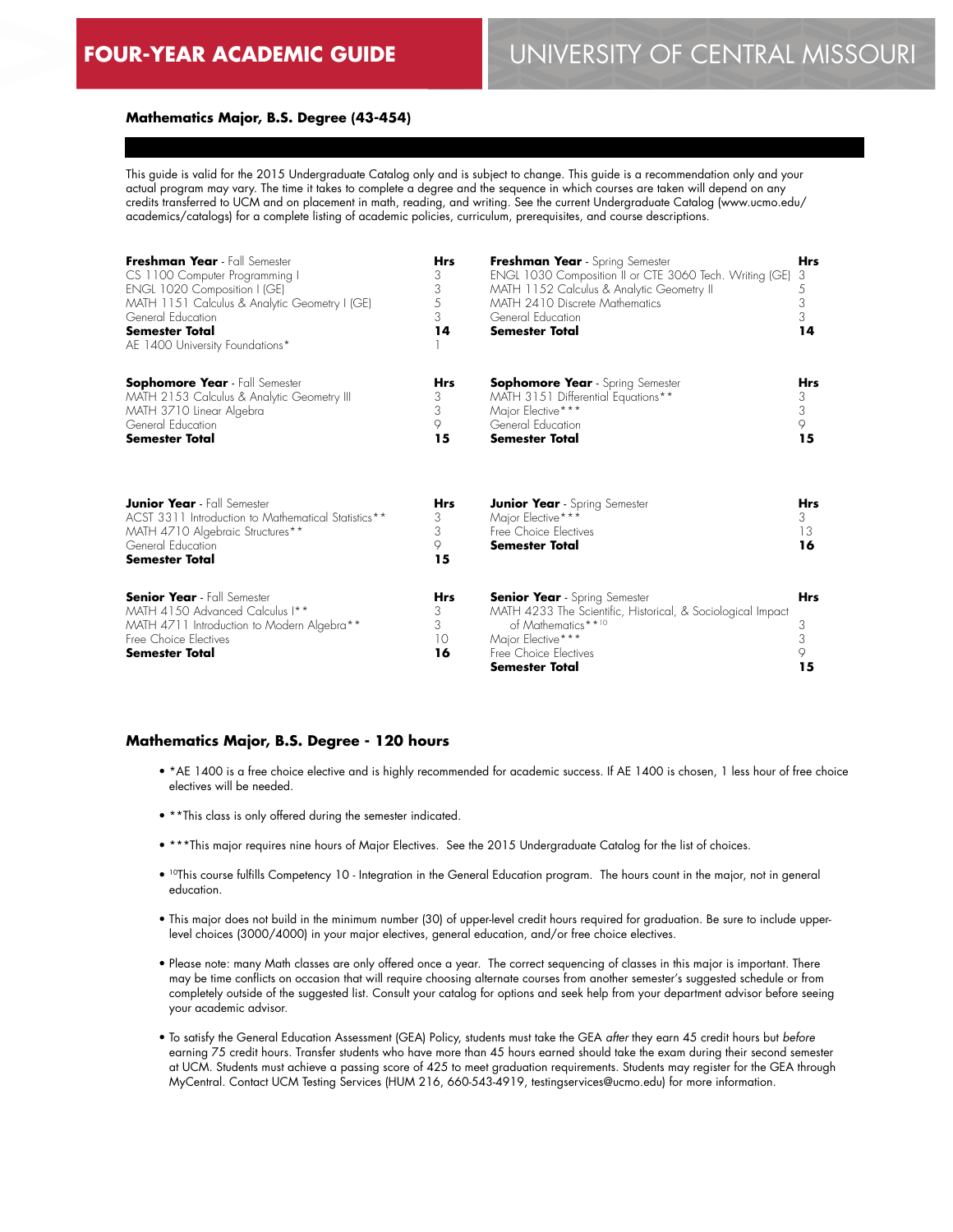# **FOUR-YEAR ACADEMIC GUIDE** UNIVERSITY OF CENTRAL MISSOURI

#### **Mathematics Major, Accelerated M.S. Degree (43-607)**

This guide is valid for the 2015 Undergraduate Catalog only and is subject to change. This guide is a recommendation only and your actual program may vary. The time it takes to complete a degree and the sequence in which courses are taken will depend on any credits transferred to UCM and on placement in math, reading, and writing. See the current Undergraduate Catalog (www.ucmo.edu/ academics/catalogs) for a complete listing of academic policies, curriculum, prerequisites, and course descriptions.

| Freshman Year - Fall Semester<br>CS 1100 Computer Programming I<br>ENGL 1020 Composition I (GE)<br>MATH 1151 Calculus & Analytic Geometry I (GE)<br>General Education<br><b>Semester Total</b><br>AE 1400 University Foundations* | <b>Hrs</b><br>3<br>3<br>5<br>3<br>14 | Freshman Year - Spring Semester<br>ENGL 1030 Composition II or CTE 3060 Tech. Writing (GE)<br>MATH 1152 Calculus & Analytic Geometry II<br>MATH 2410 Discrete Mathematics<br>General Education<br><b>Semester Total</b>                  | <b>Hrs</b><br>3<br>5<br>3<br>3<br>14  |
|-----------------------------------------------------------------------------------------------------------------------------------------------------------------------------------------------------------------------------------|--------------------------------------|------------------------------------------------------------------------------------------------------------------------------------------------------------------------------------------------------------------------------------------|---------------------------------------|
| <b>Sophomore Year</b> - Fall Semester<br>MATH 2153 Calculus & Analytic Geometry III<br>MATH 3710 Linear Algebra<br>General Education<br><b>Semester Total</b>                                                                     | <b>Hrs</b><br>3<br>3<br>9<br>15      | <b>Sophomore Year</b> - Spring Semester<br>MATH 3151 Differential Equations**<br>Major Elective***<br>General Education<br><b>Semester Total</b>                                                                                         | <b>Hrs</b><br>3<br>3<br>9<br>15       |
| <b>Junior Year</b> - Fall Semester<br>ACST 3311 Introduction to Mathematical Statistics**<br>MATH 4710 Algebraic Structures**<br>General Education<br><b>Semester Total</b>                                                       | <b>Hrs</b><br>3<br>3<br>9<br>15      | <b>Junior Year</b> - Spring Semester#<br>Major Elective***<br>Free Choice Electives<br><b>Semester Total</b>                                                                                                                             | <b>Hrs</b><br>3<br>13<br>16           |
| <b>Senior Year</b> - Fall Semester<br>MATH 4150 Advanced Calculus I**<br>MATH 4711 Introduction to Modern Algebra**<br>Free Choice Flectives<br><b>Semester Total</b>                                                             | <b>Hrs</b><br>3<br>3<br>9<br>15      | <b>Senior Year</b> - Spring Semester##<br>MATH 4233 The Scientific, Historical, & Sociological Impact<br>of Mathematics**10<br>Major Elective***<br>Graduate-level Elective in MATH###<br>Free Choice Electives<br><b>Semester Total</b> | <b>Hrs</b><br>3<br>3<br>3<br>6.<br>15 |
| <b>Fifth Year - Fall Semester</b><br>MATH 4211 Topology I                                                                                                                                                                         | <b>Hrs</b><br>3                      | <b>Fifth Year - Spring Semester</b><br>MATH 5150 Advanced Calculus II                                                                                                                                                                    | <b>Hrs</b>                            |
| Graduate-level Electives in MATH###                                                                                                                                                                                               | 9                                    | or MATH 5180 Real Analysis                                                                                                                                                                                                               | 3                                     |
| <b>Semester Total</b>                                                                                                                                                                                                             | 12                                   | MATH 5711 Adv. Group & Field Theory or                                                                                                                                                                                                   |                                       |
|                                                                                                                                                                                                                                   |                                      | MATH 5722 Adv. Ring & Module Theory (these courses<br>alternate with one being offered each spring semester)                                                                                                                             | 3                                     |
|                                                                                                                                                                                                                                   |                                      | Graduate-level Elective in MATH###<br>Semester Total                                                                                                                                                                                     | 3<br>9                                |
|                                                                                                                                                                                                                                   |                                      |                                                                                                                                                                                                                                          |                                       |

#### **Mathematics Major, Accelerated M.S. Degree - 140 hours**

- \*AE 1400 is a free choice elective and is highly recommended for academic success. If AE 1400 is chosen, 1 less hour of free choice electives will be needed.
- \*\*This class is only offered during the semester indicated.
- \*\*\*This program requires nine hours of Major Electives. See the Undergraduate Catalog for the list of choices.
- #See the department and your academic advisor for admission to the program/graduate school.
- ##During the final semester of undergraduate work, students may enroll in only 3 credit hours of graduate-level work. A maximum of 16 hours of credit (undergraduate and graduate combined) is allowed during this term. To maintain eligibility for state and federal financial aid, students must be enrolled in at least 12 undergraduate semester credit hours.
- ###Students must complete a total of 21 hours of graduate-level electives in Math. Three to six hours may be chosen from MATH 5150 and/or MATH 5180; three to six hours may be chosen from MATH 5711 and/or MATH 5722; nine to fifteen hours may be chosen from a list provided in the Undergraduate Catalog - with no more than 12 hours at or above the 5900 level.
- <sup>10</sup>This course fulfills Competency 10 Integration in the General Education program. The hours count in the major, not in general education.
- To satisfy the General Education Assessment (GEA) Policy, students must take the GEA *after* they earn 45 credit hours but *before* earning 75 credit hours. Transfer students who have more than 45 hours earned should take the exam during their second semester at UCM. Students must achieve a passing score of 425 to meet graduation requirements. Students may register for the GEA through MyCentral. Contact UCM Testing Services (HUM 216, 660-543-4919, testingservices@ucmo.edu) for more information.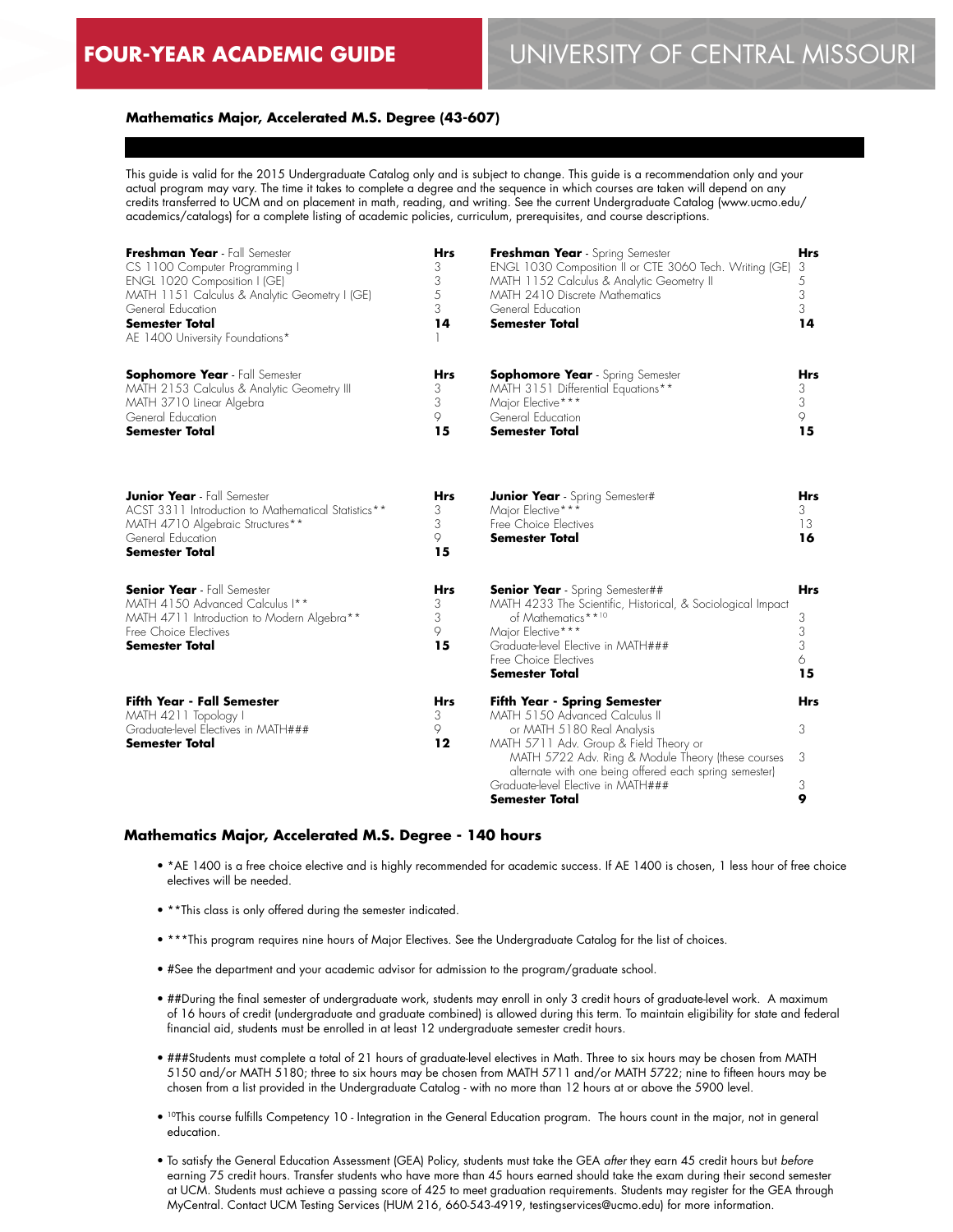## **Mathematics Major, B.S. in Ed. Degree (41-459)**

This guide is valid for the 2015 Undergraduate Catalog only and is subject to change. This guide is a recommendation only and your actual program may vary. The time it takes to complete a degree and the sequence in which courses are taken will depend on any credits transferred to UCM and on placement in math, reading, and writing. See the current Undergraduate Catalog (www.ucmo.edu/academics/ catalogs) for a complete listing of academic policies, curriculum, prerequisites, and course descriptions.

| Freshman Year - Fall Semester<br>CS 1100 Computer Programming I<br><b>ENGL 1020 Composition I (GE)</b><br>MATH 1151 Calculus & Analytic Geometry I (GE)<br>MATH 1850 Orientation Seminar*<br>General Education Science with Laboratory<br>Semester Total                                                                                                                                                                                                                                                                                                                                            | Hrs<br>3<br>$\ensuremath{\mathsf{3}}$<br>5<br>$.5\,$<br>$\overline{4}$<br>15.5 | Freshman Year - Spring Semester<br>ENGL 1030 Composition II or CTE 3060 Tech. Writing (GE)<br>HIST 1350 or 1351 History of the United States (GE)<br>MATH 1152 Calculus & Analytic Geometry II<br>General Education Managing Information<br>Semester Total                                                                                           | Hrs<br>3<br>3<br>5<br>6<br>17                                     |
|-----------------------------------------------------------------------------------------------------------------------------------------------------------------------------------------------------------------------------------------------------------------------------------------------------------------------------------------------------------------------------------------------------------------------------------------------------------------------------------------------------------------------------------------------------------------------------------------------------|--------------------------------------------------------------------------------|------------------------------------------------------------------------------------------------------------------------------------------------------------------------------------------------------------------------------------------------------------------------------------------------------------------------------------------------------|-------------------------------------------------------------------|
| <b>Sophomore Year</b> - Fall Semester<br>EDFL 2100 Introduction to the Teaching Profession<br>EDFL 2240 Educational Psychology (GE)<br>FLDX 2150 Introductory Field Experience<br>EDSP 2100 Education of the Exceptional Child<br>MATH 2221 Foundations of Geometry*<br>General Education<br><b>Semester Total</b>                                                                                                                                                                                                                                                                                  | Hrs<br>3<br>3<br>1<br>$\ensuremath{\mathsf{3}}$<br>3<br>3<br>16                | <b>Sophomore Year</b> - Spring Semester<br>MATH 2410 Discrete Mathematics<br>MATH 2862 Adv. Perspective on Secondary Geometry & Trig. 3<br>MATH 4851 Prob. & Statistics for Mid./High School Math*<br>POLS 1510 American Government (GE)<br>General Education<br><b>Semester Total</b><br>(Successfully complete MoGEA exam by end of this semester) | Hrs<br>3<br>3<br>3<br>3<br>15                                     |
| <b>Junior Year</b> - Fall Semester<br>EDFL 2250 Introduction to English Language Learners and<br>Culturally Responsive Pedagogy**<br>EDFL 4210 Introduction to Content Area Literacy<br>FLDX 3000 Field Experience in the Content Area**<br>MATH 2861 Advanced Perspectives on HS Mathematics*<br>General Education<br><b>Semester Total</b>                                                                                                                                                                                                                                                        | Hrs<br>2<br>$\overline{2}$<br>$\mathbb{I}$<br>3<br>6<br>14                     | <b>Junior Year</b> - Spring Semester<br>MATH 3710 Linear Algebra<br>MATH 3850 Strategies in Teaching Secondary Math*<br>EDFL 4212 Literacy in the Disciplines I<br>EDFL 4972 Literacy in the Disciplines II<br>MATH 4233 The Scientific, Historical, Soc. Impact of Math*103<br>PSY 4230 Psychology of Adolescence<br>Semester Total                 | Hrs<br>3<br>$\begin{array}{c} 3 \\ 2 \\ 2 \end{array}$<br>3<br>16 |
| <b>Senior Year</b> - Fall Semester<br>EDFL 4970 Secondary Teaching & Behavior Management<br>FLDX 4970 Field Experience II in the Content Area<br>MATH 4710 Algebraic Structures*<br>MATH 4880 Issues and Methods of Teaching Secondary Math3<br>MATH 4973 Engaging Secondary Mathematics Learners<br>MATH 4974 Assessment in the Mathematics Classroom<br>General Education Managing Information<br>Free Choice Electives<br>Semester Total<br>(All non-student teaching coursework and tests must be<br>successfully completed by the end of this semester for<br>enrollment in student teaching.) | Hrs<br>2<br>$\mathbf{1}$<br>3<br>$\mathbf{1}$<br>2<br>1.5<br>14.5              | <b>Senior Year</b> - Spring Semester+<br>FLDX 4595 Student Teaching Secondary I<br>FLDX 4468 Student Teaching Secondary II<br>Semester Total                                                                                                                                                                                                         | Hrs<br>6<br>6<br>12                                               |

## **Mathematics Major, B.S. in Ed. Degree - 120 hours**

- \*This course is only offered during the semester indicated.
- \*\*These courses must be taken concurrently.
- +The courses listed for this semester constitute the professional education (student teaching) block. The student should not take any other courses during this semester.
- 10This course fulfills Competency 10 Integration in the General Education program. The hours count in the major, not in general education.
- The Missouri General Education Assessment (MoGEA) is an exam required of all Teacher Education students. Students must pass all areas of the MoGEA for admission to the Teacher Education Program. Students should take and successfully complete the MoGEA before completion of their sophomore year (60 earned hours). See your academic advisor to discuss the classes needed to prepare for the exam.
- Teacher Education candidates must take the appropriate Missouri Content Assessment (MoCA) for their certification area before they can student teach, and must pass it in order to be recommended for certification. Information and registration is available on the MEGA website: http://www.mo.nesinc.com/.
- See www.ucmo.edu/cert for statement and information (including application) on admission to teacher education. Full admission is required before enrollment in professional education classes and student teaching. The application for student teaching is due approximately one year in advance.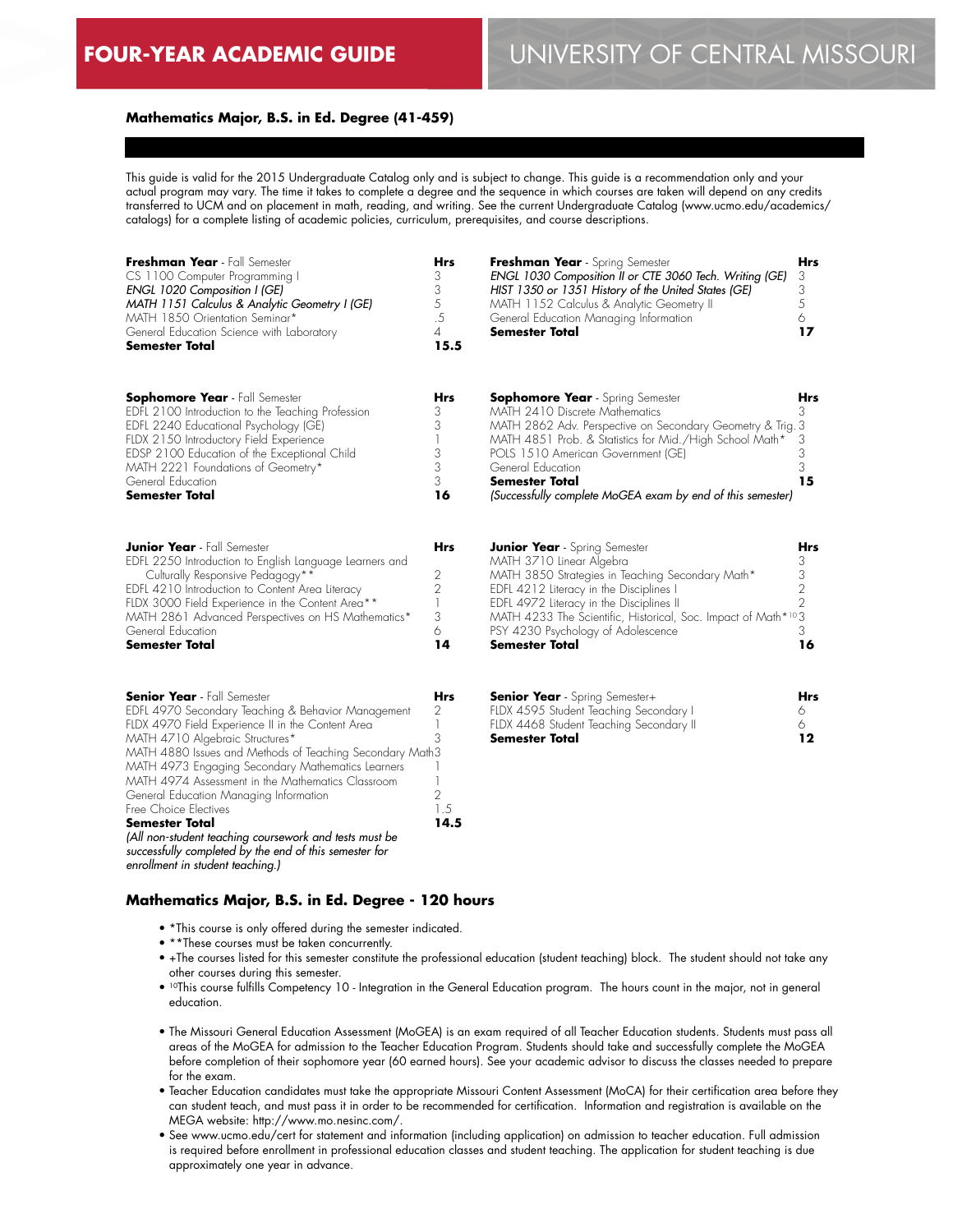#### **Medical Technology, B.S. Degree (43-384)**

This guide is valid for the 2015 Undergraduate Catalog only and is subject to change. This guide is a recommendation only and your actual program may vary. The time it takes to complete a degree and the sequence in which courses are taken will depend on any credits transferred to UCM and on placement in math, reading, and writing. See the current Undergraduate Catalog (www.ucmo.edu/ academics/catalogs) for a complete listing of academic policies, curriculum, prerequisites, and course descriptions.

| Freshman Year - Fall Semester<br>BIOL 1000 The Discipline of Biology and Earth Science<br>BIOL 1110 Principles of Biology or<br>BIOL 1112 Animal Biology*<br>CHEM 1131 General Chemistry I (GE)#<br>ENGL 1020 Composition I (GE)<br>MATH 1111 College Algebra (GE)<br><b>Semester Total</b> | <b>Hrs</b><br>$3 - 4$<br>5<br>3<br>3<br>$15-16$                | Freshman Year - Spring Semester<br>BIOL 2512 Cell Biology<br>BIOL 3401 Human Anatomy<br>CHEM 1132 General Chemistry II#<br>ENGL 1030 Composition II or CTE 3060 Tech. Writing (GE)<br>General Education<br><b>Semester Total</b>      | <b>Hrs</b><br>3<br>3<br>5<br>3<br>3<br>17 |
|---------------------------------------------------------------------------------------------------------------------------------------------------------------------------------------------------------------------------------------------------------------------------------------------|----------------------------------------------------------------|---------------------------------------------------------------------------------------------------------------------------------------------------------------------------------------------------------------------------------------|-------------------------------------------|
| <b>Sophomore Year</b> - Fall Semester<br>BIOL 3402 Human Physiology<br>BIOL 3511 Genetics<br>CHEM 3341 Organic Chemistry I#<br>General Education<br><b>Semester Total</b>                                                                                                                   | <b>Hrs</b><br>5<br>$\overline{A}$<br>$\overline{4}$<br>3<br>16 | <b>Sophomore Year</b> - Spring Semester<br>ACST 1300 Basic Statistics (GE)** or<br>PSY 4520 Statistics for Behavioral Sciences<br>BIOL 3611 Microbiology<br>BIOL 4514 Molecular Biology<br>General Education<br><b>Semester Total</b> | <b>Hrs</b><br>3<br>4<br>3<br>6<br>16      |
| <b>Junior Year</b> - Fall Semester<br>BIOL 4002 Life Science Senior Seminar<br>BIOL 4311 Parasitology<br>CHEM 3421 Intermediate Biochemistry<br>General Education<br><b>Semester Total</b>                                                                                                  | <b>Hrs</b><br>4<br>3<br>8<br>16                                | <b>Junior Year</b> - Spring Semester<br>BIOL 3413 Immunology<br>BIOL 4516 Hematology/Virology+<br>General Education (9 hours needed if ACST 1300 is not<br>chosen abovel<br><b>Semester Total</b>                                     | <b>Hrs</b><br>3<br>3<br>6-9<br>$12 - 15$  |
| <b>Senior Year</b> - Summer Semester<br>BIOL 4015 Clinical Immunohematology<br>BIOL 4016 Clinical Urinalysis<br><b>Semester Total</b>                                                                                                                                                       | <b>Hrs</b><br>4<br>2<br>6                                      |                                                                                                                                                                                                                                       |                                           |
| <b>Senior Year</b> - Fall Semester<br>BIOL 4017 Clinical Microbiology<br>BIOL 4018 Clinical Immunology<br><b>Semester Total</b>                                                                                                                                                             | <b>Hrs</b><br>7<br>5<br>12                                     | <b>Senior Year</b> - Spring Semester<br>BIOL 4019 Clinical Biochemistry<br><b>BIOL 4020 Clinical Hematology</b><br>BIOL 4021 Clinical Special Topics <sup>10</sup><br><b>Semester Total</b>                                           | <b>Hrs</b><br>7<br>$\overline{A}$<br>12   |

### **Medical Technology, B.S. Degree - 122-126 hours++**

- \*BIOL 1112 is recommended over BIOL 1110.
- #A grade of C or better is required to enroll in future major coursework. See the Undergraduate Catalog for more information.
- \*\*If ACST 1300 is chosen, it will count towards both the major and in general education.
- +BIOL 4516 is only taught in the spring semesters of even numbered years. Adjust your schedule accordingly.
- ++Total degree hours vary based on course choices made in the major (BIOL 1110 or 1112) and possible overlap with general education (ACST 1300 chosen over PSY 4520).
- 10This course fulfills Competency 10 Integration in the General Education program. The hours count in the major, not in general education.
- To satisfy the General Education Assessment (GEA) Policy, students must take the GEA *after* they earn 45 credit hours but *before* earning 75 credit hours. Transfer students who have more than 45 hours earned should take the exam during their second semester at UCM. Students must achieve a passing score of 425 to meet graduation requirements. Students may register for the GEA through MyCentral. Contact UCM Testing Services (HUM 216, 660-543-4919, testingservices@ucmo.edu) for more information.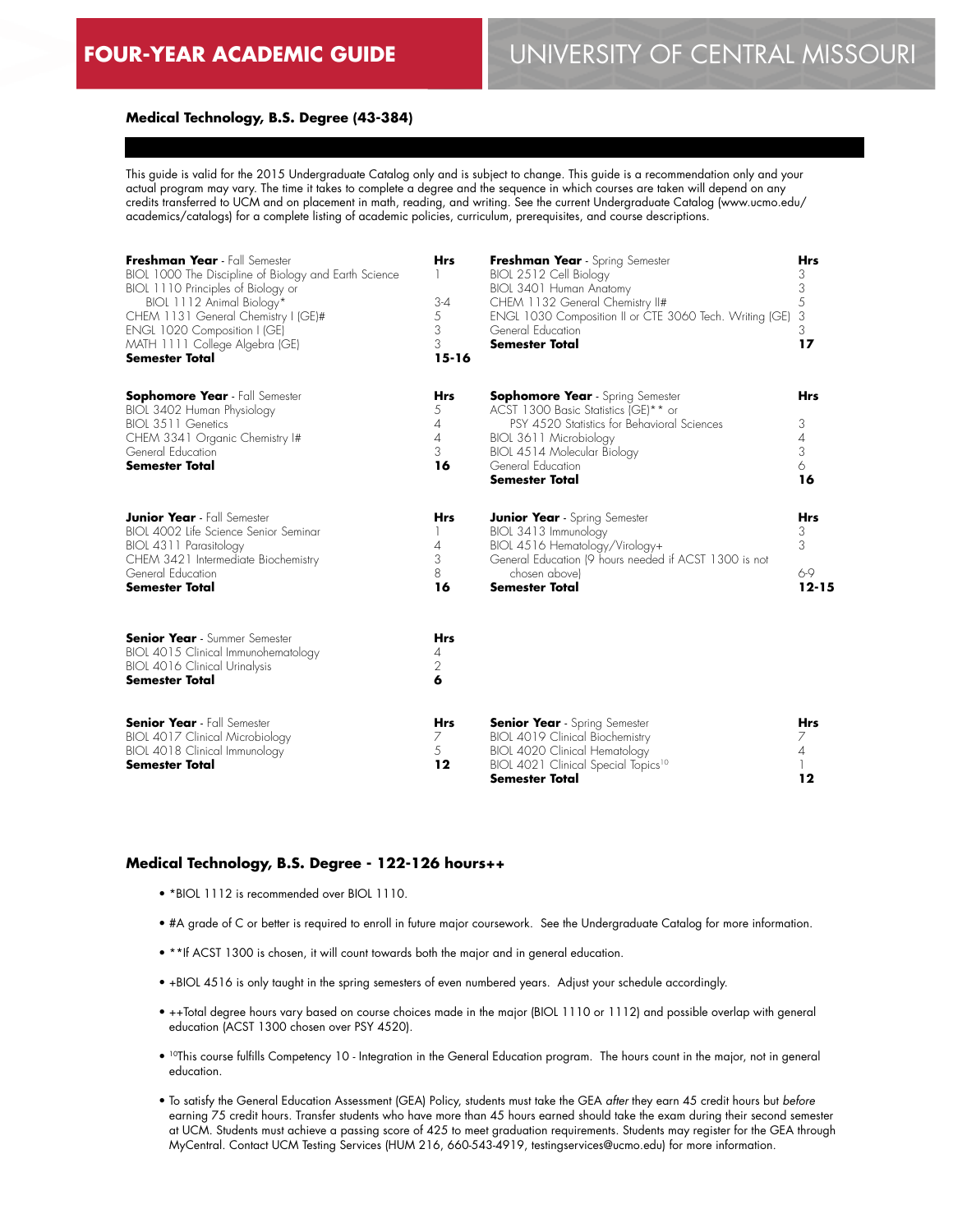## **Middle School Education Major - General Science Subject Area, B.S. in Ed. Degree (41-840)**

This guide is valid for the 2015 Undergraduate Catalog only and is subject to change. This guide is a recommendation only and your actual program may vary. The time it takes to complete a degree and the sequence in which courses are taken will depend on any credits transferred to UCM and on placement in math, reading, and writing. See the current Undergraduate Catalog (www.ucmo.edu/ academics/catalogs) for a complete listing of academic policies, curriculum, prerequisites, and course descriptions.

| Freshman Year - Fall Semester<br>ENGL 1020 Composition I (GE)<br>POLS 1510 American Government (GE)<br>STCH 1003 Great Concepts in Science (GE)<br>General Education Math<br>General Education*<br><b>Semester Total</b>                                                                                                                               | <b>Hrs</b><br>3<br>3<br>3<br>3<br>3<br>15              | Freshman Year - Spring Semester<br>General Education BIOL, CHEM, EASC, PHYS course w/ lab 4<br>ENGL 1030 Composition II or CTE 3060 Tech. Writing (GE)<br>General Education*<br><b>Semester Total</b>                                                                                                                                          | <b>Hrs</b><br>3<br>9<br>16                        |
|--------------------------------------------------------------------------------------------------------------------------------------------------------------------------------------------------------------------------------------------------------------------------------------------------------------------------------------------------------|--------------------------------------------------------|------------------------------------------------------------------------------------------------------------------------------------------------------------------------------------------------------------------------------------------------------------------------------------------------------------------------------------------------|---------------------------------------------------|
| <b>Sophomore Year</b> - Fall Semester<br>EDFL 2100 Introduction to the Teaching Profession<br>FLDX 2150 Introductory Field Experience<br>EDFL 2240 Educational Psychology (GE)<br>EDSP 2100 Education of Exceptional Child<br>HIST 1350 or 1351 History of the United States (GE)<br>General Education*<br><b>Semester Total</b>                       | Hrs<br>3<br>3<br>3<br>3<br>3<br>16                     | <b>Sophomore Year</b> - Spring Semester<br>EDFL 2250 Introduction to English Language Learners and<br>Culturally Responsive Pedagogy<br>STCH 3020 Science & Engineering Practices<br>Complementing Subject Area**<br>Any BIOL, CHEM, EASC, PHYS Courses<br><b>Semester Total</b><br>(Successfully complete MoGEA exam by end of this semester) | <b>Hrs</b><br>2<br>3<br>6<br>6<br>17              |
| <b>Junior Year</b> - Fall Semester<br>Any BIOL, CHEM, EASC, PHYS Course<br>EDFL 3230 Introduction to Language, Literacy and Literature<br>in the Middle Level Classroom, Block One (fall only)<br>EDFL 4130 Fundamentals of Middle Level Education (fall only)<br>Complementing Subject Area**<br>General Education*<br><b>Semester Total</b>          | <b>Hrs</b><br>4<br>4<br>$\overline{A}$<br>3<br>3<br>16 | <b>Junior Year</b> - Spring Semester<br>Any BIOL, CHEM, EASC, PHYS Course<br>EDFL 3240 Application of Content Area Literacy for Middle<br>Level Learners, Block Two (spring only)<br>EDFL 4135 Middle Level Curriculum & Assessment (spring only)4<br>PSY 3220 Lifespan Development<br>Complementing Subject Area**<br><b>Semester Total</b>   | <b>Hrs</b><br>4<br>$\overline{A}$<br>3<br>3<br>18 |
| <b>Senior Year</b> - Fall Semester<br>EDFL 4340 The Engaging Middle Level Classroom (fall only)<br>STCH 4050 Science Teaching Methods<br>Complementing Subject Area**<br><b>Semester Total</b><br>(All non-student teaching coursework and tests must be<br>successfully completed by the end of this semester for<br>enrollment in student teaching.) | <b>Hrs</b><br>4<br>3<br>6<br>14                        | <b>Senior Year</b> - Spring Semester***<br>FLDX 4497 Student Teaching Middle School I <sup>10</sup><br>FLDX 4498 Student Teaching Middle School II<br><b>Semester Total</b>                                                                                                                                                                    | <b>Hrs</b><br>6<br>6<br>12                        |

### **Middle School Education Major - General Science Subject Area, B.S. in Ed. Degree - 120 hours minimum**

- \*Students should work with their academic advisor early for selection of general education courses as most Subject Areas and Complementary Subject Areas have some overlap with general education coursework. This may help to reduce required hours and/ or increase free choice elective hours. Degree hours must total 120, but may require more depending on areas chosen.
- \*\*Middle school majors must choose a complementing subject area. The subject areas are: Business Education, Cross-Categorical Special Education, Engineering and Technology, General Science, Language Arts, Math, Social Science, and Speech/Theatre. Each subject area is 17-24 credit hours. This plan is based on a 18 credit-hour complementing subject area.
- \*\*\*The courses listed for this semester constitute the professional education (student teaching) block. The student should not take any other courses during this semester.
- 10This course fulfills Competency 10 Integration in the General Education program. The hours count in the major, not in general education.
- The Missouri General Education Assessment (MoGEA) is an exam required of all Teacher Education students. Students must pass all areas of the MoGEA for admission to the Teacher Education Program. Students should take and successfully complete the MoGEA before completion of their sophomore year (60 earned hours). See your academic advisor to discuss the classes needed to prepare for the exam.
- Teacher Education candidates must take the appropriate Missouri Content Assessment (MoCA) for their certification area before they can student teach, and must pass it in order to be recommended for certification. Information and registration is available on the MEGA website: http://www.mo.nesinc.com/.
- See www.ucmo.edu/cert for statement and information (including application) on admission to teacher education. Full admission is required before enrollment in professional education classes and student teaching. The application for student teaching is due approximately one year in advance.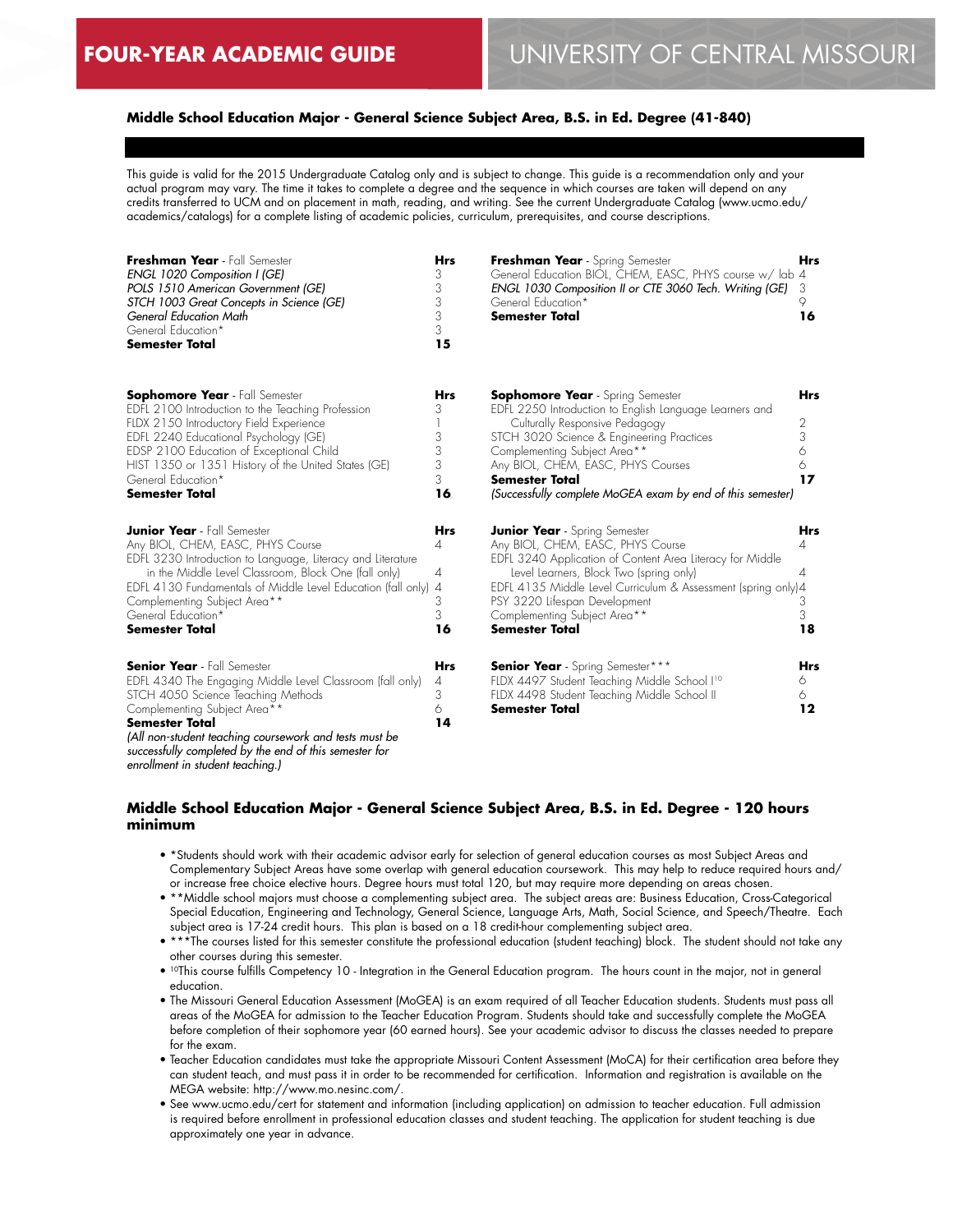## **Middle School Education Major - Language Arts Subject Area, B.S. in Ed. Degree (41-840)**

This guide is valid for the 2015 Undergraduate Catalog only and is subject to change. This guide is a recommendation only and your actual program may vary. The time it takes to complete a degree and the sequence in which courses are taken will depend on any credits transferred to UCM and on placement in math, reading, and writing. See the current Undergraduate Catalog (www.ucmo.edu/ academics/catalogs) for a complete listing of academic policies, curriculum, prerequisites, and course descriptions.

| Freshman Year - Fall Semester<br>ENGL 1020 Composition I (GE)<br>POLS 1510 American Government (GE)<br>General Education Math<br>General Education*<br><b>Semester Total</b>                                                                                                                                                                                                                                                                                                                | <b>Hrs</b><br>3<br>3<br>3<br>6<br>15              | Freshman Year - Spring Semester<br><b>ENGL 1030 Composition II</b><br>HIST 1350 or 1351 History of the United States (GE)<br>General Education Science w/lab<br>General Education*<br>Semester Total                                                                                                                                                    | <b>Hrs</b><br>3<br>$\sqrt{3}$<br>4<br>5<br>15 |
|---------------------------------------------------------------------------------------------------------------------------------------------------------------------------------------------------------------------------------------------------------------------------------------------------------------------------------------------------------------------------------------------------------------------------------------------------------------------------------------------|---------------------------------------------------|---------------------------------------------------------------------------------------------------------------------------------------------------------------------------------------------------------------------------------------------------------------------------------------------------------------------------------------------------------|-----------------------------------------------|
| <b>Sophomore Year</b> - Fall Semester<br>EDFL 2100 Introduction to the Teaching Profession<br>FLDX 2150 Introductory Field Experience<br>EDFL 2240 Educational Psychology (GE)<br>EDSP 2100 Education of Exceptional Child<br>ENGL 2010, 2020, 2200, 2205, 2210, 2215,<br>or 2220 (GE)<br>Complementing Subject Area**<br><b>Semester Total</b>                                                                                                                                             | <b>Hrs</b><br>3<br>-1<br>3<br>3<br>3<br>3<br>16   | <b>Sophomore Year</b> - Spring Semester<br>EDFL 2250 Introduction to English Language Learners and<br>Culturally Responsive Pedagogy<br>ENGL 2830 Literature for Adolescents (spring only)<br>Complementing Subject Area**<br>Language Arts Electives in ENGL***<br><b>Semester Total</b><br>(Successfully complete MoGEA exam by end of this semester) | Hrs<br>2<br>3<br>6<br>4<br>15                 |
| <b>Junior Year</b> - Fall Semester<br>EDFL 3230 Introduction to Language, Literacy and Literature<br>in the Middle Level Classroom, Block One (fall only)<br>EDFL 4130 Fundamentals of Middle Level Education (fall only)<br>Complementing Subject Area**<br>General Education*<br><b>Semester Total</b>                                                                                                                                                                                    | <b>Hrs</b><br>4<br>$\overline{A}$<br>6<br>3<br>17 | <b>Junior Year</b> - Spring Semester<br>EDFL 3240 Application of Content Area Literacy for Middle<br>Level Learners, Block Two (spring only)<br>EDFL 4135 Middle Level Curriculum & Assessment (spring only)4<br>EDFL 4230 Resp. to Intervent. for MS English LA: Block Three<br>PSY 3220 Lifespan Development<br><b>Semester Total</b>                 | Hrs<br>4<br>$\overline{4}$<br>3<br>15         |
| <b>Senior Year</b> - Fall Semester<br>EDFL 4235 Methods of Teaching Middle Level English LA<br>EDFL 4240 Integrated English LA Curr. & Assess. for Middle<br>Level Learners: Block Four<br>EDFL 4340 The Engaging Middle Level Classroom (fall only)<br>Complementing Subject Area**<br>General Education*<br><b>Semester Total</b><br>(All non-student teaching coursework and tests must be<br>successfully completed by the end of this semester for<br>enrollment in student teaching.) | Hrs<br>3<br>4<br>6<br>3<br>3<br>16                | <b>Senior Year</b> - Spring Semester#<br>FLDX 4497 Student Teaching Middle School I <sup>10</sup><br>FLDX 4498 Student Teaching Middle School II<br><b>Semester Total</b>                                                                                                                                                                               | Hrs<br>6<br>6.<br>$12 \,$                     |

### **Middle School Education Major - Language Arts Subject Area, B.S. in Ed. Degree - 120 hours minimum**

- \*Students should work with their academic advisor early for selection of general education courses as most Subject Areas and Complementary Subject Areas have some overlap with general education coursework. This may help to reduce required hours and/or increase free choice elective hours. Degree hours must total 120, but may require more depending on areas chosen.
- \*\*Middle school majors must choose a complementing subject area. The subject areas are: Business Education, Cross-Categorical Special Education, Engineering and Technology, General Science, Language Arts, Math, Social Science, and Speech/Theatre. Each subject area is 17-24 credit hours. This plan is based on a 18 credit-hour complementing subject area.
- \*\*\*The department recommends ENGL 3110 and/or ENGL 4840 (both classes are offered in the fall semester only) for the Language Arts Elective in ENGL.
- #The courses listed for this semester constitute the professional education (student teaching) block. The student should not take any other courses during this semester.
- 10This course fulfills Competency 10 Integration in the General Education program. The hours count in the major, not in general education.
- The Missouri General Education Assessment (MoGEA) is an exam required of all Teacher Education students. Students must pass all areas of the MoGEA for admission to the Teacher Education Program. Students should take and successfully complete the MoGEA before completion of their sophomore year (60 earned hours). See your academic advisor to discuss the classes needed to prepare for the exam.
- Teacher Education candidates must take the appropriate Missouri Content Assessment (MoCA) for their certification area before they can student teach, and must pass it in order to be recommended for certification. Information and registration is available on the MEGA website: http://www.mo.nesinc.com/.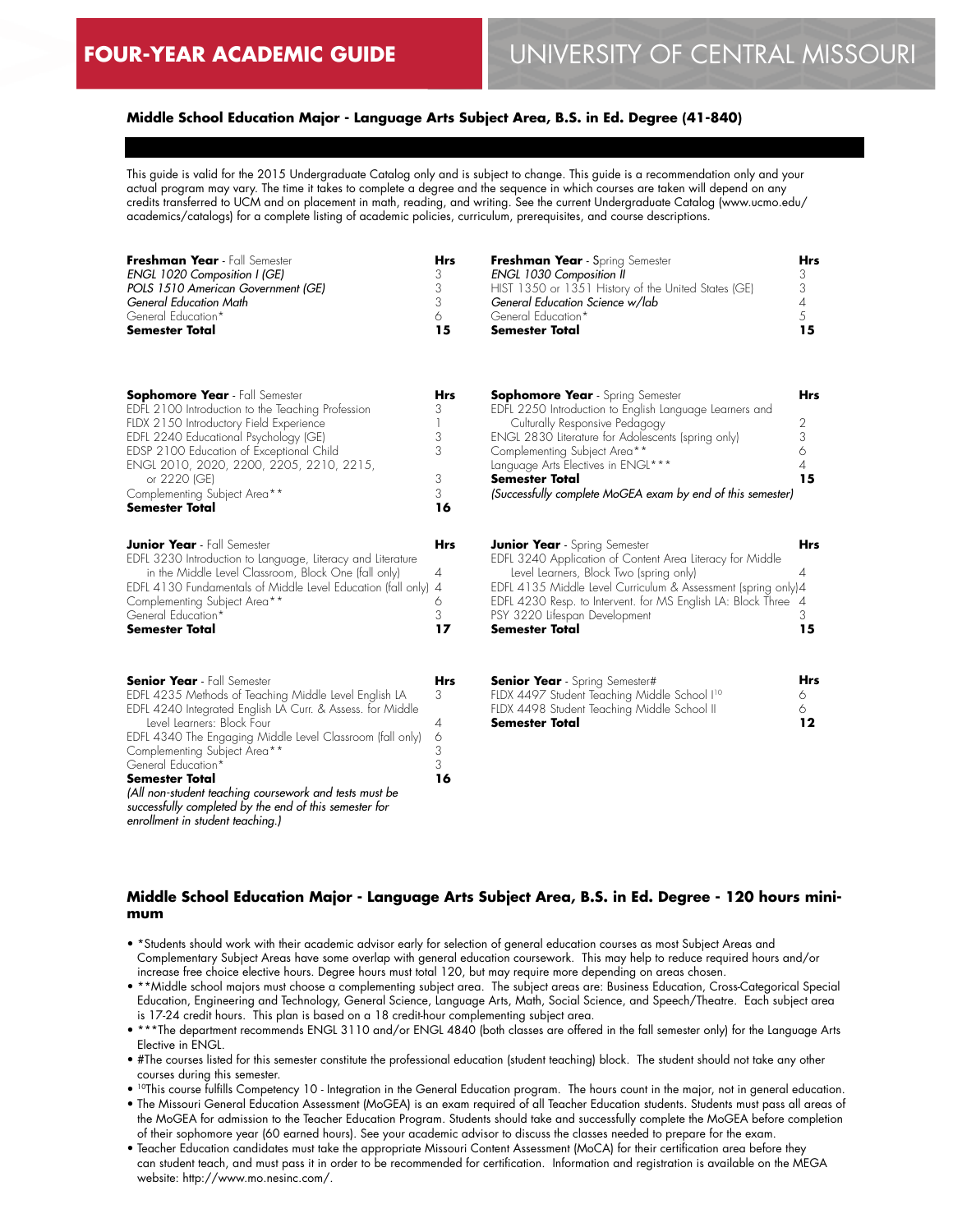## **Middle School Education Major - Math Subject Area, B.S. in Ed. Degree (41-840)**

This guide is valid for the 2015 Undergraduate Catalog only and is subject to change. This guide is a recommendation only and your actual program may vary. The time it takes to complete a degree and the sequence in which courses are taken will depend on any credits transferred to UCM and on placement in math, reading, and writing. See the current Undergraduate Catalog (www.ucmo.edu/ academics/catalogs) for a complete listing of academic policies, curriculum, prerequisites, and course descriptions.

| Freshman Year - Fall Semester<br>ENGL 1020 Composition I (GE)<br>MATH 1620 Contemporary Math (GE)*<br>POLS 1510 American Government (GE)<br>General Education**<br><b>Semester Total</b>                                                                                                                                                                                                          | <b>Hrs</b><br>3<br>3<br>3<br>6<br>15                   | Freshman Year - Spring Semester<br>ENGL 1030 Composition II or CTE 3060 Tech. Writing (GE)<br>HIST 1350 or 1351 History of the United States (GE)<br>MATH 1820 Introduction to Mathematical Modeling (GE)<br>MATH 2822 Elements of Geometry*<br>General Education Science with a Laboratory<br><b>Semester Total</b>                       | <b>Hrs</b><br>3<br>3<br>$\frac{3}{3}$<br>4<br>16 |
|---------------------------------------------------------------------------------------------------------------------------------------------------------------------------------------------------------------------------------------------------------------------------------------------------------------------------------------------------------------------------------------------------|--------------------------------------------------------|--------------------------------------------------------------------------------------------------------------------------------------------------------------------------------------------------------------------------------------------------------------------------------------------------------------------------------------------|--------------------------------------------------|
| <b>Sophomore Year</b> - Fall Semester<br>EDFL 2100 Introduction to the Teaching Profession<br>FLDX 2150 Introductory Field Experience<br>EDFL 2240 Educational Psychology (GE)<br>EDSP 2100 Education of Exceptional Child<br>MATH 2821 Elements of Algebra*<br>Complementing Subject Area***<br><b>Semester Total</b>                                                                            | <b>Hrs</b><br>3<br>1<br>3<br>3<br>3<br>3<br>16         | <b>Sophomore Year</b> - Spring Semester<br>EDFL 2250 Introduction to English Language Learners and<br>Culturally Responsive Pedagogy<br>MATH 2823 Introduction to Infinite Processes*<br>Complementing Subject Area***<br>General Education**<br><b>Semester Total</b><br>(Successfully complete MoGEA exam by end of this semester)       | <b>Hrs</b><br>2<br>5<br>6<br>3<br>16             |
| <b>Junior Year</b> - Fall Semester<br>EDFL 3230 Introduction to Language, Literacy and Literature<br>in the Middle Level Classroom, Block One (fall only)<br>EDFL 4130 Fundamentals of Middle Level Education (fall only)<br>MATH 3800 Teaching and Learning Numbers*<br>MATH 3802 Concepts and Methods Middle School Math*<br>Complementing Subject Area***<br><b>Semester Total</b>             | <b>Hrs</b><br>4<br>4<br>3<br>$\overline{2}$<br>3<br>16 | <b>Junior Year</b> - Spring Semester<br>EDFL 3240 Application of Content Area Literacy for Middle<br>Level Learners, Block Two (spring only)<br>EDFL 4135 Middle Level Curriculum & Assessment (spring only)4<br>PSY 3220 Lifespan Development<br>MATH 4851 Probability and Statistics Mid/HS Math*<br>General Education<br>Semester Total | <b>Hrs</b><br>4<br>3<br>3<br>3<br>17             |
| <b>Senior Year</b> - Fall Semester<br>EDFL 4340 The Engaging Middle Level Classroom (fall only)<br>MATH 3840 Strategies for Teaching Middle School Math*<br>Complementing Subject Area***<br>General Education**<br><b>Semester Total</b><br>(All non-student teaching coursework and tests must be<br>successfully completed by the end of this semester for<br>enrollment in student teaching.) | <b>Hrs</b><br>4<br>3<br>6<br>5<br>18                   | <b>Senior Year</b> - Spring Semester#<br>FLDX 4497 Student Teaching Middle School I <sup>10</sup><br>FLDX 4498 Student Teaching Middle School II<br>Semester Total                                                                                                                                                                         | Hrs<br>6<br>6<br>12                              |

## **Middle School Education Major - Math Subject Area, B.S. in Ed. Degree - 120 hours minimum**

- \*Math subject area courses should be taken in the order listed to graduate in four years.
- \*\*Students should work with their academic advisor early for selection of general education courses as most Subject Areas and Complementary Subject Areas have some overlap with general education coursework. This may help to reduce required hours and/ or increase free choice elective hours. Degree hours must total 120, but may require more depending on areas chosen.
- \*\*\*Middle school majors must choose a complementing subject area. The subject areas are: Business Education, Cross-Categorical Special Education, Engineering and Technology, General Science, Language Arts, Math, Social Science, and Speech/Theatre. Each subject area is 17-24 credit hours. This plan is based on a 18 credit-hour complementing subject area.
- #The courses listed for this semester constitute the professional education (student teaching) block. The student should not take any other courses during this semester.
- <sup>10</sup>This course fulfills Competency 10 Integration in the General Education program. The hours count in the major, not in general education.
- The Missouri General Education Assessment (MoGEA) is an exam required of all Teacher Education students. Students must pass all areas of the MoGEA for admission to the Teacher Education Program. Students should take and successfully complete the MoGEA before completion of their sophomore year (60 earned hours). See your academic advisor to discuss the classes needed to prepare for the exam.
- Teacher Education candidates must take the appropriate Missouri Content Assessment (MoCA) for their certification area before they can student teach, and must pass it in order to be recommended for certification. Information and registration is available on the MEGA website: http://www.mo.nesinc.com/.
- See www.ucmo.edu/cert for statement and information (including application) on admission to teacher education. Full admission is required before enrollment in professional education classes and student teaching. The application for student teaching is due approximately one year in advance.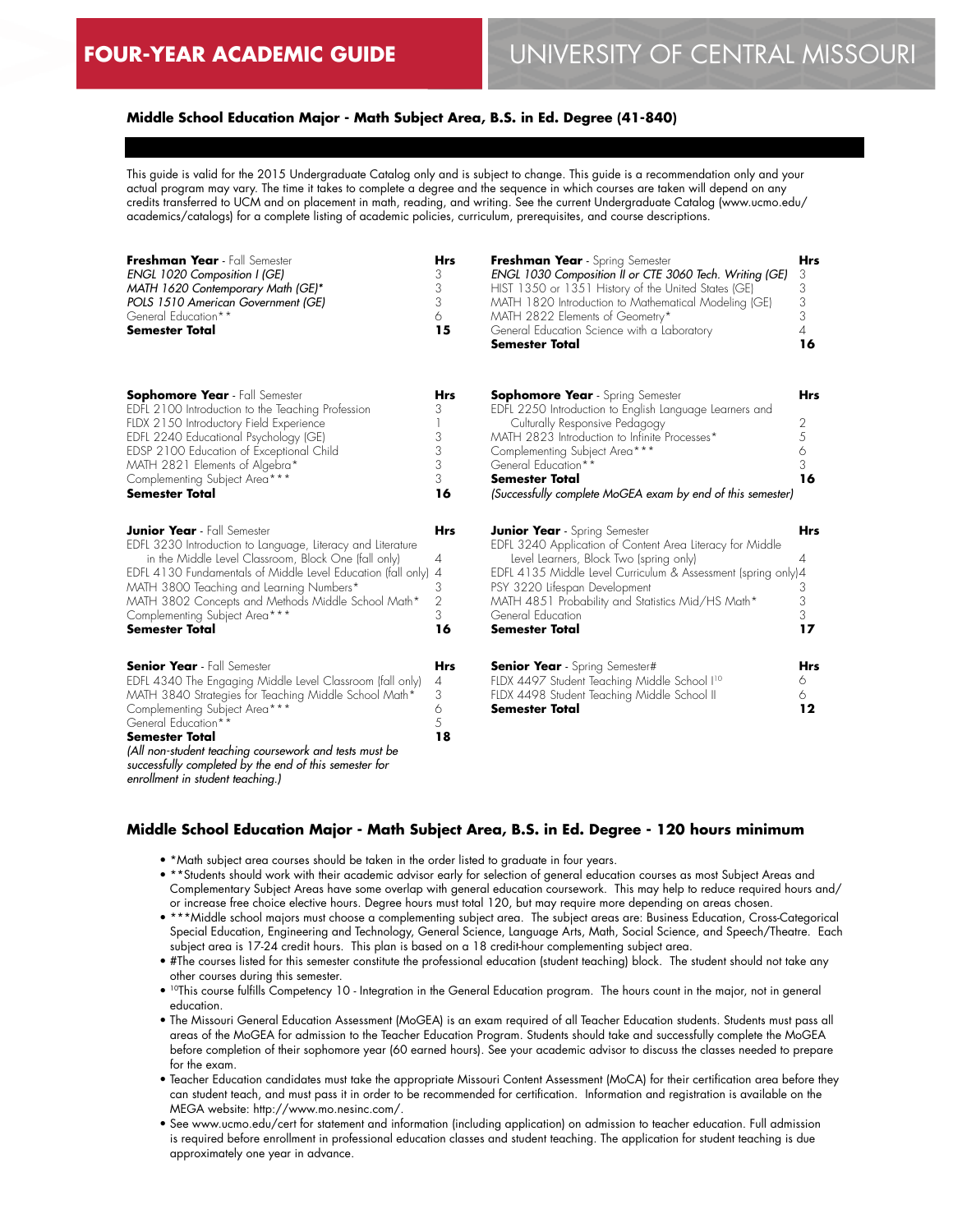## **Middle School Education Major - Social Science Subject Area, B.S. in Ed. Degree (41-840)**

This guide is valid for the 2015 Undergraduate Catalog only and is subject to change. This guide is a recommendation only and your actual program may vary. The time it takes to complete a degree and the sequence in which courses are taken will depend on any credits transferred to UCM and on placement in math, reading, and writing. See the current Undergraduate Catalog (www.ucmo.edu/ academics/catalogs) for a complete listing of academic policies, curriculum, prerequisites, and course descriptions.

| Freshman Year - Fall Semester<br>ENGL 1020 Composition I (GE)<br>POLS 1510 American Government (GE)<br>General Education Math<br>General Education*<br><b>Semester Total</b>                                                                                                                                                                                                           | <b>Hrs</b><br>3<br>3<br>3<br>6<br>15            | Freshman Year - Spring Semester<br>ECON 1010 Principles of Macroeconomics<br>ENGL 1030 Composition II or CTE 3060 Tech. Writing (GE)<br>HIST 1350 History of the United States to 1877 (GE)<br>General Education Managing Information<br>General Education Science w/lab<br><b>Semester Total</b>                                                                    | Hrs<br>3<br>3<br>3<br>$2 - 3$<br>4<br>$15 - 16$ |
|----------------------------------------------------------------------------------------------------------------------------------------------------------------------------------------------------------------------------------------------------------------------------------------------------------------------------------------------------------------------------------------|-------------------------------------------------|----------------------------------------------------------------------------------------------------------------------------------------------------------------------------------------------------------------------------------------------------------------------------------------------------------------------------------------------------------------------|-------------------------------------------------|
| Sophomore Year - Fall Semester<br>EDFL 2100 Introduction to the Teaching Profession<br>FLDX 2150 Introductory Field Experience<br>EDFL 2240 Educational Psychology (GE)<br>EDSP 2100 Education of Exceptional Child<br>HIST 2401 History of the Early Modern World<br>Complementing Subject Area**<br><b>Semester Total</b>                                                            | Hrs<br>3<br>3<br>3<br>3<br>3<br>16              | <b>Sophomore Year</b> - Spring Semester<br>ECON 1011 Principles of Microeconomics<br>EDFL 2250 Introduction to English Language Learners and<br>Culturally Responsive Pedagogy<br>HIST 2402 History of the Modern World<br>Complementing Subject Area**<br>General Education*<br><b>Semester Total</b><br>(Successfully complete MoGEA exam by end of this semester) | Hrs<br>3<br>2<br>3<br>6<br>3<br>17              |
| <b>Junior Year</b> - Fall Semester<br>EDFL 3230 Introduction to Language, Literacy and Literature<br>in the Middle Level Classroom, Block One (fall only)<br>EDFL 4130 Fundamentals of Middle Level Education (fall only)<br>HIST 1351 History of the United States from 1877<br>Complementing Subject Area**<br>General Education*<br><b>Semester Total</b>                           | Hrs<br>4<br>$\overline{A}$<br>3<br>3<br>3<br>17 | <b>Junior Year</b> - Spring Semester<br>EDFL 3240 Application of Content Area Literacy for Middle<br>Level Learners, Block Two (spring only)<br>EDFL 4135 Middle Level Curriculum & Assessment (spring only)4<br>GEOG 2212 World Geography<br>PSY 3220 Lifespan Development<br>Complementing Subject Area**<br><b>Semester Total</b>                                 | Hrs<br>4<br>3<br>3<br>3<br>17                   |
| <b>Senior Year</b> - Fall Semester<br>EDFL 4340 The Engaging Middle Level Classroom (fall only)<br>SOSC 4074 Methods of Teaching Social Studies<br>Complementing Subject Area**<br>General Education*<br><b>Semester Total</b><br>(All non-student teaching coursework and tests must be<br>successfully completed by the end of this semester for<br>enrollment in student teaching.) | <b>Hrs</b><br>4<br>3<br>3<br>6<br>16            | <b>Senior Year</b> - Spring Semester***<br>FLDX 4497 Student Teaching Middle School I <sup>10</sup><br>FLDX 4498 Student Teaching Middle School II<br>Semester Total                                                                                                                                                                                                 | <b>Hrs</b><br>6<br>6<br>12                      |

#### **Middle School Education Major - Social Science Subject Area, B.S. in Ed. Degree - 120 hours min.**

- \*Students should work with their academic advisor early for selection of general education courses as most Subject Areas and Complementary Subject Areas have some overlap with general education coursework. This may help to reduce required hours and/ or increase free choice elective hours. Degree hours must total 120, but may require more depending on areas chosen.
- \*\*Middle school majors must choose a complementing subject area. The subject areas are: Business Education, Cross-Categorical Special Education, Engineering and Technology, General Science, Language Arts, Math, Social Science, and Speech/Theatre. Each subject area is 17-24 credit hours. This plan is based on a 18 credit-hour complementing subject area.
- \*\*\*The courses listed for this semester constitute the professional education (student teaching) block. The student should not take any other courses during this semester.
- 10This course fulfills Competency 10 Integration in the General Education program. The hours count in the major, not in general education.
- The Missouri General Education Assessment (MoGEA) is an exam required of all Teacher Education students. Students must pass all areas of the MoGEA for admission to the Teacher Education Program. Students should take and successfully complete the MoGEA before completion of their sophomore year (60 earned hours). See your academic advisor to discuss the classes needed to prepare for the exam.
- Teacher Education candidates must take the appropriate Missouri Content Assessment (MoCA) for their certification area before they can student teach, and must pass it in order to be recommended for certification. Information and registration is available on the MEGA website: http://www.mo.nesinc.com/.
- See www.ucmo.edu/cert for statement and information (including application) on admission to teacher education. Full admission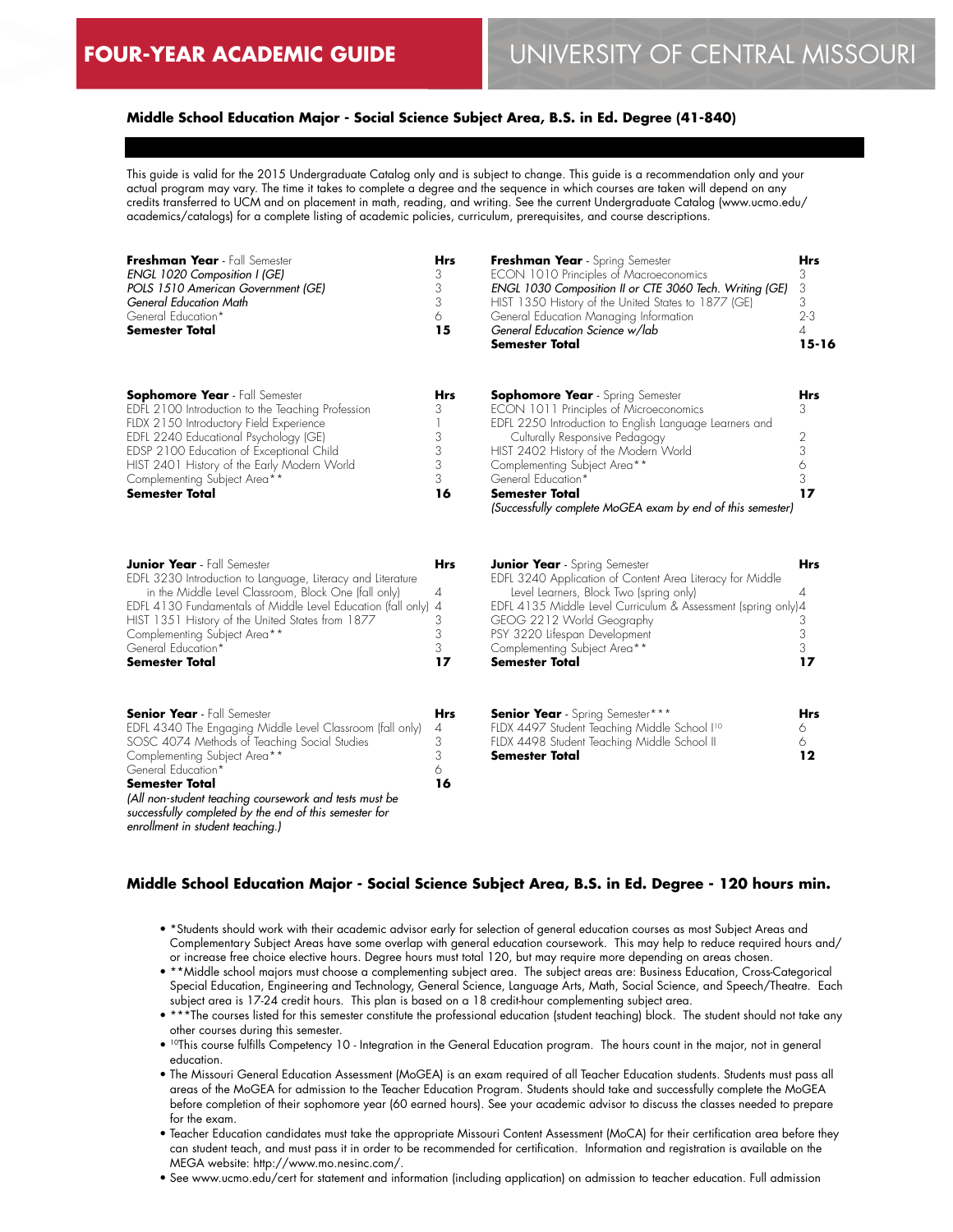## **Modern Languages Major - Area 1: Language and Culture, B.A. Degree (42-01574)**

This guide is valid for the 2015 Undergraduate Catalog only and is subject to change. This guide is a recommendation only and your actual program may vary. The time it takes to complete a degree and the sequence in which courses are taken will depend on any credits transferred to UCM and on placement in math, reading, and writing. See the current Undergraduate Catalog (www.ucmo.edu/ academics/catalogs) for a complete listing of academic policies, curriculum, prerequisites, and course descriptions.

| Freshman Year - Fall Semester<br>ENGL 1020 Composition I (GE)<br>Intermediate I (FREN, GER, or SPAN)*+<br>General Education<br><b>Semester Total</b><br>AE 1400 University Foundations** | Hrs<br>3<br>3<br>9<br>15 | Freshman Year - Spring Semester<br>ENGL 1030 Composition II or CTE 3060 Tech. Writing (GE)<br>Intermediate II (FREN, GER, or SPAN)*<br>General Education<br>Semester Total                                                     | Hrs<br>3<br>3<br>9<br>15   |
|------------------------------------------------------------------------------------------------------------------------------------------------------------------------------------------|--------------------------|--------------------------------------------------------------------------------------------------------------------------------------------------------------------------------------------------------------------------------|----------------------------|
| <b>Sophomore Year</b> - Fall Semester<br>2000/3000 level course (FREN, GER, or SPAN)*<br>3000 level course (FREN, GER, or SPAN)*<br>General Education<br><b>Semester Total</b>           | Hrs<br>3<br>3<br>9<br>15 | <b>Sophomore Year</b> - Spring Semester<br>3000 level courses (FREN, GER, or SPAN)*<br>General Education<br><b>Semester Total</b>                                                                                              | <b>Hrs</b><br>6<br>9<br>15 |
| <b>Junior Year</b> - Fall Semester<br>3000 level course (FREN, GER, or SPAN)*<br>3000/4000 level course (FREN, GER, or SPAN)*<br>Free Choice Flectives<br><b>Semester Total</b>          | Hrs<br>3<br>3<br>9<br>15 | <b>Junior Year</b> - Spring Semester<br>4000 level courses (FREN, GER, or SPAN)*<br>Free Choice Flectives<br>Semester Total                                                                                                    | <b>Hrs</b><br>6<br>9<br>15 |
| <b>Senior Year</b> - Fall Semester<br>4000 level course (FREN, GER, or SPAN)*<br>Free Choice Electives<br><b>Semester Total</b>                                                          | Hrs<br>3<br>12<br>15     | <b>Senior Year</b> - Spring Semester<br>GISL 4244 Cross-Cultural Cinema <sup>10</sup><br>4000 level course (FREN, GER, or SPAN)*<br>Free Choice Electives (6 hrs. will be validated language credit)9<br><b>Semester Total</b> | <b>Hrs</b><br>3<br>3<br>15 |

#### **Modern Languages Major - Area 1: Language and Culture, B.A. Degree - 120 hours (114 hours taken on campus plus 6 hours of "validated credit" or "dual credit".)**

- \*All 36 hours of the language requirement must be in the same modern foreign language (French, German, or Spanish).
- +Enrollment in Intermediate I requires completion of 6 hours of credit for Elementary Language I and Elementary Language II or equivalent proficiency. If you received college credit for these classes while in high school (dual credit), these credits will be applied to the major sequence. Students who have taken high school language courses (French, German or Spanish) may enroll beyond the Elementary I level, and may apply for Validated Credit for the class(es) skipped. A student completing Elementary II with a grade of C or higher will earn three credit hours for Elementary I at no tuition charge; a student completing Intermediate I with a grade of C or higher will earn six credit hours for Elementary I and II at no tuition charge.
- \*\*AE 1400 is a free choice elective and is highly recommended for academic success. If AE 1400 is chosen, 1 less hour of free choice electives will be needed.
- 10This course fulfills Competency 10 Integration in the General Education program. The hours count in the major, not in general education.
- ARE YOU PLANNING TO TEACH A MODERN LANGUAGE? If so choose, Area 2 Professional Applications of the Modern Languages major with the Education Concentration (K-12 Certification).
- To satisfy the General Education Assessment (GEA) Policy, students must take the GEA *after* they earn 45 credit hours but *before* earning 75 credit hours. Transfer students who have more than 45 hours earned should take the exam during their second semester at UCM. Students must achieve a passing score of 425 to meet graduation requirements. Students may register for the GEA through MyCentral. Contact UCM Testing Services (HUM 216, 660-543-4919, testingservices@ucmo.edu) for more information.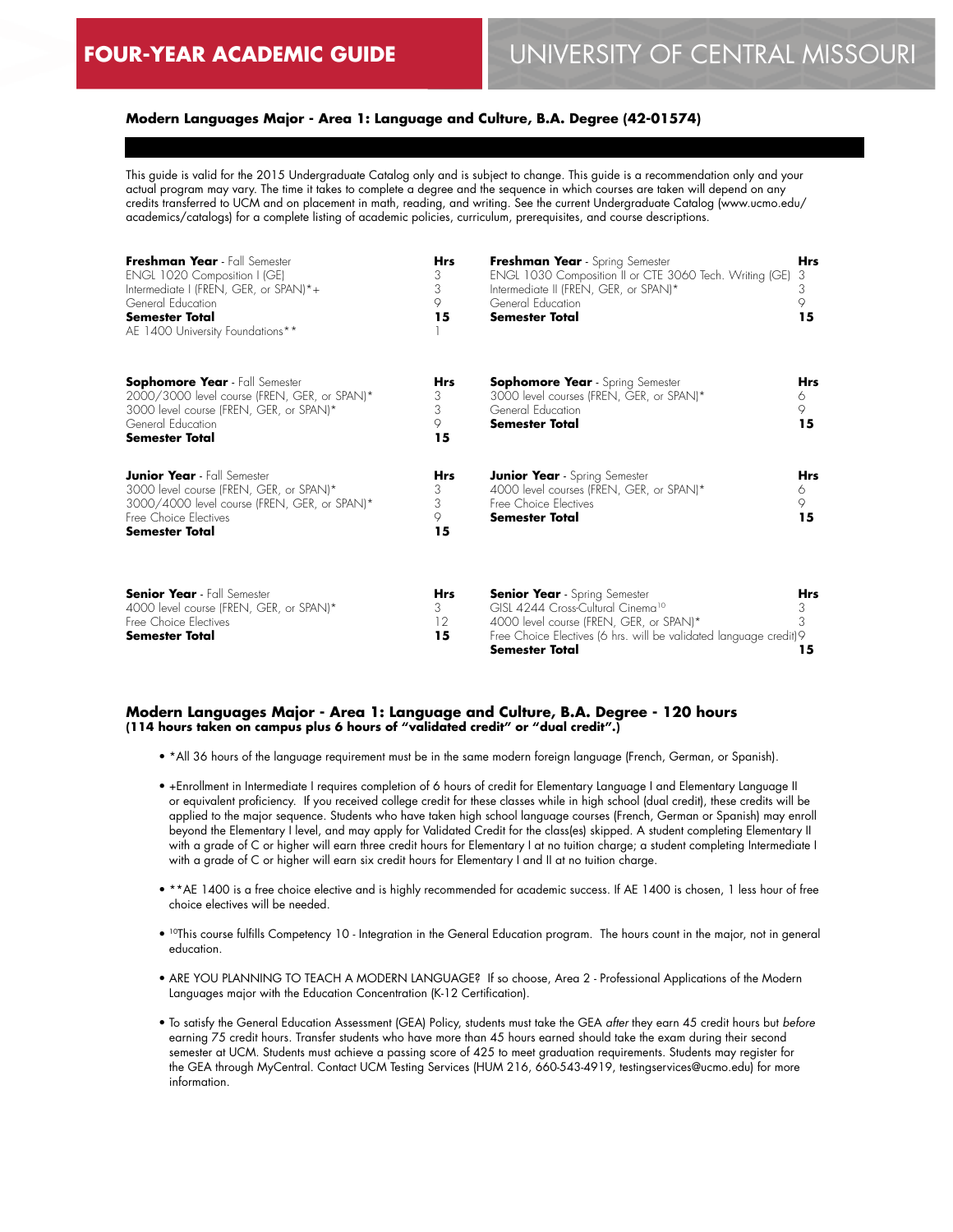## **Modern Languages Major - Area 2: Prof. Apps. - Marketing Concentration, B.A. Degree (42-02574)**

This guide is valid for the 2015 Undergraduate Catalog only and is subject to change. This guide is a recommendation only and your actual program may vary. The time it takes to complete a degree and the sequence in which courses are taken will depend on any credits transferred to UCM and on placement in math, reading, and writing. See the current Undergraduate Catalog (www.ucmo.edu/ academics/catalogs) for a complete listing of academic policies, curriculum, prerequisites, and course descriptions.

| Freshman Year - Fall Semester<br>ENGL 1020 Composition I (GE)<br>Intermediate I (FREN, GER, or SPAN)*+<br>General Education<br><b>Semester Total</b><br>AE 1400 University Foundations**                                                           | <b>Hrs</b><br>3<br>3<br>9<br>15           | Freshman Year - Spring Semester<br>ENGL 1030 Composition II or CTE 3060 Tech. Writing (GE)<br>Intermediate II (FREN, GER, or SPAN)*<br>General Education<br><b>Semester Total</b>                                                                          | <b>Hrs</b><br>3<br>3<br>9<br>15      |
|----------------------------------------------------------------------------------------------------------------------------------------------------------------------------------------------------------------------------------------------------|-------------------------------------------|------------------------------------------------------------------------------------------------------------------------------------------------------------------------------------------------------------------------------------------------------------|--------------------------------------|
| <b>Sophomore Year</b> - Fall Semester<br>2000/3000 level course (FREN, GER, or SPAN)*<br>3000 level course (FREN, GER, or SPAN)*<br>General Education<br><b>Semester Total</b>                                                                     | Hrs<br>3<br>3<br>9<br>15                  | <b>Sophomore Year</b> - Spring Semester<br>Major Marketing Concentration Elective<br>3000 level courses (FREN, GER, or SPAN)*<br>General Education<br><b>Semester Total</b>                                                                                | <b>Hrs</b><br>3<br>6<br>6<br>15      |
| <b>Junior Year</b> - Fall Semester<br>MKT 3405 Marketing Policy<br>Major Marketing Concentration Elective<br>3000 level course (FREN, GER, or SPAN)*<br>3000/4000 level course (FREN, GER, or SPAN)*<br>General Education<br><b>Semester Total</b> | <b>Hrs</b><br>3<br>3<br>3<br>3<br>3<br>15 | <b>Junior Year</b> - Spring Semester<br>MGT 3315 Management of Organizations<br>MKT 3430 Professional Sales<br>4000 level courses (FREN, GER, or SPAN)*<br>Free Choice Electives<br><b>Semester Total</b>                                                  | <b>Hrs</b><br>3<br>3<br>6<br>3<br>15 |
| Summer between Junior & Senior Year -<br>Summer Semester<br>MKT 3435 Internship in Marketing<br><b>Semester Total</b>                                                                                                                              | <b>Hrs</b><br>6<br>6                      |                                                                                                                                                                                                                                                            |                                      |
| <b>Senior Year</b> - Fall Semester<br>Major Marketing Concentration Elective<br>MKT 3480 Consumer Behavior<br>4000 level course (FREN, GER, or SPAN)*<br>Free Choice Elective (validated credit)<br>Semester Total                                 | <b>Hrs</b><br>3<br>3<br>3<br>3<br>12      | <b>Senior Year</b> - Spring Semester<br>GISL 4244 Cross-Cultural Cinema <sup>10</sup><br>MKT 4460 International Marketing<br>ML 4050 Language in the Professions/Translation<br>Free Choice Electives (validated language credit)<br><b>Semester Total</b> | <b>Hrs</b><br>3<br>3<br>3<br>3<br>12 |

#### **Modern Languages Major - Area 2: Professional Applications - Marketing Concentration, B.A. Degree - 120 hours (114 hours taken on campus plus 6 hours of "validated credit" or "dual credit".)**

- \*All 33 hours of the language requirement must be in the same modern foreign language (French, German, or Spanish).
- +Enrollment in Intermediate I requires completion of 6 hours of credit for Elementary Language I and Elementary Language II or equivalent proficiency. If you received college credit for these classes while in high school (dual credit), these credits will be applied to the major sequence. Students who have taken high school language courses (French, German or Spanish) may enroll beyond the Elementary I level, and may apply for Validated Credit for the class(es) skipped. A student completing Elementary II with a grade of C or higher will earn three credit hours for Elementary I at no tuition charge; a student completing Intermediate I with a grade of C or higher will earn six credit hours for Elementary I and II at no tuition charge.
- \*\*AE 1400 is a free choice elective and is highly recommended for academic success. If AE 1400 is chosen, 1 less hour of free choice electives will be needed.
- 10This course fulfills Competency 10 Integration in the General Education program. The hours count in the major, not in general education.
- ARE YOU PLANNING TO TEACH A MODERN LANGUAGE? If so choose, Area 2 Professional Applications of the Modern Languages major with the Education Concentration (K-12 Certification).
- To satisfy the General Education Assessment (GEA) Policy, students must take the GEA *after* they earn 45 credit hours but *before* earning 75 credit hours. Transfer students who have more than 45 hours earned should take the exam during their second semester at UCM. Students must achieve a passing score of 425 to meet graduation requirements. Students may register for the GEA through MyCentral. Contact UCM Testing Services (HUM 216, 660-543-4919, testingservices@ucmo.edu) for more information.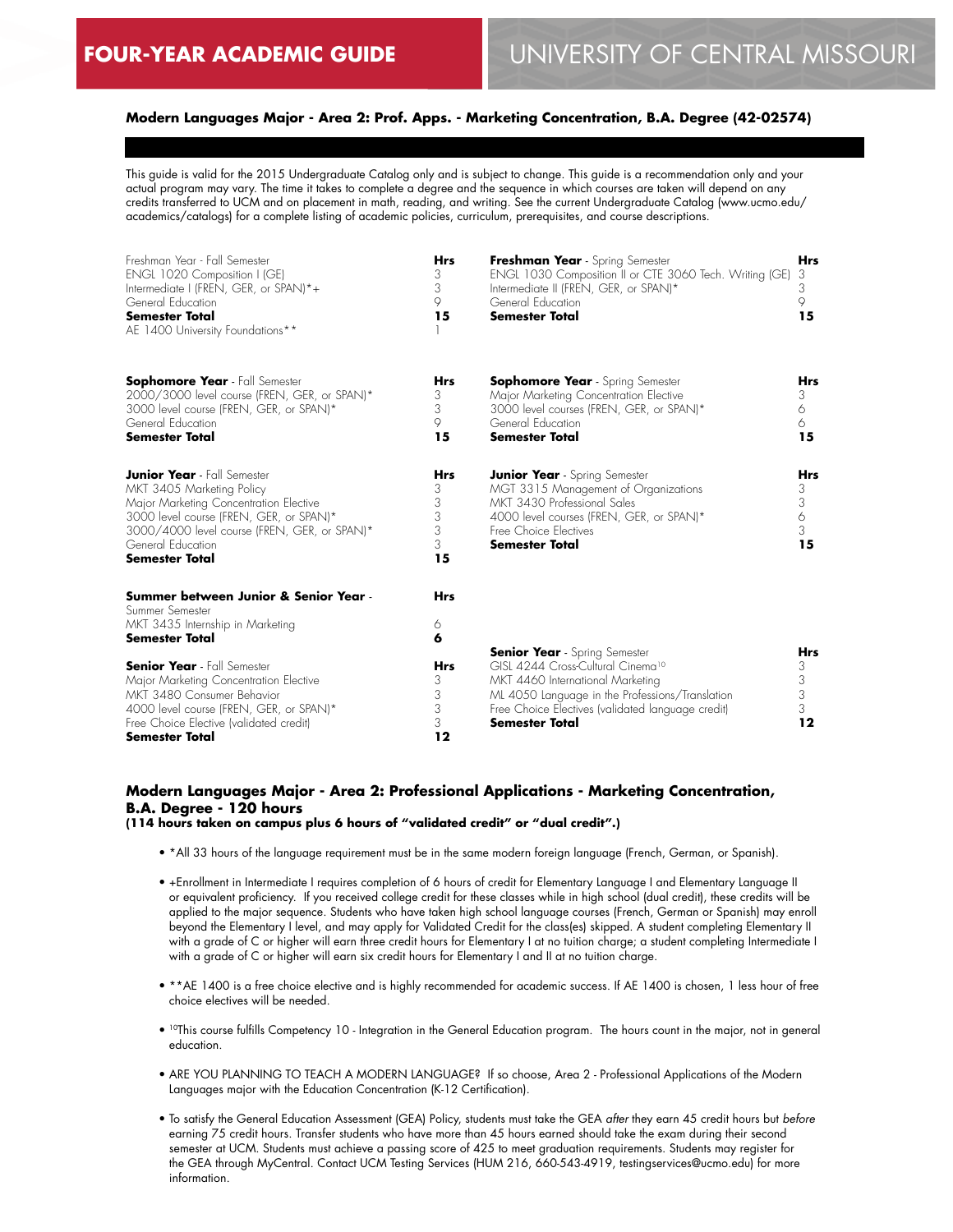## **Modern Languages Major - Area 2: Prof. Apps. - Criminal Justice Concentration, B.A. Degree (42- 02574)**

This guide is valid for the 2015 Undergraduate Catalog only and is subject to change. This guide is a recommendation only and your actual program may vary. The time it takes to complete a degree and the sequence in which courses are taken will depend on any credits transferred to UCM and on placement in math, reading, and writing. See the current Undergraduate Catalog (www.ucmo.edu/ academics/catalogs) for a complete listing of academic policies, curriculum, prerequisites, and course descriptions.

| Freshman Year - Fall Semester<br>CJ 1000 Introduction to Criminal Justice (GE)<br>ENGL 1020 Composition I (GE)<br>Intermediate I (FREN, GER, or SPAN)*+<br>General Education<br><b>Semester Total</b><br>AE 1400 University Foundations** | <b>Hrs</b><br>3<br>3<br>3<br>6<br>15 | Freshman Year - Spring Semester<br>CJ 2300 Criminal Law and Procedure<br>ENGL 1030 Composition II or CTE 3060 Tech. Writing (GE)<br>Intermediate II (FREN, GER, or SPAN)*<br>General Education<br><b>Semester Total</b> | <b>Hrs</b><br>3<br>3<br>3<br>6<br>15 |
|-------------------------------------------------------------------------------------------------------------------------------------------------------------------------------------------------------------------------------------------|--------------------------------------|-------------------------------------------------------------------------------------------------------------------------------------------------------------------------------------------------------------------------|--------------------------------------|
| <b>Sophomore Year</b> - Fall Semester<br>CI 3006 Corrections<br>2000/3000 level course (FREN, GER, or SPAN)*<br>3000 level course (FREN, GER, or SPAN)*<br>General Education<br><b>Semester Total</b>                                     | <b>Hrs</b><br>3<br>3<br>3<br>6<br>15 | <b>Sophomore Year</b> - Spring Semester<br>CJ 3010 Policing a Democratic Society<br>3000 level courses (FREN, GER, or SPAN)*<br>General Education<br><b>Semester Total</b>                                              | <b>Hrs</b><br>3<br>6<br>6.<br>15     |
| <b>Junior Year</b> - Fall Semester<br>CJ 3020 Comparative Justice Systems<br>3000 level course (FREN, GER, or SPAN)*<br>3000/4000 level course (FREN, GER, or SPAN)*<br>General Education<br><b>Semester Total</b>                        | <b>Hrs</b><br>3<br>3<br>3<br>6<br>15 | <b>Junior Year</b> - Spring Semester<br>CJ 4503 Dynamics of Criminal Behavior<br>CI Elective<br>4000 level courses (FREN, GER, or SPAN)*<br>Free Choice Elective<br>Semester Total                                      | <b>Hrs</b><br>3<br>3<br>6<br>3<br>15 |
| Summer between Junior & Senior Year<br>CJ 4602 Internship in Criminal Justice<br><b>Semester Total</b>                                                                                                                                    | <b>Hrs</b><br>3<br>3                 |                                                                                                                                                                                                                         |                                      |
| <b>Senior Year</b> - Fall Semester<br>CI Electives<br>4000 level course (FREN, GER, or SPAN)*<br>General Education<br>Free Choice Elective<br><b>Semester Total</b>                                                                       | <b>Hrs</b><br>6<br>3<br>3<br>3<br>15 | <b>Senior Year</b> - Spring Semester<br>GISL 4244 Cross-Cultural Cinema <sup>10</sup><br>ML 4050 Language in the Professions/Translation<br>Free Choice Electives (validated language credit)<br><b>Semester Total</b>  | <b>Hrs</b><br>3<br>3<br>6<br>12      |

## **Modern Languages Major - Area 2: Professional Applications - Criminal Justice Concentration, B.A. Degree - 120 hours**

**(114 hours taken on campus plus 6 hours of "validated credit" or "dual credit".)**

- \*All 33 hours of the language requirement must be in the same modern foreign language (French, German, or Spanish).
- +Enrollment in Intermediate I requires completion of 6 hours of credit for Elementary Language I and Elementary Language II or equivalent proficiency. If you received college credit for these classes while in high school (dual credit), these credits will be applied to the major sequence. Students who have taken high school language courses (French, German or Spanish) may enroll beyond the Elementary I level, and may apply for Validated Credit for the class(es) skipped. A student completing Elementary II with a grade of C or higher will earn three credit hours for Elementary I at no tuition charge; a student completing Intermediate I with a grade of C or higher will earn six credit hours for Elementary I and II at no tuition charge.
- \*\*AE 1400 is a free choice elective and is highly recommended for academic success. If AE 1400 is chosen, 1 less hour of free choice electives will be needed.
- 10This course fulfills Competency 10 Integration in the General Education program. The hours count in the major, not in general education.
- ARE YOU PLANNING TO TEACH A MODERN LANGUAGE? If so choose, Area 2 Professional Applications of the Modern Languages major with the Education Concentration (K-12 Certification).
- To satisfy the General Education Assessment (GEA) Policy, students must take the GEA *after* they earn 45 credit hours but *before* earning 75 credit hours. Transfer students who have more than 45 hours earned should take the exam during their second semester at UCM. Students must achieve a passing score of 425 to meet graduation requirements. Students may register for the GEA through MyCentral. Contact UCM Testing Services (HUM 216, 660-543-4919, testingservices@ucmo.edu) for more information.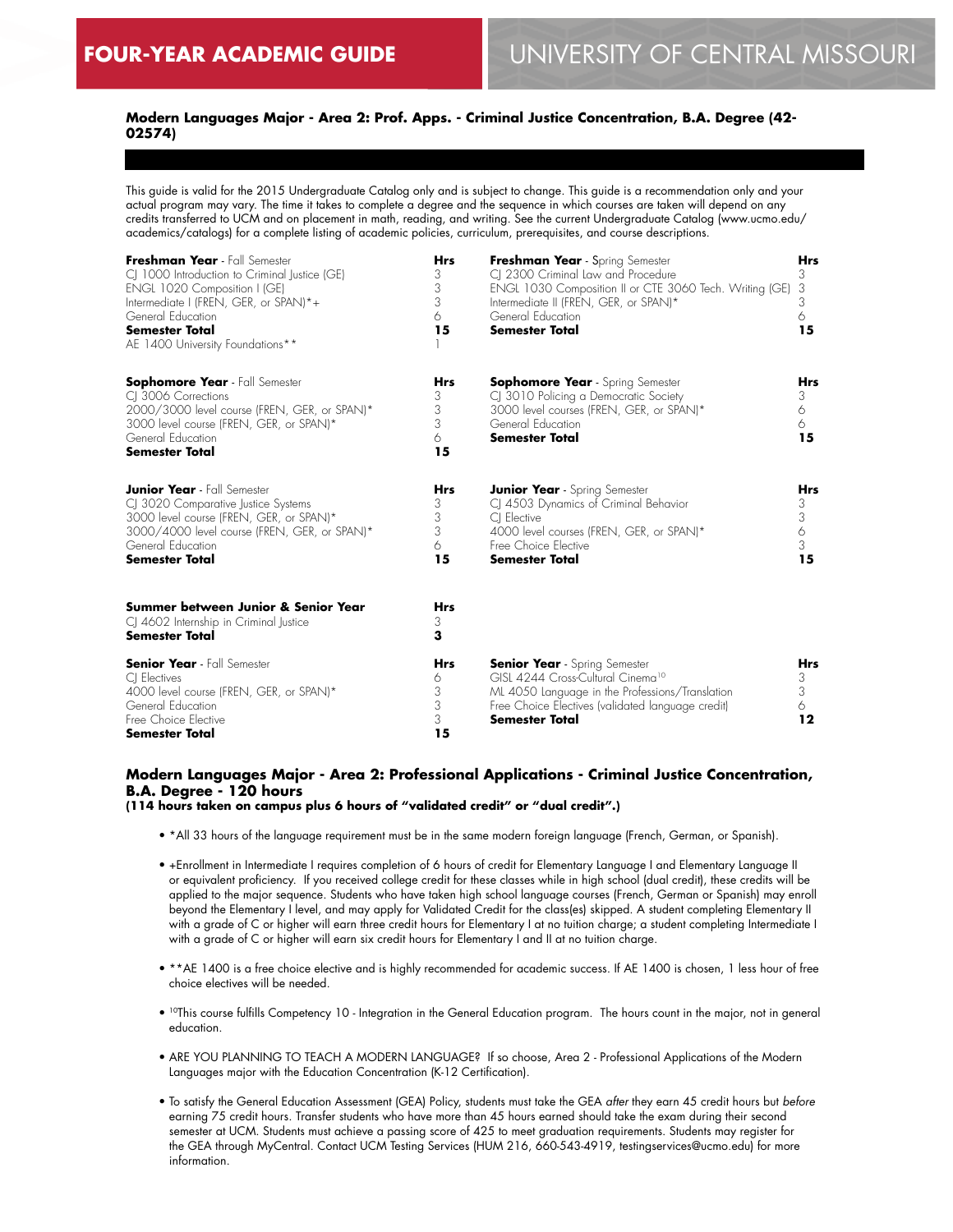## **Modern Languages Major - Area 2: Prof. Apps. - Hospitality Management Concentration, B.A. Degree (42-02574)**

This guide is valid for the 2015 Undergraduate Catalog only and is subject to change. This guide is a recommendation only and your actual program may vary. The time it takes to complete a degree and the sequence in which courses are taken will depend on any credits transferred to UCM and on placement in math, reading, and writing. See the current Undergraduate Catalog (www.ucmo.edu/ academics/catalogs) for a complete listing of academic policies, curriculum, prerequisites, and course descriptions.

| Freshman Year - Fall Semester<br>ENGL 1020 Composition I (GE)<br>HM 1800 Introduction to Hospitality (fall only)<br>Intermediate I (FREN, GER, or SPAN)*+<br>General Education<br><b>Semester Total</b><br>AE 1400 University Foundations**                     | <b>Hrs</b><br>3<br>3<br>3<br>6<br>15 | Freshman Year - Spring Semester<br>ENGL 1030 Composition II or CTE 3060 Tech. Writing (GE)<br>HM 2830 Hospitality Management Case Analysis***<br>Intermediate II (FREN, GER, or SPAN)*<br>General Education<br><b>Semester Total</b>                                        | <b>Hrs</b><br>3<br>3<br>9<br>16           |
|-----------------------------------------------------------------------------------------------------------------------------------------------------------------------------------------------------------------------------------------------------------------|--------------------------------------|-----------------------------------------------------------------------------------------------------------------------------------------------------------------------------------------------------------------------------------------------------------------------------|-------------------------------------------|
| <b>Sophomore Year</b> - Fall Semester<br>ACCT 2101 Principles of Financial Accounting<br>2000/3000 level course (FREN, GER, or SPAN)*<br>3000 level course (FREN, GER, or SPAN)*<br>General Education (COMM 1000 or 1050 recommended)#<br><b>Semester Total</b> | Hrs<br>3<br>3<br>3<br>6<br>15        | <b>Sophomore Year</b> - Spring Semester<br>HM 2830 Hospitality Management Case Analysis***<br>3000 level courses (FREN, GER, or SPAN)*<br>General Education<br><b>Semester Total</b>                                                                                        | <b>Hrs</b><br>6<br>6<br>13                |
| <b>Junior Year</b> - Fall Semester<br>HM 3800 Lodging Management<br>MGT 3325 Business Communication#<br>3000 level course (FREN, GER, or SPAN)*<br>3000/4000 level course (FREN, GER, or SPAN)*<br>General Education<br><b>Semester Total</b>                   | Hrs<br>3<br>3<br>3<br>3<br>3<br>15   | <b>Junior Year</b> - Spring Semester<br>HM 3825 Events Management<br>MGT 3320 Systems, Teams, and Organizational Behavior<br>4000 level courses (FREN, GER, or SPAN)*<br>General Education<br>Free Choice Electives<br><b>Semester Total</b>                                | Hrs<br>3<br>3<br>3<br>3<br>3<br>15        |
| Summer between Junior & Senior Year<br>HM 3810 Internship in Hotel and Restaurant Management<br>Semester Total                                                                                                                                                  | <b>Hrs</b><br>3<br>3                 |                                                                                                                                                                                                                                                                             |                                           |
| <b>Senior Year</b> - Fall Semester<br>HM 2830 Hospitality Management Case Analysis***<br>HM 3844 Restaurant Operations<br>4000 level course (FREN, GER, or SPAN)*<br>Free Choice Electives (validated language credit)+<br><b>Semester Total</b>                | Hrs<br>3<br>3<br>6<br>13             | <b>Senior Year</b> - Spring Semester<br>GISL 4244 Cross-Cultural Cinema <sup>10</sup><br>HRM 3920 Human Resource Management<br>ML 4050 Language in the Professions/Translation<br>4000 level courses (FREN, GER, or SPAN)*<br>Free Choice Elective<br><b>Semester Total</b> | <b>Hrs</b><br>3<br>3<br>3<br>3<br>3<br>15 |

## **Modern Languages Major - Area 2: Professional Applications - Hospitality Management Concentration, B.A. Degree - 120 hours**

**(114 hours taken on campus plus 6 hours of "validated credit" or "dual credit" for language Elementary I and II.)**

- \*All 33 hours of the language requirement must be in the same modern foreign language (French, German, or Spanish).
- +Enrollment in Intermediate I requires completion of 6 hours of credit for Elementary Language I and Elementary Language II or equivalent proficiency. If you received college credit for these classes while in high school (dual credit), these credits will be applied to the major sequence. Students who have taken high school language courses (French, German or Spanish) may enroll beyond the Elementary I level, and may apply for Validated Credit for the class(es) skipped. A student completing Elementary II with a grade of C or higher will earn three credit hours for Elementary I at no tuition charge; a student completing Intermediate I with a grade of C or higher will earn six credit hours for Elementary I and II at no tuition charge.
- \*\*AE 1400 is a free choice elective and is highly recommended for academic success. If AE 1400 is chosen, 1 less hour of free choice electives will be needed.
- \*\*\*HM 2830 Hospitality Management Case Analysis is a one-credit hour course that must be repeated for a total of three credit hours.
- #MGT 3325 requires a prerequisite of either COMM 1000 or 1050. Either of these classes will fulfill the Communication requirement in General Education.
- 10This course fulfills Competency 10 Integration in the General Education program. The hours count in the major, not in general education.
- ARE YOU PLANNING TO TEACH A MODERN LANGUAGE? If so choose, Area 2 Professional Applications of the Modern Languages major with the Education Concentration (K-12 Certification).
- To satisfy the General Education Assessment (GEA) Policy, students must take the GEA *after* they earn 45 credit hours but *before* earning 75 credit hours. Transfer students who have more than 45 hours earned should take the exam during their second semester at UCM. Students must achieve a passing score of 425 to meet graduation requirements. Students may register for the GEA through MyCentral. Contact UCM Testing Services (HUM 216, 660-543-4919, testingservices@ucmo.edu) for more information.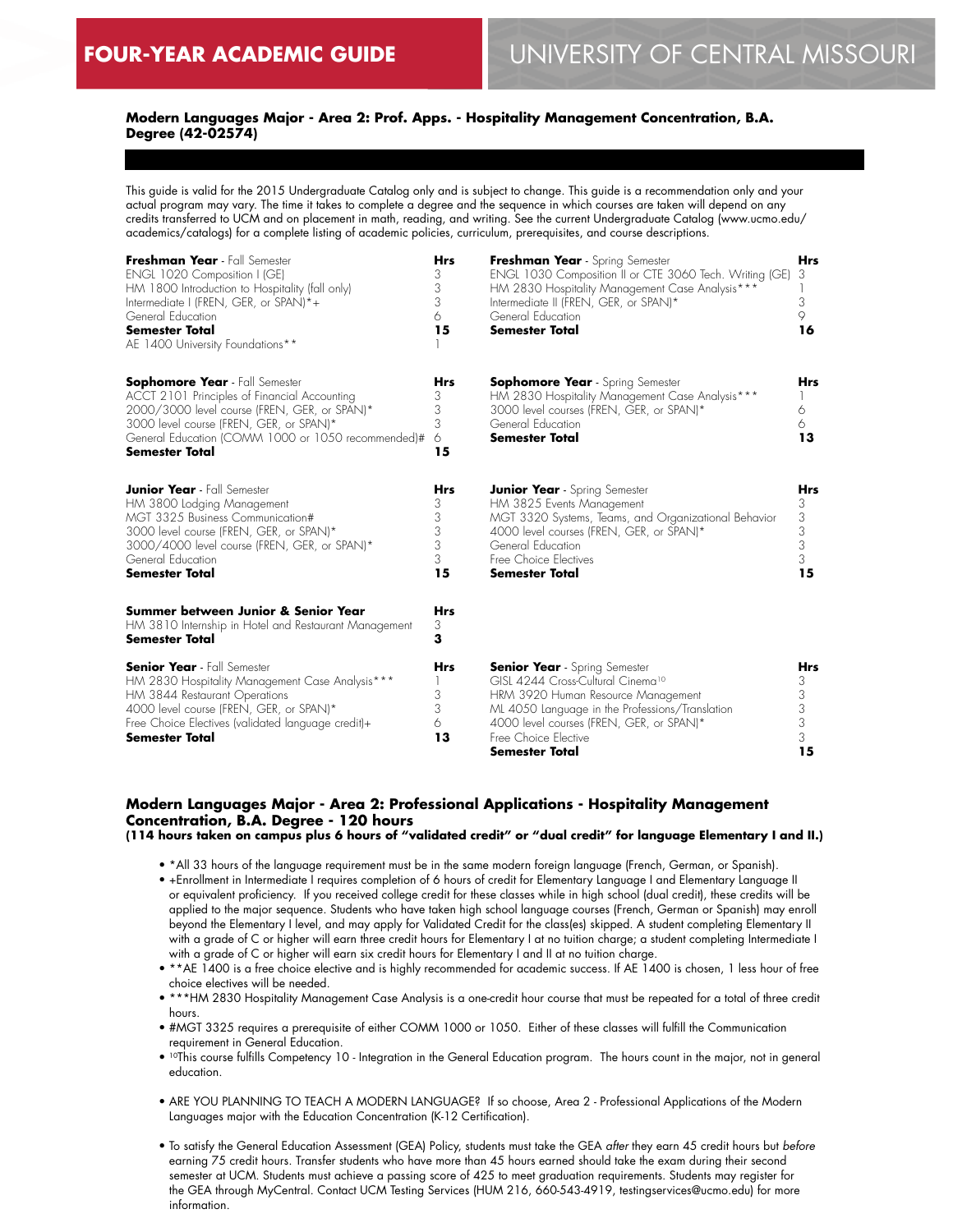## **Modern Languages Major - Area 2: Prof. Apps. - Public Relations Concentration, B.A. Degree (42- 02574)**

This guide is valid for the 2015 Undergraduate Catalog only and is subject to change. This guide is a recommendation only and your actual program may vary. The time it takes to complete a degree and the sequence in which courses are taken will depend on any credits transferred to UCM and on placement in math, reading, and writing. See the current Undergraduate Catalog (www.ucmo.edu/ academics/catalogs) for a complete listing of academic policies, curriculum, prerequisites, and course descriptions.

| Freshman Year - Fall Semester<br>ENGL 1020 Composition I (GE)<br>Intermediate I (FREN, GER, or SPAN)*+<br>General Education<br><b>Semester Total</b><br>AE 1400 University Foundations**                                                                                       | <b>Hrs</b><br>3<br>3<br>9<br>15           | Freshman Year - Spring Semester<br>ENGL 1030 Composition II or CTE 3060 Tech. Writing (GE)<br>Intermediate II (FREN, GER, or SPAN)*<br>General Education<br><b>Semester Total</b>                                                     | <b>Hrs</b><br>3<br>3<br>9<br>15                              |
|--------------------------------------------------------------------------------------------------------------------------------------------------------------------------------------------------------------------------------------------------------------------------------|-------------------------------------------|---------------------------------------------------------------------------------------------------------------------------------------------------------------------------------------------------------------------------------------|--------------------------------------------------------------|
| <b>Sophomore Year</b> - Fall Semester<br>COMM 2620 Introduction to Public Relations<br>2000/3000 level course (FREN, GER, or SPAN)*<br>3000 level course (FREN, GER, or SPAN)*<br>General Education<br><b>Semester Total</b>                                                   | <b>Hrs</b><br>3<br>3<br>3<br>6<br>15      | <b>Sophomore Year</b> - Spring Semester<br>COMM 2625 Writing & Editing for Public Relations<br>3000 level courses (FREN, GER, or SPAN)*<br>General Education<br><b>Semester Total</b>                                                 | <b>Hrs</b><br>3<br>6<br>6<br>15                              |
| <b>Junior Year</b> - Fall Semester<br>COMM 3620 Strategic Planning for Public Relations<br>3000 level course (FREN, GER, or SPAN)*<br>3000/4000 level course (FREN, GER, or SPAN)*<br>General Education<br>Free Choice Elective<br><b>Semester Total</b>                       | Hrs<br>3<br>3<br>3<br>3<br>3<br>15        | <b>Junior Year</b> - Spring Semester<br>COMM 3010 Interpersonal Communication<br>COMM 4680 Advanced PR Writing<br>4000 level courses (FREN, GER, or SPAN)*<br>Free Choice Elective<br><b>Semester Total</b>                           | <b>Hrs</b><br>$\frac{3}{3}$<br>6<br>3<br>15                  |
| Summer between Junior & Senior Year<br>COMM 4605 PR Internship<br><b>Semester Total</b>                                                                                                                                                                                        | <b>Hrs</b><br>3<br>3                      |                                                                                                                                                                                                                                       |                                                              |
| <b>Senior Year</b> - Fall Semester<br>COMM 3100 Communication Research Methods<br>COMM 3340 Intercultural Communication (GE)<br>COMM 4670 Strategic Crisis Communication<br>POLS 4520 Principles of International Development<br>Free Choice Elective<br><b>Semester Total</b> | <b>Hrs</b><br>3<br>3<br>3<br>3<br>3<br>15 | <b>Senior Year</b> - Spring Semester<br>GISL 4244 Cross-Cultural Cinema <sup>10</sup><br>ML 4050 Language in the Professions/Translation<br>4000 level courses (FREN, GER, or SPAN)*<br>Free Choice Elective<br><b>Semester Total</b> | <b>Hrs</b><br>3<br>$\ensuremath{\mathsf{3}}$<br>3<br>3<br>12 |

## **Modern Languages Major - Area 2: Professional Applications - Public Relations Concentration, B.A. Degree - 120 hours**

**(114 hours taken on campus plus 6 hours of "validated credit" or "dual credit".)**

- \*All 33 hours of the language requirement must be in the same modern foreign language (French, German, or Spanish).
- +Enrollment in Intermediate I requires completion of 6 hours of credit for Elementary Language I and Elementary Language II or equivalent proficiency. If you received college credit for these classes while in high school (dual credit), these credits will be applied to the major sequence. Students who have taken high school language courses (French, German or Spanish) may enroll beyond the Elementary I level, and may apply for Validated Credit for the class(es) skipped. A student completing Elementary II with a grade of C or higher will earn three credit hours for Elementary I at no tuition charge; a student completing Intermediate I with a grade of C or higher will earn six credit hours for Elementary I and II at no tuition charge.
- \*\*AE 1400 is a free choice elective and is highly recommended for academic success. If AE 1400 is chosen, 1 less hour of free choice electives will be needed.
- 10This course fulfills Competency 10 Integration in the General Education program. The hours count in the major, not in general education.
- ARE YOU PLANNING TO TEACH A MODERN LANGUAGE? If so choose, Area 2 Professional Applications of the Modern Languages major with the Education Concentration (K-12 Certification).
- To satisfy the General Education Assessment (GEA) Policy, students must take the GEA *after* they earn 45 credit hours but *before* earning 75 credit hours. Transfer students who have more than 45 hours earned should take the exam during their second semester at UCM. Students must achieve a passing score of 425 to meet graduation requirements. Students may register for the GEA through MyCentral. Contact UCM Testing Services (HUM 216, 660-543-4919, testingservices@ucmo.edu) for more information.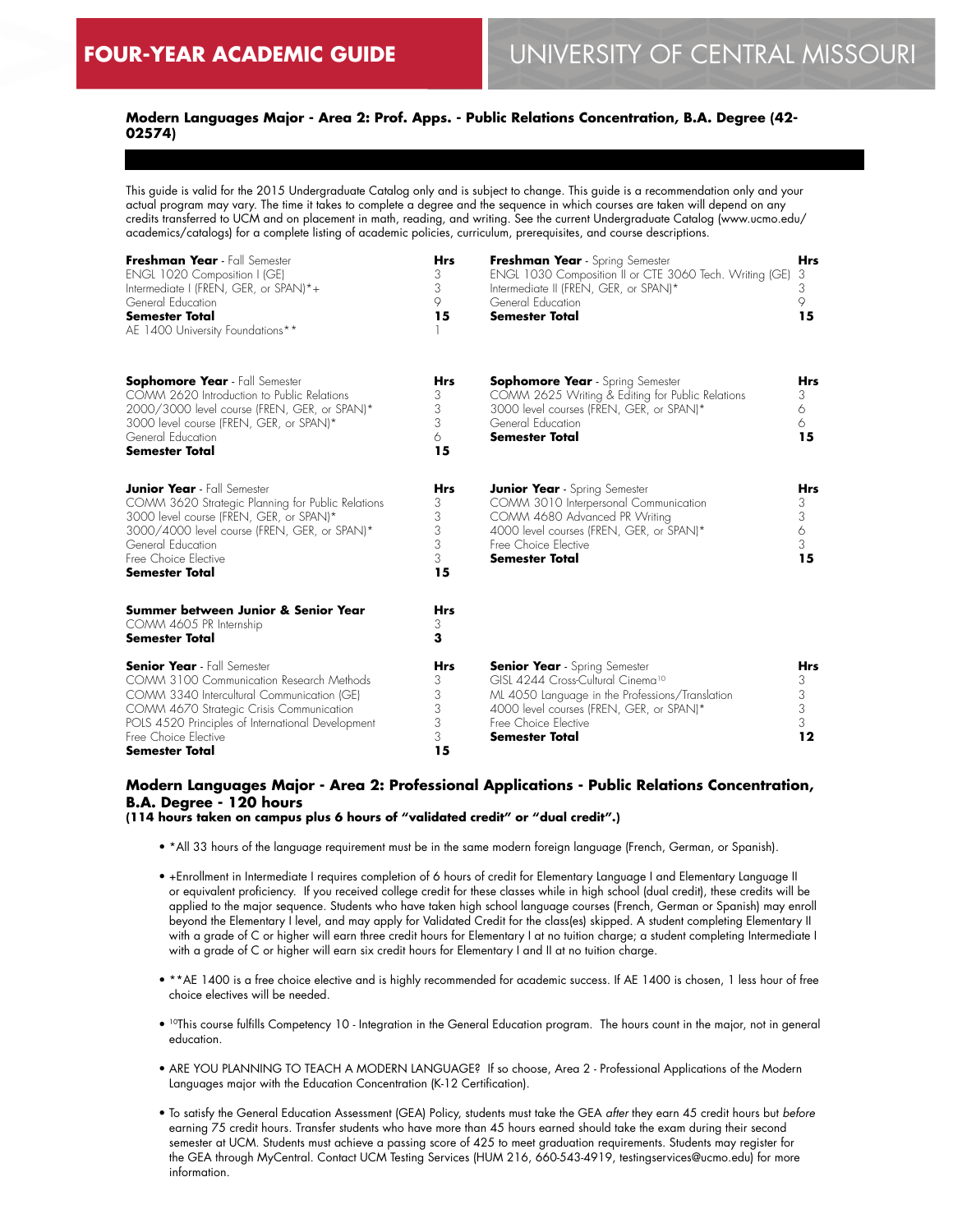## **Modern Languages Major - Area 2: Prof. Apps. - Education Concentration (K-12 Cert.), B.A. Degree (42-02574)**

This guide is valid for the 2015 Undergraduate Catalog only and is subject to change. This guide is a recommendation only and your actual program may vary. The time it takes to complete a degree and the sequence in which courses are taken will depend on any credits transferred to UCM and on placement in math, reading, and writing. See the current Undergraduate Catalog (www.ucmo.edu/ academics/catalogs) for a complete listing of academic policies, curriculum, prerequisites, and course descriptions.

| Freshman Year - Fall Semester<br>ENGL 1020 Composition I (GE)<br>POLS 1510 American Government (GE)<br>Intermediate I (FREN, GER, or SPAN)*+<br>General Education Science w/lab**<br>General Education Math<br><b>Semester Total</b><br>AE 1400 University Foundations***                                                                                                             | Hrs<br>3<br>3<br>3<br>4<br>3<br>16                | Freshman Year - Spring Semester<br>ENGL 1030 Composition II or CTE 3060 Tech. Writing (GE)<br>HIST 1350 or 1351 History of the United States (GE)<br>Intermediate II (FREN, GER, or SPAN)*<br>General Education Managing Information<br>General Education<br><b>Semester Total</b>                                                                                                              | <b>Hrs</b><br>3<br>3<br>3<br>$2 - 3$<br>3<br>$14 - 15$ |
|---------------------------------------------------------------------------------------------------------------------------------------------------------------------------------------------------------------------------------------------------------------------------------------------------------------------------------------------------------------------------------------|---------------------------------------------------|-------------------------------------------------------------------------------------------------------------------------------------------------------------------------------------------------------------------------------------------------------------------------------------------------------------------------------------------------------------------------------------------------|--------------------------------------------------------|
| <b>Sophomore Year</b> - Fall Semester<br>2000/3000 level course (FREN, GER, or SPAN)*<br>3000 level course (FREN, GER, or SPAN)*<br>(Foundations Block)#<br>EDFL 2100 Introduction to the Teaching Profession<br>FLDX 2150 Introductory Field Experience<br>EDFL 2240 Educational Psychology<br>EDSP 2100 Education of the Exceptional Child<br><b>Semester Total</b>                 | <b>Hrs</b><br>3<br>3<br>3<br>3<br>3<br>16         | <b>Sophomore Year</b> - Spring Semester<br>3000 level courses (FREN, GER, or SPAN)*<br>General Education<br><b>Semester Total</b><br>(Successfully complete MoGEA exam by end of this semester)                                                                                                                                                                                                 | <b>Hrs</b><br>6<br>$\circ$<br>15                       |
| <b>Junior Year</b> - Fall Semester<br>3000 level course (FREN, GER, or SPAN)*<br>4000 level course (FREN, GER, or SPAN)*<br>General Education<br>Free Choice Electives (6 hrs. will be validated language credit) 9<br><b>Semester Total</b>                                                                                                                                          | <b>Hrs</b><br>3<br>3<br>3<br>18                   | <b>Junior Year</b> - Spring Semester<br>EDFL 2250 Introduction to English Language Learners and<br>Culturally Responsive Pedagogy<br>EDFL 4210 Introduction to Content Area Literacy<br>EDFL 4974 Content Specific Assessment<br>FLDX 3000 Field Experience in the Content Area<br>PSY 4230 Psychology of Adolescence (GE)<br>4000 level courses (FREN, GER, or SPAN)*<br><b>Semester Total</b> | <b>Hrs</b><br>$\overline{2}$<br>2<br>3<br>6<br>15      |
| <b>Senior Year</b> - Fall Semester<br>EDFL 4970 Secondary Teaching & Behavior Management<br>EDFL 4971 K-12 Content Area Literacy<br>EDFL 4973 Classroom Management in Content Areas<br>FLDX 4970 Field Experience II in the Content Area<br>ML 4054 Methods of Teaching Foreign Language<br>4000 level course (FREN, GER, or SPAN)*<br>Free Choice Electives<br><b>Semester Total</b> | <b>Hrs</b><br>2<br>3<br>3<br>$2 - 3$<br>$13 - 14$ | <b>Senior Year</b> - Spring Semester<br>FLDX 4468 Student Teaching Secondary II <sup>10</sup><br>FLDX 4496 Student Teaching Elementary II<br><b>Semester Total</b><br>(All non-student teaching coursework and tests must be<br>successfully completed before this semester for enrollment in<br>student teaching.)                                                                             | <b>Hrs</b><br>$\overline{A}$<br>8<br>12                |

## **Modern Languages Major - Area 2: Professional Applications - Education Concentration (K-12 Certification), B.A. Degree 120 hours**

**(114 hours taken on campus plus six hours of "validated credit" or "dual credit".)**

• \*All 33 hours of the language requirement must be in the same modern foreign language (French, German, or Spanish).

• +Enrollment in Intermediate I requires completion of 6 hours of credit for Elementary Language I and Elementary Language II or equivalent proficiency. If you received college credit for these classes while in high school (dual credit), these credits will be applied to the major sequence. Students who have taken high school language courses (French, German or Spanish) may enroll beyond the Elementary I level, and may apply for Validated Credit for the class(es) skipped. A student completing Elementary II with a grade of C or higher will earn three credit hours for Elementary I at no tuition charge; a student completing Intermediate I with a grade of C or higher will earn six credit hours for Elementary I and II at no tuition charge.

• #These four courses must be taken as a block, see your academic advisor for enrollment.

- \*\* Students pursuing the Education Concentration must complete a biology prefix.
- \*\*\*AE 1400 is a free choice elective and is highly recommended for academic success. If AE 1400 is chosen, 1 less hour of free choice electives will be needed.

• 10This course fulfills Competency 10 - Integration in the General Education program. The hours count in the major, not in general education.

- The Missouri General Education Assessment (MoGEA) is an exam required of all Teacher Education students. Students must pass all areas of the MoGEA for admission to the Teacher Education Program. Students should take and successfully complete the MoGEA before completion of their sophomore year (60 earned hours). See your academic advisor to discuss the classes needed to prepare for the exam.
- Teacher Education candidates must take the appropriate Missouri Content Assessment (MoCA) for their certification area before they can student teach, and must pass it in order to be recommended for certification. Information and registration is available on the MEGA website: http://www.mo.nesinc.com/.
- See www.ucmo.edu/cert for statement and information (including application) on admission to teacher education. Full admission is required before enrollment in professional education classes and student teaching. The application for student teaching is due approximately one year in advance.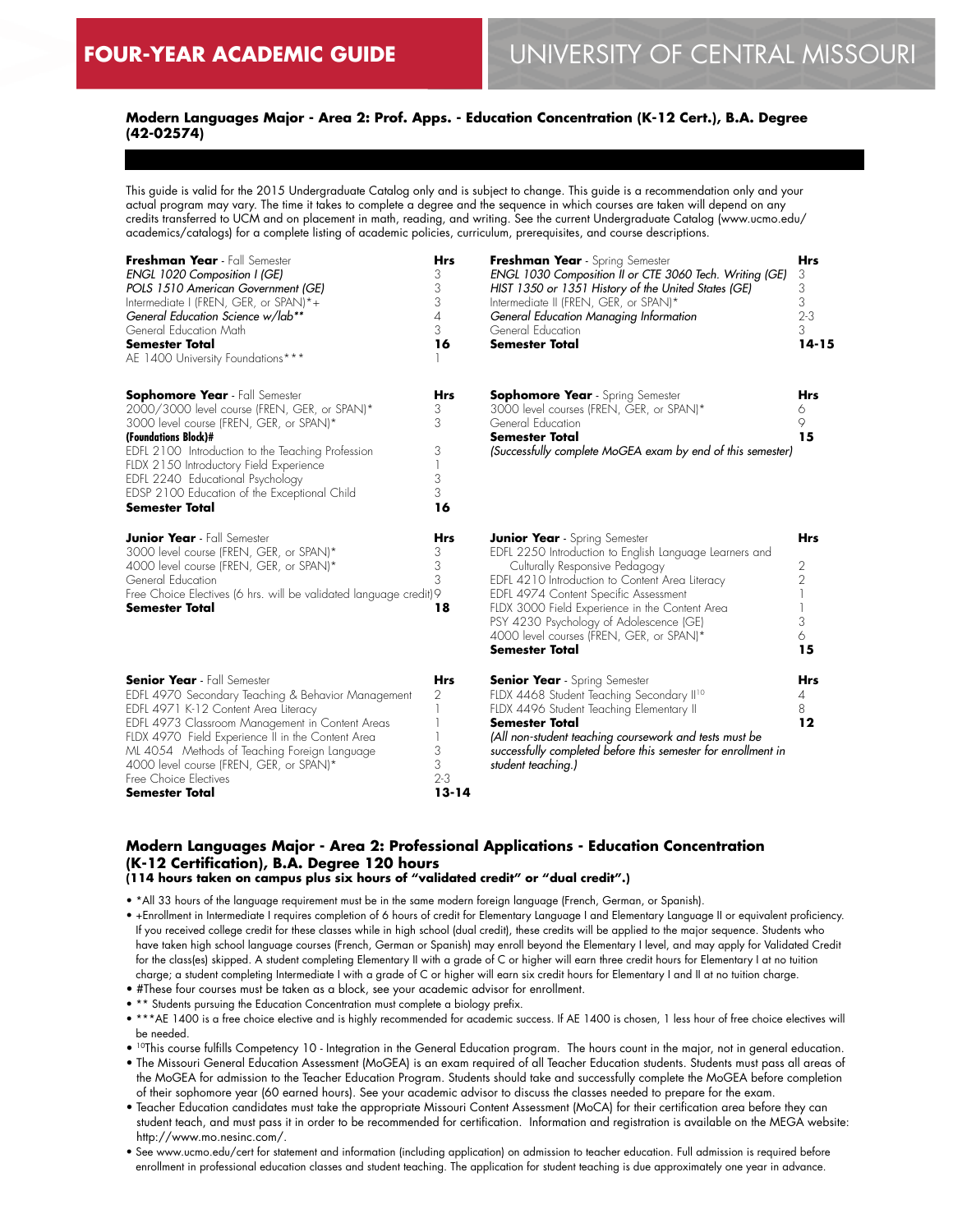#### **Music Major, B.A. Degree (42-436)**

This guide is valid for the 2015 Undergraduate Catalog only and is subject to change. This guide is a recommendation only and your actual program may vary. The time it takes to complete a degree and the sequence in which courses are taken will depend on any credits transferred to UCM and on placement in math, reading, and writing. See the current Undergraduate Catalog (www.ucmo.edu/ academics/catalogs) for a complete listing of academic policies, curriculum, prerequisites, and course descriptions.

| Freshman Year - Fall Semester<br>ENGL 1020 Composition I (GE)<br>MUS 1000 Recital Attendance<br>MUS 1100 Fundamentals of Music+* or General Education<br>MUS 1225 Music of the World's Cultures (GE)<br>Major Instrument or Voice, 1000 Level<br>Major Large Ensemble<br>Modern Language Requirement (GE)**<br><b>Semester Total</b><br>AE 1400 University Foundations*** | <b>Hrs</b><br>3<br>$\Omega$<br>3<br>3<br>3<br>14 | Freshman Year - Spring Semester<br>ENGL 1030 Composition II or CTE 3060 Tech. Writing (GE)<br>MUS 1000 Recital Attendance<br>MUS 1111 Theory I*<br>MUS 1121 Aural Training I*<br>Major Instrument or Voice, 1000 Level<br>Major Large Ensemble<br>Modern Language Requirement**<br>General Education<br><b>Semester Total</b>    | <b>Hrs</b><br>3<br>0<br>3<br>3<br>3<br>15            |
|---------------------------------------------------------------------------------------------------------------------------------------------------------------------------------------------------------------------------------------------------------------------------------------------------------------------------------------------------------------------------|--------------------------------------------------|----------------------------------------------------------------------------------------------------------------------------------------------------------------------------------------------------------------------------------------------------------------------------------------------------------------------------------|------------------------------------------------------|
| <b>Sophomore Year</b> - Fall Semester<br>ENGL 2220 World Masterpieces (GE)**<br>MUS 1000 Recital Attendance<br>MUS 1112 Theory II*<br>MUS 1122 Aural Training II*<br>MUS 2221 Introduction to Music Literature I*<br>Major Instrument or Voice, 1000 Level<br>General Education<br><b>Semester Total</b>                                                                  | Hrs<br>3<br>$\Omega$<br>3<br>2<br>6<br>16        | <b>Sophomore Year</b> - Spring Semester<br>MUS 1000 Recital Attendance<br>MUS 2111 Theory III*<br>MUS 2121 Aural Training III*<br>MUS 2222 Introduction to Music Literature II*<br>Major Instrument or Voice, 1000 Level<br>Minor Coursework<br>General Education<br><b>Semester Total</b>                                       | Hrs<br>0<br>3<br>$\overline{2}$<br>3<br>6<br>16      |
| <b>Junior Year</b> - Fall Semester<br>MUS 1000 Recital Attendance<br>MUS 3211 Music History to 1750*<br>Major Instrument or Voice, 3000 Level<br>Minor Coursework<br>General Education<br><b>Semester Total</b>                                                                                                                                                           | <b>Hrs</b><br>0<br>3<br>1.5<br>6<br>6<br>16.5    | <b>Junior Year</b> - Spring Semester<br>MUS 1000 Recital Attendance<br>MUS 3212 Music History 1750-Present (GE)*<br>Major Instrument or Voice, 3000 Level<br>Minor Coursework<br>General Education<br><b>Semester Total</b>                                                                                                      | Hrs<br>0<br>3<br>1.5<br>6<br>3<br>13.5               |
| <b>Senior Year</b> - Fall Semester<br>Major Instrument or Voice, 3000 Level<br>Elective in Music<br>Minor Coursework<br>Free Choice Electives<br>Semester Total                                                                                                                                                                                                           | <b>Hrs</b><br>1.5<br>3<br>3<br>8<br>15.5         | <b>Senior Year</b> - Spring Semester<br>MUS 4000 <sup>10</sup> Special Projects, 4060 <sup>10</sup> Senior Recital,<br>4430 <sup>10</sup> Sem. in Music Technology, or 4514 <sup>10</sup> Piano<br>Pedagogy IV - Seminar<br>Major Instrument or Voice, 3000 Level<br>Minor Coursework<br>Free Choice Electives<br>Semester Total | <b>Hrs</b><br>$2 - 3$<br>1.5<br>3<br>$6 - 7$<br>13.5 |

#### **Music Major, B.A. Degree - 120 hours**

- +MUS 1100 with a grade of C or better may be required as a prerequisite to MUS 1111 if the student does not pass this course by the admission examination.
- \*This course is only offered during the semester listed.
- \*\*Refer to the Bachelor's Degree Requirements section in the catalog for the B.A. Modern Language requirement. This plan is based on two modern language courses and ENGL 2220 for General Education Literature.
- \*\*\*AE 1400 is a free choice elective and is highly recommended for academic success. If AE 1400 is chosen, 1 less hour of free choice electives will be needed.
- 10This course fulfills Competency 10 Integration in the General Education program. The hours count in the major, not in general education.
- This plan is based on a 21-hour minor.
- This major does not build in the minimum number (30) of upper-level credit hours required for graduation. Be sure to include upperlevel choices (3000/4000) in your major electives, minor, general education, and/or free choice electives.
- To satisfy the General Education Assessment (GEA) Policy, students must take the GEA *after* they earn 45 credit hours but *before* earning 75 credit hours. Transfer students who have more than 45 hours earned should take the exam during their second semester at UCM. Students must achieve a passing score of 425 to meet graduation requirements. Students may register for the GEA through MyCentral. Contact UCM Testing Services (HUM 216, 660-543-4919, testingservices@ucmo.edu) for more information.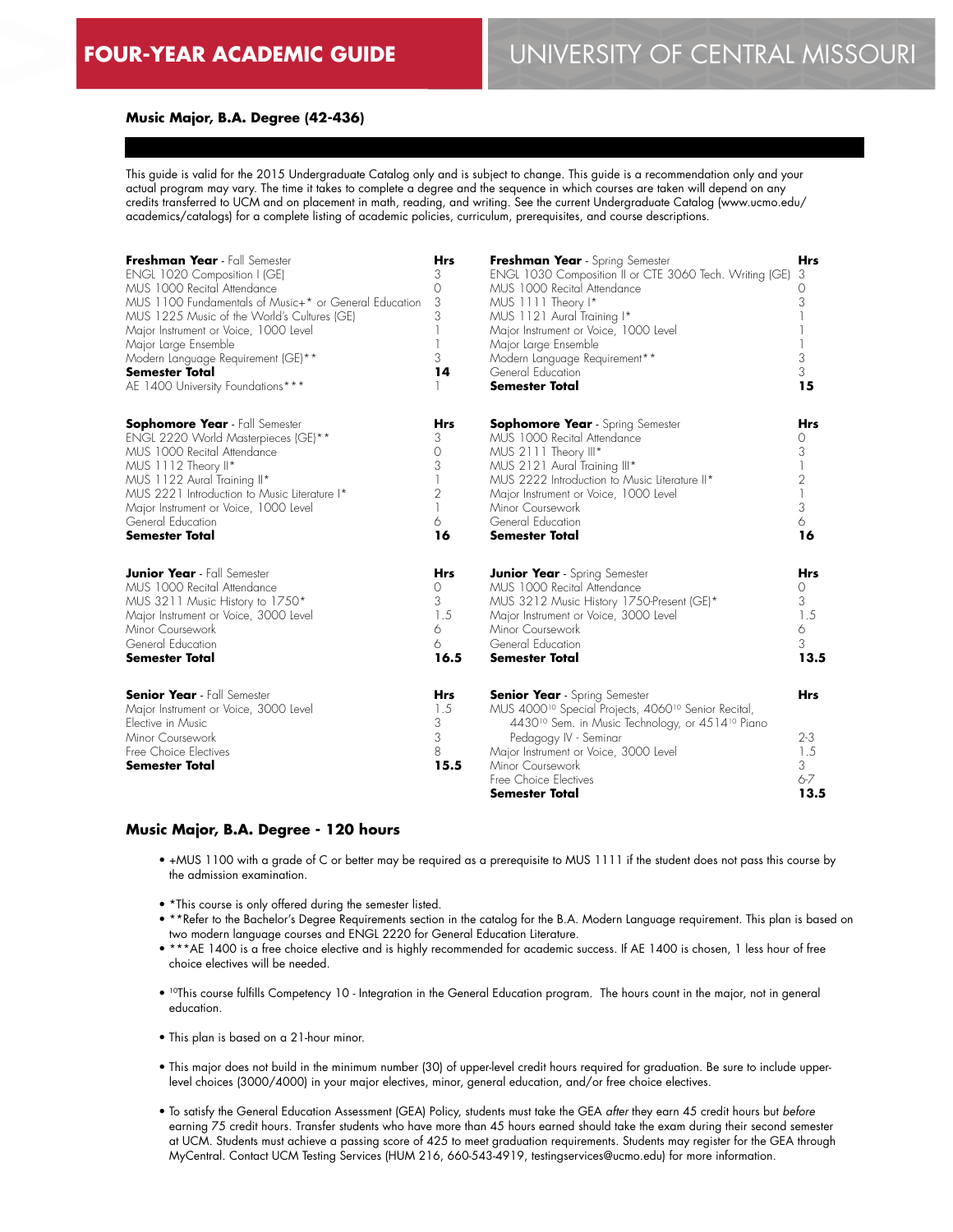## **Music Major (Area 1 Instrumental - odd year start), B.M. Degree (44-01472)**

This guide is valid for the 2015 Undergraduate Catalog only and is subject to change. This guide is a recommendation only and your actual program may vary. The time it takes to complete a degree and the sequence in which courses are taken will depend on any credits transferred to UCM and on placement in math, reading, and writing. See the current Undergraduate Catalog (www.ucmo.edu/ academics/catalogs) for a complete listing of academic policies, curriculum, prerequisites, and course descriptions.

| Freshman Year - Fall Semester<br>ENGL 1020 Composition I (GE)<br>MUS 1000 Recital Attendance<br>MUS 1100 Fundamentals of Music+* or General Education<br>MUS 2221 Introduction to Music Literature I*<br>Major Instrument, 1000 Level<br>Major Large Instrument Ensemble<br>(Piano Class I) **<br>General Education<br><b>Semester Total</b> | Hrs<br>3<br>0<br>3<br>$\overline{2}$<br>$\overline{2}$<br>$\mathbb{I}$<br>(1)<br>3<br>14 | Freshman Year - Spring Semester<br>ENGL 1030 Composition II or CTE 3060 Tech. Writing (GE)<br>MUS 1000 Recital Attendance<br>MUS 1111 Theory I*<br>MUS 1121 Aural Training I*<br>MUS 1225 Music of the World's Cultures (GE)<br>MUS 2222 Introduction to Music Literature II*<br>Major Instrument, 1000 Level<br>Major Large Instrument Ensemble<br>(Piano Class II) **<br><b>Semester Total</b>       | <b>Hrs</b><br>3<br>$\Omega$<br>3<br>$\mathbf{1}$<br>3<br>$\sqrt{2}$<br>$\overline{2}$<br>$\mathbb{I}$<br>(1)<br>15 |
|----------------------------------------------------------------------------------------------------------------------------------------------------------------------------------------------------------------------------------------------------------------------------------------------------------------------------------------------|------------------------------------------------------------------------------------------|--------------------------------------------------------------------------------------------------------------------------------------------------------------------------------------------------------------------------------------------------------------------------------------------------------------------------------------------------------------------------------------------------------|--------------------------------------------------------------------------------------------------------------------|
| <b>Sophomore Year</b> - Fall Semester<br>MUS 1000 Recital Attendance<br>MUS 1112 Theory II*<br>MUS 1122 Aural Training II*<br>MUS 2300 Fundamentals of Conducting*<br>Instrumental Music Elective<br>Major Instrument, 1000 Level<br>Major Large Instrument Ensemble<br>(Piano Class III) **<br>General Education<br><b>Semester Total</b>   | Hrs<br>0<br>3<br>1<br>3<br>1<br>$\overline{2}$<br>$\mathbb{I}$<br>(1)<br>6<br>17         | <b>Sophomore Year</b> - Spring Semester<br>MUS 1000 Recital Attendance<br>MUS 2111 Theory III*<br>MUS 2121 Aural Training III*<br><b>MUS Electives</b><br>Instrumental Music Elective<br>Major Instrument, 1000 Level<br>Major Large Instrument Ensemble<br>(Piano Class IV)**<br>General Education<br><b>Semester Total</b>                                                                           | <b>Hrs</b><br>$\Omega$<br>3<br>$\overline{2}$<br>$\mathbf{1}$<br>(1)<br>6<br>15                                    |
| <b>Junior Year</b> - Fall Semester<br>MUS 1000 Recital Attendance<br>MUS 2112 Theory IV*<br>MUS 2122 Aural Training IV*<br>MUS 3211 Music History to 1750*<br>MUS 4125 Form & Analysis (only offered Fall semesters of<br>odd numbered years)<br>Major Instrument, 3000 Level<br>Major Large Instrument Ensemble<br><b>Semester Total</b>    | <b>Hrs</b><br>0<br>3<br>1<br>3<br>3<br>3<br>$\mathbb{I}$<br>14                           | <b>Junior Year</b> - Spring Semester<br>MUS 1000 Recital Attendance<br>MUS 3060 Junior Recital<br>MUS 3212 Music History 1750-Present (GE)*<br><b>MUS Electives</b><br>MUS Required Elective***<br>Major Instrument, 3000 Level<br>Major Large Instrument Ensemble<br>General Education<br><b>Semester Total</b>                                                                                       | <b>Hrs</b><br>$\Omega$<br>3<br>3<br>3<br>3<br>$\mathbb{I}$<br>3<br>17                                              |
| <b>Senior Year</b> - Fall Semester<br>MUS 1000 Recital Attendance<br>MUS 4240, 4245, 4250, or 4255 Instrumental Lit. & Ped.<br><b>MUS Electives</b><br>Major Instrument, 3000 Level<br>Small Instrumental Ensemble<br>General Education<br><b>Semester Total</b>                                                                             | <b>Hrs</b><br>0<br>$\overline{2}$<br>3<br>3<br>1<br>6<br>15                              | <b>Senior Year</b> - Spring Semester<br>MUS 1000 Recital Attendance<br>MUS 4060 Senior Recital <sup>10</sup><br>Major Instrument, 3000 Level<br><b>MUS Electives</b><br>Small Instrumental Ensemble<br>General Education (only 3 hours of General Education are<br>needed here if the other 3 hours were taken in the first<br>semester instead of MUS 1100)<br>Free Choice Elective<br>Semester Total | <b>Hrs</b><br>$\Omega$<br>$\overline{2}$<br>$\mathfrak 3$<br>3<br>$3-6$<br>-1<br>$13 - 15$                         |

### **Music Major (Area 1 Instrumental - odd year start), B.M. Degree - 120 hours**

- +MUS 1100 with a grade of C or better may be required as a prerequisite to MUS 1111 if the student does not pass this course by the admission examination.
- \*This course is only offered during the semester listed.
- \*\*Keyboard competency is required for this degree program. Private piano lessons may be required to reach competency.
- \*\*\*For the MUS Required Elective choose among the following three courses: MUS 4101 Counterpoint I (offered fall semester of even numbered years only), MUS 4115 Instrumentation (offered spring semester), or MUS 4185 Jazz-Commercial Arranging (offered spring semester of odd numbered years only).
- <sup>10</sup>This course fulfills Competency 10 Integration in the General Education program. The hours count in the major, not in general education.
- To satisfy the General Education Assessment (GEA) Policy, students must take the GEA *after* they earn 45 credit hours but *before* earning 75 credit hours. Transfer students who have more than 45 hours earned should take the exam during their second semester at UCM. Students must achieve a passing score of 425 to meet graduation requirements. Students may register for the GEA through MyCentral. Contact UCM Testing Services (HUM 216, 660-543-4919, testingservices@ucmo.edu) for more information.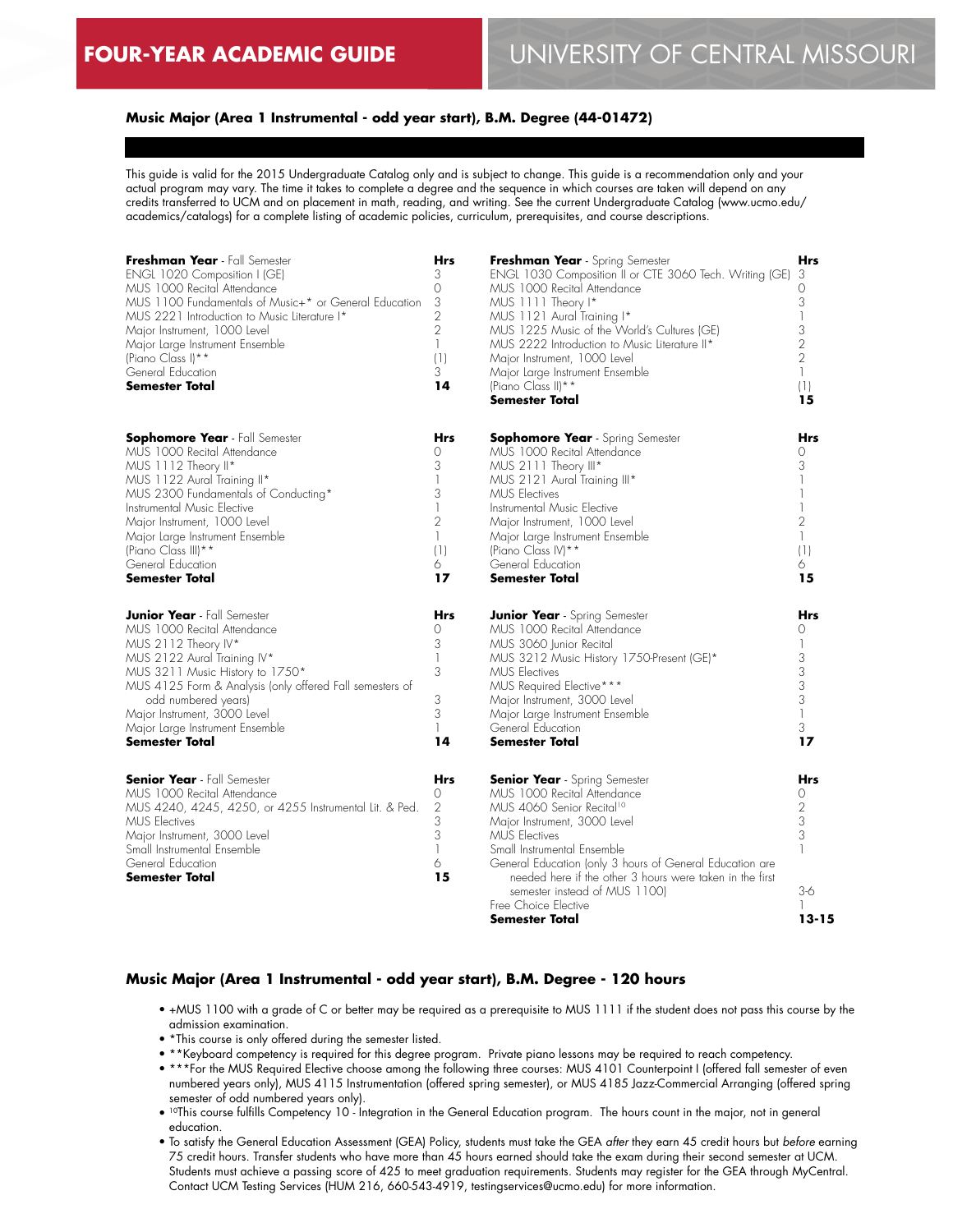## **Music Major (Area 1 Instrumental - even year start), B.M. Degree (44-01472)**

This guide is valid for the 2015 Undergraduate Catalog only and is subject to change. This guide is a recommendation only and your actual program may vary. The time it takes to complete a degree and the sequence in which courses are taken will depend on any credits transferred to UCM and on placement in math, reading, and writing. See the current Undergraduate Catalog (www.ucmo.edu/ academics/catalogs) for a complete listing of academic policies, curriculum, prerequisites, and course descriptions.

| Freshman Year - Fall Semester<br>ENGL 1020 Composition I (GE)<br>MUS 1000 Recital Attendance<br>MUS 1100 Fundamentals of Music+* or General Education<br>MUS 2221 Introduction to Music Literature I*<br>Major Instrument, 1000 Level<br>Major Large Instrument Ensemble<br>(Piano Class I) **<br>General Education<br><b>Semester Total</b>        | Hrs<br>3<br>0<br>3<br>$\overline{2}$<br>$\overline{2}$<br>$\mathbb{I}$<br>(1)<br>3<br>14 | Freshman Year - Spring Semester<br>ENGL 1030 Composition II or CTE 3060 Tech. Writing (GE)<br>MUS 1000 Recital Attendance<br>MUS 1111 Theory I*<br>MUS 1121 Aural Training I*<br>MUS 1225 Music of the World's Cultures (GE)<br>MUS 2222 Introduction to Music Literature II*<br>Major Instrument, 1000 Level<br>Major Large Instrument Ensemble<br>(Piano Class II) **<br><b>Semester Total</b>       | <b>Hrs</b><br>3<br>$\Omega$<br>3<br>$\mathbf{1}$<br>3<br>$\overline{2}$<br>$\overline{2}$<br>$\mathbb{I}$<br>(1)<br>15 |
|-----------------------------------------------------------------------------------------------------------------------------------------------------------------------------------------------------------------------------------------------------------------------------------------------------------------------------------------------------|------------------------------------------------------------------------------------------|--------------------------------------------------------------------------------------------------------------------------------------------------------------------------------------------------------------------------------------------------------------------------------------------------------------------------------------------------------------------------------------------------------|------------------------------------------------------------------------------------------------------------------------|
| <b>Sophomore Year</b> - Fall Semester<br>MUS 1000 Recital Attendance<br>MUS 1112 Theory II*<br>MUS 1122 Aural Training II*<br>MUS 2300 Fundamentals of Conducting*<br>Instrumental Music Elective<br>Major Instrument, 1000 Level<br>Major Large Instrument Ensemble<br>(Piano Class III) **<br>General Education<br><b>Semester Total</b>          | <b>Hrs</b><br>0<br>3<br>1<br>3<br>$\overline{2}$<br>$\mathbb{I}$<br>(1)<br>6<br>17       | <b>Sophomore Year</b> - Spring Semester<br>MUS 1000 Recital Attendance<br>MUS 2111 Theory III*<br>MUS 2121 Aural Training III*<br><b>MUS Electives</b><br>Instrumental Music Elective<br>Major Instrument, 1000 Level<br>Major Large Instrument Ensemble<br>(Piano Class IV)**<br>General Education<br><b>Semester Total</b>                                                                           | <b>Hrs</b><br>$\Omega$<br>3<br>$\overline{2}$<br>$\mathbf{1}$<br>(1)<br>6<br>15                                        |
| <b>Junior Year</b> - Fall Semester<br>MUS 1000 Recital Attendance<br>MUS 2112 Theory IV*<br>MUS 2122 Aural Training IV*<br>MUS 3211 Music History to 1750*<br>MUS Required Elective***<br>Major Instrument, 3000 Level<br>Major Large Instrument Ensemble<br>General Education<br><b>Semester Total</b>                                             | <b>Hrs</b><br>0<br>3<br>1<br>3<br>3<br>3<br>1<br>3<br>17                                 | <b>Junior Year</b> - Spring Semester<br>MUS 1000 Recital Attendance<br>MUS 3060 Junior Recital<br>MUS 3212 Music History 1750-Present (GE)*<br><b>MUS</b> Electives<br>Major Instrument, 3000 Level<br>Major Large Instrument Ensemble<br>General Education<br><b>Semester Total</b>                                                                                                                   | <b>Hrs</b><br>$\Omega$<br>3<br>3<br>3<br>$\mathbf{1}$<br>3<br>14                                                       |
| <b>Senior Year</b> - Fall Semester<br>MUS 1000 Recital Attendance<br>MUS 4125 Form & Analysis (only offered Fall semesters of<br>odd numbered years)<br>MUS 4240, 4245, 4250, or 4255 Instrumental Lit. & Ped.<br><b>MUS Electives</b><br>Major Instrument, 3000 Level<br>Small Instrumental Ensemble<br>General Education<br><b>Semester Total</b> | Hrs<br>0<br>3<br>$\overline{2}$<br>3<br>3<br>1<br>3<br>15                                | <b>Senior Year</b> - Spring Semester<br>MUS 1000 Recital Attendance<br>MUS 4060 Senior Recital <sup>10</sup><br>Major Instrument, 3000 Level<br><b>MUS Electives</b><br>Small Instrumental Ensemble<br>General Education (only 3 hours of General Education are<br>needed here if the other 3 hours were taken in the first<br>semester instead of MUS 1100)<br>Free Choice Elective<br>Semester Total | <b>Hrs</b><br>0<br>$\overline{2}$<br>$\mathfrak 3$<br>$\ensuremath{\mathsf{3}}$<br>3-6<br>$13 - 15$                    |

### **Music Major (Area 1 Instrumental - even year start), B.M. Degree - 120 hours**

- +MUS 1100 with a grade of C or better may be required as a prerequisite to MUS 1111 if the student does not pass this course by the admission examination.
- \*This course is only offered during the semester listed.
- \*\*Keyboard competency is required for this degree program. Private piano lessons may be required to reach competency.
- \*\*\*For the MUS Required Elective choose among the following three courses: MUS 4101 Counterpoint I (offered fall semester of even numbered years only), MUS 4115 Instrumentation (offered spring semester), or MUS 4185 Jazz-Commercial Arranging (offered spring semester of odd numbered years only).
- 10This course fulfills Competency 10 Integration in the General Education program. The hours count in the major, not in general education.
- To satisfy the General Education Assessment (GEA) Policy, students must take the GEA *after* they earn 45 credit hours but *before* earning 75 credit hours. Transfer students who have more than 45 hours earned should take the exam during their second semester at UCM. Students must achieve a passing score of 425 to meet graduation requirements. Students may register for the GEA through MyCentral. Contact UCM Testing Services (HUM 216, 660-543-4919, testingservices@ucmo.edu) for more information.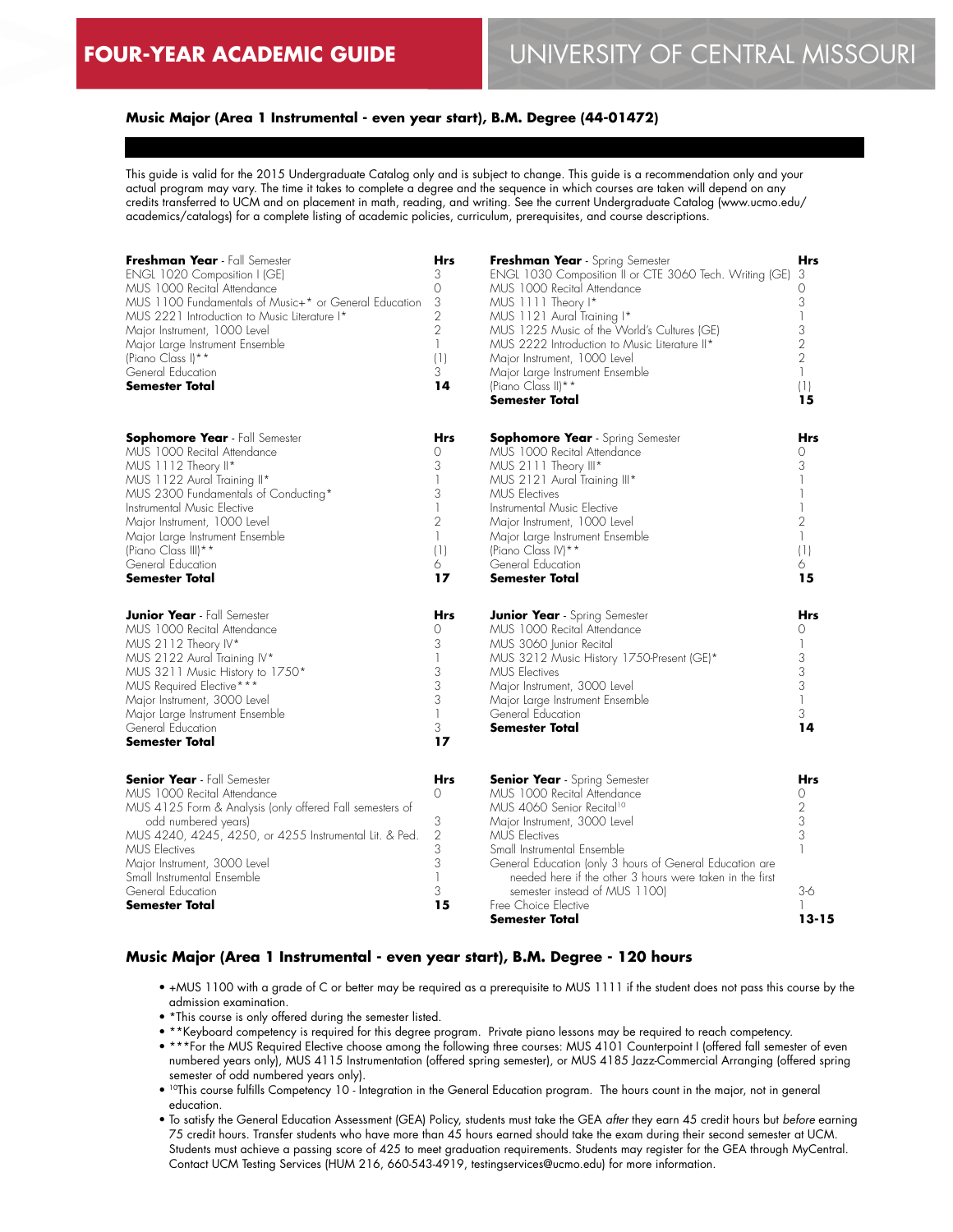## **Music Major (Area 2 Jazz-Commercial Music - odd year start), B.M. Degree (44-02472)**

This guide is valid for the 2015 Undergraduate Catalog only and is subject to change. This guide is a recommendation only and your actual program may vary. The time it takes to complete a degree and the sequence in which courses are taken will depend on any credits transferred to UCM and on placement in math, reading, and writing. See the current Undergraduate Catalog (www.ucmo.edu/ academics/catalogs) for a complete listing of academic policies, curriculum, prerequisites, and course descriptions.

| Freshman Year - Fall Semester<br>ENGL 1020 Composition I (GE)<br>MUS 1000 Recital Attendance<br>MUS 1085 Jazz-Rock Combo<br>MUS 1100 Fundamentals of Music+* or General Education<br>MUS 1400 Computer Music Notation<br>MUS 1450 Audio and Acoustics (GE)<br>Major Large Jazz Ensemble<br>Major Instrument, 1000 Level<br>(Piano Class I) * *<br>General Education<br><b>Semester Total</b>      | Hrs<br>3<br>0<br>$\mathbf{1}$<br>3<br>$.5\,$<br>3<br>$\mathbf{1}$<br>2<br>(1)<br>3<br>16.5                                    | Freshman Year - Spring Semester<br>ENGL 1030 Composition II or CTE 3060 Tech. Writing (GE)<br>MUS 1000 Recital Attendance<br>MUS 1111 Theory I*<br>MUS 1121 Aural Training I*<br>MUS 1281 History & Development of Jazz (GE)*<br>Major Instrument, 1000 Level<br>Major Large Jazz Ensemble<br>Major Large Non-Jazz Ensemble<br>(Piano Class II) **<br><b>Semester Total</b>                                                                                  | Hrs<br>3<br>0<br>3<br>1<br>3<br>$\overline{2}$<br>1<br>$\mathbf{1}$<br>(1)<br>14                                             |
|---------------------------------------------------------------------------------------------------------------------------------------------------------------------------------------------------------------------------------------------------------------------------------------------------------------------------------------------------------------------------------------------------|-------------------------------------------------------------------------------------------------------------------------------|--------------------------------------------------------------------------------------------------------------------------------------------------------------------------------------------------------------------------------------------------------------------------------------------------------------------------------------------------------------------------------------------------------------------------------------------------------------|------------------------------------------------------------------------------------------------------------------------------|
| <b>Sophomore Year</b> - Fall Semester<br>MUS 1000 Recital Attendance<br>MUS 1112 Theory II*<br>MUS 1122 Aural Training II*<br>MUS 1225 Music of the World's Cultures (GE)<br>MUS 2180 Jazz Improvisation I*<br>MUS 2300 Fundamentals of Conducting*<br>Major Large Jazz Ensemble<br>Major Instrument, 1000 Level<br>Major Large Non-Jazz Ensemble<br>(Piano Class III)**<br><b>Semester Total</b> | <b>Hrs</b><br>0<br>3<br>$\mathbf{1}$<br>3<br>$\mathbf{2}$<br>3<br>$\mathbf{1}$<br>$\overline{2}$<br>$\mathbb{I}$<br>(1)<br>16 | <b>Sophomore Year</b> - Spring Semester<br>MUS 1000 Recital Attendance<br>MUS 1410 or 1420 or 1430 or 1440<br>MUS 2111 Theory III*<br>MUS 2121 Aural Training III*<br>MUS 2141 Composition I<br>MUS 2181 Jazz Improvisation II*<br>Major Large Jazz Ensemble<br>Major Instrument, 1000 Level<br>(Piano Class IV) **<br>General Education<br>Semester Total                                                                                                   | Hrs<br>0<br>.5<br>3<br>$\overline{\phantom{a}}$<br>3<br>$\overline{2}$<br>$\mathbf{1}$<br>$\overline{2}$<br>(1)<br>3<br>15.5 |
| <b>Junior Year</b> - Fall Semester<br>MUS 1000 Recital Attendance<br>MUS 2112 Theory IV*<br>MUS 2122 Aural Training IV*<br>MUS 3211 Music History to 1750*<br>MUS 4125 Form & Analysis (only offered Fall semesters of<br>odd numbered years)<br>Major Large Jazz Ensemble<br>Major Instrument, 3000 Level<br>Semester Total                                                                      | Hrs<br>0<br>3<br>$\begin{array}{c} \hline \end{array}$<br>3<br>3<br>$\mathbb{I}$<br>3<br>14                                   | <b>Junior Year</b> - Spring Semester<br>MUS 1000 Recital Attendance<br>MUS 1085 Jazz-Rock Combo<br>MUS 3060 Junior Recital<br>MUS 3212 Music History 1750-Present (GE)*<br>MUS 4181 Advanced Jazz Improvisation (fall only) or<br>MUS 4186 Advanced Jazz-Commercial Arranging ***<br>Major Large Jazz Ensemble<br>Major Instrument, 3000 Level<br>General Education<br>Semester Total                                                                        | Hrs<br>0<br>$\mathbf{1}$<br>1<br>3<br>$\overline{2}$<br>1<br>3<br>3<br>14                                                    |
| <b>Senior Year</b> - Fall Semester<br>MUS 1000 Recital Attendance<br>MUS 4181 Advanced Jazz Improvisation* or<br>MUS 4186 Advanced Jazz-Commercial Arranging ***<br>MUS electives<br>Major Instrument, 3000 Level<br>General Education (or save 3 hours for next semester if full-time<br>status is needed)<br><b>Semester Total</b>                                                              | <b>Hrs</b><br>0<br>2<br>$\mathbf{2}$<br>3<br>9<br>16                                                                          | <b>Senior Year</b> - Spring Semester<br>MUS 1000 Recital Attendance<br>MUS 4060 Senior Recital <sup>10</sup><br>MUS 4185 Jazz-Commercial Arranging (only offered<br>Spring semesters of odd numbered years)<br>Major Instrument, 3000 Level<br>General Education (only 6 hours of General Education are<br>needed here if the other 3 hours were taken in the first<br>semester instead of MUS 1100)<br>Free Choice Electives (not needed if MUS 1100 taken) | Hrs<br>0<br>$\overline{2}$<br>3<br>3<br>$3-6$<br>$() - ]$                                                                    |

#### **Music Major (Area 2 Jazz-Commercial Music - odd year start), B.M. Degree - 120**

**Hrs**  $\mathcal{P}$ **2**

• +MUS 1100 with a grade of C or better may be required as a prerequisite to MUS 1111 if the student does not pass this course by the admission examination.

**Semester Total**

**11-14**

• \*This course is only offered during the semester listed.

MUS 4186 Advanced Jazz-Commercial Arranging\*\*\*

**Fifth Year** - Fall Semester

**Semester Total**

MUS 4181 Advanced Jazz Improvisation\* or

- \*\*Keyboard competency is required for this degree program. Private piano lessons may be required to reach competency.
- \*\*\*This course requires the prerequisite of MUS 4185. If chosen, adjust schedule to take after 4185. This course is only offered as needed by the department. See department for projected course offerings.
- <sup>10</sup>This course fulfills Competency 10 Integration in the General Education program. The hours count in the major, not in general education.
- To satisfy the General Education Assessment (GEA) Policy, students must take the GEA *after* they earn 45 credit hours but *before* earning 75 credit hours. Transfer students who have more than 45 hours earned should take the exam during their second semester at UCM. Students must achieve a passing score of 425 to meet graduation requirements. Students may register for the GEA through MyCentral. Contact UCM Testing Services (HUM 216, 660-543-4919, testingservices@ucmo.edu) for more information.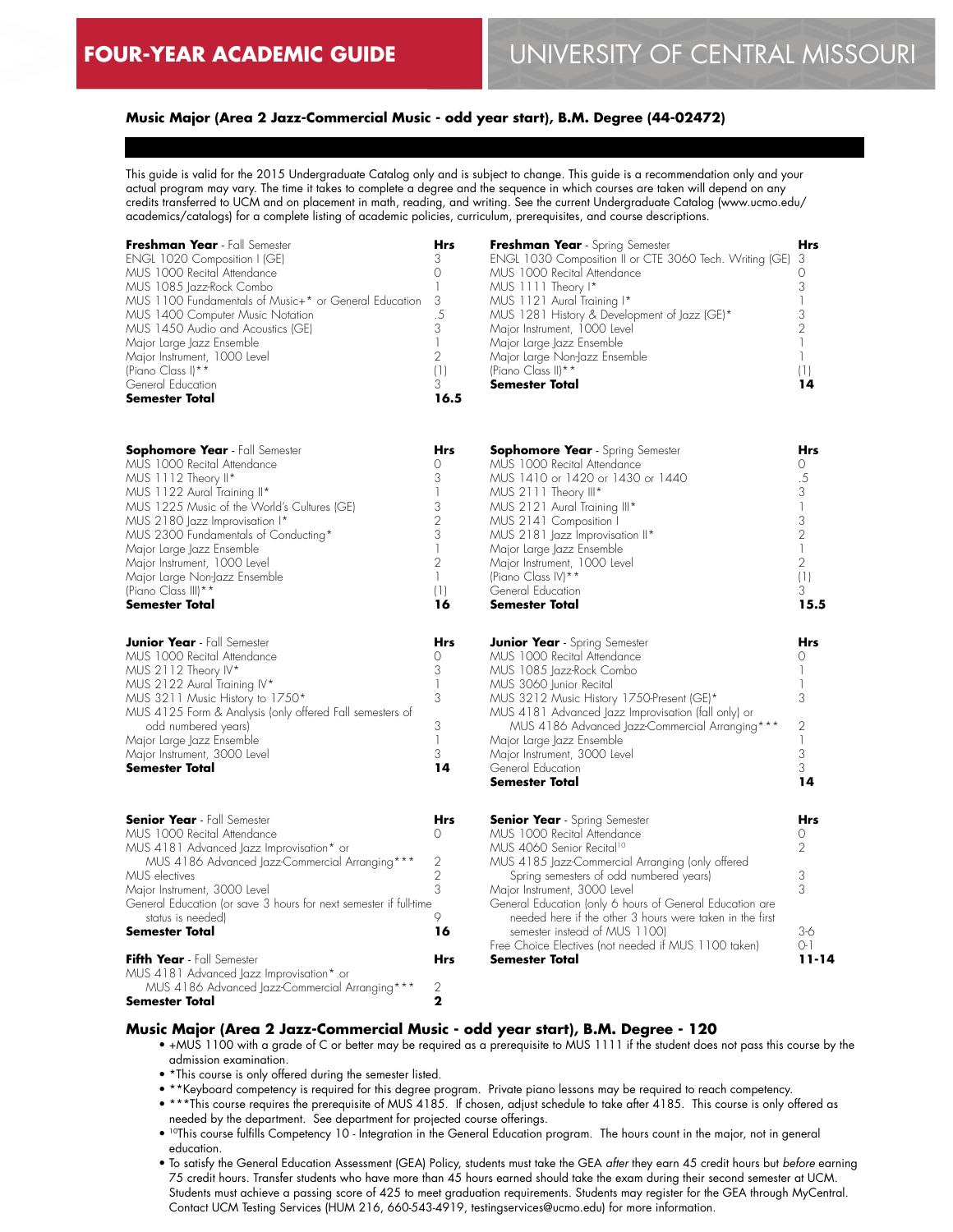# **Music Major (Area 2 Jazz-Commercial Music - even year start), B.M. Degree (44-02472)**

This guide is valid for the 2015 Undergraduate Catalog only and is subject to change. This guide is a recommendation only and your actual program may vary. The time it takes to complete a degree and the sequence in which courses are taken will depend on any credits transferred to UCM and on placement in math, reading, and writing. See the current Undergraduate Catalog (www.ucmo.edu/ academics/catalogs) for a complete listing of academic policies, curriculum, prerequisites, and course descriptions.

| Freshman Year - Fall Semester<br>ENGL 1020 Composition I (GE)<br>MUS 1000 Recital Attendance<br>MUS 1085 Jazz-Rock Combo<br>MUS 1100 Fundamentals of Music+* or General Education<br>MUS 1400 Computer Music Notation<br>MUS 1450 Audio and Acoustics (GE)<br>Major Large Jazz Ensemble<br>Major Instrument, 1000 Level<br>(Piano Class I) **<br>General Education<br><b>Semester Total</b>        | <b>Hrs</b><br>3<br>$\circ$<br>$\mathbb{I}$<br>3<br>.5<br>3<br>$\mathbf{1}$<br>$\overline{2}$<br>(1)<br>3<br>16.5     | Freshman Year - Spring Semester<br>ENGL 1030 Composition II or CTE 3060 Tech. Writing (GE)<br>MUS 1000 Recital Attendance<br>MUS 1111 Theory I*<br>MUS 1121 Aural Training I*<br>Major Instrument, 1000 Level<br>Major Large Jazz Ensemble<br>Major Large Non-Jazz Ensemble<br>(Piano Class II) **<br>General Education<br><b>Semester Total</b>                                                                                                     | <b>Hrs</b><br>-3<br>0<br>3<br>1<br>$\overline{2}$<br>$\mathbf{1}$<br>$\mathbb{I}$<br>(1)<br>6<br>17                                        |
|----------------------------------------------------------------------------------------------------------------------------------------------------------------------------------------------------------------------------------------------------------------------------------------------------------------------------------------------------------------------------------------------------|----------------------------------------------------------------------------------------------------------------------|------------------------------------------------------------------------------------------------------------------------------------------------------------------------------------------------------------------------------------------------------------------------------------------------------------------------------------------------------------------------------------------------------------------------------------------------------|--------------------------------------------------------------------------------------------------------------------------------------------|
| <b>Sophomore Year</b> - Fall Semester<br>MUS 1000 Recital Attendance<br>MUS 1112 Theory II*<br>MUS 1122 Aural Training II*<br>MUS 1225 Music of the World's Cultures (GE)<br>MUS 2180 Jazz Improvisation I*<br>MUS 2300 Fundamentals of Conducting*<br>Major Large Jazz Ensemble<br>Major Instrument, 1000 Level<br>Major Large Non-Jazz Ensemble<br>(Piano Class III) **<br><b>Semester Total</b> | <b>Hrs</b><br>0<br>3<br>1<br>3<br>$\overline{2}$<br>3<br>$\mathbb{I}$<br>$\overline{2}$<br>$\mathbb{I}$<br>(1)<br>16 | <b>Sophomore Year</b> - Spring Semester<br>MUS 1000 Recital Attendance<br>MUS 1281 History & Development of Jazz (GE)*<br>MUS 1410 or 1420 or 1430 or 1440<br>MUS 2111 Theory III*<br>MUS 2121 Aural Training III*<br>MUS 2141 Composition I<br>MUS 2181 Jazz Improvisation II*<br>Major Large Jazz Ensemble<br>Major Instrument, 1000 Level<br>(Piano Class IV) **<br><b>Semester Total</b>                                                         | <b>Hrs</b><br>$\Omega$<br>3<br>.5<br>3<br>$\overline{\phantom{a}}$<br>3<br>$\overline{2}$<br>$\mathbf{1}$<br>$\overline{2}$<br>(1)<br>15.5 |
| <b>Junior Year</b> - Fall Semester<br>MUS 1000 Recital Attendance<br>MUS 2112 Theory IV*<br>MUS 2122 Aural Training IV*<br>MUS 3211 Music History to 1750*<br>MUS 4181 Advanced Jazz Improvisation* or<br>MUS 4186 Advanced Jazz-Commercial Arranging ***<br>Major Large Jazz Ensemble<br>Major Instrument, 3000 Level<br>General Education<br><b>Semester Total</b>                               | <b>Hrs</b><br>0<br>3<br>$\mathbb{I}$<br>3<br>$\mathbf{2}$<br>$\mathbf{1}$<br>3<br>3<br>16                            | <b>Junior Year</b> - Spring Semester<br>MUS 1000 Recital Attendance<br>MUS 1085 Jazz-Rock Combo<br>MUS 3060 Junior Recital<br>MUS 3212 Music History 1750-Present (GE)*<br>MUS 4185 Jazz-Commercial Arranging (only offered<br>Spring semesters of odd numbered years)<br>Major Large Jazz Ensemble<br>Major Instrument, 3000 Level<br>General Education<br><b>Semester Total</b>                                                                    | <b>Hrs</b><br>0<br>1<br>1<br>3<br>3<br>$\mathbf{1}$<br>3<br>3<br>15                                                                        |
| <b>Senior Year</b> - Fall Semester<br>MUS 1000 Recital Attendance<br>MUS 4125 Form & Analysis (only offered Fall semesters of<br>odd numbered years)<br>MUS 4181 Advanced Jazz Improvisation* or<br>MUS 4186 Advanced Jazz-Commercial Arranging ***<br>MUS electives<br>Major Instrument, 3000 Level<br>General Education<br><b>Semester Total</b>                                                 | Hrs<br>$\Omega$<br>3<br>$\mathbf{2}$<br>$\overline{2}$<br>3<br>3<br>13                                               | <b>Senior Year</b> - Spring Semester<br>MUS 1000 Recital Attendance<br>MUS 4060 Senior Recital <sup>10</sup><br>MUS 4181 Advanced Jazz Improvisation (fall only) or<br>MUS 4186 Advanced Jazz-Commercial Arranging ***<br>Major Instrument, 3000 Level<br>General Education (6 hours of General Education are<br>needed here if the other 3 hours were taken in the first<br>semester instead of MUS 1100)<br>Free Choice Elective<br>Semester Total | <b>Hrs</b><br>0<br>$\overline{2}$<br>$\overline{c}$<br>3<br>$3-6$<br>$O-1$<br>11-13                                                        |

#### **Music Major (Area 2 Jazz-Commercial Music - even year start), B.M. Degree - 120**

- +MUS 1100 with a grade of C or better may be required as a prerequisite to MUS 1111 if the student does not pass this course by the admission examination.
- \*This course is only offered during the semester listed.
- \*\*Keyboard competency is required for this degree program. Private piano lessons may be required to reach competency.
- \*\*\*This course is only offered as needed by the department. See department for projected course offerings.
- 10This course fulfills Competency 10 Integration in the General Education program. The hours count in the major, not in general education.
- To satisfy the General Education Assessment (GEA) Policy, students must take the GEA *after* they earn 45 credit hours but *before* earning 75 credit hours. Transfer students who have more than 45 hours earned should take the exam during their second semester at UCM. Students must achieve a passing score of 425 to meet graduation requirements. Students may register for the GEA through MyCentral. Contact UCM Testing Services (HUM 216, 660-543-4919, testingservices@ucmo.edu) for more information.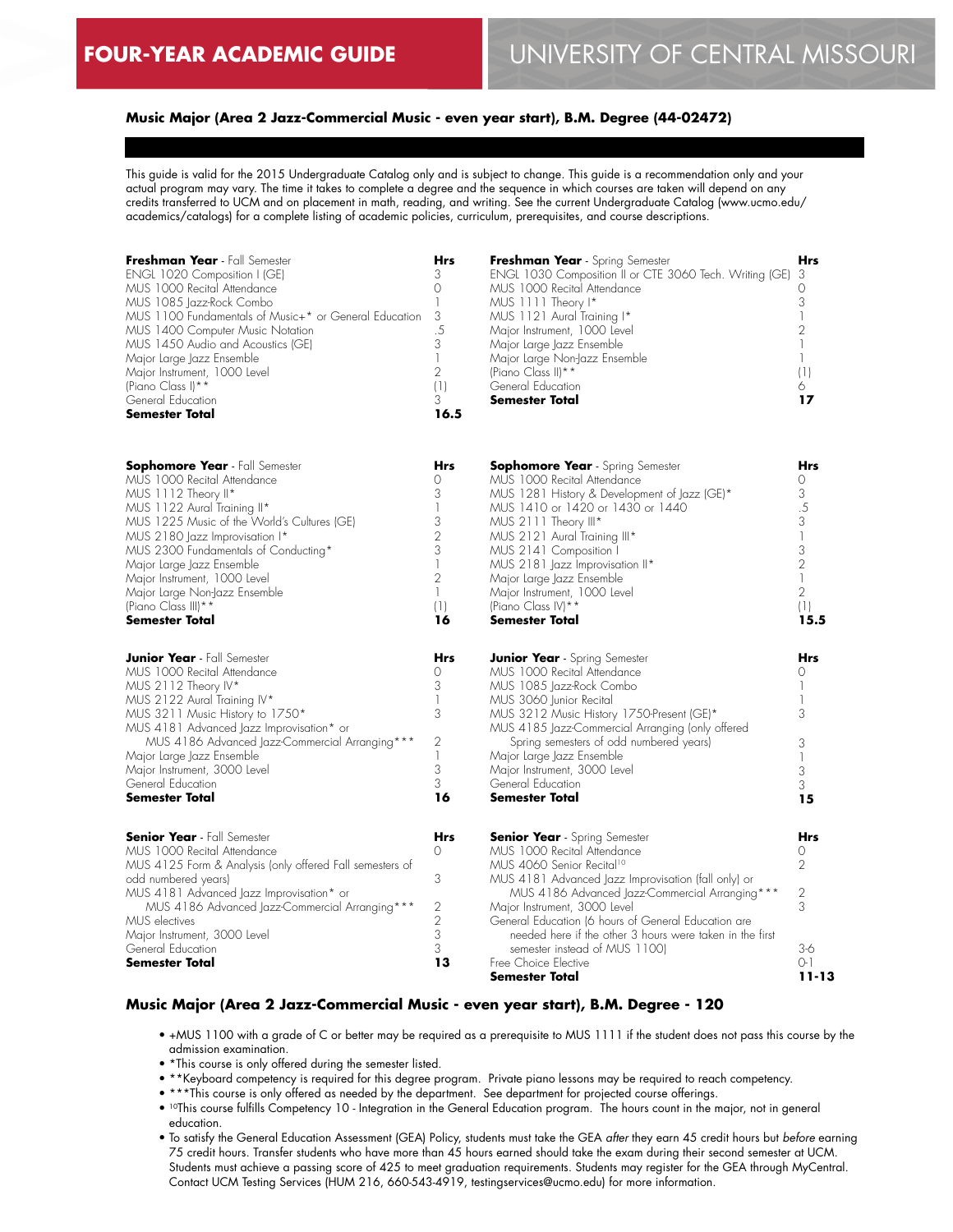# **Music Major (Area 3 Music Technology), B.M. Degree (44-03472)**

This guide is valid for the 2015 Undergraduate Catalog only and is subject to change. This guide is a recommendation only and your actual program may vary. The time it takes to complete a degree and the sequence in which courses are taken will depend on any credits transferred to UCM and on placement in math, reading, and writing. See the current Undergraduate Catalog (www.ucmo.edu/ academics/catalogs) for a complete listing of academic policies, curriculum, prerequisites, and course descriptions.

| Freshman Year - Fall Semester<br>ENGL 1020 Composition I (GE)<br>MUS 1000 Recital Attendance<br>(MUS 1100 Fundamentals of Music)+*<br>MUS 1400 Computer Music Notation<br>MUS 1450 Audio & Acoustics (GE)<br>Approved Elective in Music++<br>Electronics or Computer Programming Elective<br>(Choose from CS 1100, ET 1010, or ET 1020)<br>Major Instrument or Voice, 1000 Level<br>Major Large Instrumental or Vocal Ensemble<br>(Piano Class I) ***++<br><b>Semester Total</b> | <b>Hrs</b><br>3<br>0<br>(3)<br>.5<br>3<br>1<br>$3 - 4$<br>1<br>$\mathbf{1}$<br>(1)<br>$12.5 -$<br>17.5 | Freshman Year - Spring Semester<br>ENGL 1030 Composition II or CTE 3060 Tech. Writing (GE)<br>MUS 1000 Recital Attendance<br>MUS 1111 Theory I<br>MUS 1121 Aural Training I*<br>MUS 2410 Digital Audio Production*<br>MUS 2420 Technology Practicum<br>Major Instrument or Voice, 1000 Level<br>Major Large Instrumental or Vocal Ensemble<br>(Piano Class II) ***++<br>General Education<br>Semester Total | <b>Hrs</b><br>3<br>0<br>3<br>1<br>3<br>0<br>1<br>1<br>(1)<br>3<br>15-16                                |
|----------------------------------------------------------------------------------------------------------------------------------------------------------------------------------------------------------------------------------------------------------------------------------------------------------------------------------------------------------------------------------------------------------------------------------------------------------------------------------|--------------------------------------------------------------------------------------------------------|-------------------------------------------------------------------------------------------------------------------------------------------------------------------------------------------------------------------------------------------------------------------------------------------------------------------------------------------------------------------------------------------------------------|--------------------------------------------------------------------------------------------------------|
| Sophomore Year - Fall Semester<br>ECON 1010 Principles of Macroeconomics (GE)<br>MUS 1000 Recital Attendance<br>MUS 1112 Theory II*<br>MUS 1122 Aural Training II*<br>MUS 2400 Sound Reinforcement & Music Production*<br>MUS 2420 Technology Practicum<br>Major Instrument or Voice, 1000 Level<br>Major Large Instrumental or Vocal Ensemble<br>(Piano Class III) ****++<br>General Education<br><b>Semester Total</b>                                                         | Hrs<br>3<br>0<br>3<br>1<br>3<br>0<br>1<br>$\mathbf{1}$<br>(1)<br>3<br>$15 - 16$                        | <b>Sophomore Year</b> - Spring Semester<br>MUS 1000 Recital Attendance<br>MUS 2111 Theory III*<br>MUS 2121 Aural Training III*<br>MUS 4400 Audio for X <sup>*</sup><br>MUS 4420 Advanced Music Technology Practicum<br>Major Instrument or Voice, 1000 Level<br>Major Large Instrumental or Vocal Ensemble<br>(Piano Class IV) *** $++$<br>General Education<br><b>Semester Total</b>                       | Hrs<br>0<br>3<br>$\mathbf{I}$<br>3<br>$\circ$<br>$\mathbf{1}$<br>$\mathbf{1}$<br>(1)<br>5<br>$14 - 15$ |
| <b>Junior Year</b> - Fall Semester<br>MUS 1000 Recital Attendance<br>MUS 1225 Music of the World's Cultures (GE)<br>MUS 2112 Theory IV*<br>MUS 2122 Aural Training IV*<br>MUS 3211 Music History to 1750*<br>MUS 4410 Electronic Music Production Techniques<br>MUS 4420 Advanced Music Technology Practicum<br><b>Semester Total</b>                                                                                                                                            | <b>Hrs</b><br>0<br>3<br>3<br>1<br>3<br>3<br>0<br>13                                                    | <b>Junior Year</b> - Spring Semester<br>COMM 3425 Audio for Digital Cinema<br>MUS 1000 Recital Attendance<br>MUS 3212 Music History 1750-Present (GE)*<br>MUS 4115 Instrumentation*<br>MUS 4190 Electronic Music Composition or MUS 4195<br>Max & MSP (each class offered every other year)<br>Approved Elective in Music++<br><b>Semester Total</b>                                                        | <b>Hrs</b><br>3<br>0<br>3<br>3<br>3<br>$\mathfrak{D}$<br>14                                            |
| <b>Senior Year</b> - Fall Semester<br>MUS 1000 Recital Attendance<br>MUS 4040 Music Business Practices<br>MUS 4430 Seminar in Music Technology<br>Music Academic Studies Elective#<br>Approved Elective in Music++ (depends on number of piano<br>class credits taken)<br>General Education<br>Semester Total                                                                                                                                                                    | <b>Hrs</b><br>0<br>3<br>$\overline{c}$<br>3<br>$0 - 4$<br>6<br>$14 - 18$                               | <b>Senior Year</b> - Spring Semester<br>MUS 4190 Electronic Music Composition or MUS 4195<br>Max & MSP (each class offered every other year)<br>MUS 4430 Seminar in Music Technology <sup>10</sup><br>Music Academic Studies Elective#<br>Approved Elective in Music++<br>General Education# (If MUS 1220 or 1281 are chosen in<br>the major, only 3 hours are required here)<br><b>Semester Total</b>      | Hrs<br>3<br>$\overline{2}$<br>3<br>1<br>$3-6$<br>$12 - 15$                                             |
|                                                                                                                                                                                                                                                                                                                                                                                                                                                                                  |                                                                                                        | After Junior or Senior Year - Summer Semester<br>MUS 4450 Internship in Music Technology<br><b>Semester Total</b>                                                                                                                                                                                                                                                                                           | <b>Hrs</b><br>6<br>6                                                                                   |

#### **Music Major (Area 3 Music Technology), B.M. Degree - 120**

- +MUS 1100 with a grade of C or better may be required as a prerequisite to MUS 1111 if the student does not pass this course by the admission examination.
- ++Eight hours of Approved Electives in Music are required, these may include any MUS course excluding MUS 1100 and MUS 1210. For most students, this will include Piano Class I-IV.
- \*This course is only offered during the semester listed.
- \*\*Choose 1 hour of Introductory Music Technology Electives. Each course is worth .5 credit hours and they must be completed during the freshman year. Choose two courses from the following five: MUS 1400, 1410, 1420, 1430, and/or 1440. Students may also choose to do .5 hours in the fall semester and .5 hours in the spring semester, as three of the courses are fall semester only and two of the courses are spring semester only.
- \*\*\*Keyboard competency is required for this degree program. Private piano lessons may be required to reach competency. If the four hours of Piano Class are not taken, four hours of Approved Electives in Music will be required to reach the total of 8 hours required.
- #This major area requires six hours of Music Academic Studies Electives. Choose from MUS 1220, 1281, 3141, 4000, 4101, 4125, or 4185. If chosen, MUS 1220 or 1281 will count for 3 hours of credit in the section "Additional Hours for Knowledge Area I" section of general education.
- 10This course fulfills Competency 10 Integration in the General Education program. The hours count in the major, not in general education.
- To satisfy the General Education Assessment (GEA) Policy, students must take the GEA *after* they earn 45 credit hours but *before* earning 75 credit hours. Transfer students who have more than 45 hours earned should take the exam during their second semester at UCM. Students must achieve a passing score of 425 to meet graduation requirements. Students may register for the GEA through MyCentral. Contact UCM Testing Services (HUM 216, 660-543-4919, testingservices@ucmo.edu) for more information.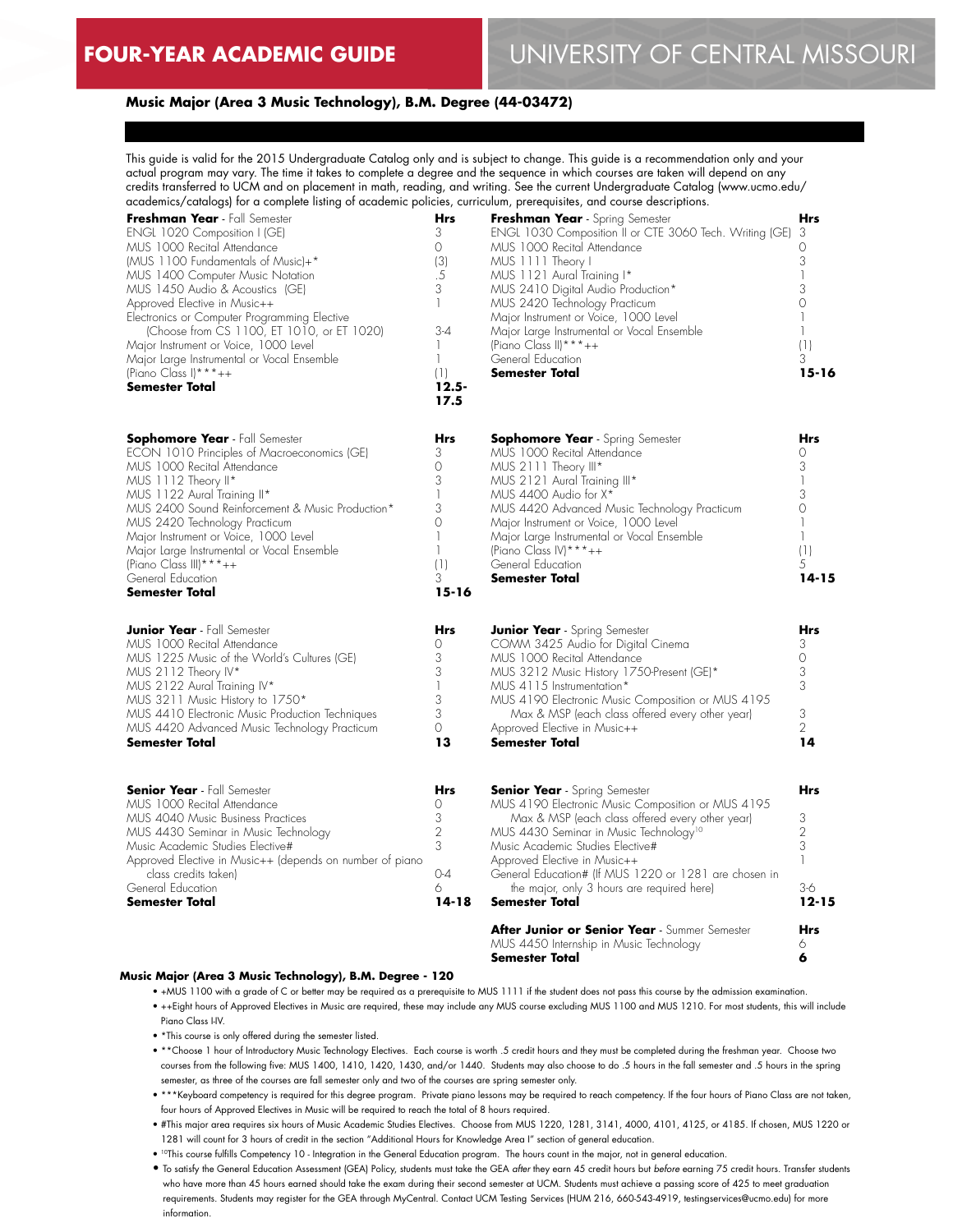# **Music Major (Area 4 Piano - odd year start), B.M. Degree (44-04472)**

This guide is valid for the 2015 Undergraduate Catalog only and is subject to change. This guide is a recommendation only and your actual program may vary. The time it takes to complete a degree and the sequence in which courses are taken will depend on any credits transferred to UCM and on placement in math, reading, and writing. See the current Undergraduate Catalog (www.ucmo.edu/ academics/catalogs) for a complete listing of academic policies, curriculum, prerequisites, and course descriptions.

| Freshman Year - Fall Semester<br>ENGL 1020 Composition I (GE)<br>MUS 1000 Recital Attendance<br>MUS 1100 Fundamentals of Music+* or General Education<br>MUS 1510 Piano I<br>MUS 2221 Introduction to Music Literature I*<br>Major Large Instrumental or Vocal Ensemble<br>General Education<br>Semester Total                                                                               | Hrs<br>3<br>0<br>3<br>$\overline{2}$<br>$\overline{2}$<br>1<br>5<br>16                             | Freshman Year<br><b>ENGL 1030 Com</b><br>MUS 1000 Recito<br>MUS 1111 Theor<br>MUS 1121 Aural<br>MUS 1225 Music<br>MUS 1510 Piano<br>MUS 2222 Introd<br>Major Large Instru<br><b>Semester Total</b>                |
|----------------------------------------------------------------------------------------------------------------------------------------------------------------------------------------------------------------------------------------------------------------------------------------------------------------------------------------------------------------------------------------------|----------------------------------------------------------------------------------------------------|-------------------------------------------------------------------------------------------------------------------------------------------------------------------------------------------------------------------|
| <b>Sophomore Year</b> - Fall Semester<br>MUS 1000 Recital Attendance<br>MUS 1112 Theory II*<br>MUS 1122 Aural Training II*<br>MUS 1510 Piano I<br>MUS 2300 Fundamentals of Conducting*<br>MUS 2515 Piano Accompanying (only offered Fall<br>semesters of even numbered years)<br>Major Large Instrumental or Vocal Ensemble<br>MUS Electives**<br>General Education<br><b>Semester Total</b> | Hrs<br>$\Omega$<br>3<br>$\mathbf{1}$<br>$\overline{2}$<br>3<br>$\overline{2}$<br>1<br>1<br>3<br>16 | Sophomore Ye<br>MUS 1000 Recito<br>MUS 1095 Keybo<br>MUS 1510 Piano<br>MUS 2111 Theor<br>MUS 2121 Aural<br>Major Large Instru<br>General Educatior<br><b>Semester Total</b>                                       |
| <b>Junior Year</b> - Fall Semester<br>MUS 1000 Recital Attendance<br>MUS 2112 Theory IV*<br>MUS 2122 Aural Training IV*<br>MUS 3211 Music History to 1750*<br>MUS 3510 Piano II<br>MUS 4125 Form & Analysis (only offered Fall semesters of<br>odd numbered years)<br>MUS 4511 Piano Pedagogy I - Beginner (only offered Fall<br>semesters of odd numbered years)<br>Semester Total          | Hrs<br>0<br>3<br>$\mathbf{1}$<br>3<br>3<br>3<br>3<br>16                                            | <b>Junior Year</b> - Sp<br>MUS 1000 Recito<br>MUS 3060 Junior<br>MUS 3095 Piano<br>MUS 3212 Music<br>MUS 3510 Piano<br>Major Large Instru<br>General Education<br><b>Semester Total</b>                           |
| <b>Senior Year</b> - Fall Semester<br>MUS 1000 Recital Attendance<br>MUS 3510 Piano II<br>MUS 4201 Piano Literature through Beethoven (only offered<br>Fall semesters of even numbered years)<br>MUS Electives**<br>Major Large Instrumental or Vocal Ensemble<br>General Education<br>Free Choice Elective<br><b>Semester Total</b>                                                         | Hrs<br>$\Omega$<br>3<br>2<br>3<br>1<br>6<br>1<br>16                                                | <b>Senior Year - S</b><br>MUS 1000 Recito<br>MUS 3510 Piano<br>MUS 4060 Senio<br>MUS 4101 Coun<br>MUS 4202 Piano<br>offered Spring<br>General Education<br>needed here i<br>semester insted<br>Free Choice Flecti |

| Freshman Year - Spring Semester                         | Hrs            |
|---------------------------------------------------------|----------------|
| ENGL 1030 Composition II or CTE 3060 Tech. Writing (GE) | 3              |
| MUS 1000 Recital Attendance                             | 0              |
| MUS 1111 Theory I*                                      |                |
| MUS 1121 Aural Training I*                              |                |
| MUS 1225 Music of the World's Cultures (GE)             | 3              |
| MUS 1510 Piano I                                        | 2              |
| MUS 2222 Introduction to Music Literature II*           | $\overline{2}$ |
| Major Large Instrumental or Vocal Ensemble              |                |
| <b>Semester Total</b>                                   | 15             |
|                                                         |                |
|                                                         |                |
| <b>Sophomore Year</b> - Spring Semester                 | <b>Hrs</b>     |
| MUS 1000 Recital Attendance                             |                |
| MUS 1095 Keyboard Ensemble                              |                |
| MUS 1510 Piano I                                        | 2              |
| MUS 2111 Theory III*                                    | 3              |
| MUS 2121 Aural Training III*                            |                |
|                                                         |                |

| Major Large Instrumental or Vocal Ensemble<br>General Education<br>Semester Total | 15  |
|-----------------------------------------------------------------------------------|-----|
| <b>Junior Year</b> - Spring Semester                                              | Hrs |
| MUS 1000 Recital Attendance<br>MUS 3060 Junior Recital                            |     |
| MUS 3095 Piano Accompanying Practicum                                             |     |
| MUS 3212 Music History 1750-Present (GE)*<br>MLIS 3510 Piano II                   |     |
|                                                                                   |     |

| Semester Total                             | 15 |
|--------------------------------------------|----|
| General Education                          |    |
| Major Large Instrumental or Vocal Ensemble |    |
| MUS 3.510 Piano II.                        |    |

|                              | <b>Hrs</b> | <b>Senior Year</b> - Spring Semester                     | <b>Hrs</b> |
|------------------------------|------------|----------------------------------------------------------|------------|
|                              |            | MUS 1000 Recital Attendance                              |            |
|                              |            | MUS 3510 Piano II                                        |            |
| ough Beethoven (only offered |            | MUS 4060 Senior Recital <sup>10</sup>                    |            |
| bered years)                 |            | MUS 4101 Counterpoint I or MUS 4115 Instrumentation      |            |
|                              |            | MUS 4202 Piano Literature Romantic Era-Present (only     |            |
| cal Ensemble                 |            | offered Spring semesters of odd numbered years)          |            |
|                              | 6          | General Education (only 3 hours of General Education are |            |
|                              |            | needed here if the other 3 hours were taken in the first |            |
|                              | 16         | semester instead of MUS 1100)                            | $O-3$      |
|                              |            | Free Choice Electives (0 hours needed if MUS 1100 was    |            |
|                              |            | taken)                                                   | $O-3$      |
|                              |            | Semester Total                                           |            |

#### **Music Major (Area 4 Piano - odd year start), B.M. Degree - 122**

- +MUS 1100 with a grade of C or better may be required as a prerequisite to MUS 1111 if the student does not pass this course by the admission examination. Students who don't take MUS 1100 will need an additional 3 hours of free choice elective to reach 120 hours for graduation.
- \*This course is only offered during the semester listed.
- \*\*For the four required hours of MUS Electives in the Area seek advice from your departmental advisor.
- 10This course fulfills Competency 10 Integration in the General Education program. The hours count in the major, not in general education.
- To satisfy the General Education Assessment (GEA) Policy, students must take the GEA *after* they earn 45 credit hours but *before* earning 75 credit hours. Transfer students who have more than 45 hours earned should take the exam during their second semester at UCM. Students must achieve a passing score of 425 to meet graduation requirements. Students may register for the GEA through MyCentral. Contact UCM Testing Services (HUM 216, 660-543-4919, testingservices@ucmo.edu) for more information.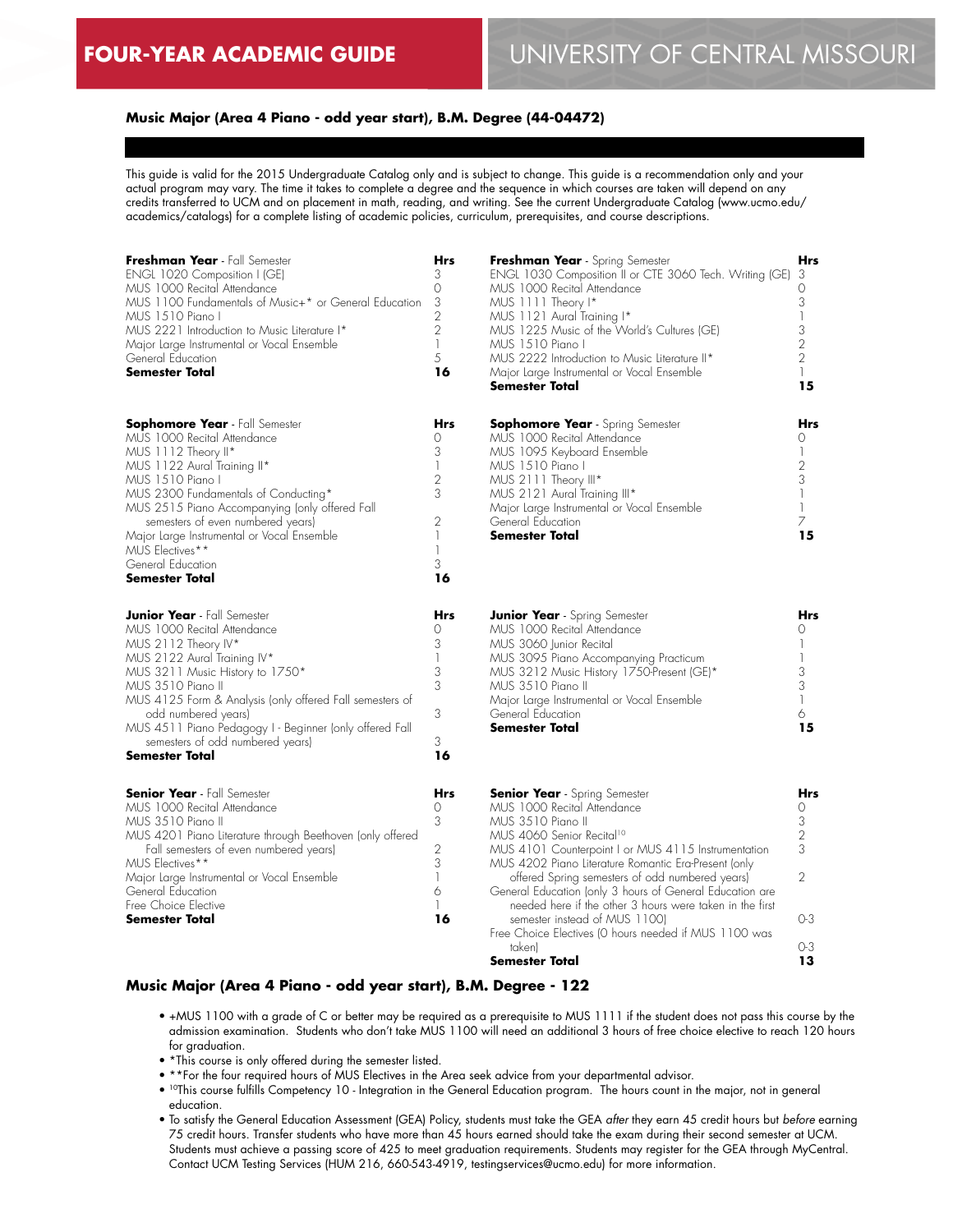# **Music Major (Area 4 Piano - even year start), B.M. Degree (44-04472)**

This guide is valid for the 2015 Undergraduate Catalog only and is subject to change. This guide is a recommendation only and your actual program may vary. The time it takes to complete a degree and the sequence in which courses are taken will depend on any credits transferred to UCM and on placement in math, reading, and writing. See the current Undergraduate Catalog (www.ucmo.edu/ academics/catalogs) for a complete listing of academic policies, curriculum, prerequisites, and course descriptions.

| Freshman Year - Fall Semester<br>ENGL 1020 Composition I (GE)<br>MUS 1000 Recital Attendance<br>MUS 1100 Fundamentals of Music+* or General Education<br>MUS 1510 Piano I<br>MUS 2221 Introduction to Music Literature I*<br>Major Large Instrumental or Vocal Ensemble<br>General Education<br><b>Semester Total</b>                                                                                                       | <b>Hrs</b><br>3<br>$\Omega$<br>3<br>$\overline{2}$<br>$\overline{2}$<br>$\mathbb{I}$<br>5<br>16 | Freshman Year - Spring Semester<br>ENGL 1030 Composition II or CTE 3060 Tech. Writing (GE)<br>MUS 1000 Recital Attendance<br>MUS 1111 Theory I*<br>MUS 1121 Aural Training I*<br>MUS 1225 Music of the World's Cultures (GE)<br>MUS 1510 Piano I<br>MUS 2222 Introduction to Music Literature II*<br>Major Large Instrumental or Vocal Ensemble<br><b>Semester Total</b>                                                  | Hrs<br>3<br>0<br>3<br>$\mathbb{I}$<br>3<br>2<br>$\overline{2}$<br>15 |
|-----------------------------------------------------------------------------------------------------------------------------------------------------------------------------------------------------------------------------------------------------------------------------------------------------------------------------------------------------------------------------------------------------------------------------|-------------------------------------------------------------------------------------------------|---------------------------------------------------------------------------------------------------------------------------------------------------------------------------------------------------------------------------------------------------------------------------------------------------------------------------------------------------------------------------------------------------------------------------|----------------------------------------------------------------------|
| <b>Sophomore Year</b> - Fall Semester<br>MUS 1000 Recital Attendance<br>MUS 1112 Theory II*<br>MUS 1122 Aural Training II*<br>MUS 1510 Piano I<br>MUS 2300 Fundamentals of Conducting*<br>Major Large Instrumental or Vocal Ensemble<br>MUS Electives**<br>General Education<br><b>Semester Total</b>                                                                                                                       | Hrs<br>0<br>3<br>$\mathbb{I}$<br>$\mathbf{2}$<br>3<br>1<br>1<br>6<br>17                         | <b>Sophomore Year</b> - Spring Semester<br>MUS 1000 Recital Attendance<br>MUS 1095 Keyboard Ensemble<br>MUS 1510 Piano I<br>MUS 2111 Theory III*<br>MUS 2121 Aural Training III*<br>Major Large Instrumental or Vocal Ensemble<br>General Education<br><b>Semester Total</b>                                                                                                                                              | Hrs<br>0<br>$\mathbf{1}$<br>2<br>3<br>$\mathbf{1}$<br>1<br>7<br>15   |
| <b>Junior Year</b> - Fall Semester<br>MUS 1000 Recital Attendance<br>MUS 2112 Theory IV*<br>MUS 2122 Aural Training IV*<br>MUS 2515 Piano Accompanying (only offered Fall<br>semesters of even numbered years)<br>MUS 3211 Music History to 1750*<br>MUS 3510 Piano II<br>MUS 4201 Piano Literature through Beethoven (only offered<br>Fall semesters of even numbered years)<br>General Education<br><b>Semester Total</b> | <b>Hrs</b><br>0<br>3<br>$\mathbb{I}$<br>$\overline{2}$<br>3<br>3<br>$\mathbf{2}$<br>3<br>17     | <b>Junior Year</b> - Spring Semester<br>MUS 1000 Recital Attendance<br>MUS 3060 Junior Recital<br>MUS 3095 Piano Accompanying Practicum<br>MUS 3212 Music History 1750-Present (GE)*<br>MUS 3510 Piano II<br>MUS 4202 Piano Literature Romantic Era-Present (only<br>offered Spring semesters of odd numbered years)<br>Major Large Instrumental or Vocal Ensemble<br>General Education<br>Semester Total                 | Hrs<br>0<br>1<br>3<br>3<br>2<br>$\mathbf{1}$<br>3<br>14              |
| <b>Senior Year</b> - Fall Semester<br>MUS 1000 Recital Attendance<br>MUS 3510 Piano II<br>MUS 4125 Form & Analysis (only offered Fall semesters of<br>odd numbered years)<br>MUS 4511 Piano Pedagogy I - Beginner (only offered Fall<br>semesters of odd numbered years)<br>MUS Electives**<br>Major Large Instrumental or Vocal Ensemble<br>General Education<br><b>Semester Total</b>                                     | <b>Hrs</b><br>0<br>3<br>3<br>3<br>3<br>1<br>3<br>16                                             | <b>Senior Year</b> - Spring Semester<br>MUS 1000 Recital Attendance<br>MUS 3510 Piano II<br>MUS 4060 Senior Recital <sup>10</sup><br>MUS 4101 Counterpoint I or MUS 4115 Instrumentation<br>General Education (O hours of General Education are<br>needed here if 3 hours were taken in the first<br>semester instead of MUS 1100)<br>Free Choice Electives (only 1 hr needed if MUS 1100 was<br>taken)<br>Semester Total | <b>Hrs</b><br>0<br>3<br>$\sqrt{2}$<br>3<br>$O-3$<br>$-4$<br>$12 \,$  |

#### **Music Major (Area 4 Piano - even year start), B.M. Degree - 122**

- +MUS 1100 with a grade of C or better may be required as a prerequisite to MUS 1111 if the student does not pass this course by the admission examination. Students who don't take MUS 1100 will need an additional 3 hours of free choice elective to reach 120 hours for graduation.
- \*This course is only offered during the semester listed.
- \*\*For the four required hours of MUS Electives in the Area seek advice from your departmental advisor..
- 10This course fulfills Competency 10 Integration in the General Education program. The hours count in the major, not in general education.
- To satisfy the General Education Assessment (GEA) Policy, students must take the GEA *after* they earn 45 credit hours but *before* earning 75 credit hours. Transfer students who have more than 45 hours earned should take the exam during their second semester at UCM. Students must achieve a passing score of 425 to meet graduation requirements. Students may register for the GEA through MyCentral. Contact UCM Testing Services (HUM 216, 660-543-4919, testingservices@ucmo.edu) for more information.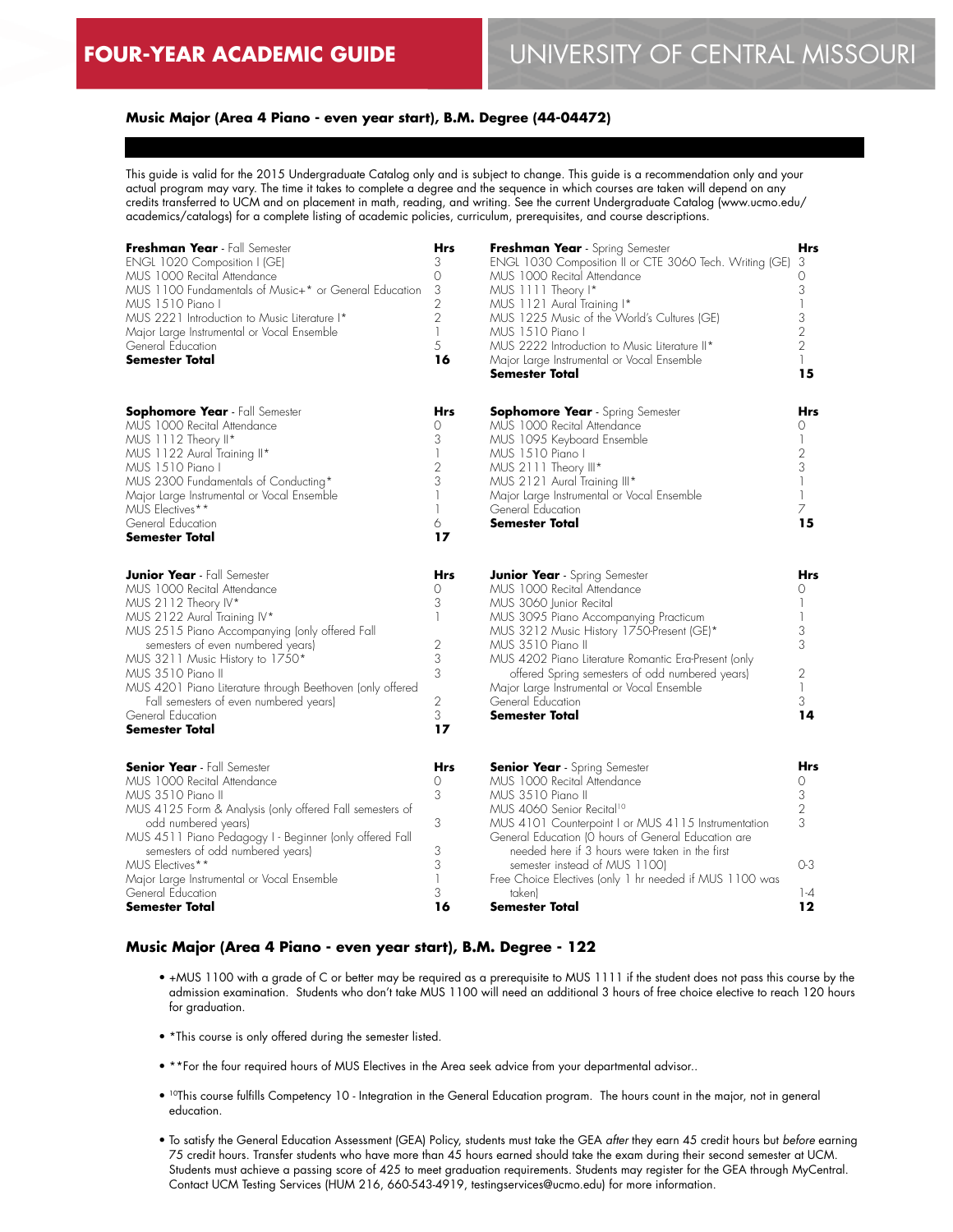# **Music Major (Area 5 Piano Pedagogy - odd year start), B.M. Degree (44-05472)**

This guide is valid for the 2015 Undergraduate Catalog only and is subject to change. This guide is a recommendation only and your actual program may vary. The time it takes to complete a degree and the sequence in which courses are taken will depend on any credits transferred to UCM and on placement in math, reading, and writing. See the current Undergraduate Catalog (www.ucmo.edu/ academics/catalogs) for a complete listing of academic policies, curriculum, prerequisites, and course descriptions.

| Freshman Year - Fall Semester<br>ENGL 1020 Composition I (GE)<br>MUS 1000 Recital Attendance<br>MUS 1100 Fundamentals of Music+* or General Education<br>MUS 1510 Piano I<br>PSY 1100 General Psychology (GE)<br>Major Large Instrument or Vocal Ensemble<br>General Education<br><b>Semester Total</b>                                                                                                                                                                                                                               | <b>Hrs</b><br>3<br>0<br>3<br>$\overline{2}$<br>3<br>$\mathbb{I}$<br>3<br>15 | Freshman Year - Spring Semester<br>ENGL 1030 Composition II or CTE 3060 Tech. Writing (GE)<br>MUS 1000 Recital Attendance<br>MUS 1111 Theory I*<br>MUS 1121 Aural Training I*<br>MUS 1225 Music of the World's Cultures (GE)<br>MUS 1510 Piano I<br>MUS 2222 Introduction to Music Literature II*<br>Major Large Instrument or Vocal Ensemble<br>Semester Total                                                          | Hrs<br>3<br>0<br>3<br>$\mathbb{I}$<br>3<br>2<br>$\overline{2}$<br>$\mathbb{L}$<br>15       |
|---------------------------------------------------------------------------------------------------------------------------------------------------------------------------------------------------------------------------------------------------------------------------------------------------------------------------------------------------------------------------------------------------------------------------------------------------------------------------------------------------------------------------------------|-----------------------------------------------------------------------------|--------------------------------------------------------------------------------------------------------------------------------------------------------------------------------------------------------------------------------------------------------------------------------------------------------------------------------------------------------------------------------------------------------------------------|--------------------------------------------------------------------------------------------|
| <b>Sophomore Year</b> - Fall Semester<br>MUS 1000 Recital Attendance<br>MUS 1112 Theory II*<br>MUS 1122 Aural Training II*<br>MUS 1510 Piano I<br>MUS 4201 Piano Literature through Beethoven (only offered<br>Fall semesters of even numbered years)<br>Major Large Instrument or Vocal Ensemble<br>General Education<br><b>Semester Total</b>                                                                                                                                                                                       | <b>Hrs</b><br>0<br>3<br>$\mathbb{I}$<br>2<br>2<br>$\mathbb{I}$<br>6<br>15   | <b>Sophomore Year</b> - Spring Semester<br>MUS 1000 Recital Attendance<br>MUS 1510 Piano I<br>MUS 2111 Theory III*<br>MUS 2121 Aural Training III*<br>MUS 4202 Piano Literature Romantic Era - Present*<br>Major Large Instrument or Vocal Ensemble<br>General Education<br><b>Semester Total</b>                                                                                                                        | Hrs<br>0<br>$\mathbf{2}$<br>3<br>$\mathbf{1}$<br>$\overline{2}$<br>$\mathbf{1}$<br>6<br>15 |
| <b>Junior Year</b> - Fall Semester<br>MUS 1000 Recital Attendance<br>MUS 2112 Theory IV*<br>MUS 2122 Aural Training IV*<br>MUS 2515 Piano Accompanying<br>MUS 3510 Piano II<br>MUS 4125 Form & Analysis (only offered Fall semesters of<br>odd numbered years)<br>MUS 4511 Piano Pedagogy I - The Beginner (only offered<br>Fall semesters of odd numbered years)<br>General Education<br><b>Semester Total</b>                                                                                                                       | Hrs<br>0<br>3<br>$\mathbb{I}$<br>$\mathbf{2}$<br>1.5<br>3<br>3<br>3<br>16.5 | <b>Junior Year</b> - Spring Semester<br>MUS 1000 Recital Attendance<br>MUS 1095 Keyboard Ensemble or MUS 3095 Piano<br>Accompanying Practicum<br>MUS 3212 Music History 1750-Present (GE)*<br>MUS 3510 Piano II<br>MUS 4512 Piano Pedagogy II - The Intermediate Student<br>(only offered Spring semesters of even numbered years)<br>MUS 4515 Practice Teaching in Piano*<br>General Education<br><b>Semester Total</b> | Hrs<br>0<br>$\mathbb{L}$<br>3<br>3<br>3<br>3<br>3<br>16                                    |
| <b>Senior Year</b> - Fall Semester<br>MUS 1000 Recital Attendance<br>MUS 2300 Fundamentals of Conducting*<br>MUS 3211 Music History to 1750*<br>MUS 3510 Piano II<br>MUS 4101 Counterpoint I (only offered Fall semesters of even<br>numbered years)<br>MUS 4513 Piano Pedagogy III - The Advanced Student<br>(only offered Fall semesters of even numbered years)<br>General Education (O hours of General Education are<br>needed here if 3 hours were taken in the first semester<br>instead of MUS 1100)<br><b>Semester Total</b> | <b>Hrs</b><br>0<br>3<br>3<br>3<br>3<br>3<br>0-3<br>$15 - 18$                | <b>Senior Year</b> - Spring Semester<br>MUS 1000 Recital Attendance<br>MUS 1095 Keyboard Ensemble or<br>MUS 3095 Piano Accompanying Practicum<br>MUS 3510 Piano II<br>MUS 4060 Senior Recital <sup>10</sup><br>MUS 4514 Piano Pedagogy IV - Seminar*<br>MUS 4515 Practice Teaching in Piano*<br>General Education<br>Semester Total                                                                                      | Hrs<br>0<br>$\mathbf{r}$<br>3<br>$\overline{2}$<br>3<br>3<br>3<br>15                       |

# **Music Major (Area 5 Piano Pedagogy - odd year start), B.M. Degree - 122.5**

- +MUS 1100 with a grade of C or better may be required as a prerequisite to MUS 1111 if the student does not pass this course by the admission examination.
- \*This course is only offered during the semester listed.
- <sup>10</sup>This course fulfills Competency 10 Integration in the General Education program. The hours count in the major, not in general education.
- This guide is based on entrance during odd numbered years (2013, 2015, etc.). The suggested order of courses will vary for students beginning in even numbered years.
- To satisfy the General Education Assessment (GEA) Policy, students must take the GEA *after* they earn 45 credit hours but *before* earning 75 credit hours. Transfer students who have more than 45 hours earned should take the exam during their second semester at UCM. Students must achieve a passing score of 425 to meet graduation requirements. Students may register for the GEA through MyCentral. Contact UCM Testing Services (HUM 216, 660-543-4919, testingservices@ucmo.edu) for more information.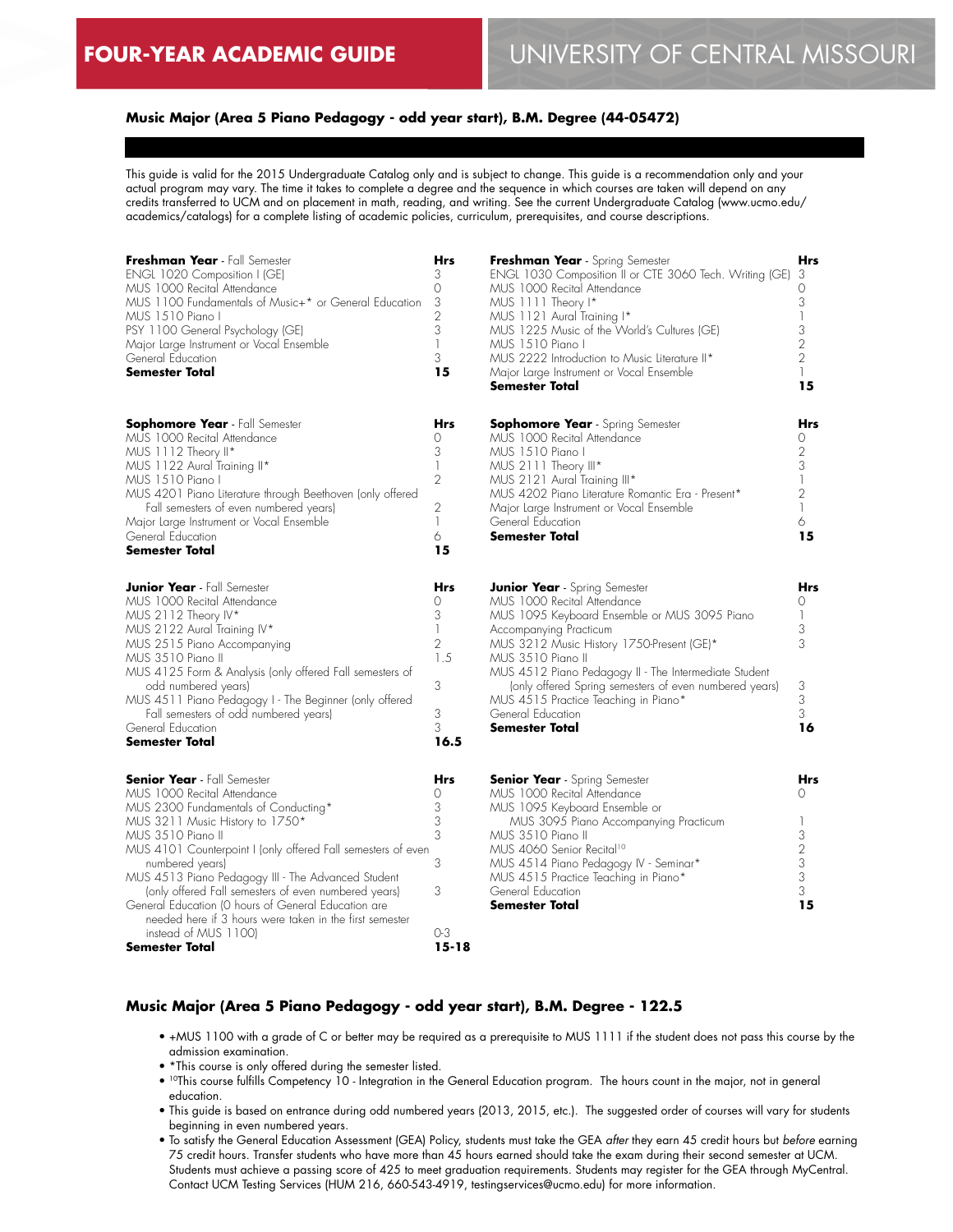# **Music Major (Area 5 Piano Pedagogy - even year start), B.M. Degree (44-05472)**

This guide is valid for the 2015 Undergraduate Catalog only and is subject to change. This guide is a recommendation only and your actual program may vary. The time it takes to complete a degree and the sequence in which courses are taken will depend on any credits transferred to UCM and on placement in math, reading, and writing. See the current Undergraduate Catalog (www.ucmo.edu/ academics/catalogs) for a complete listing of academic policies, curriculum, prerequisites, and course descriptions.

| Freshman Year - Fall Semester<br>ENGL 1020 Composition I (GE)<br>MUS 1000 Recital Attendance<br>MUS 1100 Fundamentals of Music+* or General Education<br>MUS 1510 Piano I<br>PSY 1100 General Psychology (GE)<br>Major Large Instrument or Vocal Ensemble<br>General Education<br><b>Semester Total</b>                                                                                                                                                                                               | Hrs<br>3<br>0<br>$\frac{3}{2}$<br>$\overline{1}$<br>3<br>15                               |
|-------------------------------------------------------------------------------------------------------------------------------------------------------------------------------------------------------------------------------------------------------------------------------------------------------------------------------------------------------------------------------------------------------------------------------------------------------------------------------------------------------|-------------------------------------------------------------------------------------------|
| <b>Sophomore Year</b> - Fall Semester<br>MUS 1000 Recital Attendance<br>MUS 1112 Theory II*<br>MUS 1122 Aural Training II*<br>MUS 1510 Piano I<br>MUS 4511 Piano Pedagogy I - The Beginner (only offered<br>Fall semesters of odd numbered years)<br>Major Large Instrument or Vocal Ensemble<br>General Education<br><b>Semester Total</b>                                                                                                                                                           | Hrs<br>$\Omega$<br>3<br>$\mathbb{I}$<br>$\mathfrak{D}$<br>3<br>1<br>6<br>16               |
| <b>Junior Year</b> - Fall Semester<br>MUS 1000 Recital Attendance<br>MUS 2112 Theory IV*<br>MUS 2122 Aural Training IV*<br>MUS 2515 Piano Accompanying<br>MUS 3510 Piano II<br>MUS 4101 Counterpoint I (only offered Fall semesters of even<br>numbered years)<br>MUS 4201 Piano Literature through Beethoven (only offered<br>Fall semesters of even numbered years)<br>MUS 4513 Piano Pedagogy III - The Advanced Student<br>(only offered Fall semesters of even numbered years)<br>Semester Total | Hrs<br>0<br>3<br>$\overline{\phantom{a}}$<br>$\overline{2}$<br>1.5<br>3<br>2<br>3<br>15.5 |
| <b>Senior Year</b> - Fall Semester<br>MUS 1000 Recital Attendance<br>MUS 1095 Keyboard Ensemble or<br>MUS 3095 Piano Accompanying Practicum<br>MUS 2300 Fundamentals of Conducting*<br>MUS 3211 Music History to 1750*<br>MUS 3510 Piano II<br>MUS 4125 Form & Analysis (only offered Fall semesters of<br>odd numbered years)<br>General Education (O hours of General Ed. are needed here if<br>3 hours were taken in the first semester instead of MUS 1100) 0-3<br><b>Semester Total</b>          | Hrs<br>Ω<br>1<br>3<br>3<br>3<br>3<br>13-16                                                |

| Freshman Year - Spring Semester<br>ENGL 1030 Composition II or CTE 3060 Tech. Writing (GE)<br>MUS 1000 Recital Attendance<br>MUS 1111 Theory I*<br>MUS 1121 Aural Training I*<br>MUS 1225 Music of the World's Cultures (GE)<br>MUS 1510 Piano I<br>MUS 2222 Introduction to Music Literature II*<br>Major Large Instrument or Vocal Ensemble<br>Semester Total | Hrs<br>3<br>$\circ$<br>3<br>1<br>3<br>$\frac{2}{2}$<br>$\overline{1}$<br>15   |
|-----------------------------------------------------------------------------------------------------------------------------------------------------------------------------------------------------------------------------------------------------------------------------------------------------------------------------------------------------------------|-------------------------------------------------------------------------------|
| <b>Sophomore Year</b> - Spring Semester<br>MUS 1000 Recital Attendance<br>MUS 1510 Piano I<br>MUS 2111 Theory III*<br>MUS 2121 Aural Training III*<br>MUS 4512 Piano Pedagogy II - The Intermediate Student<br>(only offered Spring semesters of even numbered years)<br>Major Large Instrument or Vocal Ensemble<br>General Education<br><b>Semester Total</b> | Hrs<br>0<br>$\frac{2}{3}$<br>$\overline{1}$<br>3<br>$\overline{1}$<br>6<br>16 |
| <b>Junior Year</b> - Spring Semester<br>MUS 1000 Recital Attendance<br>MUS 1095 Keyboard Ensemble or<br>MUS 3095 Piano Accompanying Practicum<br>MUS 3510 Piano II<br>MUS 4202 Piano Literature Romantic Era - Present*<br>MUS 4514 Piano Pedagogy IV - Seminar*<br>MUS 4515 Practice Teaching in Piano*<br>General Education<br>Semester Total                 | Hrs<br>Ω<br>1<br>3<br>$\frac{2}{3}$<br>3<br>6<br>18                           |
|                                                                                                                                                                                                                                                                                                                                                                 |                                                                               |

| <b>Senior Year</b> - Spring Semester      |    |
|-------------------------------------------|----|
| MUS 1000 Recital Attendance               |    |
| MUS 3212 Music History 1750-Present (GE)* | 3  |
| MUS 3.510 Piano II                        | 3  |
| MUS 4060 Senior Recital <sup>10</sup>     |    |
| MUS 4515 Practice Teaching in Piano*      | 3  |
| General Education                         | 3  |
| <b>Semester Total</b>                     | 14 |
|                                           |    |

### **Music Major (Area 5 Piano Pedagogy - even year start), B.M. Degree - 122.5**

- +MUS 1100 with a grade of C or better may be required as a prerequisite to MUS 1111 if the student does not pass this course by the admission examination.
- \*This course is only offered during the semester listed.
- 10This course fulfills Competency 10 Integration in the General Education program. The hours count in the major, not in general education.
- This guide is based on entrance during even numbered years (2014, 2016, etc.). The suggested order of courses will vary for students beginning in odd numbered years.
- To satisfy the General Education Assessment (GEA) Policy, students must take the GEA *after* they earn 45 credit hours but *before* earning 75 credit hours. Transfer students who have more than 45 hours earned should take the exam during their second semester at UCM. Students must achieve a passing score of 425 to meet graduation requirements. Students may register for the GEA through MyCentral. Contact UCM Testing Services (HUM 216, 660-543-4919, testingservices@ucmo.edu) for more information.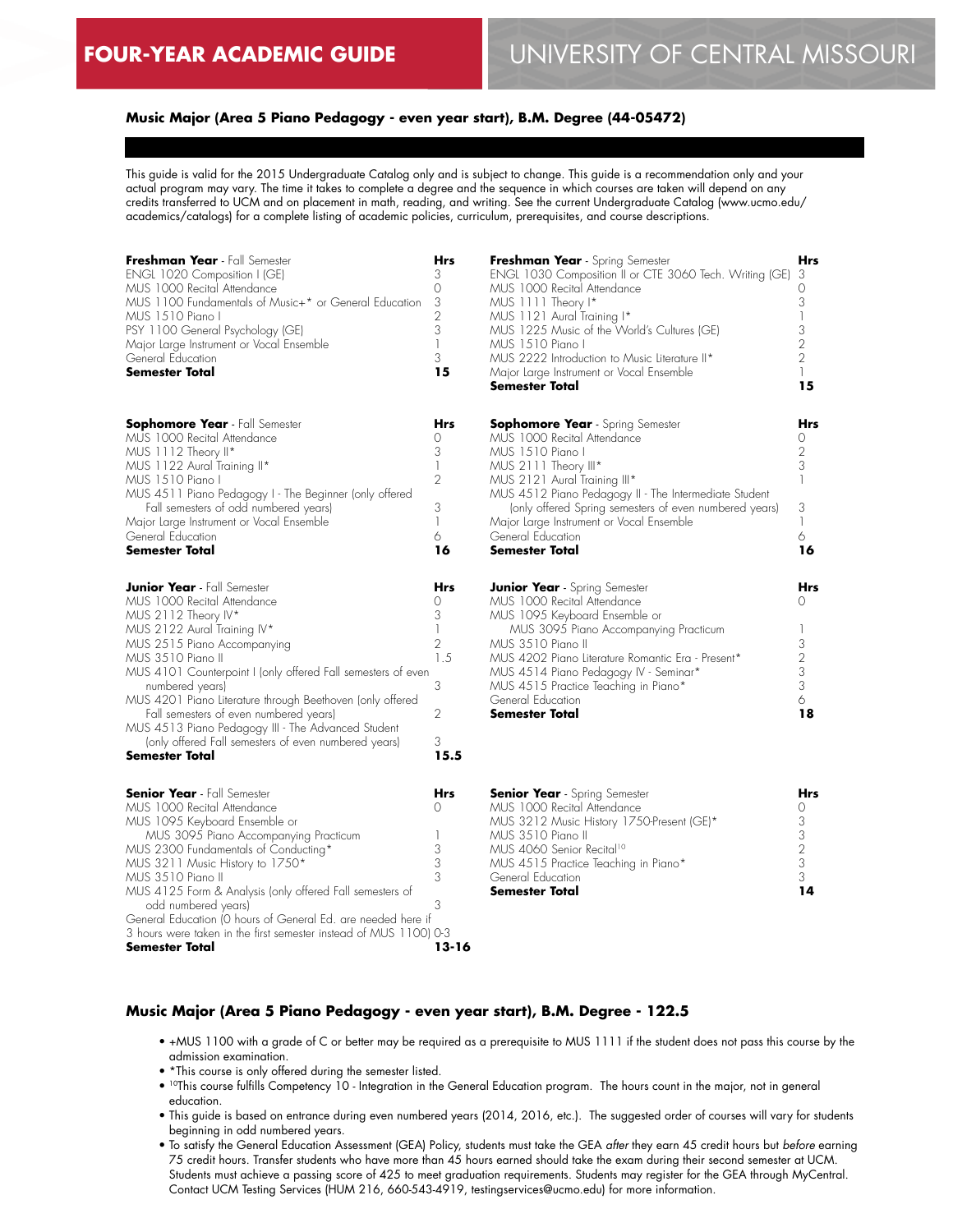# **Music Major (Area 6 Vocal - odd year start), B.M. Degree (44-06472)**

This guide is valid for the 2015 Undergraduate Catalog only and is subject to change. This guide is a recommendation only and your actual program may vary. The time it takes to complete a degree and the sequence in which courses are taken will depend on any credits transferred to UCM and on placement in math, reading, and writing. See the current Undergraduate Catalog (www.ucmo.edu/ academics/catalogs) for a complete listing of academic policies, curriculum, prerequisites, and course descriptions.

| Freshman Year - Fall Semester<br>ENGL 1020 Composition I (GE)<br>FREN 1201 Elementary French I or<br>GER 1301 Elementary German I (GE)*<br>MUS 1000 Recital Attendance<br>MUS 1100 Fundamentals of Music+** or General Education<br>MUS 1610 Voice I<br>MUS 2221 Introduction to Music Literature I**<br>Major Large Vocal Ensemble<br>(Piano Class I) ***<br>Semester Total                                                                       | Hrs<br>3<br>3<br>$\Omega$<br>3<br>$\overline{2}$<br>$\overline{2}$<br>$\mathbb{I}$<br>(1)<br>$14 - 15$ | Freshman Year - Spring Semester<br>ENGL 1030 Composition II or CTE 3060 Tech. Writing (GE)<br>FREN 1202 Elem. French II or GER 1302 Elem. German II*<br>MUS 1000 Recital Attendance<br>MUS 1111 Theory I**<br>MUS 1121 Aural Training I**<br>MUS 1610 Voice I<br>MUS 2222 Introduction to Music Literature II**<br>Major Large Vocal Ensemble<br>(Piano Class II) ***<br><b>Semester Total</b>                                  | Hrs<br>3<br>3<br>$\Omega$<br>3<br>2<br>$\overline{2}$<br>$\mathbb{I}$<br>(1)<br>15-16 |
|----------------------------------------------------------------------------------------------------------------------------------------------------------------------------------------------------------------------------------------------------------------------------------------------------------------------------------------------------------------------------------------------------------------------------------------------------|--------------------------------------------------------------------------------------------------------|---------------------------------------------------------------------------------------------------------------------------------------------------------------------------------------------------------------------------------------------------------------------------------------------------------------------------------------------------------------------------------------------------------------------------------|---------------------------------------------------------------------------------------|
| <b>Sophomore Year</b> - Fall Semester<br>MUS 1000 Recital Attendance<br>MUS 1112 Theory II**<br>MUS 1122 Aural Training II**<br>MUS 1610 Voice I<br>MUS 2300 Fundamentals of Conducting**<br>Major Large Vocal Ensemble<br>(Piano Class III) ***<br>General Education<br><b>Semester Total</b>                                                                                                                                                     | Hrs<br>$\Omega$<br>3<br>1<br>2<br>3<br>$\mathbf{1}$<br>(1)<br>6<br>$16 - 17$                           | <b>Sophomore Year</b> - Spring Semester<br>MUS 1000 Recital Attendance<br>MUS 1610 Voice I<br>MUS 2111 Theory III**<br>MUS 2121 Aural Training III**<br>Major Large Vocal Ensemble<br>(Piano Class IV) ***<br>General Education<br><b>Semester Total</b>                                                                                                                                                                        | <b>Hrs</b><br>$\Omega$<br>2<br>3<br>(1)<br>6<br>$13 - 14$                             |
| <b>Junior Year</b> - Fall Semester<br>MUS 1000 Recital Attendance<br>MUS 2112 Theory IV**<br>MUS 2122 Aural Training IV**<br>MUS 2631 Diction for Singers I<br>MUS 3211 Music History to 1750**<br>MUS 3610 Voice II<br>MUS 4125 Form & Analysis (only offered Fall semesters of<br>odd numbered years)<br>MUS 4235 Vocal Literature (only offered Fall semesters of odd<br>numbered years)<br>Major Large Vocal Ensemble<br><b>Semester Total</b> | Hrs<br>0<br>3<br>1<br>3<br>3<br>3<br>3<br>18                                                           | <b>Junior Year</b> - Spring Semester<br>MUS 1000 Recital Attendance<br>MUS 1225 Music of the World's Cultures (GE)<br>MUS 1615 Opera Theatre**<br>MUS 2632 Diction for Singers II (only offered Spring<br>semesters of even numbered years)<br>MUS 3060 Junior Recital<br>MUS 3212 Music History 1800 - Present (GE)**<br>MUS 3610 Voice II<br>General Education<br><b>Semester Total</b>                                       | Hrs<br>0<br>3<br>$\overline{2}$<br>2<br>$\mathbb{I}$<br>$\frac{3}{3}$<br>3<br>17      |
| <b>Senior Year</b> - Fall Semester<br>MUS 1000 Recital Attendance<br>MUS 3610 Voice II<br>MUS Required Elective#<br>Major Large Vocal Ensemble<br>General Education<br>Free Choice Electives (will not be needed if MUS 1100 is<br>taken or if validated credit is earned for FREN 1201 or<br>GER 1301 or if these classes are taken)<br><b>Semester Total</b>                                                                                     | Hrs<br>$\Omega$<br>3<br>3<br>$\mathbb{I}$<br>6<br>$O-1$<br>$13 - 14$                                   | <b>Senior Year</b> - Spring Semester<br>MUS 1000 Recital Attendance<br>MUS 3610 Voice II<br>MUS 4060 Senior Recital <sup>10</sup><br>MUS 4600 Vocal Pedagogy (only offered Spring semesters of<br>odd numbered years)<br><b>MUS Electives</b><br>General Education (only 3 hours of General Education are<br>needed here if the other 3 hours were taken in the first<br>semester instead of MUS 1100)<br><b>Semester Total</b> | Hrs<br>$\Omega$<br>3<br>$\overline{2}$<br>2<br>3<br>3-6<br>$13 - 16$                  |

# **Music Major (Area 6 Vocal - odd year start), B.M. Degree - 120**

- \*Student's initial placement in foreign language coursework will be determined by examination. If a student begins in FREN 1202 or GER 1302 and earns a grade of C or higher, the student will earn 3 hours of validated credit for FREN 1201 or GER 1301.
- +MUS 1100 with a grade of C or better may be required as a prerequisite to MUS 1111 if the student does not pass this course by the admission examination.
- \*\*This course is only offered during the semester listed.
- \*\*\*Keyboard competency is required for this degree program. Private piano lessons may be required to reach competency.
- #For the MUS Required Elective choose among the following two courses: MUS 4101 Counterpoint I (offered fall semester of even numbered years only) or MUS 4115 Instrumentation (offered spring semester).
- <sup>10</sup>This course fulfills Competency 10 Integration in the General Education program. The hours count in the major, not in general education.
- To satisfy the General Education Assessment (GEA) Policy, students must take the GEA *after* they earn 45 credit hours but *before* earning 75 credit hours. Transfer students who have more than 45 hours earned should take the exam during their second semester at UCM. Students must achieve a passing score of 425 to meet graduation requirements. Students may register for the GEA through MyCentral. Contact UCM Testing Services (HUM 216, 660-543-4919, testingservices@ucmo.edu) for more information.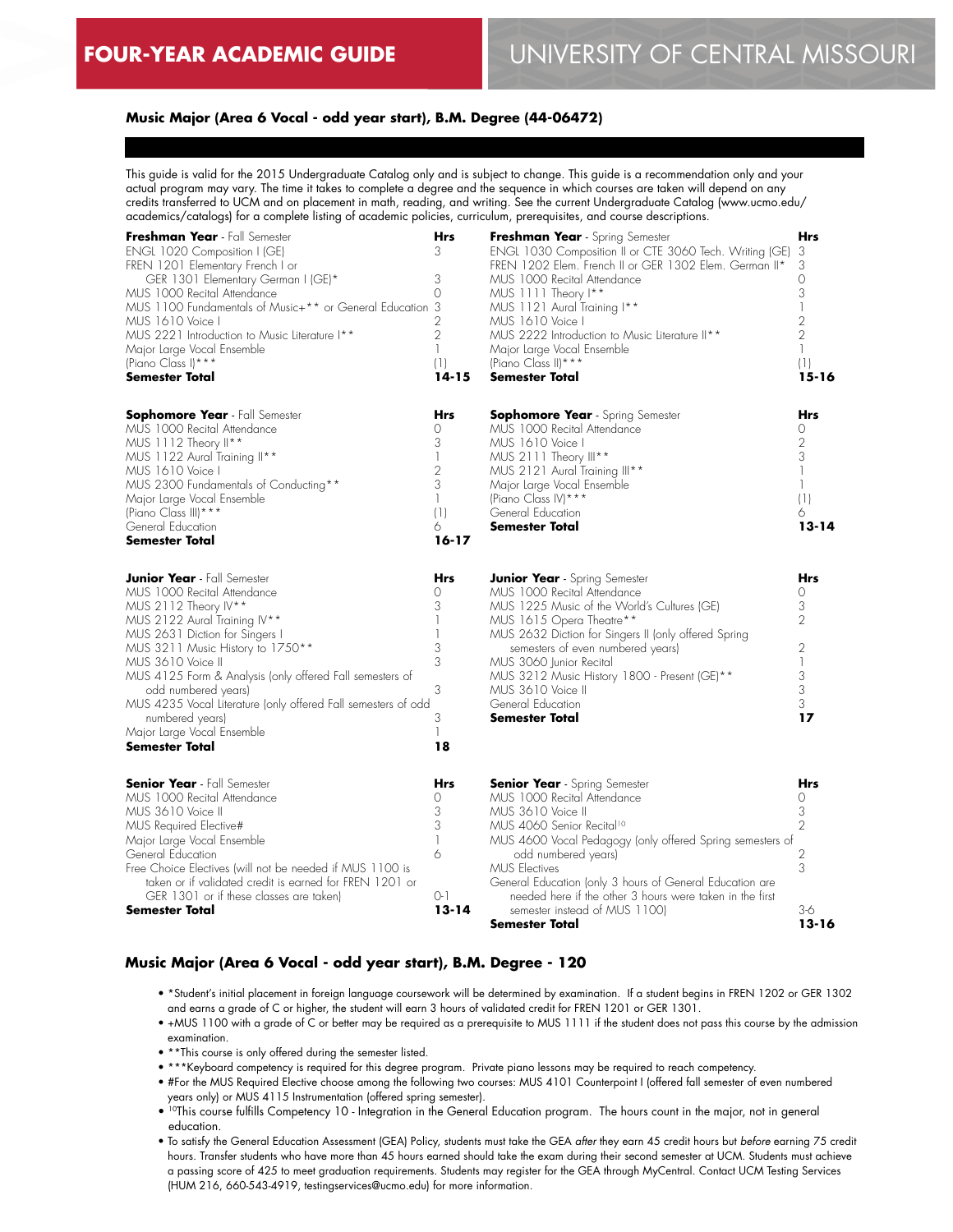#### **Music Major (Area 6 Vocal - even year start), B.M. Degree (44-06472)**

This guide is valid for the 2015 Undergraduate Catalog only and is subject to change. This guide is a recommendation only and your actual program may vary. The time it takes to complete a degree and the sequence in which courses are taken will depend on any credits transferred to UCM and on placement in math, reading, and writing. See the current Undergraduate Catalog (www.ucmo.edu/ academics/catalogs) for a complete listing of academic policies, curriculum, prerequisites, and course descriptions.

| Freshman Year - Fall Semester<br>ENGL 1020 Composition I (GE)<br>FREN 1201 Elementary French I or<br>GER 1301 Elementary German I (GE)*<br>MUS 1000 Recital Attendance<br>MUS 1100 Fundamentals of Music+** or General Education 3<br>MUS 1610 Voice I<br>MUS 2221 Introduction to Music Literature I**<br>Major Large Vocal Ensemble<br>(Piano Class I) ***<br>Semester Total | Hrs<br>3<br>3<br>$\circ$<br>2<br>$\overline{2}$<br>1<br>(1)<br>$14 - 15$ | Freshman Year - Spring Semester<br>ENGL 1030 Composition II or CTE 3060 Tech. Writing (GE)<br>FREN 1202 Elem. French II or GER 1302 Elem. German II*<br>MUS 1000 Recital Attendance<br>MUS 1111 Theory I**<br>MUS 1121 Aural Training I**<br>MUS 1610 Voice I<br>MUS 2222 Introduction to Music Literature II**<br>Major Large Vocal Ensemble<br>(Piano Class II) ***<br><b>Semester Total</b>                                                                                                                                | Hrs<br>3<br>3<br>0<br>3<br>$\mathbb{I}$<br>2<br>$\overline{2}$<br>1<br>(1)<br>$15 - 16$   |
|--------------------------------------------------------------------------------------------------------------------------------------------------------------------------------------------------------------------------------------------------------------------------------------------------------------------------------------------------------------------------------|--------------------------------------------------------------------------|-------------------------------------------------------------------------------------------------------------------------------------------------------------------------------------------------------------------------------------------------------------------------------------------------------------------------------------------------------------------------------------------------------------------------------------------------------------------------------------------------------------------------------|-------------------------------------------------------------------------------------------|
| <b>Sophomore Year</b> - Fall Semester<br>MUS 1000 Recital Attendance<br>MUS 1112 Theory II**<br>MUS 1122 Aural Training II**<br>MUS 1610 Voice I<br>MUS 2300 Fundamentals of Conducting**<br>MUS 2631 Diction for Singers I<br>Major Large Vocal Ensemble<br>(Piano Class III) ***<br>General Education<br>Semester Total                                                      | Hrs<br>$\Omega$<br>3<br>$\overline{2}$<br>3<br>1<br>(1)<br>6<br>17-18    | <b>Sophomore Year</b> - Spring Semester<br>MUS 1000 Recital Attendance<br>MUS 1610 Voice I<br>MUS 2111 Theory III**<br>MUS 2121 Aural Training III**<br>MUS 2632 Diction for Singers II (only offered Spring<br>semesters of even numbered years)<br>Major Large Vocal Ensemble<br>(Piano Class IV) ***<br>General Education<br>Semester Total                                                                                                                                                                                | Hrs<br>Ω<br>$\overline{2}$<br>3<br>$\mathbb{I}$<br>2<br>$\mathbb{I}$<br>(1)<br>6<br>15-16 |
| <b>Junior Year</b> - Fall Semester<br>MUS 1000 Recital Attendance<br>MUS 2112 Theory IV**<br>MUS 2122 Aural Training IV**<br>MUS 3211 Music History to 1750**<br>MUS 3610 Voice II<br>Major Large Vocal Ensemble<br>General Education<br>Semester Total                                                                                                                        | Hrs<br>Ω<br>3<br>3<br>3<br>1<br>3<br>14                                  | <b>Junior Year</b> - Spring Semester<br>MUS 1000 Recital Attendance<br>MUS 1225 Music of the World's Cultures (GE)<br>MUS 1615 Opera Theatre**<br>MUS 3060 Junior Recital<br>MUS 3212 Music History 1800 - Present (GE)**<br>MUS 3610 Voice II<br>MUS 4600 Vocal Pedagogy (only offered Spring semesters of<br>odd numbered years)<br>Free Choice Electives (will not be needed if MUS 1100 is<br>taken or if validated credit is earned for FREN 1201 or<br>GER 1301 or if these classes are taken)<br><b>Semester Total</b> | <b>Hrs</b><br>Ω<br>3<br>2<br>1<br>3<br>3<br>2<br>$O-1$<br>$14 - 15$                       |
| <b>Senior Year</b> - Fall Semester<br>MUS 1000 Recital Attendance<br>MUS 3610 Voice II<br>MUS 4125 Form & Analysis (only offered Fall semesters of<br>odd numbered years)<br>MUS 4235 Vocal Literature (only offered Fall semesters of odd<br>numbered years)<br>MUS Required Elective#<br>Major Large Vocal Ensemble<br>General Education<br>Semester Total                   | <b>Hrs</b><br>$\Omega$<br>3<br>3<br>3<br>3<br>1<br>3<br>16               | <b>Senior Year</b> - Spring Semester<br>MUS 1000 Recital Attendance<br>MUS 3610 Voice II<br>MUS 4060 Senior Recital <sup>10</sup><br><b>MUS Electives</b><br>General Education (only 6 hours of General Education are<br>needed here if the other 3 hours were taken in the first<br>semester instead of MUS 1100)<br>Semester Total                                                                                                                                                                                          | <b>Hrs</b><br>0<br>3<br>2<br>3<br>6-9<br>$14 - 17$                                        |

#### **Music Major (Area 6 Vocal - even year start), B.M. Degree - 120**

- \*Student's initial placement in foreign language coursework will be determined by examination. If a student begins in FREN 1202 or GER 1302 and earns a grade of C or higher, the student will earn 3 hours of validated credit for FREN 1201 or GER 1301.
- +MUS 1100 with a grade of C or better may be required as a prerequisite to MUS 1111 if the student does not pass this course by the admission examination.
- \*\*This course is only offered during the semester listed.
- \*\*\*Keyboard competency is required for this degree program. Private piano lessons may be required to reach competency.
- #For the MUS Required Elective choose among the following two courses: MUS 4101 Counterpoint I (offered fall semester of even numbered years only) or MUS 4115 Instrumentation (offered spring semester).
- <sup>10</sup>This course fulfills Competency 10 Integration in the General Education program. The hours count in the major, not in general education.
- To satisfy the General Education Assessment (GEA) Policy, students must take the GEA *after* they earn 45 credit hours but *before* earning 75 credit hours. Transfer students who have more than 45 hours earned should take the exam during their second semester at UCM. Students must achieve a passing score of 425 to meet graduation requirements. Students may register for the GEA through MyCentral. Contact UCM Testing Services (HUM 216, 660-543-4919, testingservices@ucmo.edu) for more information.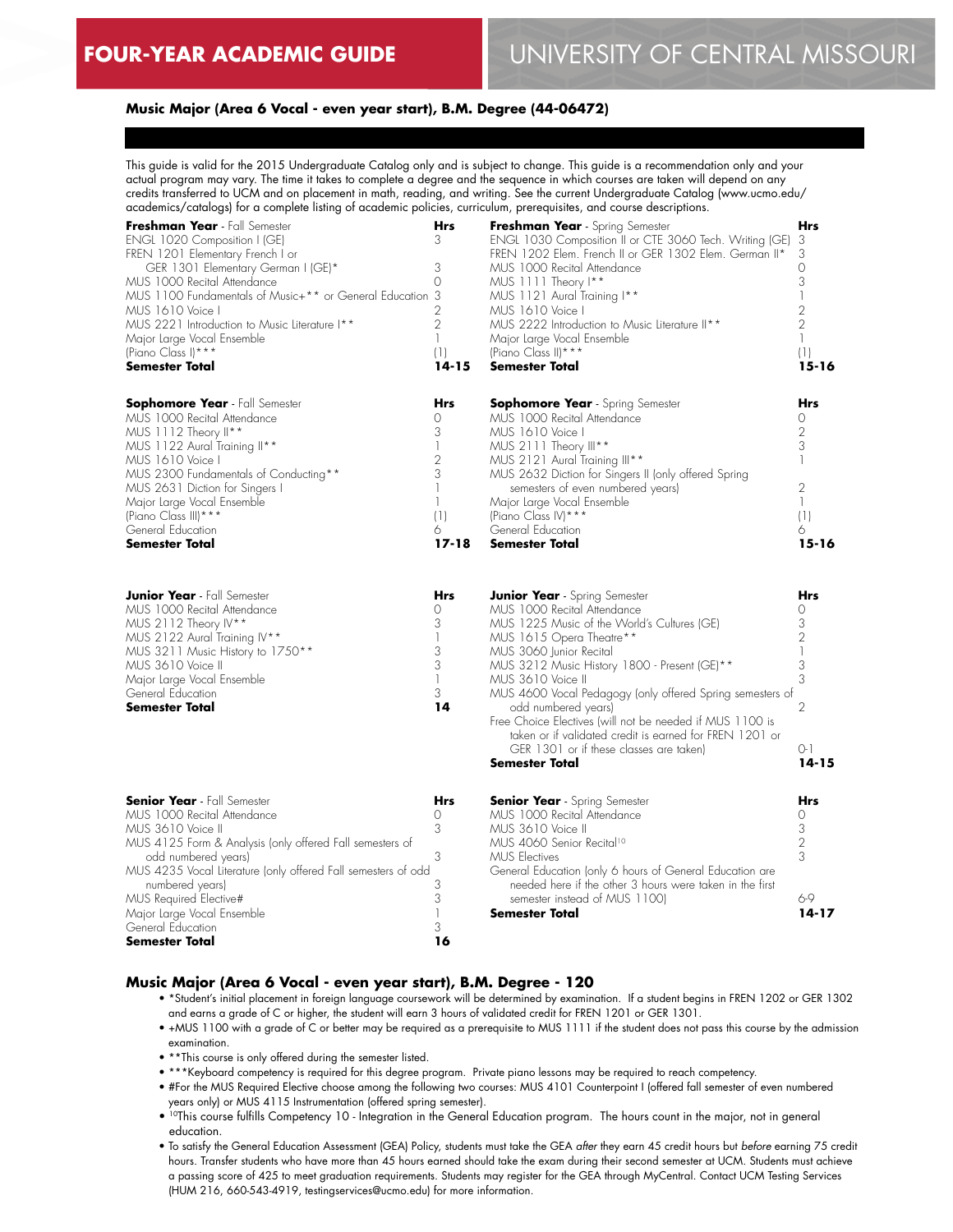# **Music Education Major (Instrumental Option - even start year), B.M.E. Degree (45-440)**

This guide is valid for the 2015 Undergraduate Catalog only and is subject to change. This guide is a recommendation only and your actual program may vary. The time it takes to complete a degree and the sequence in which courses are taken will depend on any credits transferred to UCM and on placement in math, reading, and writing. See the current Undergraduate Catalog (www.ucmo.edu/ academics/catalogs) for a complete listing of academic policies, curriculum, prerequisites, and course descriptions.

| Freshman Year - Fall Semester                              | Hrs            | Freshman Year - Spring Semester                               | Hrs            |
|------------------------------------------------------------|----------------|---------------------------------------------------------------|----------------|
| ENGL 1020 Composition I (GE)                               | 3              | ENGL 1030 Composition II or CTE 3060 Tech. Writing (GE)       | 3              |
| HIST 1350 or HIST 1351 History of the United States (GE)   | 3              | MUS 1000 Recital Attendance                                   | 0              |
| MUS 1000 Recital Attendance                                | 0              | MUS 1111 Theory I*                                            | 3              |
| MUS 1100 Fundamentals of Music+* or General Education      | 3              | MUS 1121 Aural Training I*                                    | $\mathbf{1}$   |
| Major Instrument, 1000 Level                               | $\mathbb{I}$   |                                                               | 2              |
|                                                            | $\mathbb{I}$   | MUS 1390 Introduction to Music Education*                     | 1              |
| Major Large Instrumental Ensemble                          |                | Instrument Techniques Class**                                 |                |
| (Piano)                                                    | (1)            | Major Instrument, 1000 Level                                  |                |
| <b>General Education MATH</b>                              | 3              | Major Large Instrumental Ensemble                             | $\mathbf{1}$   |
| Semester Total                                             | $14 - 15$      | (Piano)                                                       | (1)            |
|                                                            |                | General Education Science with Laboratory                     | 4              |
|                                                            |                | Semester Total                                                | $16 - 17$      |
| <b>Sophomore Year</b> - Fall Semester                      | Hrs            | <b>Sophomore Year</b> - Spring Semester                       | <b>Hrs</b>     |
| EDFL 2100 Introduction to the Teaching Profession          | 3              | EDFL 2240 Educational Psychology                              | 3              |
| FLDX 2150 Introductory Field Experience                    | $\mathbb{I}$   | EDSP 2100 Education of the Exceptional Child                  | 3              |
| MUS 1000 Recital Attendance                                | 0              | MUS 1000 Recital Attendance                                   | 0              |
| MUS 1112 Theory II*                                        | 3              | MUS 2111 Theory III*                                          | 3              |
|                                                            | 1              |                                                               |                |
| MUS 1122 Aural Training II*                                |                | MUS 2121 Aural Training III*                                  |                |
| MUS 1400 Computer Music Notation                           | .5             | POLS 1510 American Government (GE)                            | 3              |
| MUS 1450 Audio and Acoustics (GE)                          | 3              | Major Large Instrumental Ensemble                             | 1              |
| MUS 2300 Fundamentals of Conducting*                       | 3              | Major Instrument, 1000 Level                                  | $\mathbb{I}$   |
| Instrument Techniques Class**                              | $\mathbb{I}$   | (Piano)                                                       | (1)            |
| Major Instrument, 1000 Level                               | $\mathbb{I}$   | General Education Communication                               | 3              |
| Major Large Instrumental Ensemble                          | $\mathbf{1}$   | <b>Semester Total</b>                                         | 18-19          |
| (Piano)                                                    | (1)            | (Successfully complete MoGEA exam by end of this semester)    |                |
| Semester Total                                             | $17.5 -$       |                                                               |                |
|                                                            | 18.5           |                                                               |                |
|                                                            |                |                                                               |                |
| <b>Junior Year</b> - Fall Semester                         | Hrs            | <b>Junior Year</b> - Spring Semester                          | <b>Hrs</b>     |
| EDFL 2250 Introduction to English Language Learners and    |                | FLDX 3000 Field Experience in the Content Area#               |                |
| Culturally Responsive Pedagogy                             | 2              | MUS 1000 Recital Attendance                                   | $\Omega$       |
| MUS 1000 Recital Attendance                                | 0              | MUS 1225 Music of the World's Cultures (GE)                   | 3              |
| MUS 1410, 1420, 1430, or 1440 (choose one)                 | .5             | MUS 3212 Music History 1750-Present (GE)*                     | 3              |
| MUS 2112 Theory IV*                                        | 3              | MUS 3306 Methods of Teaching Instrumental Music*              | 3              |
| MUS 2122 Aural Training IV*                                | $\mathbb{I}$   | MUS 3320 Instrumental Conducting & Rehearsal Techniques*#3    |                |
| MUS 3211 Music History to 1750*                            | 3              | MUS 4115 Instrumentation*                                     | 3              |
| MUS 3305 Methods of Teaching Elemen. School Music***       | $\overline{2}$ | Instrument Techniques Class**                                 | $\mathbf{1}$   |
| MUS 3308 Marching Band Techniques*                         | $\mathbb{I}$   | Instrument Techniques Class**                                 |                |
|                                                            | $\mathbb{I}$   |                                                               | 1.5            |
| Instrument Techniques Class**                              |                | Major Instrument, 3000 Level                                  |                |
| Major Instrument, 3000 Level                               | 1.5            | Major Large Instrumental Ensemble                             |                |
| Major Large Instrumental Ensemble                          | 1              | <b>Semester Total</b>                                         | 20.5           |
| General Education (not needed if taken in first semester   |                | (#These courses must be taken concurrently.)                  |                |
| instead of MUS 1100, if needed choose an online course)0-3 |                |                                                               |                |
| <b>Semester Total</b>                                      | $16 - 19$      |                                                               |                |
| <b>Senior Year</b> - Fall Semester                         | Hrs            | <b>Senior Year</b> - Spring Semester                          | <b>Hrs</b>     |
| EDFL 4210 Introduction to Content Area Literacy            | 2              | FLDX 4468 Student Teaching Secondary II                       | 4              |
| EDFL 4970 Secondary Teaching & Behavioral Management       | $\mathbf{2}$   | FLDX 4495 Student Teaching Elementary I                       | 5              |
| FLDX 4970 Field Experience II in the Content Area          | $\mathbb{I}$   | MUS 4310 Methods of Teaching Music <sup>10</sup>              | $\overline{1}$ |
| MUS 1000 Recital Attendance                                | 0              | MUS 4350 Secondary Field Experience II                        | 2              |
| MUS 4381 Jazz Pedagogy* (fall only)                        | $\overline{2}$ | Semester Total                                                | 12             |
|                                                            | 3              |                                                               |                |
| PSY 4230 Psychology of Adolescence (GE)                    |                | (All non-student teaching coursework and tests must be        |                |
| Instrument Techniques Class**                              | $\mathbb{I}$   | successfully completed before this semester for enrollment in |                |
| Major Instrument, 3000 Level                               | 1.5            | student teaching.)                                            |                |
| Major Large Instrumental Ensemble                          | 1              |                                                               |                |
| General Education                                          | 5              |                                                               |                |
| <b>Semester Total</b>                                      | 18.5           |                                                               |                |
|                                                            |                |                                                               |                |

# **Music Education Major (Instrumental Option - even start year), B.M.E. Degree – 132.5-139.5**  • MOUTS<br>• +MUS 1100 with a grade of C or better may be required as a prerequisite to MUS 1111 if the student does not pass this course by the admission examination.<br>• \*This course is only offered during the semester listed

- 
- 
- 

• \*\*\*This course is offered only in even-numbered years. Students who enter UCM in an odd-numbered year may take this course during their senior year, taking PSY<br>• "This course lights" course fulfills Competency 10 - Integ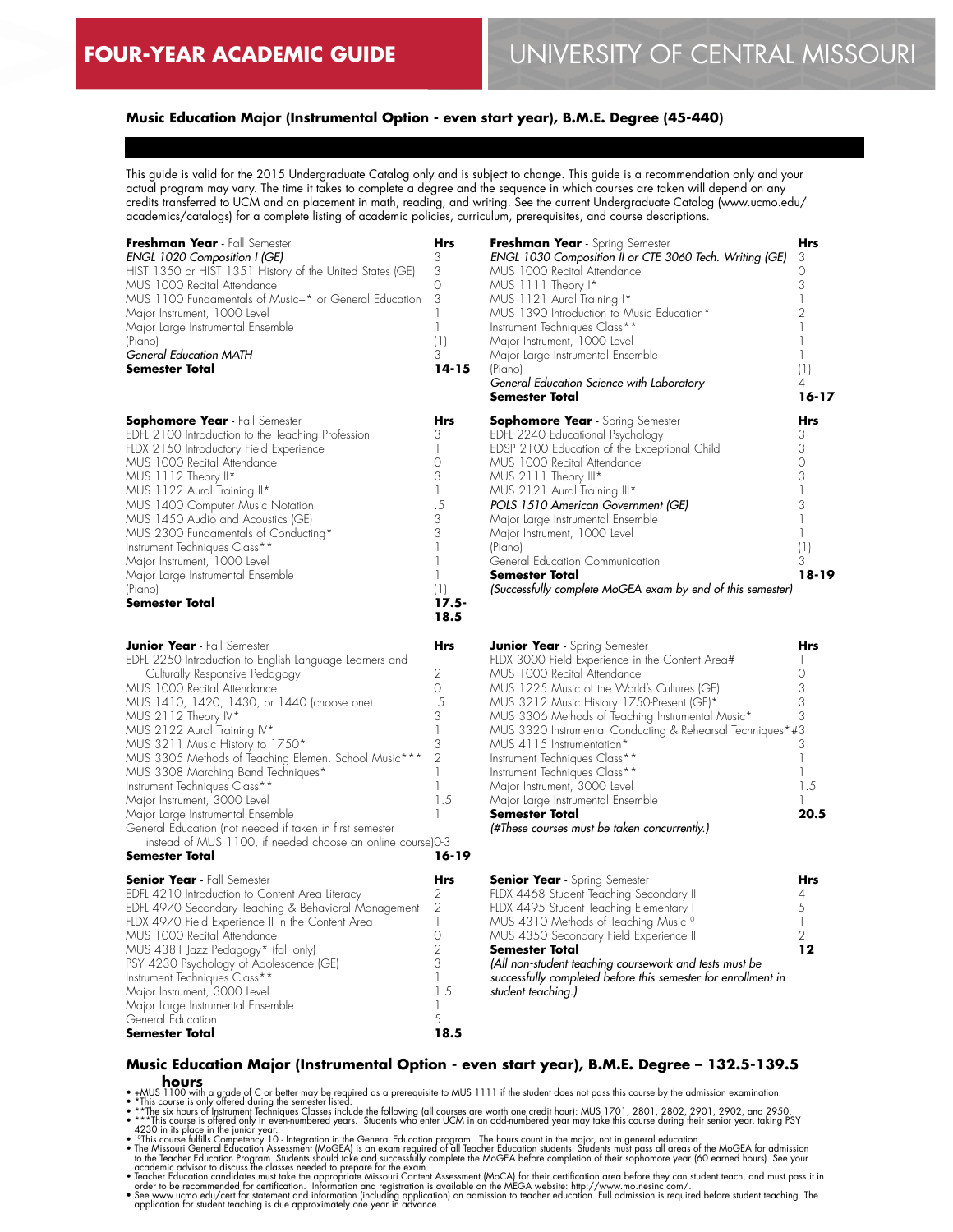# **Music Education Major (Instrumental Option - odd start year), B.M.E. Degree (45-440)**

This guide is valid for the 2015 Undergraduate Catalog only and is subject to change. This guide is a recommendation only and your actual program may vary. The time it takes to complete a degree and the sequence in which courses are taken will depend on any credits transferred to UCM and on placement in math, reading, and writing. See the current Undergraduate Catalog (www.ucmo.edu/ academics/catalogs) for a complete listing of academic policies, curriculum, prerequisites, and course descriptions.

| Freshman Year - Fall Semester<br>ENGL 1020 Composition I (GE)<br>HIST 1350 or HIST 1351 History of the United States (GE)<br>MUS 1000 Recital Attendance<br>MUS 1100 Fundamentals of Music+* or General Education<br>Major Instrument, 1000 Level<br>Major Large Instrumental Ensemble<br>(Piano)<br>General Education MATH<br>Semester Total                                                                                                                                                                                                                                                                                                   | Hrs<br>3<br>3<br>0<br>3<br>$\mathbf{1}$<br>$\mathbb{I}$<br>(1)<br>3<br>$14 - 15$                                             | Freshman Year - Spring Semester<br>ENGL 1030 Composition II or CTE 3060 Tech. Writing (GE)<br>MUS 1000 Recital Attendance<br>MUS 1111 Theory I*<br>MUS 1121 Aural Training I*<br>MUS 1390 Introduction to Music Education*<br>Instrument Techniques Class**<br>Major Instrument, 1000 Level<br>Major Large Instrumental Ensemble<br>(Piano)<br>General Education Science with Laboratory<br>Semester Total                                                                                                                                                                  | Hrs<br>3<br>$\Omega$<br>3<br>$\mathbf{1}$<br>$\mathfrak{D}$<br>1<br>$\mathbf{1}$<br>$\mathbb{I}$<br>(1)<br>4<br>$16 - 17$ |
|-------------------------------------------------------------------------------------------------------------------------------------------------------------------------------------------------------------------------------------------------------------------------------------------------------------------------------------------------------------------------------------------------------------------------------------------------------------------------------------------------------------------------------------------------------------------------------------------------------------------------------------------------|------------------------------------------------------------------------------------------------------------------------------|-----------------------------------------------------------------------------------------------------------------------------------------------------------------------------------------------------------------------------------------------------------------------------------------------------------------------------------------------------------------------------------------------------------------------------------------------------------------------------------------------------------------------------------------------------------------------------|---------------------------------------------------------------------------------------------------------------------------|
| <b>Sophomore Year</b> - Fall Semester<br>EDFL 2100 Introduction to the Teaching Profession<br>FLDX 2150 Introductory Field Experience<br>MUS 1000 Recital Attendance<br>MUS 1112 Theory II*<br>MUS 1122 Aural Training II*<br>MUS 1400 Computer Music Notation<br>MUS 1450 Audio and Acoustics (GE)<br>MUS 2300 Fundamentals of Conducting*<br>Instrument Techniques Class**<br>Major Instrument, 1000 Level<br>Major Large Instrumental Ensemble                                                                                                                                                                                               | Hrs<br>3<br>$\mathbf{1}$<br>0<br>3<br>$\mathbb{I}$<br>.5<br>3<br>3<br>$\mathbf{1}$<br>$\mathbf{1}$<br>$\mathbb{I}$           | <b>Sophomore Year</b> - Spring Semester<br>EDFL 2240 Educational Psychology<br>EDSP 2100 Education of the Exceptional Child<br>MUS 1000 Recital Attendance<br>MUS 2111 Theory III*<br>MUS 2121 Aural Training III*<br>POLS 1510 American Government (GE)<br>Major Large Instrumental Ensemble<br>Major Instrument, 1000 Level<br>(Piano)<br>General Education Communication<br><b>Semester Total</b>                                                                                                                                                                        | <b>Hrs</b><br>3<br>3<br>$\circ$<br>3<br>$\mathbf{1}$<br>3<br>1<br>$\mathbf{1}$<br>(1)<br>3<br>$18 - 19$                   |
| (Piano)<br>Semester Total                                                                                                                                                                                                                                                                                                                                                                                                                                                                                                                                                                                                                       | (1)<br>$17.5 -$<br>18.5                                                                                                      | (Successfully complete MoGEA exam by end of this semester)                                                                                                                                                                                                                                                                                                                                                                                                                                                                                                                  |                                                                                                                           |
| <b>Junior Year</b> - Fall Semester<br>EDFL 2250 Introduction to English Language Learners and<br>Culturally Responsive Pedagogy<br>MUS 1000 Recital Attendance<br>MUS 1410, 1420, 1430, or 1440 (choose one)<br>MUS 2112 Theory IV*<br>MUS 2122 Aural Training IV*<br>MUS 3211 Music History to 1750*<br>MUS 3308 Marching Band Techniques*<br>PSY 4230 Psychology of Adolescence (GE)<br>Instrument Techniques Class**<br>Major Instrument, 3000 Level<br>Major Large Instrumental Ensemble<br>General Education (not needed if taken in first semester<br>instead of MUS 1100, if needed choose an online course)0-3<br><b>Semester Total</b> | Hrs<br>2<br>$\circ$<br>.5<br>3<br>$\mathbf{1}$<br>3<br>$\mathbf{1}$<br>3<br>$\mathbb{I}$<br>1.5<br>$\mathbf{1}$<br>$17 - 20$ | <b>Junior Year</b> - Spring Semester<br>FLDX 3000 Field Experience in the Content Area#<br>MUS 1000 Recital Attendance<br>MUS 1225 Music of the World's Cultures (GE)<br>MUS 3212 Music History 1750-Present (GE)*<br>MUS 3306 Methods of Teaching Instrumental Music*<br>MUS 3320 Instrumental Conducting & Rehearsal Tech.*#<br>MUS 4115 Instrumentation*<br>Instrument Techniques Class**<br>Instrument Techniques Class**<br>Major Instrument, 3000 Level<br>Major Large Instrumental Ensemble<br><b>Semester Total</b><br>(#These courses must be taken concurrently.) | Hrs<br>1<br>$\Omega$<br>3<br>3<br>3<br>3<br>3<br>$\mathbf{1}$<br>1<br>1.5<br>20.5                                         |
| <b>Senior Year</b> - Fall Semester<br>EDFL 4210 Introduction to Content Area Literacy<br>EDFL 4970 Secondary Teaching & Behavioral Management<br>FLDX 4970 Field Experience II in the Content Area<br>MUS 1000 Recital Attendance<br>MUS 3305 Methods of Teaching Elemen. School Music***<br>MUS 4381 Jazz Pedagogy* (fall only)<br>Instrument Techniques Class**<br>Major Instrument, 3000 Level<br>Major Large Instrumental Ensemble<br>General Education<br>Semester Total                                                                                                                                                                   | Hrs<br>2<br>2<br>$\mathbb{I}$<br>0<br>$\overline{2}$<br>$\overline{2}$<br>$\mathbb{I}$<br>1.5<br>$\mathbb{I}$<br>5<br>17.5   | <b>Senior Year</b> - Spring Semester<br>FLDX 4468 Student Teaching Secondary II<br>FLDX 4495 Student Teaching Elementary I<br>MUS 4310 Methods of Teaching Music <sup>10</sup><br>MUS 4350 Secondary Field Experience II<br>Semester Total<br>(All non-student teaching coursework and tests must be<br>successfully completed before this semester for enrollment in<br>student teaching.)                                                                                                                                                                                 | Hrs<br>4<br>5<br>$\overline{2}$<br>$\mathbf{1}$<br>12                                                                     |

#### **Music Education Major (Instrumental Option - odd start year), B.M.E. Degree – 132.5-139.5 hours**

• +MUS 1100 with a grade of C or better may be required as a prerequisite to MUS 1111 if the student does not pass this course by the admission examination.<br>• \*This course is only offered during the semester listed.<br>• \*Thi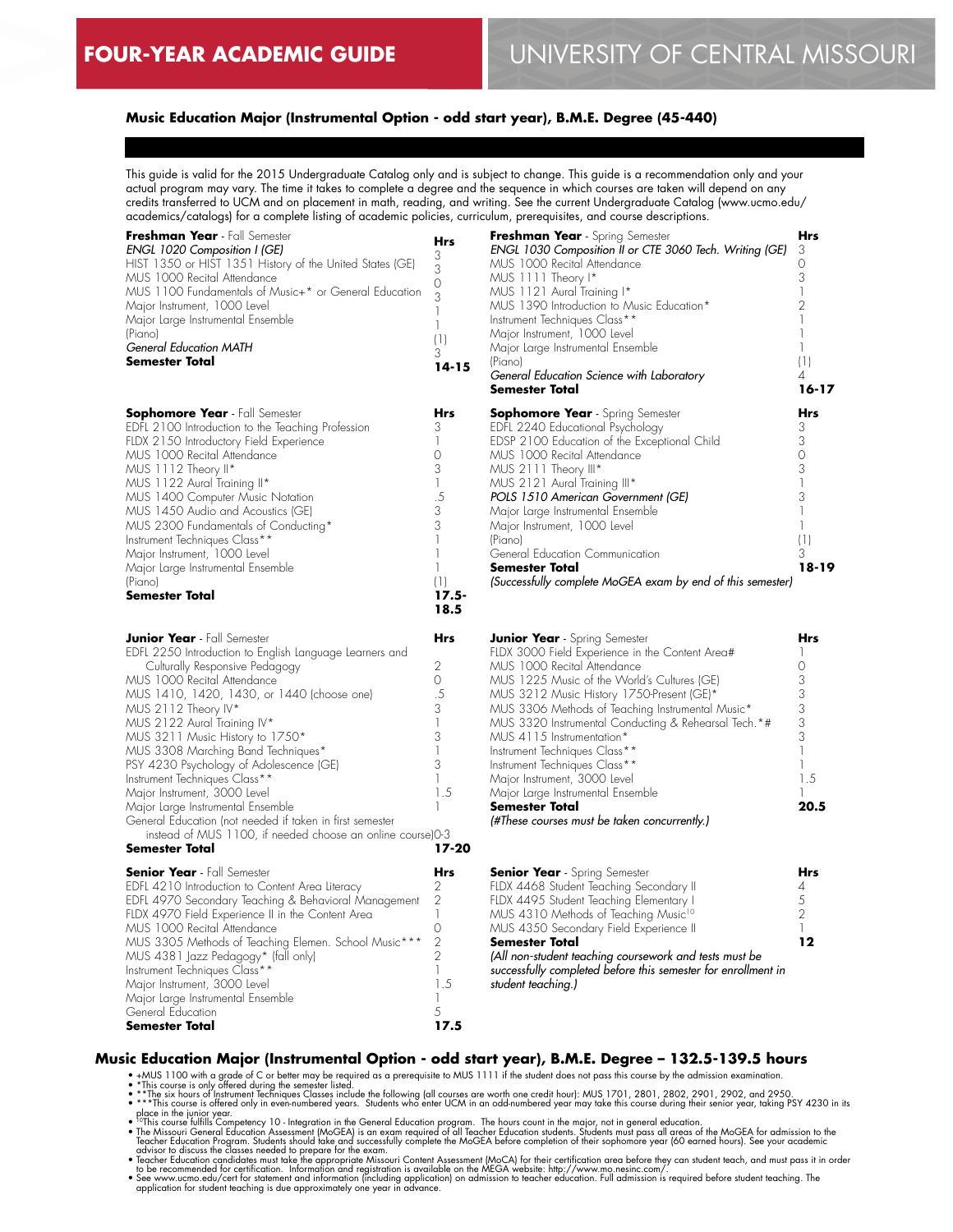# **Music Education Major (Vocal Option - odd year start plan), B.M.E Degree (45-441)**

This guide is valid for the 2015 Undergraduate Catalog only and is subject to change. This guide is a recommendation only and your actual program may vary. The time it takes to complete a degree and the sequence in which courses are taken will depend on any credits transferred to UCM and on placement in math, reading, and writing. See the current Undergraduate Catalog (www.ucmo.edu/academics/catalogs) for a complete listing of academic policies, curriculum, prerequisites, and course descriptions.

| <b>Hrs</b> |                                                         | <b>Hrs</b>                      |
|------------|---------------------------------------------------------|---------------------------------|
|            | ENGL 1030 Composition II or CTE 3060 Tech. Writing (GE) |                                 |
|            | HIST 1350 or 1351 History of the United States (GE)     |                                 |
| 3          | MUS 1000 Recital Attendance                             |                                 |
|            | MUS 1111 Theory I*                                      |                                 |
|            | MUS 1121 Aural Training I*                              |                                 |
|            | MUS 1390 Introduction to Music Education*               |                                 |
|            | MUS 1610 Voice 1                                        |                                 |
|            | Major Large Vocal Ensemble                              |                                 |
| 15-16      | (Piano)                                                 |                                 |
|            | General Education MATH                                  |                                 |
|            | Semester Total                                          | 17-18                           |
|            |                                                         | Freshman Year - Spring Semester |

| <b>Sophomore Year</b> - Fall Semester             | Hrs  |
|---------------------------------------------------|------|
| EDFL 2100 Introduction to the Teaching Profession |      |
| FLDX 2150 Introductory Field Experience           |      |
| MUS 1000 Recital Attendance                       |      |
| MUS 1112 Theory II*                               | 3    |
| MUS 1122 Aural Training II*                       |      |
| MUS 1400 Computer Music Notation                  | .5   |
| MUS 1450 Audio and Acoustics (GE)                 | 3    |
| MUS 1610 Voice 1                                  |      |
| MUS 2300 Fundamentals of Conducting*              |      |
| MUS 2631 Diction for Singer I                     |      |
| Major Large Vocal Ensemble                        |      |
| (Piano)                                           | (1)  |
| <b>Semester Total</b>                             | 17.5 |
|                                                   | 18.5 |

| <b>Junior Year</b> - Fall Semester                                                        | Hrs  |
|-------------------------------------------------------------------------------------------|------|
| EDFL 2250 Introduction to English Language Learners and<br>Culturally Responsive Pedagogy | 2    |
| FLDX 3000 Field Experience in the Content Area (see department                            |      |
| before enrollment)                                                                        |      |
| MUS 1000 Recital Attendance                                                               |      |
| MUS 2112 Theory IV*                                                                       | 3    |
| MUS 2122 Aural Training IV*                                                               |      |
| MUS 3211 Music History to 1750*                                                           | 3    |
| MUS 3310 Choral Conducting*                                                               | 3    |
| MUS 3610 Voice II                                                                         | 1.5  |
| MUS 4320 Methods of Teaching Middle School Music*#                                        |      |
| (offered fall semester of odd numbered years only)                                        | 2    |
| Major Large Vocal Ensemble                                                                |      |
| General Education (Managing Information)                                                  | 2    |
| <b>Semester Total</b>                                                                     | 19.5 |
| <b>Senior Year</b> - Fall Semester                                                        | Hrs  |
| EDFL 4210 Introduction to Content Area Literacy                                           | 2    |
| EDFL 4970 Sec. Teaching & Behavioral Management                                           | 2    |
| FLDX 4970 Field Experience II in the Content Area                                         |      |

| <b>Sophomore Year</b> - Spring Semester                    | Hrs        |
|------------------------------------------------------------|------------|
| EDFL 2240 Educational Psychology                           | 3          |
| EDSP 2100 Education of the Exceptional Child               | 3          |
| MUS 1000 Recital Attendance                                | $\bigcirc$ |
| MUS 1410, 1420, 1430, or 1440 (choose one)                 | .5         |
| MUS 1610 Voice 1                                           |            |
| MUS 1615 Opera Theatre (spring only) or                    |            |
| MUS 1620 Music Theatre Practicum I* (fall only)            |            |
| MUS 2111 Theory III*                                       | 3          |
| MUS 2121 Aural Training III*                               |            |
| Major Large Vocal Ensemble                                 |            |
| (Piano)                                                    | (1)        |
| General Education (Communication)                          | 3          |
| Semester Total                                             | $16.5 -$   |
| (Successfully complete MoGEA exam by end of this semester) | 17.5       |
|                                                            |            |
| <b>Junior Year</b> - Spring Semester                       | Hrs        |
|                                                            |            |

| <b>Semester Total</b>                       |     |
|---------------------------------------------|-----|
| General Education                           |     |
| Major Large Vocal Ensemble                  |     |
| PSY 4230 Psychology of Adolescence (GE)     | 3   |
| MUS 4230 Choral Literature*                 | 3   |
| MUS 3610 Voice II                           | 1.5 |
| MUS 3212 Music History 1750-Present (GE)*   | 3   |
| MUS 1225 Music of the World's Cultures (GE) | 3   |
| MUS 1000 Recital Attendance                 |     |
|                                             |     |

| <b>Senior Year</b> - Spring Semester                                | Hrs |
|---------------------------------------------------------------------|-----|
| FLDX 4468 Student Teaching Secondary II                             | 4   |
| FLDX 4495 Student Teaching Elementary I                             | 5   |
| MUS 4310 Methods of Teaching Music <sup>10</sup>                    |     |
| MUS 4350 Secondary Field Experience II                              |     |
| <b>Semester Total</b>                                               |     |
| (All non-student teaching coursework and tests must be successfully |     |
| completed before this semester for enrollment in student teaching.) |     |

#### **Music Education Major (Vocal Option), B.M.E. Degree – 129.5-136.5 hours min.**

0 2 3 1.5 2 1 0-3 **14.5- 17.5**

General Education (not needed if taken in 1st semester instead of MUS 1100, if needed choose online course)

MUS 3305 Methods of Teaching Elementary School Music (offered fall semester of even numbered years only)

MUS 4130 Choral Arranging\* (offered fall semester of even

MUS 1000 Recital Attendance

MUS 3315 Choral Techniques\*

 numbered years only) Major Large Vocal Ensemble

MUS 3610 Voice II

**Semester Total**

• +MUS 1100 with a grade of C or better may be required as a prerequisite to MUS 1111 if the student does not pass this course by the admission examination.<br>• \*This course is only offered during the semestre listed.<br>• iPre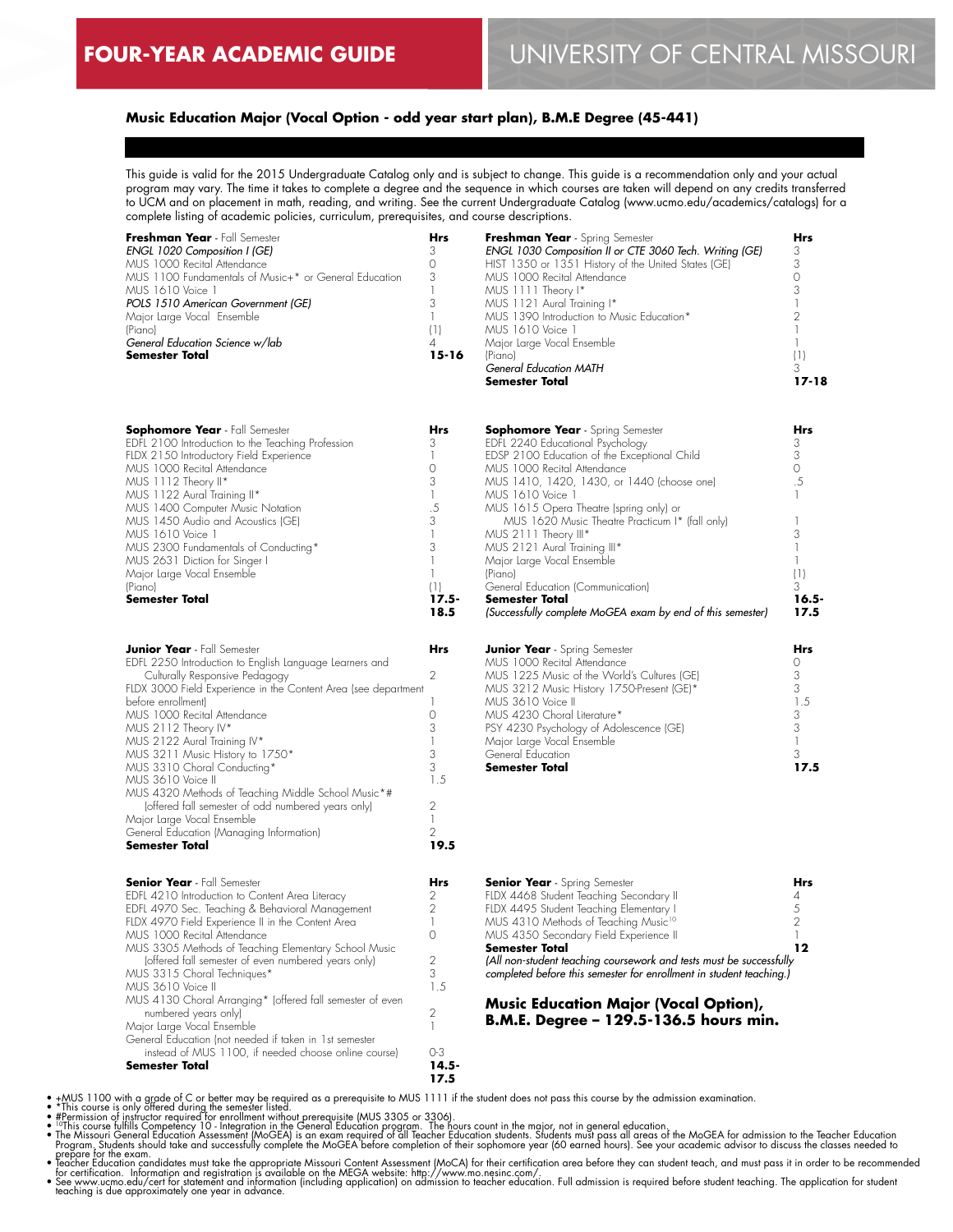# **Music Education Major (Vocal Option - even year start plan), B.M.E Degree (45-441)**

This guide is valid for the 2015 Undergraduate Catalog only and is subject to change. This guide is a recommendation only and your actual program may vary. The time it takes to complete a degree and the sequence in which courses are taken will depend on any credits transferred to UCM and on placement in math, reading, and writing. See the current Undergraduate Catalog (www.ucmo.edu/academics/catalogs) for a complete listing of academic policies, curriculum, prerequisites, and course descriptions.

| Freshman Year - Fall Semester                          | Hrs   | Freshman Year - Spring Semester                         | Hrs   |
|--------------------------------------------------------|-------|---------------------------------------------------------|-------|
| ENGL 1020 Composition I (GE)                           |       | ENGL 1030 Composition II or CTE 3060 Tech. Writing (GE) |       |
| MUS 1000 Recital Attendance                            |       | HIST 1350 or 1351 History of the United States (GE)     |       |
| MUS 1100 Fundamentals of Music+* or General Education. |       | MUS 1000 Recital Attendance                             |       |
| MUS 1610 Voice 1                                       |       | MUS 1111 Theory I*                                      |       |
| POLS 1510 American Government (GE)                     |       | MUS 1121 Aural Training I*                              |       |
| Major Large Vocal Ensemble                             |       | MUS 1390 Introduction to Music Education*               |       |
| (Piano)                                                |       | MUS 1610 Voice 1                                        |       |
| General Education Science w/lab                        |       | Major Large Vocal Ensemble                              |       |
| Semester Total                                         | 15-16 | (Piano)                                                 |       |
|                                                        |       | <b>General Education MATH</b>                           |       |
|                                                        |       | Semester Total                                          | 17-18 |

**18.5**

| <b>Sophomore Year</b> - Fall Semester             | Hrs |
|---------------------------------------------------|-----|
| EDFL 2100 Introduction to the Teaching Profession |     |
| FLDX 2150 Introductory Field Experience           |     |
| MUS 1000 Recital Attendance                       |     |
| MUS 1112 Theory II*                               | 3   |
| MUS 1122 Aural Training II*                       |     |
| MUS 1400 Computer Music Notation                  | .5  |
| MUS 1450 Audio and Acoustics (GE)                 | 3   |
| MUS 1610 Voice 1                                  |     |
| MUS 2300 Fundamentals of Conducting*              |     |
| MUS 2631 Diction for Singer I                     |     |
| Major Large Vocal Ensemble                        |     |
| (Piano)                                           |     |
| <b>Semester Total</b>                             |     |

| <b>Junior Year</b> - Fall Semester                        | Hr<  |
|-----------------------------------------------------------|------|
| EDFL 2250 Introduction to English Language Learners and   |      |
| Culturally Responsive Pedagogy                            | 2    |
| FLDX 3000 Field Experience in the Content Area##          |      |
| MUS 1000 Recital Attendance                               | Ω    |
| MUS 2112 Theory IV*                                       | 3    |
| MUS 2122 Aural Training IV*                               |      |
| MUS 3211 Music History to 1750*                           | 3    |
| MUS 3305 Methods of Teaching Elementary School Music      |      |
| (offered fall semester of even numbered years only)##     | 2    |
| MUS 3310 Choral Conducting*                               | 3    |
| MUS 3610 Voice II                                         | 1.5  |
| MUS 4130 Choral Arranging* (offered fall semester of even |      |
| numbered years only)                                      | 2    |
| Major Large Vocal Ensemble                                |      |
| <b>Semester Total</b>                                     | 19.5 |
| (##These courses must be taken concurrently.)             |      |

| <b>Senior Year</b> - Fall Semester                       | Hr<   |
|----------------------------------------------------------|-------|
| EDFL 4210 Introduction to Content Area Literacy          | 2     |
| EDFL 4970 Sec. Teaching & Behavioral Management          | 2     |
| FLDX 4970 Field Experience II in the Content Area        |       |
| MUS 1000 Recital Attendance                              |       |
| MUS 3315 Choral Techniques*                              | 3     |
| MUS 3610 Voice II                                        | 1.5   |
| MUS 4320 Methods of Teaching Middle School Music*#       |       |
| (offered fall semester of odd numbered years only)       | 2     |
| Major Large Vocal Ensemble                               |       |
| General Education (only 3 hours of General Education are |       |
| needed here if the other 3 hours were taken in the first |       |
| semester instead of MUS 1100)                            | 3-6   |
| <b>Semester Total</b>                                    | 15.5. |
|                                                          | 18.5  |

| <b>Sophomore Year</b> - Spring Semester                    | Hrs   |
|------------------------------------------------------------|-------|
| EDFL 2240 Educational Psychology                           | З     |
| EDSP 2100 Education of the Exceptional Child               | 3     |
| MUS 1000 Recital Attendance                                | Ω     |
| MUS 1410, 1420, 1430, or 1440 (choose one)                 | .5    |
| MUS 1610 Voice 1                                           |       |
| MUS 1615 Opera Theatre (spring only) or                    |       |
| MUS 1620 Music Theatre Practicum I* (fall only)            |       |
| MUS 2111 Theory III*                                       | З     |
| MUS 2121 Aural Training III*                               |       |
| Major Large Vocal Ensemble                                 |       |
| (Piano)                                                    | (   ) |
| General Education (Communication)                          | 3     |
| Semester Total                                             | 16.5- |
| (Successfully complete MoGEA exam by end of this semester) | 17.5  |

| <b>Junior Year</b> - Spring Semester        | Hrc |
|---------------------------------------------|-----|
| MUS 1000 Recital Attendance                 |     |
| MUS 1225 Music of the World's Cultures (GE) | 3   |
| MUS 3212 Music History 1750-Present (GE)*   | 3   |
| MUS 3610 Voice II                           | 1.5 |
| MUS 4230 Choral Literature*                 | 3   |
| PSY 4230 Psychology of Adolescence (GE)     | 3   |
| Major Large Vocal Ensemble                  |     |
| General Education (Managing Information)    | 2   |
| <b>Semester Total</b>                       |     |
|                                             |     |

| <b>Senior Year</b> - Spring Semester                                                                                                          | Hrs |
|-----------------------------------------------------------------------------------------------------------------------------------------------|-----|
| FLDX 4468 Student Teaching Secondary II                                                                                                       | 4   |
| FLDX 4495 Student Teaching Elementary I                                                                                                       | 5   |
| MUS 4310 Methods of Teaching Music <sup>10</sup>                                                                                              | 2   |
| MUS 4350 Secondary Field Experience II                                                                                                        |     |
| <b>Semester Total</b>                                                                                                                         | 19  |
| (All non-student teaching coursework and tests must be<br>successfully completed before this semester for enrollment in<br>student teaching.) |     |

**Music Education Major (Vocal Option), B.M.E. Degree – 129.5-136.5 hours min.**

• \*MbS 1100 with a grade of C or better may be required as a prerequisite to MUS 1111 if the student does not pass this course by the admission examination.<br>• \*This course is only offered during the semelstr listed.<br>• The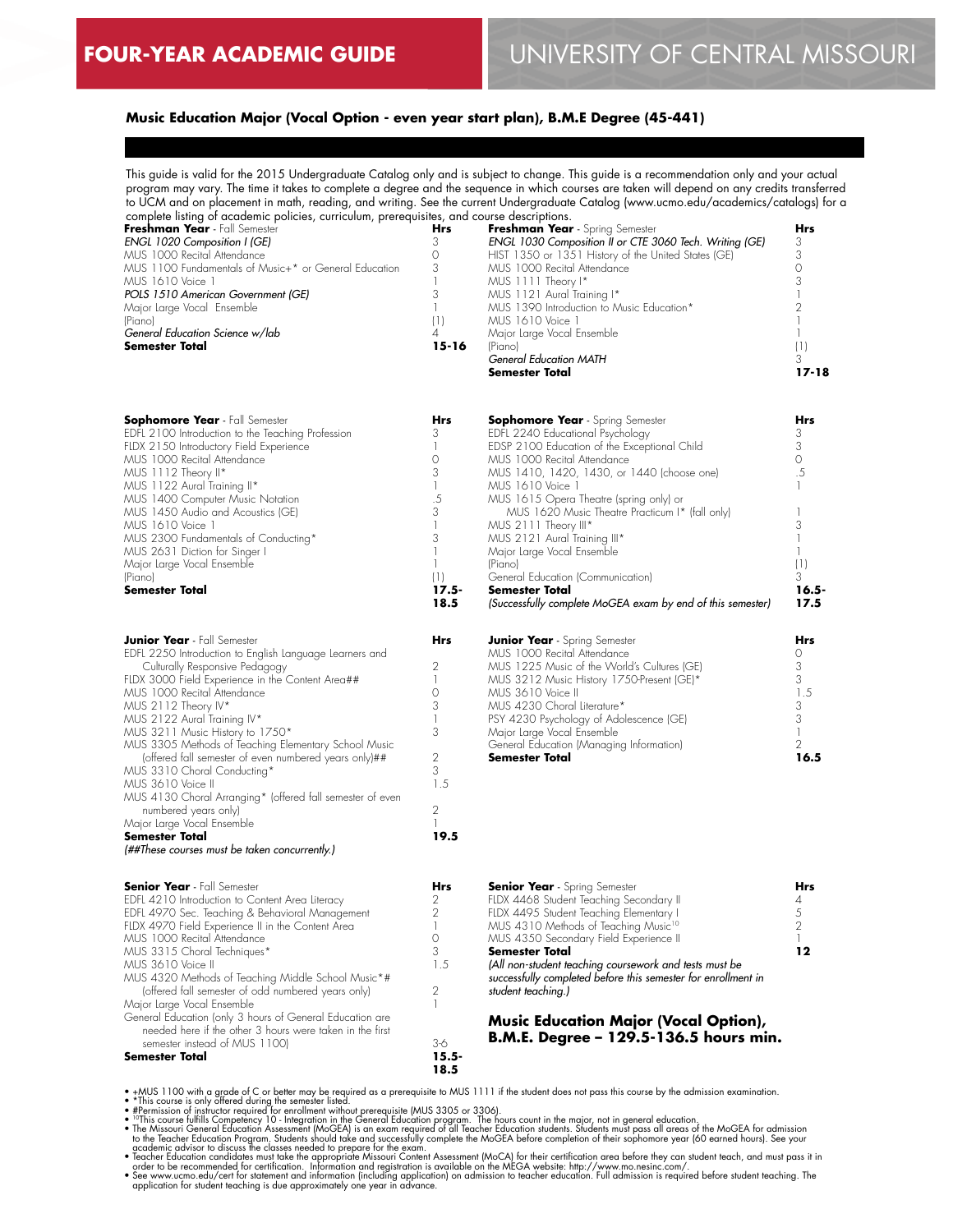# **Musical Theatre Major, B.F.A. Degree (47-586)**

This guide is valid for the 2015 Undergraduate Catalog only and is subject to change. This guide is a recommendation only and your actual program may vary. The time it takes to complete a degree and the sequence in which courses are taken will depend on any credits transferred to UCM and on placement in math, reading, and writing. See the current Undergraduate Catalog (www.ucmo.edu/ academics/catalogs) for a complete listing of academic policies, curriculum, prerequisites, and course descriptions.

| Freshman Year - Fall Semester<br>DANC 1140 Jazz Dance I<br>ENGL 1020 Composition I (GE)<br>MUS 1055 (GE), 3070 (GE), 3077, or 4050 (GE)*<br>MUS 1100 Fundamentals of Music<br>MUS 1610 Voice I<br>THEA 1400 Script Analysis<br>THEA 1500 Acting<br><b>Semester Total</b><br>AE 1400 University Foundations** | <b>Hrs</b><br>3<br>1<br>3<br>$\overline{\phantom{a}}$<br>3<br>3<br>15 | Freshman Year - Spring Semester<br>DANC 1130 Tap Dance I<br>ENGL 1030 Composition II or CTE 3060 Tech. Writing (GE)<br>MUS 1055 (GE), 3070 (GE), 3077, or 4050 (GE)*<br>MUS 1111 Theory I<br>MUS 1121 Aural Training I<br>MUS 1610 Voice I<br>THEA 1100 Oral Interpretation (GE)<br>THEA 1600 Stagecraft<br><b>Semester Total</b>                                                    | Hrs<br>3<br>3<br>1<br>3<br>3<br>16                |
|--------------------------------------------------------------------------------------------------------------------------------------------------------------------------------------------------------------------------------------------------------------------------------------------------------------|-----------------------------------------------------------------------|--------------------------------------------------------------------------------------------------------------------------------------------------------------------------------------------------------------------------------------------------------------------------------------------------------------------------------------------------------------------------------------|---------------------------------------------------|
| <b>Sophomore Year</b> - Fall Semester<br>DANC 1110, 1120, 3110, or 3120***<br>DANC 3140 Jazz Dance II<br>MUS 1055 (GE), 3070 (GE), 3077, or 4050 (GE)*<br>MUS 1610 Voice I<br>THEA 1510 Stage Movement<br>THEA 2610 Design Fundamentals<br>General Education<br><b>Semester Total</b>                        | <b>Hrs</b><br>3<br>3<br>6<br>16                                       | <b>Sophomore Year</b> - Spring Semester<br>DANC 3210 Musical Theatre Dance<br>MUS 1610 Voice I<br>THEA 1520 Stage Voice<br>THEA 1610 Stage Makeup<br>General Education<br><b>Semester Total</b>                                                                                                                                                                                      | <b>Hrs</b><br>3<br>3<br>$\,$ 3 $\,$<br>6<br>16    |
| <b>Junior Year</b> - Fall Semester<br>DANC 1110, 1120, 3110, or 3120***<br>DANC 4210 Choreography I<br>MUS 1501 Piano Class I<br>THEA 3700 Directing<br>General Education<br>Semester Total                                                                                                                  | Hrs<br>3<br>3<br>6<br>14                                              | <b>Junior Year</b> - Spring Semester<br>MUS 1502 Piano Class II<br>MUS 1615 Opera Theatre<br>THEA 4430 American Musical Theatre History<br>THEA 4500 Advanced Acting<br>General Education<br><b>Semester Total</b>                                                                                                                                                                   | Hrs<br>1<br>3<br>3<br>6<br>14                     |
| <b>Senior Year</b> - Fall Semester<br>MUS 3610 Voice II<br>THEA 4400 Literature & History of the Theatre I <sup>10</sup><br>THEA 4510 Period Acting Styles<br>General Education<br>Free Choice Electives* (6 hours needed if overlap chosen in<br>major)<br><b>Semester Total</b>                            | Hrs<br>1.5<br>3<br>3<br>3<br>$3-6$<br>$13.5 -$<br>16.5                | <b>Senior Year</b> - Spring Semester<br>DANC 3130 Tap Dance II<br>MUS 3610 Voice II<br>THEA 4420 Literature & History of the Theatre II or<br>THEA 4440 Literature & History of the Theatre III<br>THEA 4910 Senior Showcase<br>General Education* (only 3 hours needed if overlap chosen in<br>major)<br>Free Choice Electives (depends on choices made in major)<br>Semester Total | Hrs<br>1.5<br>3<br>$3-6$<br>3<br>$12.5 -$<br>15.5 |

#### **Musical Theatre Major, B.F.A. Degree - 120 hours**

- \*Select three hours from the following list: MUS 1055 Collegiate Choir, 3070 Chamber Singers, 3077 Vocal Jazz Ensemble, or 4050 University Concert Choir. All three hours may be from the same course or a combination of different courses. If three hours of 1055, 3070, and/or 4050 are chosen, these hours will also fulfill 3 hours of general education requirements. If this is opted, three additional hours of free choice electives will be needed to reach 120 hours.
- \*\*AE 1400 is a free choice elective and is highly recommended for academic success. If AE 1400 is chosen, 1 less hour of free choice electives will be needed.
- \*\*\*Select two different courses from the following list: DANC 1110 Modern Dance I, 1120 Ballet Dance I, 3110 Modern Dance II, and 3120 Ballet Dance II.
- 10This course fulfills Competency 10 Integration in the General Education program. The hours count in the major, not in general education.
- To satisfy the General Education Assessment (GEA) Policy, students must take the GEA *after* they earn 45 credit hours but *before* earning 75 credit hours. Transfer students who have more than 45 hours earned should take the exam during their second semester at UCM. Students must achieve a passing score of 425 to meet graduation requirements. Students may register for the GEA through MyCentral. Contact UCM Testing Services (HUM 216, 660-543-4919, testingservices@ucmo.edu) for more information.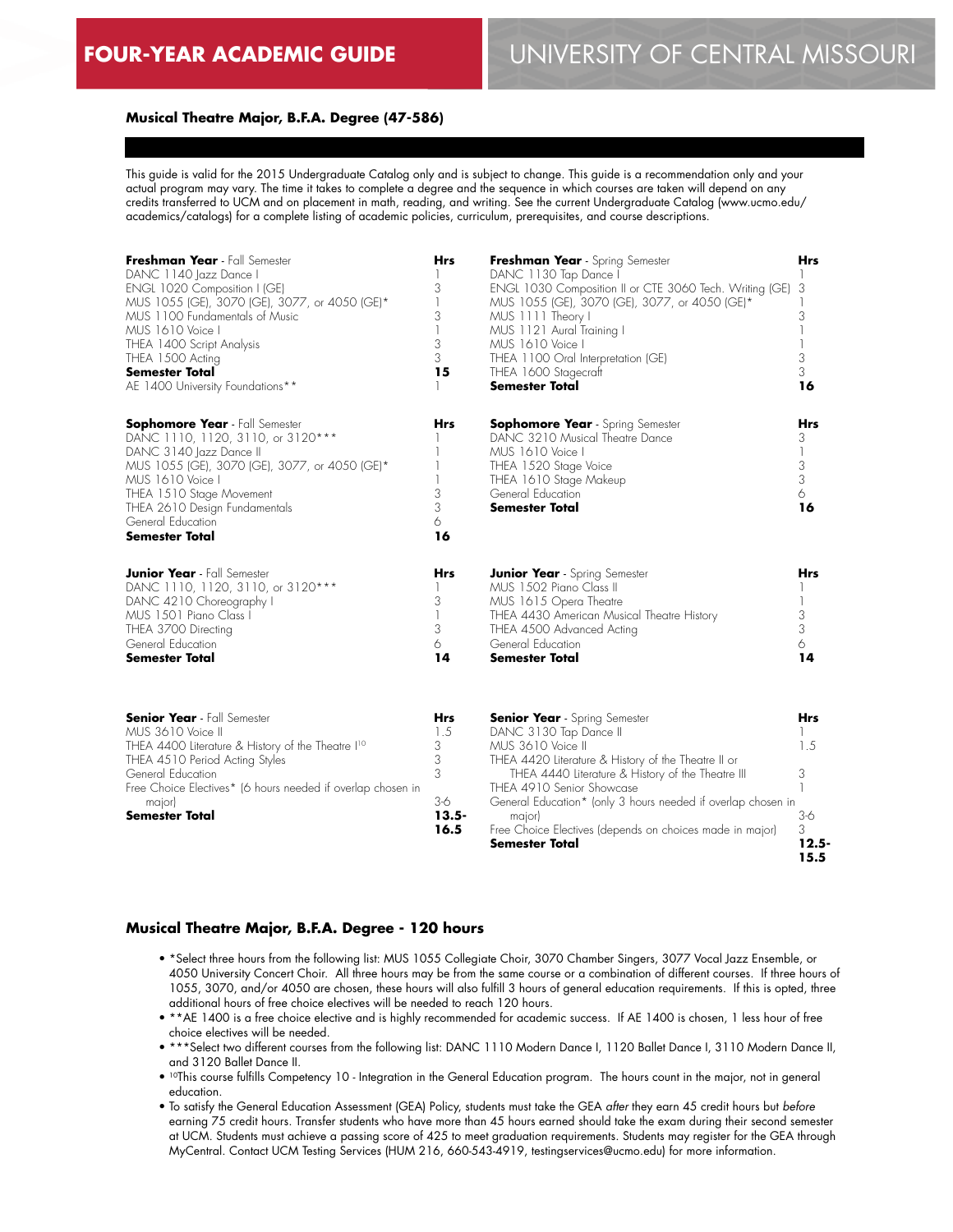# **Networking Technology Major (B.S. Degree (43-893)**

This guide is valid for the 2015 Undergraduate Catalog only and is subject to change. This guide is a recommendation only and your actual program may vary. The time it takes to complete a degree and the sequence in which courses are taken will depend on any credits transferred to UCM and on placement in math, reading, and writing. See the current Undergraduate Catalog (www.ucmo.edu/ academics/catalogs) for a complete listing of academic policies, curriculum, prerequisites, and course descriptions.

| Freshman Year - Fall Semester<br>CTE 1300 Introduction to Engineering Design<br>ENGL 1020 Composition I (GE)<br>MATH 1111 College Algebra (GE)<br>NET 1000 Seminar in Networking Technology<br>NET 1058 Computer Technologies<br>NET 1060 Introduction to Networks<br><b>Semester Total</b><br>AE 1400 University Foundations* | <b>Hrs</b><br>3<br>3<br>3<br>1<br>3<br>3<br>16         | Freshman Year - Spring Semester<br>CIS 1600 Business Information Management (GE)<br>COMM 1000 Public Speaking (GE)<br>CS 1030 Introduction to Computer Programming (CS)<br>ET 1010 Applied Electricity<br>NET 1061 Routing and Switching Essentials<br><b>Semester Total</b> | <b>Hrs</b><br>3<br>3<br>3<br>$\overline{A}$<br>3<br>16 |  |
|--------------------------------------------------------------------------------------------------------------------------------------------------------------------------------------------------------------------------------------------------------------------------------------------------------------------------------|--------------------------------------------------------|------------------------------------------------------------------------------------------------------------------------------------------------------------------------------------------------------------------------------------------------------------------------------|--------------------------------------------------------|--|
| <b>Sophomore Year</b> - Fall Semester<br>CIS 1612 Ethics in Information Technology (GE)<br>CS 1100 Computer Programming I<br>NET 2060 Scaling Networks<br>PHYS 1104 Introduction to the Sciences: Physics<br>General Education<br><b>Semester Total</b>                                                                        | <b>Hrs</b><br>3<br>3<br>3<br>$\overline{A}$<br>3<br>16 | <b>Sophomore Year</b> - Spring Semester<br>NET 2061 Connecting Networks<br>General Education<br><b>Semester Total</b>                                                                                                                                                        | <b>Hrs</b><br>3<br>12<br>15                            |  |
| <b>Junior Year</b> - Fall Semester<br>ET 3017 Programmable Logic Controllers<br>NET 1000 Seminar in Networking Technology<br>NET 3062 Network Design<br>NET 3068 Network Security I<br>NET 4040 Fundamentals of Network Operating Systems<br><b>Semester Total</b>                                                             | <b>Hrs</b><br>4<br>1<br>3<br>$\overline{A}$<br>3<br>15 | <b>Junior Year</b> - Spring Semester<br>CIS 3650 Database Management<br>CTE 3060 Technical Writing (GE)<br>NET 3065 Converged Voice & Data Networks<br>NET 4042 Network Servers and Services<br>NET 4060 Advanced Network Routing<br><b>Semester Total</b>                   | <b>Hrs</b><br>3<br>3<br>3<br>3<br>3<br>15              |  |
| <b>Junior Year</b> - Summer Semester<br>SOT 3022 Internship in Technology<br><b>Semester Total</b>                                                                                                                                                                                                                             | <b>Hrs</b><br>3<br>3                                   |                                                                                                                                                                                                                                                                              |                                                        |  |
| <b>Senior Year</b> - Fall Semester<br>INDM 4250 Project Management<br>NET 4043 Network Servers and Infrastructure<br>NET 4062 Advanced Switching<br>General Education<br><b>Semester Total</b>                                                                                                                                 | <b>Hrs</b><br>3<br>3<br>3<br>3<br>12                   | <b>Senior Year</b> - Spring Semester<br>CTE 3116 Creative Thinking for a Better World (GE)<br>NET 4063 Network Support <sup>10</sup><br>Free Choice Electives<br><b>Semester Total</b>                                                                                       | <b>Hrs</b><br>3<br>3<br>6<br>12                        |  |

#### **Networking Technology Major, B.S. Degree - 120 hours**

- \*AE 1400 is a free choice elective and is highly recommended for academic success. If AE 1400 is chosen, 1 less hour of free choice electives will be needed.
- 10This course fulfills Competency 10 Integration in the General Education program. The hours count in the major, not in general education.
- To satisfy the General Education Assessment (GEA) Policy, students must take the GEA *after* they earn 45 credit hours but *before* earning 75 credit hours. Transfer students who have more than 45 hours earned should take the exam during their second semester at UCM. Students must achieve a passing score of 425 to meet graduation requirements. Students may register for the GEA through MyCentral. Contact UCM Testing Services (HUM 216, 660-543-4919, testingservices@ucmo.edu) for more information.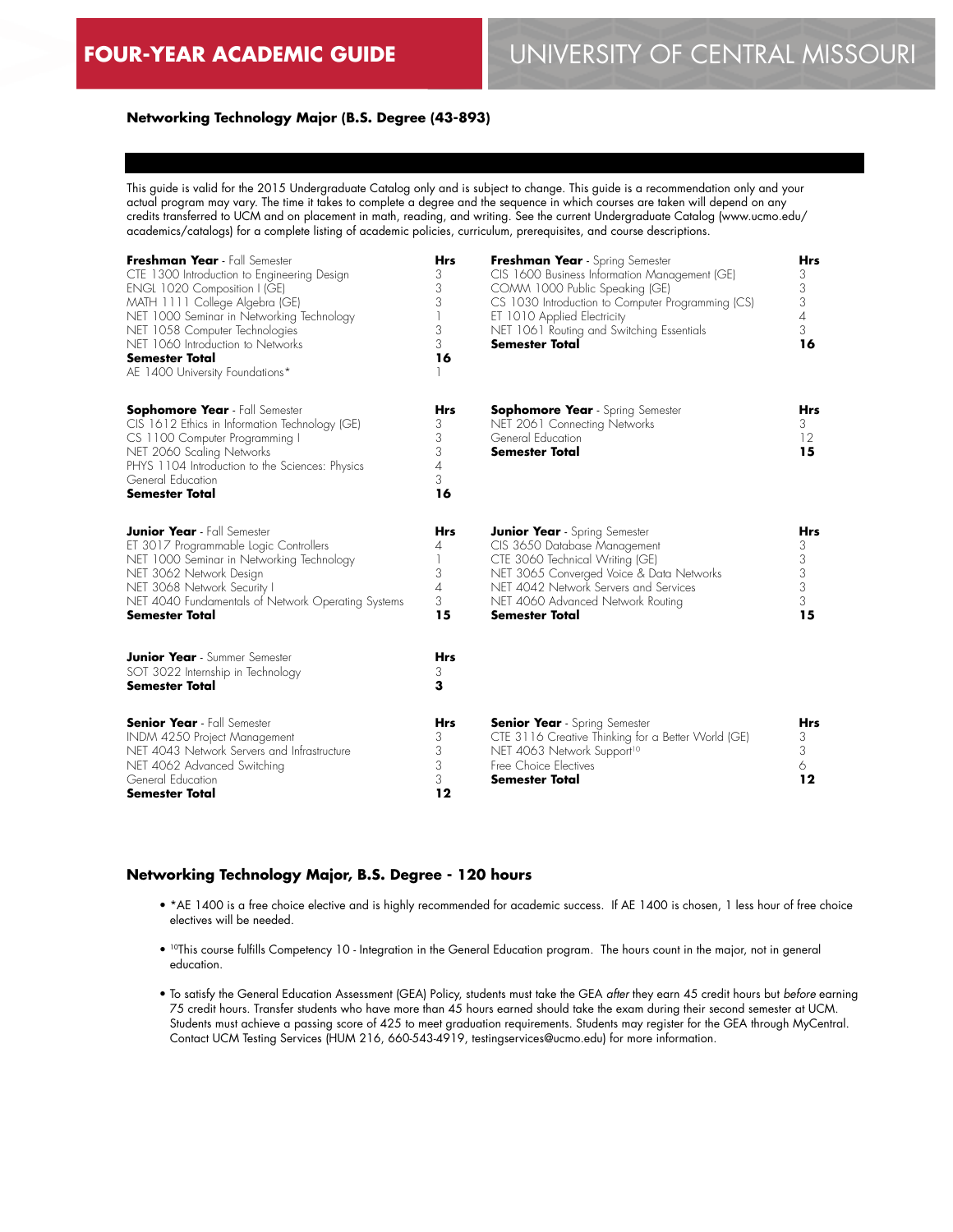### **Nursing Major, B.S. Degree (43-133)**

This guide is valid for the 2015 Undergraduate Catalog only and is subject to change. This guide is a recommendation only and your actual program may vary. The time it takes to complete a degree and the sequence in which courses are taken will depend on any credits transferred to UCM and on placement in math, reading, and writing. See the current Undergraduate Catalog (www.ucmo.edu/ academics/catalogs) for a complete listing of academic policies, curriculum, prerequisites, and course descriptions.

| Freshman Year - Fall Semester<br>CHEM 1104 Introduction to the Sciences: Chemistry (GE)*<br>ENGL 1020 Composition I (GE)<br>NUR 1700 Introduction to Professional Nursing**<br>SOC 1800 General Sociology (GE)*<br>General Education<br><b>Semester Total</b> | <b>Hrs</b><br>4<br>14      | Freshman Year - Spring Semester<br>BIOL 3401 Human Anatomy*<br>ENGL 1030 Composition II (GE) or<br>CTE 3060 Technical Writing (GE)<br>PSY 1100 General Psychology (GE)*<br>General Education<br><b>Semester Total</b> | <b>Hrs</b><br>15             |
|---------------------------------------------------------------------------------------------------------------------------------------------------------------------------------------------------------------------------------------------------------------|----------------------------|-----------------------------------------------------------------------------------------------------------------------------------------------------------------------------------------------------------------------|------------------------------|
| <b>Sophomore Year</b> - Fall Semester<br>BIOL 3402 Human Physiology*<br>D&N 3340 Nutrition*<br>NUR 2200 Culture & Sustainability in Health (GE)<br>General Education<br><b>Semester Total</b>                                                                 | <b>Hrs</b><br>5-6<br>16-17 | <b>Sophomore Year</b> - Spring Semester<br>BIOL 3610 Microbiology*<br>NUR 2700 Professional Nursing Seminar**<br>Nursing Elective***<br>General Education<br><b>Semester Total</b>                                    | Hrs<br>$2 - 3$<br>9<br>15-16 |

#### **-- ENTER NURSING PROGRAM --**

| <b>Junior Year</b> - Fall Semester                 | <b>Hrs</b>     | <b>Junior Year</b> - Spring Semester                         | Hrs |
|----------------------------------------------------|----------------|--------------------------------------------------------------|-----|
| NUR 3200 Pathophysiology#                          | $\overline{A}$ | NUR 3510 Concepts of Gerontic Nursing                        |     |
| NUR 3210 Pharmacological Therapeutics              |                | NUR 3610 Concepts of Adult & Older Adult Nursing I           |     |
| NUR 3304 Assessment Across the Lifespan            |                | NUR 3611 Concepts of Adult & Older Adult Nrsg. I Practicum 4 |     |
| NUR 3305 Assessment Across the Lifespan Lab        |                | NUR 3612 Technical Nursing Applications II                   |     |
| NUR 3410 Concepts of Nursing in Wellness           |                | NUR 4012 Evidence-based Practice                             |     |
| NUR 3411 Concepts of Nursing in Wellness Practicum | $\overline{2}$ | NUR 4013 Health Policy & Ethics                              |     |
| NUR 3412 Technical Nursing Applications I          |                | <b>Semester Total</b>                                        |     |
| Semester Total                                     | 16             |                                                              |     |

#### **-- TO KANSAS CITY LAST TWO SEMESTERS --**

| <b>Hrs</b>    | <b>Senior Year</b> - Spring Semester                  | <b>Hrs</b>                                        |
|---------------|-------------------------------------------------------|---------------------------------------------------|
| 3             |                                                       |                                                   |
|               | NUR 4601 Concepts of Nursing Leadership in Management |                                                   |
| $\mathcal{P}$ | & Community Health/Mental Health Practicum            |                                                   |
|               | NUR 4602 Synthesis of Nursing Concepts                |                                                   |
| 3             | <b>Semester Total</b>                                 |                                                   |
|               |                                                       |                                                   |
|               |                                                       |                                                   |
|               |                                                       | NUR 4600 Con. of Nursing Leadership in Mamt CH/MH |

#### **Nursing Major, B.S. Degree - 120-122 hours**

- \*Nursing Program Prerequisite Courses (must be taken prior to admission to the program). Preference for admission into the Nursing major will be given to students taking ALL prerequisites at UCM.
- \*\*Lower Level Required Nursing Courses (must be taken prior to admission to the program).
- \*\*\*The nursing elective may be taken anytime after sophomore standing is achieved. One Nursing elective course is required from the following: NUR 2000 e-Health and Cyber Wellness; NUR 2020 Health: Women's Perspectives, NUR 4020 Grief and Loss; NUR 4030 Human Sexuality; NUR 4040 Nursing Informatics; NUR 4210 Wellness for U.S. Veteran and Military Families; NUR 4405 Aging of Self and Others; NUR 4810 Simulation Education & Facilitation; NUR 4820 Leadership & Management Concepts in Simulation; and NUR 4830 Simulation Education Capstone.
- #NUR 3200 may be taken prior to entry into the program or in the Nursing program.
- <sup>10</sup>This course fulfills Competency 10 Integration in the General Education program. The hours count in the major, not in general education.
- To satisfy the General Education Assessment (GEA) Policy, students must take the GEA *after* they earn 45 credit hours but *before* earning 75 credit hours. Transfer students who have more than 45 hours earned should take the exam during their second semester at UCM. Students must achieve a passing score of 425 to meet graduation requirements. Students may register for the GEA through MyCentral. Contact UCM Testing Services (HUM 216, 660-543-4919, testingservices@ucmo.edu) for more information.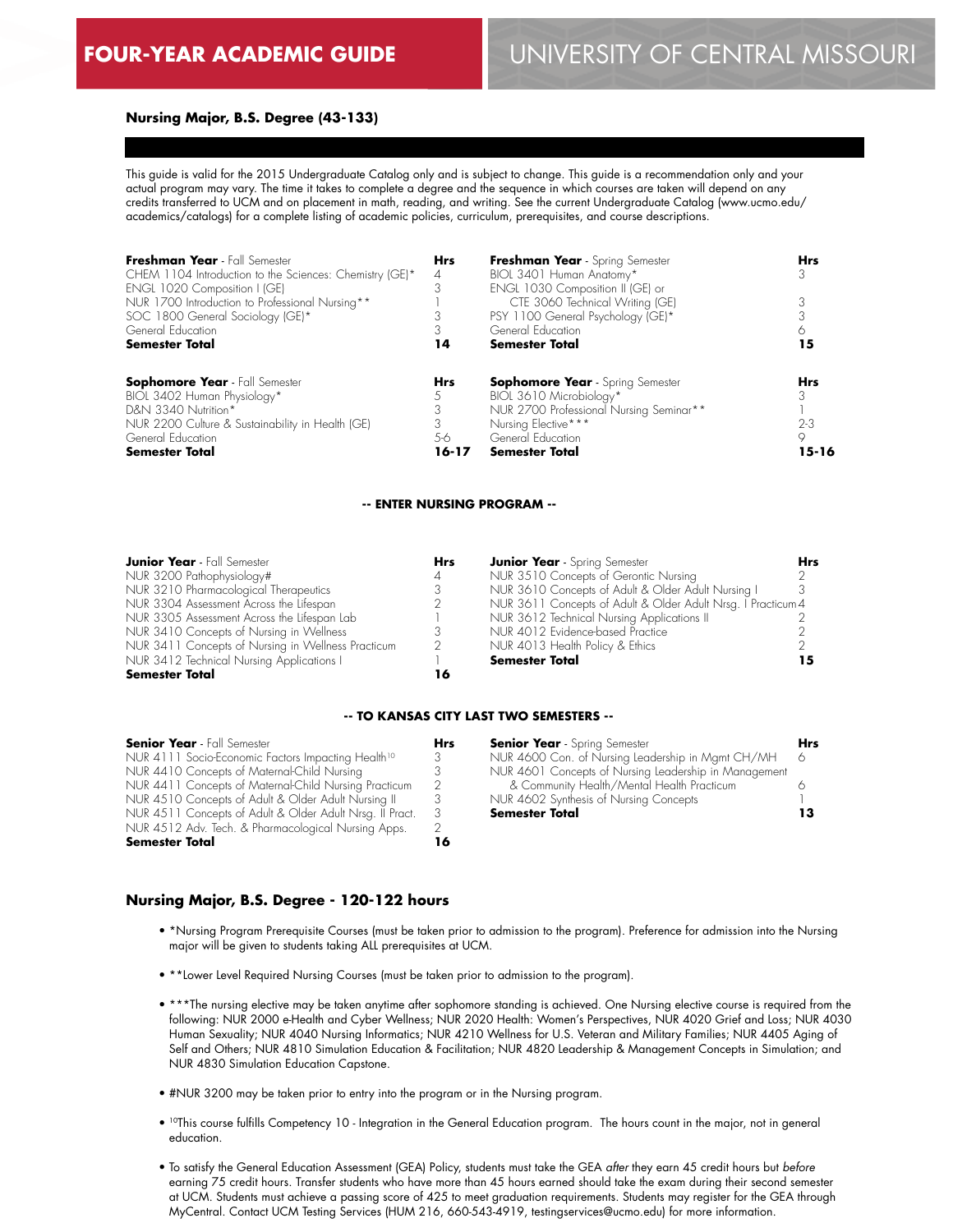3 **15**

# **Occupational Education Major, B.S. Degree (43-249)**

This guide is valid for the 2015 Undergraduate Catalog only and is subject to change. This guide is a recommendation only and your actual program may vary. The time it takes to complete a degree and the sequence in which courses are taken will depend on any credits transferred to UCM and on placement in math, reading, and writing. See the current Undergraduate Catalog (www.ucmo.edu/ academics/catalogs) for a complete listing of academic policies, curriculum, prerequisites, and course descriptions.

| Freshman Year - Fall Semester<br>CTE 2000 Technology & Society (GE)*<br>ENGL 1020 Composition I (GE)<br>Teaching Specialty Area<br>General Education<br><b>Semester Total</b> | <b>Hrs</b><br>6<br>15 | Freshman Year - Spring Semester<br>CTE 3060 Technical Writing (GE)<br>Teaching Specialty Area<br>General Education<br><b>Semester Total</b> | Hrs<br>15 |
|-------------------------------------------------------------------------------------------------------------------------------------------------------------------------------|-----------------------|---------------------------------------------------------------------------------------------------------------------------------------------|-----------|
| <b>Sophomore Year</b> - Fall Semester<br>EDFL 2240 Educational Psychology (GE)**<br>Teaching Specialty Area                                                                   | <b>Hrs</b><br>3       | <b>Sophomore Year</b> - Spring Semester<br>EDSP 2100 Education of the Exceptional Child<br>SOT 4570 Computer Graphics                       | Hrs       |
| General Education<br><b>Semester Total</b>                                                                                                                                    | 13                    | Teaching Specialty Area<br>General Education                                                                                                |           |

**Semester Total**

3116 Creative Thinking for a Better World (GE)\*

**13**

| <b>Junior Year</b> - Fall Semester                     | <b>Hrs</b> | <b>Junior Year</b> - Spring Semester |
|--------------------------------------------------------|------------|--------------------------------------|
| CTE 4145 Curriculum Construction in Career & Technical |            | CTE 3116 Creative Thinking for       |
| Foucation***                                           | -2         | Teaching Specialty Area              |
| Teaching Specialty Area                                |            | Free Choice Elective                 |
| General Education                                      |            | <b>Semester Total</b>                |
| <b>Semester Total</b>                                  | 15         |                                      |

| <b>Senior Year</b> - Fall Semester                           | <b>Hrs</b> | <b>Senior Year</b> - Spring Semester                    |
|--------------------------------------------------------------|------------|---------------------------------------------------------|
| CTE 4110 Foundations of Career & Technology Education (fall  |            | CTE 4022 Teaching/Administration Intern <sup>10</sup>   |
| only) or CTE 4140 New Teacher Institute (fall only)*** 3     |            | CTE 4150 Vocational Guidance or BTE 4241 Coordination   |
| CTE 4160 Methods of Teaching Career & Technical Edu.*** 3    |            | of Cooperative Education Programs***                    |
| CTE 4180 Adult Education and Training (fall, even years only |            | CTE 4165 Performance Assess. in Career & Technical Edu. |
| or EDFL 4970 Secondary Teaching & Behavioral Mgmt. 2-3       |            | Teaching Specialty Area                                 |
| Teaching Specialty Area                                      |            | <b>Semester Total</b>                                   |
| Free Choice Elective                                         | 5-6        |                                                         |
| <b>Semester Total</b>                                        | 17         |                                                         |

#### **Occupational Education Major, B.S. Degree - 120 hours**

- \*CTE 2000 and CTE 3116 must be completed at UCM.
- \*\*EDFL 2240 must be taught by a state-approved two-year or four-year institution.
- \*\*\*CTE 4110, 4140, 4145, 4150, and 4160 must be taught by a state-approved four-year institution.
- 10This course fulfills Competency 10 Integration in the General Education program. The hours count in the major, not in general education.
- Students completing this program online should seek advice from the department and academic advisors for available online general education classes.
- To satisfy the General Education Assessment (GEA) Policy, students must take the GEA *after* they earn 45 credit hours but *before* earning 75 credit hours. Transfer students who have more than 45 hours earned should take the exam during their second semester at UCM. Students must achieve a passing score of 425 to meet graduation requirements. Students may register for the GEA through MyCentral. Contact UCM Testing Services (HUM 216, 660-543-4919, testingservices@ucmo.edu) for more information.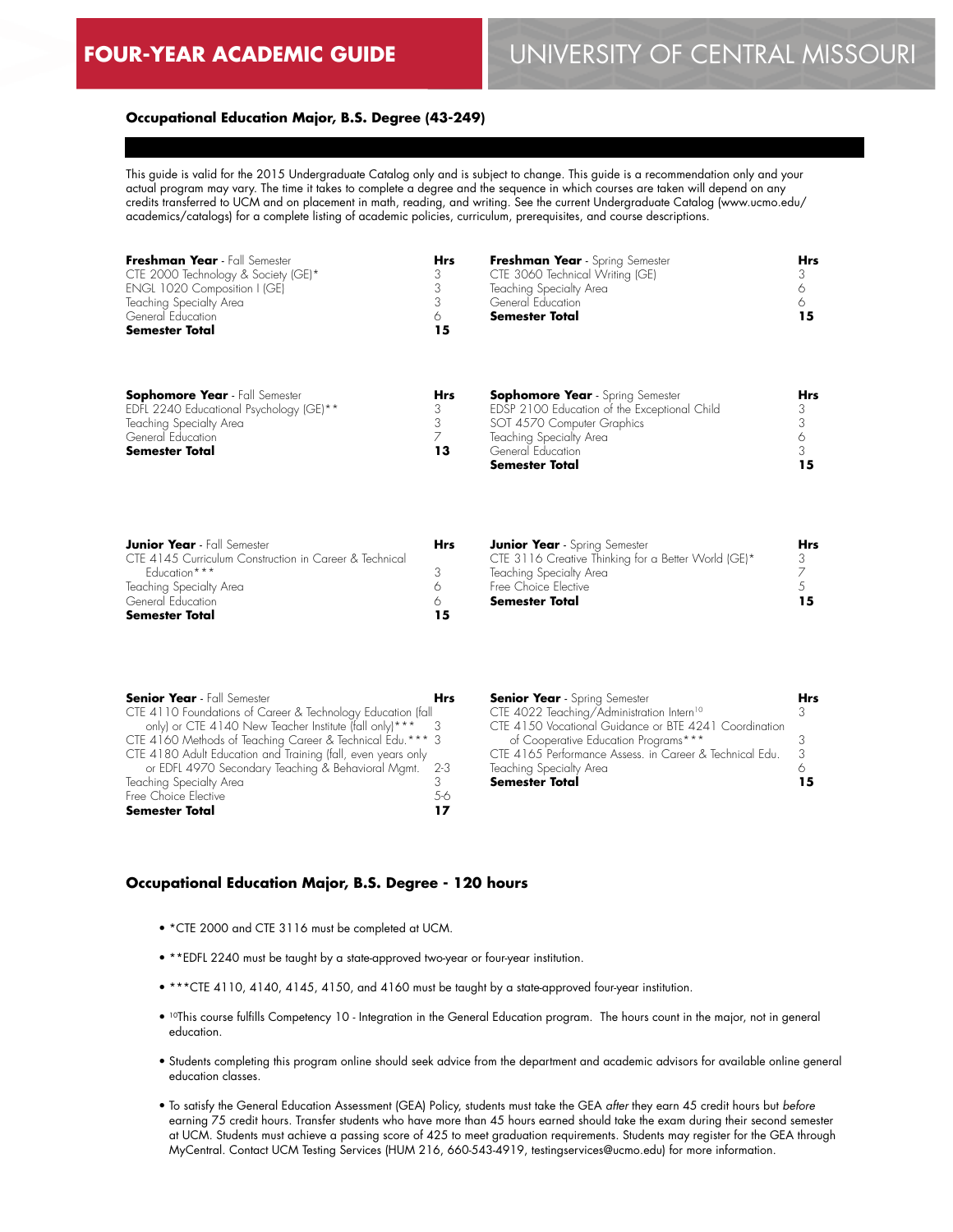# **Occupational Safety and Health Major, B.S. Degree (43-276)**

This guide is valid for the 2015 Undergraduate Catalog only and is subject to change. This guide is a recommendation only and your actual program may vary. The time it takes to complete a degree and the sequence in which courses are taken will depend on any credits transferred to UCM and on placement in math, reading, and writing. See the current Undergraduate Catalog (www.ucmo.edu/ academics/catalogs) for a complete listing of academic policies, curriculum, prerequisites, and course descriptions.

| Freshman Year - Fall Semester<br>ENGL 1020 Composition I (GE)<br>MATH 1111 College Algebra (GE)*<br>SAFE 1000 Exploring Safety Sciences*<br>SAFE 3000 Principles of Accident Causation & Prevention*<br>General Education<br><b>Semester Total</b>                                 | Hrs<br>3<br>3<br>3<br>5-6<br>$15 - 16$          | Freshman Year - Spring Semester<br>CHEM 1104 Introduction to the Sciences: Chemistry (GE)*<br>SAFE 2900 Applied Sciences for Professional Studies<br>General Education<br><b>Semester Total</b>                                                               | <b>Hrs</b><br>4<br>3<br>9<br>16               |
|------------------------------------------------------------------------------------------------------------------------------------------------------------------------------------------------------------------------------------------------------------------------------------|-------------------------------------------------|---------------------------------------------------------------------------------------------------------------------------------------------------------------------------------------------------------------------------------------------------------------|-----------------------------------------------|
| <b>Sophomore Year</b> - Fall Semester<br>BIOL 2010 Human Biology<br>CTE 3060 Technical Writing (GE)*<br>PHYS 1103 Introduction to the Sciences: Physics (GE)*<br>General Education<br><b>Semester Total</b>                                                                        | Hrs<br>3<br>3<br>3<br>6<br>15                   | <b>Sophomore Year</b> - Spring Semester<br>CHEM 1604 Elementary Organic & Biochemistry*<br>SAFE 3430 Industrial Hazard Control*<br>SAFE 4000 Ergonomics in Safety & Health<br>General Education<br><b>Semester Total</b>                                      | Hrs<br>4<br>3<br>3<br>3<br>13                 |
| <b>Junior Year</b> - Fall Semester<br>SAFE 3120 Introduction to Industrial Hygiene*<br>SAFE 4425 Safety & Health Legislation & Standards<br>SAFE 4940 Statistical Analysis for Risk Management<br>SAFE 4440, 4445, 4450 or BIOL 2510<br>General Education<br><b>Semester Total</b> | Hrs<br>3<br>3<br>3<br>3<br>3<br>15              | <b>Junior Year</b> - Spring Semester<br>SAFE 3070 Safety Leadership<br>SAFE 4025 Workers' Compensation & Legal Aspects of Safety 3<br>SAFE 4140 Safety & Health Lab*<br>SAFE 4515 High Hazard Industries<br>SAFE 4560 Systems Safety<br><b>Semester Total</b> | Hrs<br>3<br>3<br>3<br>3<br>15                 |
| Summer - Between Junior & Senior Year<br>SAFE 4990 Internship in Safety Sciences*#<br>Semester Total                                                                                                                                                                               | Hrs<br>2<br>2                                   |                                                                                                                                                                                                                                                               |                                               |
| <b>Senior Year</b> - Fall Semester<br>SAFE 4010 Accident Investigation<br>SAFE 4035 Safety Program Management<br>SAFE 4150 Noise Measurements<br>SAFE 4215 Transportation and Storage of Hazard. Materials<br>SAFE 4850 Industrial Fire Protection<br>Semester Total               | Hrs<br>3<br>3<br>$\overline{2}$<br>3<br>3<br>14 | <b>Senior Year</b> - Spring Semester<br>SAFE 4055 Safety Capstone Experience*10<br>SAFE 4160 Industrial Ventilation for Envir. Safety & Health<br>SAFE 4435 Environmental Compliance<br>Free Choice Elective<br><b>Semester Total</b>                         | <b>Hrs</b><br>3<br>3<br>3<br>5-6<br>$14 - 15$ |

# **Occupational Safety and Health Major, B.S. Degree - 120 hours**

- \*A grade of C or higher is required in these courses for graduation in this major.
- #SAFE 4990 Internship in Safety Sciences (3 hrs) is taken the summer after the junior year.
- 10This course fulfills Competency 10 Integration in the General Education program. The hours count in the major, not in general education.
- Students seeking to graduate from this program must have a minimum 2.20 cumulative grade-point average.
- To satisfy the General Education Assessment (GEA) Policy, students must take the GEA *after* they earn 45 credit hours but *before* earning 75 credit hours. Transfer students who have more than 45 hours earned should take the exam during their second semester at UCM. Students must achieve a passing score of 425 to meet graduation requirements. Students may register for the GEA through MyCentral. Contact UCM Testing Services (HUM 216, 660-543-4919, testingservices@ucmo.edu) for more information.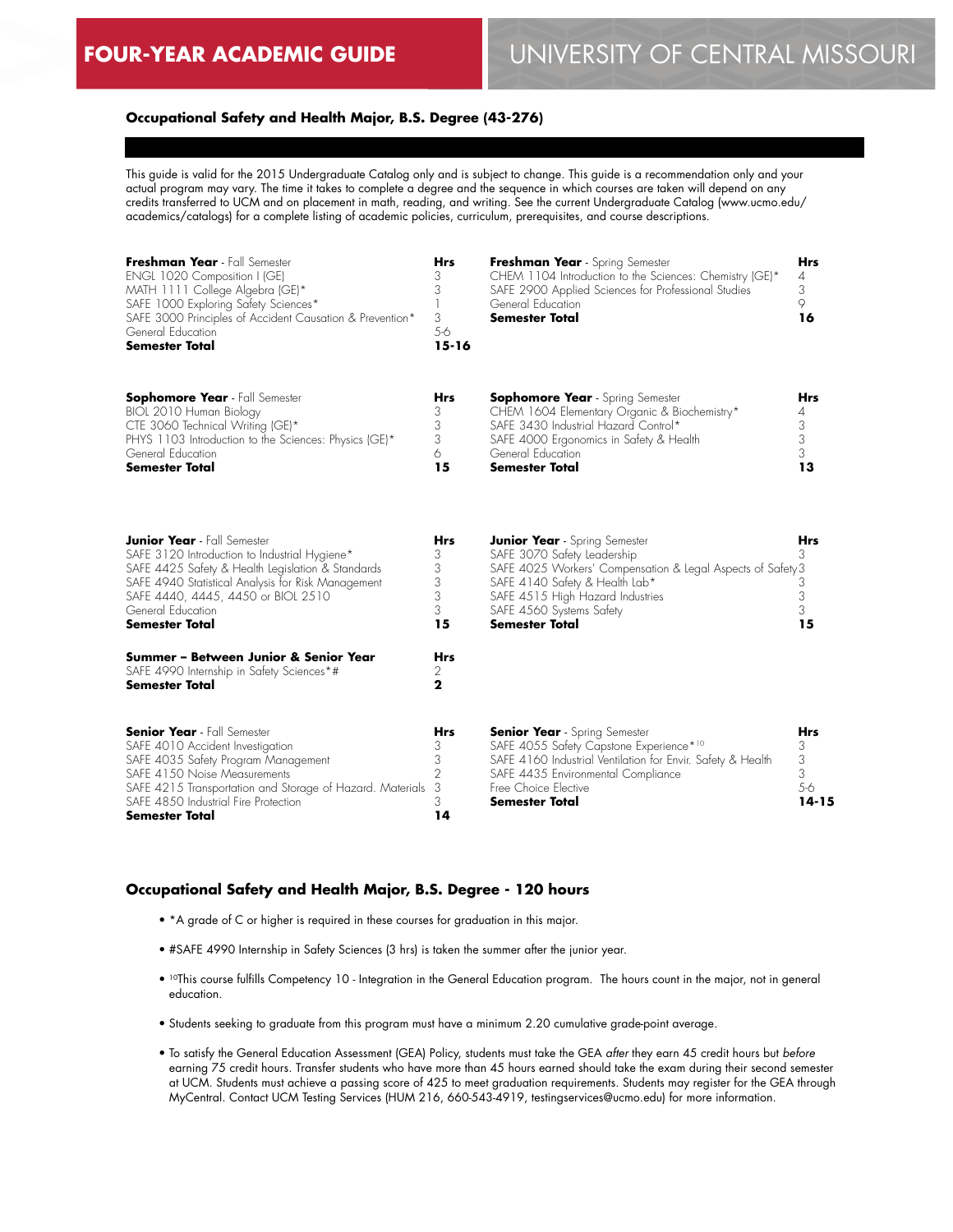# **Philosophy Major, B.A. Degree (42-325)**

This guide is valid for the 2015 Undergraduate Catalog only and is subject to change. This guide is a recommendation only and your actual program may vary. The time it takes to complete a degree and the sequence in which courses are taken will depend on any credits transferred to UCM and on placement in math, reading, and writing. See the current Undergraduate Catalog (www.ucmo.edu/ academics/catalogs) for a complete listing of academic policies, curriculum, prerequisites, and course descriptions.

| Freshman Year - Fall Semester<br>ENGL 1020 Composition I (GE)<br>PHIL 1000 Introduction to Philosophy (GE)<br>Modern Language Requirement*<br>General Education<br><b>Semester Total</b><br>AE 1400 University Foundations** | <b>Hrs</b><br>3<br>3<br>3<br>6<br>15 | Freshman Year - Spring Semester<br>ENGL 1030 Composition II or CTE 3060 Tech. Writing (GE)<br>PHIL 2300 Ethics (GE)<br>Modern Language Requirement*<br>General Education<br><b>Semester Total</b>   | <b>Hrs</b><br>3<br>3<br>3<br>6<br>15 |
|------------------------------------------------------------------------------------------------------------------------------------------------------------------------------------------------------------------------------|--------------------------------------|-----------------------------------------------------------------------------------------------------------------------------------------------------------------------------------------------------|--------------------------------------|
| <b>Sophomore Year</b> - Fall Semester<br>PHIL 1400 Deductive Logic or PHIL 1410 Critical Thinking<br>PHIL 3130 History of Philosophy II: Enlightenment Thought<br>General Education<br><b>Semester Total</b>                 | <b>Hrs</b><br>3<br>3<br>9<br>15      | <b>Sophomore Year</b> - Spring Semester<br>ENGL 2220 World Masterpieces (GE)*<br>PHIL 3120 History of Philosophy I: Ancient Thought<br>General Education<br>Free Choice Flectives<br>Semester Total | <b>Hrs</b><br>3<br>3<br>6<br>3<br>15 |
| <b>Junior Year</b> - Fall Semester                                                                                                                                                                                           | <b>Hrs</b>                           | <b>Junior Year</b> - Spring Semester                                                                                                                                                                | <b>Hrs</b>                           |
| PHIL 3600 Special Topics in Philosophy                                                                                                                                                                                       | 3                                    | PHIL 3660 Studies in Literature & Philosophy                                                                                                                                                        | 3                                    |
| PHIL Major Elective***                                                                                                                                                                                                       | 3                                    | PHIL Major Elective***                                                                                                                                                                              | 3                                    |
| Free Choice Electives                                                                                                                                                                                                        | 9                                    | Free Choice Flectives                                                                                                                                                                               | 9                                    |
| <b>Semester Total</b>                                                                                                                                                                                                        | 15                                   | <b>Semester Total</b>                                                                                                                                                                               | 15                                   |
| <b>Senior Year</b> - Fall Semester                                                                                                                                                                                           | <b>Hrs</b>                           | <b>Senior Year</b> - Spring Semester                                                                                                                                                                | Hrs                                  |
| PHIL 4710 Philosophy of Religion                                                                                                                                                                                             | 3                                    | PHIL 4250 Special Projects in Philosophy <sup>10</sup>                                                                                                                                              | 3                                    |
| Free Choice Electives                                                                                                                                                                                                        | 12                                   | Free Choice Electives                                                                                                                                                                               | 12                                   |
| <b>Semester Total</b>                                                                                                                                                                                                        | 15                                   | <b>Semester Total</b>                                                                                                                                                                               | 15                                   |

#### **Philosophy Major, B.A. Degree - 120 hours**

- \*Refer to the Bachelor's Degree Requirements section of the catalog for the BA Modern Language requirements. This plan is based on 6 hours of modern language and 3 hours of ENGL 2220.
- \*\*AE 1400 is a free choice elective and is highly recommended for academic success. If AE 1400 is chosen, 1 less hour of free choice electives will be needed.
- \*\*\*Six hours of PHIL Major Electives are required. See the 2015 Undergraduate Catalog for list of appropriate choices.
- 10This course fulfills Competency 10 Integration in the General Education program. The hours count in the major, not in general education.
- This major does not build in the minimum number (30) of upper-level credit hours required for graduation. Be sure to include upperlevel choices (3000/4000) in your major electives, general education, and/or free choice electives.
- To satisfy the General Education Assessment (GEA) Policy, students must take the GEA *after* they earn 45 credit hours but *before* earning 75 credit hours. Transfer students who have more than 45 hours earned should take the exam during their second semester at UCM. Students must achieve a passing score of 425 to meet graduation requirements. Students may register for the GEA through MyCentral. Contact UCM Testing Services (HUM 216, 660-543-4919, testingservices@ucmo.edu) for more information.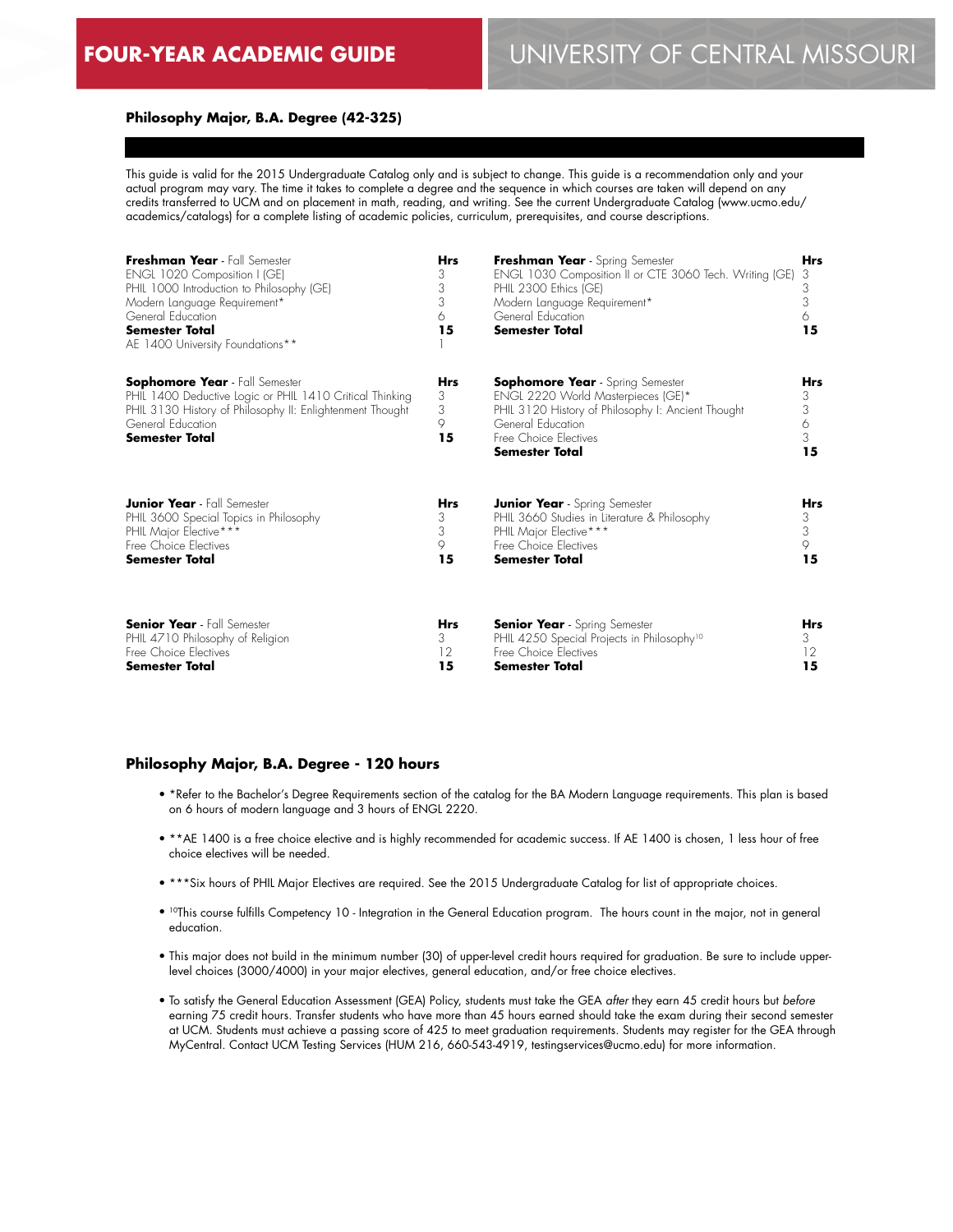# **Physical Education Major - Option 1 Elementary-Secondary Certification K-12, B.S. Degree (43-01817)**

This guide is valid for the 2015 Undergraduate Catalog only and is subject to change. This guide is a recommendation only and your actual program may vary. The time it takes to complete a degree and the sequence in which courses are taken will depend on any credits transferred to UCM and on placement in math, reading, and writing. See the current Undergraduate Catalog (www.ucmo.edu/academics/catalogs) for a complete listing of academic policies, curriculum, prerequisites, and course descriptions.

| Freshman Year - Fall Semester<br>ENGL 1020 Composition I (GE)<br>HIST 1350 or 1351 History of the United States (GE)#<br>MATH 1111 College Algebra (GE)#<br>PE 1100 Orientation and History of Physical Education#<br>PE 2472 Communicating Ideas on Sport (GE)#<br>General Education Managing Information<br>Semester Total                                                                                                                                                                       | <b>Hrs</b><br>3<br>3<br>3<br>$\overline{2}$<br>3<br>$\overline{2}$<br>16          | Freshman Year - Spring Semester<br>ENGL 1030 Composition II or CTE 3060 Tech. Writing (GE)<br>PE 1800 Functional Anatomy#<br>PHIL 1410 Critical Thinking (GE)#<br>POLS 1510 American Government (GE)#<br>General Education Science w/lab<br>Semester Total                                                                                                                                     | <b>Hrs</b><br>3<br>3<br>3<br>3<br>$\overline{4}$<br>16 |
|----------------------------------------------------------------------------------------------------------------------------------------------------------------------------------------------------------------------------------------------------------------------------------------------------------------------------------------------------------------------------------------------------------------------------------------------------------------------------------------------------|-----------------------------------------------------------------------------------|------------------------------------------------------------------------------------------------------------------------------------------------------------------------------------------------------------------------------------------------------------------------------------------------------------------------------------------------------------------------------------------------|--------------------------------------------------------|
| <b>Sophomore Year</b> - Fall Semester<br>BIOL 2010 Human Biology (GE)#<br>EDFL 2100 Introduction to the Teaching Profession#<br>FLDX 2150 Introductory Field Experience#<br>EDFL 2240 Educational Psychology (GE)#<br>EDSP 2100 Education of the Exceptional Child#<br>PE 2100 Foundations & Philosophy of Teaching Physical Ed.#<br>Semester Total                                                                                                                                                | Hrs<br>3<br>3<br>3<br>3<br>3<br>16                                                | <b>Sophomore Year</b> - Spring Semester<br>DANC 2100 Dance Appreciation (GE)#<br>HED 1200 Applied Nutrition for Healthy Living (GE)#<br>HED 1350 Responding to Emergencies (must do CPR option)#3<br>PE 2455 Growth and Motor Development#<br>PE 2850 Foundations of Exercise Physiology#<br>General Education<br>Semester Total<br>(Successfully complete MoGEA exam by end of this semester) | Hrs<br>3<br>3<br>3<br>3<br>3<br>18                     |
| <b>Junior Year</b> - Fall Semester<br>EDFL 2250 Introduction to English Language Learners and<br>Culturally Responsive Pedagogy#+<br>EDFL 4210 Introduction to Content Area Literacy#<br>FLDX 3000 Field Experience in the Content Area#+<br>PE 2800 Biomechanics#<br>PE 4340 Adapted Physical Education#<br>PE 4740 Legal Liability in F/W, PE, Rec. & Sport Settings#<br>PE 4971 Methods of Teaching Reading & Writing in PE#<br>PSY 4230 Psychology of Adolescence#<br><b>Semester Total</b>    | Hrs<br>2<br>$\overline{2}$<br>3<br>3<br>$\overline{2}$<br>$\mathbf{1}$<br>3<br>17 | <b>Junior Year</b> - Spring Semester<br>AT 3610 Care & Prevention of Injuries#<br>PE 3310 Analysis & Teaching of Physical Training#<br>PE 3320 Analysis & Teaching of Elementary Skills#<br>PE 3330 Analysis & Teaching of Secondary Skills#<br>PE 3340 Analysis & Teaching of Lifetime Activities#<br>PE 3350 Assessment of Elementary and Secondary Skills#<br>Semester Total                | Hrs<br>3<br>3<br>3<br>3<br>3<br>$\overline{2}$<br>17   |
| <b>Senior Year</b> - Fall Semester<br>PE 4450 Techniques of Teaching Physical Education Activities<br>in the Elementary Schools#*<br>PE 4460 Tech. of Teaching PE Act. in Middle Schools & HS#*3<br>PE 4770 Curriculum and Instructional Planning#*<br>PE 4845 Psychological and Social Aspects of PE#<br>PE 4970 Teaching and Mgmt. in PreK-12 Physical Educ.#*<br>PE 4974 Assessment & Data Based Decision Making in PE#*<br>PE 4975 Practicum in PreK-12 Physical Education#*<br>Semester Total | Hrs<br>3<br>2<br>3<br>3<br>$\overline{2}$<br>17                                   | <b>Senior Year</b> - Spring Semester**<br>FLDX 4468 Student Teaching Secondary II#10<br>FLDX 4495 Student Teaching Elementary I#<br>PE 4890 Methods of Teaching and Assessment in K-12 PE#<br>Semester Total<br>(All non-student teaching coursework and tests must be<br>successfully completed before this semester for enrollment in<br>student teaching.)                                  | Hrs<br>4<br>5<br>3<br>12                               |

# **Physical Education Major - Option 1 Elementary-Secondary Certification K-12, B.S. Degree 129 hours**

- #Option 1 students must maintain a 3.00 GPA in all PE prefix courses, a 2.75 cumulative GPA, a 3.00 in all Professional Education classes, and no grade lower than a C in classes marked with a #.
- +These courses must be taken concurrently.
- \*These courses are only offered during fall semester.
- \*\*The courses listed for this semester constitute the professional education (student teaching) block. The student should not take any other courses during this semester.
- 10This course fulfills Competency 10 Integration in the General Education program. The hours count in the major, not in general education.
- The Missouri General Education Assessment (MoGEA) is an exam required of all Teacher Education students. Students must pass all areas of the MoGEA for admission to the Teacher Education Program. Students should take and successfully complete the MoGEA before completion of their sophomore year (60 earned hours). See your academic advisor to discuss the classes needed to prepare for the exam.
- Teacher Education candidates must take the appropriate Missouri Content Assessment (MoCA) for their certification area before they can student teach, and must pass it in order to be recommended for certification. Information and registration is available on the MEGA website: http://www.mo.nesinc.com/.
- See www.ucmo.edu/cert for statement and information (including application) on admission to teacher education. Full admission is required before enrollment in professional education classes and student teaching. The application for student teaching is due approximately one year in advance.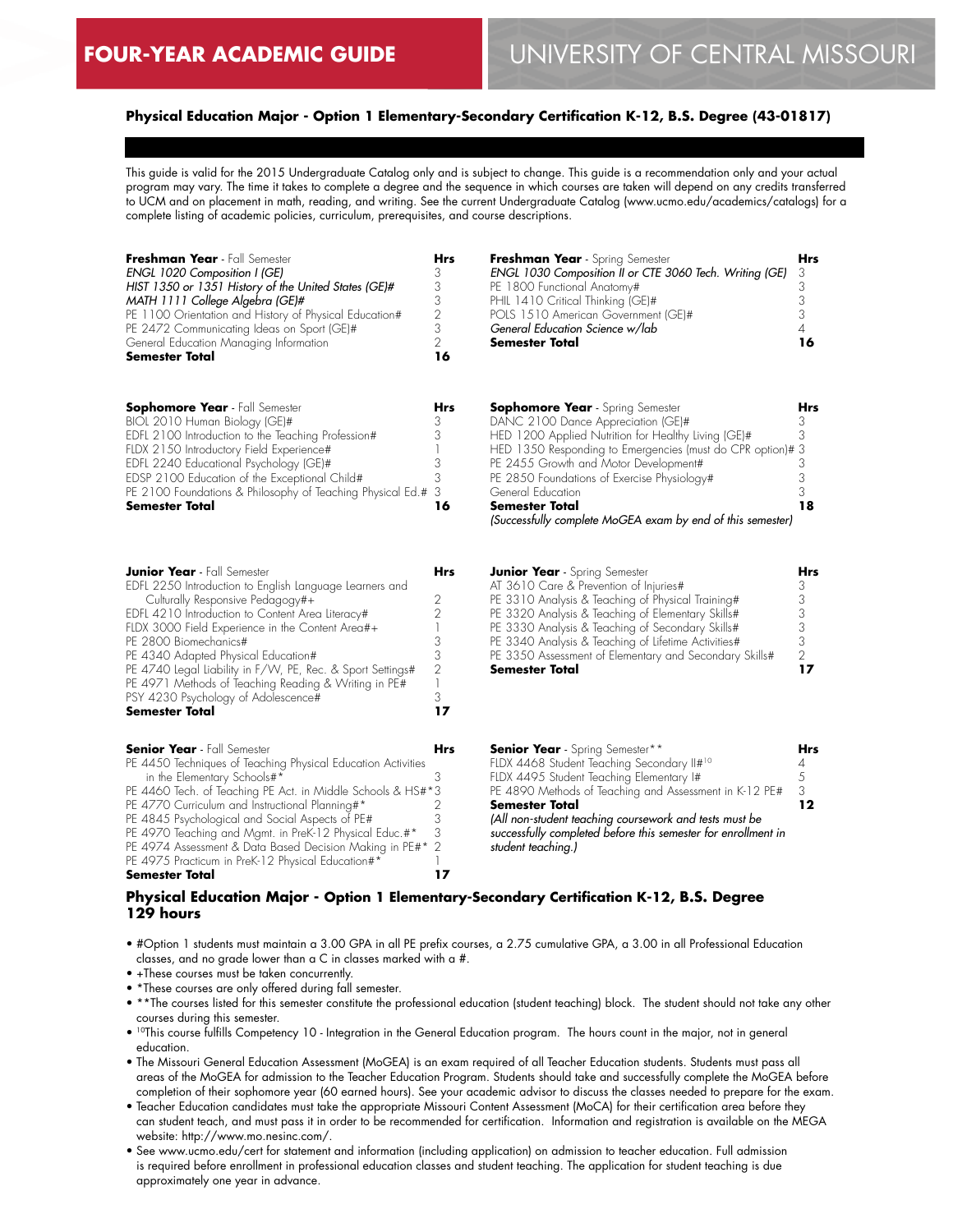# **Physical Education Major - Option 2 Fitness/Wellness I (Corporate Fitness), B.S. Degree (43-02817)**

This guide is valid for the 2015 Undergraduate Catalog only and is subject to change. This guide is a recommendation only and your actual program may vary. The time it takes to complete a degree and the sequence in which courses are taken will depend on any credits transferred to UCM and on placement in math, reading, and writing. See the current Undergraduate Catalog (www.ucmo.edu/ academics/catalogs) for a complete listing of academic policies, curriculum, prerequisites, and course descriptions.

| Freshman Year - Fall Semester<br>ENGL 1020 Composition I (GE)<br>PE 1101 Introduction to Exercise Science*<br>PE 1206 Fitness for a Global Community (GE)*<br>PSY 1100 General Psychology (GE)*<br>General Education<br><b>Semester Total</b><br>AE 1400 University Foundations** | <b>Hrs</b><br>3<br>3<br>3<br>3<br>3<br>15   | Freshman Year - Spring Semester<br>MATH 1111 College Algebra (GE)*<br>PE 1800 Functional Anatomy*<br>General Education<br><b>Semester Total</b>                                                                                                                                    | <b>Hrs</b><br>3<br>3<br>8-9<br>$14 - 15$                     |
|-----------------------------------------------------------------------------------------------------------------------------------------------------------------------------------------------------------------------------------------------------------------------------------|---------------------------------------------|------------------------------------------------------------------------------------------------------------------------------------------------------------------------------------------------------------------------------------------------------------------------------------|--------------------------------------------------------------|
| <b>Sophomore Year</b> - Fall Semester<br>CTE 3060 Technical Writing (GE)*<br>HED 1350 Responding to Emergencies*<br>PE 2472 Communicating Ideas on Sport (GE)*<br>PE 2850 Foundations Exercise Physiology*<br>General Education Science with Laboratory<br><b>Semester Total</b>  | <b>Hrs</b><br>3<br>3<br>3<br>3<br>4<br>16   | <b>Sophomore Year</b> - Spring Semester<br>ACCT 2101 Principles of Financial Accounting*<br>AT 3610 Care & Prevention of Injuries*<br>HED 4300 Nutrition & Human Performance*<br>PE 2900 Essentials of Personal Training*<br>General Education<br><b>Semester Total</b>            | Hrs<br>3<br>3<br>$\begin{array}{c} 3 \\ 3 \end{array}$<br>15 |
| <b>Junior Year</b> - Fall Semester<br>BLAW 2720 Legal Environment of Business*<br>MKT 3405 Marketing Policy*<br>PE 2800 Biomechanics*<br>PE 4340 Adapted Physical Education*<br>PE 4850 Assessment & Evaluation of Fitness/Wellness*<br><b>Semester Total</b>                     | <b>Hrs</b><br>3<br>3<br>3<br>3<br>3<br>15   | <b>Junior Year</b> - Spring Semester<br>MKT 3420 Principles Advertising*<br>PE 4341 Physical Activity & Special Populations*<br>PE 4740 Legal Liability in F/W, PE, Rec., & Sport Settings*<br>PE 4870 Clinical Exercise Physiology*<br>General Education<br><b>Semester Total</b> | <b>Hrs</b><br>3<br>3<br>$\overline{2}$<br>3<br>6<br>17       |
| <b>Senior Year</b> - Fall Semester<br>MKT 3430 Professional Sales*<br>PE 4860 Fitness Programming & Implementation*<br>Free Choice Electives<br><b>Semester Total</b>                                                                                                             | <b>Hrs</b><br>3<br>3<br>$9-10$<br>$15 - 16$ | <b>Senior Year</b> - Spring Semester<br>PE 4765 Internship*#10<br>Free Choice Electives<br><b>Semester Total</b>                                                                                                                                                                   | <b>Hrs</b><br>6<br>6<br>$12 \$                               |

# **Physical Education Major - Option 2 Fitness/Wellness I (Corporate Fitness), B.S. Degree - 120 hours**

- \*A grade of C or better is required in these courses.
- \*\*AE 1400 is a free choice elective and is highly recommended for academic success. If AE 1400 is chosen, 1 less hour of free choice electives will be needed.
- #The internship can also be taken the semester after all other coursework is completed.
- 10This course fulfills Competency 10 Integration in the General Education program. The hours count in the major, not in general education.
- This major includes all 12 of the 18 credit hours required of the Marketing minor. Students interested in completing the Marketing minor would need to take MKT 3480 and 3 additional hours of minor electives from the list in the 2015 Undergraduate Catalog. Students must officially declare the minor on their Central Degree Audit to have the minor included in their degree program.
- To satisfy the General Education Assessment (GEA) Policy, students must take the GEA *after* they earn 45 credit hours but *before* earning 75 credit hours. Transfer students who have more than 45 hours earned should take the exam during their second semester at UCM. Students must achieve a passing score of 425 to meet graduation requirements. Students may register for the GEA through MyCentral. Contact UCM Testing Services (HUM 216, 660-543-4919, testingservices@ucmo.edu) for more information.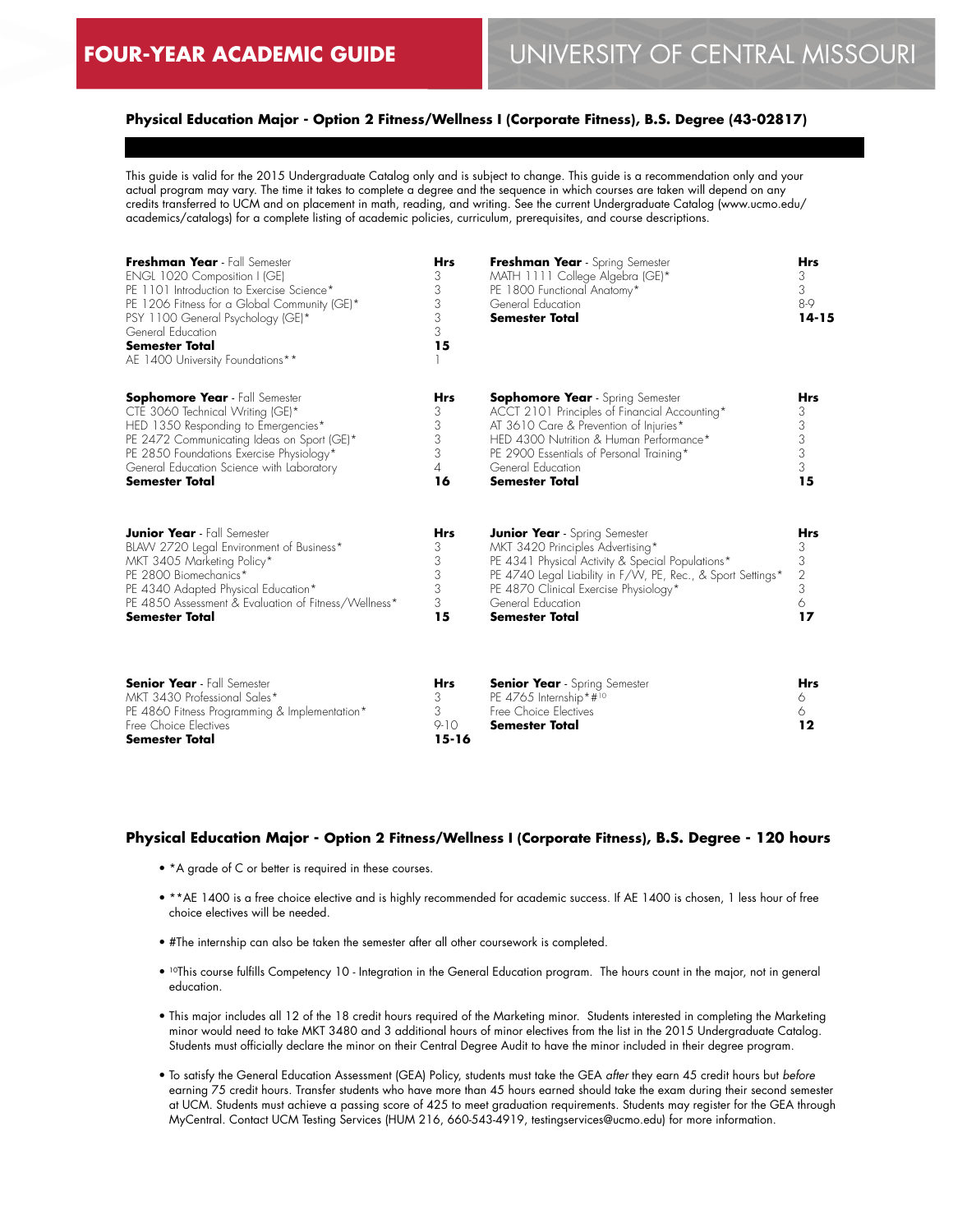# **Physical Education Major - Option 3 Fitness/Wellness II (Exercise Science), B.S. Degree (43-03817)**

This guide is valid for the 2015 Undergraduate Catalog only and is subject to change. This guide is a recommendation only and your actual program may vary. The time it takes to complete a degree and the sequence in which courses are taken will depend on any credits transferred to UCM and on placement in math, reading, and writing. See the current Undergraduate Catalog (www.ucmo.edu/ academics/catalogs) for a complete listing of academic policies, curriculum, prerequisites, and course descriptions.

| Freshman Year - Fall Semester<br>ENGL 1020 Composition I (GE)*<br>MATH 1111 College Algebra (GE)*<br>PE 1101 Introduction to Exercise Science*<br>PE 1206 Fitness for a Global Community (GE)*<br>PSY 1100 General Psychology (GE)*<br><b>Semester Total</b><br>AE 1400 University Foundations** | <b>Hrs</b><br>3<br>3<br>3<br>3<br>3<br>15 | Freshman Year - Spring Semester<br>CHEM 1104 Intro. to the Sciences: Chemistry (w/lab) (GE)*<br>PE 1800 Functional Anatomy*<br>PE 2472 Communicating Ideas on Sport (GE)*<br>General Education Managing Information<br>General Education<br><b>Semester Total</b>                                                                                                                                                   | <b>Hrs</b><br>4<br>3<br>3<br>$2 - 3$<br>3<br>15-16       |
|--------------------------------------------------------------------------------------------------------------------------------------------------------------------------------------------------------------------------------------------------------------------------------------------------|-------------------------------------------|---------------------------------------------------------------------------------------------------------------------------------------------------------------------------------------------------------------------------------------------------------------------------------------------------------------------------------------------------------------------------------------------------------------------|----------------------------------------------------------|
| <b>Sophomore Year</b> - Fall Semester<br>BIOL 3401 Human Anatomy*<br>CTE 3060 Technical Writing (GE)*<br>HED 1350 Responding to Emergencies*<br>PE 2900 Essentials of Personal Training*<br>General Education<br><b>Semester Total</b>                                                           | <b>Hrs</b><br>3<br>3<br>3<br>3<br>3<br>15 | <b>Sophomore Year</b> - Spring Semester<br>AT 3610 Care & Prevention of Injuries*<br>BIOL 3402 Human Physiology*<br>PE 2850 Foundations Exercise Physiology*<br>General Education<br><b>Semester Total</b>                                                                                                                                                                                                          | <b>Hrs</b><br>3<br>$\mathcal S$<br>$\sqrt{3}$<br>6<br>17 |
| <b>Junior Year</b> - Fall Semester<br>D&N 3340 Nutrition*<br>PE 2800 Biomechanics*<br>PE 4340 Adapted Physical Education*<br>PE 4850 Assessment & Evaluation Fitness/Wellness*<br>General Education<br><b>Semester Total</b>                                                                     | <b>Hrs</b><br>3<br>3<br>3<br>3<br>3<br>15 | <b>Junior Year</b> - Spring Semester<br>CHEM 1604 Elementary Organic & Biochemistry* or<br>PHYS 1104 Introduction to the Sciences: Physics (GE)*<br>PE 4341 Physical Activity & Special Populations*<br>PE 4740 Legal Liability in F/W, PE, Rec., & Sport Settings*<br>PE 4870 Clinical Exercise Physiology*<br>General Education (or Free Choice Elective if PHYS 1104 is<br>$chosen$ $#$<br><b>Semester Total</b> | <b>Hrs</b><br>4<br>3<br>2<br>3<br>3<br>15                |
| <b>Senior Year</b> - Fall Semester<br>HED 4300 Nutrition & Human Performance*<br>PE 4860 Fitness Program & Implementation*<br>Free Choice Electives<br>Semester Total                                                                                                                            | <b>Hrs</b><br>3<br>3<br>9<br>15           | <b>Senior Year</b> - Spring Semester<br>PE 4765 Internship*#10<br>PSY 4520 Statistics for the Behavioral Sciences*<br>Free Choice Electives##<br>Semester Total                                                                                                                                                                                                                                                     | <b>Hrs</b><br>6<br>3<br>$3 - 4$<br>$12 - 13$             |

#### **Physical Education Major - Option 3 Fitness/Wellness II (Exercise Science), B.S. Degree - 120 hours**

- \*A grade of C or better is required in these courses.
- \*\*AE 1400 is a free choice elective and is highly recommended for academic success. If AE 1400 is chosen, 1 less hour of free choice electives will be needed.
- #The internship can also be taken the semester after all other coursework is completed.
- ##The number of free choice electives required will vary and will depend on the choices made for the General Education Managing Information requirement and the physical science course chosen in the major. If PHYS 1104 is chosen in the major it will also count in the general education. This plan assumes PHYS 1104 is not selected and includes the minimum number of free choice electives.
- 10This course fulfills Competency 10 Integration in the General Education program. The hours count in the major, not in general education.
- To satisfy the General Education Assessment (GEA) Policy, students must take the GEA *after* they earn 45 credit hours but *before* earning 75 credit hours. Transfer students who have more than 45 hours earned should take the exam during their second semester at UCM. Students must achieve a passing score of 425 to meet graduation requirements. Students may register for the GEA through MyCentral. Contact UCM Testing Services (HUM 216, 660-543-4919, testingservices@ucmo.edu) for more information.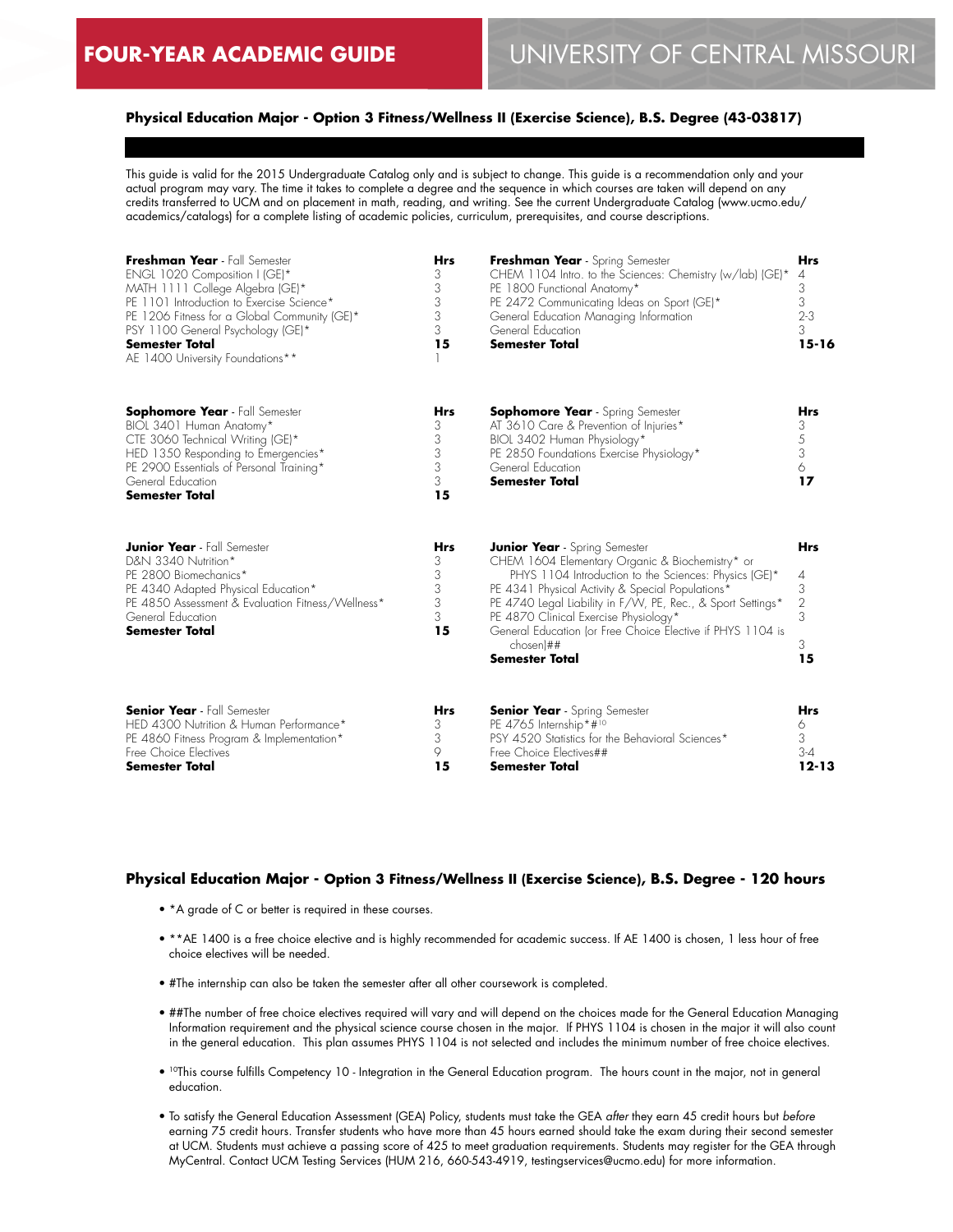# **Physics Major, B.S. in Ed. Degree (41-486)**

This guide is valid for the 2015 Undergraduate Catalog only and is subject to change. This guide is a recommendation only and your actual program may vary. The time it takes to complete a degree and the sequence in which courses are taken will depend on any credits transferred to UCM and on placement in math, reading, and writing. See the current Undergraduate Catalog (www.ucmo.edu/ academics/catalogs) for a complete listing of academic policies, curriculum, prerequisites, and course descriptions.

| Freshman Year - Fall Semester<br>ENGL 1020 Composition I (GE)<br>MATH 1151 Calculus & Analytic Geometry I (GE)*<br>POLS 1510 American Government (GE)<br>General Education<br>Semester Total<br>AE 1400 University Foundations**                                                                                                                                                  | Hrs<br>3<br>5<br>3<br>5<br>16                                    | Freshman Year - Spring Semester<br>CS 1100 Computer Programming I<br>ENGL 1030 Composition II or CTE 3060 Tech. Writing (GE)<br>MATH 1152 Calculus & Analytic Geometry II<br>PHYS 1101 College Physics I or<br>PHYS 2121 University Physics I<br>Semester Total                                                                                                                                                                                                                                                                                              | Hrs<br>3<br>3<br>5<br>$4 - 5$<br>$15 - 16$                 |
|-----------------------------------------------------------------------------------------------------------------------------------------------------------------------------------------------------------------------------------------------------------------------------------------------------------------------------------------------------------------------------------|------------------------------------------------------------------|--------------------------------------------------------------------------------------------------------------------------------------------------------------------------------------------------------------------------------------------------------------------------------------------------------------------------------------------------------------------------------------------------------------------------------------------------------------------------------------------------------------------------------------------------------------|------------------------------------------------------------|
| <b>Sophomore Year</b> - Fall Semester<br>CHEM 1131 General Chemistry I (GE)*#<br>EDFL 2100 Introduction to the Teaching Profession<br>FLDX 2150 Introductory Field Experience<br>HIST 1350 or 1351 History of the United States (GE)<br>PHYS 1102 College Physics II or<br>PHYS 2122 University Physics II<br>Semester Total                                                      | Hrs<br>5<br>3<br>1<br>3<br>$4 - 5$<br>$16 - 17$                  | <b>Sophomore Year</b> - Spring Semester<br>BIOL 1005 Introduction to Environmental Science (GE)<br>CHEM 1132 General Chemistry II<br>EDFL 2240 Educational Psychology (GE)<br>EDSP 2100 Education of the Exceptional Child<br>STCH 3020 Science and Engineering Practices<br><b>Semester Total</b><br>(Successfully complete MoGEA exam by end of this semester)                                                                                                                                                                                             | Hrs<br>3<br>5<br>$\ensuremath{\mathsf{3}}$<br>3<br>3<br>17 |
| <b>Junior Year</b> - Fall Semester<br>BIOL 1110 Principles of Biology or BIOL 1111 Plant Biology<br>EDFL 2250 Introduction to English Language Learners and<br>Culturally Responsive Pedagogy<br>EDFL 4210 Introduction to Content Area Literacy<br>PHYS 4411 Thermodynamics or CHEM 4531 Physical<br>Chemistry: Thermodynamics & Kinetics<br>General Education<br>Semester Total | Hrs<br>$3 - 4$<br>2<br>$\mathfrak{D}$<br>$3-4$<br>6<br>$16 - 18$ | <b>Junior Year</b> - Spring Semester<br>EASC 1004 Introduction to Geology or<br>EASC 1114 or GEOG 1114 Weather & Climate<br>EDFL 4212 Literacy in the Disciplines I<br>EDFL 4973 Classroom Management in Content Areas<br>EDFL 4974 Content Specific Assessment<br>FLDX 3000 Field Experience in the Content Area##<br>PHYS 3080 Advanced Physics Lab and PHYS 3511 Modern<br>Physics I or CHEM 4532 Physical Chemistry: Quantum<br>Mechanics & Spectroscopy<br>PSY 4230 Psychology of Adolescence<br>STCH 4050 Science Teaching Methods##<br>Semester Total | Hrs<br>4<br>$\overline{2}$<br>4<br>3<br>3<br>19            |
| <b>Senior Year</b> - Fall Semester<br>EDFL 4970 Secondary Teaching & Behavioral Management<br>EDFL 4972 Literacy in the Disciplines II<br>FLDX 4970 Field Experience II in the Content Area<br>PHYS Major Electives from list on Central Degree Audit###<br>General Education<br><b>Semester Total</b>                                                                            | Hrs<br>2<br>2<br>$\mathbb{L}$<br>$4-6$<br>6<br>$15 - 17$         | <b>Senior Year</b> - Spring Semester***<br>FLDX 4468 Student Teaching Secondary II <sup>10</sup><br>FLDX 4595 Student Teaching Secondary I<br>STCH 4080 Teaching Secondary Science<br><b>Semester Total</b><br>(All non-student teaching coursework and tests must be<br>successfully completed before this semester for enrollment in<br>student teaching.)                                                                                                                                                                                                 | Hrs<br>4<br>5<br>3<br>12                                   |

# **Physics Major, B.S. in Ed. Degree - 126-132 hours**

- \*Enrollment in CHEM 1131 and MATH 1151 is dependent upon one or more of the following: math placement level, high school math courses completed, ACT/SAT standardized test scores, and/or a possible mathematics placement examination.
- \*\*AE 1400 is a free choice elective and is highly recommended for academic success. However, this program does not require any free choice electives.
- \*\*\*The courses listed for this semester constitute the professional education (student teaching) block. The student should not take any other courses during this semester.
- #A grade of C or better is required to enroll in CHEM 1132.
- ##These courses must be taken concurrently.
- ###Students must complete a minimum of 20 semester hours in PHYS to be certified to teach physics in Missouri. CHEM 4531 and 4532 are allowed to count towards these hours. The number of PHYS electives needed will depend on choices made in the major.
- 10This course fulfills Competency 10 Integration in the General Education program. The hours count in the major, not in general education. • The Missouri General Education Assessment (MoGEA) is an exam required of all Teacher Education students. Students must pass all areas of the MoGEA for admission to the Teacher Education Program. Students should take and successfully complete the MoGEA before completion of their sophomore year (60 earned hours). See your academic advisor to discuss the classes needed to prepare for the exam.
- Teacher Education candidates must take the appropriate Missouri Content Assessment (MoCA) for their certification area before they can student teach, and must pass it in order to be recommended for certification. Information and registration is available on the MEGA website: http://www.mo.nesinc.com/.
- See www.ucmo.edu/cert for statement and information (including application) on admission to teacher education. Full admission is required before enrollment in professional education classes and student teaching. The application for student teaching is due approximately one year in advance.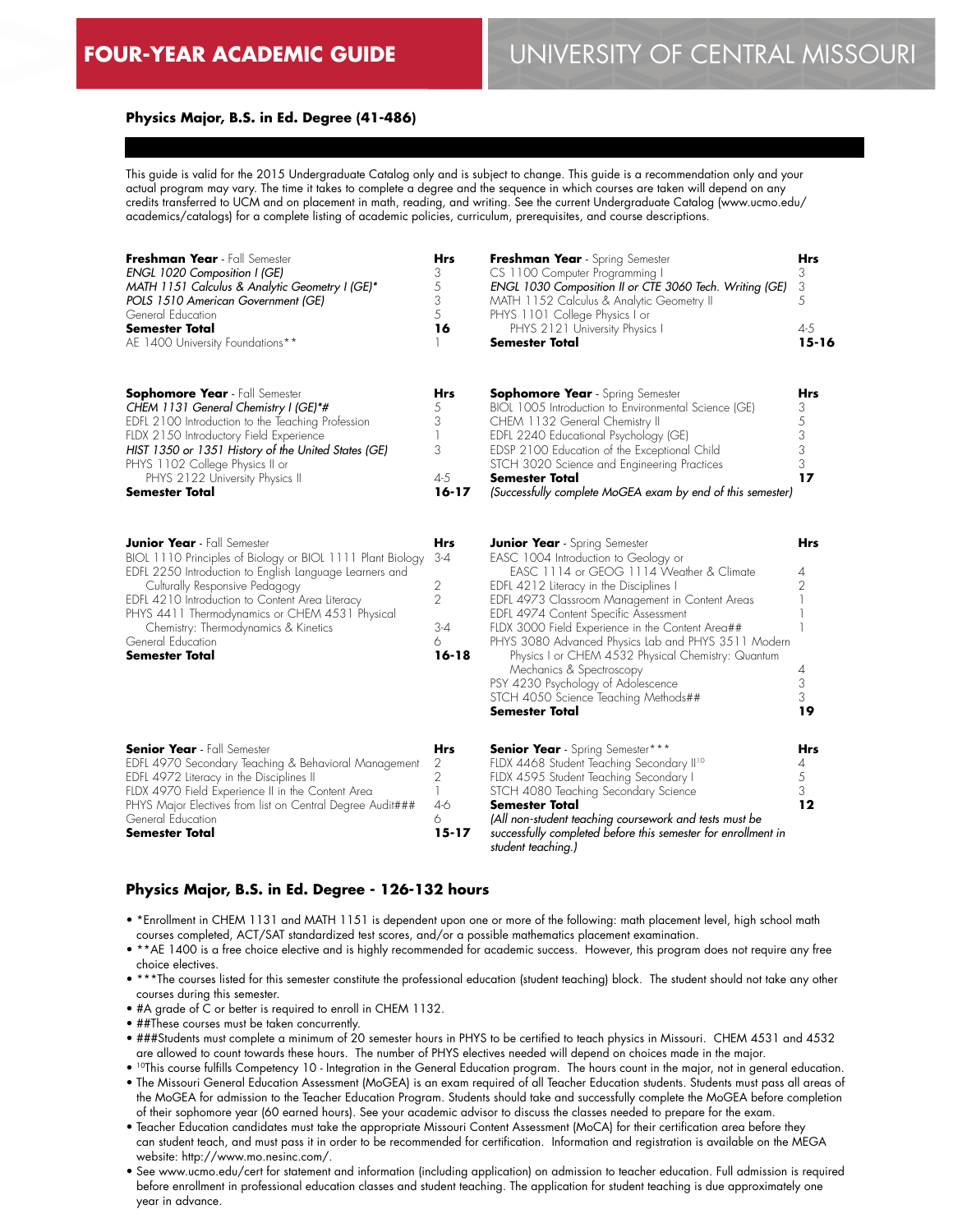### **Political Science Major, B.A. Degree (42-425)**

This guide is valid for the 2015 Undergraduate Catalog only and is subject to change. This guide is a recommendation only and your actual program may vary. The time it takes to complete a degree and the sequence in which courses are taken will depend on any credits transferred to UCM and on placement in math, reading, and writing. See the current Undergraduate Catalog (www.ucmo.edu/ academics/catalogs) for a complete listing of academic policies, curriculum, prerequisites, and course descriptions.

| Freshman Year - Fall Semester<br>ENGL 1020 Composition I (GE)<br>POLS 1500 Introduction to Politics (GE)<br>Modern Language Requirement (GE)*<br>General Education<br><b>Semester Total</b><br>AE 1400 University Foundations** | Hrs<br>3<br>3<br>3<br>6<br>15    | Freshman Year - Spring Semester<br>ENGL 1030 Composition II or CTE 3060 Tech. Writing (GE)<br>POLS 1510 American Government (GE)<br>Modern Language Requirement*<br>General Education<br><b>Semester Total</b> | <b>Hrs</b><br>3<br>3<br>3<br>6<br>15 |
|---------------------------------------------------------------------------------------------------------------------------------------------------------------------------------------------------------------------------------|----------------------------------|----------------------------------------------------------------------------------------------------------------------------------------------------------------------------------------------------------------|--------------------------------------|
| <b>Sophomore Year</b> - Fall Semester<br>POLS 2540 Survey of Political Theory (fall only)<br>Modern Language Requirement*<br>General Education<br><b>Semester Total</b>                                                         | Hrs<br>3<br>3<br>9<br>15         | <b>Sophomore Year</b> - Spring Semester<br>POLS 2520 Comp. Gov't. & Politics or 2530 World Politics<br>POLS Elective***<br>General Education<br>Semester Total                                                 | <b>Hrs</b><br>3<br>6<br>6<br>15      |
| <b>Junior Year</b> - Fall Semester<br>POLS Elective***<br>Free Choice Electives<br><b>Semester Total</b>                                                                                                                        | <b>Hrs</b><br>3<br>12<br>15      | <b>Junior Year</b> - Spring Semester<br>POLS 3560 Research Methods in Political Science<br>POLS Area of Emphasis Elective<br>Free Choice Flectives<br>Semester Total                                           | <b>Hrs</b><br>3<br>3<br>9<br>15      |
| <b>Senior Year</b> - Fall Semester<br>POLS 4601 Senior Seminar in Political Science <sup>10</sup><br>POLS Area of Emphasis Elective<br>Free Choice Electives<br><b>Semester Total</b>                                           | <b>Hrs</b><br>3<br>3<br>9.<br>15 | <b>Senior Year</b> - Spring Semester<br>POLS Area of Emphasis Elective<br>Free Choice Electives<br><b>Semester Total</b>                                                                                       | <b>Hrs</b><br>3<br>$12 \,$<br>15     |

#### **Political Science Major, B.A. Degree – 120 hours**

- \*See the current catalog for B.A. Degree fulfillment options. This plan is based on nine hours of modern language.
- \*\*AE 1400 is a free choice elective and is highly recommended for academic success. If AE 1400 is chosen, 1 less hour of free choice electives will be needed.
- \*\*\*For the 9 hours of POLS Electives students must take one class from each of the three areas not chosen for their area of concentration, excluding POLS 1244, 4590, 4591, and 4592.
- <sup>10</sup>This course fulfills Competency 10 Integration in the General Education program. The hours count in the major, not in general education.
- Students must earn 12 hours of upper level credits (3000/4000) in the major and 30 hours of upper level credits overall to meet graduation requirements. Make choices in the major electives accordingly.
- To satisfy the General Education Assessment (GEA) Policy, students must take the GEA *after* they earn 45 credit hours but *before* earning 75 credit hours. Transfer students who have more than 45 hours earned should take the exam during their second semester at UCM. Students must achieve a passing score of 425 to meet graduation requirements. Students may register for the GEA through MyCentral. Contact UCM Testing Services (HUM 216, 660-543-4919, testingservices@ucmo.edu) for more information.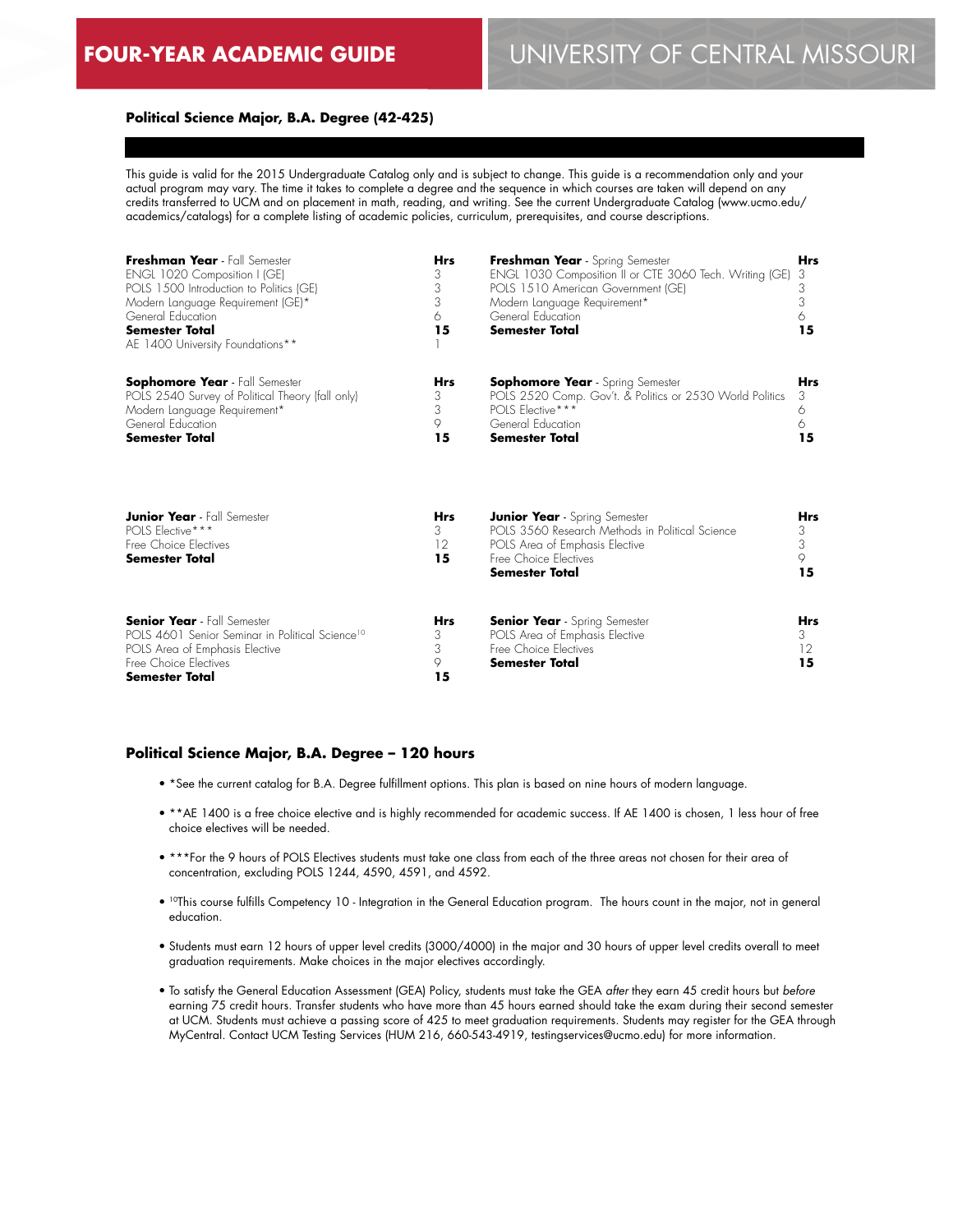# **Political Science Major, B.S. Degree (43-426)**

This guide is valid for the 2015 Undergraduate Catalog only and is subject to change. This guide is a recommendation only and your actual program may vary. The time it takes to complete a degree and the sequence in which courses are taken will depend on any credits transferred to UCM and on placement in math, reading, and writing. See the current Undergraduate Catalog (www.ucmo.edu/ academics/catalogs) for a complete listing of academic policies, curriculum, prerequisites, and course descriptions.

| Freshman Year - Fall Semester<br>ENGL 1020 Composition I (GE)<br>POLS 1500 Introduction to Politics (GE)<br>General Education<br><b>Semester Total</b><br>AE 1400 University Foundations* | <b>Hrs</b><br>3<br>3<br>9.<br>15 | Freshman Year - Spring Semester<br>ENGL 1030 Composition II or CTE 3060 Tech. Writing (GE)<br>POLS 1510 American Government (GE)<br>General Education<br>Semester Total                      | <b>Hrs</b><br>3<br>3<br>9<br>15             |
|-------------------------------------------------------------------------------------------------------------------------------------------------------------------------------------------|----------------------------------|----------------------------------------------------------------------------------------------------------------------------------------------------------------------------------------------|---------------------------------------------|
| <b>Sophomore Year</b> - Fall Semester<br>POLS 2540 Survey of Political Theory (fall only)<br>POLS Elective**<br>General Education<br><b>Semester Total</b>                                | <b>Hrs</b><br>3<br>3<br>9<br>15  | <b>Sophomore Year</b> - Spring Semester<br>POLS 2520 Comp. Gov't. & Politics or 2530 World Politics<br>POLS Elective**<br>General Education<br>Free Choice Elective<br><b>Semester Total</b> | <b>Hrs</b><br>3<br>$\frac{3}{3}$<br>6<br>15 |
| <b>Junior Year</b> - Fall Semester<br>POLS Elective**<br>Free Choice Electives<br><b>Semester Total</b>                                                                                   | <b>Hrs</b><br>3<br>12<br>15      | <b>Junior Year</b> - Spring Semester<br>POLS 3560 Research Methods in Political Science<br>POLS Area of Emphasis Elective<br>Free Choice Electives<br><b>Semester Total</b>                  | <b>Hrs</b><br>$\frac{3}{3}$<br>9<br>15      |
| <b>Senior Year</b> - Fall Semester<br>POLS 4601 Senior Seminar in Political Science <sup>10</sup><br>POLS Area of Emphasis Electives<br>Free Choice Electives<br>Semester Total           | <b>Hrs</b><br>3<br>3<br>9<br>15  | <b>Senior Year</b> - Spring Semester<br>POLS Area of Emphasis Elective<br>Free Choice Electives<br>Semester Total                                                                            | <b>Hrs</b><br>3<br>12<br>15                 |

#### **Political Science Major, B.S. Degree – 120 hours**

- \*AE 1400 is a free choice elective and is highly recommended for academic success. If AE 1400 is chosen, 1 less hour of free choice electives will be needed.
- \*\*For the 9 hours of POLS Electives students must take one class from each of the three areas not chosen for their area of concentration, excluding POLS 1244, 4590, 4591, and 4592.
- <sup>10</sup>This course fulfills Competency 10 Integration in the General Education program. The hours count in the major, not in general education.
- Students must earn 12 hours of upper level credits (3000/4000) in the major and 30 hours of upper level credits overall to meet graduation requirements. Make choices in the major electives accordingly.
- To satisfy the General Education Assessment (GEA) Policy, students must take the GEA *after* they earn 45 credit hours but *before* earning 75 credit hours. Transfer students who have more than 45 hours earned should take the exam during their second semester at UCM. Students must achieve a passing score of 425 to meet graduation requirements. Students may register for the GEA through MyCentral. Contact UCM Testing Services (HUM 216, 660-543-4919, testingservices@ucmo.edu) for more information.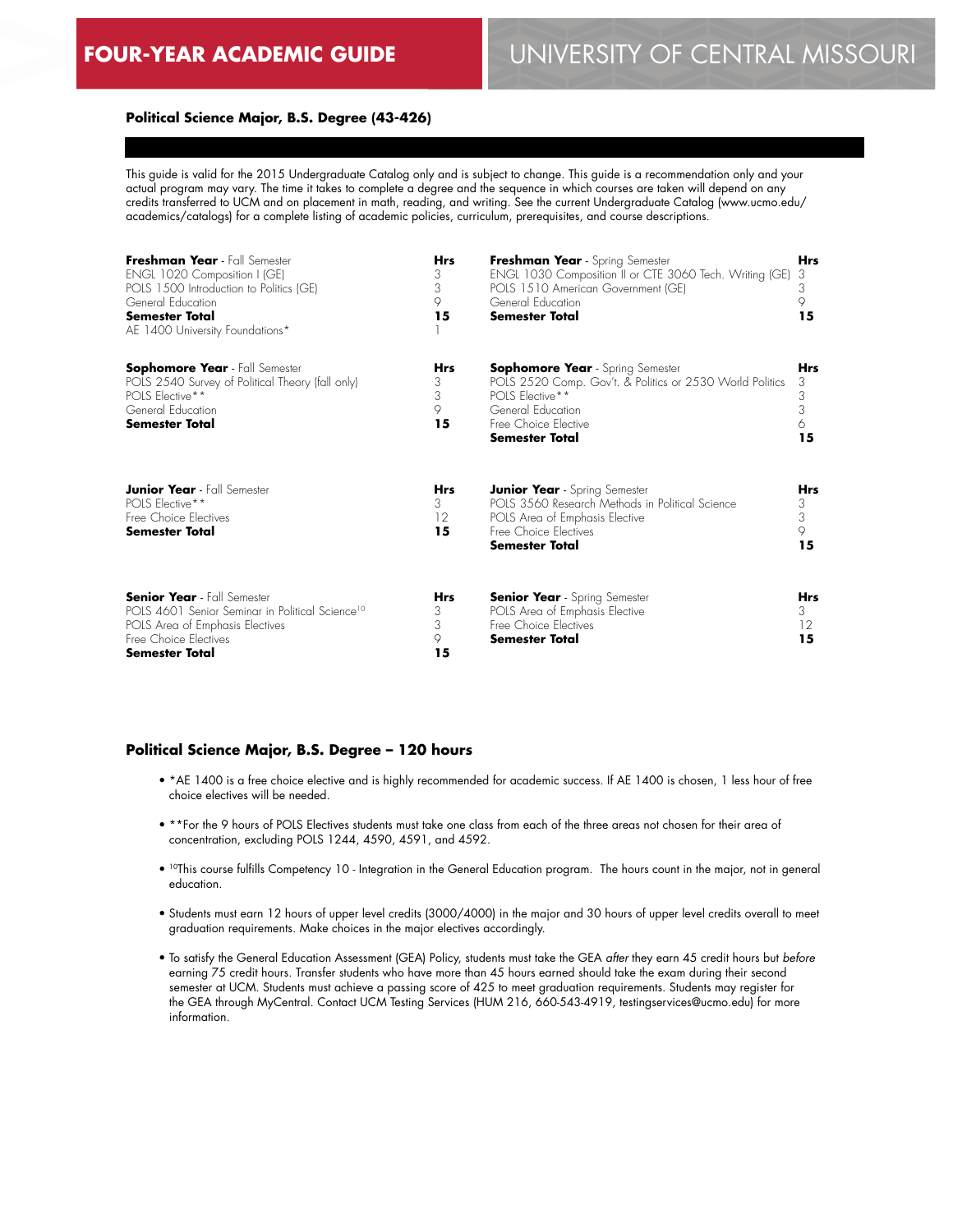# **Professional Photography Major, B.S. Degree (43-587)**

This guide is valid for the 2015 Undergraduate Catalog only and is subject to change. This guide is a recommendation only and your actual program may vary. The time it takes to complete a degree and the sequence in which courses are taken will depend on any credits transferred to UCM and on placement in math, reading, and writing. See the current Undergraduate Catalog (www.ucmo.edu/ academics/catalogs) for a complete listing of academic policies, curriculum, prerequisites, and course descriptions.

| Freshman Year - Fall Semester<br>ENGL 1020 Composition I (GE)<br>PHOT 1210 Foundations of Professional Photography<br>PHOT 1211 Image Critique<br>PHOT 1216 Photographer's Forum 1<br>PHOT 1230 Digital Imaging<br>General Education<br><b>Semester Total</b><br>AE 1400 University Foundations* | <b>Hrs</b><br>3<br>3<br>3<br>3<br>14 | Freshman Year - Spring Semester<br>ENGL 1030 Composition II (GE) or<br>CTE 3060 Tech. Writing (GE)<br>PHOT 2210 Studio Photography<br>PHOT 2230 Color Imaging<br>General Education<br><b>Semester Total</b> | <b>Hrs</b><br>3<br>3<br>3<br>6<br>15 |
|--------------------------------------------------------------------------------------------------------------------------------------------------------------------------------------------------------------------------------------------------------------------------------------------------|--------------------------------------|-------------------------------------------------------------------------------------------------------------------------------------------------------------------------------------------------------------|--------------------------------------|
| <b>Sophomore Year</b> - Fall Semester<br>PHOT 2216 Photographer's Forum 2<br>PHOT 2220 Digital Workflow<br>PHOT 2250 Portrait Photography<br>General Education<br><b>Semester Total</b>                                                                                                          | <b>Hrs</b><br>3<br>3<br>9<br>16      | <b>Sophomore Year</b> - Spring Semester<br>PHOT 2215 History of Photography<br>General Education<br><b>Semester Total</b>                                                                                   | <b>Hrs</b><br>3<br>12<br>15          |
| <b>Junior Year</b> - Fall Semester<br>PHOT 2200 Editorial Photography<br>PHOT 3216 Photographer's Forum 3 <sup>**</sup><br><b>PHOT Major Elective</b><br>General Education<br>Free Choice Elective<br><b>Semester Total</b>                                                                      | <b>Hrs</b><br>3<br>3<br>6<br>3<br>16 | <b>Junior Year</b> - Spring Semester<br>PHOT 3260 Digital Media<br><b>PHOT Major Electives</b><br>Free Choice Electives (take upper level 3000/4000 if<br>needed)#<br><b>Semester Total</b>                 | <b>Hrs</b><br>3<br>6<br>7<br>16      |
| <b>Senior Year</b> - Fall Semester<br>PHOT 4216 Photographer's Forum 4<br>PHOT 4230 Business Management for Photographers<br>PHOT Major Elective<br>Free Choice Electives<br><b>Semester Total</b>                                                                                               | <b>Hrs</b><br>3<br>3<br>9<br>16      | <b>Senior Year</b> - Spring Semester<br>PHOT 4270 Portfolio <sup>10</sup><br>Free Choice Electives (take upper level 3000/4000 if<br>needed)#<br><b>Semester Total</b>                                      | Hrs<br>3<br>9<br>12                  |

#### **Professional Photography Major, B.S. Degree - 120 hours**

- \*AE 1400 is a free choice elective and is highly recommended for academic success. If AE 1400 is chosen, 1 less hour of free choice electives will be needed.
- \*\*Mid-Program Review is required before the conclusion of the 3rd Photographer's Forum. Successful completion is required before students can enroll in PHOT 4270 Portfolio.
- #This major does not build in the minimum number (30) of upper-level credit hours required for graduation. Be sure to include upper-level choices (3000/4000) in your major electives, general education, and/or free choice electives.
- 10This course fulfills Competency 10 Integration in the General Education program. The hours count in the major, not in general education.
- To satisfy the General Education Assessment (GEA) Policy, students must take the GEA *after* they earn 45 credit hours but *before* earning 75 credit hours. Transfer students who have more than 45 hours earned should take the exam during their second semester at UCM. Students must achieve a passing score of 425 to meet graduation requirements. Students may register for the GEA through MyCentral. Contact UCM Testing Services (HUM 216, 660-543-4919, testingservices@ucmo.edu) for more information.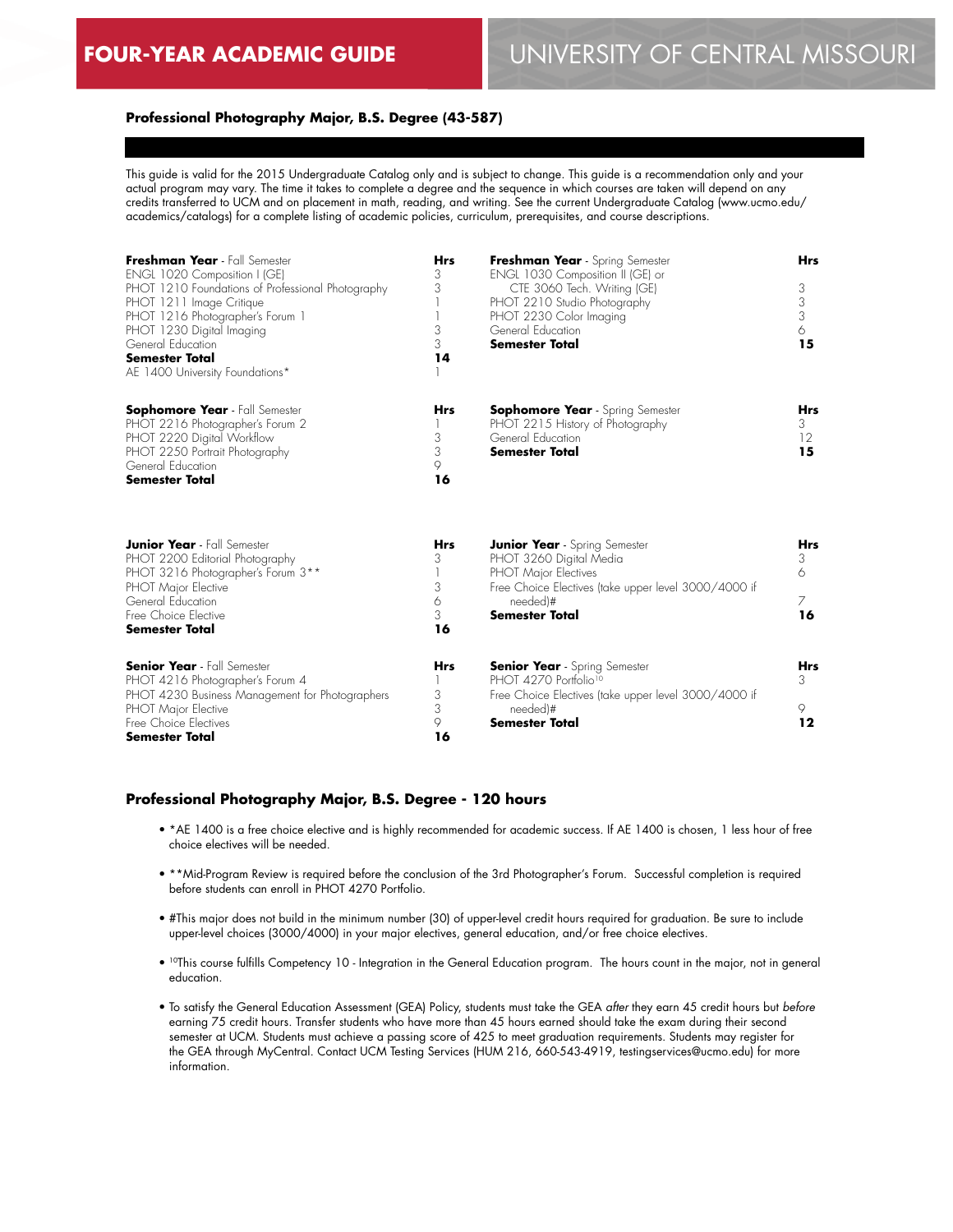# **Professional Pilot Major, Area 1 Airplane, B.S. Degree (43-554)**

This guide is valid for the 2015 Undergraduate Catalog only and is subject to change. This guide is a recommendation only and your actual program may vary. The time it takes to complete a degree and the sequence in which courses are taken will depend on any credits transferred to UCM and on placement in math, reading, and writing. See the current Undergraduate Catalog (www.ucmo.edu/ academics/catalogs) for a complete listing of academic policies, curriculum, prerequisites, and course descriptions.

| Freshman Year - Fall Semester<br>AVIA 1020 Aeronautics<br>AVIA 1310 FAA Private Requirements<br>ENGL 1020 Composition I (GE)<br>FIN 1820 Personal Finance (GE)<br>FLYA 1320 Private Flight A<br>MATH 1131 Applied Calculus (GE)<br><b>Semester Total</b><br>AE 1400 University Foundations*                                                                                                                     | <b>Hrs</b><br>2<br>3<br>3<br>3<br>$\overline{\phantom{a}}$<br>3<br>15  | Freshman Year - Spring Semester<br>COMM 1000 Public Speaking or COMM 1050<br>Fundamentals of Oral Communication Competency (GE)<br>ECON 1010 Principles of Macroeconomics (GE)<br>ENGL 1030 Composition II or CTE 3060 Tech. Writing (GE)<br>FLYA 1321 Private Flight B<br>FLYA 3310 Commercial Flight A<br>PHYS 1104 Introduction to the Sciences: Physics (GE)<br>Semester Total | Hrs<br>3<br>3<br>3<br>$\overline{\phantom{a}}$<br>4<br>15      |
|-----------------------------------------------------------------------------------------------------------------------------------------------------------------------------------------------------------------------------------------------------------------------------------------------------------------------------------------------------------------------------------------------------------------|------------------------------------------------------------------------|------------------------------------------------------------------------------------------------------------------------------------------------------------------------------------------------------------------------------------------------------------------------------------------------------------------------------------------------------------------------------------|----------------------------------------------------------------|
| <b>Sophomore Year</b> - Fall Semester<br>AVIA 2310 Propulsion Systems<br>AVIA 3325 FAA Instrument Requirements<br>FLYA 2313 Instrument Flight A<br>FLYA 2314 Instrument Flight B<br>General Education<br>Semester Total                                                                                                                                                                                         | Hrs<br>3<br>3<br>1<br>6<br>14                                          | <b>Sophomore Year</b> - Spring Semester<br>AVIA 2340 Aircraft Systems & Computers<br>AVIA 2350 Aviation Weather (spring only)<br>AVIA 3305 FAA Commercial Requirements<br>FLYA 3311 Commercial Flight B<br>FLYA 3312 Commercial Flight C<br>General Education<br>Semester Total                                                                                                    | Hrs<br>3<br>3<br>3<br>$\overline{\phantom{a}}$<br>1<br>5<br>16 |
| <b>Junior Year</b> - Fall Semester<br>ATM 4032 Hydraulics/Pneumatics<br>AVIA 3010 Aerodynamics<br>AVIA 3370 Transport Aircraft Systems<br>AVIA 3372 Advanced Transport Aircraft Systems<br>FLYA 3315 Commercial Flight D or<br>FLYA 3415 Commercial Flight D Multiengine<br>FLYA 3316 Commercial Flight E or<br>FLYA 3416 Commercial Flight E Multiengine<br>MGT 3325 Business Communications<br>Semester Total | Hrs<br>3<br>3<br>$\overline{2}$<br>$\overline{2}$<br>1<br>1<br>3<br>15 | <b>Junior Year</b> - Spring Semester<br>AVIA 3610 Human Factors<br>AVIA 3080 Air Traffic Control<br>FLYA 3317 Commercial Flight F or<br>FLYA 3417 Commercial Flight F Multiengine<br>MGT 3315 Management of Organizations or<br>INDM 4210 Industrial Management<br>General Education<br>Semester Total                                                                             | Hrs<br>3<br>$\overline{2}$<br>3<br>6<br>15                     |
| <b>Senior Year</b> - Fall Semester<br>AVIA 4040 Aviation Management<br>AVIA 4370 Advanced Flight Crew Management<br>AVIA 4420 Air Transportation<br>FLYA 3330 Multi Engine Certificate or<br>FLYA 3430 Single-Engine Add-On<br>Major Area 1 Elective<br>General Education<br>Semester Total                                                                                                                     | Hrs<br>3<br>3<br>3<br>1<br>3<br>14                                     | <b>Senior Year</b> - Spring Semester<br>AVIA 4090 Aviation Law<br>AVIA 4500 Aviation Safety<br>AVIA 4999 Integrative Studies Capstone <sup>10</sup><br>Major Area 1 Electives<br>Free Choice Electives*<br>Semester Total                                                                                                                                                          | Hrs<br>3<br>$\mathfrak{S}$<br>$\frac{3}{3}$<br>3<br>15         |

# **Professional Pilot Major, Area 1 Airplane, B.S. Degree - 120 hours**

- \*AE 1400 is a free choice elective and is highly recommended for academic success. If AE 1400 is chosen, 1 less hour of free choice electives will be needed.
- 10This course fulfills Competency 10 Integration in the General Education program. The hours count in the major, not in general education.
- To satisfy the General Education Assessment (GEA) Policy, students must take the GEA *after* they earn 45 credit hours but *before* earning 75 credit hours. Transfer students who have more than 45 hours earned should take the exam during their second semester at UCM. Students must achieve a passing score of 425 to meet graduation requirements. Students may register for the GEA through MyCentral. Contact UCM Testing Services (HUM 216, 660-543-4919, testingservices@ucmo.edu) for more information.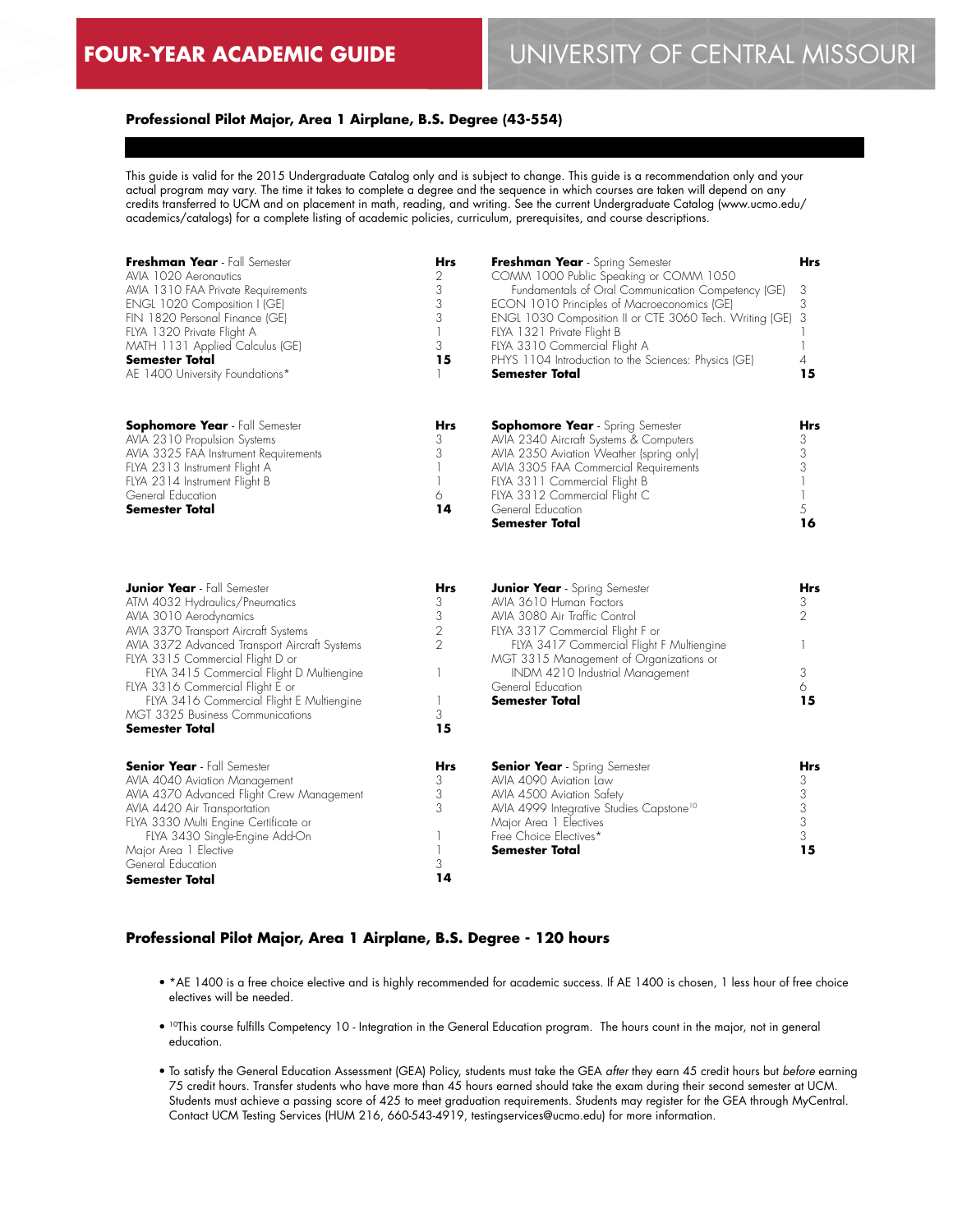# **Professional Pilot Major, Area 2 Helicopter, B.S. Degree (43-554)**

This guide is valid for the 2015 Undergraduate Catalog only and is subject to change. This guide is a recommendation only and your actual program may vary. The time it takes to complete a degree and the sequence in which courses are taken will depend on any credits transferred to UCM and on placement in math, reading, and writing. See the current Undergraduate Catalog (www.ucmo.edu/ academics/catalogs) for a complete listing of academic policies, curriculum, prerequisites, and course descriptions.

| Freshman Year - Fall Semester<br>AVIA 1020 Aeronautics<br>AVIA 1310 FAA Private Requirements<br>ENGL 1020 Composition I (GE)<br>FIN 1820 Personal Finance (GE)<br>FLYA 1320 Private Flight A<br>MATH 1131 Applied Calculus (GE)<br><b>Semester Total</b><br>AE 1400 University Foundations*                                                  | <b>Hrs</b><br>2<br>3<br>3<br>3<br>1<br>3<br>15             | Freshman Year - Spring Semester<br>COMM 1000 Public Speaking or COMM 1050<br>Fundamentals of Oral Communication Competency (GE)<br>ECON 1010 Principles of Macroeconomics (GE)<br>ENGL 1030 Composition II or CTE 3060 Tech. Writing (GE)<br>FLYA 1321 Private Flight B<br>FLYH 1320 Helicopter Private Flight A<br>PHYS 1104 Introduction to the Sciences: Physics (GE)<br><b>Semester Total</b> | Hrs<br>3<br>3<br>3<br>1<br>4<br>15                             |
|----------------------------------------------------------------------------------------------------------------------------------------------------------------------------------------------------------------------------------------------------------------------------------------------------------------------------------------------|------------------------------------------------------------|---------------------------------------------------------------------------------------------------------------------------------------------------------------------------------------------------------------------------------------------------------------------------------------------------------------------------------------------------------------------------------------------------|----------------------------------------------------------------|
| <b>Sophomore Year</b> - Fall Semester<br>AVIA 1330 Principles of Helicopter Flight<br>AVIA 2310 Propulsion Systems<br>AVIA 3325 FAA Instrument Requirements<br>FLYH 1321 Helicopter Private Flight B<br>FLYH 3310 Commercial Flight A Helicopter<br>General Education<br><b>Semester Total</b>                                               | Hrs<br>2<br>3<br>3<br>5<br>15                              | <b>Sophomore Year</b> - Spring Semester<br>AVIA 2340 Aircraft Systems & Computers<br>AVIA 2350 Aviation Weather (spring only)<br>AVIA 3305 FAA Commercial Requirements<br>FLYH 3311 Commercial Flight B Helicopter<br>FLYH 3312 Commercial Flight C Helicopter<br>General Education<br>Semester Total                                                                                             | Hrs<br>3<br>3<br>3<br>$\overline{\phantom{a}}$<br>1<br>3<br>14 |
| <b>Junior Year</b> - Fall Semester<br>AVIA 3010 Aerodynamics<br>AVIA 3370 Transport Aircraft Systems<br>AVIA 3372 Advanced Transport Aircraft Systems<br>ATM 4032 Hydraulics/Pneumatics<br>FLYH 3315 Commercial Flight D Helicopter<br>FLYH 3316 Commercial Flight E Helicopter<br>MGT 3325 Business Communications<br><b>Semester Total</b> | <b>Hrs</b><br>3<br>$\frac{2}{2}$<br>3<br>1<br>1<br>3<br>15 | <b>Junior Year</b> - Spring Semester<br>AVIA 3610 Human Factors<br>AVIA 3080 Air Traffic Control<br>FLYH 3317 Commercial Flight F Helicopter<br>MGT 3315 Management of Organizations or<br>INDM 4210 Industrial Management<br>General Education<br><b>Semester Total</b>                                                                                                                          | Hrs<br>3<br>$\overline{2}$<br>1<br>3<br>3<br>15                |
| <b>Senior Year</b> - Fall Semester<br>AVIA 4040 Aviation Management<br>AVIA 4370 Advanced Flight Crew Management<br>AVIA 4420 Air Transportation<br>General Education<br>Semester Total                                                                                                                                                      | Hrs<br>3<br>3<br>3<br>6<br>15                              | <b>Senior Year</b> - Spring Semester<br>AVIA 4090 Aviation Law<br>AVIA 4500 Aviation Safety<br>AVIA 4999 Integrative Studies Capstone <sup>10</sup><br>Major Area 2 Electives<br>Free Choice Electives*<br>Semester Total                                                                                                                                                                         | Hrs<br>3<br>3<br>$\mathfrak{S}$<br>3<br>4<br>16                |

#### **Professional Pilot Major, Area 2 Helicopter, B.S. Degree - 120 hours**

- \*AE 1400 is a free choice elective and is highly recommended for academic success. If AE 1400 is chosen, 1 less hour of free choice electives will be needed.
- 10This course fulfills Competency 10 Integration in the General Education program. The hours count in the major, not in general education.
- To satisfy the General Education Assessment (GEA) Policy, students must take the GEA *after* they earn 45 credit hours but *before* earning 75 credit hours. Transfer students who have more than 45 hours earned should take the exam during their second semester at UCM. Students must achieve a passing score of 425 to meet graduation requirements. Students may register for the GEA through MyCentral. Contact UCM Testing Services (HUM 216, 660-543-4919, testingservices@ucmo.edu) for more information.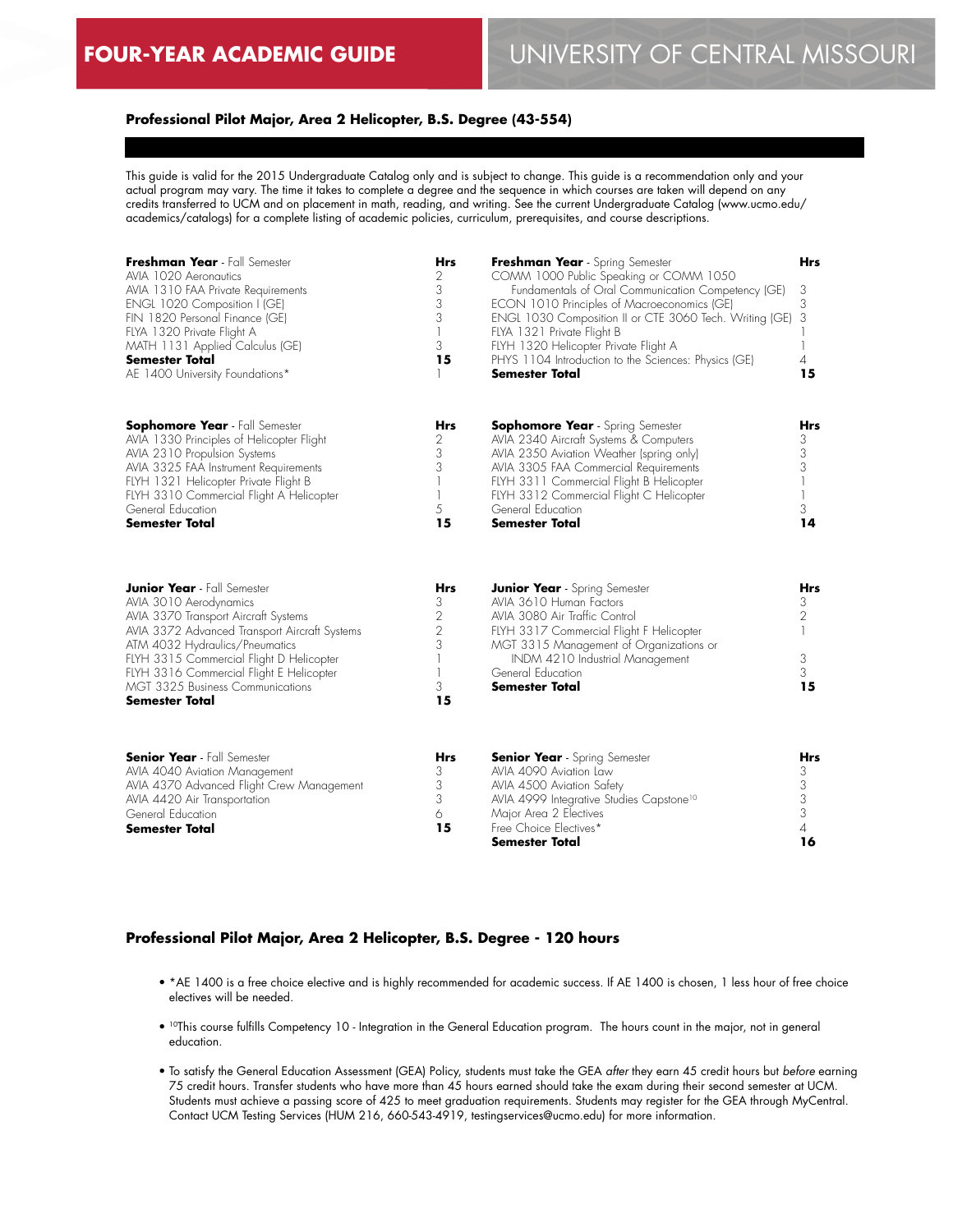### **Psychology Major, B.A. Degree (42-746)**

This guide is valid for the 2015 Undergraduate Catalog only and is subject to change. This guide is a recommendation only and your actual program may vary. The time it takes to complete a degree and the sequence in which courses are taken will depend on any credits transferred to UCM and on placement in math, reading, and writing. See the current Undergraduate Catalog (www.ucmo.edu/ academics/catalogs) for a complete listing of academic policies, curriculum, prerequisites, and course descriptions.

| Freshman Year - Fall Semester<br>ENGL 1020 Composition I (GE)<br>PSY 1000 Orientation to Psychology<br>PSY 1100 General Psychology (GE)<br>Modern Language Requirement (GE)*<br>General Education<br><b>Semester Total</b>                                   | <b>Hrs</b><br>3<br>3<br>3<br>6<br>16         | Freshman Year - Spring Semester<br>ENGL 1030 Composition II or CTE 3060 Tech. Writing (GE)<br>Modern Language Requirement*<br>General Education<br><b>Semester Total</b>                                                                                                      | <b>Hrs</b><br>3<br>3<br>9<br>15                   |
|--------------------------------------------------------------------------------------------------------------------------------------------------------------------------------------------------------------------------------------------------------------|----------------------------------------------|-------------------------------------------------------------------------------------------------------------------------------------------------------------------------------------------------------------------------------------------------------------------------------|---------------------------------------------------|
| <b>Sophomore Year</b> - Fall Semester<br>PSY 2100 Research Methods (Choices 1 & 2) (3 hrs) or<br>PSY 2110 Research Design & Analysis I (Choices 3 & 4<br>$(4 \text{ hrs})$ **#<br>Modern Language Requirement*<br>General Education<br><b>Semester Total</b> | <b>Hrs</b><br>$3 - 4$<br>3<br>9<br>$15 - 16$ | <b>Sophomore Year</b> - Spring Semester<br>PSY 4520 Stats for the Behavioral Sci. (Choices 1 & 2)<br>(3 hrs) or PSY 2120 Res. Des. & Analysis II (Choices 3<br>& 4) (4 hrs) * * #<br>PSY 2130 Learning<br>General Education<br>Free Choice Electives<br><b>Semester Total</b> | <b>Hrs</b><br>$3 - 4$<br>3<br>6<br>3<br>$15 - 16$ |
| <b>Junior Year</b> - Fall Semester<br>PSY 3120 Brain & Behavior (Choices 1 & 3) or PSY 3130<br>Physiological Psychology (Choices 2 & 4)#<br>PSY 3220 Lifespan Development<br>Free Choice Electives<br><b>Semester Total</b>                                  | <b>Hrs</b><br>$3 - 4$<br>3<br>8<br>$14 - 15$ | <b>Junior Year</b> - Spring Semester<br>PSY 3340 Social Psychology<br>PSY 4440 Abnormal Psychology<br>Free Choice Flectives<br><b>Semester Total</b>                                                                                                                          | <b>Hrs</b><br>3<br>3<br>$\circ$<br>15             |
| <b>Senior Year</b> - Fall Semester<br>PSY 4310 Theories of Personality<br>Free Choice Electives (Upper Level 3000/4000)##<br><b>Semester Total</b>                                                                                                           | <b>Hrs</b><br>3<br>12<br>15                  | <b>Senior Year</b> - Spring Semester<br>PSY 4110 Systems of Psychology <sup>10</sup><br>Free Choice Electives<br><b>Semester Total</b>                                                                                                                                        | <b>Hrs</b><br>3<br>$9-12$<br>$12 - 15$            |

### **Psychology Major, B.A. Degree - 120 hours**

- \*Refer to the Bachelor's Degree Requirements section in the catalog for the B.A. Modern Language requirement. This plan is based on three modern language courses.
- \*\*These courses are only offered during the semesters indicated.
- #Students will choose among four choices of classes of 9-12 credit hours. See the 2015 Undergraduate Catalog for grouping choices.
- ##This major does not build in the minimum number (30) of upper-level credit hours required for graduation. Be sure to include upperlevel choices (3000/4000) in your general education and/or free choice electives. The number of upper level free choice electives will depend on choices made in the general education and major.
- 10This course fulfills Competency 10 Integration in the General Education program. The hours count in the major, not in general education.
- To satisfy the General Education Assessment (GEA) Policy, students must take the GEA *after* they earn 45 credit hours but *before* earning 75 credit hours. Transfer students who have more than 45 hours earned should take the exam during their second semester at UCM. Students must achieve a passing score of 425 to meet graduation requirements. Students may register for the GEA through MyCentral. Contact UCM Testing Services (HUM 216, 660-543-4919, testingservices@ucmo.edu) for more information.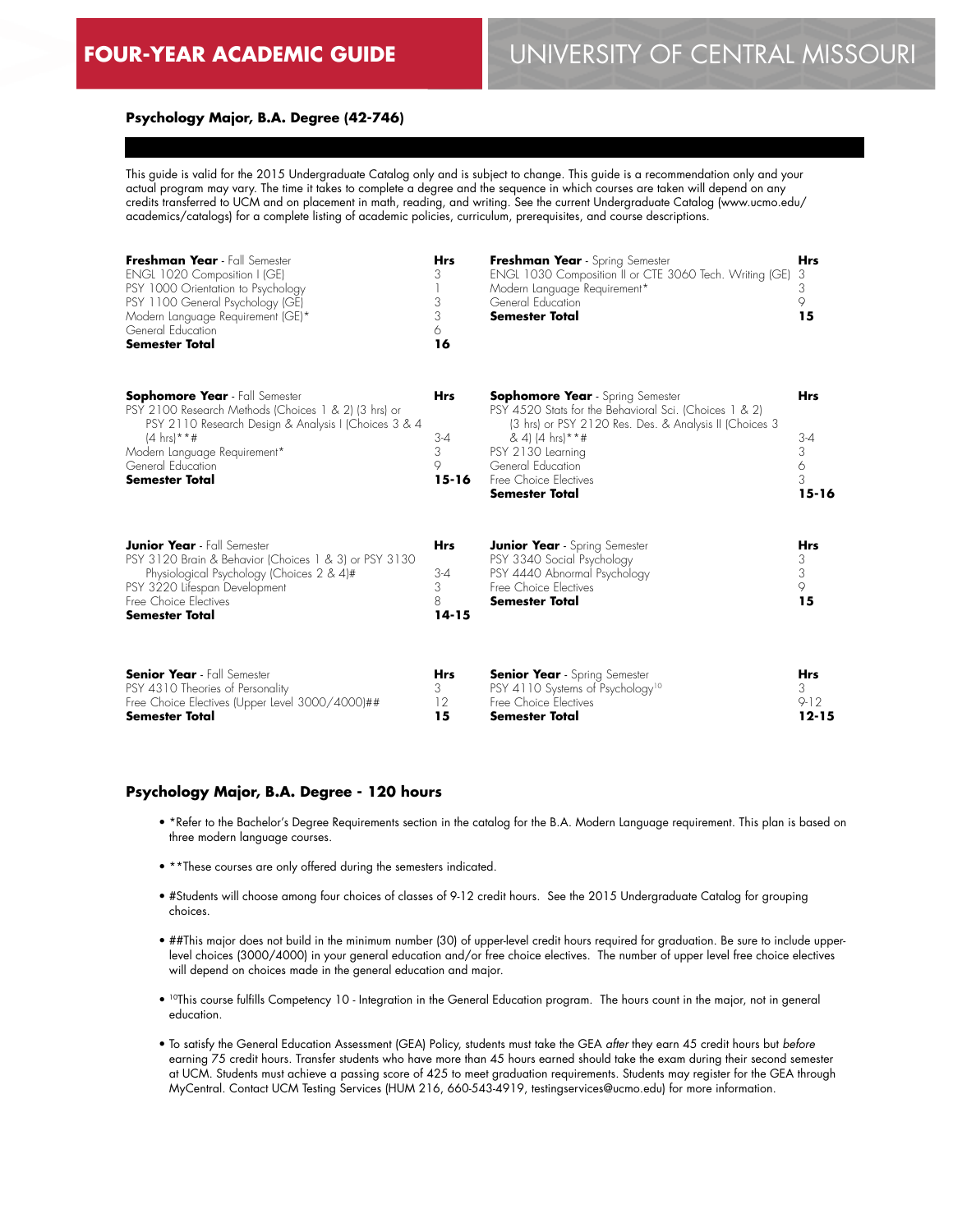#### **Psychology Major, B.S. Degree (43-747)**

This guide is valid for the 2015 Undergraduate Catalog only and is subject to change. This guide is a recommendation only and your actual program may vary. The time it takes to complete a degree and the sequence in which courses are taken will depend on any credits transferred to UCM and on placement in math, reading, and writing. See the current Undergraduate Catalog (www.ucmo.edu/ academics/catalogs) for a complete listing of academic policies, curriculum, prerequisites, and course descriptions.

| Freshman Year - Fall Semester<br>ENGL 1020 Composition I (GE)<br>PSY 1000 Orientation to Psychology<br>PSY 1100 General Psychology (GE)<br>General Education<br><b>Semester Total</b>                                          | <b>Hrs</b><br>3<br>3<br>9<br>16              | Freshman Year - Spring Semester<br>ENGL 1030 Composition II or CTE 3060 Tech. Writing (GE)<br>General Education<br><b>Semester Total</b>                                                      | <b>Hrs</b><br>3<br>12<br>15                                         |
|--------------------------------------------------------------------------------------------------------------------------------------------------------------------------------------------------------------------------------|----------------------------------------------|-----------------------------------------------------------------------------------------------------------------------------------------------------------------------------------------------|---------------------------------------------------------------------|
| <b>Sophomore Year</b> - Fall Semester<br>PSY 2110 Research Design & Analysis I (fall only)**<br>General Education<br>Free Choice Electives<br><b>Semester Total</b>                                                            | <b>Hrs</b><br>4<br>9<br>$\overline{2}$<br>15 | <b>Sophomore Year</b> - Spring Semester<br>PSY 2120 Research Design & Analysis II (spring only)**<br>PSY 2130 Learning<br>General Education<br>Free Choice Electives<br><b>Semester Total</b> | <b>Hrs</b><br>4<br>$\begin{array}{c} 3 \\ 3 \\ 5 \end{array}$<br>15 |
| <b>Junior Year</b> - Fall Semester<br>PSY 3130 Physiological Psychology<br>PSY 3220 Lifespan Development<br>Free Choice Electives<br><b>Semester Total</b>                                                                     | <b>Hrs</b><br>4<br>3<br>8<br>15              | <b>Junior Year</b> - Spring Semester<br>PSY 3340 Social Psychology<br>PSY 4440 Abnormal Psychology<br>PSY Major Electives*<br>Free Choice Electives#<br>Semester Total                        | <b>Hrs</b><br>$\frac{3}{3}$<br>9<br>15                              |
| <b>Senior Year</b> - Fall Semester<br>PSY 4310 Theories of Personality<br>PSY Major Electives*<br>Free Choice Electives (2 hours of Upper Level 3000/4000<br>may be needed depending on choices made in general<br>education)# | <b>Hrs</b><br>3<br>3<br>9                    | <b>Senior Year</b> - Spring Semester<br>PSY 4110 Systems of Psychology <sup>10</sup><br>PSY Major Electives*<br>Free Choice Electives<br><b>Semester Total</b>                                | <b>Hrs</b><br>3<br>3<br>8<br>14                                     |

#### **Psychology Major, B.S. Degree - 120 hours**

**Semester Total**

• \*See the 2015 Undergraduate Catalog for a list of courses that fulfill major electives for the degree. If PSY 4230 is chosen it will count in both the major and general education. If chosen, 3 additional hours of free choice electives will be needed to reach 120 hours.

**15**

- \*\*These courses are only offered during the semesters indicated.
- #This major does not build in the minimum number (30) of upper-level credit hours required for graduation. Be sure to include upperlevel choices (3000/4000) in your general education and/or free choice electives. The number of upper level free choice electives will depend on choices made in the general education.
- 10This course fulfills Competency 10 Integration in the General Education program. The hours count in the major, not in general education.
- To satisfy the General Education Assessment (GEA) Policy, students must take the GEA *after* they earn 45 credit hours but *before* earning 75 credit hours. Transfer students who have more than 45 hours earned should take the exam during their second semester at UCM. Students must achieve a passing score of 425 to meet graduation requirements. Students may register for the GEA through MyCentral. Contact UCM Testing Services (HUM 216, 660-543-4919, testingservices@ucmo.edu) for more information.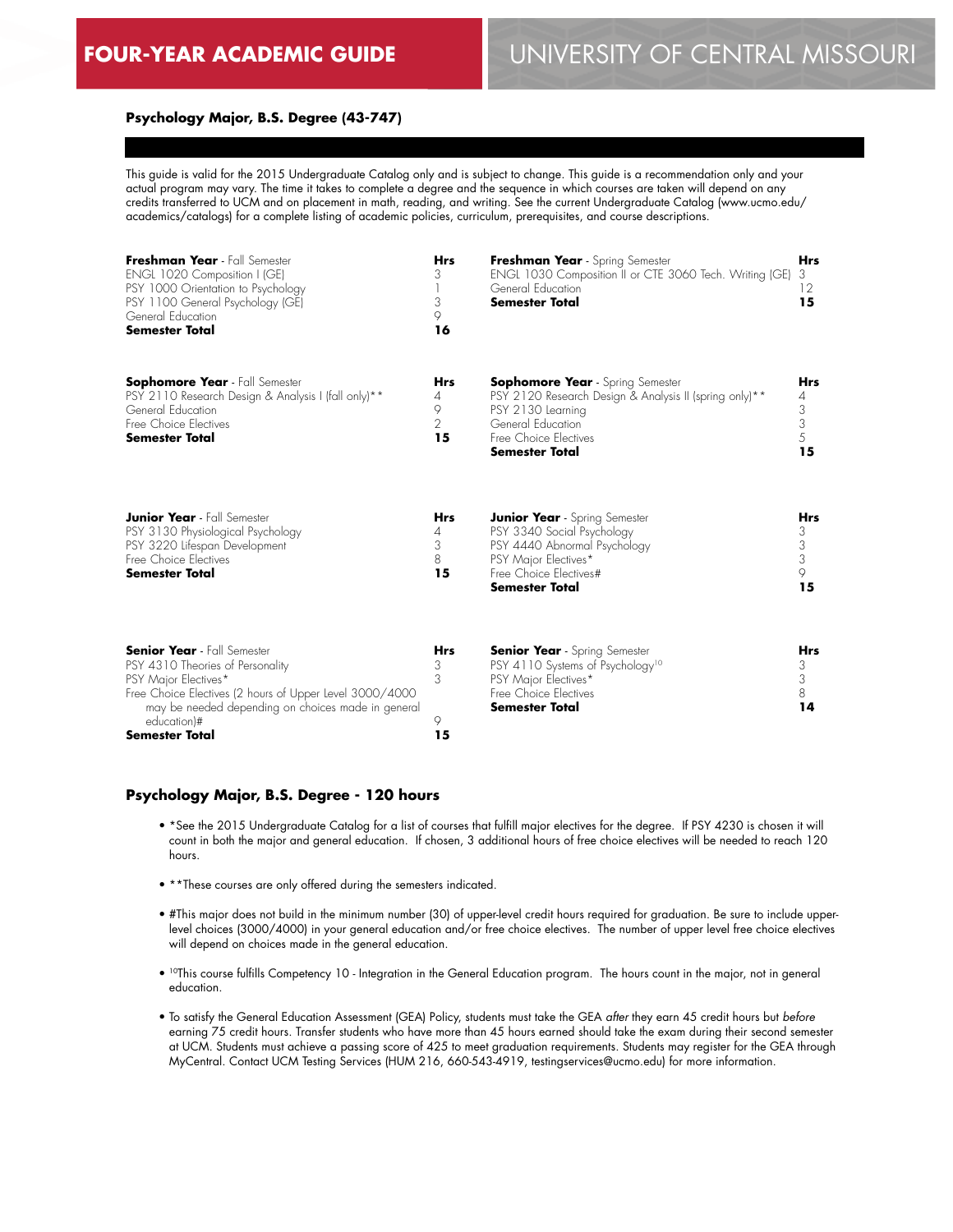# **Public Relations Major, B.S. Degree (43-351)**

This guide is valid for the 2015 Undergraduate Catalog only and is subject to change. This guide is a recommendation only and your actual program may vary. The time it takes to complete a degree and the sequence in which courses are taken will depend on any credits transferred to UCM and on placement in math, reading, and writing. See the current Undergraduate Catalog (www.ucmo.edu/ academics/catalogs) for a complete listing of academic policies, curriculum, prerequisites, and course descriptions.

| Freshman Year - Fall Semester<br>COMM 1000 Public Speaking or COMM 1050<br>Fundamentals of Oral Communication Competency (GE)*<br>COMM 2620 Introduction to Public Relations*<br>ENGL 1020 Composition I (GE)*<br>MKT 1400 Orientation to Marketing<br>General Education<br><b>Semester Total</b> | <b>Hrs</b><br>3<br>3<br>3<br>3<br>13      | Freshman Year - Spring Semester<br>COMM 2625 Writing & Editing for Public Relations*<br>ENGL 1030 Composition II or CTE 3060 Tech. Writing (GE)*3<br>General Education<br><b>Semester Total</b>                                               | <b>Hrs</b><br>3<br>9<br>15           |
|---------------------------------------------------------------------------------------------------------------------------------------------------------------------------------------------------------------------------------------------------------------------------------------------------|-------------------------------------------|-----------------------------------------------------------------------------------------------------------------------------------------------------------------------------------------------------------------------------------------------|--------------------------------------|
| <b>Sophomore Year</b> - Fall Semester<br>COMM 2100 Introduction to Communication Theory<br>COMM 3620 Strategic Planning & Research for PR*<br>General Education<br><b>Semester Total</b>                                                                                                          | <b>Hrs</b><br>3<br>3<br>9<br>15           | <b>Sophomore Year</b> - Spring Semester<br>COMM 3100 Communication Research Methods<br>COMM 3625 Design & Layout for Publications<br>General Education<br><b>Semester Total</b><br>(**Apply for admission to the major during this semester.) | <b>Hrs</b><br>3<br>3<br>9<br>15      |
| <b>Junior Year</b> - Fall Semester<br>COMM 3640 Integrated Strategic Communication<br>COMM 4680 Advanced PR Writing<br>COMM Major Elective***<br>General Education<br>Free Choice Elective<br>Semester Total                                                                                      | <b>Hrs</b><br>3<br>3<br>3<br>3<br>3<br>15 | <b>Junior Year</b> - Spring Semester<br>COMM 4250 The Law & Digital Media<br>COMM 4630 Electronic & Social Media for PR<br>COMM 4685 Strategic Planning through PR Case Analysis<br>Free Choice Electives#<br><b>Semester Total</b>           | <b>Hrs</b><br>3<br>3<br>3<br>6<br>15 |
| <b>Junior/Senior Year</b> - Summer Semester<br>COMM 4605 PR Internship##<br><b>Semester Total</b>                                                                                                                                                                                                 | Hrs<br>3<br>3                             |                                                                                                                                                                                                                                               |                                      |
| <b>Senior Year</b> - Fall Semester<br>COMM 4610 PR Management & Industry Practices<br>COMM Major Elective***<br>Free Choice Electives#<br>Semester Total                                                                                                                                          | <b>Hrs</b><br>3<br>3<br>9<br>15           | <b>Senior Year</b> - Spring Semester<br>COMM 4690 Campaigns <sup>10</sup><br>COMM Major Elective***<br>Free Choice Electives#<br>Semester Total                                                                                               | <b>Hrs</b><br>3<br>3<br>8<br>14      |

#### **Public Relations Major, B.S. Degree - 120 hours**

- \*A grade of C or higher is required in these courses.
- \*\*Admission to this major is required. Students should apply for admission after meeting the following requirements: completion of COMM 1000 or 1050, ENGL 1020, and ENGL 1030 or CTE 3060 (a C or higher in ENGL 1080 may substitute for 1020/1030) with a grade of C or higher; completion of COMM 2620, 2625, and 3620 with a grade of C or higher and a 2.33 or higher GPA in these three courses (essentially, a minimum of 1 B and 2 C grades).
- \*\*\*This major requires 9 hours of COMM major electives from the following list: COMM 3650, 4510, 4600, 4605, 4625, 4627, 4670, 4675.
- #This program requires 26 credit hours of Free Choice Electives to reach the 120 hours required for graduation. It is recommended, but not required, that students consider adding the Industry Practices concentration (18 hours) or a minor to their degree program.
- ##Internship may also be completed during the fall or spring semesters.
- <sup>10</sup>This course fulfills Competency 10 Integration in the General Education program. The hours count in the major, not in general education.
- To graduate with this major, students must have a 2.25 cumulative and UCM GPA and a 2.50 major GPA.
- During the capstone course taken in the senior year, all graduates must satisfactorily complete a final assessment project before graduating. See department advisor for requirements.
- To satisfy the General Education Assessment (GEA) Policy, students must take the GEA *after* they earn 45 credit hours but *before* earning 75 credit hours. Transfer students who have more than 45 hours earned should take the exam during their second semester at UCM. Students must achieve a passing score of 425 to meet graduation requirements. Students may register for the GEA through MyCentral. Contact UCM Testing Services (HUM 216, 660-543-4919, testingservices@ucmo.edu) for more information.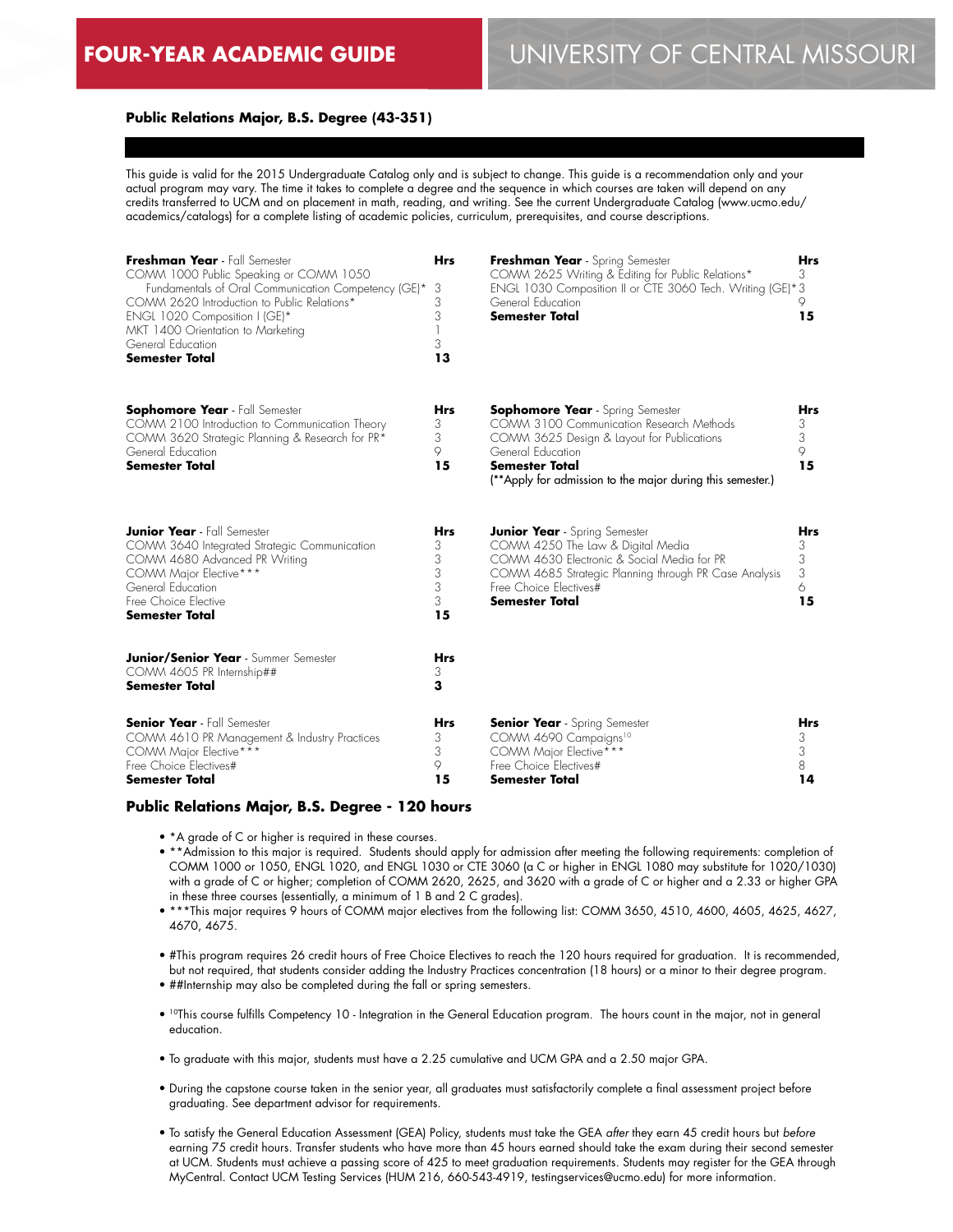### **Radiologic Technology, B.S. Degree (43-609)**

This guide is valid for the 2015 Undergraduate Catalog only and is subject to change. This guide is a recommendation only and your actual program may vary. The time it takes to complete a degree and the sequence in which courses are taken will depend on any credits transferred to UCM and on placement in math, reading, and writing. See the current Undergraduate Catalog (www.ucmo.edu/ academics/catalogs) for a complete listing of academic policies, curriculum, prerequisites, and course descriptions.

| Freshman Year - Fall Semester<br>BIOL 1000 The Discipline of Biology and Earth Science<br>BIOL 1110 Principles of Biology<br>CHEM 1131 General Chemistry I (GE)<br>ENGL 1020 Composition I (GE)<br>MATH 1111 College Algebra (GE)<br>SOC 1800 General Sociology (GE)<br><b>Semester Total</b> | <b>Hrs</b><br>$\mathbf{1}$<br>3<br>5<br>3<br>3<br>3<br>18 | Freshman Year - Spring Semester<br>BIOL 3215 Medical Terminology<br>BIOL 3401 Human Anatomy<br>ENGL 1030 Composition II (GE)<br>PSY 1100 General Psychology (GE)<br>General Education<br><b>Semester Total</b>                                | <b>Hrs</b><br>2<br>3<br>3<br>3<br>6<br>17 |
|-----------------------------------------------------------------------------------------------------------------------------------------------------------------------------------------------------------------------------------------------------------------------------------------------|-----------------------------------------------------------|-----------------------------------------------------------------------------------------------------------------------------------------------------------------------------------------------------------------------------------------------|-------------------------------------------|
| <b>Sophomore Year</b> - Fall Semester<br>BIOL 3402 Human Physiology<br>PHYS 1101 College Physics I (GE)<br>General Education<br><b>Semester Total</b>                                                                                                                                         | Hrs<br>5<br>$\overline{4}$<br>8<br>17                     | <b>Sophomore Year</b> - Spring Semester<br>BIOL 3211 Comparative Anatomy<br>BIOL 3611 Microbiology<br>BIOL 4002 Life Science Senior Seminar <sup>10</sup><br>COMM 1000 Public Speaking (GE)<br>PHIL 2300 Ethics (GE)<br><b>Semester Total</b> | <b>Hrs</b><br>4<br>4<br>3<br>3<br>15      |
| <b>Junior Year</b> - Fall Semester - Special Credit<br>Radiologic Technology Special Credits<br><b>Semester Total</b>                                                                                                                                                                         | <b>Hrs</b><br>12<br>12                                    | <b>Junior Year</b> - Spring Semester - Special Credit<br>Radiologic Technology Special Credits<br><b>Semester Total</b>                                                                                                                       | <b>Hrs</b><br>$12 \ \mathrm{ }$<br>12     |
| <b>Junior Year</b> - Summer Semester - Special Credit<br>Radiologic Technology Special Credits<br><b>Semester Total</b>                                                                                                                                                                       | <b>Hrs</b><br>6<br>6                                      |                                                                                                                                                                                                                                               |                                           |
| <b>Senior Year</b> - Fall Semester - Clinical<br>Clinical Credits<br><b>Semester Total</b>                                                                                                                                                                                                    | <b>Hrs</b><br>12<br>12                                    | <b>Senior Year</b> - Spring Semester - Clinical<br>Clinical Credits<br><b>Semester Total</b>                                                                                                                                                  | Hrs<br>$12 \ \mathrm{ }$<br>12            |
| <b>Senior Year</b> - Summer Semester - Clinical<br>Clinical Credits<br>Semester Total                                                                                                                                                                                                         | <b>Hrs</b><br>6<br>6                                      |                                                                                                                                                                                                                                               |                                           |

#### **Radiologic Technology, B.S. Degree - 126 hours**

- 10This course fulfills Competency 10 Integration in the General Education program. The hours count in the major, not in general education.
- Candidates for this degree must maintain a minimum cumulative grade-point average (each affiliate establishes their own minimum GPA) and have a minimum grade of C or better in listed program courses.
- Candidates for this degree must successfully complete a minimum number of hours of shadowing in a diagnostic area of Radiologic Technology (each affiliate establishes their own minimum number of hours).
- Students must meet with a departmental advisor within enrolling in 30 credit hours to obtain specific course information, program and learning assessment goals, and the Prospective Student Information Guide. This helps ensure success in the program.
- Coursework completed in the junior and senior years are transferred to UCM as the listed course equivalencies in the Undergraduate Catalog.
- To satisfy the General Education Assessment (GEA) Policy, students must take the GEA *after* they earn 45 credit hours but *before* earning 75 credit hours. Transfer students who have more than 45 hours earned should take the exam during their second semester at UCM. Students must achieve a passing score of 425 to meet graduation requirements. Students may register for the GEA through MyCentral. Contact UCM Testing Services (HUM 216, 660-543-4919, testingservices@ucmo.edu) for more information.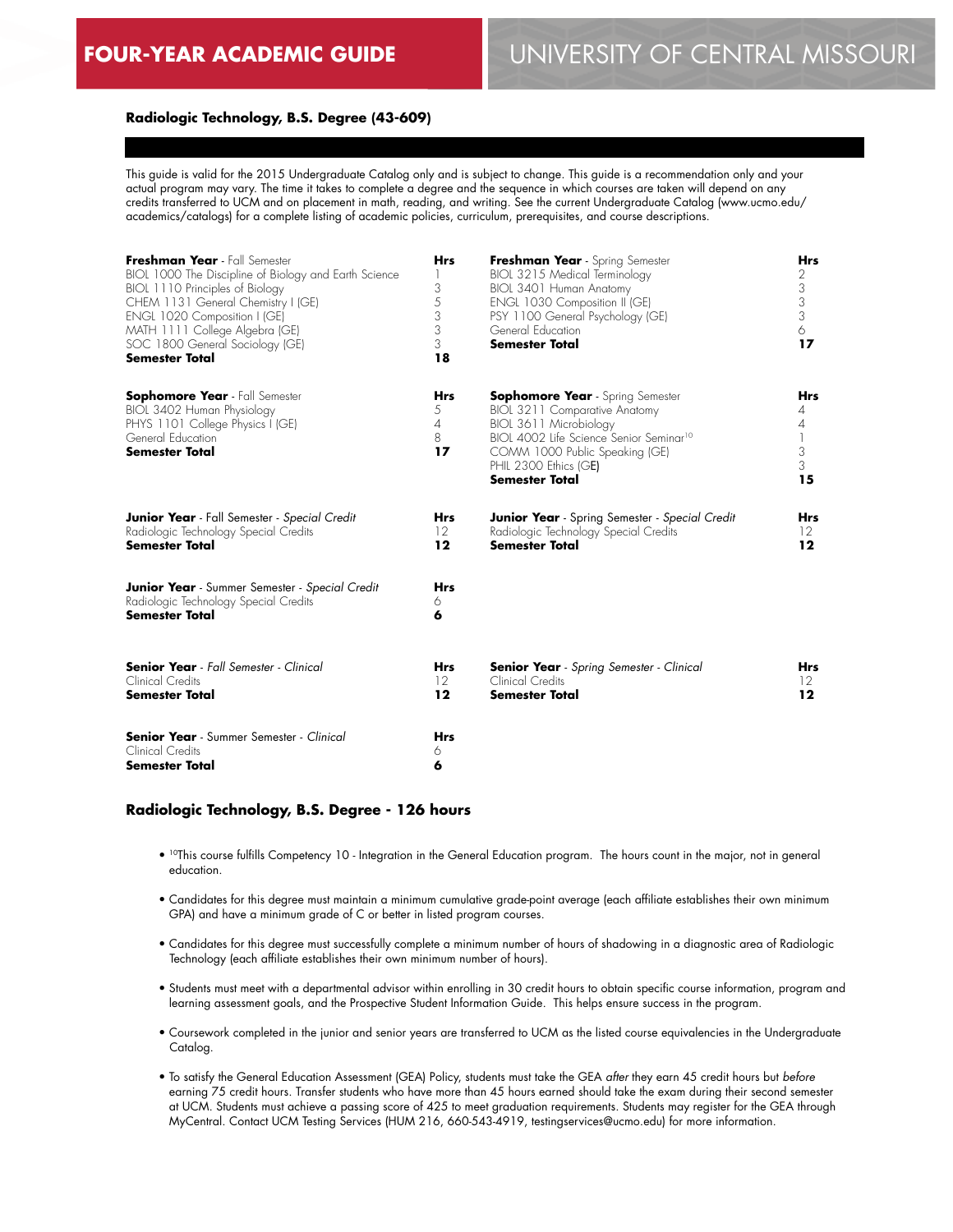# **Safety Management Major, B.S. Degree (43-243)**

This guide is valid for the 2015 Undergraduate Catalog only and is subject to change. This guide is a recommendation only and your actual program may vary. The time it takes to complete a degree and the sequence in which courses are taken will depend on any credits transferred to UCM and on placement in math, reading, and writing. See the current Undergraduate Catalog (www.ucmo.edu/ academics/catalogs) for a complete listing of academic policies, curriculum, prerequisites, and course descriptions.

| Freshman Year - Fall Semester<br>ENGL 1020 Composition I (GE)<br>MATH 1111 College Algebra (GE)*<br>SAFE 1000 Exploring Safety Sciences+<br>SAFE 3000 Principles of Accident Causation & Prevention*+<br>General Education<br><b>Semester Total</b>                                                     | <b>Hrs</b><br>3<br>3<br>3<br>6<br>16      | Freshman Year - Spring Semester<br>CHEM 1104 Introduction to the Sciences: Chemistry (GE)*++ 4<br>PSY 1100 General Psychology (GE)<br>SAFE 3070 Safety Leadership<br>General Education<br>Free Choice Elective (SAFE 2900+, needed for 4940)**<br><b>Semester Total</b> | <b>Hrs</b><br>3<br>3<br>$2 - 3$<br>3<br>$15 - 16$ |
|---------------------------------------------------------------------------------------------------------------------------------------------------------------------------------------------------------------------------------------------------------------------------------------------------------|-------------------------------------------|-------------------------------------------------------------------------------------------------------------------------------------------------------------------------------------------------------------------------------------------------------------------------|---------------------------------------------------|
| <b>Sophomore Year</b> - Fall Semester<br>CTE 3060 Technical Writing (GE)#<br>PHYS 1103 Introduction to the Sciences: Physics (GE)++<br>SAFE 3430 Industrial Hazard Control (2900 hidden prereq)#<br>SAFE 4020 Legal Aspects of Safety & Health<br>General Education<br><b>Semester Total</b>            | <b>Hrs</b><br>3<br>3<br>3<br>3<br>3<br>15 | <b>Sophomore Year</b> - Spring Semester<br>SAFE 3120 Introduction to Industrial Hygiene#<br>SAFE 4510 Loss Control<br>SAFE 4520 Safety & Risk Analysis<br>Free Choice Elective (SAFE 4025, needed for 4010)**<br>General Education<br><b>Semester Total</b>             | <b>Hrs</b><br>3<br>3<br>3<br>3<br>3<br>15         |
| <b>Junior Year</b> - Fall Semester<br>SAFE 4000 Ergonomics in Safety & Health<br>SAFE 4430 Workers Compensation Legislation<br>SAFE 4425 Safety & Health Legislation & Standards<br>SAFE 4940 Statistical Analysis for Risk Management (2900<br>prereq)**<br>General Education<br><b>Semester Total</b> | <b>Hrs</b><br>3<br>3<br>3<br>3<br>3<br>15 | <b>Junior Year</b> - Spring Semester<br>SAFE 4010 Accident Investigation (SAFE 4025 prereq)**<br>SAFE 4560 Systems Safety<br>SAFE 4850 Industrial Fire Protection<br>General Education<br><b>Semester Total</b>                                                         | <b>Hrs</b><br>3<br>3<br>3<br>6<br>15              |
| Summer – Between Junior & Senior Year<br>SAFE 4990 Internship in Safety Sciences## or Departmentally<br>Approved Elective<br>Semester Total                                                                                                                                                             | Hrs<br>З<br>3                             |                                                                                                                                                                                                                                                                         |                                                   |
| <b>Senior Year</b> - Fall Semester<br>SAFE 4035 Safety Program Management<br>SAFE 4140 Safety & Health Laboratory<br>Free Choice Elective or Optional Minor Coursework<br>Semester Total                                                                                                                | <b>Hrs</b><br>3<br>3<br>8<br>14           | <b>Senior Year</b> - Spring Semester<br>SAFE 4055 Safety Capstone Experience <sup>10</sup><br>SAFE 4435 Environmental Compliance<br>Free Choice Elective or Optional Minor Coursework<br>Semester Total                                                                 | <b>Hrs</b><br>3<br>3<br>6<br>12                   |

#### **Safety Management Major, B.S. Degree - 120 hours**

- \*A grade of C or higher is required in these courses for enrollment in SAFE 3120.
- +A grade of C or higher is required in these courses for enrollment in SAFE 3430.
- ++A grade of C or higher is required in these courses for graduation in this major.
- \*\*SAFE 2900 and 4025 should be taken as part of the free choice electives. These classes are prerequisites for future major classes.
- #A grade of C or higher is required in these courses for enrollment in future major coursework. See the Undergraduate Catalog for more information.
- ##SAFE 4990 should be taken during the summer.
- 10This course fulfills Competency 10 Integration in the General Education program. The hours count in the major, not in general education.
- Students seeking to graduate from this program must have a minimum 2.20 cumulative grade-point average and have completed chemistry with lab (CHEM 1104) and physics (PHYS 1103) with a grade of C or higher.
- To satisfy the General Education Assessment (GEA) Policy, students must take the GEA *after* they earn 45 credit hours but *before* earning 75 credit hours. Transfer students who have more than 45 hours earned should take the exam during their second semester at UCM. Students must achieve a passing score of 425 to meet graduation requirements. Students may register for the GEA through MyCentral. Contact UCM Testing Services (HUM 216, 660-543-4919, testingservices@ucmo.edu) for more information.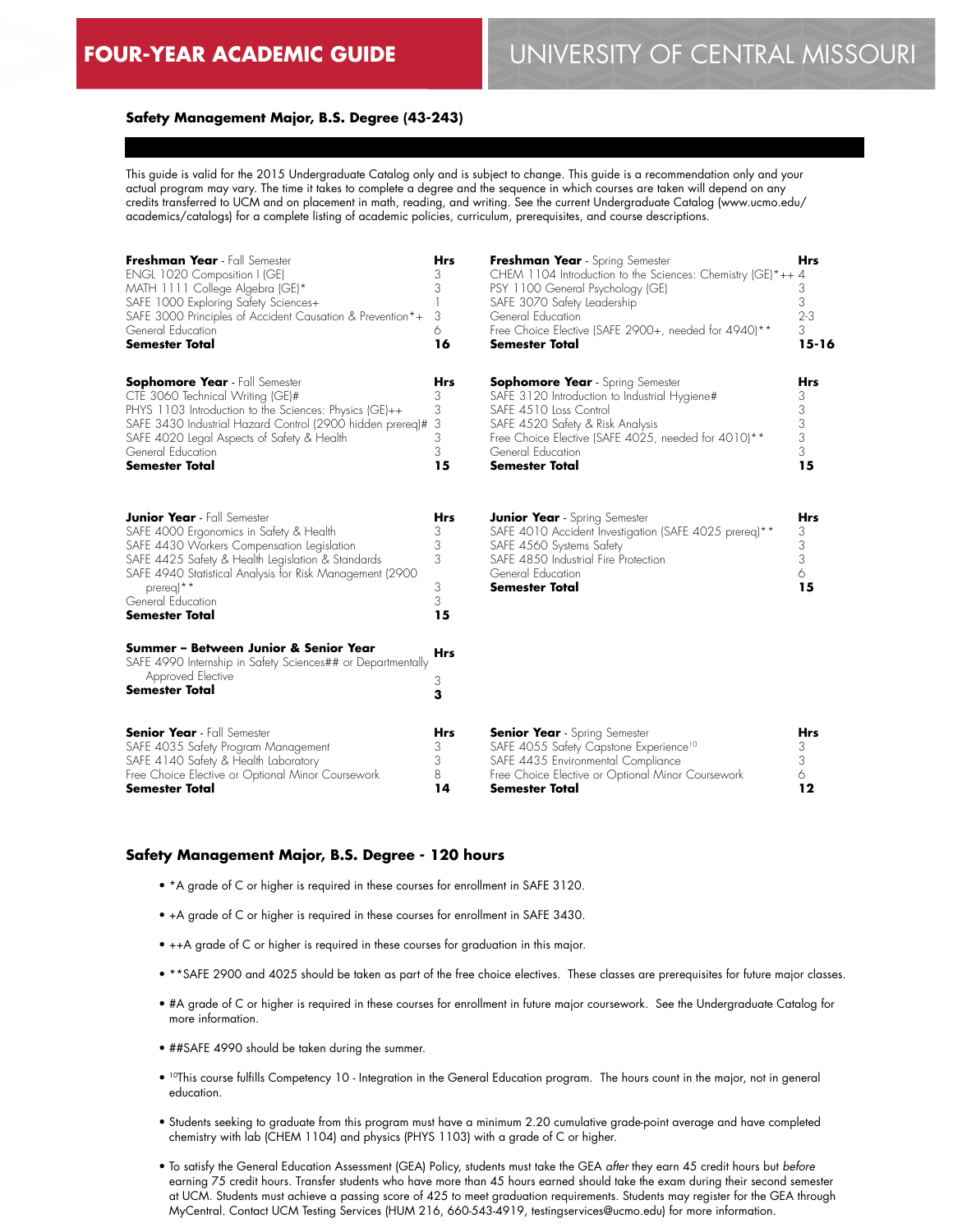# **Social Studies Major, B.S. in Ed. Degree (41-264)**

This guide is valid for the 2015 Undergraduate Catalog only and is subject to change. This guide is a recommendation only and your actual program may vary. The time it takes to complete a degree and the sequence in which courses are taken will depend on any credits transferred to UCM and on placement in math, reading, and writing. See the current Undergraduate Catalog (www.ucmo.edu/ academics/catalogs) for a complete listing of academic policies, curriculum, prerequisites, and course descriptions.

*Students must meet with their faculty advisor in the Department of History and Anthropology each semester prior to enrollment.*

| Freshman Year - Fall Semester<br>CTE 2000 Technology and Society (GE)<br>ENGL 1020 Composition I (GE)<br>General Education Math<br>General Education<br><b>Semester Total</b>                                                                                                                                                                                                                                                | <b>Hrs</b><br>3<br>3<br>3<br>6<br>15                    | Freshman Year - Spring Semester<br>ANTH 1810 Human Prehistory<br>ENGL 1030 Composition II or CTE 3060 Tech. Writing (GE)<br>HIST 1350 History of the United States to 1877 (GE)<br>General Education Science w/lab<br>General Education<br><b>Semester Total</b>                                                                                                                                                                                                                       | Hrs<br>3<br>3<br>3<br>4<br>3<br>16              |
|------------------------------------------------------------------------------------------------------------------------------------------------------------------------------------------------------------------------------------------------------------------------------------------------------------------------------------------------------------------------------------------------------------------------------|---------------------------------------------------------|----------------------------------------------------------------------------------------------------------------------------------------------------------------------------------------------------------------------------------------------------------------------------------------------------------------------------------------------------------------------------------------------------------------------------------------------------------------------------------------|-------------------------------------------------|
| <b>Sophomore Year</b> - Fall Semester<br>ANTH 1820 Cultural Anthropology<br>HIST 1351 History of the United States from 1877<br>(Foundations Block)#<br>EDFL 2100 Introduction to the Teaching Profession#<br>FLDX 2150 Introductory Field Experience#<br>EDFL 2240 Educational Psychology#<br>EDSP 2100 Education of the Exceptional Child#<br><b>Semester Total</b><br>(After this semester take US History content exam.) | Hrs<br>3<br>3<br>3<br>1<br>3<br>3<br>16                 | <b>Sophomore Year</b> - Spring Semester<br>EDFL 2250 Introduction to English Language Learners and<br>Culturally Responsive Pedagogy<br>HIST 2400 History of the Early World<br>POLS 1510 American Government<br>PSY 1100 General Psychology<br>SOC 1800 General Sociology (GE)<br>General Education<br><b>Semester Total</b><br>(Successfully complete MoGEA exam by end of this semester)<br>(After this semester take Behavioral Sciences and Political<br>Science content exams.)  | Hrs<br>2<br>3<br>3<br>3<br>3<br>3<br>17         |
| <b>Junior Year</b> - Fall Semester<br>ECON 1010 Principles of Macroeconomics<br>EDFL 4210 Introduction to Content Area Literacy<br>GEOG 2212 World Geography<br>HIST 2401 History of the Early Modern World<br>HIST 43XX Upper-level Elective*<br>PSY 4230 Psychology of Adolescence (GE)<br><b>Semester Total</b><br>(After this semester take Geography content exam.)                                                     | <b>Hrs</b><br>3<br>$\sqrt{2}$<br>3<br>3<br>3<br>3<br>17 | <b>Junior Year</b> - Spring Semester<br>ECON 1011 Principles of Microeconomics<br>HIST 2402 History of the Modern World<br>HIST 43XX Upper-level Elective*<br>(Social Studies Block)##<br>FLDX 3000 Field Experience in the Content Area##<br>SOSC 4972 Literacy in Social Studies##<br>SOSC 4973 Secondary Classroom Management in SS##<br>SOSC 4974 Social Studies Assessment##<br><b>Semester Total</b><br>(After this semester take World History and Economics content<br>exams.) | Hrs<br>3<br>3<br>3<br>2<br>$\overline{2}$<br>15 |
| <b>Senior Year</b> - Fall Semester<br>EDFL 4212 Literacy in the Disciplines I<br>EDFL 4970 Secondary Teaching & Behavioral Management                                                                                                                                                                                                                                                                                        | <b>Hrs</b><br>2<br>$\mathfrak{D}$                       | <b>Senior Year</b> - Spring Semester++<br>FLDX 4595 Student Teaching Secondary I<br>FLDX 4468 Student Teaching Secondary II <sup>10</sup>                                                                                                                                                                                                                                                                                                                                              | Hrs<br>6<br>6                                   |

FLDX 4970 Field Experience II in the Content Area POLS 2511 State Government SOSC 4074 Methods of Teaching Social Studies HIST 44XX Upper-level Elective\*+ **Semester Total** 1 3 3 3 **14**

# *successfully completed before this semester for enrollment in student teaching.)*

**Semester Total**

*(All non-student teaching coursework and tests must be* 

**12**

# **Social Studies Major, B.S. in Ed. Degree - 122 hours**

- #These four courses must be taken as a block, see your academic advisor for enrollment.
- \*See catalog for a list of History classes to fulfill the upper-level electives in American History (HIST 43XX) and World History (HIST 44XX) requirements. • ##These four courses must be taken as a block.
- +The department recommends inclusion of at least one course that focuses on a non-western society, nation or region or on the non-western world. A list of the courses which fulfill this requirement is available from the Department of History and Anthropology and is on file with the academic advisors.
- ++The courses listed for this semester constitute the professional education (student teaching) block. The student should not take any other courses during this semester.
- 10This course fulfills Competency 10 Integration in the General Education program. The hours count in the major, not in general education.
- The Missouri General Education Assessment (MoGEA) is an exam required of all Teacher Education students. Students must pass all areas of the MoGEA for admission to the Teacher Education Program. Students should take and successfully complete the MoGEA before completion of their sophomore year (60 earned hours). See your academic advisor to discuss the classes needed to prepare for the exam.
- Teacher Education candidates must take the appropriate Missouri Content Assessment (MoCA) for their certification area before they can student teach, and must pass it in order to be recommended for certification. Information and registration is available on the MEGA website: http://www.mo.nesinc. com/.
- See www.ucmo.edu/cert for statement and information (including application) on admission to teacher education. Full admission is required before enrollment in professional education classes and student teaching. The application for student teaching is due approximately one year in advance.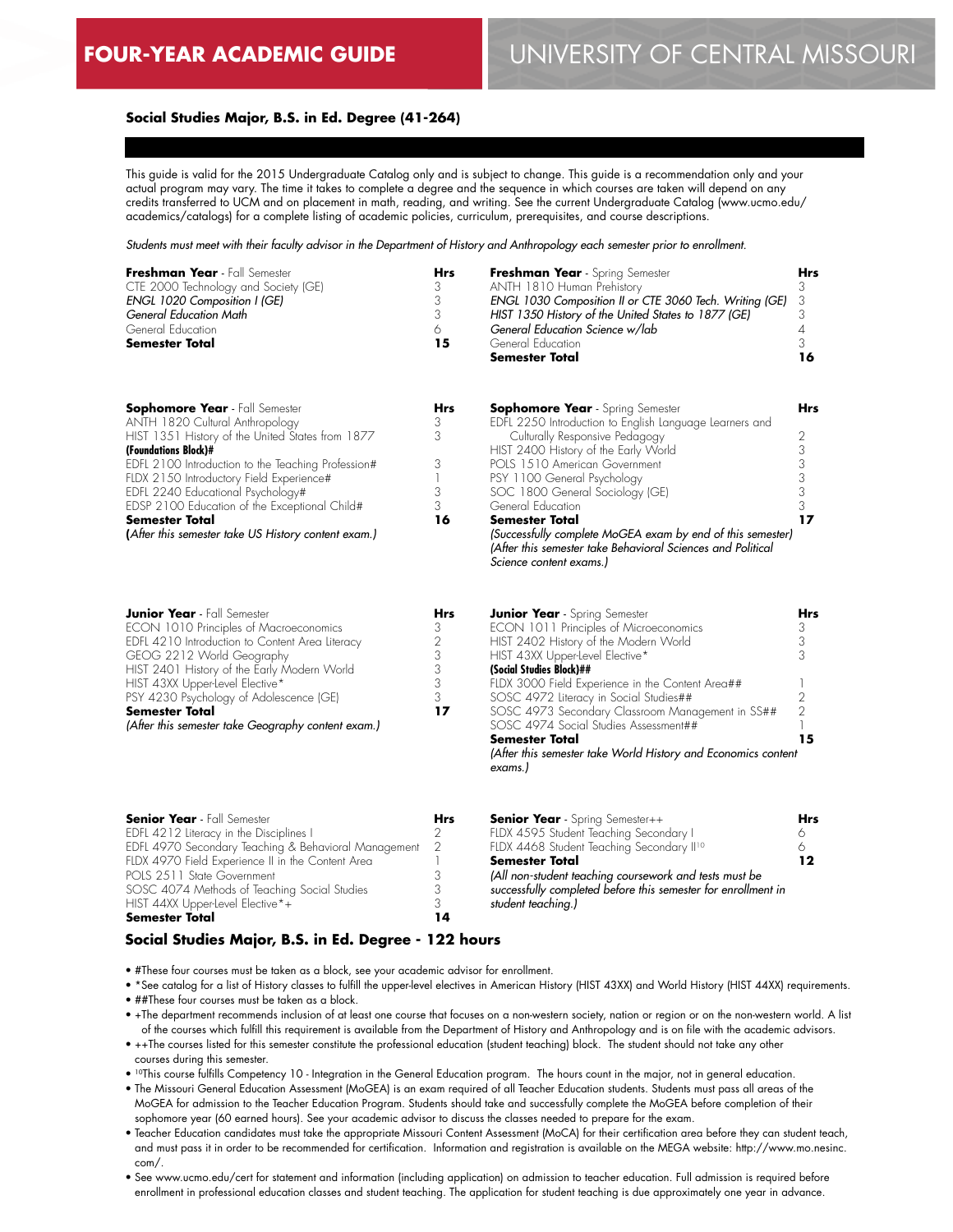### **Social Work Major, B.S.W. Degree (48-847)**

This guide is valid for the 2015 Undergraduate Catalog only and is subject to change. This guide is a recommendation only and your actual program may vary. The time it takes to complete a degree and the sequence in which courses are taken will depend on any credits transferred to UCM and on placement in math, reading, and writing. See the current Undergraduate Catalog (www.ucmo.edu/ academics/catalogs) for a complete listing of academic policies, curriculum, prerequisites, and course descriptions.

| Freshman Year - Fall Semester<br>ENGL 1020 Composition I (GE)<br>SOC 1800 General Sociology (GE)*<br>General Education**<br><b>Semester Total</b><br>AE 1400 University Foundations***                                                                                                  | <b>Hrs</b><br>3<br>3<br>9<br>15       | Freshman Year - Spring Semester<br>ENGL 1030 Composition II or CTE 3060 Tech. Writing (GE)#3<br>General Education<br><b>Semester Total</b>                                                                                                                                                                                           | <b>Hrs</b><br>12<br>15             |
|-----------------------------------------------------------------------------------------------------------------------------------------------------------------------------------------------------------------------------------------------------------------------------------------|---------------------------------------|--------------------------------------------------------------------------------------------------------------------------------------------------------------------------------------------------------------------------------------------------------------------------------------------------------------------------------------|------------------------------------|
| <b>Sophomore Year</b> - Fall Semester<br>PSY 1100 General Psychology (GE)*<br>General Education<br>Free Choice Electives<br><b>Semester Total</b>                                                                                                                                       | Hrs<br>3<br>6<br>$\overline{7}$<br>16 | <b>Sophomore Year</b> - Spring Semester<br>BIOL 2010 Human Biology (GE)*<br>SOWK 2600 Introduction to Social Welfare & Social Work<br>Free Choice Electives<br><b>Semester Total</b>                                                                                                                                                 | Hrs<br>3<br>3<br>9<br>15           |
| <b>Junior Year</b> - Fall Semester<br>SOC 2805 Introduction to Social Research<br>SOWK 3601 Social Work Practice & the Agency Experience 3<br>SOWK 3612 Human Behavior Across the Lifespan<br>SOWK 4612 Human Behavior Social Systems<br>Free Choice Electives<br><b>Semester Total</b> | <b>Hrs</b><br>З<br>3<br>3<br>4<br>16  | <b>Junior Year</b> - Spring Semester<br>SOC 3825 Race & Ethnic Relations<br>SOWK 3605 Methods of Inquiry & Eval. for Social Workers<br>SOWK 3610 Social Work Practice: Basic Skills<br>SOWK 4640 SW Practice: Inter. w/Communities & Orgs.<br>Free Choice Electives#<br>Semester Total<br>Apply for Admission to Social Work Program | Hrs<br>3<br>3<br>3<br>3<br>4<br>16 |

| <b>Senior Year</b> - Fall Semester                     |    |
|--------------------------------------------------------|----|
| PSY 4440 Abnormal Psychology                           |    |
| SOWK 4610 Special Topics in Social Work or             |    |
| SOWK 4620 Social Services and Policy w/ Older Adults 3 |    |
| SOWK 4630 SW Practice: Inter. with Families & Groups   |    |
| SOWK 4650 Social Policy & Economic Justice             |    |
| Free Choice Electives                                  |    |
| <b>Semester Total</b>                                  | 15 |

**Senior Year** - Spring Semester SOWK 4660 Field Practicum SOWK 4661 Field Practicum Seminar<sup>10</sup> **Semester Total Hrs** 9 3 **12**

#### **Social Work Major, B.S.W. Degree - 120 hours**

- \*Required general education classes include: SOC 1800 General Sociology, PSY 1100 General Psychology, and BIOL 2010 Human Biology.
- \*\*COMM 1000 Public Speaking is strongly recommended by the department. This course will fulfill the general education requirement for Communication.
- \*\*\*AE 1400 (1 hr) is highly recommended for academic success. AE 1400 is a free choice elective. If AE 1400 is chosen, 1 less hour of free choice electives will be needed.
- #CTE 3060 Technical Writing or MGT 3325 Business Communication is strongly recommended by the department. CTE 3060 will fulfill the Writing II requirement in general education or three hours of free choice electives if ENGL 1030 is chosen for Writing II in general education. MGT 3325 will fulfill three hours of free choice electives.
- 10This course fulfills Competency 10 Integration in the General Education program. The hours count in the major, not in general education.
- All Junior and Senior level courses (3000/4000) in the major are taught at the Summit Center (in Lee's Summit) only one semester each year. Check with the department for course projections if you are interested in taking classes at the Summit Center.
- Credit will not be given for life or previous work experience for courses required in the social work major.
- To satisfy the General Education Assessment (GEA) Policy, students must take the GEA *after* they earn 45 credit hours but *before* earning 75 credit hours. Transfer students who have more than 45 hours earned should take the exam during their second semester at UCM. Students must achieve a passing score of 425 to meet graduation requirements. Students may register for the GEA through MyCentral. Contact UCM Testing Services (HUM 216, 660-543-4919, testingservices@ucmo.edu) for more information.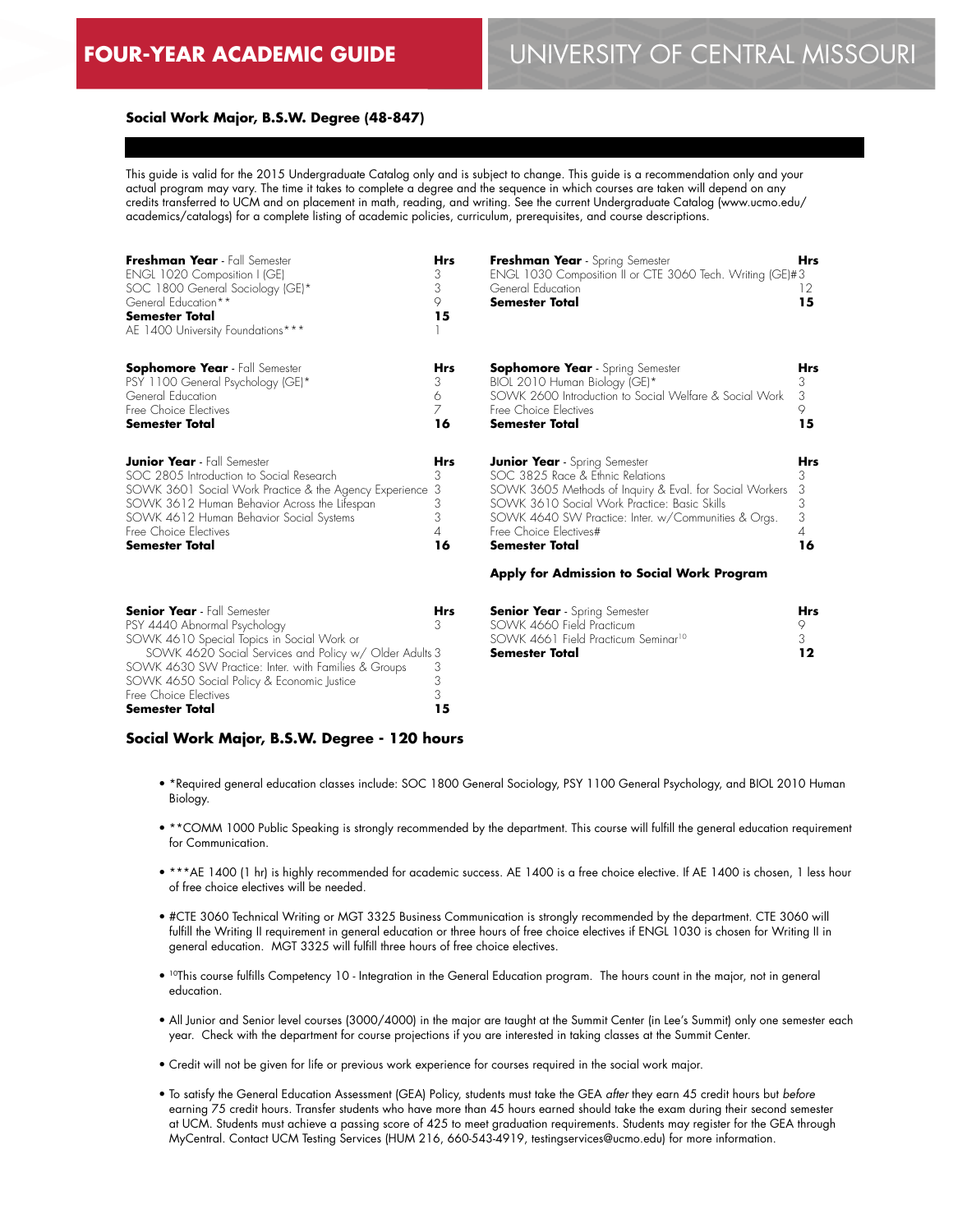**15**

# **Sociology Major, B.A. Degree (42-755)**

This guide is valid for the 2015 Undergraduate Catalog only and is subject to change. This guide is a recommendation only and your actual program may vary. The time it takes to complete a degree and the sequence in which courses are taken will depend on any credits transferred to UCM and on placement in math, reading, and writing. See the current Undergraduate Catalog (www.ucmo.edu/ academics/catalogs) for a complete listing of academic policies, curriculum, prerequisites, and course descriptions.

| Freshman Year - Fall Semester<br>ENGL 1020 Composition I (GE)<br>SOC 1800 General Sociology (GE)<br>Modern Language Requirement (GE)*<br>General Education<br><b>Semester Total</b><br>AE 1400 University Foundations**  | <b>Hrs</b><br>3<br>3<br>3<br>6<br>15 | Freshman Year - Spring Semester<br>ACST 1300 Basic Statistics (GE)<br>ENGL 1030 Composition II or CTE 3060 Tech. Writing (GE)<br>SOC Major Elective<br>Modern Language Requirement*<br>General Education<br><b>Semester Total</b> | <b>Hrs</b><br>3<br>3<br>3<br>3<br>3<br>15 |
|--------------------------------------------------------------------------------------------------------------------------------------------------------------------------------------------------------------------------|--------------------------------------|-----------------------------------------------------------------------------------------------------------------------------------------------------------------------------------------------------------------------------------|-------------------------------------------|
| <b>Sophomore Year</b> - Fall Semester<br>SOC 2805 Introduction to Social Research#<br>SOC 2845 Social Inequality or SOC Major Elective ***<br>Modern Language Requirement*<br>General Education<br><b>Semester Total</b> | Hrs<br>3<br>3<br>3<br>6<br>15        | <b>Sophomore Year</b> - Spring Semester<br>SOC 2850 Institutions & Social Action or<br>SOC Major Elective***<br>General Education<br>Free Choice Electives or Minor Coursework+<br><b>Semester Total</b>                          | Hrs<br>3<br>9<br>3<br>15                  |
| <b>Junior Year - Fall Semester</b><br>SOC Major Elective (3000/4000 level)++<br>General Education<br>Free Choice Electives or Minor Coursework+<br><b>Semester Total</b>                                                 | Hrs<br>3<br>3<br>9<br>15             | <b>Junior Year</b> - Spring Semester<br>SOC Major Elective (3000/4000 level)++<br>Free Choice Electives or Minor Coursework+<br><b>Semester Total</b>                                                                             | Hrs<br>3<br>12 <sup>°</sup><br>15         |
| <b>Senior Year</b> - Fall Semester<br>SOC 4860 Sociological Thought (fall only)<br>SOC 4890 Social Survey Research (fall only)                                                                                           | <b>Hrs</b><br>3<br>3                 | <b>Senior Year</b> - Spring Semester<br>SOC 4895 Senior Seminar in Public Sociology (spring only) <sup>10</sup> 3<br>Free Choice Electives***(3000/4000 level)++                                                                  | Hrs<br>12                                 |

#### **Sociology Major, B.A. Degree - 120 hours**

Free Choice Electives\*\*\*(3000/4000 level)++

**Semester Total**

• \*Refer to the Bachelor's Degree Requirements section in the Undergraduate Catalog for the B.A. Modern Language requirement. This plan is based on three modern language courses and thus, 45 hours of free choice electives.

**Semester Total**

9 **15**

- \*\*AE 1400 is a free choice elective and is highly recommended for academic success. If AE 1400 is chosen, 1 less hour of free choice electives will be needed.
- \*\*\*Students must complete SOC 2845 or 2850 as part of the major curriculum. If SOC 2845 is not taken in the fall semester, SOC 2850 should be taken in the spring semester. Students are required to take one, but may complete the other as part of the 12 hours of SOC major electives.
- #Students pursuing a double major or minor who have already completed a upper-level research course may substitute that course for SOC 2805 with permission of the program coordinator.
- +This degree program includes 45-48 hours of free choice electives (hours vary due to B.A. Modern Language requirement); a minor is highly recommended by the department but is not required. The number of free choice electives required will vary based on general education choices and if a minor is chosen.
- ++UCM requires 30 hours overall of upper-level credits (3000/4000) for graduation. Twelve hours of upper-level credits are required in the major. This major contains 9 hours of required upper-level courses, students must choose an additional 3 hours of upper-level credits as part of the 18 hours of SOC major electives. To meet the 30 hours overall, be sure to include additional upper-level choices in your major electives, general education, and/or free choice electives.
- 10This course fulfills Competency 10 Integration in the General Education program. The hours count in the major, not in general education.
- To satisfy the General Education Assessment (GEA) Policy, students must take the GEA *after* they earn 45 credit hours but *before* earning 75 credit hours. Transfer students who have more than 45 hours earned should take the exam during their second semester at UCM. Students must achieve a passing score of 425 to meet graduation requirements. Students may register for the GEA through MyCentral. Contact UCM Testing Services (HUM 216, 660-543-4919, testingservices@ucmo.edu) for more information.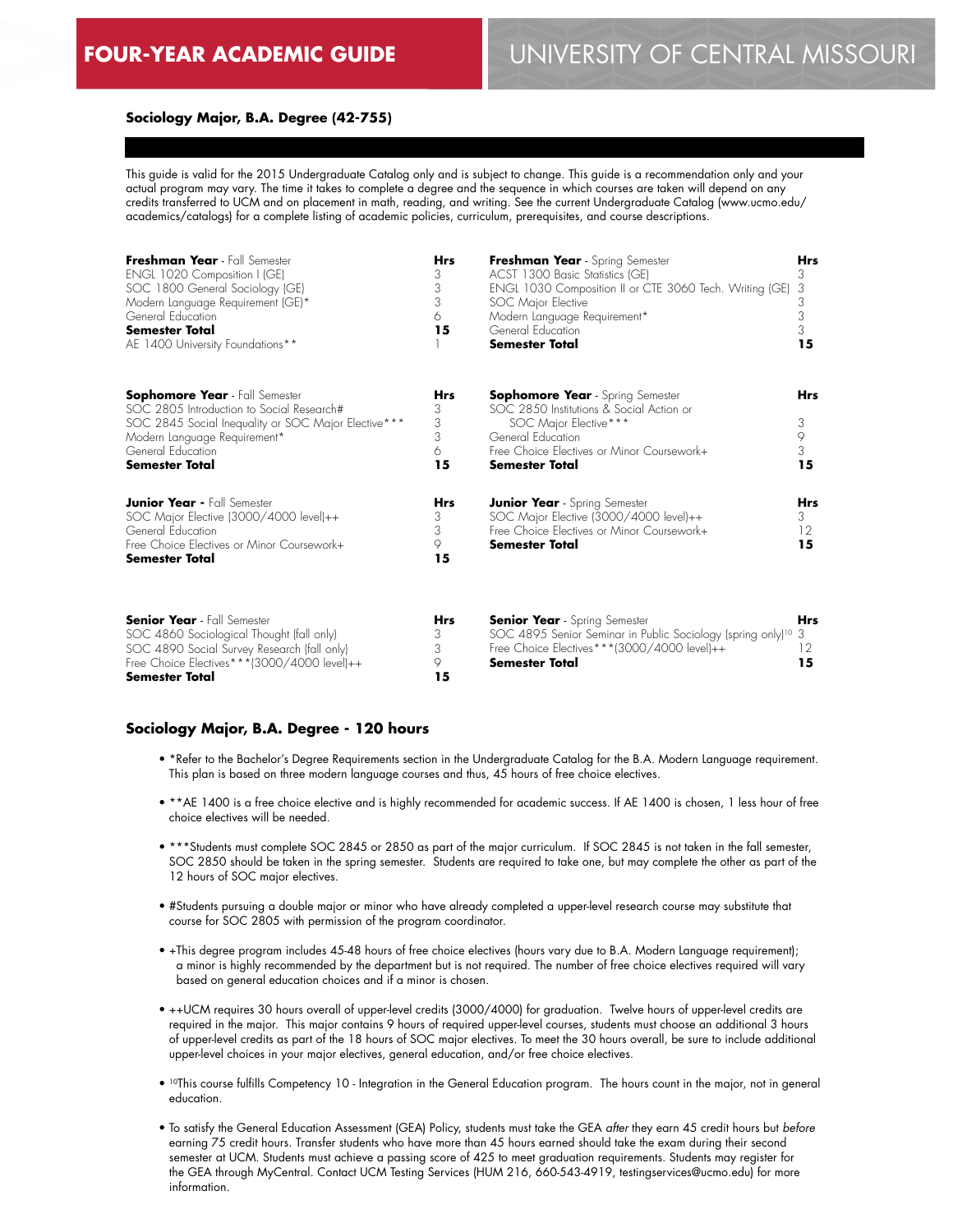# **Sociology Major, B.S. Degree (43-756)**

This guide is valid for the 2015 Undergraduate Catalog only and is subject to change. This guide is a recommendation only and your actual program may vary. The time it takes to complete a degree and the sequence in which courses are taken will depend on any credits transferred to UCM and on placement in math, reading, and writing. See the current Undergraduate Catalog (www.ucmo.edu/ academics/catalogs) for a complete listing of academic policies, curriculum, prerequisites, and course descriptions.

| Freshman Year - Fall Semester<br>ENGL 1020 Composition I (GE)<br>SOC 1800 General Sociology (GE)<br>General Education<br><b>Semester Total</b><br>AE 1400 University Foundations*                     | <b>Hrs</b><br>3<br>3<br>9<br>15 | Freshman Year - Spring Semester<br>ACST 1300 Basic Statistics (GE)<br>ENGL 1030 Composition II or CTE 3060 Tech. Writing (GE)<br>SOC Major Elective<br>General Education<br><b>Semester Total</b>         | Hrs<br>3<br>3<br>3<br>6<br>15    |
|-------------------------------------------------------------------------------------------------------------------------------------------------------------------------------------------------------|---------------------------------|-----------------------------------------------------------------------------------------------------------------------------------------------------------------------------------------------------------|----------------------------------|
| <b>Sophomore Year</b> - Fall Semester<br>SOC 2805 Introduction to Social Research#<br>SOC 2845 Social Inequality or SOC Major Elective**<br>General Education<br><b>Semester Total</b>                | <b>Hrs</b><br>3<br>3<br>9<br>15 | <b>Sophomore Year</b> - Spring Semester<br>SOC 2850 Institutions & Social Action or<br>SOC Major Elective**<br>General Education<br>Free Choice Electives or Minor Coursework***<br><b>Semester Total</b> | <b>Hrs</b><br>3<br>6<br>6.<br>15 |
| <b>Junior Year</b> - Fall Semester<br><b>SOC Major Electives</b><br>Free Choice Electives or Minor Coursework***<br><b>Semester Total</b>                                                             | Hrs<br>6<br>9<br>15             | <b>Junior Year</b> - Spring Semester<br>SOC Major Elective (3000/4000 level)+<br>Free Choice Electives or Minor Coursework***<br>Semester Total                                                           | Hrs<br>3<br>12<br>15             |
| <b>Senior Year</b> - Fall Semester<br>SOC 4860 Sociological Thought (fall only)<br>SOC 4890 Social Survey Research (fall only)<br>Free Choice Electives***(3000/4000 level)+<br><b>Semester Total</b> | <b>Hrs</b><br>3<br>3<br>9<br>15 | <b>Senior Year</b> - Spring Semester<br>SOC 4895 Senior Seminar in Public Sociology (spring only) <sup>10</sup> 3<br>SOC Major Elective<br>Free Choice Electives***(3000/4000 level)+<br>Semester Total   | <b>Hrs</b><br>3<br>9<br>15       |

#### **Sociology Major, B.S. Degree - 120 hours**

- \*AE 1400 is a free choice elective and is highly recommended for academic success. If AE 1400 is chosen, 1 less hour of free choice electives will be needed.
- \*\*Students must complete SOC 2845 or 2850 as part of the major curriculum. If SOC 2845 is not taken in the fall semester, SOC 2850 should be taken in the spring semester. Students are required to take one, but may complete the other as part of the 18 hours of SOC major electives.
- \*\*\*This degree program includes 45 hours of free choice electives; a minor is highly recommended by the department but is not required. The number of free choice electives required will vary if a minor is chosen.
- #Students pursuing a double major or minor who have already completed a upper-level research course may substitute that course for SOC 2805 with permission of the program coordinator.
- +UCM requires 30 hours overall of upper-level credits (3000/4000) for graduation. Twelve hours of upper-level credits are required in the major. This major contains 9 hours of required upper-level courses, students must choose an additional 3 hours of upper-level credits as part of the 18 hours of SOC major electives. To meet the 30 hours overall, be sure to include additional upper-level choices in your major electives, general education, and/or free choice electives.
- 10This course fulfills Competency 10 Integration in the General Education program. The hours count in the major, not in general education.
- To satisfy the General Education Assessment (GEA) Policy, students must take the GEA *after* they earn 45 credit hours but *before* earning 75 credit hours. Transfer students who have more than 45 hours earned should take the exam during their second semester at UCM. Students must achieve a passing score of 425 to meet graduation requirements. Students may register for the GEA through MyCentral. Contact UCM Testing Services (HUM 216, 660-543-4919, testingservices@ucmo.edu) for more information.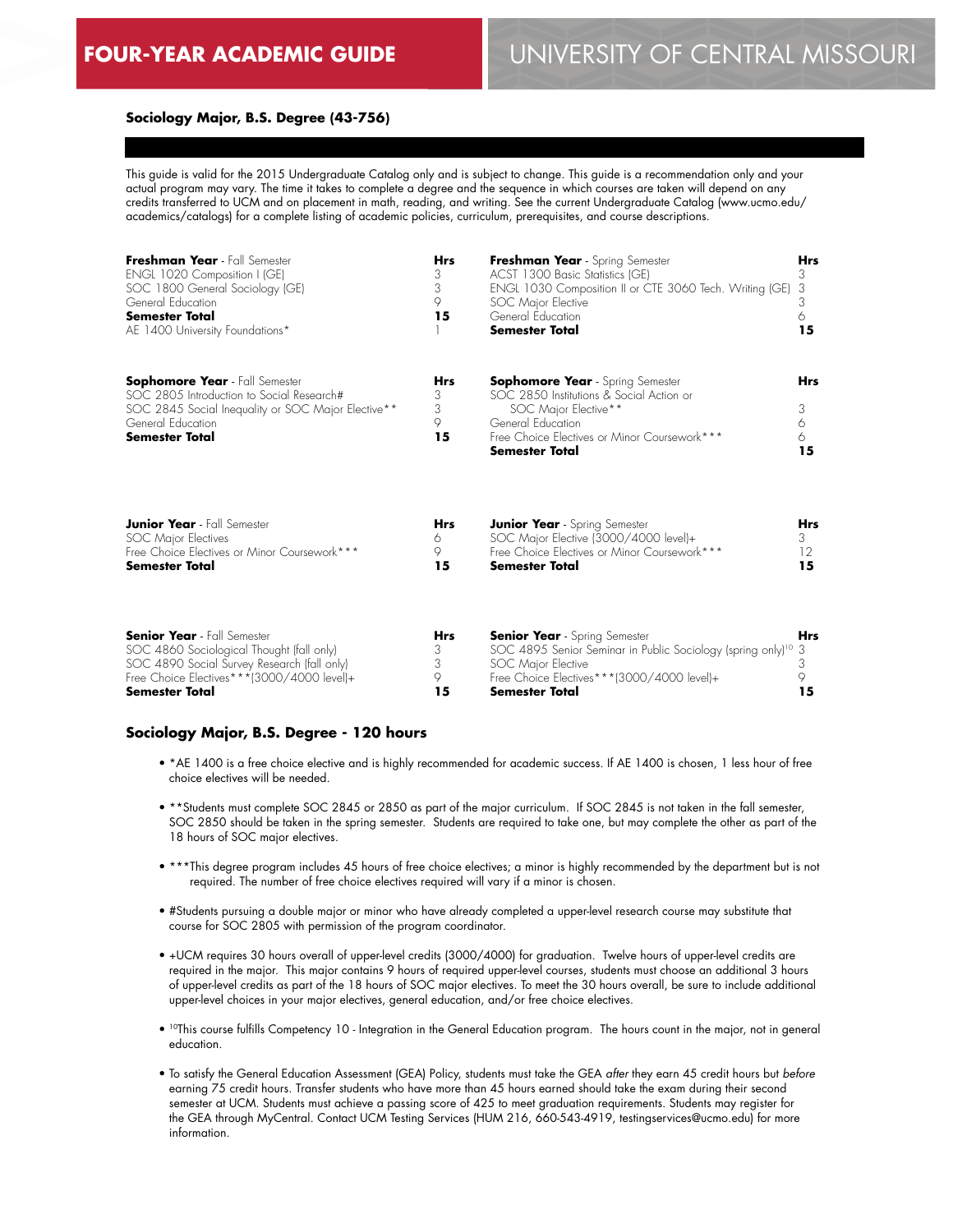# **Special Education: Cross-Categorical Disabilities, B.S. in Ed. Degree (41-01784)**

This guide is valid for the 2015 Undergraduate Catalog only and is subject to change. This guide is a recommendation only and your actual program may vary. The time it takes to complete a degree and the sequence in which courses are taken will depend on any credits transferred to UCM and on placement in math, reading, and writing. See the current Undergraduate Catalog (www.ucmo.edu/ academics/catalogs) for a complete listing of academic policies, curriculum, prerequisites, and course descriptions.

| Freshman Year - Fall Semester<br>ENGL 1020 Composition I (GE)<br>MATH 1820 Introduction to Mathematical Modeling (GE)<br>POLS 1510 American Government (GE)<br>General Education Science with lab<br>General Education Managing Information<br><b>Semester Total</b><br>AE 1400 University Foundations*                                                                                                                                                 | <b>Hrs</b><br>3<br>3<br>3<br>4<br>$2 - 3$<br>$15 - 16$              | Freshman Year - Spring Semester<br>EDFL 2100 Introduction to the Teaching Profession<br>FLDX 2150 Introductory Field Experience<br>EDFL 2240 Educational Psychology (GE)<br>EDSP 2100 Education of the Exceptional Child<br>ENGL 1030 Composition II or CTE 3060 Tech. Writing (GE)<br>MATH 1620 Contemporary Mathematics (GE)<br><b>Semester Total</b>              | <b>Hrs</b><br>3<br>3<br>3<br>3<br>3<br>16 |
|---------------------------------------------------------------------------------------------------------------------------------------------------------------------------------------------------------------------------------------------------------------------------------------------------------------------------------------------------------------------------------------------------------------------------------------------------------|---------------------------------------------------------------------|----------------------------------------------------------------------------------------------------------------------------------------------------------------------------------------------------------------------------------------------------------------------------------------------------------------------------------------------------------------------|-------------------------------------------|
| <b>Sophomore Year</b> - Fall Semester<br>ECEL 2110 Diversity and Social Justice (GE)<br>ECEL 2610 Life & Earth Science for Teachers or<br>ECEL 2620 Physical Science & Eng. Design for Teachers<br>EDSP 4140 Collaborating with Families of Excep. Children<br>HIST 1350 or 1351 History of the United States (GE)<br>General Education<br><b>Semester Total</b>                                                                                        | Hrs<br>3<br>3<br>3<br>3<br>3<br>15                                  | <b>Sophomore Year</b> - Spring Semester<br>CD 4402 Language Acq. for Children w/Devel. Disabilities<br>EDFL 2250 Introduction to English Language Learners and<br>Culturally Responsive Pedagogy<br>EDFL 3210 Methods of Reading Instruction<br>General Education<br>Semester Total<br>(Successfully complete MoGEA exam by end of this semester)                    | Hrs<br>2<br>3<br>2<br>9<br>16             |
| <b>Junior Year</b> - Fall Semester<br>EDSP 4620 Evaluation of Abilities & Achievement<br>EDSP 4150 Career Development for Student w/Disabilities<br>EDFL 3215 Teaching Reading Content<br>MATH 3890 Concepts & Methods for Teaching Special Educ. 3<br>PSY 2220 Child Psychology**<br>Free Choice Electives<br><b>Semester Total</b>                                                                                                                    | <b>Hrs</b><br>3<br>$\overline{2}$<br>3<br>3<br>$2 - 3$<br>$16 - 17$ | <b>Junior Year</b> - Spring Semester<br>EDSP 4210 Teaching Emergent & At-Risk Readers<br>EDSP 4360 Behavior Management Techniques<br>EDSP 4361 Practicum in Behavior Management Techniques<br>EDSP 4385 Intro. Cross Cat. Spec. Ed. (spring & summer only)3<br>MATH 4890 Math for Special Education<br>PSY 4230 Psychology of Adolescence**<br><b>Semester Total</b> | <b>Hrs</b><br>3<br>2<br>3<br>3<br>15      |
| <b>Senior Year</b> - Fall Semester<br>EDSP 4421 Methods of Cross-Cat I: ID/OHI (fall only)<br>EDSP 4422 Methods of Cross-Cat Dis. II: LD (fall only)<br>EDSP 4423 Methods of Cross-Cat Dis. III E/BD (fall only)<br>EDSP 4700 IEP and the Law<br>Free Choice Electives<br><b>Semester Total</b><br>(All non-student teaching coursework and tests must be<br>successfully completed by the end of this semester for<br>enrollment in student teaching.) | <b>Hrs</b><br>3<br>3<br>3<br>3<br>$\overline{2}$<br>14              | <b>Senior Year</b> - Spring Semester***<br>FLDX 4395 Student Teaching in Special Education I <sup>10</sup><br>FLDX 4468 Student Teaching Second II<br><b>Semester Total</b>                                                                                                                                                                                          | Hrs<br>8<br>4<br>$12 \,$                  |

## **Special Education: Cross-Categorical Disabilities Major, B.S. in Ed. Degree - 120 hours**

- \*AE 1400 is a free choice elective and is highly recommended for academic success. If AE 1400 is chosen, 1 less hour of free choice electives will be needed.
- \*\*With permission of advisor, students may substitute PSY 3220 Lifespan Psychology for both PSY 2220 and PSY 4230.
- \*\*\*The courses listed for this semester constitute the professional education (student teaching) block. The student should not take any other courses during this semester.
- 10This course fulfills Competency 10 Integration in the General Education program. The hours count in the major, not in general education.
- The Missouri General Education Assessment (MoGEA) is an exam required of all Teacher Education students. Students must pass all areas of the MoGEA for admission to the Teacher Education Program. Students should take and successfully complete the MoGEA before completion of their sophomore year (60 earned hours). See your academic advisor to discuss the classes needed to prepare for the exam.
- Teacher Education candidates must take the appropriate Missouri Content Assessment (MoCA) for their certification area before they can student teach, and must pass it in order to be recommended for certification. Information and registration is available on the MEGA website: http://www.mo.nesinc.com/.
- See www.ucmo.edu/cert for statement and information (including application) on admission to teacher education. Full admission is required before enrollment in professional education classes and student teaching. The application for student teaching is due approximately one year in advance.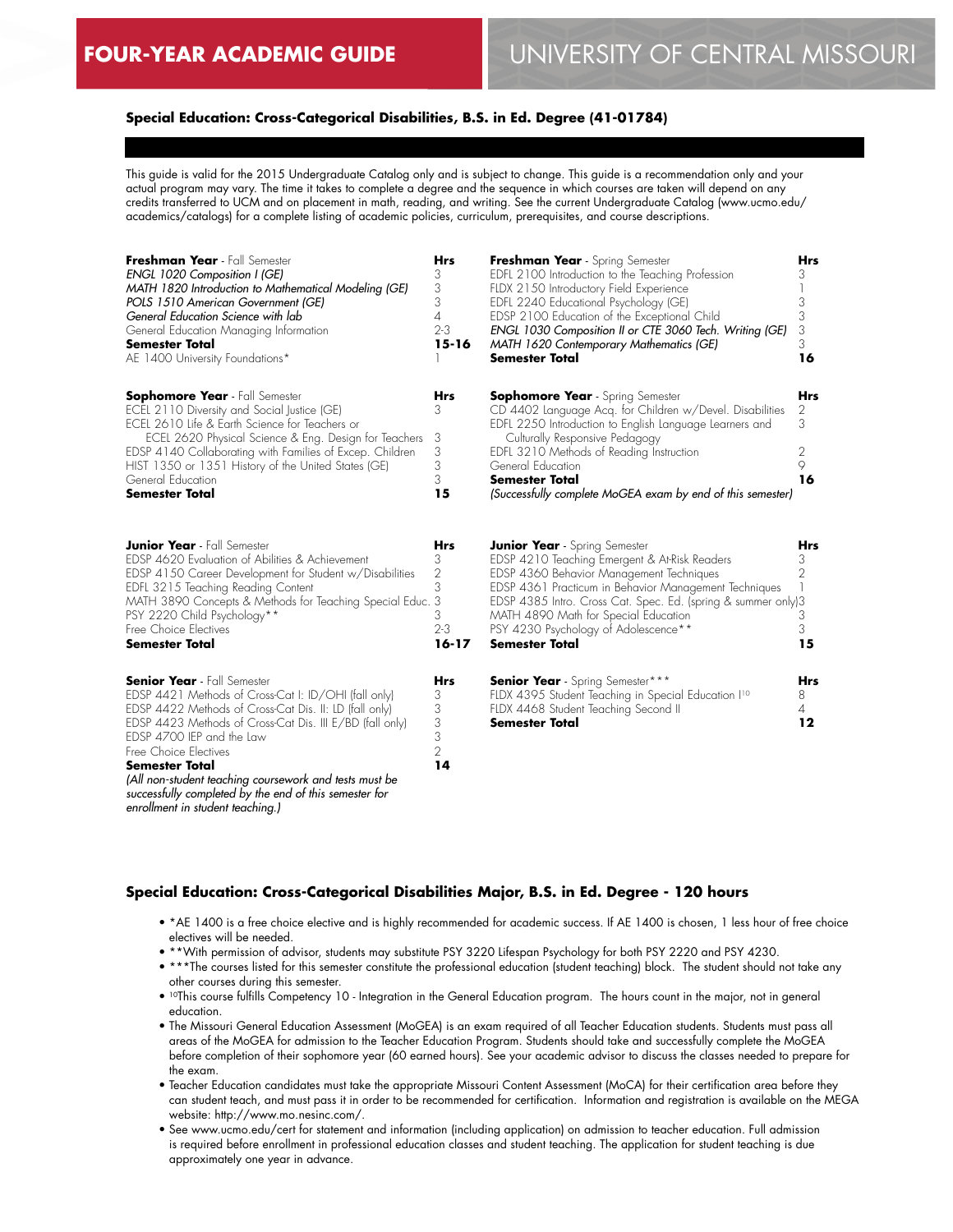# **Special Education: Autism and Severe Disabilities Major, B.S. in Ed. Degree (41-02784)**

This guide is valid for the 2015 Undergraduate Catalog only and is subject to change. This guide is a recommendation only and your actual program may vary. The time it takes to complete a degree and the sequence in which courses are taken will depend on any credits transferred to UCM and on placement in math, reading, and writing. See the current Undergraduate Catalog (www.ucmo.edu/academics/catalogs) for a complete listing of academic policies, curriculum, prerequisites, and course descriptions.

| Freshman Year - Fall Semester                              | <b>Hrs</b>     | Freshman Year - Spring S                                                                                                                                                                                                                                                                                                                                                                                                                                                                                                                                                                                              |
|------------------------------------------------------------|----------------|-----------------------------------------------------------------------------------------------------------------------------------------------------------------------------------------------------------------------------------------------------------------------------------------------------------------------------------------------------------------------------------------------------------------------------------------------------------------------------------------------------------------------------------------------------------------------------------------------------------------------|
| ENGL 1020 Composition I (GE)                               | 3              | EDFL 2100 Introduction to the                                                                                                                                                                                                                                                                                                                                                                                                                                                                                                                                                                                         |
| MATH 1820 Introduction to Mathematical Modeling (GE)       | 3              | FLDX 2150 Introductory Field                                                                                                                                                                                                                                                                                                                                                                                                                                                                                                                                                                                          |
| POLS 1510 American Government (GE)                         | 3              | EDFL 2240 Educational Psych                                                                                                                                                                                                                                                                                                                                                                                                                                                                                                                                                                                           |
| General Education Science with lab                         | $\overline{A}$ | EDSP 2100 Education of the I                                                                                                                                                                                                                                                                                                                                                                                                                                                                                                                                                                                          |
| General Education Managing Information                     | $2 - 3$        | ENGL 1030 Composition II or                                                                                                                                                                                                                                                                                                                                                                                                                                                                                                                                                                                           |
| <b>Semester Total</b>                                      | $15 - 16$      | MATH 1620 Contemporary N                                                                                                                                                                                                                                                                                                                                                                                                                                                                                                                                                                                              |
| AE 1400 University Foundations*                            |                | Semester Total                                                                                                                                                                                                                                                                                                                                                                                                                                                                                                                                                                                                        |
| <b>Sophomore Year</b> - Fall Semester                      | <b>Hrs</b>     | <b>Sophomore Year</b> - Spring                                                                                                                                                                                                                                                                                                                                                                                                                                                                                                                                                                                        |
| ECEL 2610 Life & Earth Science for Teachers or             |                | EDFL 2250 Introduction to Eng                                                                                                                                                                                                                                                                                                                                                                                                                                                                                                                                                                                         |
| ECEL 2620 Physical Science & Eng. Design for Teachers      | 3              | Culturally Responsive Peda                                                                                                                                                                                                                                                                                                                                                                                                                                                                                                                                                                                            |
| EDSP 4370 Screening, Diagnosing, & Prescribing Instruction | 3              | EDSP 4140 Collaborating wit                                                                                                                                                                                                                                                                                                                                                                                                                                                                                                                                                                                           |
| HIST 1350 or 1351 History of the United States (GE)        | 3              | EDSP 4350 Augmentative & A                                                                                                                                                                                                                                                                                                                                                                                                                                                                                                                                                                                            |
| General Education                                          | 6              | PE 4340 Adaptive Physical Ed                                                                                                                                                                                                                                                                                                                                                                                                                                                                                                                                                                                          |
| <b>Semester Total</b>                                      | 15             | General Education                                                                                                                                                                                                                                                                                                                                                                                                                                                                                                                                                                                                     |
|                                                            |                | Semester Total                                                                                                                                                                                                                                                                                                                                                                                                                                                                                                                                                                                                        |
|                                                            |                | (Successfully complete MoGE <sub>/</sub>                                                                                                                                                                                                                                                                                                                                                                                                                                                                                                                                                                              |
| <b>Junior Year</b> - Fall Semester                         | <b>Hrs</b>     | <b>Junior Year</b> - Spring Semes                                                                                                                                                                                                                                                                                                                                                                                                                                                                                                                                                                                     |
| CD 4402 Language Acquisition for Children w/Dev. Disabil.  | 2              | EDSP 4210 Teaching Emerge                                                                                                                                                                                                                                                                                                                                                                                                                                                                                                                                                                                             |
| ECEL 2110 Diversity and Social Justice (GE)                | 3              | EDSP 4310 Introduction to Stu                                                                                                                                                                                                                                                                                                                                                                                                                                                                                                                                                                                         |
| EDFL 3210 Methods of Reading Instruction                   | 3              | EDSP 4360 Behavior Manage                                                                                                                                                                                                                                                                                                                                                                                                                                                                                                                                                                                             |
| EDSP 4620 Evaluation of Abilities & Achievement            | 3              | EDSP 4361 Practicum in Beho                                                                                                                                                                                                                                                                                                                                                                                                                                                                                                                                                                                           |
| PSY 2220 Child Psychology**                                | 3              | EDSP 4161 Physical and Hec                                                                                                                                                                                                                                                                                                                                                                                                                                                                                                                                                                                            |
| MATH 3890 Concepts & Methods of Teach. for Special Educ. 3 |                | Autism and Severe Develc                                                                                                                                                                                                                                                                                                                                                                                                                                                                                                                                                                                              |
| <b>Semester Total</b>                                      | 17             | MATH 4890 Math for Specia                                                                                                                                                                                                                                                                                                                                                                                                                                                                                                                                                                                             |
|                                                            |                | $\mathsf{N} \amalg \mathsf{I} \cap \mathsf{A} \cap \mathsf{A} \cap \mathsf{A} \cap \mathsf{I} \rightarrow \mathsf{I} \rightarrow \mathsf{I} \rightarrow \mathsf{I} \rightarrow \mathsf{I} \rightarrow \mathsf{I} \rightarrow \mathsf{I} \rightarrow \mathsf{I} \rightarrow \mathsf{I} \rightarrow \mathsf{I} \rightarrow \mathsf{I} \rightarrow \mathsf{I} \rightarrow \mathsf{I} \rightarrow \mathsf{I} \rightarrow \mathsf{I} \rightarrow \mathsf{I} \rightarrow \mathsf{I} \rightarrow \mathsf{I} \rightarrow \mathsf{I} \rightarrow \mathsf{I} \rightarrow \mathsf{I} \rightarrow \mathsf{I} \rightarrow \mathsf$ |

| <b>Senior Year</b> - Fall Semester                                                                               | Hrs   |
|------------------------------------------------------------------------------------------------------------------|-------|
| EDSP 4330 Curriculum & Methods for Teaching Students w/                                                          |       |
| Autism and Severe Developmental Disabilities I#                                                                  | 3     |
| EDSP 4450 Curriculum & Methods for Teaching Students w/                                                          |       |
| Autism and Severe Developmental Disabilities II#                                                                 | З     |
| FDSP 4700 IFP and the law                                                                                        | 3     |
| PSY 4230 Psychology of Adolescence**                                                                             | 3     |
| General Education                                                                                                | 3     |
| Free Choice Electives                                                                                            | $1-2$ |
| <b>Semester Total</b>                                                                                            | 16-17 |
| (All non-student teaching coursework and tests must be<br>successfully completed by the end of this semester for |       |
| enrollment in student teaching.)                                                                                 |       |

| Freshman Year - Spring Semester                                                                    | Hrs                                        |
|----------------------------------------------------------------------------------------------------|--------------------------------------------|
| EDFL 2100 Introduction to the Teaching Profession                                                  | 3                                          |
| FLDX 2150 Introductory Field Experience                                                            | 1                                          |
| EDFL 2240 Educational Psychology (GE)<br>EDSP 2100 Education of the Exceptional Child              |                                            |
| ENGL 1030 Composition II or CTE 3060 Tech. Writing (GE)                                            |                                            |
| MATH 1620 Contemporary Mathematics (GE)                                                            | $\begin{array}{c} 3 \\ 3 \\ 3 \end{array}$ |
| Semester Total                                                                                     | 16                                         |
|                                                                                                    |                                            |
| <b>Sophomore Year</b> - Spring Semester<br>EDFL 2250 Introduction to English Language Learners and | Hrs                                        |
| Culturally Responsive Pedagogy                                                                     | $\overline{c}$                             |
| EDSP 4140 Collaborating with Families of Excep. Children                                           | $\begin{array}{c} 3 \\ 3 \\ 3 \end{array}$ |
| EDSP 4350 Augmentative & Alternative Comm. (spring only)<br>PE 4340 Adaptive Physical Education    |                                            |
| General Education                                                                                  |                                            |
| Semester Total                                                                                     | 14                                         |
| (Successfully complete MoGEA exam by end of this semester)                                         |                                            |
|                                                                                                    |                                            |
| <b>Junior Year</b> - Spring Semester                                                               | Hrs                                        |
| EDSP 4210 Teaching Emergent & At-Risk Readers                                                      | 3                                          |
| EDSP 4310 Introduction to Students with Autism and SDD#                                            |                                            |
| EDSP 4360 Behavior Management Techniques                                                           | $\frac{2}{2}$                              |
| EDSP 4361 Practicum in Behavior Management Techniques                                              | $\overline{\phantom{a}}$                   |
| EDSP 4161 Physical and Health Care Needs of Students with                                          |                                            |
| Autism and Severe Developmental Disabilities##                                                     | $\frac{2}{3}$                              |
| MATH 4890 Math for Special Education                                                               |                                            |
| NUR 4060 Physical and Health Needs of the Medically<br>Fragile Child##                             | 1                                          |
| <b>Semester Total</b>                                                                              | 14                                         |
|                                                                                                    |                                            |
|                                                                                                    |                                            |
| <b>Senior Year</b> - Spring Semester+                                                              | Hrs                                        |
| FLDX 4395 Student Teaching in Special Education I <sup>10</sup><br>FLDX 4468 Student Teaching II   | 8<br>4                                     |
|                                                                                                    |                                            |

**12**

#### **Special Education: Autism and Severe Disabilities Major, B.S. in Ed. - 120 hours**

- \*AE 1400 is a free choice elective and is highly recommended for academic success. If AE 1400 is chosen, 1 less hour of free choice electives will be needed.
- \*\*With permission of advisor, students may substitute PSY 3220 Lifespan Psychology for both PSY 2220 and PSY 4230.
- #These SDD courses (EDSP 4310, 4330, and 4450) are variably offered. Please contact your faculty advisor to make sure you are planning to take the courses in the appropriate semester to stay on track.

**Semester Total**

- ##EDSP 4161 and NUR 4060 must be taken in the same semester.
- +The courses listed for this semester constitute the professional education (student teaching) block. The student should not take any other courses during this semester.
- 10This course fulfills Competency 10 Integration in the General Education program. The hours count in the major, not in general education.
- The Missouri General Education Assessment (MoGEA) is an exam required of all Teacher Education students. Students must pass all areas of the MoGEA for admission to the Teacher Education Program. Students should take and successfully complete the MoGEA before completion of their sophomore year (60 earned hours). See your academic advisor to discuss the classes needed to prepare for the exam.
- Teacher Education candidates must take the appropriate Missouri Content Assessment (MoCA) for their certification area before they can student teach, and must pass it in order to be recommended for certification. Information and registration is available on the MEGA website: http://www.mo.nesinc.com/.
- See www.ucmo.edu/cert for statement and information (including application) on admission to teacher education. Full admission is required before enrollment in professional education classes and student teaching. The application for student teaching is due approximately one year in advance.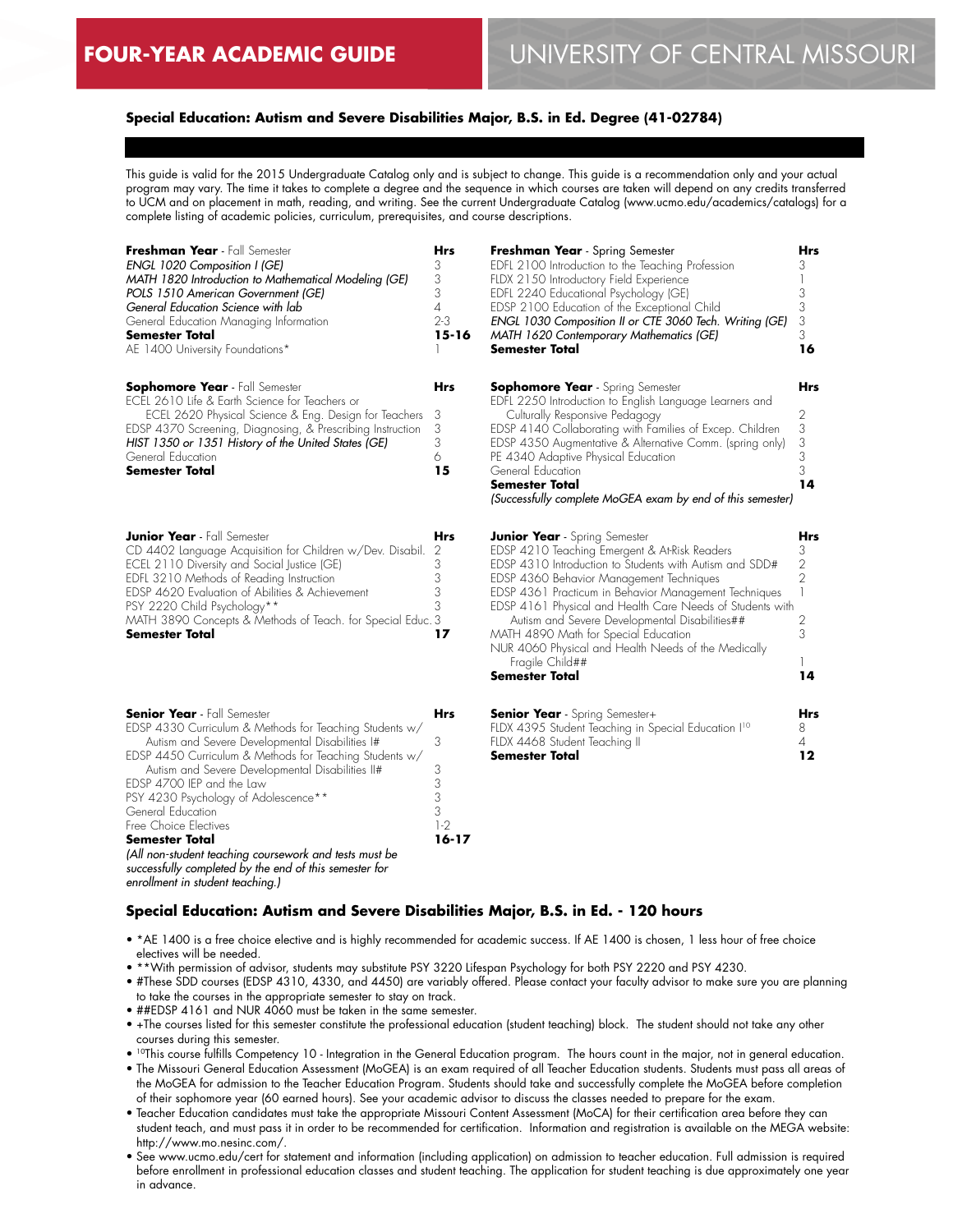# **Special Education: Early Childhood Special Education Major, B.S. in Ed. Degree (41-03784)**

This guide is valid for the 2015 Undergraduate Catalog only and is subject to change. This guide is a recommendation only and your actual program may vary. The time it takes to complete a degree and the sequence in which courses are taken will depend on any credits transferred to UCM and on placement in math, reading, and writing. See the current Undergraduate Catalog (www.ucmo.edu/ academics/catalogs) for a complete listing of academic policies, curriculum, prerequisites, and course descriptions.

| Freshman Year - Fall Semester<br><b>ENGL 1020 Composition I (GE)</b><br>MATH 1820 Introduction to Mathematical Modeling (GE)<br>POLS 1510 American Government (GE)<br>General Education Science with lab<br>General Education Managing Information<br><b>Semester Total</b>                                                                                                                                  | <b>Hrs</b><br>3<br>3<br>3<br>$2 - 3$<br>$15 - 16$ | Freshman Year - Spring Semester<br>EDFL 2240 Educational Psychology (GE)<br>EDFL 2100 Foundation of Education<br>FLDX 2150 Introductory Field Experience<br>EDSP 2100 Education of the Exceptional Child<br>ENGL 1030 Composition II or CTE 3060 Tech. Writing (GE)<br>MATH 1620 Contemporary Mathematics (GE)<br><b>Semester Total</b>                                                          | Hrs<br>16 |
|--------------------------------------------------------------------------------------------------------------------------------------------------------------------------------------------------------------------------------------------------------------------------------------------------------------------------------------------------------------------------------------------------------------|---------------------------------------------------|--------------------------------------------------------------------------------------------------------------------------------------------------------------------------------------------------------------------------------------------------------------------------------------------------------------------------------------------------------------------------------------------------|-----------|
| <b>Sophomore Year</b> - Fall Semester<br>CFD 1220 Child Development<br>ECEL 2110 Diversity and Social Justice (GE)<br>ECEL 2610 Life & Earth Science for Teachers or<br>ECEL 2620 Physical Science & Eng. Design for Teachers 3<br>EDFL 2250 Introduction to English Language Learners and<br>Culturally Responsive Pedagogy<br>HIST 1350 or 1351 History of the United States (GE)<br><b>Semester Total</b> | <b>Hrs</b><br>3<br>3<br>2<br>3<br>14              | <b>Sophomore Year</b> - Spring Semester<br>CFD 1230 Observation of Children<br>D&N 2310 Early Childhood Nutrition & Health<br>EDSP 3150 Community & Family Resources<br>EDSP 3151 Community & Family Resources Practicum<br>EDSP 4140 Collaborating with Families of Excep. Children<br>General Education<br><b>Semester Total</b><br>(Successfully complete MoGEA exam by end of this semester) | Hrs<br>16 |

| <b>Junior Year</b> - Fall Semester                         | <b>Hrs</b> | <b>Junior Year</b> - Spring Semester                            | <b>Hrs</b> |
|------------------------------------------------------------|------------|-----------------------------------------------------------------|------------|
| EDFL 3210 Methods of Reading Instruction                   |            | EDSP 4210 Teaching Emergent & At-Risk Readers                   | З          |
| EDSP 4370 Screening, Diagnosing, & Prescribing Instruction | 3          | EDSP 4350 Augmentative & Altern. Comm. (spring only)            | 3          |
| EDSP 4620 Evaluation of Abilities & Achievement            | 3          | EDSP 4360 Behavior Management Techniques                        |            |
| MATH 3890 Concepts & Methods for Teaching Special Ed.      | 3          | EDSP 4361 Practicum in Behavior Management Techniques           |            |
| General Education                                          | 3          | EDSP 4161 Physical and Health Care Needs of Students with       |            |
| <b>Semester Total</b>                                      | 15         | Autism and Severe Developmental Disabilities**                  |            |
|                                                            |            | EDSP 4320 Intro. to Early Childhood Special Education           | 3          |
|                                                            |            | NUR 4060 Physical and Health Needs of the Medically             |            |
|                                                            |            | Fragile Child**                                                 |            |
|                                                            |            | <b>Semester Total</b>                                           | 15         |
| <b>Senior Year</b> - Fall Semester                         | <b>Hrs</b> | <b>Senior Year</b> - Spring Semester**                          | <b>Hrs</b> |
| CD 2000 The Bases of Speech & Language                     |            | FLDX 4395 Student Teaching in Special Education I <sup>10</sup> | 6          |
| ECEL 3220 The Teaching of Language Arts                    |            | FLDX 4396 Student Teaching in Special Education II              |            |
| EDSP 4440 Curriculum & Methods ECSE                        |            | Semester Total                                                  | 12         |
| EDSP 4700 IEP and the Law                                  | 3          | (All non-student teaching coursework and tests must be          |            |
| General Education                                          |            | successfully completed before this semester for enrollment in   |            |
| Free Choice Electives                                      | $2 - 3$    | student teaching.)                                              |            |
| <b>Semester Total</b>                                      | 16-17      |                                                                 |            |

## **Special Education: Early Childhood Special Education Major, B.S. in Ed. Degree – 120 hours**

- \*EDSP 4161 and NUR 4060 must be taken in the same semester.
- \*\*The courses listed for this semester constitute the professional education (student teaching) block. The student should not take any other courses during this semester.
- <sup>10</sup>This course fulfills Competency 10 Integration in the General Education program. The hours count in the major, not in general education.
- Please contact your faculty advisor to make sure you are planning to take the courses in the appropriate semester to stay on track. EDSP 4320 is fall semester only, and EDSP 4350, 4440, and 4470 are spring semester only.
- The Missouri General Education Assessment (MoGEA) is an exam required of all Teacher Education students. Students must pass all areas of the MoGEA for admission to the Teacher Education Program. Students should take and successfully complete the MoGEA before completion of their sophomore year (60 earned hours). See your academic advisor to discuss the classes needed to prepare for the exam.
- Teacher Education candidates must take the appropriate Missouri Content Assessment (MoCA) for their certification area before they can student teach, and must pass it in order to be recommended for certification. Information and registration is available on the MEGA website: http://www.mo.nesinc.com/.
- See www.ucmo.edu/cert for statement and information (including application) on admission to teacher education. Full admission is required before enrollment in professional education classes and student teaching. The application for student teaching is due approximately one year in advance.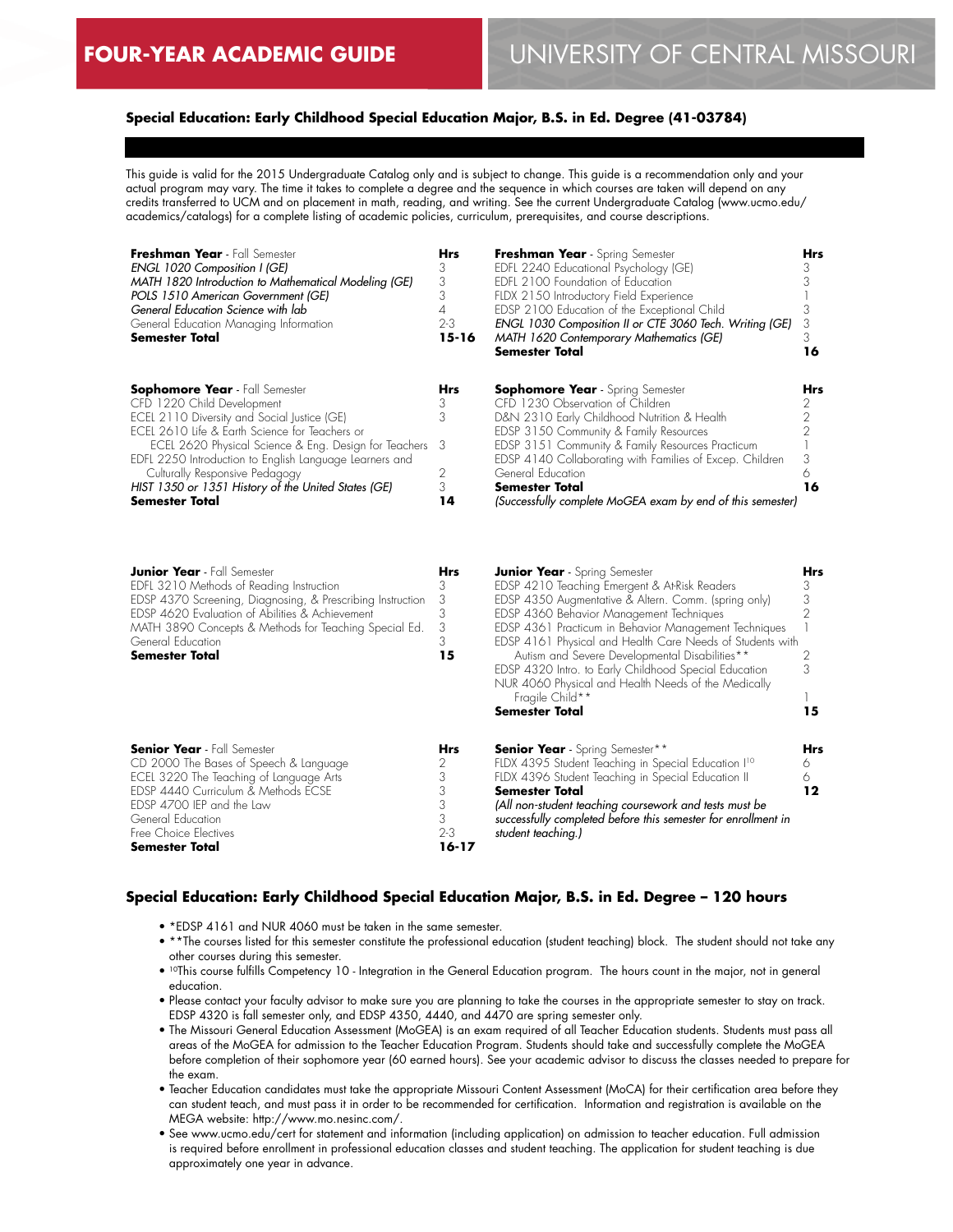# **Speech Communication and Theatre Major, B.S. in Ed. Degree (41-362)**

This guide is valid for the 2015 Undergraduate Catalog only and is subject to change. This guide is a recommendation only and your actual program may vary. The time it takes to complete a degree and the sequence in which courses are taken will depend on any credits transferred to UCM and on placement in math, reading, and writing. See the current Undergraduate Catalog (www.ucmo.edu/ academics/catalogs) for a complete listing of academic policies, curriculum, prerequisites, and course descriptions.

| Freshman Year - Fall Semester                     | <b>Hrs</b> | Freshman Year - Spring Semester                            | <b>Hrs</b> |
|---------------------------------------------------|------------|------------------------------------------------------------|------------|
| ENGL 1020 Composition I (GE)                      | З          | ENGL 1030 Composition II or CTE 3060 Tech. Writing (GE)    | 3          |
| THEA 1100 Oral Interpretation (GE)                |            | HIST 1350 or 1351 History of the United States (GE)        |            |
| THEA 1500 Acting                                  |            | THEA 2400 Discovering Theatre (GE)                         |            |
| THEA 1600 Stagecraft                              |            | THEA 2610 Design Fundamentals                              |            |
| <b>General Education MATH</b>                     | 3          | General Education Science w/lab                            |            |
| <b>Semester Total</b>                             | 15         | Semester Total                                             | 16         |
| <b>Sophomore Year</b> - Fall Semester             | <b>Hrs</b> | <b>Sophomore Year</b> - Spring Semester                    | Hrs        |
| COMM 2340 Argumentation & Debate (fall only)      | 3          | COMM 1000 Public Speaking                                  |            |
| COMM 3390 Forensics                               |            | COMM 2100 Introduction to Communication Theory             |            |
| EDFL 2100 Introduction to the Teaching Profession |            | COMM 2330 Communication in Small Groups/Teams              |            |
| FLDX 2150 Introductory Field Experience           |            | THEA 1900 Theatre Practicum: Costume Shop                  |            |
| EDFL 2240 Educational Psychology                  |            | THEA 3700 Directing                                        |            |
| EDSP 2100 Education of the Exceptional Child      |            | WGS 2000 Race, Class, and Gender (GE)                      |            |
| POLS 1510 American Government (GE)                | 3          | General Education Managing Information                     |            |
| <b>Semester Total</b>                             | 17         | Semester Total                                             | 18         |
|                                                   |            | (Successfully complete MoGEA exam by end of this semester) |            |

| <b>Junior Year</b> - Fall Semester                      | <b>Hrs</b> | <b>Junior Year</b> - Spring Semester            | Hrs |
|---------------------------------------------------------|------------|-------------------------------------------------|-----|
| EDFL 2250 Introduction to English Language Learners and |            | COMM 1200 Introduction to Mass Communication    |     |
| Culturally Responsive Pedagogy#                         |            | EDFL 4210 Introduction to Content Area Literacy |     |
| FLDX 3000 Field Experience in the Content Area#         |            | EDFL 4212 Literacy in the Disciplines I         |     |
| COMM 3000 Film Appreciation (GE)                        |            | PSY 4230 Psychology of Adolescence              |     |
| COMM 3325 Nonverbal Communication (fall only)           | 2          | THEA 1900 Theatre Practicum: Scene Shop         |     |
| THEA 4400 Literature & History of the Theatre I         |            | THEA 3630 Studio Theatre I                      |     |
| General Education                                       |            | General Education                               |     |
| <b>Semester Total</b>                                   | 17         | <b>Semester Total</b>                           | 15  |

| <b>Senior Year</b> - Fall Semester<br>DANC 3210 Musical Theatre Dance<br>EDFL 4970 Secondary Teaching & Behavior Management<br>FLDX 4970 Field Experience II in the Content Area<br>EDFL 4972 Literacy in the Disciplines II<br>EDFL 4973 Classroom Management in Content Areas<br>EDFL 4974 Content Specific Assessment | <b>Hrs</b><br>3<br>2 | <b>Senior Year</b> - Spring Semester*<br>FLDX 4468 Student Teaching Secondary II <sup>10</sup><br>FLDX 4595 Student Teaching Secondary I<br>THEA 4920 Secondary Field Experience II<br>THEA 4930 Co-Curricular Practicum<br><b>Semester Total</b><br>(All non-student teaching coursework and tests must be | Hrs |
|--------------------------------------------------------------------------------------------------------------------------------------------------------------------------------------------------------------------------------------------------------------------------------------------------------------------------|----------------------|-------------------------------------------------------------------------------------------------------------------------------------------------------------------------------------------------------------------------------------------------------------------------------------------------------------|-----|
| THEA 4730 Studio Theatre II<br>THEA 4984 Methods of Teaching Speech & Theatre<br><b>Semester Total</b>                                                                                                                                                                                                                   | 13                   | successfully completed before this semester for enrollment in<br>student teaching.)                                                                                                                                                                                                                         |     |

## **Speech Communication and Theatre Major, B.S. in Ed. Degree - 123 hours**

• #These courses must be taken concurrently.

- \*The courses listed for this semester constitute the professional education (student teaching) block. The student should not take any other courses during this semester.
- 10This course fulfills Competency 10 Integration in the General Education program. The hours count in the major, not in general education. • The Missouri General Education Assessment (MoGEA) is an exam required of all Teacher Education students. Students must pass all areas of the MoGEA for admission to the Teacher Education Program. Students should take and successfully complete the MoGEA before completion of their sophomore year (60 earned hours). See your academic advisor to discuss the classes needed to prepare for the exam.
- Teacher Education candidates must take the appropriate Missouri Content Assessment (MoCA) for their certification area before they can student teach, and must pass it in order to be recommended for certification. Information and registration is available on the MEGA website: http://www.mo.nesinc.com/.
- See www.ucmo.edu/cert for statement and information (including application) on admission to teacher education. Full admission is required before enrollment in professional education classes and student teaching. The application for student teaching is due approximately one year in advance.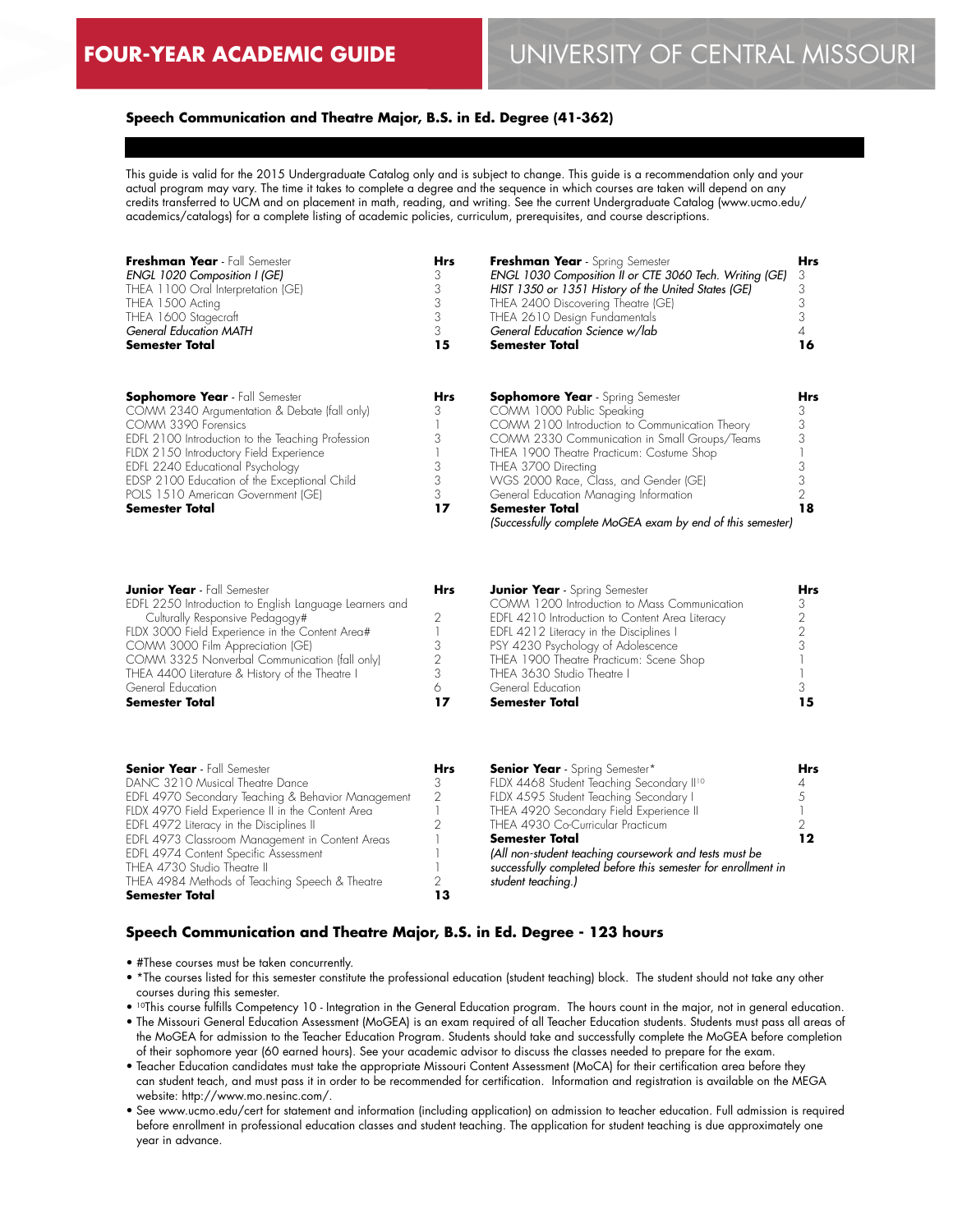## **Speech-Language Pathology Major, B.S. Degree (43-273)**

This guide is valid for the 2015 Undergraduate Catalog only and is subject to change. This guide is a recommendation only and your actual program may vary. The time it takes to complete a degree and the sequence in which courses are taken will depend on any credits transferred to UCM and on placement in math, reading, and writing. See the current Undergraduate Catalog (www.ucmo.edu/ academics/catalogs) for a complete listing of academic policies, curriculum, prerequisites, and course descriptions.

| Freshman Year - Fall Semester<br>BIOL 1003 or BIOL 1004 Intro. to the Science: Ecology*(GE) 3-4<br>CD 1000 Introduction to Communication Disorders<br>CD 1800 Observation of Clinical Practicum in CD<br>ENGL 1020 Composition I (GE)**<br>General Education<br><b>Semester Total</b><br>AE 1400 University Foundations (CD Section)***                                                      | <b>Hrs</b><br>3<br>3<br>5<br>$15 - 16$                 | Freshman Year - Spring Semester<br>CHEM 1103 or 1104 Intro. to the Sciences: Chemistry or<br>PHYS 1103 or 1104 Intro. to the Sciences: Physics*(GE)<br>CD 2301 American Phonetics<br>ENGL 1030 Composition II or<br>CTE 3060 Technical Writing (GE)**<br>General Education<br><b>Semester Total</b> | <b>Hrs</b><br>$3 - 4$<br>3<br>3<br>6<br>$15 - 16$            |
|----------------------------------------------------------------------------------------------------------------------------------------------------------------------------------------------------------------------------------------------------------------------------------------------------------------------------------------------------------------------------------------------|--------------------------------------------------------|-----------------------------------------------------------------------------------------------------------------------------------------------------------------------------------------------------------------------------------------------------------------------------------------------------|--------------------------------------------------------------|
| <b>Sophomore Year</b> - Fall Semester<br>CD 3301 Anatomy & Physiology of Speech & Swallowing<br>COMM 1000 Public Speaking (GE)<br>PSY 1100 General Psychology (GE)<br>General Education<br><b>Semester Total</b>                                                                                                                                                                             | Hrs<br>2<br>3<br>3<br>6<br>14                          | <b>Sophomore Year</b> - Spring Semester<br>CD 3304 Speech Science<br>General Education<br>Free Choice Elective#<br><b>Semester Total</b>                                                                                                                                                            | Hrs<br>3<br>3<br>9<br>15                                     |
| <b>Junior Year</b> - Fall Semester<br>CD 1401 American Sign Language I (GE)<br>CD 4401 Language Development<br>CD 4501 Basic Neuroscience for Speech-Language Path.<br>CD 4504 Introduction to Articulation & Phonological Disorders 3<br>CD 4701 Introduction to Audiology<br>PSY 3220 Lifespan Development<br><b>Semester Total</b>                                                        | <b>Hrs</b><br>3<br>3<br>$\overline{2}$<br>3<br>3<br>17 | <b>Junior Year</b> - Spring Semester<br>AT 1625 CPR/First Aid/AED for Health Care Professional<br>CD 3503 Principles of Clinical Management<br>CD 4505 School-age Issues in Language & Literacy<br>CD 4706 Hearing Measurement<br>Free Choice Flectives#<br><b>Semester Total</b>                   | Hrs<br>3<br>3<br>$\mathfrak{Z}$<br>5<br>15                   |
| <b>Senior Year</b> - Fall Semester<br>CD 4102 Counseling Persons with Communication Disorders<br>and Their Families<br>CD 4103 Introduction to Evidence Based Practice in<br>Communication Disorders<br>CD 4510 Multicultural Issues in Communication Disorders<br>CD 4708 Aural Rehabilitation<br>CD 4802 Undergraduate Clinical Practicum I<br>EDSP 4700 IEP and the Law<br>Semester Total | <b>Hrs</b><br>2<br>2<br>$\overline{2}$<br>3<br>3<br>13 | <b>Senior Year</b> - Spring Semester<br>CD 4512 Best Practices in Early Childhood Intervention<br>CD 4803 Undergraduate Clinical Practicum II <sup>10</sup><br>PSY 4520 Statistics for the Behavioral Sciences<br>Free Choice Flectives#<br><b>Semester Total</b>                                   | <b>Hrs</b><br>3<br>1<br>$\ensuremath{\mathsf{3}}$<br>8<br>15 |

#### **Speech-Language Pathology Major, B.S. Degree - Minimum hours to graduate 120**

- \*Students may choose from the following combinations of courses to meet their science requirements: BIOL 1003/CHEM 1104 or BIOL 1003/PHYS 1104, or BIOL 1004/CHEM 1103, or BIOL 1004/PHYS 1103. Students must take either BIOL 1003 or BIOL 1004 and must take one laboratory class. Depending on the biology choice made (lab or no lab), students will take either CHEM or PHYS with or without a laboratory.
- \*\*Students must obtain a grade of C or better in ENGL 1020 and ENGL 1030 or 1080 or CTE 3060.
- \*\*\*AE 1400 is a free choice elective and is highly recommended for academic success. If AE 1400 is chosen, 1 less hour of free choice electives will be needed.
- #The number of free choice electives required will depend on selections made in the major and general education.
- <sup>10</sup>This course fulfills Competency 10 Integration in the General Education program. The hours count in the major, not in general education.
- Students must obtain a grade of C or better and a 3.20 GPA in all CD courses.
- Students must contact the Undergraduate Advisor in the Communication Disorders program for admission into the program.
- To satisfy the General Education Assessment (GEA) Policy, students must take the GEA *after* they earn 45 credit hours but *before* earning 75 credit hours. Transfer students who have more than 45 hours earned should take the exam during their second semester at UCM. Students must achieve a passing score of 425 to meet graduation requirements. Students may register for the GEA through MyCentral. Contact UCM Testing Services (HUM 216, 660-543-4919, testingservices@ucmo.edu) for more information.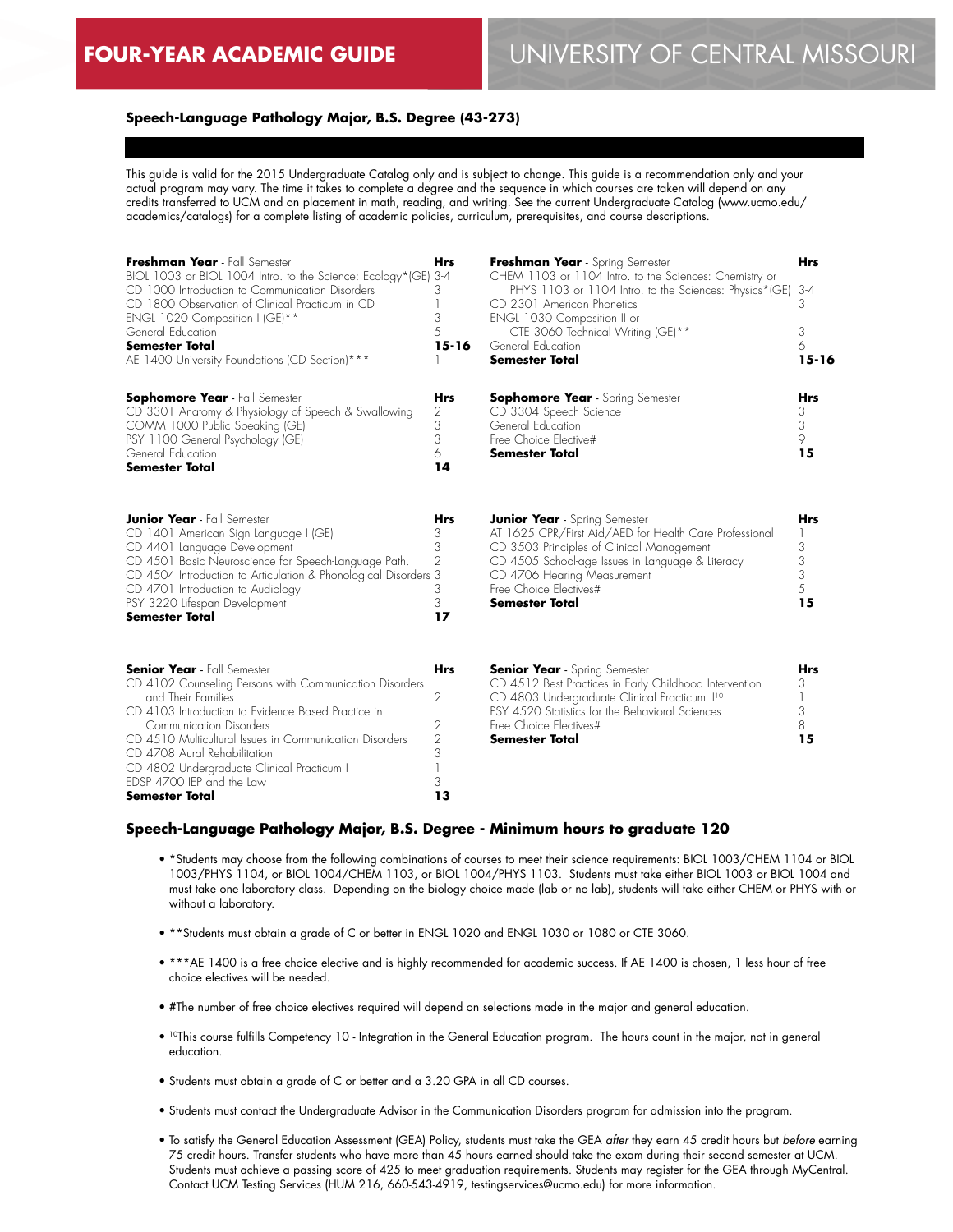SM 3300 Leisure and Sport SM 4700 Sport Facility Management

Free Choice Elective

**Semester Total**

# **FOUR-YEAR ACADEMIC GUIDE** UNIVERSITY OF CENTRAL MISSOURI

# **Sport Management Major, B.S. Degree (43-612)**

This guide is valid for the 2015 Undergraduate Catalog only and is subject to change. This guide is a recommendation only and your actual program may vary. The time it takes to complete a degree and the sequence in which courses are taken will depend on any credits transferred to UCM and on placement in math, reading, and writing. See the current Undergraduate Catalog (www.ucmo.edu/ academics/catalogs) for a complete listing of academic policies, curriculum, prerequisites, and course descriptions.

| Freshman Year - Fall Semester<br>CIS 1600 Business Information Management (GE)<br>General Education<br><b>Semester Total</b><br>AE 1400 University Foundations* | <b>Hrs</b><br>3<br>12<br>15 | <b>Freshman Year</b> - Spring Semester (apply to major)<br>PE 1206 Fitness for a Global Community (GE)<br>General Education<br>Semester Total | <b>Hrs</b><br>12 |
|-----------------------------------------------------------------------------------------------------------------------------------------------------------------|-----------------------------|-----------------------------------------------------------------------------------------------------------------------------------------------|------------------|
|                                                                                                                                                                 |                             |                                                                                                                                               |                  |

| <b>Sophomore Year</b> - Fall Semester     | <b>Hrs</b> | <b>Sophomore Year</b> - Spring Semester               | <b>Hrs</b> |
|-------------------------------------------|------------|-------------------------------------------------------|------------|
| PE 2472 Communicating Ideas on Sport (GE) |            | ECON 1010 Principles of Macroeconomics (GE)           |            |
| SM 2100 Introduction to Sport Management  |            | PE 4740 Legal Liability in Fitness/Wellness, Physical |            |
| General Education                         |            | Education, Recreation and Sport Setting               |            |
| Free Choice Elective                      |            | Free Choice Electives                                 |            |
| Semester Total                            | 15         | <b>Semester Total</b>                                 | 15         |
| <b>Junior Year</b> - Fall Semester        | <b>Hrs</b> | <b>Junior Year</b> - Spring Semester                  | Hrs        |
| MGT 3315 Management of Organizations      |            | ECON 1011 Principles of Microeconomics                |            |
| MKT 3405 Marketing Policy                 |            | SM 4200 Applied Sport Marketing                       |            |

3 3 3

**6**

| Semester Total                             | 15         |               |
|--------------------------------------------|------------|---------------|
| <b>Senior Year</b> - Fall Semester         | <b>Hrs</b> | <b>Senior</b> |
| ECON 4054 Sport Economics                  | 3          | SM 422        |
| SM 4210 Sport and Media                    | 3          | SM 4.50       |
| SM 4400 Sport Communication                | 3          | SM 472        |
| SM 4900 Senior Seminar in Sport Management | 3          | Free Cho      |
| Free Choice Flective                       | 3          | <b>Semest</b> |
| Semester Total                             | 15         |               |
| <b>Senior Year</b> - Summer Semester       | <b>Hrs</b> |               |
| SM 4980 Internship <sup>10</sup>           | Ó          |               |

| <b>Senior Year</b> - Spring Semester    |    |
|-----------------------------------------|----|
| SM 4220 Sport Sponsorship and Retention |    |
| SM 4500 Sport Leadership                |    |
| SM 4720 Managing Sporting Events        |    |
| Free Choice Elective                    |    |
| <b>Semester Total</b>                   | 19 |

3 3 **12**

SM 4300 Recreational Sports Management

Free Choice Elective **Semester Total**

## **Sport Management Major, B.S. Degree - 120 hours**

- \*AE 1400 is a free choice elective and is highly recommended for academic success. If AE 1400 is chosen, 1 less hour of free choice electives will be needed.
- 10This course fulfills Competency 10 Integration in the General Education program. The hours count in the major, not in general education.
- To satisfy the General Education Assessment (GEA) Policy, students must take the GEA *after* they earn 45 credit hours but *before* earning 75 credit hours. Transfer students who have more than 45 hours earned should take the exam during their second semester at UCM. Students must achieve a passing score of 425 to meet graduation requirements. Students may register for the GEA through MyCentral. Contact UCM Testing Services (HUM 216, 660-543-4919, testingservices@ucmo.edu) for more information.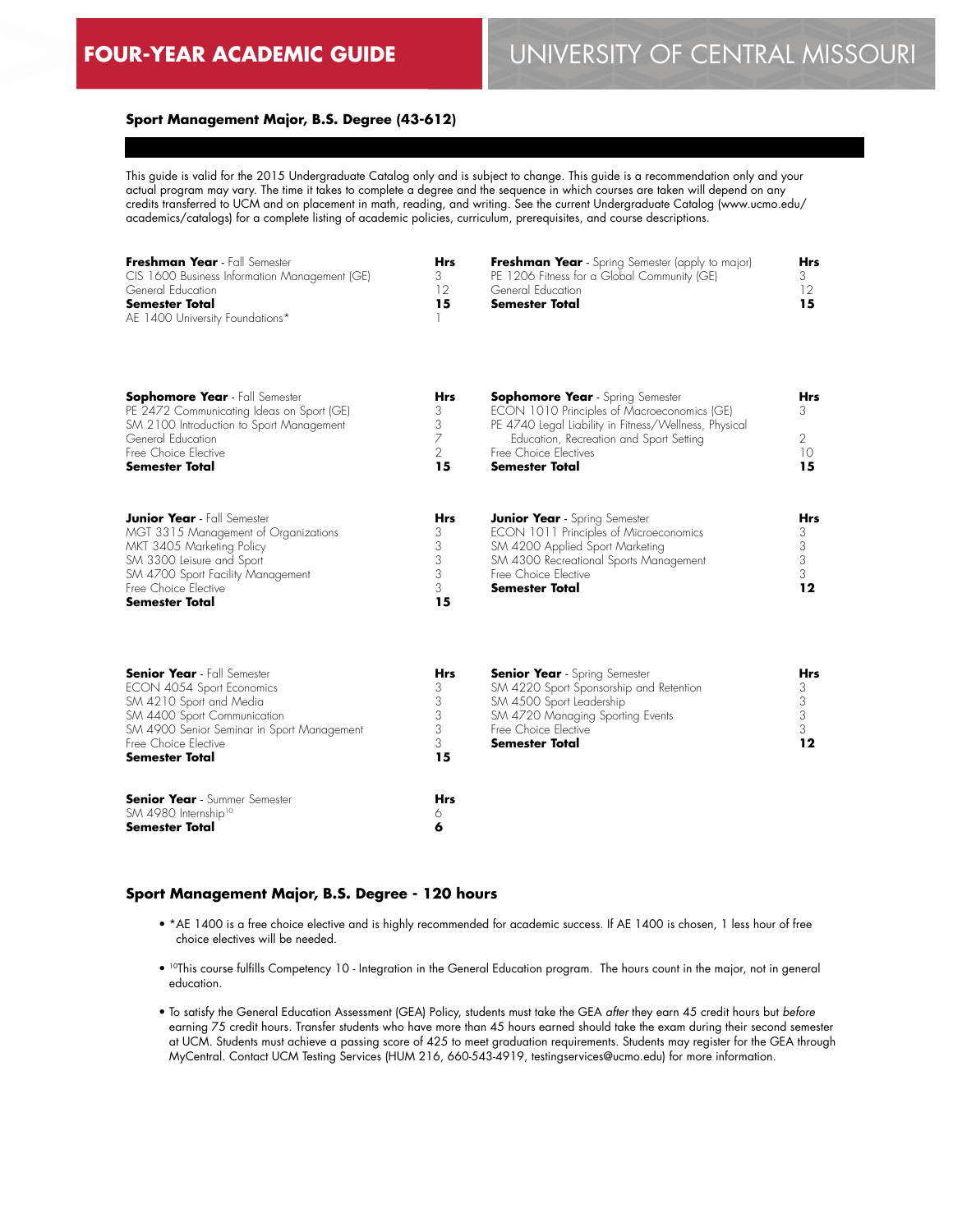## **Studio Art Major (Sculpture Area), B.F.A. Degree (47-263)**

This guide is valid for the 2015 Undergraduate Catalog only and is subject to change. This guide is a recommendation only and your actual program may vary. The time it takes to complete a degree and the sequence in which courses are taken will depend on any credits transferred to UCM and on placement in math, reading, and writing. See the current Undergraduate Catalog (www.ucmo.edu/ academics/catalogs) for a complete listing of academic policies, curriculum, prerequisites, and course descriptions.

| Freshman Year - Fall Semester                                                                                                                                                | <b>Hrs</b>                                | Freshman Year - Spring Semester                                                                                                                                                                                                       | <b>Hrs</b>                           |
|------------------------------------------------------------------------------------------------------------------------------------------------------------------------------|-------------------------------------------|---------------------------------------------------------------------------------------------------------------------------------------------------------------------------------------------------------------------------------------|--------------------------------------|
| ART 1110 Drawing I                                                                                                                                                           | 3                                         | ART 1120 Drawing II                                                                                                                                                                                                                   | 3                                    |
| ART 1315 2-D Design                                                                                                                                                          | 3                                         | ART 1325 Color and Design                                                                                                                                                                                                             | 3                                    |
| ART 1800 Ideas & the Visual Arts (GE)                                                                                                                                        | 3                                         | ART 2420 Sculpture I                                                                                                                                                                                                                  | 3                                    |
| ENGL 1020 Composition I (GE)                                                                                                                                                 | 3                                         | ENGL 1030 Composition II or CTE 3060 Tech. Writing (GE)                                                                                                                                                                               | 3                                    |
| General Education                                                                                                                                                            | 3                                         | General Education                                                                                                                                                                                                                     | 3                                    |
| <b>Semester Total</b>                                                                                                                                                        | 15                                        | <b>Semester Total</b>                                                                                                                                                                                                                 | 15                                   |
| <b>Sophomore Year</b> - Fall Semester                                                                                                                                        | <b>Hrs</b>                                | <b>Sophomore Year</b> - Spring Semester                                                                                                                                                                                               | <b>Hrs</b>                           |
| ART 1815 Art History Survey I (fall only)                                                                                                                                    | 3                                         | ART 1825 Art History Survey II (spring only)                                                                                                                                                                                          | 3                                    |
| ART 2335 3-D Design                                                                                                                                                          | 3                                         | ART 2412 Ceramics I                                                                                                                                                                                                                   | 3                                    |
| ART 3209 Figure Construction                                                                                                                                                 | 3                                         | ART 2511 Painting                                                                                                                                                                                                                     | 3                                    |
| ART 3420 Sculpture II                                                                                                                                                        | 3                                         | ART 3440 Sculpture III                                                                                                                                                                                                                | $\ensuremath{\mathsf{3}}$            |
| General Education                                                                                                                                                            | 3                                         | General Education                                                                                                                                                                                                                     | 3                                    |
| <b>Semester Total</b>                                                                                                                                                        | 15                                        | <b>Semester Total</b>                                                                                                                                                                                                                 | 15                                   |
| <b>Junior Year</b> - Fall Semester<br>ART 2710 Printmaking I<br>ART 3110 Drawing III<br>ART 4420 Sculpture IV<br>ART Elective*<br>General Education<br><b>Semester Total</b> | <b>Hrs</b><br>3<br>3<br>3<br>3<br>6<br>18 | <b>Junior Year</b> - Spring Semester<br>ART 4420 Sculpture IV<br>ART 4850 20th Century Art & Architecture (fall only) or<br>ART 4860 Contemporary Art & Design (spring only)<br>ART Electives*<br>General Education<br>Semester Total | Hrs<br>3<br>3<br>6<br>3<br>15        |
| <b>Senior Year</b> - Fall Semester<br>ART 4420 Sculpture IV<br>ART Electives*<br>General Education<br><b>Semester Total</b>                                                  | <b>Hrs</b><br>3<br>6<br>6<br>15           | <b>Senior Year</b> - Spring Semester<br>ART 4020 Studio Seminar<br>ART 4221 Art Theory and Criticism <sup>10</sup><br>ART 4420 Sculpture IV<br>General Education<br><b>Semester Total</b>                                             | <b>Hrs</b><br>3<br>3<br>3<br>6<br>15 |

#### **Studio Art Major (Sculpture Area), B.F.A. Degree - 123 hours**

- \*Students must choose 15 hours of ART electives.
- 10This course fulfills Competency 10 Integration in the General Education program. The hours count in the major, not in general education.
- To satisfy the General Education Assessment (GEA) Policy, students must take the GEA *after* they earn 45 credit hours but *before* earning 75 credit hours. Transfer students who have more than 45 hours earned should take the exam during their second semester at UCM. Students must achieve a passing score of 425 to meet graduation requirements. Students may register for the GEA through MyCentral. Contact UCM Testing Services (HUM 216, 660-543-4919, testingservices@ucmo.edu) for more information.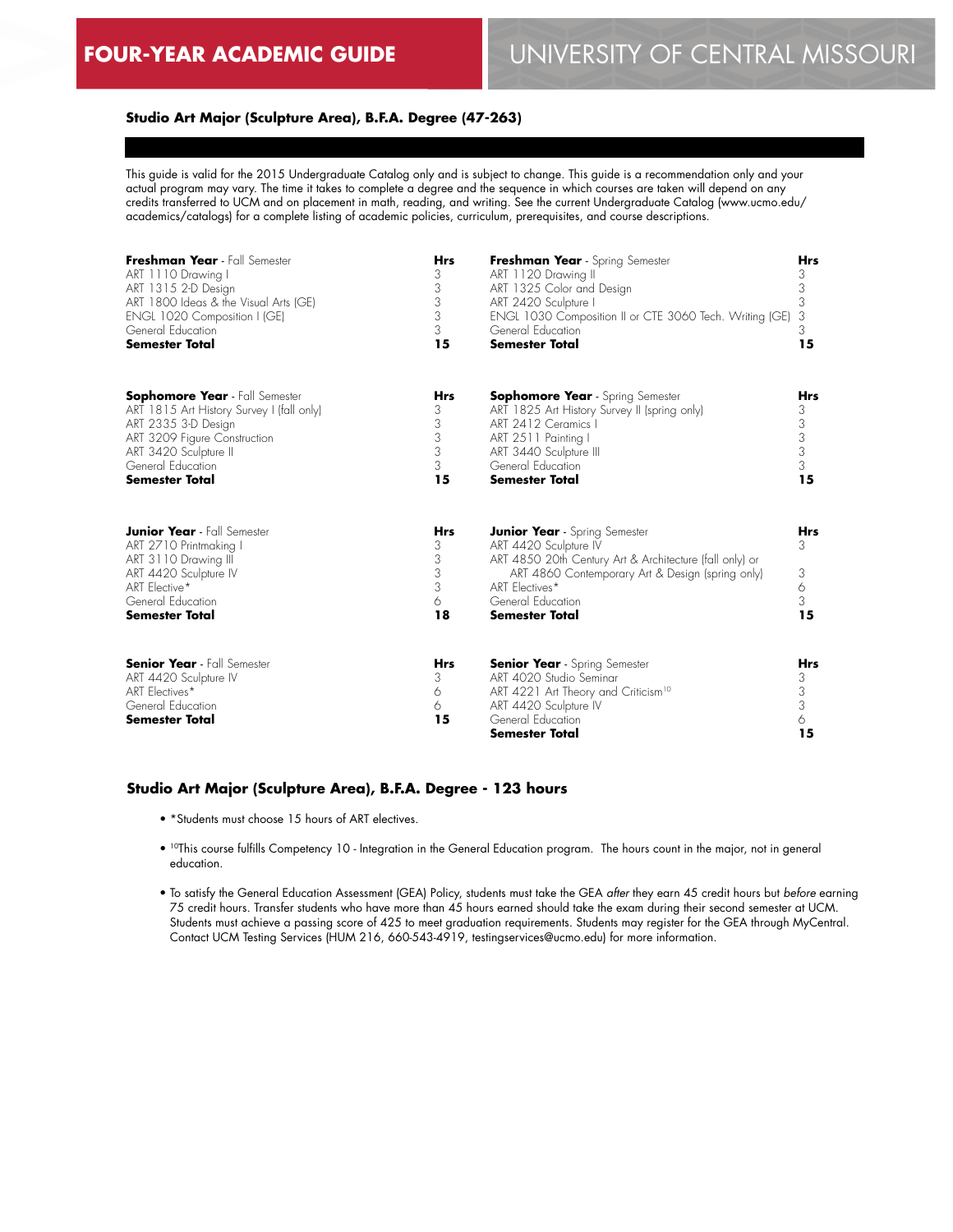## **Studio Art Major (Painting Area), B.F.A. Degree (47-263)**

This guide is valid for the 2015 Undergraduate Catalog only and is subject to change. This guide is a recommendation only and your actual program may vary. The time it takes to complete a degree and the sequence in which courses are taken will depend on any credits transferred to UCM and on placement in math, reading, and writing. See the current Undergraduate Catalog (www.ucmo.edu/ academics/catalogs) for a complete listing of academic policies, curriculum, prerequisites, and course descriptions.

| Freshman Year - Fall Semester                                                                                                                                                                                 | <b>Hrs</b>                                | Freshman Year - Spring Semester                                                                                                                                                                                                                                                                      | <b>Hrs</b>                                |
|---------------------------------------------------------------------------------------------------------------------------------------------------------------------------------------------------------------|-------------------------------------------|------------------------------------------------------------------------------------------------------------------------------------------------------------------------------------------------------------------------------------------------------------------------------------------------------|-------------------------------------------|
| ART 1110 Drawing I                                                                                                                                                                                            | 3                                         | ART 1120 Drawing II                                                                                                                                                                                                                                                                                  | 3                                         |
| ART 1315 2-D Design                                                                                                                                                                                           | 3                                         | ART 1325 Color and Design                                                                                                                                                                                                                                                                            | 3                                         |
| ART 1800 Ideas & the Visual Arts (GE)                                                                                                                                                                         | 3                                         | ART 2511 Painting I                                                                                                                                                                                                                                                                                  | 3                                         |
| ENGL 1020 Composition I (GE)                                                                                                                                                                                  | 3                                         | ENGL 1030 Composition II or CTE 3060 Tech. Writing (GE)                                                                                                                                                                                                                                              | 3                                         |
| General Education                                                                                                                                                                                             | 3                                         | General Education                                                                                                                                                                                                                                                                                    | 3                                         |
| <b>Semester Total</b>                                                                                                                                                                                         | 15                                        | <b>Semester Total</b>                                                                                                                                                                                                                                                                                | 15                                        |
| <b>Sophomore Year</b> - Fall Semester                                                                                                                                                                         | <b>Hrs</b>                                | <b>Sophomore Year</b> - Spring Semester                                                                                                                                                                                                                                                              | Hrs                                       |
| ART 1815 Art History Survey I (fall only)                                                                                                                                                                     | 3                                         | ART 1825 Art History Survey II (spring only)                                                                                                                                                                                                                                                         | 3                                         |
| ART 2335 3-D Design                                                                                                                                                                                           | 3                                         | ART 2412 Ceramics I                                                                                                                                                                                                                                                                                  | 3                                         |
| ART 3209 Figure Construction                                                                                                                                                                                  | 3                                         | ART 2710 Printmaking I                                                                                                                                                                                                                                                                               | 3                                         |
| ART 3511 or 3513 (Painting II or Painting II Plein Air)                                                                                                                                                       | 3                                         | ART 3511 or 3515 (Painting II or Painting II Figure)                                                                                                                                                                                                                                                 | 3                                         |
| General Education                                                                                                                                                                                             | 3                                         | General Education                                                                                                                                                                                                                                                                                    | 3                                         |
| <b>Semester Total</b>                                                                                                                                                                                         | 15                                        | <b>Semester Total</b>                                                                                                                                                                                                                                                                                | 15                                        |
| <b>Junior Year</b> - Fall Semester<br>ART 2420 Sculpture I<br>ART 3110 Drawing III<br>ART 3511 or 3513 (Painting II or Painting II Plein Air)<br>ART Elective**<br>General Education<br><b>Semester Total</b> | <b>Hrs</b><br>3<br>3<br>3<br>3<br>6<br>18 | <b>Junior Year</b> - Spring Semester<br>ART 3510 Watercolor<br>ART 4511 or 4515 (Painting III or Painting III Figure)<br>ART 4850 20th Century Art & Architecture (fall only) or<br>ART 4860 Contemporary Art & Design (spring only)<br>ART Elective**<br>General Education<br><b>Semester Total</b> | <b>Hrs</b><br>3<br>3<br>3<br>3<br>3<br>15 |
| <b>Senior Year</b> - Fall Semester<br>ART 4511 or 4513 (Painting III, Painting III Plein Air)<br>ART Electives**<br>General Education<br><b>Semester Total</b>                                                | <b>Hrs</b><br>3<br>6<br>6<br>15           | <b>Senior Year</b> - Spring Semester<br>ART 4221 Art Theory and Criticism <sup>10</sup><br>ART 4511 or 4515 (Painting III or Painting III Figure)<br>ART Elective**<br>General Education<br><b>Semester Total</b>                                                                                    | Hrs<br>3<br>3<br>3<br>6<br>15             |

#### **Studio Art Major (Painting Area), B.F.A. Degree - 123 hours**

- \*Students must complete 9 hours of Painting II (ART 3511, 3513, and/or 3515) and 9 hours of Painting III (ART 4511, 4513, and/or 4515). Plein Air (3513 & 4513) is offered in the fall and Figure (3515 & 4515) is offered in the spring.
- \*\*Students must choose 15 hours of ART major electives.
- 10This course fulfills Competency 10 Integration in the General Education program. The hours count in the major, not in general education.
- To satisfy the General Education Assessment (GEA) Policy, students must take the GEA *after* they earn 45 credit hours but *before* earning 75 credit hours. Transfer students who have more than 45 hours earned should take the exam during their second semester at UCM. Students must achieve a passing score of 425 to meet graduation requirements. Students may register for the GEA through MyCentral. Contact UCM Testing Services (HUM 216, 660-543-4919, testingservices@ucmo.edu) for more information.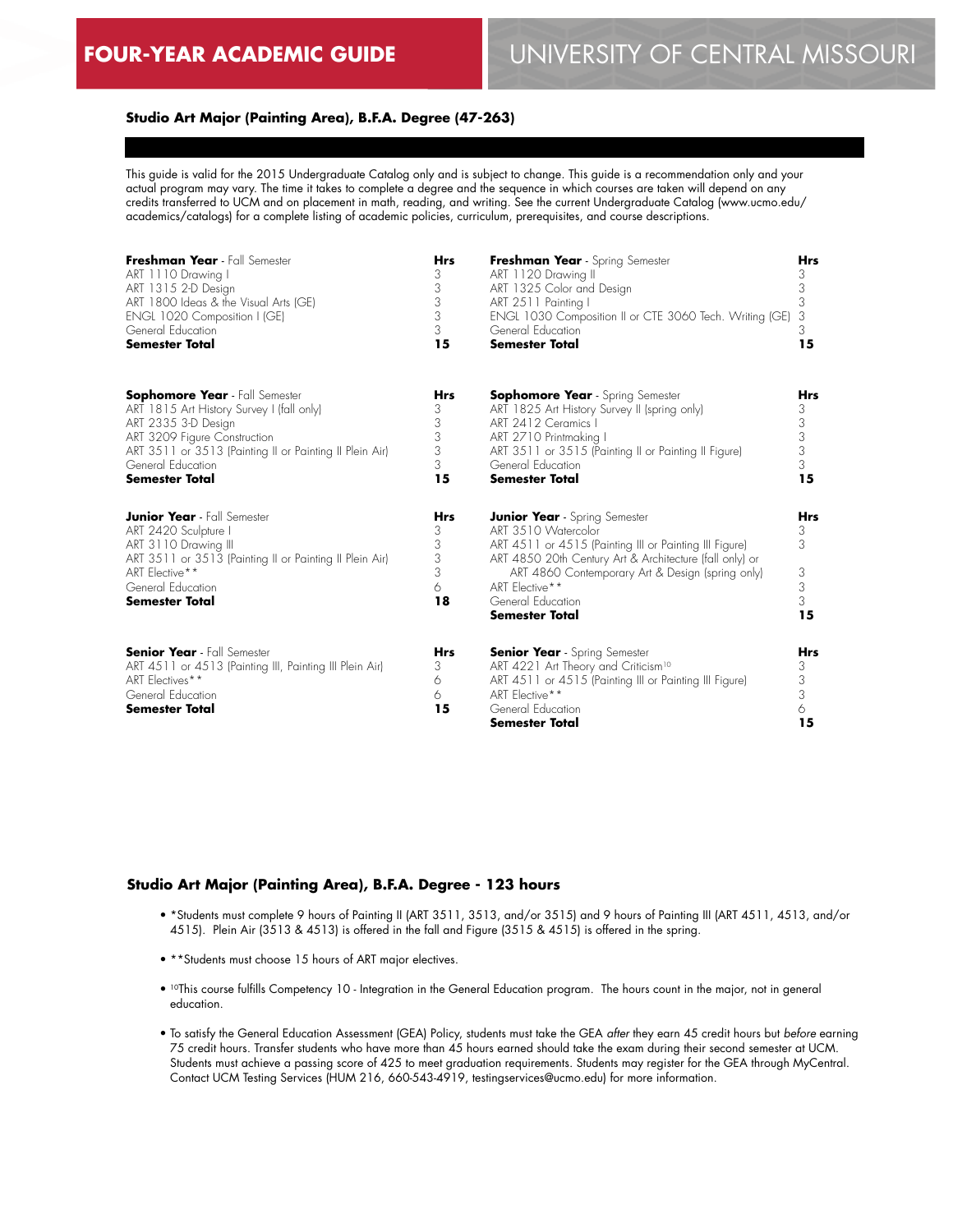# **Studio Art Major (Ceramics Area), B.F.A. Degree (47-263)**

This guide is valid for the 2015 Undergraduate Catalog only and is subject to change. This guide is a recommendation only and your actual program may vary. The time it takes to complete a degree and the sequence in which courses are taken will depend on any credits transferred to UCM and on placement in math, reading, and writing. See the current Undergraduate Catalog (www.ucmo.edu/ academics/catalogs) for a complete listing of academic policies, curriculum, prerequisites, and course descriptions.

| Freshman Year - Fall Semester                                                                                                                                             | <b>Hrs</b>                                | Freshman Year - Spring Semester                                                                                                                                                                                                              | Hrs                           |
|---------------------------------------------------------------------------------------------------------------------------------------------------------------------------|-------------------------------------------|----------------------------------------------------------------------------------------------------------------------------------------------------------------------------------------------------------------------------------------------|-------------------------------|
| ART 1110 Drawing I                                                                                                                                                        | 3                                         | ART 1120 Drawing II                                                                                                                                                                                                                          | 3                             |
| ART 1315 2-D Design                                                                                                                                                       | 3                                         | ART 1325 Color and Design                                                                                                                                                                                                                    | 3                             |
| ART 1800 Ideas & the Visual Arts (GE)                                                                                                                                     | 3                                         | ART 2412 Ceramics I                                                                                                                                                                                                                          | 3                             |
| ENGL 1020 Composition I (GE)                                                                                                                                              | 3                                         | ENGL 1030 Composition II or CTE 3060 Tech. Writing (GE)                                                                                                                                                                                      | 3                             |
| General Education                                                                                                                                                         | 3                                         | General Education                                                                                                                                                                                                                            | 3                             |
| <b>Semester Total</b>                                                                                                                                                     | 15                                        | <b>Semester Total</b>                                                                                                                                                                                                                        | 15                            |
| <b>Sophomore Year</b> - Fall Semester                                                                                                                                     | <b>Hrs</b>                                | <b>Sophomore Year</b> - Spring Semester                                                                                                                                                                                                      | <b>Hrs</b>                    |
| ART 1815 Art History Survey I (fall only)                                                                                                                                 | 3                                         | ART 1825 Art History Survey II (spring only)                                                                                                                                                                                                 | 3                             |
| ART 2335 3-D Design                                                                                                                                                       | 3                                         | ART 2420 Sculpture I                                                                                                                                                                                                                         | 3                             |
| ART 3209 Figure Construction                                                                                                                                              | 3                                         | ART 2710 Printmaking I                                                                                                                                                                                                                       | 3                             |
| ART 3412 Ceramics III                                                                                                                                                     | 3                                         | ART 3412 Ceramics II                                                                                                                                                                                                                         | 3                             |
| General Education                                                                                                                                                         | 3                                         | General Education                                                                                                                                                                                                                            | 3                             |
| <b>Semester Total</b>                                                                                                                                                     | 15                                        | <b>Semester Total</b>                                                                                                                                                                                                                        | 15                            |
| <b>Junior Year</b> - Fall Semester<br>ART 2511 Painting I<br>ART 3110 Drawing III<br>ART 3412 Ceramics III<br>ART Elective*<br>General Education<br><b>Semester Total</b> | <b>Hrs</b><br>3<br>3<br>3<br>3<br>6<br>18 | <b>Junior Year</b> - Spring Semester<br>ART 4412 Ceramics III<br>ART 4850 20th Century Art & Architecture (fall only) or<br>ART 4860 Contemporary Art & Design (spring only)<br>ART Electives*<br>General Education<br><b>Semester Total</b> | Hrs<br>3<br>3<br>6<br>3<br>15 |
| <b>Senior Year</b> - Fall Semester<br>ART 4412 Ceramics III<br>ART Electives*<br>General Education<br><b>Semester Total</b>                                               | <b>Hrs</b><br>3<br>6<br>6<br>15           | <b>Senior Year</b> - Spring Semester<br>ART 4020 Studio Seminar<br>ART 4221 Art Theory and Criticism <sup>10</sup><br>ART 4412 Ceramics III<br>General Education<br><b>Semester Total</b>                                                    | Hrs<br>3<br>3<br>3<br>6<br>15 |

#### **Studio Art Major (Ceramics Area), B.F.A. Degree - 123 hours**

- \*Students must choose 15 hours of ART major electives.
- 10This course fulfills Competency 10 Integration in the General Education program. The hours count in the major, not in general education.
- To satisfy the General Education Assessment (GEA) Policy, students must take the GEA *after* they earn 45 credit hours but *before* earning 75 credit hours. Transfer students who have more than 45 hours earned should take the exam during their second semester at UCM. Students must achieve a passing score of 425 to meet graduation requirements. Students may register for the GEA through MyCentral. Contact UCM Testing Services (HUM 216, 660-543-4919, testingservices@ucmo.edu) for more information.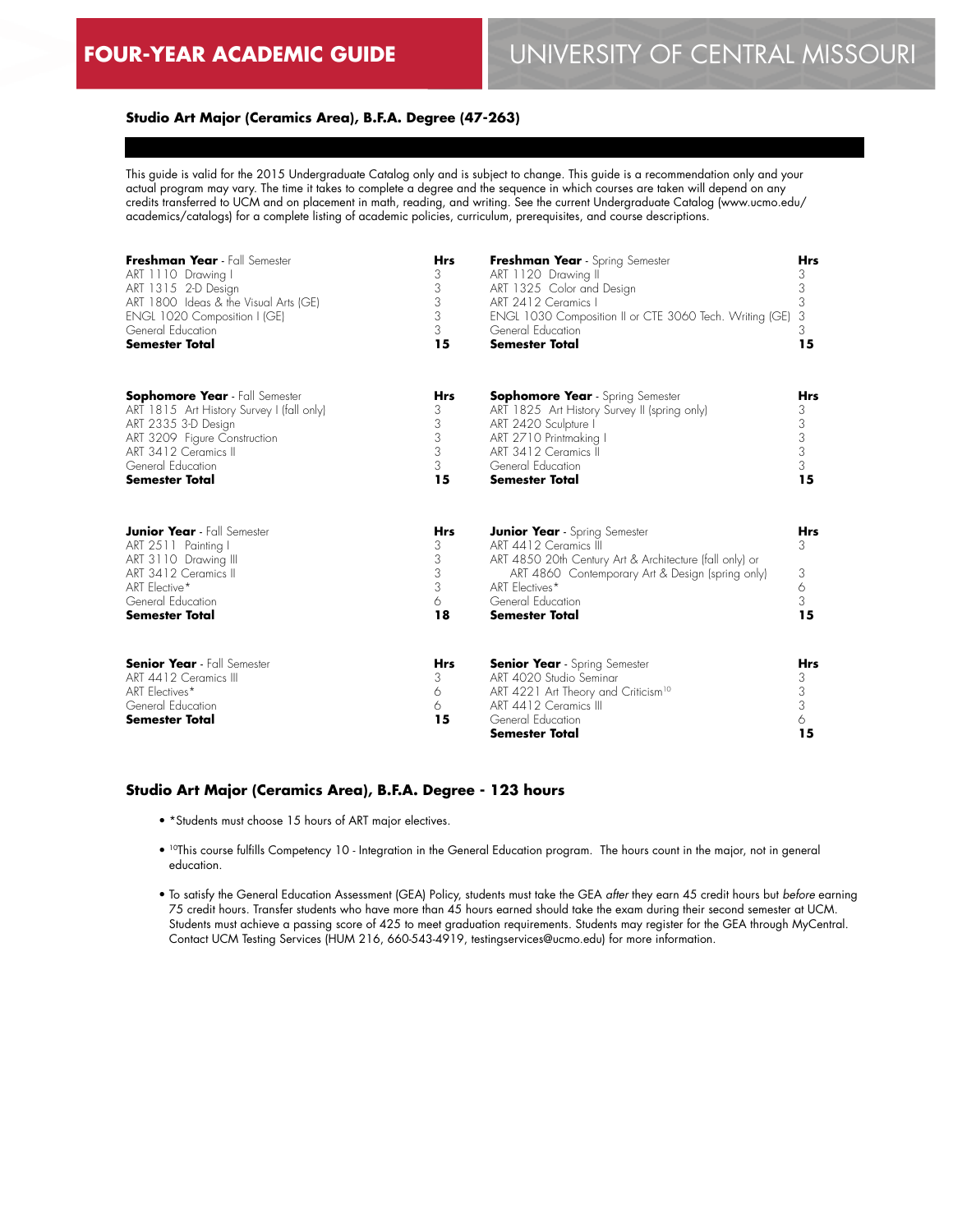## **Studio Art Major (Printmaking Area), B.F.A. Degree (47-263)**

This guide is valid for the 2015 Undergraduate Catalog only and is subject to change. This guide is a recommendation only and your actual program may vary. The time it takes to complete a degree and the sequence in which courses are taken will depend on any credits transferred to UCM and on placement in math, reading, and writing. See the current Undergraduate Catalog (www.ucmo.edu/ academics/catalogs) for a complete listing of academic policies, curriculum, prerequisites, and course descriptions.

| Freshman Year - Fall Semester                                                                                                                                                | <b>Hrs</b>                                | Freshman Year - Spring Semester                                                                                                                                                                                                                 | <b>Hrs</b>                    |
|------------------------------------------------------------------------------------------------------------------------------------------------------------------------------|-------------------------------------------|-------------------------------------------------------------------------------------------------------------------------------------------------------------------------------------------------------------------------------------------------|-------------------------------|
| ART 1110 Drawing I                                                                                                                                                           | 3                                         | ART 1120 Drawing II                                                                                                                                                                                                                             | 3                             |
| ART 1315 2-D Design                                                                                                                                                          | 3                                         | ART 1325 Color and Design                                                                                                                                                                                                                       | 3                             |
| ART 1800 Ideas & the Visual Arts (GE)                                                                                                                                        | 3                                         | ART 2710 Printmaking I                                                                                                                                                                                                                          | 3                             |
| ENGL 1020 Composition I (GE)                                                                                                                                                 | 3                                         | ENGL 1030 Composition II or CTE 3060 Tech. Writing (GE)                                                                                                                                                                                         | 3                             |
| General Education                                                                                                                                                            | 3                                         | General Education                                                                                                                                                                                                                               | 3                             |
| <b>Semester Total</b>                                                                                                                                                        | 15                                        | <b>Semester Total</b>                                                                                                                                                                                                                           | 15                            |
| <b>Sophomore Year</b> - Fall Semester                                                                                                                                        | <b>Hrs</b>                                | <b>Sophomore Year</b> - Spring Semester                                                                                                                                                                                                         | <b>Hrs</b>                    |
| ART 1815 Art History Survey I (fall only)                                                                                                                                    | 3                                         | ART 1825 Art History Survey II (spring only)                                                                                                                                                                                                    | 3                             |
| ART 2335 3-D Design                                                                                                                                                          | 3                                         | ART 2412 Ceramics I                                                                                                                                                                                                                             | 3                             |
| ART 3209 Figure Construction                                                                                                                                                 | 3                                         | ART 2511 Painting I                                                                                                                                                                                                                             | 3                             |
| ART 3710 Printmaking II                                                                                                                                                      | 3                                         | ART 3710 Printmaking II                                                                                                                                                                                                                         | 3                             |
| General Education                                                                                                                                                            | 3                                         | General Education                                                                                                                                                                                                                               | 3                             |
| <b>Semester Total</b>                                                                                                                                                        | 15                                        | <b>Semester Total</b>                                                                                                                                                                                                                           | 15                            |
| <b>Junior Year</b> - Fall Semester<br>ART 2420 Sculpture I<br>ART 3110 Drawing III<br>ART 3710 Printmaking II<br>ART Elective*<br>General Education<br><b>Semester Total</b> | <b>Hrs</b><br>3<br>3<br>3<br>3<br>6<br>18 | <b>Junior Year</b> - Spring Semester<br>ART 3720 Printmaking III<br>ART 4850 20th Century Art & Architecture (fall only) or<br>ART 4860 Contemporary Art & Design (spring only)<br>ART Flectives*<br>General Education<br><b>Semester Total</b> | Hrs<br>3<br>3<br>6<br>3<br>15 |
| <b>Senior Year</b> - Fall Semester<br>ART 3720 Printmaking III<br>ART Electives*<br>General Education<br><b>Semester Total</b>                                               | <b>Hrs</b><br>3<br>6<br>6<br>15           | <b>Senior Year</b> - Spring Semester<br>ART 3720 Printmaking III<br>ART 4020 Studio Seminar<br>ART 4221 Art Theory and Criticism <sup>10</sup><br>General Education<br><b>Semester Total</b>                                                    | Hrs<br>3<br>3<br>3<br>6<br>15 |

### **Studio Art Major (Printmaking Area), B.F.A. Degree - 123 hours**

- \*Students must choose 15 hours of ART major electives.
- 10This course fulfills Competency 10 Integration in the General Education program. The hours count in the major, not in general education.
- To satisfy the General Education Assessment (GEA) Policy, students must take the GEA *after* they earn 45 credit hours but *before* earning 75 credit hours. Transfer students who have more than 45 hours earned should take the exam during their second semester at UCM. Students must achieve a passing score of 425 to meet graduation requirements. Students may register for the GEA through MyCentral. Contact UCM Testing Services (HUM 216, 660-543-4919, testingservices@ucmo.edu) for more information.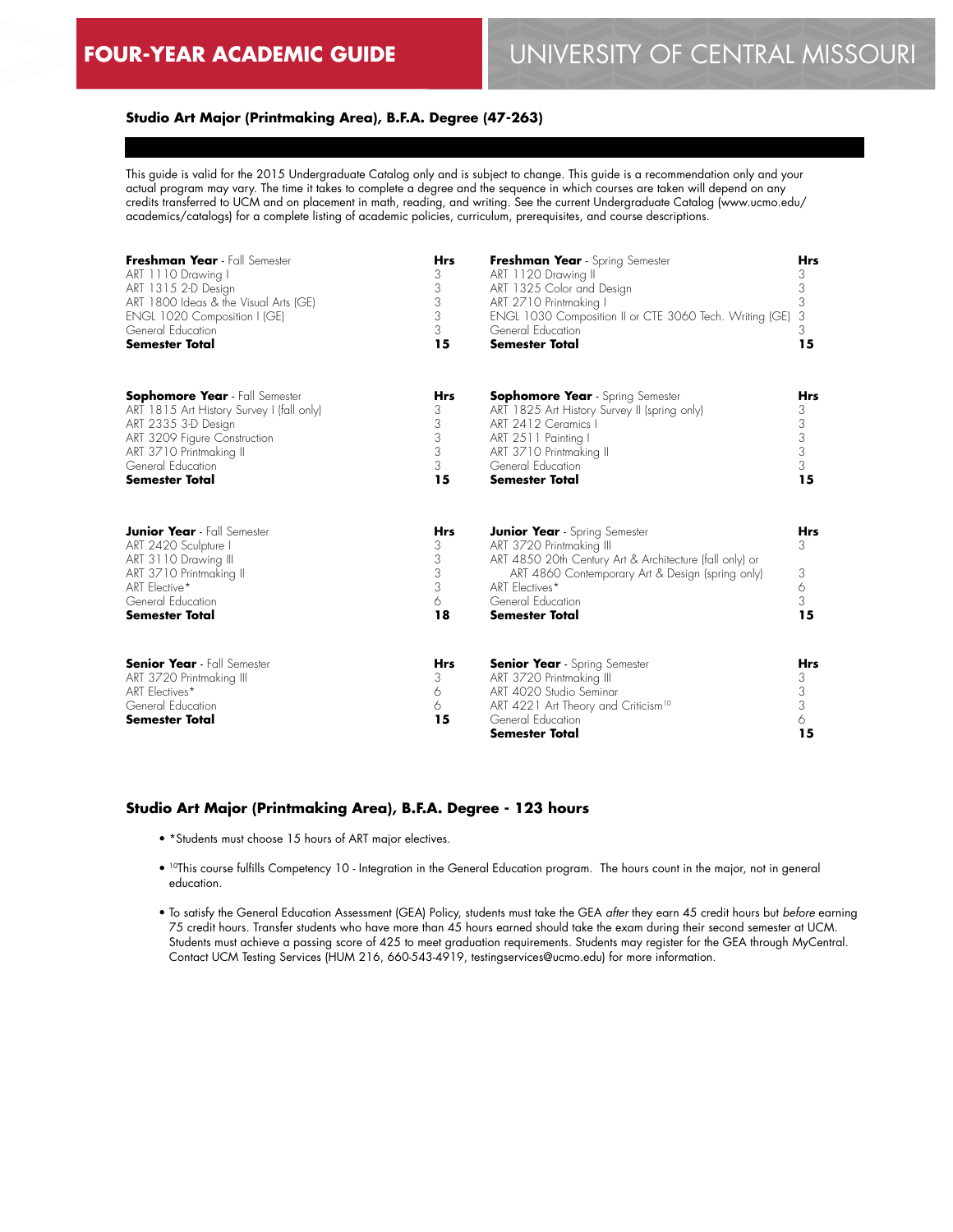# **Studio Art Major (Illustration Area), B.F.A. Degree (47-263)**

This guide is valid for the 2015 Undergraduate Catalog only and is subject to change. This guide is a recommendation only and your actual program may vary. The time it takes to complete a degree and the sequence in which courses are taken will depend on any credits transferred to UCM and on placement in math, reading, and writing. See the current Undergraduate Catalog (www.ucmo.edu/ academics/catalogs) for a complete listing of academic policies, curriculum, prerequisites, and course descriptions.

| Freshman Year - Fall Semester                                                                                                                                                                                                                                                | <b>Hrs</b>                                | Freshman Year - Spring Semester                                                                                                                                                                                               | <b>Hrs</b>                                |
|------------------------------------------------------------------------------------------------------------------------------------------------------------------------------------------------------------------------------------------------------------------------------|-------------------------------------------|-------------------------------------------------------------------------------------------------------------------------------------------------------------------------------------------------------------------------------|-------------------------------------------|
| ART 1110 Drawing I                                                                                                                                                                                                                                                           | 3                                         | ART 1120 Drawing II                                                                                                                                                                                                           | 3                                         |
| ART 1315 2-D Design                                                                                                                                                                                                                                                          | 3                                         | ART 1325 Color and Design                                                                                                                                                                                                     | 3                                         |
| ART 1800 Ideas & the Visual Arts (GE)                                                                                                                                                                                                                                        | 3                                         | ART Elective*                                                                                                                                                                                                                 | 3                                         |
| ENGL 1020 Composition I (GE)                                                                                                                                                                                                                                                 | 3                                         | ENGL 1030 Composition II or CTE 3060 Tech. Writing (GE)                                                                                                                                                                       | 3                                         |
| General Education                                                                                                                                                                                                                                                            | 3                                         | General Education                                                                                                                                                                                                             | 3                                         |
| <b>Semester Total</b>                                                                                                                                                                                                                                                        | 15                                        | <b>Semester Total</b>                                                                                                                                                                                                         | 15                                        |
| <b>Sophomore Year</b> - Fall Semester                                                                                                                                                                                                                                        | <b>Hrs</b>                                | <b>Sophomore Year</b> - Spring Semester                                                                                                                                                                                       | <b>Hrs</b>                                |
| ART 1815 Art History Survey I (fall only)                                                                                                                                                                                                                                    | 3                                         | ART 1825 Art History Survey II                                                                                                                                                                                                | 3                                         |
| ART 2335 3-D Design                                                                                                                                                                                                                                                          | 3                                         | ART 2511 Painting                                                                                                                                                                                                             | 3                                         |
| ART 2610 Introduction to Graphic Design & Illustration                                                                                                                                                                                                                       | 3                                         | ART 2710 Printmaking I                                                                                                                                                                                                        | 3                                         |
| ART 2620 Typography                                                                                                                                                                                                                                                          | 3                                         | ART 3209 Figure Construction                                                                                                                                                                                                  | 3                                         |
| General Education                                                                                                                                                                                                                                                            | 3                                         | General Education                                                                                                                                                                                                             | 6                                         |
| <b>Semester Total</b>                                                                                                                                                                                                                                                        | 15                                        | <b>Semester Total</b>                                                                                                                                                                                                         | 18                                        |
| <b>Junior Year</b> - Fall Semester<br>ART 2420 Sculpture I<br>ART 3110 Drawing III<br>ART 3625 Illustration Techniques<br>ART 4850 20th Century Art & Arch. (fall only) or<br>ART 4860 Contemporary Art & Design (spring only)<br>General Education<br><b>Semester Total</b> | <b>Hrs</b><br>3<br>3<br>3<br>3<br>3<br>15 | <b>Junior Year</b> - Spring Semester<br>ART 2412 Ceramics I<br>ART 3635 Illustration Concepts<br>ART Elective*<br>General Education<br><b>Semester Total</b>                                                                  | <b>Hrs</b><br>3<br>3<br>3<br>6<br>15      |
| <b>Senior Year</b> - Fall Semester<br>ART 4625 Advanced Illustration I<br>Art Electives*<br>General Education<br><b>Semester Total</b>                                                                                                                                       | <b>Hrs</b><br>3<br>6<br>6<br>15           | <b>Senior Year</b> - Spring Semester<br>ART 4020 Studio Seminar<br>ART 4221 Art Theory and Criticism <sup>10</sup><br><b>ART 4635 Advanced Illustration II</b><br>ART Elective*<br>General Education<br><b>Semester Total</b> | <b>Hrs</b><br>3<br>3<br>3<br>3<br>3<br>15 |

### **Studio Art Major (Illustration Area), B.F.A. Degree - 123 hours**

- \*Students must choose 15 hours of ART electives.
- 10This course fulfills Competency 10 Integration in the General Education program. The hours count in the major, not in general education.
- To satisfy the General Education Assessment (GEA) Policy, students must take the GEA *after* they earn 45 credit hours but *before* earning 75 credit hours. Transfer students who have more than 45 hours earned should take the exam during their second semester at UCM. Students must achieve a passing score of 425 to meet graduation requirements. Students may register for the GEA through MyCentral. Contact UCM Testing Services (HUM 216, 660-543-4919, testingservices@ucmo.edu) for more information.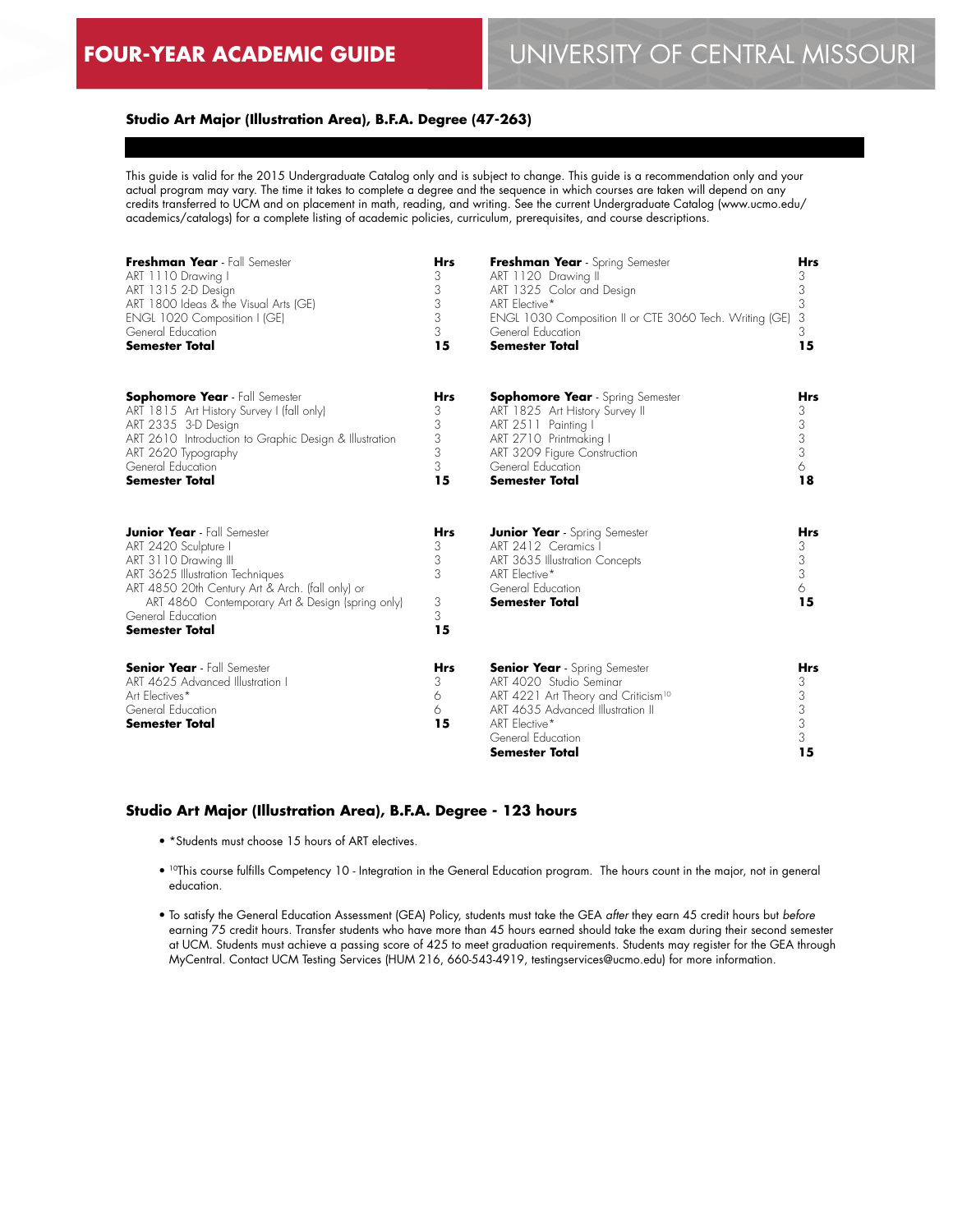# **Systems Engineering Technology Major, B.S. Degree (43-879)**

This guide is valid for the 2015 Undergraduate Catalog only and is subject to change. This guide is a recommendation only and your actual program may vary. The time it takes to complete a degree and the sequence in which courses are taken will depend on any credits transferred to UCM and on placement in math, reading, and writing. See the current Undergraduate Catalog (www.ucmo.edu/ academics/catalogs) for a complete listing of academic policies, curriculum, prerequisites, and course descriptions.

| Freshman Year - Fall Semester<br>BTE 1210 Essentials of Managing Information (GE)<br>ENGL 1020 Composition I (GE)<br>MATH 1111 College Algebra (GE)<br>NET 1060 Introduction to Networks*<br>General Education<br><b>Semester Total</b><br>AE 1400 University Foundations** | <b>Hrs</b><br>2<br>3<br>3<br>3<br>3<br>14 | Freshman Year - Spring Semester<br>CIS 1600 Business Information Management<br>COMM 1000 Public Speaking (GE)<br>CTE 3060 Technical Writing (GE)<br>NET 1061 Routing and Switching Essentials*<br>General Education<br><b>Semester Total</b> | <b>Hrs</b><br>3<br>3<br>$\frac{3}{3}$<br>3<br>15            |
|-----------------------------------------------------------------------------------------------------------------------------------------------------------------------------------------------------------------------------------------------------------------------------|-------------------------------------------|----------------------------------------------------------------------------------------------------------------------------------------------------------------------------------------------------------------------------------------------|-------------------------------------------------------------|
| <b>Sophomore Year</b> - Fall Semester<br>CIS 2605 Programming with Visual C#<br>NET 2060 Scaling Networks*<br>General Education Science with Laboratory<br>General Education<br><b>Semester Total</b>                                                                       | <b>Hrs</b><br>3<br>3<br>4<br>6<br>16      | Sophomore Year - Spring Semester<br>CIS 2665 Principles of Data Communications & Local Area<br>Network<br>NET 2061 Connecting Networks*<br>General Education<br><b>Semester Total</b>                                                        | <b>Hrs</b><br>3<br>3<br>9<br>15                             |
| <b>Junior Year</b> - Fall Semester<br>CIS 3650 Database Management Systems<br>CIS 3665 Data Communication Technologies*<br>NET 4060 Advanced Network Routing*<br>General Education<br>Free Choice Flectives<br><b>Semester Total</b>                                        | <b>Hrs</b><br>3<br>3<br>3<br>3<br>3<br>15 | <b>Junior Year</b> - Spring Semester<br>CIS 4680 Data Resource Management+<br>CIS 4685 Network Planning, Design and Security*+<br>NET 3068 Network Security I<br>Free Choice Electives<br><b>Semester Total</b>                              | <b>Hrs</b><br>3<br>3<br>$\overline{\mathcal{A}}$<br>6<br>16 |
| <b>Junior Year</b> - Summer Semester<br>SOT 3022 Internship in Technology<br><b>Semester Total</b>                                                                                                                                                                          | <b>Hrs</b><br>3<br>3                      |                                                                                                                                                                                                                                              |                                                             |
| <b>Senior Year</b> - Fall Semester<br>CIS 4665 Data Communication & Distributed Data Processing 3<br>NET 4062 Advanced Switching*<br>Free Choice Electives<br><b>Semester Total</b>                                                                                         | <b>Hrs</b><br>3<br>8<br>14                | <b>Senior Year</b> - Spring Semester<br>CIS 4610 Special Projects<br>NET 4063 Network Support*10<br>Free Choice Electives<br><b>Semester Total</b>                                                                                           | <b>Hrs</b><br>3<br>3<br>6<br>12                             |

## **Systems Engineering Technology Major B.S. Degree - 120 hours**

- \*This class is only offered during the semester indicated.
- \*\*AE 1400 is a free choice elective and is highly recommended for academic success. If AE 1400 is chosen, 1 less hour of free choice electives will be needed.
- +This class requires senior standing (90 earned credit hours) for enrollment will need permission of the instructor to enroll.
- 10This course fulfills Competency 10 Integration in the General Education program. The hours count in the major, not in general education.
- To satisfy the General Education Assessment (GEA) Policy, students must take the GEA *after* they earn 45 credit hours but *before* earning 75 credit hours. Transfer students who have more than 45 hours earned should take the exam during their second semester at UCM. Students must achieve a passing score of 425 to meet graduation requirements. Students may register for the GEA through MyCentral. Contact UCM Testing Services (HUM 216, 660-543-4919, testingservices@ucmo.edu) for more information.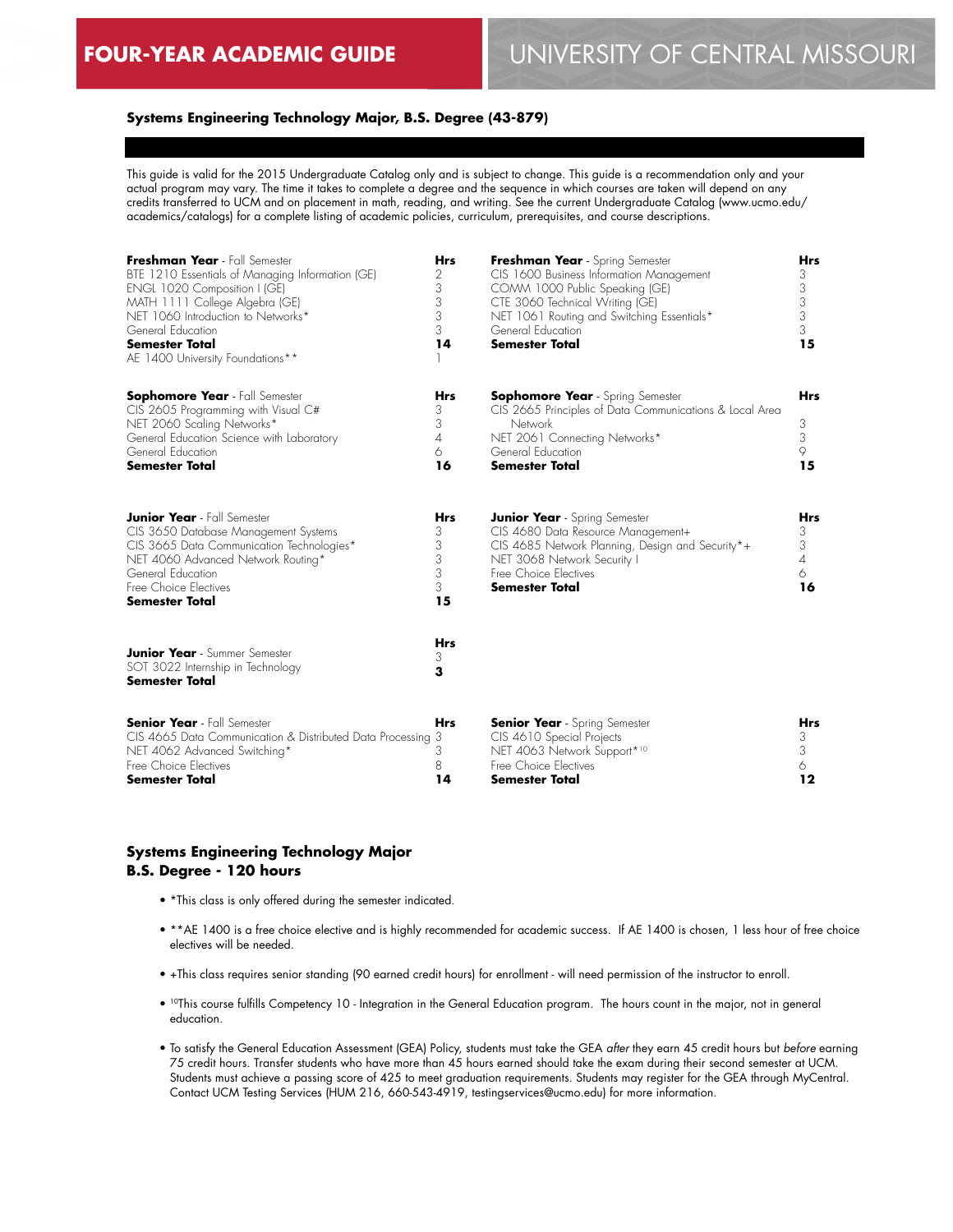# **Systems Engineering Technology Major, Missouri Innovation Campus (MIC), B.S. Degree (43-879)**

This guide is valid for the 2015 Undergraduate Catalog only and is subject to change. This guide is a recommendation only and your actual program may vary. The time it takes to complete a degree and the sequence in which courses are taken will depend on any credits transferred to UCM and on placement in math, reading, and writing. See the current Undergraduate Catalog (www.ucmo.edu/ academics/catalogs) for a complete listing of academic policies, curriculum, prerequisites, and course descriptions.

Courses listed in the first seven semesters include the course prefix, number, and titles used by the Metropolitan Community Colleges (MCC). The UCM equivalents are listed in parenthesis after the MCC course title. If there is no UCM equivalency, (N/A) is listed. Transfer course articulations may be found on the UCM website at www.ucmo.edu/corequiv/transferSearch.cfm.

| High School Junior Year/MCC - Summer Semester<br>COLL 100 First Year Seminar (N/A)<br>CSIS 110 Technology and Information Mgmt. (BTE 1210) (GE)3<br>MATH 110 Intermediate Algebra (MATH 1101) or<br>MATH 120 College Algebra (MATH 1111) (GE - MATH<br>$120 \text{ only}$                          | Hrs<br>3                                                     | <b>High School Junior Year/MCC</b> - Fall Semester<br>CHAOS II (STA Course) (CSIS 111 & 151 at MCC)<br>Networking I (STA Course) (CSIS 161 at MCC)+<br>MATH 120 College Algebra (MATH 1111) or higher++<br>Semester Total                                                                                                                                                                                                 | Hrs<br>6<br>3<br>3<br>12           |
|----------------------------------------------------------------------------------------------------------------------------------------------------------------------------------------------------------------------------------------------------------------------------------------------------|--------------------------------------------------------------|---------------------------------------------------------------------------------------------------------------------------------------------------------------------------------------------------------------------------------------------------------------------------------------------------------------------------------------------------------------------------------------------------------------------------|------------------------------------|
| <b>Semester Total</b>                                                                                                                                                                                                                                                                              | $\overline{ }$                                               |                                                                                                                                                                                                                                                                                                                                                                                                                           |                                    |
| <b>High School Junior Year/MCC</b> - Spring Semester<br>CSIS 115 Computer Concepts and Applications (CIS 1600)<br>Networking II (STA Course) (CSIS 152 & 172 at                                                                                                                                    | <b>Hrs</b><br>3                                              | High School Senior Year/MCC - Summer Semester<br>BSAD 120 Organizational Behavior (N/A)<br>CSIS 170 Principles of Information Assurance (N/A)                                                                                                                                                                                                                                                                             | Hrs<br>3<br>3                      |
| MCC/NET 2060 & 2061 at UCMI^<br>Semester Total                                                                                                                                                                                                                                                     | 6<br>9                                                       | (Non-credit Internship)<br>Semester Total                                                                                                                                                                                                                                                                                                                                                                                 | 0<br>6                             |
| High School Senior Year/MCC - Fall Semester<br>CSIS 174 Visualization and Cloud Computing Concepts<br>CSIS 178 Internetworking with TCP/IP<br>ENGL 101 Composition and Reading I (ENGL 1020) (GE)<br>General Education Science with Laboratory<br>(Non-credit Internship)<br><b>Semester Total</b> | <b>Hrs</b><br>4<br>3<br>3<br>$\overline{A}$<br>$\circ$<br>14 | <b>High School Senior Year/MCC</b> - Spring Semester<br>COMM 102 Fund. of Speech (COMM 1000) (GE)+++<br>CSIS 123 Programming Fundamentals (CS 1100)***<br>CSIS 143 Database Design and Management (CIS 3650)<br>CSIS 290A Field Competencies and Employment Strat. (N/A) 3<br>ENGL 215 Technical Writing (CTE 3060) (GE)<br>(Non-credit Internship)<br><b>Semester Total</b><br>(graduate from high school this semester) | Hrs<br>3<br>3<br>3<br>3<br>0<br>15 |
| MCC/UCM Junior Year - Summer Semester<br>BSAD 127 Management Internship I (N/A)<br>General Education History*<br>(Non-credit Internship)<br><b>Semester Total</b><br>(graduate from MCC with A.A.S. degree this semester)                                                                          | <b>Hrs</b><br>3<br>3<br>0<br>6                               | <b>UCM Junior Year</b> - Fall Semester<br>CIS 3665 Data Communication Technologies**<br>General Education<br>(Non-credit Internship)<br>Semester Total                                                                                                                                                                                                                                                                    | Hrs<br>3<br>3<br>0<br>6            |
| <b>UCM Junior Year</b> - Spring Semester<br>CIS 4680 Data Resource Management#<br>CIS 4685 Network Planning, Design and Security**#<br>NET 3068 Network Security I<br>General Education<br>(Non-credit Internship)<br>Semester Total                                                               | <b>Hrs</b><br>3<br>3<br>$\overline{4}$<br>3<br>0<br>13       | <b>UCM Senior Year</b> - Summer Semester<br>CIS 4610 Special Projects<br>SOT 3022 Internship in Technology<br>General Education<br><b>Semester Total</b>                                                                                                                                                                                                                                                                  | Hrs<br>3<br>3<br>6<br>12           |
| <b>UCM Senior Year</b> - Fall Semester<br>CIS 4665 Data Communication & Distributed Data Processing 3<br>NET 4060 Advanced Network Routing**<br>General Education<br>(Non-credit Internship)<br>Semester Total                                                                                     | <b>Hrs</b><br>3<br>6<br>0<br>12                              | <b>UCM Senior Year</b> - Spring Semester<br>NET 4062 Advanced Switching**<br>NET 4063 Network Support**10<br>General Education<br>(Non-credit Internship)<br>Semester Total                                                                                                                                                                                                                                               | Hrs<br>3<br>3<br>3<br>0<br>9       |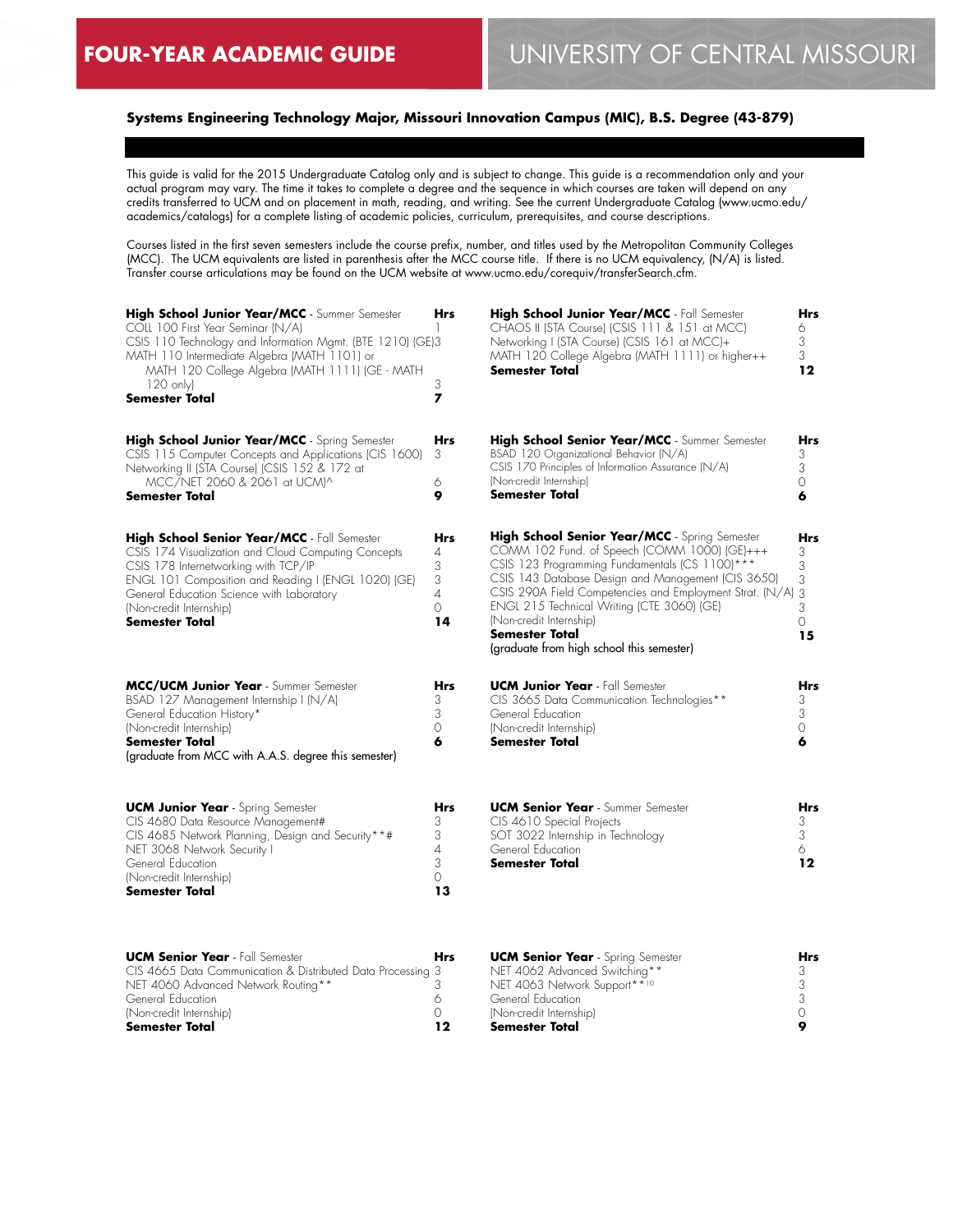# **Systems Engineering Technology Major, Missouri Innovation Campus (MIC), B.S. Degree (43-879)**

This guide is valid for the 2015 Undergraduate Catalog only and is subject to change. This guide is a recommendation only and your actual program may vary. The time it takes to complete a degree and the sequence in which courses are taken will depend on any credits transferred to UCM and on placement in math, reading, and writing. See the current Undergraduate Catalog (www.ucmo.edu/ academics/catalogs) for a complete listing of academic policies, curriculum, prerequisites, and course descriptions.

#### **General Information**

- This program is offered in cooperation with the Lee's Summit R-7 School District and the Metropolitan Community College (MCC). Students begin the program during their junior year in high school and will earn an AAS degree from MCC-BTC with a major in Engineering Technology: Architecture Emphasis.
- Students must be accepted into this program. Go to www.ucmo.edu/mic or call 660-543-8256 for more information.
- Please note that the credit hours from any course taken at a community college that articulates or substitutes for an upper-level (3000/4000) UCM course will not count towards the upper-level hours needed for graduation. The same rule applies to any 1000/2000 level courses at four-year institutions, even if the course(s) articulates or substitutes for an upper-level (3000/4000) UCM course. Learn more at

www.ucmo.edu/registrar/standards/upper.cfm.

• To satisfy the General Education Assessment (GEA) Policy, students must take the GEA *after* they earn 45 credit hours but *before* earning 75 credit hours. Transfer students who have more than 45 hours earned should take the exam during their second semester at UCM. Students must achieve a passing score of 425 to meet graduation requirements. Students may register for the GEA through MyCentral. Contact UCM Testing Services (HUM 216, 660-543-4919, testingservices@ucmo.edu) for more information.

#### **Key to Curriculum Notes on Four Year Guide**

- +The hours for IT Essentials will substitute for NET 1060 and 1061 and CIS 2665 which are required in the UCM major.
- ++Consult the UCM Undergraduate Catalog (www.ucmo.edu/academics/catalogs) for a complete listing of appropriate general education math classes.
- +++SPDR 100 and 101, if taken prior to Fall 2014 will also articulate to COMM 1000 at UCM.
- ^The hours for Network Essentials will substitute for NET 2060 and 2061 which are required in the UCM major.
- \*Consult both the MCC and UCM catalogs for appropriate general education history choices.
- \*\*This class is only offered the semester indicated.
- \*\*\*This course will substitute for CIS 2605 which is required in the UCM major.
- #This class requires senior standing (90 earned credit hours) for enrollment will need permission of the instructor to enroll.
- 10This course fulfills Competency 10 Integration in the General Education program. The hours count in the major, not in general education.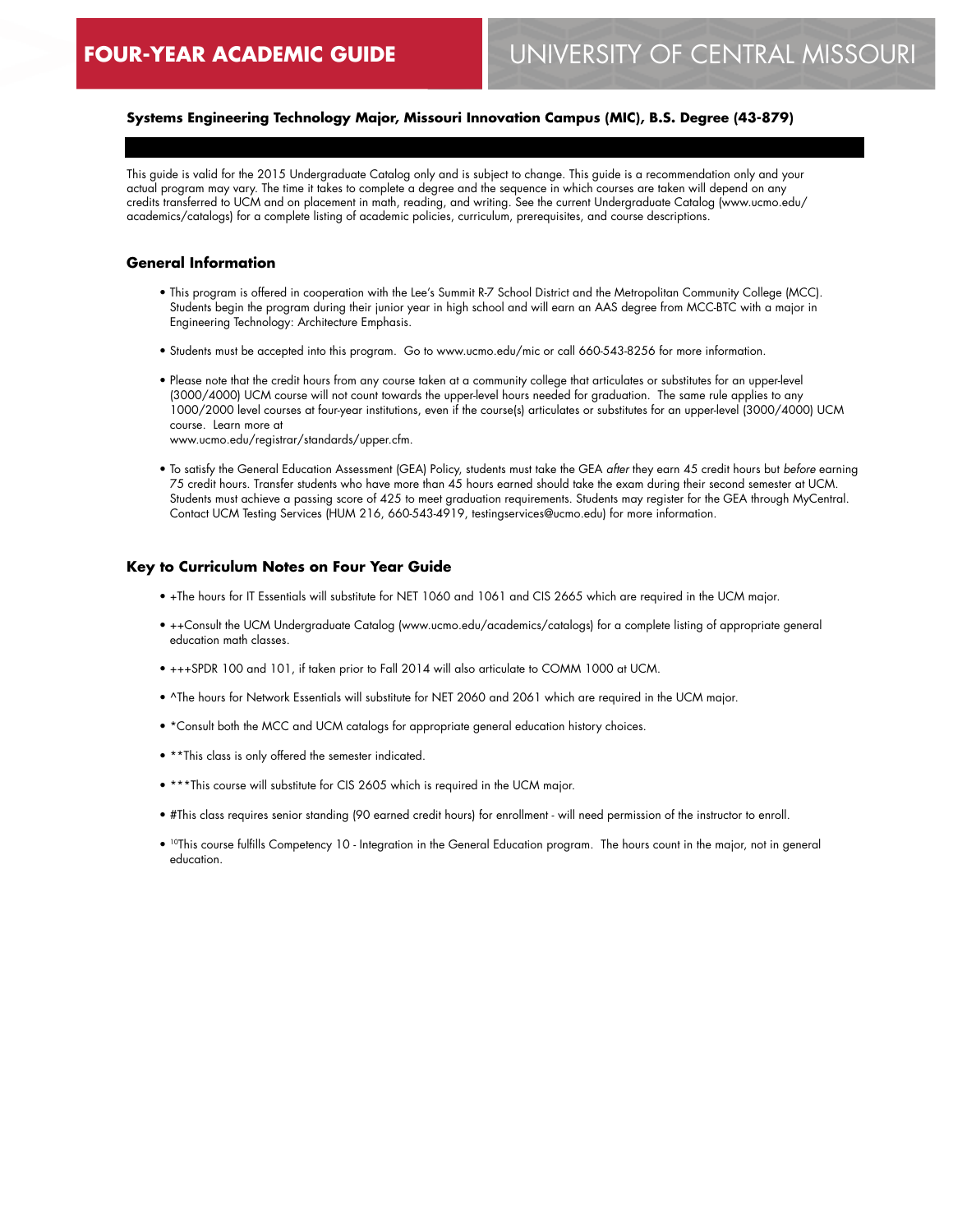## **Technology Management, B.S. Degree (43-894)**

This guide is valid for the 2015 Undergraduate Catalog only and is subject to change. This guide is a recommendation only and your actual program may vary. The time it takes to complete a degree and the sequence in which courses are taken will depend on any credits transferred to UCM and on placement in math, reading, and writing. See the current Undergraduate Catalog (www.ucmo.edu/ academics/catalogs) for a complete listing of academic policies, curriculum, prerequisites, and course descriptions.

| Freshman Year - Fall Semester<br>COMM 1000 Public Speaking (GE)<br>ENGL 1020 Composition I (GE)<br>MATH 1111 College Algebra (GE)<br>General Education<br><b>Semester Total</b>                                   | <b>Hrs</b><br>3<br>3<br>3<br>6<br>15              | Freshman Year - Spring Semester<br>CADD 1105 Basic AutoCAD<br>CADD 1110 Fundamentals of Drafting<br>CADD 1170 Introduction to Computer-Aided Drafting<br>General Education<br><b>Semester Total</b>                                                                                        | <b>Hrs</b><br>3<br>2<br>9<br>15           |
|-------------------------------------------------------------------------------------------------------------------------------------------------------------------------------------------------------------------|---------------------------------------------------|--------------------------------------------------------------------------------------------------------------------------------------------------------------------------------------------------------------------------------------------------------------------------------------------|-------------------------------------------|
| <b>Sophomore Year</b> - Fall Semester<br>ACCT 2101 Principles of Financial Accounting<br>CHEM 1103 Introduction to the Sciences: Chemistry (GE)<br>Departmentally Approved Electives<br><b>Semester Total</b>     | <b>Hrs</b><br>3<br>3<br>6<br>12                   | <b>Sophomore Year</b> - Spring Semester<br>ECON 1010 Principles of Macroeconomics (GE)<br>PHYS 1104 Introduction to the Sciences: Physics (GE)<br>Departmentally Approved Electives<br><b>Semester Total</b>                                                                               | Hrs<br>3<br>$\overline{4}$<br>8<br>15     |
| <b>Junior Year</b> - Fall Semester<br><b>ENGT 3520 Engineering Economy</b><br>SAFE 3070 Safety Leadership<br>Departmentally Approved Electives<br>General Education Managing Information<br><b>Semester Total</b> | <b>Hrs</b><br>3<br>3<br>7<br>$\overline{2}$<br>15 | <b>Junior Year</b> - Spring Semester<br>CTE 3060 Technical Writing (GE)<br>INDM 4260 Organizational Dynamics<br>SOT 4000 Special Projects in Technology<br>Departmentally Approved Electives<br><b>Semester Total</b>                                                                      | <b>Hrs</b><br>3<br>3<br>3<br>6<br>15      |
| Junior-to-Senior Year - Summer Semester<br>SOT 3022 Internship in Technology<br><b>Semester Total</b>                                                                                                             | <b>Hrs</b><br>3<br>3                              |                                                                                                                                                                                                                                                                                            |                                           |
| <b>Senior Year</b> - Fall Semester<br>INDM 4210 Industrial Management<br>INDM 4250 Project Management <sup>10</sup><br>Departmentally Approved Electives<br><b>Semester Total</b>                                 | <b>Hrs</b><br>3<br>3<br>9<br>15                   | <b>Senior Year</b> - Spring Semester<br>CTE 3116 Creative Thinking for a Better World<br><b>ENGT 4580 Quality Systems Engineering</b><br>FAME 3442 Sustainability for Consumer Products (GE)<br>INDM 4015 Legal Aspects of Industry<br>Departmentally Approved Electives<br>Semester Total | <b>Hrs</b><br>3<br>3<br>3<br>3<br>3<br>15 |

#### **Technology Management, B.S. Degree - 120 hours**

- <sup>10</sup>This course fulfills Competency 10 Integration in the General Education program. The hours count in the major, not in general education.
- To satisfy the General Education Assessment (GEA) Policy, students must take the GEA *after* they earn 45 credit hours but *before* earning 75 credit hours. Transfer students who have more than 45 hours earned should take the exam during their second semester at UCM. Students must achieve a passing score of 425 to meet graduation requirements. Students may register for the GEA through MyCentral. Contact UCM Testing Services (HUM 216, 660-543-4919, testingservices@ucmo.edu) for more information.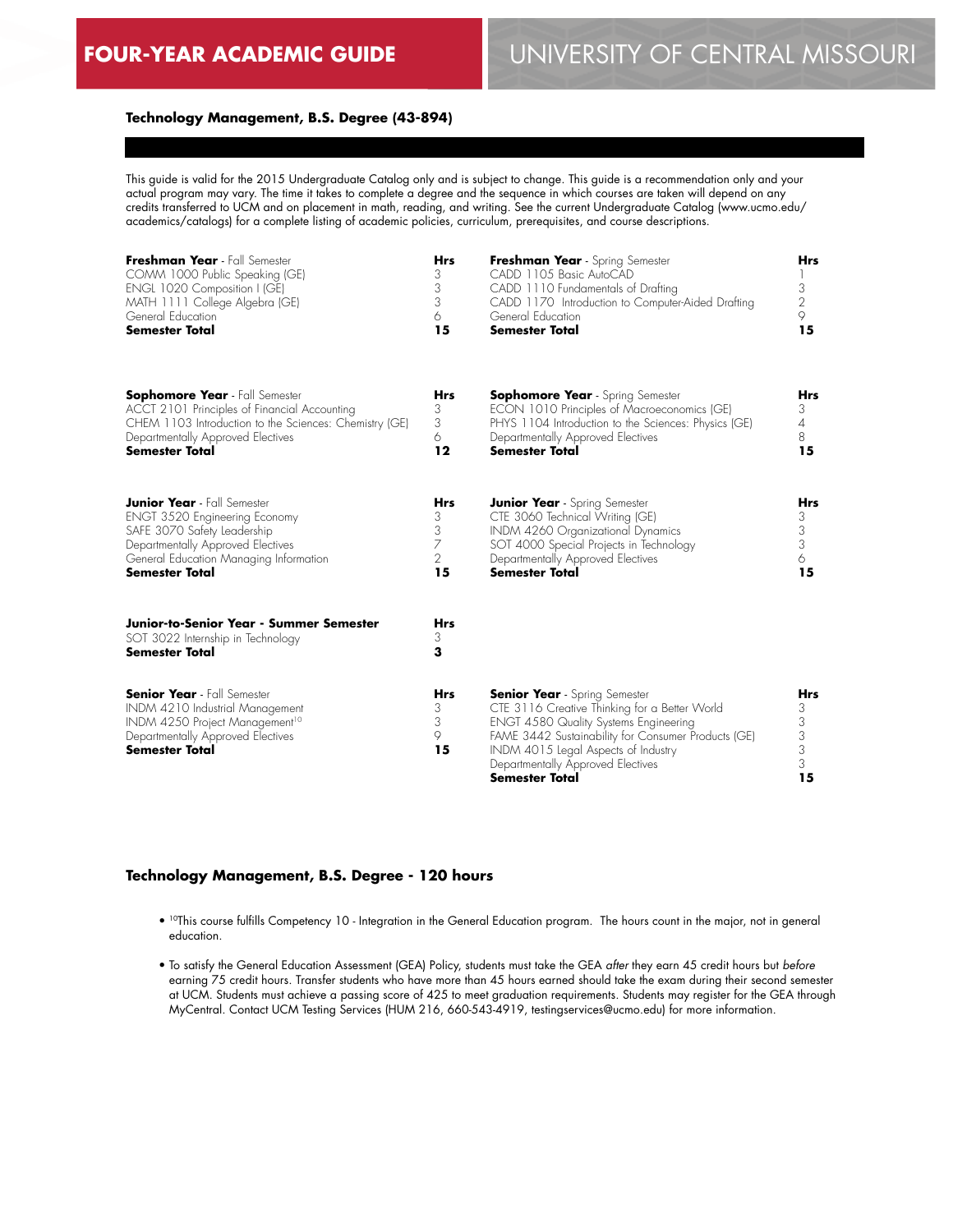### **Theatre Major, B.A. Degree (42-364)**

This guide is valid for the 2015 Undergraduate Catalog only and is subject to change. This guide is a recommendation only and your actual program may vary. The time it takes to complete a degree and the sequence in which courses are taken will depend on any credits transferred to UCM and on placement in math, reading, and writing. See the current Undergraduate Catalog (www.ucmo.edu/ academics/catalogs) for a complete listing of academic policies, curriculum, prerequisites, and course descriptions.

| Freshman Year - Fall Semester<br>ENGL 1020 Composition I (GE)<br>THEA 1400 Script Analysis<br>THEA 1500 Acting<br>Modern Language Requirement (GE)*<br>General Education<br><b>Semester Total</b><br>AE 1400 University Foundations** | <b>Hrs</b><br>3<br>3<br>3<br>3<br>3<br>15         | Freshman Year - Spring Semester<br>ENGL 1030 Composition II or CTE 3060 Tech. Writing (GE)<br>THEA 1100 Oral Interpretation (GE)<br>THEA 1600 Stagecraft<br>Modern Language Requirement*<br>General Education<br>Semester Total                       | <b>Hrs</b><br>3<br>3<br>3<br>3<br>3<br>15 |
|---------------------------------------------------------------------------------------------------------------------------------------------------------------------------------------------------------------------------------------|---------------------------------------------------|-------------------------------------------------------------------------------------------------------------------------------------------------------------------------------------------------------------------------------------------------------|-------------------------------------------|
| <b>Sophomore Year</b> - Fall Semester<br>THEA 1510 Stage Movement<br>THEA 2610 Design Fundamentals<br>Modern Language Requirement*<br>General Education<br><b>Semester Total</b>                                                      | <b>Hrs</b><br>3<br>3<br>3<br>6<br>15              | <b>Sophomore Year</b> - Spring Semester<br>THEA 1520 Stage Voice<br>General Education<br>Semester Total                                                                                                                                               | <b>Hrs</b><br>3<br>12<br>15               |
| <b>Junior Year</b> - Fall Semester<br>THEA 3600 Scene Design, THEA 3610 Costume Design,<br>or THEA 3620 Lighting Design<br>THEA 3700 Directing<br>Minor Coursework<br>Free Choice Elective<br><b>Semester Total</b>                   | <b>Hrs</b><br>3<br>3<br>6<br>3<br>15              | <b>Junior Year</b> - Spring Semester<br>Minor Coursework<br>General Education<br>Free Choice Electives<br><b>Semester Total</b>                                                                                                                       | <b>Hrs</b><br>6<br>6<br>3<br>15           |
| <b>Senior Year</b> - Fall Semester<br>THEA 3630 Studio Theatre I<br>THEA 4400 Literature & History of the Theatre I <sup>10</sup><br>Theatre Elective<br>Minor Coursework<br>Free Choice Electives<br><b>Semester Total</b>           | <b>Hrs</b><br>3<br>3<br>6<br>$\overline{2}$<br>15 | <b>Senior Year</b> - Spring Semester<br>THEA 4420 Literature & History of the Theatre II or<br>THEA 4440 Literature & History of the Theatre III<br>THEA 4730 Studio Theatre II<br>Minor Coursework<br>Free Choice Electives<br><b>Semester Total</b> | <b>Hrs</b><br>3<br>6<br>5<br>15           |

### **Theatre Major, B.A. Degree - 120 hours**

- \*Refer to the Bachelor's Degree Requirements section for fulfillment options of the BA Modern Language requirements. This plan is based on nine hours of modern language.
- \*\*AE 1400 is a free choice elective and is highly recommended for academic success. If AE 1400 is chosen, 1 less hour of free choice electives will be needed.
- 10This course fulfills Competency 10 Integration in the General Education program. The hours count in the major, not in general education.
- This plan is based on a 24-hour minor.
- This major does not build in the minimum number (30) of upper-level credit hours required for graduation. Be sure to include upperlevel choices (3000/4000) in your major electives, minor, general education, and/or free choice electives.
- To satisfy the General Education Assessment (GEA) Policy, students must take the GEA *after* they earn 45 credit hours but *before* earning 75 credit hours. Transfer students who have more than 45 hours earned should take the exam during their second semester at UCM. Students must achieve a passing score of 425 to meet graduation requirements. Students may register for the GEA through MyCentral. Contact UCM Testing Services (HUM 216, 660-543-4919, testingservices@ucmo.edu) for more information.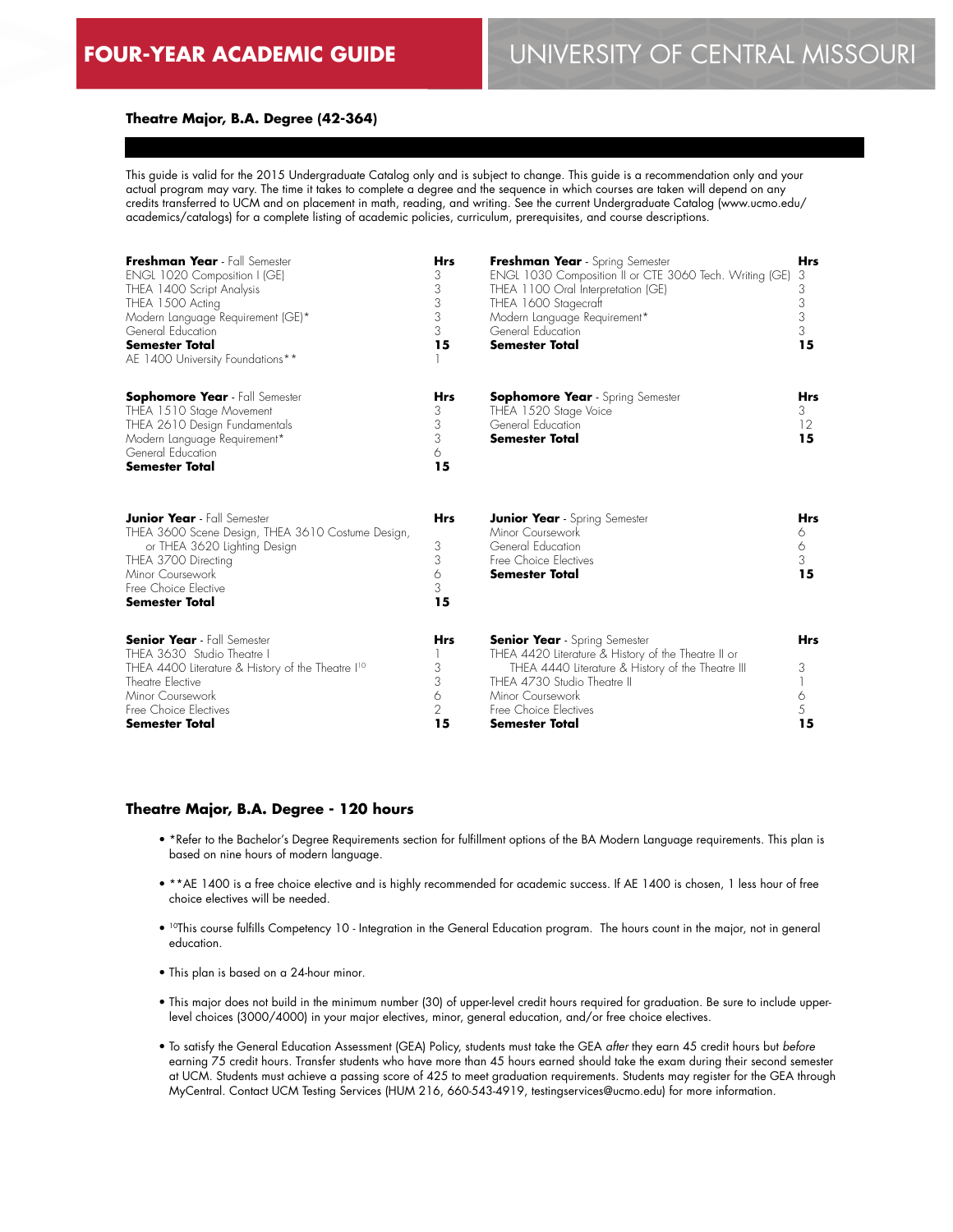## **Theatre Major, B.F.A. Degree (Performance Concentration) (47-366)**

This guide is valid for the 2015 Undergraduate Catalog only and is subject to change. This guide is a recommendation only and your actual program may vary. The time it takes to complete a degree and the sequence in which courses are taken will depend on any credits transferred to UCM and on placement in math, reading, and writing. See the current Undergraduate Catalog (www.ucmo.edu/ academics/catalogs) for a complete listing of academic policies, curriculum, prerequisites, and course descriptions.

| Freshman Year - Fall Semester<br>ENGL 1020 Composition I (GE)<br>THEA 1400 Script Analysis<br>THEA 1500 Acting<br>THEA 1600 Stagecraft<br>General Education<br><b>Semester Total</b><br>AE 1400 University Foundations*                                               | <b>Hrs</b><br>3<br>3<br>3<br>3<br>3<br>15 | Freshman Year - Spring Semester<br>ENGL 1030 Composition II or CTE 3060 Tech. Writing (GE)<br>THEA 1100 Oral Interpretation (GE)<br>THEA 1520 Stage Voice<br>THEA 1610 Stage Makeup<br>General Education<br><b>Semester Total</b>                                                                              | <b>Hrs</b><br>3<br>3<br>3<br>3<br>3<br>15 |
|-----------------------------------------------------------------------------------------------------------------------------------------------------------------------------------------------------------------------------------------------------------------------|-------------------------------------------|----------------------------------------------------------------------------------------------------------------------------------------------------------------------------------------------------------------------------------------------------------------------------------------------------------------|-------------------------------------------|
| <b>Sophomore Year</b> - Fall Semester<br>THEA 1510 Stage Movement<br>THEA 2610 Design Fundamentals<br>Design/Technology Elective<br>General Education<br><b>Semester Total</b>                                                                                        | <b>Hrs</b><br>3<br>3<br>3<br>6<br>15      | <b>Sophomore Year</b> - Spring Semester<br>DANC 1110 Modern Dance I or 1120 Ballet Dance I<br>DANC 1140 Jazz Dance I<br>THEA 3700 Directing<br>General Education<br><b>Semester Total</b>                                                                                                                      | Hrs<br>3<br>9<br>14                       |
| <b>Junior Year</b> - Fall Semester<br>THEA 3500 Advanced Scene Study<br>THEA 4310 Principles of Theatre Management<br>THEA 4300 Professional Practices<br>THEA 4400 Literature & History of the Theatre I <sup>10</sup><br>General Education<br><b>Semester Total</b> | <b>Hrs</b><br>3<br>3<br>3<br>6<br>16      | <b>Junior Year</b> - Spring Semester<br>THEA 4300 Professional Practices<br>THEA 4420 Literature & History of the Theatre II or<br>THEA 4440 Literature & History of the Theatre III<br>THEA 4500 Advanced Acting<br>Design/Technology Elective<br>General Education<br>Free Choice Elective<br>Semester Total | <b>Hrs</b><br>3<br>3<br>3<br>3<br>2<br>15 |
| <b>Senior Year</b> - Fall Semester<br>THEA 4300 Professional Practices<br>THEA 4510 Period Acting Styles<br>Design/Technology Elective<br>General Education<br>Free Choice Electives<br><b>Semester Total</b>                                                         | <b>Hrs</b><br>3<br>3<br>3<br>5<br>15      | <b>Senior Year</b> - Spring Semester<br>THEA 4710 Advanced Directing<br>THEA 4730 Studio Theatre II<br>THEA 4910 Senior Showcase<br>Free Choice Electives<br><b>Semester Total</b>                                                                                                                             | <b>Hrs</b><br>3<br>10<br>15               |

#### **Theatre Major, B.F.A. Degree (Performance Concentration) - 120 hours**

- \* AE 1400 is a free choice elective and is highly recommended for academic success. If AE 1400 is chosen, 1 less hour of free choice electives will be needed.
- 10This course fulfills Competency 10 Integration in the General Education program. The hours count in the major, not in general education.
- To satisfy the General Education Assessment (GEA) Policy, students must take the GEA *after* they earn 45 credit hours but *before* earning 75 credit hours. Transfer students who have more than 45 hours earned should take the exam during their second semester at UCM. Students must achieve a passing score of 425 to meet graduation requirements. Students may register for the GEA through MyCentral. Contact UCM Testing Services (HUM 216, 660-543-4919, testingservices@ucmo.edu) for more information.